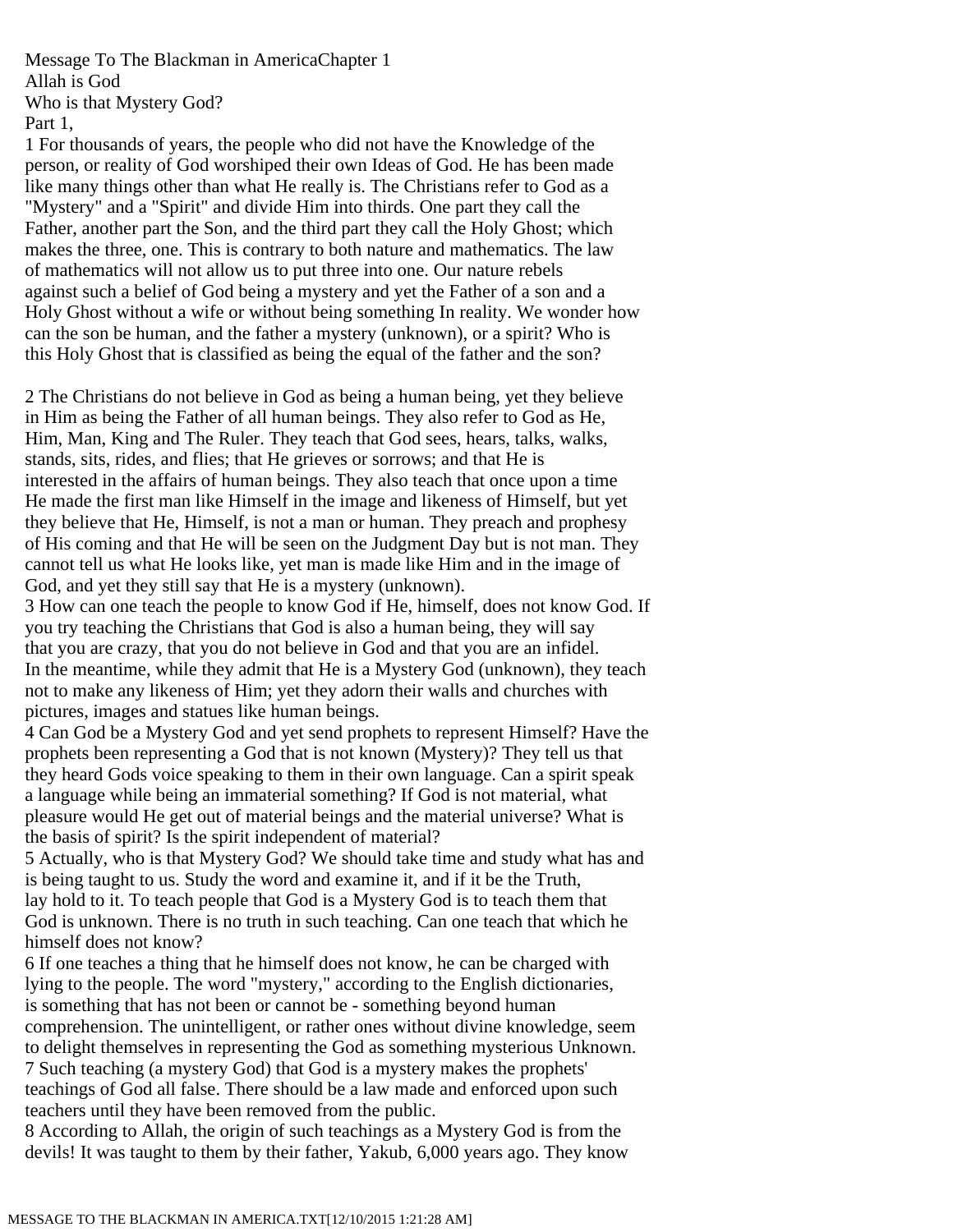today that God is not a mystery but will not teach it. He (devil), the god of evil, was made to rule the nations of earth for 6,000 years, and naturally he would not teach obedience to a God other than himself.

9 So, a knowledge of the true God of Righteousness was not represented by the devils. The true God was not to be made manifest to the people until the god of evil (devil) has finished or lived out his time, which was allowed to deceive the nations (read These. 2:9-10, Rev. 20:308-10).

10 The shutting up and loosing of the devil mentioned in Rev. 20:7 could refer to the time between the A.D. 570-1555 when they (John Hawkins) deceived our fathers and brought them into slavery in America, which is nearly 1,000 years that they and Christianity were bottled up in Europe by the spread of Islam and Muhammad (may the peace of Allah be upon him) and his successors.

11 Their being loose to deceive the nations of the earth would refer to the time (A.D.1555 to 1955) which they were loose (free) to travel over the earth and deceive the people. Now their freedom is being interfered with, by the Order and Power of the God of Righteousness through the Nation of Righteousness. For the past 6,000 years, the prophets have been predicting the coming of God who would be just and righteous. This righteous God would appear at the end of the world (the world of the white race).

12 Today, the God of Truth and Righteousness is making Him self manifest, that He is not anymore a mystery (unknown), but is known and can be seen and heard the earth over. This teaching of a mystery God enslaves the minds of the ignorant. My poor people are victims of every robbery. They are so pitifully blind, deaf and dumb that it hurts, but I am going to prove to them that I am with Allah (God) and that Allah is with me, in spite of their ignorance of Allah and myself, whom He has sent. For I am not self-sent and the world shall soon know who it is that has sent me. Allah (God) loves us, the so-called Negroes (Tribe of Shabazz,) so that He will give lives for our sake today. Fear not, you are no more forsaken.

God is in person, and stop looking for a dead Jesus for help, but pray to Him whom Jesus prophesied would come after Him. He who is alive and not a spook. Do you hate me because I represent Allah, the Living God, your Lord and my Lord? Can you, who believe in a mystery God (unknown), trust your Mystery to bring you bread or to defend you against your open enemies? If so, on what occasion did He help you?

13 If God is a mystery, you are lying to the world when you say that you know Him. He wants to be known, it is His enemy (the devil) who does not want God to be known to you and me. Do you refer to God as He, Him! These pronouns refer to a man. Do you say that you want to be like Him. Surely, you don't want to be a spirit without form, as spirits have no material form. Your God and my God is a material Being-the Supreme of Beings.

Allah is God Who is that Mystery God? Part 2, Chapter 2

1 Did God say that He was a Mystery God, or did someone say it of Him? Did God say that He was only a Spirit, or did someone say it of Him? The most important question of all questions that one could ask is, "Who is God?" It is like a child who does not know his father asking his mother to tell him the name of his father, wanting to know what his father looks like and if he favors his father. Can we not ask the same question who are seeking the knowledge of Our Father, God? Should we be called disbeliever's or infidels, just because we seek the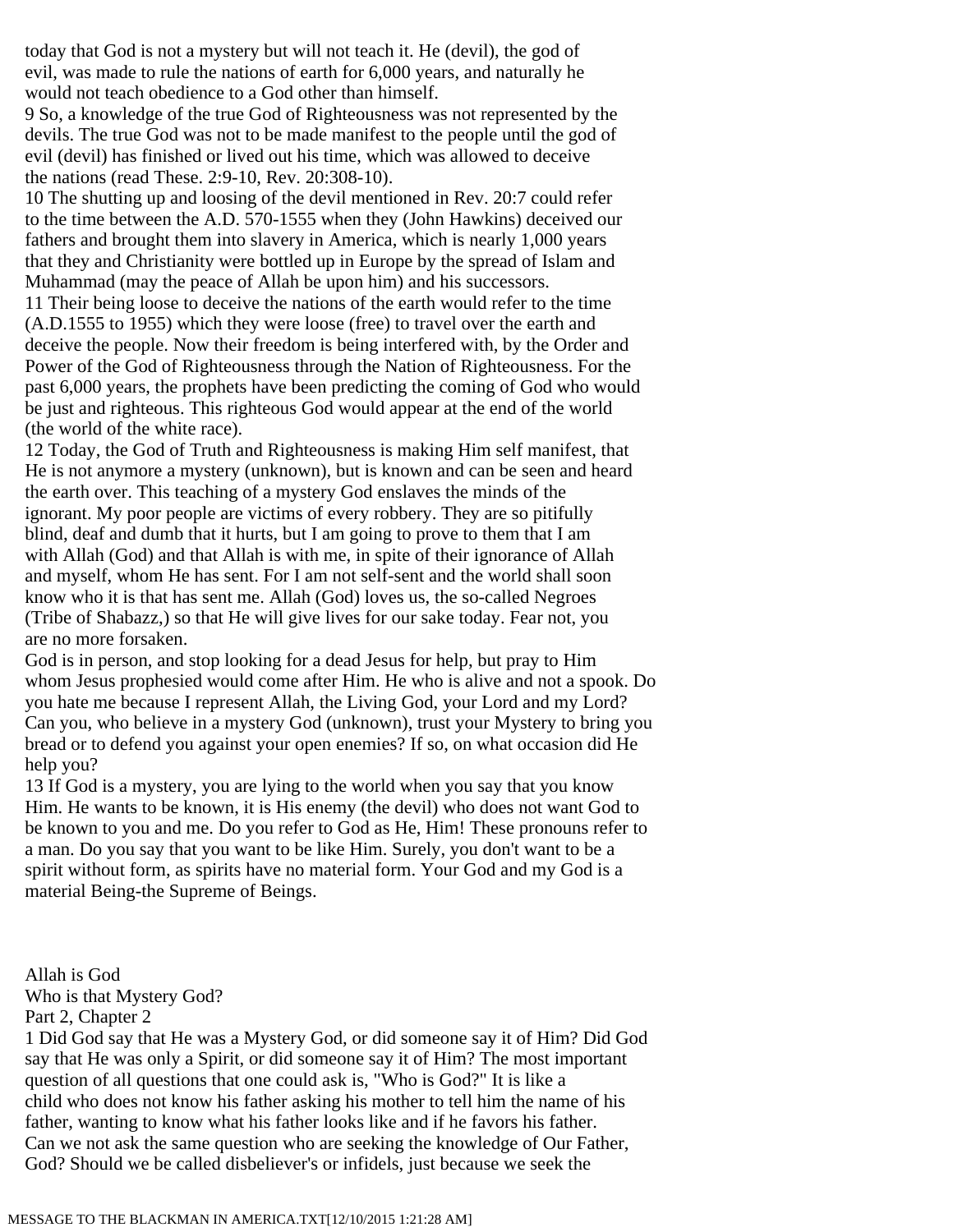truth or knowledge of Our Father, God? The mother may, in some cases, think it best to keep the name of her child a secret, as it was in the case of Mary and Joseph, 2,000 years ago. But, in the case of God, one would say that we all should know Him, but at the proper time.

2 It has been for the past 6,000 years that we had to wait for the proper time to learn just who is Our Father, for the false god (the devil) would not dare tell us lest he lose his followers. Naturally, the child will leave a foster father for his real father, especially when he is a good father. The real father by nature loves his own flesh and blood regardless of how it looks or acts, for it is his own child. So it is with us, the so-called Negroes, "lost-found members of the Asiatic nation." He who has found us is Our Father, the God of love, light, life, freedom, Justice, and Equality. He has found his own, though His own does not know Him. They (the so-called Negroes) are following and loving a foster father (the devil) who has no love for them nor their real father but seeks to persecute and kill them daily. He (the devil) makes the lost and found children (the American so-called Negroes) think that their real father (God) is a mystery (unknown) or is some invisible spook somewhere in space. The only chance that the children have to know their real father is that He must come and make Himself known by overpowering and freeing them from Him whom they fear. 3 The devils reared the poor so-called Negroes for 400 years and put fear in them when they were babies. They (the devils) kept them apart from their own kind coming in from abroad, so as to deprive them of any knowledge other than what he (the devil) has taught them. As soon as they hears of a so-called Negro learning and teaching his own people that which they (the devils) would not teach them, the devils then seek to kill that one or trail him wherever he goes, threatening those who would listen to him, believe him and follow him. Knowing that their very presence and inquiries might frighten or scare Negroes they ask, "What is this you are listening to and believing in?" This will frighten most of them away from accepting his or her own salvation and keep them from returning to their own God, religion and people.

4 My people, if you only knew the time and presence of your God, Allah, there should be no fear for you nor grief. But, you are deceived in the knowledge of your God. If your God were a mystery, you and I would be a mystery people. If He were a Spirit and not a man, we would all be spirits and not human beings! If He were a mystery or only a Spirit, the prophets could not have predicted the coming of that which no one has knowledge of or of a spirit which cannot be seen, only felt.

5 Because of the false teaching of our enemies (the devils), God has made Himself known; (for I teach not the coming of God but the presence of God, in person.) This kind of teaching hurts the false teachings of the devils, for they knew that God would come in person after you. They, (the devils) also are aware that God is present among us, but those of you who are asleep they desire to keep asleep.

6 The enemies of God today are the same as they were thousands of years ago, thinking that they will be the winner against Him. America, for her evil done to me and my people, shall he isolated and deceived by her friends. The heavens shall withhold their blessing until America is brought to a disgraceful ruin.

Chapter 3 IS God a Spirit or a Man?

--------------------------------------------------------------------------------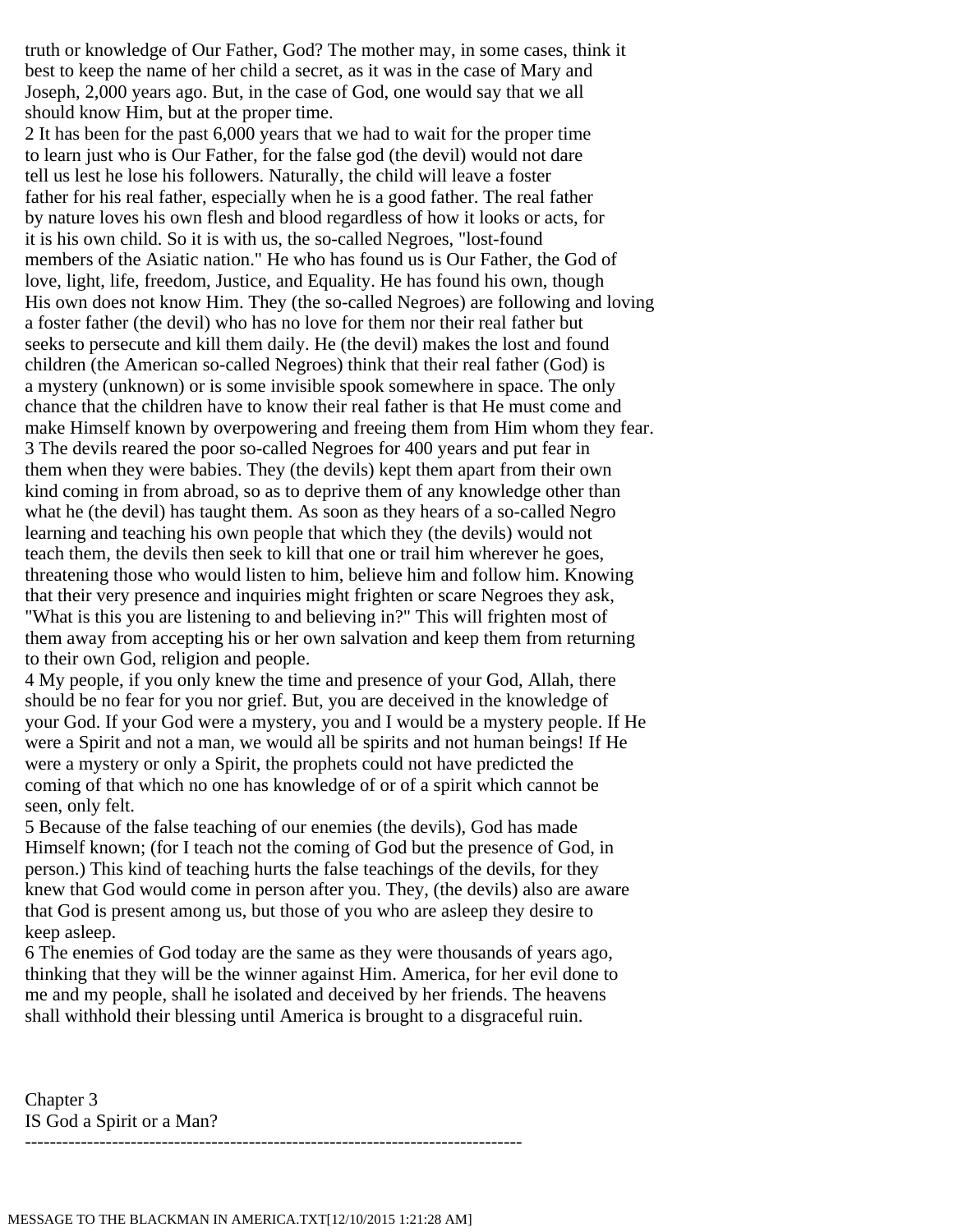1 God is a man and we just cannot make Him other than man, lest we make him an inferior one; for man's intelligence has no equal in other than man. His wisdom is infinite; capable of accomplishing anything that his brain can conceive. A spirit is subjected to us and not we to the spirit. Habakkuk uses the pronoun "He" in reference to God.This pronoun "He" is only used in the case when we refer to a man or boy or something of the male sex.

2 Are we living in a material universe or a "spirit" universe?We are material beings and live in a material universe. Would not we be making ourselves fools to be looking forward to see that which cannot be seen, only felt? Where is our proof for such a God (spirit) to teach that God is other than man?It is due to your ignorance of God, or you are one deceived by the devil whose nature is to mislead you in the knowledge of God.

3 You originally came from the God of Righteousness and have the opportunity to return, while the devils are from the man devil (Yakub), who has ruled the world for the past 6,000 years under falsehood, labeled under the name of God and His prophets. The worst thing to ever happen to the devils is: the truth of them made manifest that they are really the devils whom the righteous (all members of the black nation) should shun and never accept as truthful guides of God! This is why the devils have always persecuted and killed the righteous. But the time has at last arrived that Allah (God) will put an end to their persecuting and killing the righteous (the black nation).

4 I and my followers have been suffering cruel persecution - police brutality for the past 34 years; but have patience, my dear followers, for release is in sight. Even those who made mockery of you shall be paid fully for his or her mockery; for the prophesy of Habakkuk is true if understood; wherein he says, "Thou wentest forth for the salvation of Thy people" (the so-called Negroes) 3:13. Never before this time did anyone come for the salvation of the so-called Negroes in America, whose rights have been ignored by their enemies (the white race) for 400 years. Now it is incumbent upon Allah to defend the rights of his lost-found helpless people, called Negroes by their enemies.

5 The whole of the third chapter of Habukkuk is devoted to the coming and work of God against our enemies and our deliverance. We must not take our enemies for our spiritual guides lest we regret it. You are already deceived by them.Why seek to follow them and their evil doings? If I would say that God is not man, I would be a liar before him and stand to be condemned. Remember! You look forward to seeing God or the coming of the "Son of Man" (a man from a man) and not the coming of a "spirit." Let that one among you who believes God is other than man prove it.!

Chapter 4 The Coming of God:

Is He a Man or a Spirit?

1 According to the dictionary of the Bible: Teman, a son of Esau by Adah (Gen. 36:11, 15, 42) and in I Chron. 1:36, now if Habakkuk saw God come or coming from the sons of Esau (Eliphaz), then God must be a man and not a spook. If Habakkuk's (3:3) prophecy refers to some country, town, or city, if there be any truth at all in this prophecy, then we can say that this prophet saw God as a material being, belonging to the human family of the earth-and not to a spirit (ghost).

2 In the same chapter and verse, Habakkuk saw the Holy One from Mount Paran. This is also earthly, somewhere in Arabia. Here the Bible makes a difference between God and another person who is called the Holy One. Which one should we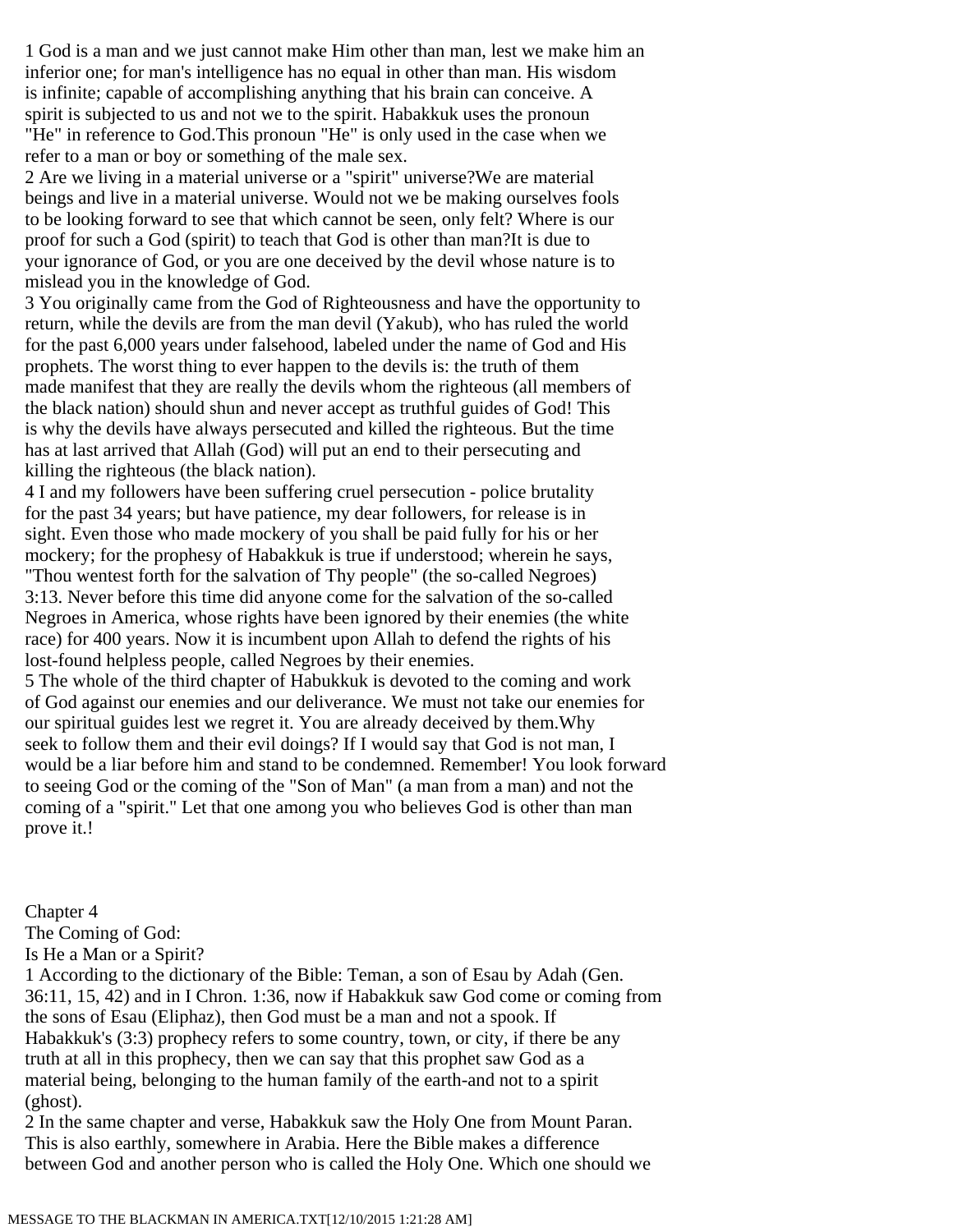take for our God? For one is called God, while another One is called Holy One. The Holy One: His glory covered the heavens and the earth was full of His praise. It has been a long time since the earth was full of praise for a Holy One. Even to this hour, the people do not care for Holy People and will persecute and kill the Holy One, if God does not intervene.

3 In the fourth verse of the above chapter, it says, "He had horns coming out of his hands: and there was the hiding of His power." Such science to represent the God's power could confuse the ignorant masses of the world. Two gods are here represented at the same time. (It is good that God makes Himself manifest to the ignorant world today.) "The burning coals, went forth at His feet," has a meaning but what is the meaning? The ignorant do not know. "The burning coals" could refer to the anger and war among the people where His foot trod within the borders of the wicked. (Here God has feet--Spirits do not have feet and hands.) 4 This Holy One does not refer to anyone of the past- not Moses, Jesus or Mohammed of the past 1300 years. "For this Holy One the perpetual hills did bow. Cushan in affliction; the curtains of the land of Midian did tremble." (What is meant by the curtains trembling?) (Who is Cushan?) "The mountains saw thee, they trembled. (What does this mean?) "The sun and moon stood still in their habitation." (What does this mean?)

5 The answers to the above questions are easy when we understand who this God called the Holy One coming from Mount Paran is. The 13th verse should clear the way for such undertaking; for it tells us why all these great things took place on the coming of the Holy One from Mount Paran. It says: "Thou wentest forth for the salvation of thy people (not for all people) for the salvation with thine anointed (His Apostle). He wounded the head out of the house of the wicked by discovering the foundation unto the neck (by exposing the truth and ruling powers of the wicked race of devils,)"

6 "Cushan" represents the Black Nation which is afflicted by the white race."The curtains of the land of Midian" could mean the falsehood spread over the people by the white race and their leaders trembling from being exposed by the truth. "The mountains" represent the great, rich and powerful political men of the wicked; they also are trembling and being divided and scattered over the earth. "The Holy One" is God in person and not a spirit!

## Chapter 5

The Origin of God As A Spirit and Not a Man

"Take heed to yourselves that your hearts be not deceived and you turn aside, and serve other gods; worship them." (Deut. 11:26)

1 The American so-called Negroes are gravely deceived by their slave masters teaching of God and the true religion of God. They do not know that they are deceived and do earnestly believe that they are taught right regardless of how evil the white race may be. Not knowing self or anyone else, they are a prey in the hands of the white race, the world's archdecievers (the real devils in person). You are made to believe that you worship the true God, but you do not! God is unknown to you in that which the white race teaches you (a mystery God). 2 The great archdeceivcr, (The white race) were taught by their father, Yakub, 6,000 years ago, how to teach that God is a spirit (spook) and not a man. In the grafting of his people, (the white race), Mr. Yakub taught his people to contend with us over the reality of God by asking us of the whereabouts of that first One (God) who created the heavens and the earth, and that, Yakub said, we cannot do. Well, we all know that there was a God in the beginning that created all these things and do know that He does not exist today but we know again that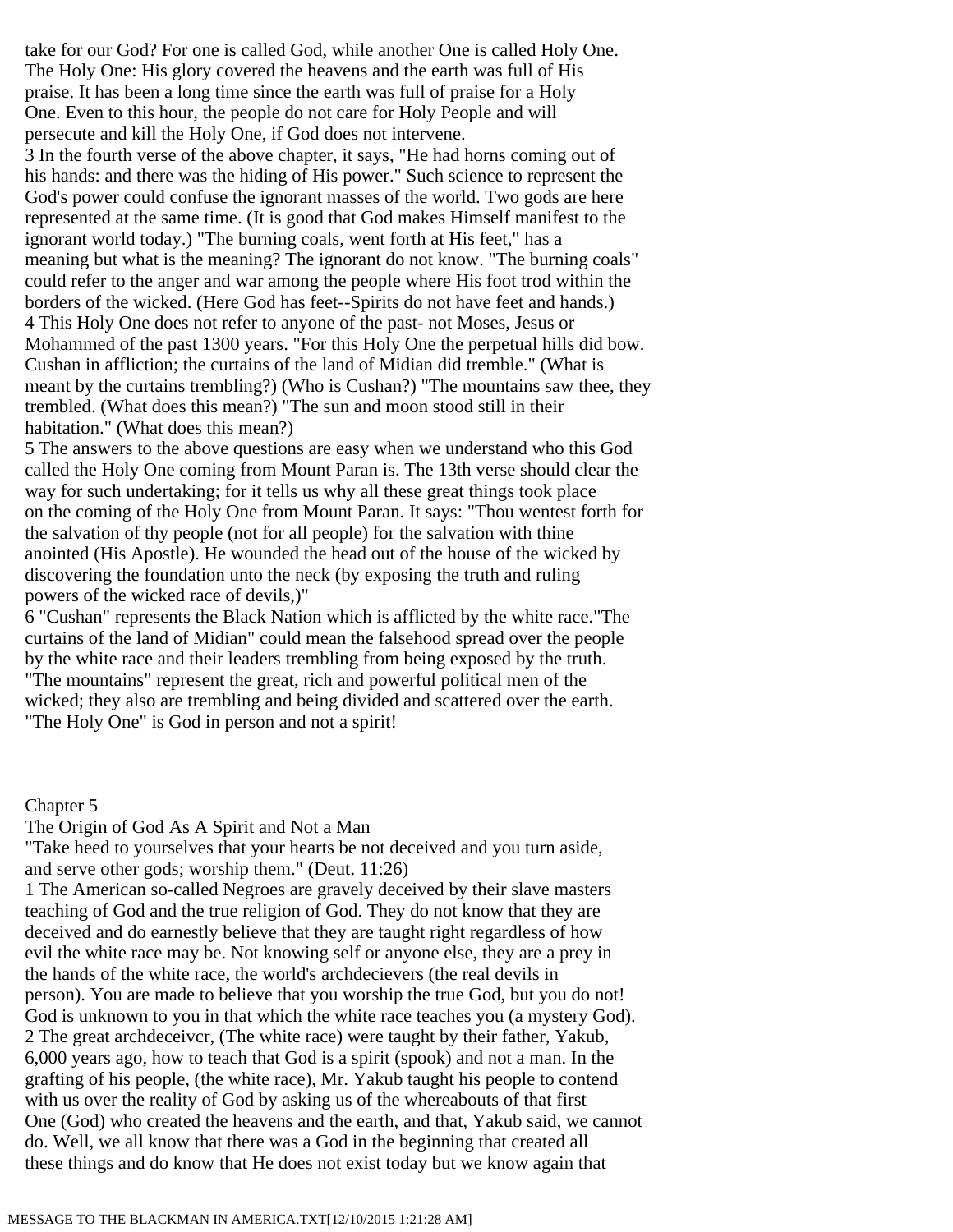from that God the person of God continued until today in His people, and today a Supreme One (God) has appeared among us with the same infinite wisdom to bring about a complete change.

3 This is He whom I preach and teach you to believe and obey. The devil calls Him a Mystery God but yet claim that He begot a son by Mary. They call on you and me to take this Son of Mary for a God, who was a man before and after His death. Yet they deny the coming of God to be a man. If Jesus were a Son of God, what about Moses and the other prophets? Were they not His Sons since they were His prophets?

4 The belief in a God other than man (a spirit) Allah has taught me goes back into the millions of years--long before Yakub (the father of the devils) because the knowledge of God was kept as a secret from the public. This is the first time that it has ever been revealed, and we, the poor rejected and despised people, are blessed to be the first of all the people of earth to receive this secret knowledge of God. If this people (the white race) would teach you truth which has been revealed to me, they would be hastening their own doom, for they were not created to teach us the truth but rather to teach us falsehood (just contrary to the truth).

5 It stands true that they are enemies of the truth by their ever warring against the truth. They know that Islam is the truth; they know that the history of them that God has revealed to me is the truth but do not like for you to know such truth of them. Therefore, they seek every means to oppose this teaching. They try everyone of you that say that you believe it and are my followers. They are watching you and me, seeking a chance to do us harm. They are so upset and afraid that they visit you at your homes to question you of your sincerity of Islam.

6 As David said in his Psalms (37:32): "The wicked watcheth the righteous and seeketh to stay him". Also, Psalms (37:30): "The mouth of the righteous speaketh wisdom, and his tongue talketh of judgment." And in another place (Psa. 95:16): "Who will rise up for me against the workers of iniquity?" I have answered Him and said, "Here I am, take me." For the evil done against my people (the so-called Negroes) I will not keep silent until He executes judgment and defends my cause. Fear not my life, for He is well able to defend it. Know that God is a man and not a spook!

## Chapter 6

## THE COMING OF THE SON OF MAN, THE GREAT MAHDI

"For as the lightning cometh out of the East, and shineth even unto the West, so shall the coming of the Son of Man be."

## (Matt. 24:27)

1 My greatest and only desire is to bring true understanding of the word of God, His prophets and the scriptures, which the prophets were sent with, pertaining to the lost-found people (the American so-called Negroes) of God and the judgment of the world.

2 You must forget about ever seeing the return of Jesus, Who was here 2,000 years ago. Set your heart on seeing the One that He prophesied would come at the end of the present world's time (the while race's time).

3 He is called the "Son of Man," the "Christ," the "Comforter." You are really foolish to be looking to see the return of the Prophet Jesus. It is the same as looking for the return of Abraham, Moses and Muhammad. All of these prophets prophesied the coming of Allah or one with equal power, under many names. You must remember that Jesus could not have been referring to Himself as returning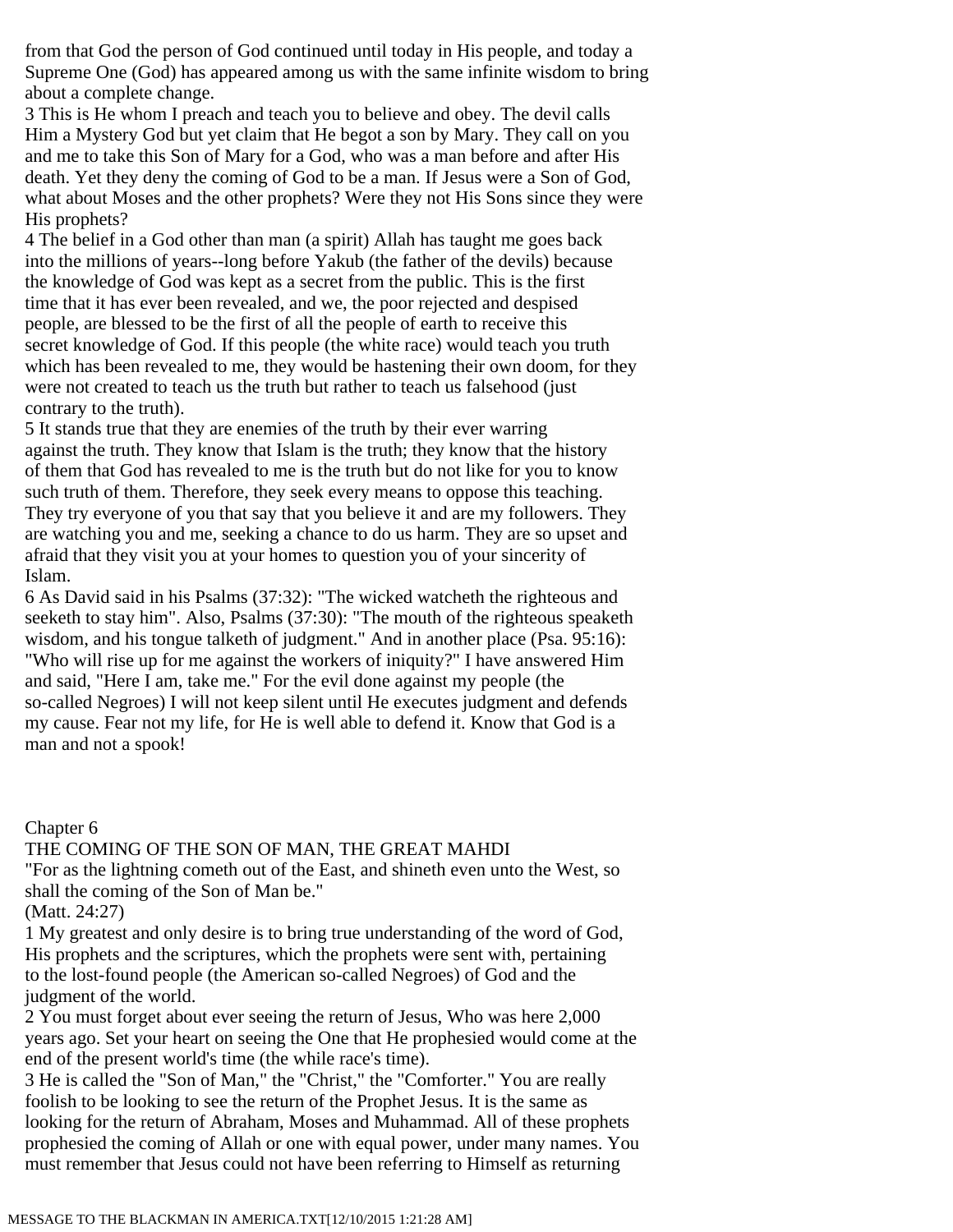to the people in the last days. He prophesied or another's coming who was much greater than He. Jesus even acknowledged that He did not know when the hour would come in these words; "But of that day and hour knoweth no man, no, not the angels of heaven, but my Father only." (Matt. 24:36).

4 If He were the one to return at the end of the world, surely He would have had knowledge of the time of His return, the knowledge of the hour. But He left Himself out of that knowledge and placed it where it belonged, as all the others prophets had done. No has been able to tell us the hour of the judgment. No one but He, the great all wise God, Allah. He is called the "Son of Man," the "Mahdi", the "Christ". The prophets, Jesus included, could only foretell those things which would serve as signs, signs that would precede such a great one's coming to judge the world. The knowledge of the hour of judgment is with the Executor only.

5 The prophets teach us to let the past judgments of people, their cities, and their warner's serve as a lesson, or sign of the last judgment and its warner's. Noah did not know the hour of the flood. Lot did not know the Hour of Sodom and Gomorrah until the Executors had arrived, and Jesus prophesied; (Matt.24:37-39), "it will be the same in the last judgment of the world of Satan." You have gone astray because of your misunderstanding of the scripture, the Prophet Jesus, and the coming of God to judge the world. My corrections are not accepted. 6 Your misunderstanding and misinterpretation of it is really the joy of devils. For it is the devils' desire to keep the so-called Negroes ignorant of the truth of God until they see it with their eyes. The truth of God is the salvation and freedom of the so called Negroes from the devils' power.

7 Can you blame them? No! Blame yourself for being so foolish as to allow thc devils to fool you in not accepting the truth after it comes to you. The devils have tried to deceive the people all over the earth with Christianity, that is, God the Father, Jesus the Son, the Holy Ghost; three Gods into One God. The resurrection of the Son and His return to judge the world; or that the Son is in some place above the earth, sitting on the right-hand side of the Father, waiting until the Father makes His enemies His footstool. The period of waiting is 2,000 years. Yet, He died for the Father to save His enemies (the whole world of sinners).

8 My friends, use a bit of common sense. First, could a wonderful flesh and blood body, made of the essence of our earth, last 2,00O years on the earth, or off the earth, without being healed! Second, where exists such a heaven, of the earth, that flesh and blood of the earth can exist, since the Bible teaches that flesh and blood cannot enter heaven? (Cor. 15:50)

9 Flesh and blood cannot survive without that of which it is made, the earth. Jesus' prophesy of the coming of the Son of Man is very clear, if you rightly understand. First, this removes all doubt about who we should expect to execute judgment, for if man is to be judged and rewarded according to his actions, who could be justified in sitting as judge of man's doings but another man? How could a spirit be our judge when we cannot see a spirit? And ever since life was created, life has had spirit. But the Bible teaches that God will be seen on the Day of Judgment. Not only the righteous will see Him, but even His enemies shall see Him.

10 On that day, a Son of a Man will sit to judge men according to their works. Who is the Father of this Son, coming to judge the world? Is His Father of flesh and blood or is He a "Spirit"? Where is this Son coming from? Prophet Jesus said "He will come from the East" (Matt 24:27), from the land and people of Islam, where all the former prophets came from. Jesus compared His coming as "the lightning". Of course lightning cannot be seen or heard at a great distance. 11 The actual light (the Truth) which "shineth even unto the West," is our day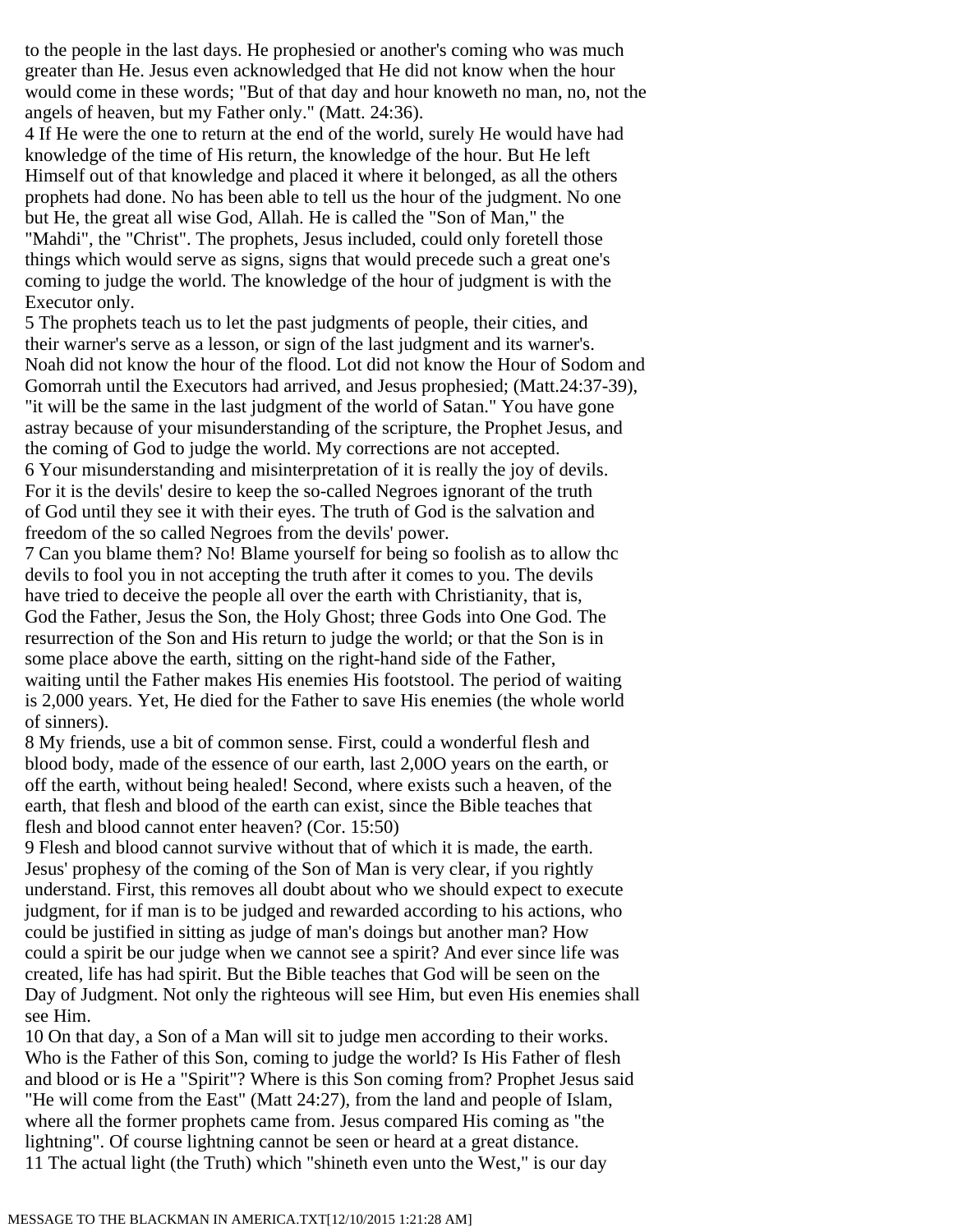sun. But the Son of Man's coming is like both the lightning and our day sun. His work of the resurrection of the mentally dead so-called Negroes, and judgment between truth and falsehood, is compared with lightning on an instant. His swiftness in condemning the falsehood is like the sudden flash of lightning in a dark place. America is that dark place, where the darkness has blinded the people so that they cannot find the "right way" out. The sudden "flash of lightning" enables them to see that they are off from the "right path." They walk a few steps toward the "right way" but soon have to stop and wait for another bright flash. What they actually need is the light of the Sun (God in Person), that they may clearly see their way. The lightning does more than flash a light. It is also destructive striking whom Allah pleases, or taking property as well as lives. The brightness of its flashes almost blinds the eyes. 12 So it is with the coming of the Son of Man, with the truth, to cast it against falsehood that it breaks the head. Just a little hint of it makes the falsehood begin looking guilty and seeking cover from the brightness of the truth. Sometimes lightning serves as a warning of an approaching storm. So does Allah warn us by sending His Messengers with the truth, before the approaching destruction of a people to whom chastisement is justly due. They come flashing the truth in the midst of the spiritually darkened people. Those who love spiritual darkness will close their eyes to the flash of truth, like lightning, pointing out to them the "right way" thus blinding themselves from the knowledge of the approaching destruction of the storm of Allah, and are destroyed. "As the lightning cometh out of the East, so shall the coming the Son of Man be." 13 Let us reflect on this prophecy from the direction in which this Son shall come, "out of the East." If He is to come from the East, to chastise or destroy that of the West, then He must be pleased with the East. The dominant religion of the East is Islam. The holy religious teachings of all the prophets, from Adam to Muhammad, was none other than Islam (Holy Qur-an 4:16), they all were of the East and came from that direction with the light of the Truth and shone toward the old wicked darkness of the West. But the West has ever closed its eyes and thus making it necessary for the coming of the Son of Man, the Great Mahdi, God in person.

14 Being the end of the signs, in His person, He dispels falsehood with the truth as the sun dispels night on its rising from the East. Why should the tribes of the earth mourn because of the coming of the Son of Man, instead of rejoicing?

## Chapter 7

### THE COMING OF ALLAH (GOD)

1 The reality of God. I have been and still am trying to make clear to you how important it is. This knowledge of the True God, the reality of God has been and is even now a mystery to the world of mankind with a few exceptions. The day has come that all mankind MUST know the reality of Allah (God)

2 "There can be no judgment of the people until this knowledge has been given to the people." How can we serve a God without knowledge of Him? My people, the so-called Negroes (The Tribe of Shabazz), are the worst off when if comes to the reality of God.

3 The whole world has been and is looking for the coming of God. Several places in both the Bible and the Holy Qur-an refer to the coming of Allah (God). "The Coming of the Son of Man." Referring to God as the Son of Man should remove all doubts as to his being anything other than a man.

4 The Bible mentions Him as the Son of Man and also mentions Him as not being a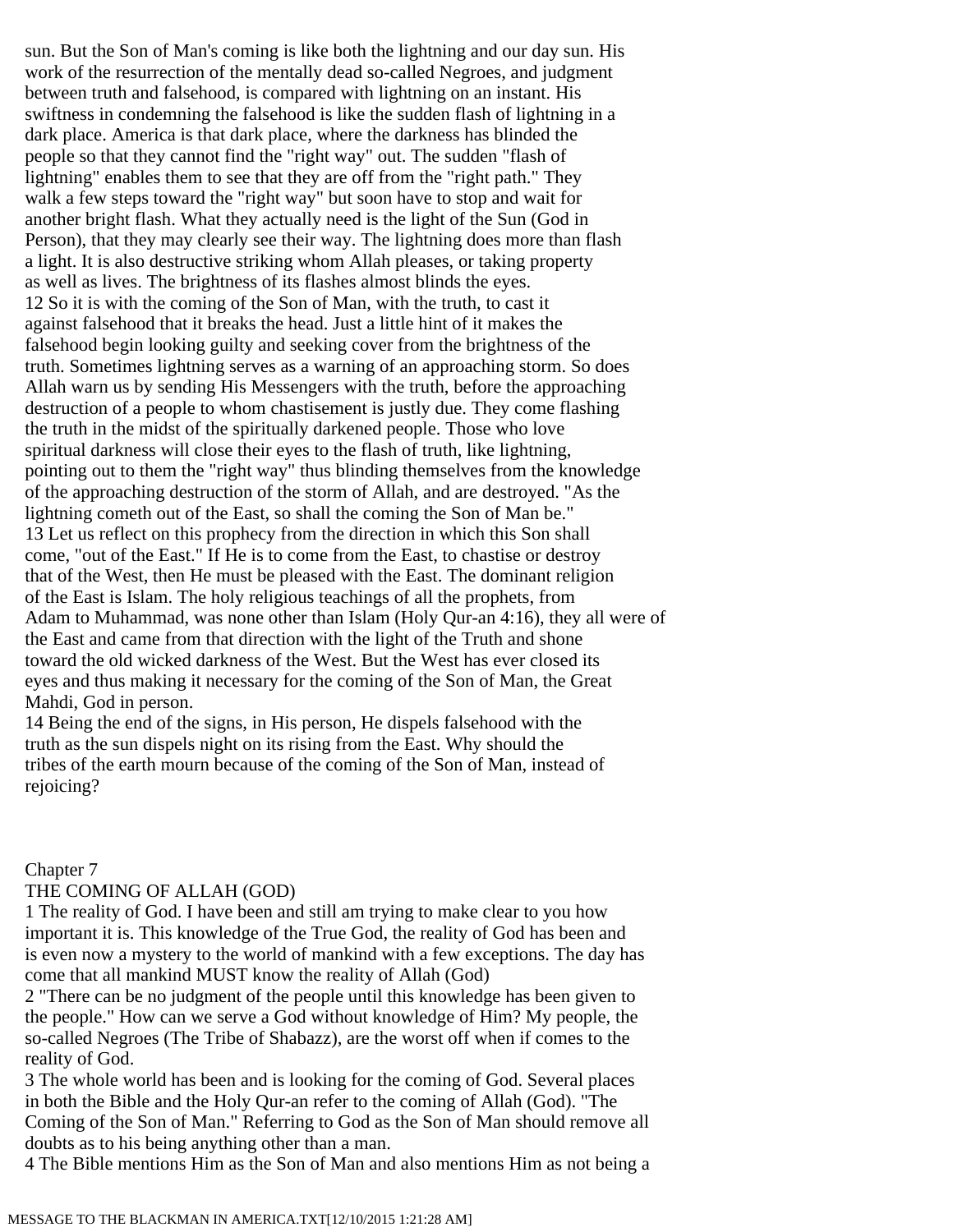man but a spirit. On one side He is made clear and on the other He is made a mystery. Representation such as this causes confusion in understanding. We are blind to the knowledge of God when we make Him a mystery and unreal. 5 Anyone so blind to the reality of God is the servant of the devil, until he or she sees God as a reality. Thousands of years the devil has been blinding man to God's reality, and that is the reason why God had to come in person (and He has), to clear us of such ignorance and blindness to the knowledge of Him. 6 Therefore, we have the "Coming of Allah (God)." He is referred to as the Son of Man because, first, He is the Son of Man and gotten for a special purpose, which is to return the lost back to their own and to punish and destroy the wicked for their destruction of the righteous, that the righteous may live in peace and do the will of the God of righteousness, free from trouble and interference. Second, He must be a man to deal with man, and we cannot receive or respect other than man.

7 Since His work is to destroy the wicked. He must remain hidden from the eyes of the world until the time is ripe (the end), for the two (God and devil) cannot rule together.

8 The Son of man (Allah) must wait until His time, after the works of the devil. (II Thessalonians 2:8-9; Holy Qur-an 7:14-18). And another place in the Holy Qur'an describes them as the people with the blue eyes. Holy Qur'an 20:102). 9 Third, the reality of God is as clear as the reality of the devil, but we did not know it until His coming to judge the world. For instance, if we take God for something other than a man (not the man devil), we cannot prove it. If we believe that He Is a spirit and not a man, then we can never expect to have any knowledge of Him except by the sense of feel.

10 We cannot see a spirit; therefore, the teachings of His coming would be false. The spirit of life is and has been with us all of our lives. God is in person among us today. He is a man, He is in His time. God sees, hears, knows, wills, acts and is a person (man). The evil workings of the devil MUST come to an end.

### Chapter 8

THE COMING OF GOD AND THE GATHERING TOGETHER OF HIS PEOPLE 1 The prophets have warned us of a time that would come when God would judge the wicked and punish, or rather destroy, the wicked and give the earth over to the rule of a righteous people. So many of us have misunderstood just what we should expect. What will God look like if we expect the destruction of the devil, what will the devil look like? How will I distinguish him? If the devils should be destroyed, what does that devil look like? In order not to follow him to his destruction I must be able to recognize him so that he won't be able to deceive me. What world's end will come, and what is that world that is going to end? Does that include everything that makes up the solar system? The planet earth? If so, what shall we expect? What kind of solar system will we have after the destruction of the present one? Think over these things. "We must get down to the facts so that we can recognize them when they are presented to us. But you never questioned the first teacher. Shouldn't we be fair about this?' Let us go after the thing right!

2 If we want to give each teacher justice, we should start with the first one. When Moses began to preach to the Hebrews to make themselves ready to go out to another country that God had promised their fathers on the condition that they believe and obey, here was the reply: "Who made you a judge over us?" 3 Let us question this as they questioned Moses. Why didn't you question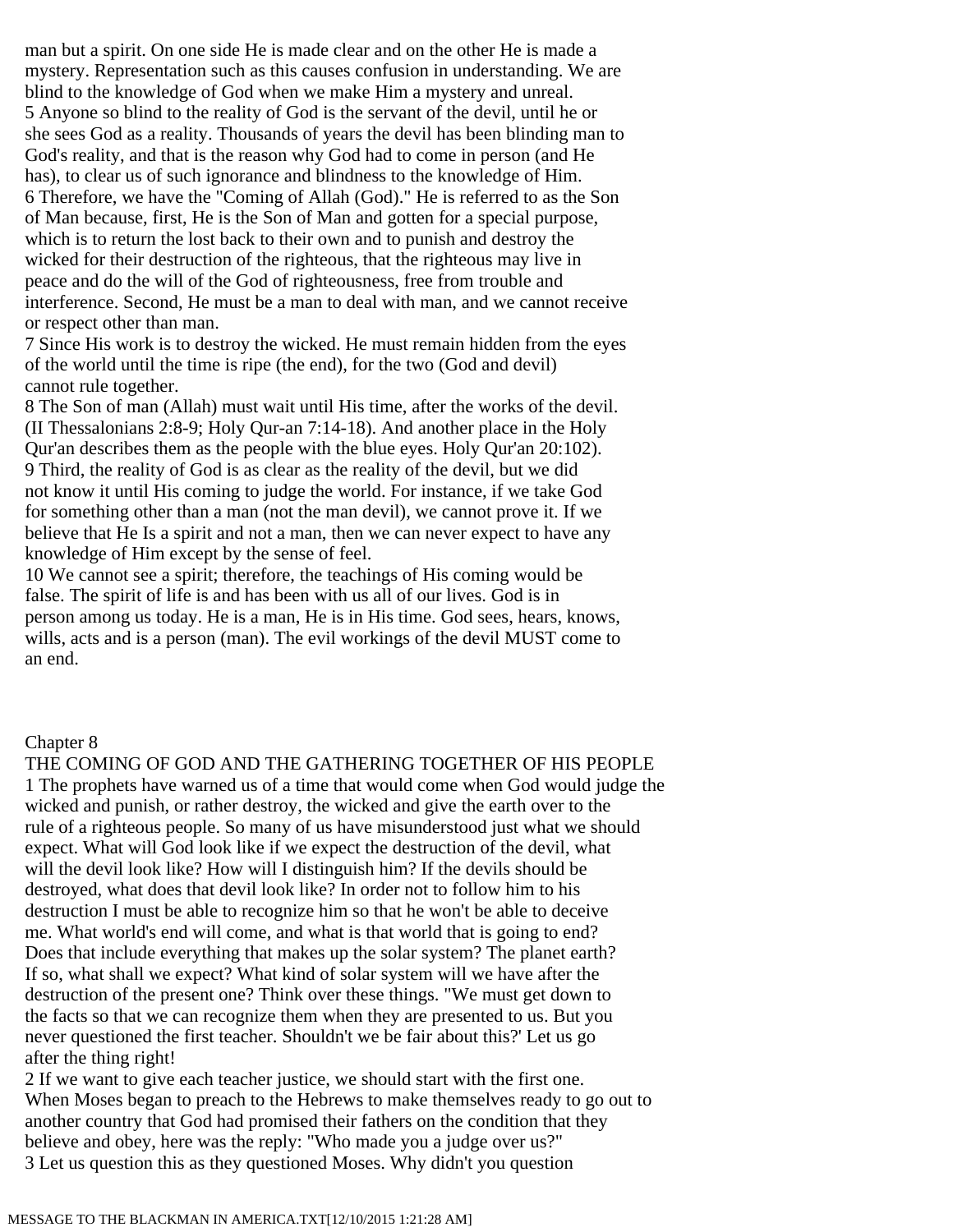Pharaoh, "Who made you a judge over us?" Question me with facts. If they did not question Pharaoh, why should they question Moses since Pharaoh didn't say that a God sent him? They should have made Pharaoh answer the question, "Who made you God over us!?" They were born under Pharaoh's teaching; therefore, from their early existence, they believed in Pharaoh, right or wrong. They worshiped Pharaoh's God and when Moses made himself present, they wanted Moses to give them a good knowledge of who had sent him and made him such a man. If today a Moses were in your midst and he said, "The God of your fathers has sent me" and "the Government of America has deceived you as to the knowledge of God and has you indirectly worshiping yourselves," wouldn't your reply be the same as the one given to Moses? That is right. You are asking me that. A man questioned me the other day when he said, "You mean to say that you talked to God face to face?"

4 Where was Moses and what time was that? What did the God have in mind? If no one has gone to heaven or seen the face of God, then all of these prophets, are liars. You must think these things over. You have a lot to learn if you understand it; otherwise, you are still in the dark as to the Truth. We are here to know whether God has visited America or whether He is yet to come. The hour can come at any day, be cause it is prophesied that it will come in an hour that you think not. Naturally, I had expected it to come at a certain day but the book said you won't know the day or the hour. If all of these signs of His coming are exhausted and I don't see any end to the World, that is to show me that it could take place at any time. If there is such a thing as a judgment of the World, as you and I believe, if there are signs that will be produced before that particular destruction of the old world, how many signs do you know of today that have not been fulfilled that must now be fulfilled? If you know one sign that the Bible refers to that has not as yet taken place, point it out to me.

5 Allah came to us from the Holy City Mecca, Arabia, in 1930. He used the name Wallace D. Fard, often signing it W. D. Fard, in the third year (1933). He signed his name W. F. Muhammad which stands for Wallace Fard Muhammad. He came alone. He began teaching us the knowledge of ourselves, of God and the devil, of the measurement of the earth, of other planet, and of the civilization of some of the planets other than earth.

6 He measured and weighed the earth and its water; the history of the moon, the history of the two nations, black and white that dominate the earth. He gave the exact birth of the white race, the name of their God who made them and how; and the end of their time, the judgment how it will begin and end.

7 He taught us the truth of how we were made "slaves" and how we are kept in slavery by the "slave masters" children. He declared the doom of America for her evils to us was past due. And that she is number one to be destroyed. Her judgment could not take place until we hear the truth.

8 He declared that we were without the knowledge of self or anyone else. How we had been made blind, deaf and dumb by this white race of people and how we must return to our people, our God and His religion of peace (Islam), the religion of the prophets. We must give up the slave names of our slave masters and accept the name of Allah (God) or one of His divine attributes. He also taught us to give up all evil doings and practices and do righteousness or be destroyed from the face of the earth.

9 He taught us that the slave-masters had taught us to eat the wrong food and that this wrong food is the cause of our sickness and short span of life. He declared that he would heal us and set us in heaven at once, if we would submit to Him. Otherwise He would chastise us with a severe chastisement until we did submit. And that He was able to force the whole world into submission to his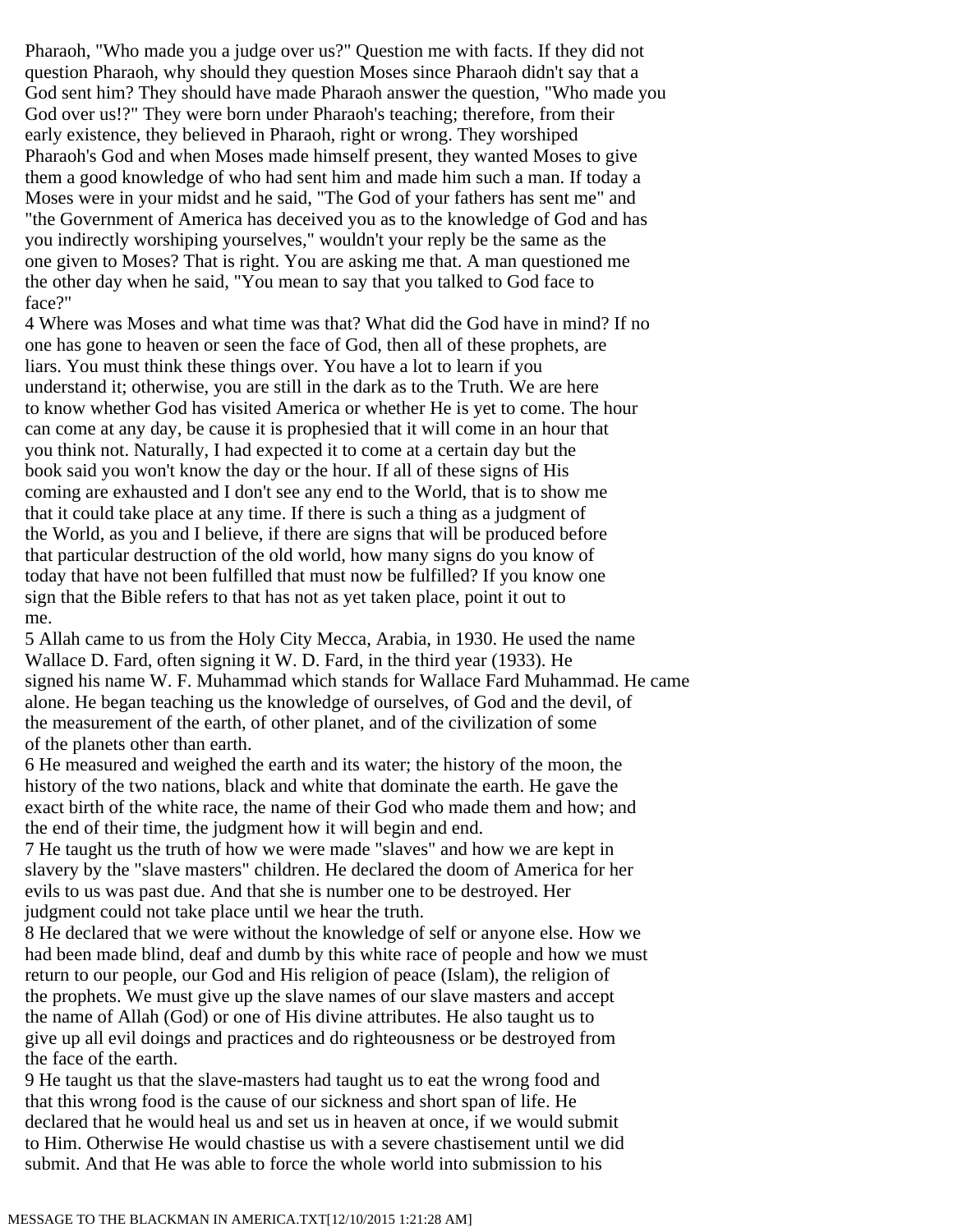will. He said that he loved us (the so-called Negroes), his lost and found, so well that he would eat rattlesnakes to free us if necessary for he has power over all things.

10 I asked him, "Who are you, and what is your real name?" He said, "I am the one that the world has been expecting for the past 2000 years. I said to him again, "What is your name?" He said, "My name is Mahdi; I am God, I came to guide you into the right path that you may be successful and see the hereafter. He described the destruction of world with bombs, poison gas, and finally with fire that would consume and destroy everything the present world.

11 Nothing of the present world of white mankind would be left. Those escaping the destruction would not be allowed to carry anything out with them.

12 He pointed out a destructive dreadful-looking plane that is with bombs, and destroy made like a wheel in the sky today. It is a half mile by a half mile square; it is a humanly built planet. It is up there and can be seen twice a week; it is no secret.

13 Ezekial saw it a long time ago; was built for the purpose of destroying the present world. He also hinted at plaguing the world with rain, snow, hail, and earthquakes.

14 He spoke with authority, not as one who is under authority but as one independent. He said the world's time was out in 1914, but people could get an extension of time, depending upon their treatment of the righteous declared no judgment until we (the so-called Negroes) hear Islam, whether we accept it or not.

15 This includes the history of the world and a knowledge of God and the devil. He condemned the teachings of God not being a man as a lie from the devils for the past 6,000 years; he said that Christianity was a religion organized and backed by the devils for the purpose of making slaves of black mankind. 16 I also bear witness that it certainly has enslaved my people here in America, 100 per cent. He chose me to bear the message of life (Islam) to my people here. Islam is our salvation. It removes fear, grief, and sorrow from any believer and it brings to us peace of mind of contentment.

17 The greatest hindrance to the truth of our people is the of Christianity. He will not accept it, nor is he content to let others alone who are trying to accept the truth. He is the man who stands in the way of the salvation of his people, and as soon as the people awaken to the knowledge of this man in their way to God, freedom, justice and equality and stop following him, the sooner they will be in heaven while they live.

Chapter 9

The Coming of the Son of Man

"And then shall appear the sign of the Son of Man in heaven; and then shall all of the tribes of the earth mourn, and they shall see the son of Man coming in the clouds of heaven with power and great glory." [Matt.24:30] --------------------------------------------------------------------------------

1 Here in the plainest words is the Son of Man on the Judgment Day. We are not told by either Moses or Jesus to look for God on Judgment Day to be anything other than man. Spirits and spooks cannot be the judge of man's affairs. Man is material, of the earth. How long will you be ignorant of the reality of God? You are poisoned by the devil's touch. Why are you looking for a God that is not flesh and blood as you are? Spirits can only be found in another being like yourself. What pleasure would you have in an invisible world? And on the other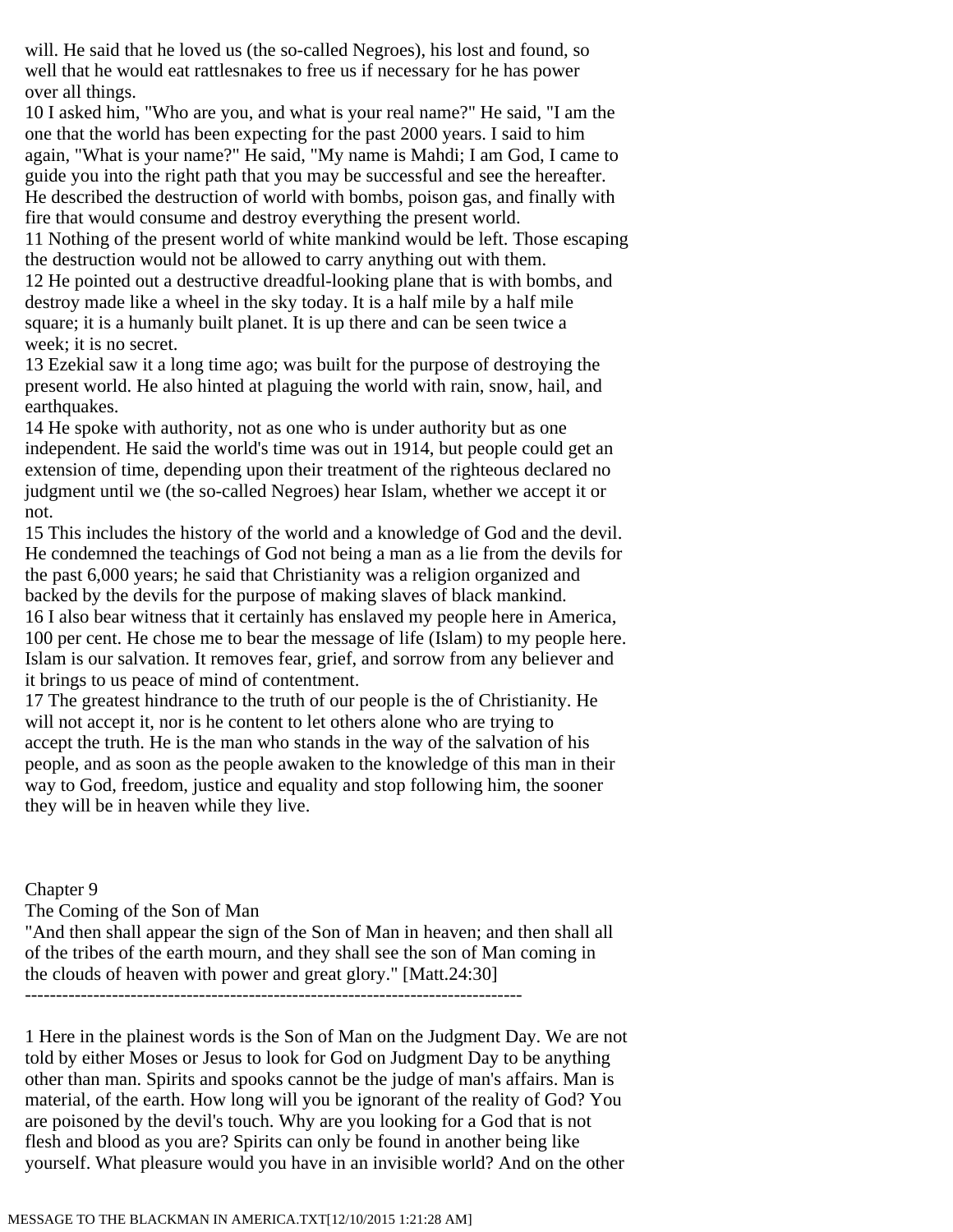hand what pleasure would spirits have in this material universe of ours? Your very nature is against your being anything other than a human being. 2 These are the days of the resurrection of the mentally dead so-called Negroes. The Son of Man is here. His coming has been fulfilled. He seeks that which was lost (the so called Negroes). Many now are receiving His name, and that name alone will save you. The wicked nations of the earth are sorry and angry to see the Son of Man set up a government of justice and peace over this, their wicked world. They see signs in the heavens (sky) of great power to execute judgment on the world of the wicked, and they mourn.

3 We must have a new ruler and a new government, where the people can enjoy freedom, justice, and equality. Let the so-called Negroes rejoice for Allah has prepared for them what the eye has not seen, the ear has not heard, and the heart has not been able to conceive. The enemy knows this to be true and is now doing everything to prevent the so-called Negroes from seeing the hereafter.

Chapter 10 The Coming of the Son of Man, The Infidels are angry. --------------------------------------------------------------------------------

1 Who is the father if God is not His Father? God is His Father, but the Father is also a man. You have heard of old that God prepared a body, or the expected Son of Man; Jesus is a specially prepared man to do a work of redeeming the lost sheep (the so-called Negro). He had to have a body that would be part of each side (black and white), half and half. Therefore, being born or made from both people, He is able to go among both black and white without being discovered or recognized. This He has done in the person of Master W.F. Muhammad, the man who was made by His Father to go and search for the lost members of the Tribe of Shabazz. Master W.F. Muhammad is that Son of Man whom the world has been expecting to come for 2,000 years, seeking to save that which was lost. There are no historical records that there was ever a people lost from each other for 400 years other than we, the so-called Negroes. We have been so long separated from each other that we have lost the knowledge of each other. Even today the white American slave-masters are ever on the watch to keep out any Asiatic influence that might come among the so-called Negroes to teach them the truth. They are our real open enemies. This is no secret. The Son of Man is after the so-called Negroes to set them in Heaven and His enemies in hell. After His conquest of the black nation's enemies, the world will know and recognize Him (Allah) to be God alone. There is no problem today that is as hard to solve as the problem of uniting the American so-called Negroes. They are like a dead man totally without life! They have lost all love of self and kind and have gone all out in loving their enemies.They do not seem to want any God to do anything like blessing them unless that God blesses their enemies too. Fear of their enemies is the real cause. The time is now ripe that they should have no fear, only the fear of Allah, Who is in person among them to save them from their enemies. By all means, they must be separated from the white race, in order that the scripture might be fulfilled. "For I will take you from among the heathen and gather you our of all countries and will bring you into your own land." (Ezek.36:24)

2 The so-called Negroes have no home that they can call their own. They have helped the white race to own a free country but they have nothing for themselves. This is the purpose of His coming, to give everyone that which is rightfully theirs. The Son of Man has power over all things. You cannot find a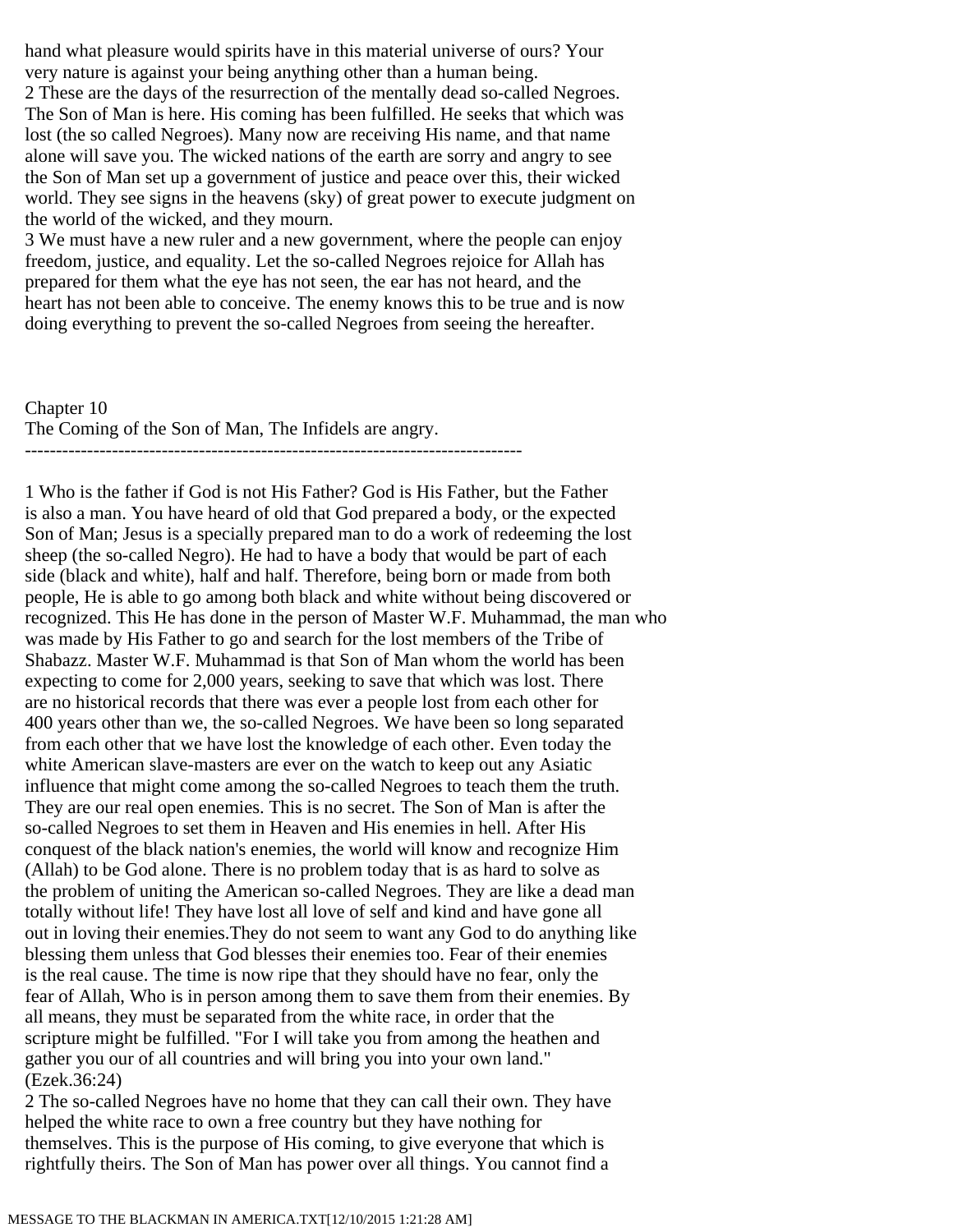defense against Him in a war. Your weapons mean nothing. The power, of heaven and earth today will be ordered to fight on the side of the Mahdi against His enemies. He is the friend of the so called Negroes and not of the white people. His purpose is to take the so called Negroes and kill their enemies; although many of us will suffer from persecution and hunger. But, the good end is for those of you who will hold fast to Allah and His religion, Islam. They (the devils) cannot escape. Fly to Allah! Come, follow me. Although I may look insignificant to you, you will find salvation with us. The white race is excited and cannot think rightly for themselves. The so-called Negroes, Muslims, in their midst, are a shelter, but little do they know it.

# Chapter 11 ALLAH, THE BEST KNOWER

--------------------------------------------------------------------------------

1 There are many other chapters of the Holy Quran Sharrieff that open with the above verses, "Allah is the best knower." The beautiful teachings of the Holy Quran have no equal in other scriptures.

2 All so-called Negro preachers should have one, but be sure it is the one translated by Yusuf Ali or Maulana Muhammad Ali. Any other translation of the Holy Quran, by Christian authors, is as poisonous to the reader as a rattlesnake.

3 What I am trying to make clear is that white people do not believe in Allah and Islam or the prophets of Allah. Why then, should you seek the truth of it from them? You will soon come to know that you should not seek any truth from them. They have you following in the wrong direction and hope to keep you like that; but by my Allah's power and wisdom, and my life's blood, you shall know the Truth even against your own will.

4 They (white people) have nearly all of the poor black preachers on their side to oppose Allah, myself and Islam, the religion of righteous. They will fail and be brought to disgrace as Pharaoh's magicians and he himself were by Allah (God), for you have not known Him, or His religion, as Israel had not known God by His name Jehovah (Exod. 6:3)

5 They felt that they should not believe Moses' representation of God by any other name than God Almighty, regardless of Moses' stress upon Jehovah as being the God of their Fathers. Pharaoh had not used that name (Jehovah); so Israel would not accept it until a showdown between Jehovah and Pharaoh. I would not like to have you wait until a showdown between Allah and the modern Pharaoh's people; therefore I come to you with the truth, verifying that which is before it, and giving good news to the believers that they most certainly shall have Heaven in this life. I also come to you with the warning to those who disbelieve that you most certainly shall have hell in this life, and in the hereafter you most certainly will be among the losers, or do they say, "He has forged it?" Nay, it is the truth from the Lord, that you may warn a people to whom no warning has come before, that they may follow the right direction (Holy Qur'an 32-3).

6 You say, "Who is this Allah, and this religion Islam?" Know my people, the Divine Supreme Being, has 99 attributes that make up His name, and Allah is the 100th. Surely His are the most beautiful names. He will make Himself known to the world that He is God and besides Him there is no God and that I am His Messenger, that Islam is a religion backed by the power of Allah (God ) to free you form the hands of you merciless enemies (the slave masters) once and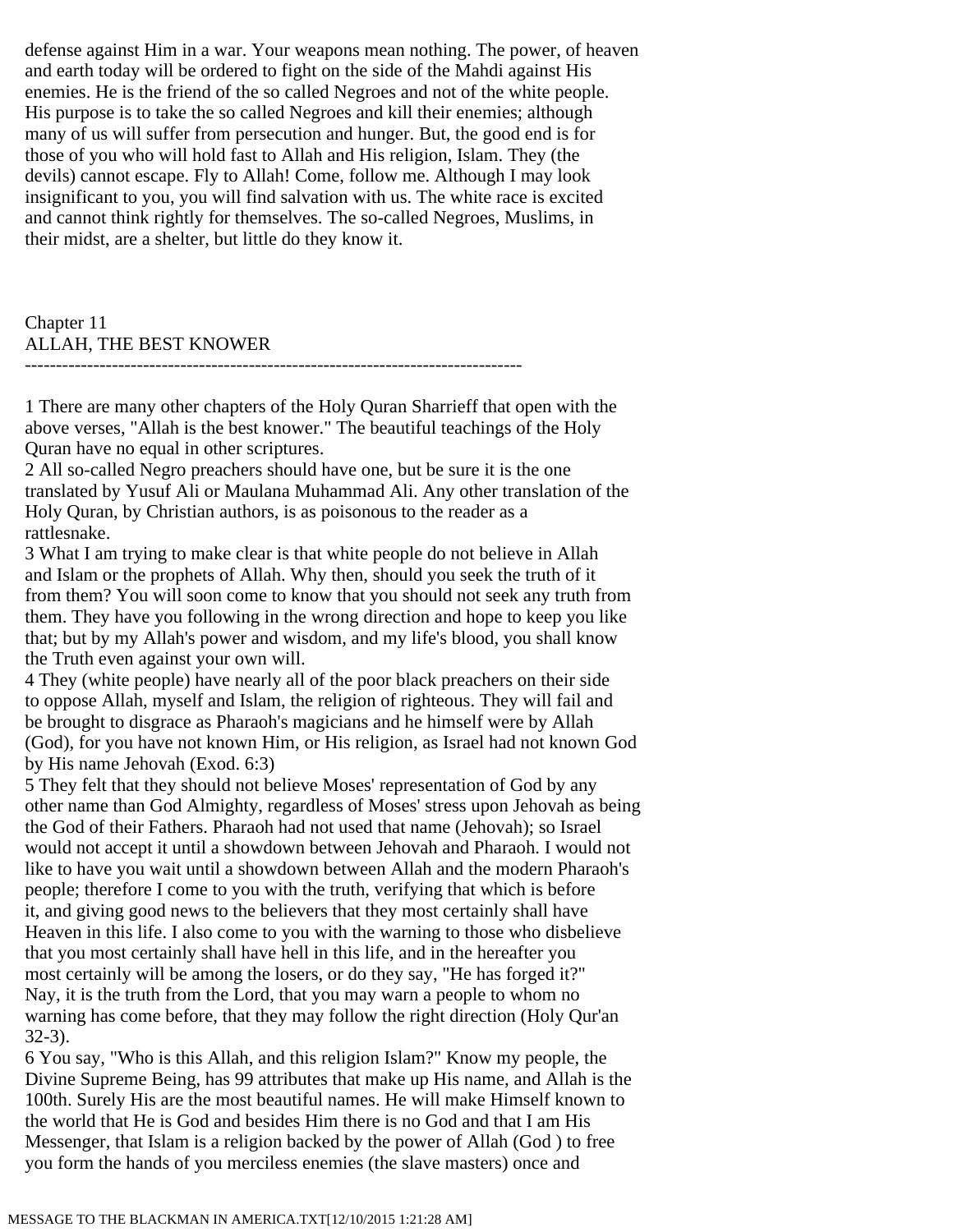forever.

7 Allah, your God, will grant you power to overcome your enemies though their power may look as endurable as the mountains. Fear not! Allah is the Best Knower. Armageddon has started, and after it there will be no Christian religion or churches. Jesus was a Muslim, not a Christian.

Chapter 12 The Days of Allah "Say to those who believe that they forgive those who do not fear the days of Allah, they He may reward a people for why they earn" (Holy Qur'an 45:14) --------------------------------------------------------------------------------

1 What is meant by "Days of Allah" are the battles between right and wrong. They are often mentioned as follows: the Days of Judgment, the Days of resurrection, the Days of the Son of Man, and the Days of Allah. These days must not be mistaken for the regular 24 hour day. No, the Days of Allah, the Days of Resurrection, the Days of the Son of Man means years, not the common 24 hour day.

2 What will make us know when we are living in the Days of Allah? It is by the fulfilling of the predictions made by the Prophets of Allah, long before they come to pass. I quote Maulvi Muhammad Ali's footnote 2275 on this verse, in which he says: "The Days of Allah are the contests in which the righteous shall be made successful." That no one can deny for this is a sign for the disbeliever's who have enjoyed great temporary prosperity and who thought that they were too rich and powerful to be brought into a state of helplessness. Although they had the histories of those who were before them, there is no difference between the disbeliever's today or the past.

3 We are living in the Days of Allah. The earth and its people have been ruled by the evil race known as the white race. In these days of Allah, the righteous (the Muslims) are now gaining power over the wicked and will soon rule the earth again as they did before the creation of the white race.

4 Take notice of my followers who have given up the wicked ways of the white race and their self-styled Christianity and have accepted the Truth. They are gradually becoming the most successful people in the world. Allah has chosen us; we have chosen Allah.

5 Who can successfully oppose Allah in His Days and time of rule? It is easy for a weak and poverty stricken people to give up, but it is not so easy when they are powerful and wealthy. They think there will be on end to their power and wealth which is made to deceive them.

Chapter 13 If God Was Your Father You Would Love Me.

--------------------------------------------------------------------------------

1 Read and study the above chapter of John 8:42, all of you, who are Christians, believers in the Bible and Jesus, as you say. If you understand it right, you will agree with me that the whole Caucasian race is a race of devils. They have proved to be devils in the garden of Paradise and were condemned 4,000 years later by Jesus.

2 Likewise, they are condemned today, by the Great Mahdi Muhammad, as being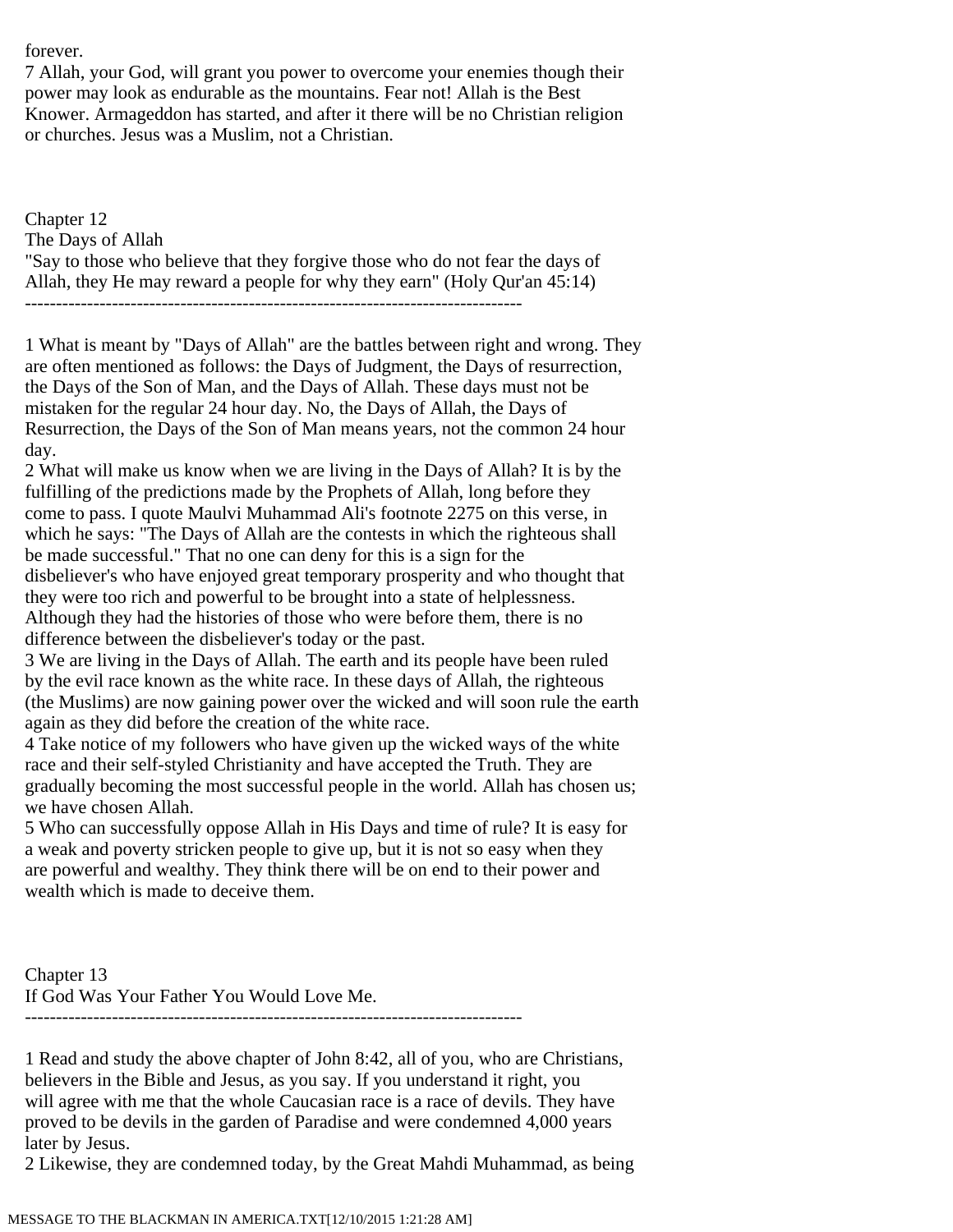nothing but devils in the plainest language. The so-called American Negroes have been deceived and blinded by their unlikeness, soft- smooth buttered words, eye-winking, back-patting, a false show of friendship and handshaking.

3 The above mentioned acts, with the exception of handshaking, by men are a disgrace to any decent intelligent person. Know the truth and be free from such disgrace.

4 Surely, if the Father of the two peoples, black and white, were the same, the two would love each other because they are of the same flesh and blood. 5 It is natural then for them to love each other. Again, it is not unnatural then for a member or members of a different race or nation not to love the

nonmember of their race or nation as their own.

6 The nature in which we are created will not allow us to be like that, and it works the same in all things living that have a bit of intelligence, including the birds and beasts.

7 The argument here between Jesus and the Jews in that the Jews claim they all were the same people disagreed with and proved they were not from the same Father.

8 He, having knowledge of both Fathers, knew their Father (devil) before his fall and before he had produced his children (the white race), of whom the Jews are members. Here, in this chapter, (John 8), it shows there was no love in the Jews for Jesus.

Chapter 14 Persecution Follows the Coming of God --------------------------------------------------------------------------------

1 He (Mr. W. F. Muhammad, God in person) chose to suffer three and half years to show his love for his people, who have suffered over three hundred years at the hands of a people who by nature are evil and wicked and have no good in them. He was persecuted, sent to jail in 1932, and ordered out of Detroit, on May 26, 1933. He came to Chicago in the same year and was arrested almost immediately on his arrival and placed behind prison bars.

2 He submitted himself with all humbleness to his persecutors. Each time he was arrested, he sent for me so that I might see and learn the price of Truth for us, the so-called American Negroes (members of the Asiatic nation). 3 He was well able to save himself from such suffering, but how else was the scripture to be fulfilled? We followed in his footsteps, suffering the same persecution.

4 My people are yet sound asleep to the knowledge of the good that is being carried on for their deliverance. The whole world of our kind awaits the awakening, and our awakening is the last step in the Resurrection and Judgment of the world. It is a sin that we were put so soundly to sleep. The end of the world has arrived, and most of us know it not. Our enemies' greatest desire is that we remain asleep. My people fight and oppose the God of our own salvation. 5 Allah chose for us Islam as a religion. He desires to set us in Heaven at once, on condition that we submit to Him and accept the religion of Islam, the religion of God and His Prophets. In this religion (Islam), He offers us universal friendship, and we who have submitted to Him know this to be true. 6 We know white people have and will continue to prosecute anyone who offers help to us, the so-called American Negroes (Asiatics). Should persecution or even death stop the worthy help that will save the lives of the so-called Negroes? No, it shall not.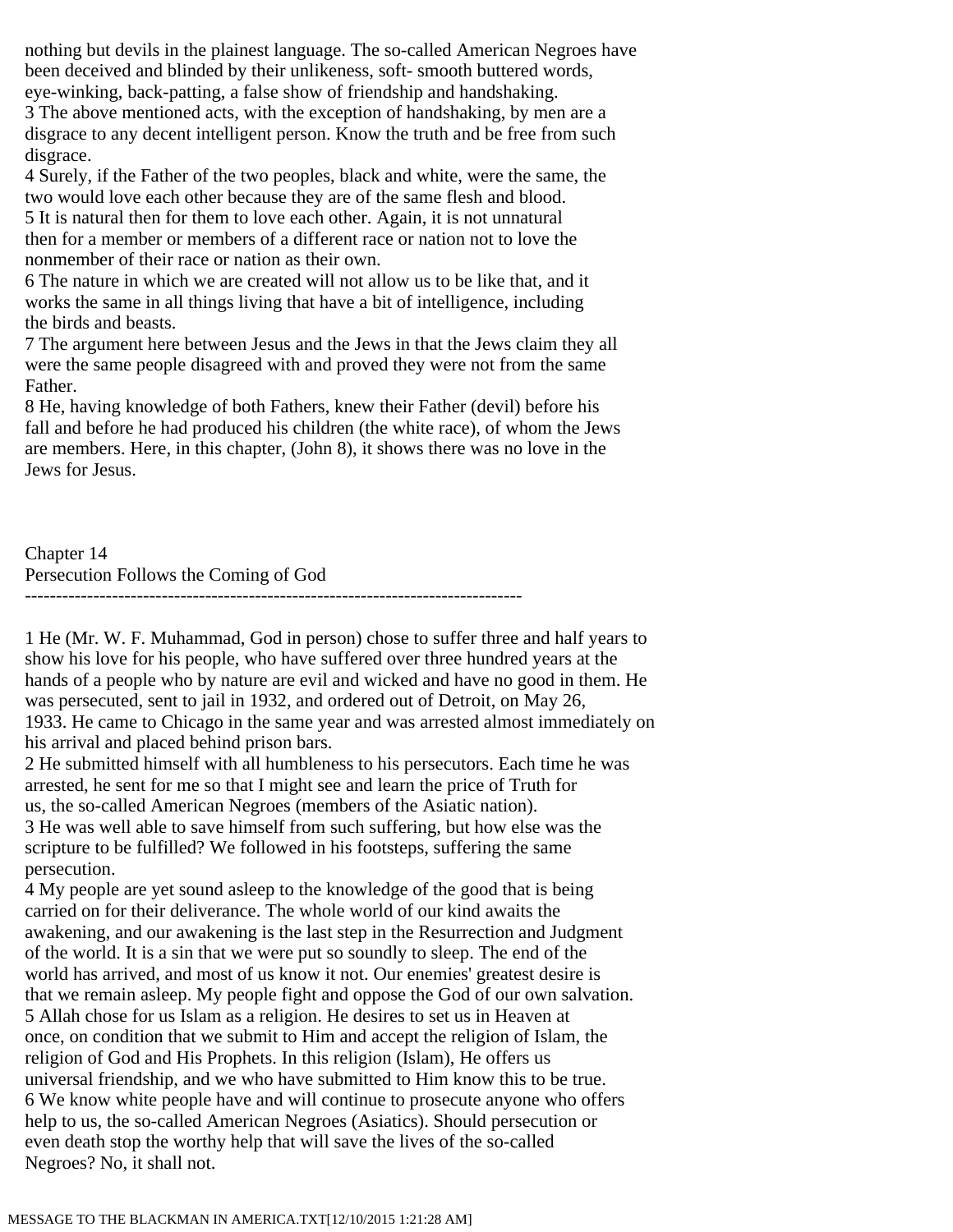7 The so-called Negroes are absolutely friendless and have sought in vain friendship from their enemies, due to the ignorance of self and their enemies, due to the ignorance of self and their enemies. Now they are offered universal friendship if they will only accept their own (Allah and Islam).

8 Seek first the friendship of your own people and then the friendship of others (if there is any friendship in the others).

9 We have made the grave mistake of Lazarus and the Prodigal Son, ( St. Luke: Chapter 15), the one who was so charmed over the wealth and food of the rich man that he could not leave his gate to seek the same for himself,- regardless of the disgraceful condition in which the rich man puts him, even to sending his dogs to attack him. The Angels had to come and take him away.

10 The other (Prodigal Son), being tempted by the loose life of strange women, drinking, gambling, and adultery, caused him to love the stranger's way of life so much so that it cost him all that he originally possessed (self-independence and Divine Guidance). His Father (God in person) had to come and be his representative to again meet his brothers, family, and friends.

11 Nothing fits the description of us better, the so called Negroes (Asiatics). Many of us today are so lazy that we are willing to suffer anything rather than go for self. It is true that our God has come to set us in Heaven, but not a Heaven wherein we will not have to work.

12 Fear is the worst enemy that we have, but entire submission to Allah (God) and His Messenger will remove this fear . The white race put fear in our foreparents when they were babies, so says the word of Allah.

13 We must have for our peace and happiness (17,000,000 so-called Negroes) that which other nations have.

14 This beforementioned peace and happiness cannot come under any other flag but our own. If God desires for us such joy, why shouldn't we give up begging and be real men and sit with the rulers of the earth, ruling our own?

15 Our first step is to give back to the white man his religion (Christianity), his church, and his names. These three are chains of slavery that hold us in bondage to them. We are free when we give up the above three.

16 The so-called Negroes must know that they have been deceived and must be brought face to face with God and the devil. They must get away from the old slavery teachings that Jesus, who was killed 2,000 years ago, is still alive somewhere waiting and listening to their prayers.

17 He was only a prophet like Moses and the other prophets and had the same religion (Islam). He did His work and is dead like others of His time and has no knowledge of their prayers to Him.

18 Since Islam from overran mankind in the seventh century after Jesus and is still in power over man, why did not the translators of the Bible mention it? Why didn't they give us the name of the religions of the prophets, since they claim a religion for Jesus?

Chapter 15 The So-called Negroes Salvation

--------------------------------------------------------------------------------

1 The number one principle of belief is that your God is one God and beside Him you have no other god that can help you. I shall begin with this, the most important of all principles of belief.

2 How many non-Muslims will we find who do not believe in God as being One God? Regardless of the trinity belief practiced by the Christians, they (the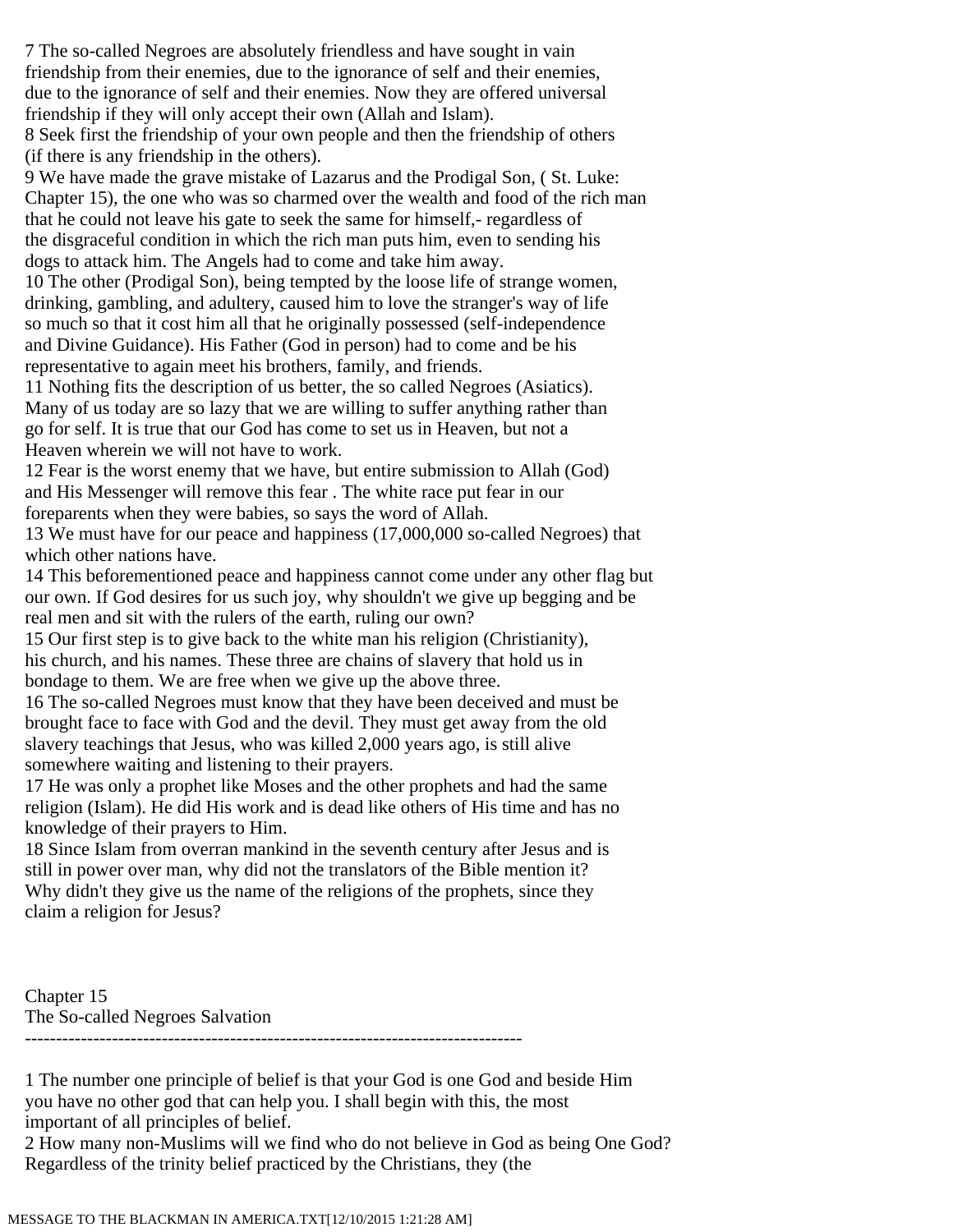Christians) claim and agreed that Allah (God) is One God. They make fools of themselves when they reject Islam and the Muslim's five principals of belief: One God, His prophets, His Books, the Resurrection, The Judgment. How, then, did they (the Christians) go astray believing in three Gods? Nevertheless, they maket one of the three the Father of the other two-and these remaining two the equal of the Father.

3 The so-called Negroes have been led into the gravest of errors in the knowledge of God (Allah) and the true religion ( Islam) by their white slave-masters. They (the so-called Negroes) have been robbed more than any other people on this planet Earth. If they will only read and listen to the simplest of truths of which I write and speak have three essentials in it: power, light and life.

4 "I am a mortal like you-it is revealed to me that your God is one God (18:110). " Will you not bear witness with Muhammad in the above quoted chapter and verse of the Holy Qur-an?

5 The white race will not agree with Muhammad and the true religion of God (Allah); which is Islam because of the nature in which they were created, -as they are the opposers of Allah and the Truth. They (white people) know that the so-called Negroes believe in them, but with the help of my God (Allah), -who came in the person of Master W. F. Muhammad we will show up the false with the truth in its plainest simplest form.

6 It is foolish to believe in three gods-foolish to make Jesus the Son and the equal of His Father (the one of 2,000 years ago). If Jesus said in His suffering "My God, My God, why hast Thou forsaken Me? " (Matthew 27:46) then most surely He did not recognize Himself as being the equal of God, and no other scripture shows Jesus as the equal of God.

7 If Jesus said that He was sent (Matthew 15:24 and John 4:34), then He cannot claim to be the equal of His sender. God is not sent by anyone; He is a self-sender. He says in Isaiah (44:81-45:22): "Is there a god besides Me? I know not any. " In another place He states, "I am God, there is none else. " (Isaiah 46:9). Also, "One God and none other. " (Mark 12:32).

Chapter 16 Allah Is Judging Today --------------------------------------------------------------------------------

1 Today is the day in which the God of Justice (Allah) is judging between man

and man and nation and nation.

2 To understand the present, we must learn of the past.

3 We are 4,000 years from Moses and Moses was 2,000 years after the creation of the Caucasian race, or 2,000 years after the fathers of the Caucasian, or white race of Europe.

4 This makes 6,000 years from the time of the birth or grafting of the Caucasian race.

5 In 4,000 years of the white man's rule they have practiced and exercised their power and authority over us as was divinely given to them.

6 The trouble is going on between the so-called Negroes and the American white people, who have always shown themselves to be the enemies and haters of their slaves, the so-called Negroes. This thing must come to an end.

7 So God, Himself, intervenes to make manifest the two peoples. Everything that is of good, according to recorded history, has trouble in it's infancy, but as it grows, it triumphs in the end.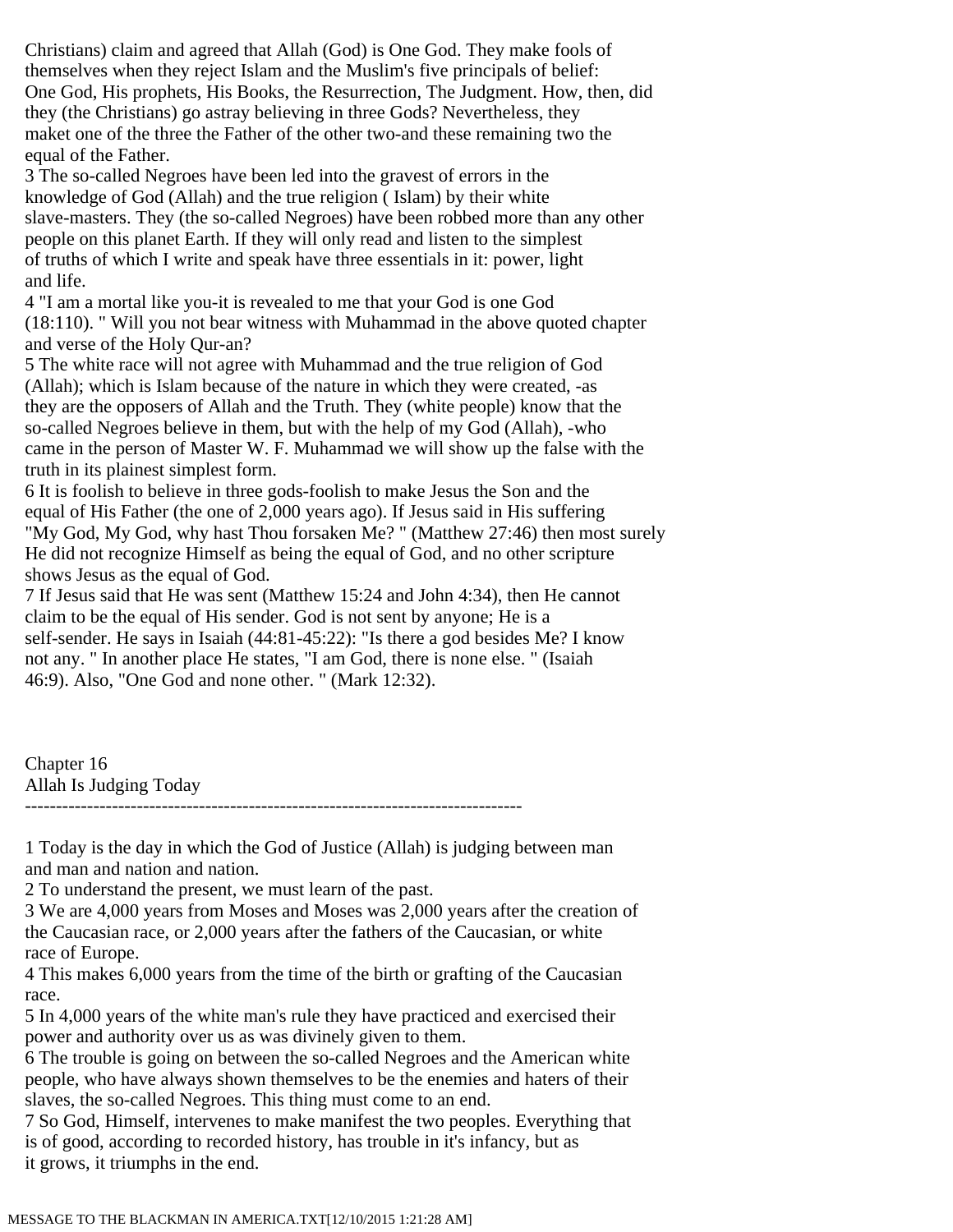8 The so-called Negroes must know the truth. This is the only way to bring them into the light of truth as they are spiritually blind to the knowledge of themselves but God, Himself.

9 Prophets of God can only deliver the truth to the people. But to make them believe, see, and understand it and accept or reject it this must come from God.

10 It took the destruction of the people of Korah by Almighty God to make Israel understand that it was God who had appointed Moses to lead them and that self -made leaders such as Korah would not work in the way of delivering Israel another country.

11 Because Allah had chosen Moses to act as a guide for Israel, and all other self- made leaders would be failures.

12 He sent poisonous and fiery serpents against them to bite and kill those who rebelled. So this is a warning and a sign for us today: That when God intends to separate a people, or remove a people and put another in their stead, it is His work and the people who rebel against His work who will come to naught. 13 The so-called American Negroes must learn these truths today. That they cannot deliver themselves from the evils they are suffering from the white race without the help of Allah.

14 You see the trouble that our people and the American whites are suffering from the struggle of our people with a few whites on their side to bring about integration between the two races, of which is opposed by God, Himself. It is the time that the two people should separate.

Chapter 17 Submit To Allah (God) and Fear Not --------------------------------------------------------------------------------

1 Islam, the religion of entire submission to the will of Allah (God). "Nay, whoever submits his whole self to Allah and is a doer of good, he will get his regard with his Lord, on such shall be no fear, nor shall they grieve. " (Holy Qur-an 2:112).

2 That and that alone is Salvation according to the Holy Qur-an. Fear is a number one enemy that is blocking progress and success from coming to the so-called Negroes of America. This fear causes them to grieve. The whole world knows the poor so-called Negroes of America have suffered and still suffer more grief and sorrow than any people on the earth! This fear is the fear of a slave-masters (white man) and what the slave-masters dislike. Let the so-called Negroes submit to Allah (God) and they will not fear anymore, nor will they grieve. As it is written: "The fear of man bringeth a snare. " (Proverbs:29). It has surely snared the so-called Negroes.

3 The Lord of the world's Finder of we the loss members of the Asiatics Black Nation for 400 years said that the slave-masters put fear in our Fathers when they were babies. Allah is the only one that can remove this fear from us, but he will not remove it from us until we submit to His will, not our will, and fear Him and Him alone. Then, as it is written, "And it shall come to pass in the day that the Lord shall give thee rest from sorrow and from thy fear, and from the hard bondage wherein thou wast made to serve."(Isaiah 14:3). There are so many places that I could point out in the Bible and Holy Qur-an that warn us of fearing our enemies above or equal to the fear of Allah (God ). It is a fool who has greater fear of the devils (white man) than Allah who has the power to destroy the devils and their followers (Revelation 21:8; Holy Qur-an 7:18 and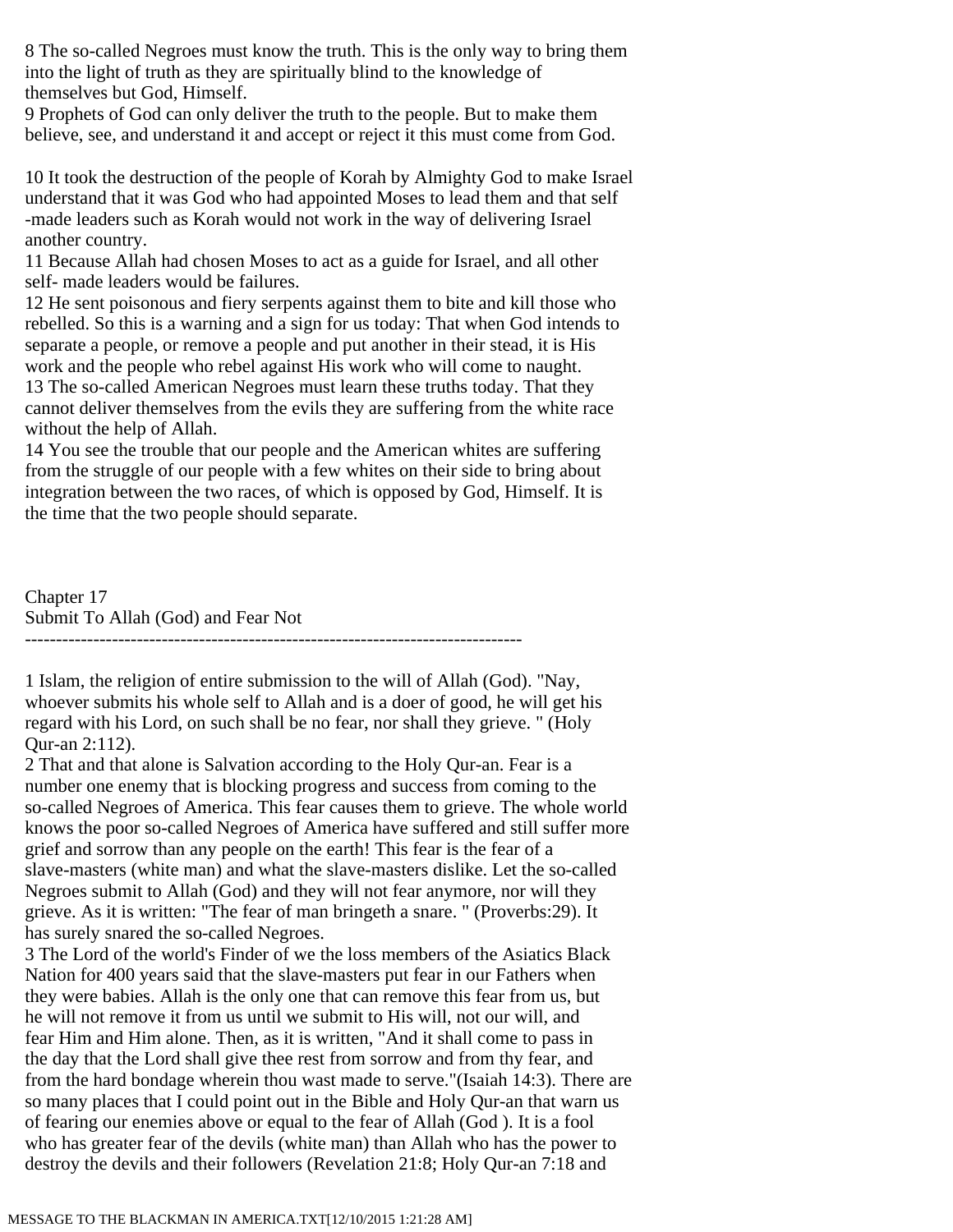15:43).

4 We must remember that if Islam means entire submission to the will of Allah, that and that alone is the True religion of Allah. Do not you and your religious teachers and the Prophets of old teach that the only way to receive God's help or Guidance is to submit to his will! -then WHY NOT ISLAM! It ( Islam) is the true religion of Allah and the ONLY way to success.

Chapter 18 Original Man Know Thyself

--------------------------------------------------------------------------------

1 It is knowledge of self that the so-called Negroes lack which keeps them from enjoying freedom, justice and equality. This belongs to them divinely as much as it does to other nations of the earth.

2 It is Allah's (God's) will and purpose that we shall know ourselves. Therefore He came Himself to teach us the knowledge of self. Who is better knowing of who we are than God, Himself? He has declared that we are descendants of the Asian Black Nation and the tribe of Shabazz.

3 You might ask, who is this tribe of Shabazz? Originally, they were the tribe that came with the earth (or this part) 66 trillion years ago when a great explosion on our planet divided it into two parts. One we call earth and the other moon.

4 This was done by one of our scientists, God, who wanted the people to speak one

language, one dialect for all, but was unable to bring this about. He decided to kill us by the destroying our planet, but still He failed. We were lucky to be on this part, earth, which did not lose its water in the mighty blasting away of the part called moon.

5 We, the tribe of Shabazz, says Allah (God), were the first to discover the best part of our planet to live on. The rich Nile Valley of Egypt and the present seat of the Holy City, Mecca, Arabia.

6 The origin of our kinky hair, says Allah, came from one of our dissatisfied scientists, 50,000 years ago, who wanted to make all of us tough and hard in order to endure the life of the jungles of East Asia (Africa) and to overcome the beasts there. But he failed to get the others to agree with him.

7 He took his family and moved into the jungle to prove to us that we could live there and conquer the wild beasts, and we have. So, being the first and the smartest scientist on the deportation of our moon and the one who suffered most of all, Allah (God) has decided to place us on the top with a thorough knowledge of self and his guidance.

8 We are the mighty, the wise, the best, but do not know it. Being without the knowledge, we disgrace ourselves, subjecting ourselves to suffering and shame. We could not get the knowledge of self until the coming of Allah. To know thyself is to know all men, as from us came all and to us all will return.

9 I must keep warning you that you should be give up the white race's names and religion in order to gain success. Their days of success are over. Their rule will last only as long as you remain asleep to the knowledge of self.

10 Awake and know that Allah has revealed the truth. Stop believing in something coming to you after you are physically dead. That is untrue, and no one can show any proof of such belief.

11 Again, know that Jesus was only a prophet and cannot hear you pray any more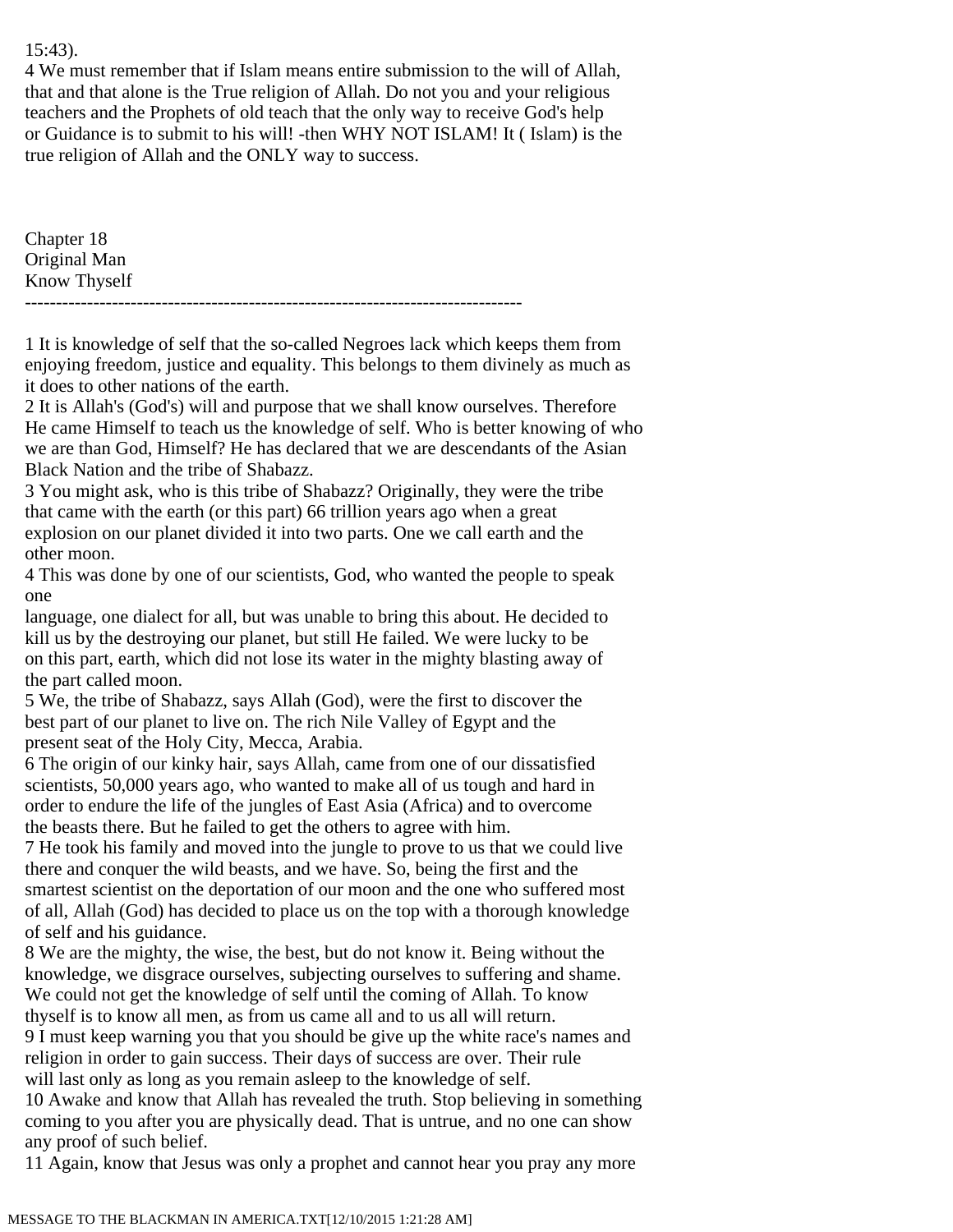than Moses or any other dead prophet. Know too, that this white race was created to be the enemy of black mankind for 6,000 years, which makes their number to be six. That is not your number or mine. We do not have a number, because we have no birth record. Do not let anyone fool you. This is the separation and the War of Armageddon.

Chapter 19 First Love Yourself --------------------------------------------------------------------------------

1 One of the greatest handicaps among the so-called Negroes is that there is no love for self, nor love for his or her own kind. This not having love for self is the root cause of hate (dislike), disunity, disagreement, quarreling, betraying, stool pigeons and fighting and killing one another. How can you be loved, if you have not love for self? And your own nations and dislike being a member of your own, then what nation will trust your love and membership. 2 You say of yourself, "I love everybody. " This cannot be true. Love for self comes first. The Bible, the book that you claim to believe says, "Love the brotherhood" (I Peter 2:17), "Love one another" (John 15:17). Love of self comes first. The one who loves everybody is the one who does not love anyone. This is the false teaching of the Christians for the Christians war against Christians.They have the Bible so twisted by adding in and taking out of the truth that it takes only God or one whom God has given the knowledge of the Book to understand it.

3 The Bible puts more stress upon the "love for the thy neighbor" than the "love for the brother." When asked "Who is my neighbor?" The answer was contrary and incorrect. Jesus' answer was that of two men who were on a journey. They were not from the same place. One was from Jerusalem, the other one was a Samaritan. The Samaritan came to where the man from Jerusalem lay wounded by the robbers who had stripped him of his possessions. The Samaritan showed sympathy for the fellow traveler. (He was not a neighbor in the sense of the word. A neighbor can be an enemy. ) Many enemies live in the same neighborhood of a good neighbor. But, the answer that Jesus gave was a futile one which can could be classified as a parable of the so-called Negroes and their slave-masters.

4 The so-called Negroes fell into the hands of the slave-masters, who have robbed, spoiled, wounded and killed them. The Good Samaritan here would be the Mahdi (Allah) -God in Person, as He is often referred to by the Christians as the "the second coming of Jesus, or the Son of Man to judge man. " This one will befriend the poor (the so-called Negroes) and heal their wounds by pouring into their heads knowledge of self and others and free them of the yoke of slavery and kill the slave- masters, as Jehovah did in the case of Pharaoh and his people to free Israel from bondage and the false religion and gods of Pharaoh. 5 There were many other proofs in the Bible which agree with the above answer. 6 Love yourself and your kind. Let us refrain from doing evil to each other, and let us love each other as brothers, as we are the same flesh and blood. In this way, you and I will not have any trouble in uniting. It is a fool who does not love himself and his people. Your black skin is the best, and never try changing its color. Stay away from intermixing with your slave -master's children. Love yourself and your kind.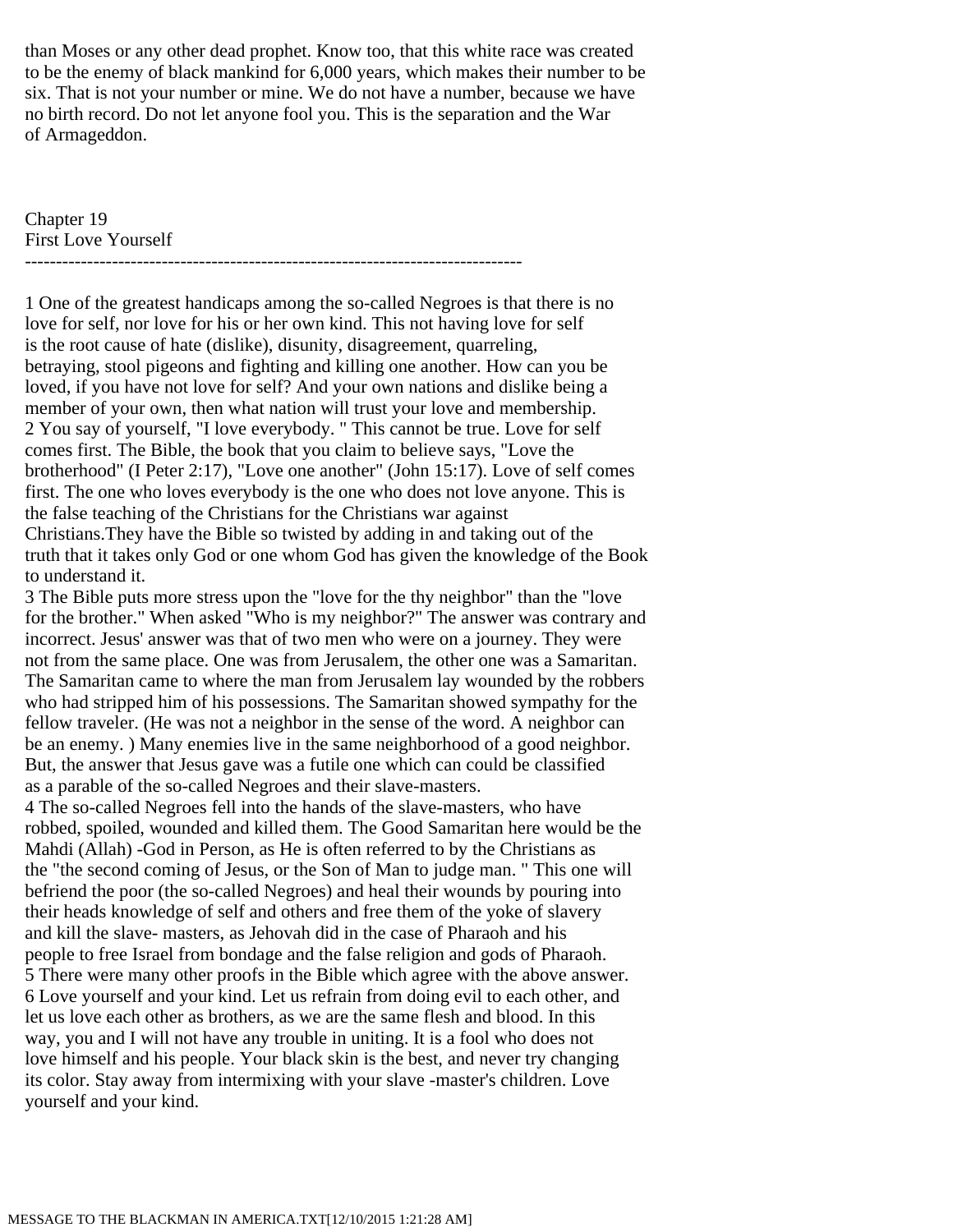# Chapter 20

### Understand Self

1 There are some efforts to celebrate a so-called "Negro History Week," and some of my people will participate. The planning of that week to teach the slave a knowledge of his past is not complete, sufficient or comprehensive enough to enable my people to learn the true knowledge of themselves. It is important that my people learn the true knowledge of self, as it means their salvation. 2 We are not Negroes, because God, whose proper name is Allah, has taught us who we are. We are not "colored" people because God has taught me who the colored people are. The American Negro is without knowledge of self. You are a so-called Negro because you are "not" a Negro. Allah has given to me our proper names, the people from whom we were taken and brought here to the shores of North America and the history of our forefathers. Allah has taught me and today I do not fear to tell you, that you can discard that name "Negro." We are not "Negroes." We are not colored! Those are some of the main things which we should remember. 3 We must become aware of the knowledge of self and the time in which we are living. You must know these things whether you agree that Elijah Muhammad is on time or out of time. If what I say is out of season, it goes for nothing. If I am on time or in season, then all I say will bear fruit.

4 There is much misunderstanding among us because of our inferior knowledge of self. We have been to the schools where they do not teach us the knowledge of self. We have been to the schools of our slave-master children. We have been to their schools and gone as far as they have allowed us to go. That was not far enough for us to learn a knowledge of self. The lack of knowledge of self is one of our main handicaps. It blocks us throughout the world. If you were the world and you were a part of the world, you would also turn a man down if he did not know who he actually was. If we, the so-called Negroes, do not know our own selves, how can we be accepted by a people who have a knowledge of self ? 5 Are we representing ourselves as Negroes and "colored" people in the ancient history of Black men? Our search of the ancient history of the black man of the earth will prove that not once in time were Negroes or "colored" people living in Asia or Africa. How did we come by those names? The names are from the slave-masters. They have called us by their names and the nicknames used among themselves.

6 It even seems that we like being called by the slave-masters' name. After nearly a hundred years of freedom, we are still representing ourselves by the names our slave-masters called us! We must learn that the slave-master's names are not accepted by God or by the righteous people of God.

7 It is time for us to learn who we really are, and it is time for us to understand ourselves. That true knowledge is here for you today whether you accept it or reject it. God has said that we are members of the original people or black nation of the earth. Original means first. Historian J. A. Rogers points out in his book that beyond the cotton fields of the South and long before the white man himself was a part of our planet, we were the original people ruling the earth, and according to the Holy Qur'an, we had governments superior to any we are experiencing today. Trace over the earth. Check back 5,000, 10,000, or 20,000 years ago. Look at history. Who were those people? They were our people. Today, we are confronted with proof of who the original people are and who shall live on this earth and call it their own.

Chapter 21 Help Self before Helping Others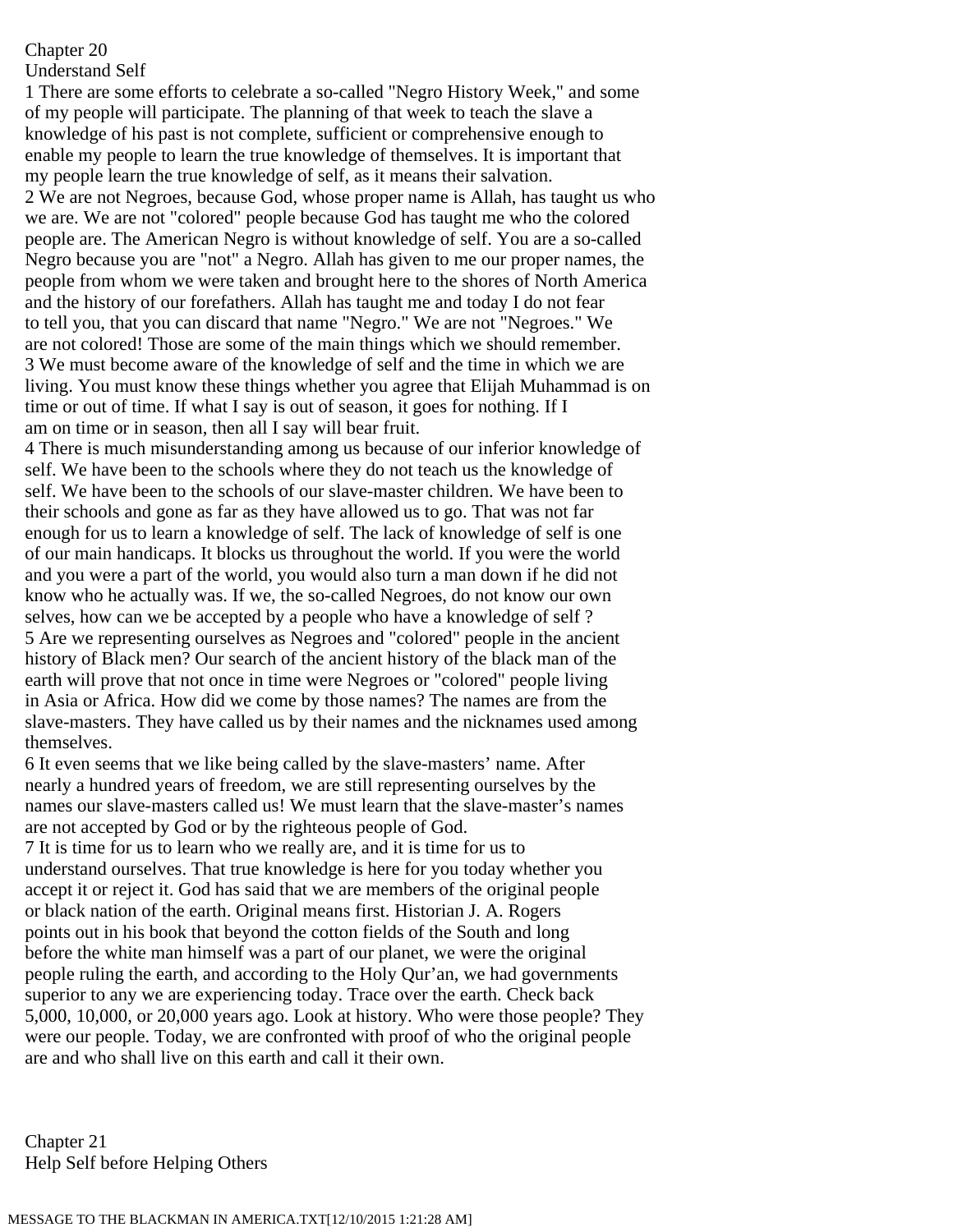1 Many of my people, the so-called Negroes, say we should help the nations of Africa which are awakening. This has been said as if we owned America. We are so foolish! What part of America do you have that you can offer toward helping Africa? Who is independent, the nations of Africa or we? The best act would be to request the independent governments of Africa and Asia to help us. We are the ones who need help. We have little or nothing to offer as help to others. We should begin to help at home first. 2 We are 20 million strong. Many of the nations today that have their independence, and those who are getting their independence, are much smaller in number than my people in America. We are dependent on the slave-master. We do not have 2 feet of earth for our nation of people. You and I, here in America, are licking the boots of the slave-master, begging him for the right of independent people. Yes, we are licking his boots. "Sir, let me shine your shoes?" You have been doing that for approximately 400 hundred years. Today, if one rises up in your midst and says, "We should not lick the slave-master's boots, we should lick our own boots," you would say, "He should be killed! He should be killed because he is teaching us to hate." My people, you are in a dangerous position. Get that fear out of you and stand up for your people! Who are you not to die for your people? Who am I not to die for my people! If I am shot down or cut down today, who is little Elijah Muhammad to 20 million of you! If a million of us throw ourselves in the fire for the benefit of the 20 million, the loss would be small compared to the great gain our people will make as a result of that sacrifice. Hundreds of thousands of Muslims gave their lives in Pakistan to get their nation's independence. They were successful. The black men in Africa are fighting and dying today in unity for their independence. 3 We sit here like pampered babies. We cannot even stand on the floor, not to mention taking a chance of crawling out of the door. We are too careful of shedding blood for ourselves. We are willing to shed all of it for the benefit of others. I am not trying to get you to fight. That is not even necessary; our unity will win the battle! Not one of us will have to raise a sword. Not one gun would we need to fire. The great cannon that will be fired is our unity. Our unity is the best. Why are you afraid to unite? Why are you afraid to accept Allah and Islam?

4 It is only because the slave-master did not teach you of this! We unite to ourselves as a nation of people.

5 Separation of the so-called Negroes from their slave-master's children is a MUST. It is the only solution to our problem.

6 You must know that this is the time of our separation and the judgement of this world (the Caucasian), which you and I have known. Therefore, Allah has said to me that the time is ripe for you and me to accept our own, the whole planet earth. Are you waiting for the Divine Destruction? Come! Let us reason together. First, in order for us to reason, you must have a through knowledge of self. Who is going to teach you that knowledge of self? Who are you waiting for to teach you the knowledge of self? Surely, not your slave-master, who blinded you to that knowledge of self. The slave-master will not teach you the knowledge of self, as there would not be a master-slave relationship any longer.

Chapter 22

What The So-Called Negro must Do For Himself

1 Men everywhere are seeking unity among themselves. Every race of people want unity with their own kind first, except my people, the so-called Negro in America. Our condition and lack of love for ourselves must be attributed to the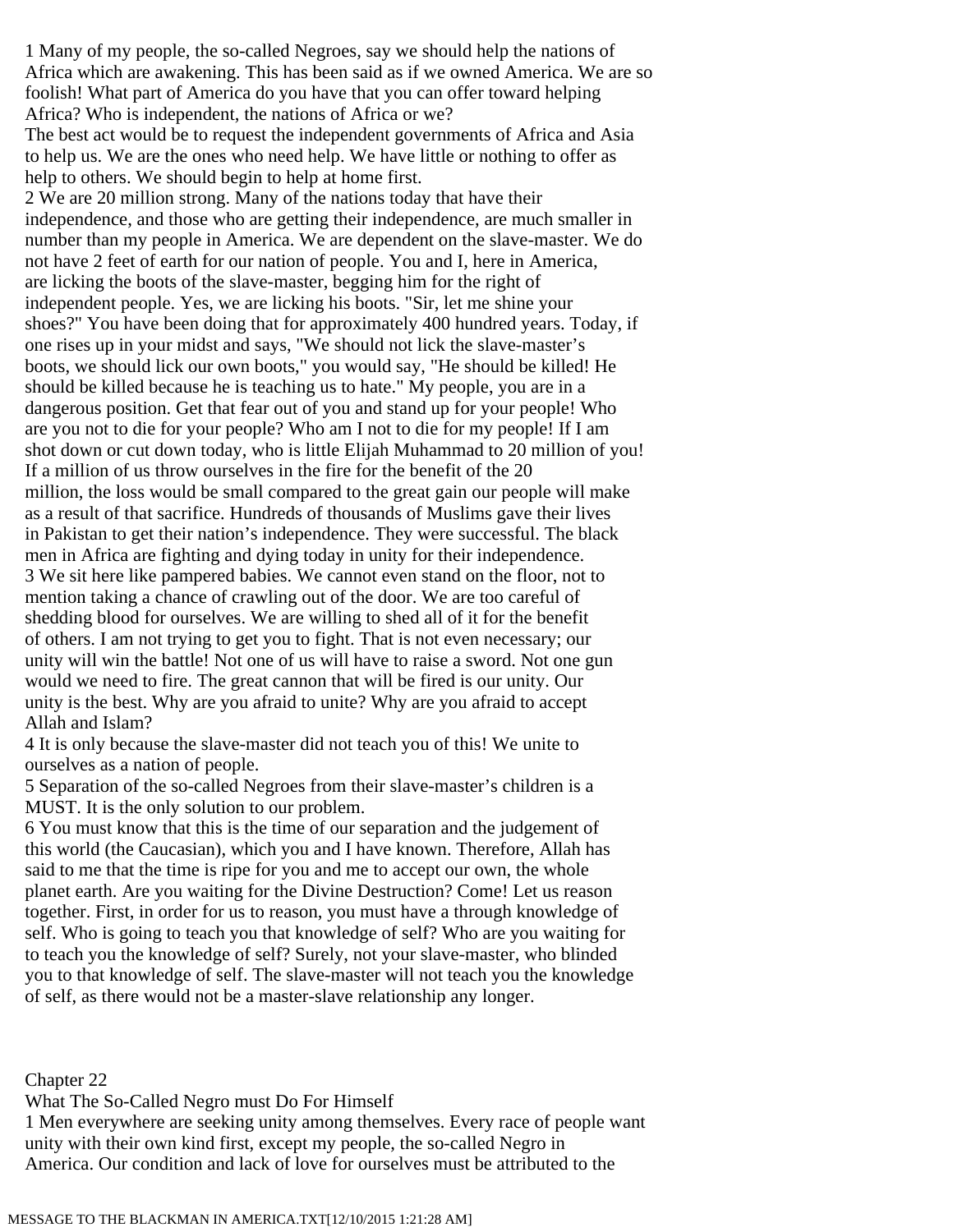slave-master. He has been our teacher until the coming of Almighty God, Allah. The slave-master has robbed my people of their God, religion, name, language, and culture.

2 The worst kind of crime has been committed against us, for we were robbed of our desire to even want to think and do for ourselves. We are often pictured by the slave-master as a lazy and trifling people who are without thoughts of advancement. I say, this is a condition which the slave-master very cleverly wanted and created within and among the so-called Negroes.

3 Robert H. Kinzor and Edward Sagarin, in their book, "The Negro in American Business" (page 81), states that the history of America would be different today if the slaves freed from bondage had been given, in addition to the three amendments to the Constitution, the famous "forty acres and a mule." 4 The slaves instead started not only without land and the money to purchase it but with few avenues open to earn and save money. Ownership of producing land is a prime and necessary part of freedom. A people cannot exist freely without land, and the so-called Negro in America is evidence of that fact. The slave-master passed laws limiting the so-called Negro in land ownership or limiting the areas in which such purchases or even rentals could be made. Are you not left restricted to the poorer sections the slave-master is abandoning throughout America?

5 Again, Mr. Kinzor and Mr. Sagarin gave a hint in their book of the great psychological strategy of the slave-master on his slave - that is the original brainwash. On page 84, the authors state that the land sold to ex-slaves was of poor quality and in an inferior location. They state the so-call Negro faced pressure against him becoming a farm owner and pressure from the white community that he remain a tenant. We encountered credit difficulties, hardships of repayment of loans and hardship with white executives from whom the loans must be asked.

6 All of this is part of the clever plan to discourage my people from wanting to own producing land for themselves and to cause a great dislike within them for having anything to do with tilling, cultivating, extracting and producing for themselves as other free and independent people. It is a shame! This shows you and I what white America is to us and just why we have not been able to do anything worthwhile for self. They want us to be helpless so they can mistreat us as always. We must come together and unite. It is time.

7 I think it is a disgrace for us to be satisfied with only a servant's part. We should and must, as other people, want for ourselves what other civilized nations have! Let us do for ourselves that which we are begging the slave-master to do for us. Do not be fooled by the false promise of civil rights and the softening of their language. It is offered to you now to keep you from becoming free of their evil plans of depriving you of the offer made to us by Allah - if we would submit to Him, He will set us in heaven at once. It is only justice that we be given land and provisions for a start so we may do for ourselves. This what the other new emerging nations are given. We want good productive land, not earth that is scorched but land that will produce crops and hold foundations for structures.

8 Let us make this clear. I am not begging. For, it pleases Allah. He will give us a home, and I am with Him. Today, according to Allah's Word, we are living in a time of the great separation of the blacks and the whites. The prophesy - 400 years of slavery - as to the time the so-called Negroes would serve white people ended in 1955. The so-called Negroes must return to their own. The separation would be a blessing for both sides. It was the only solution, according to the Bible, for Israel and the Egyptians. It will prove to be the only solution for America and her slaves.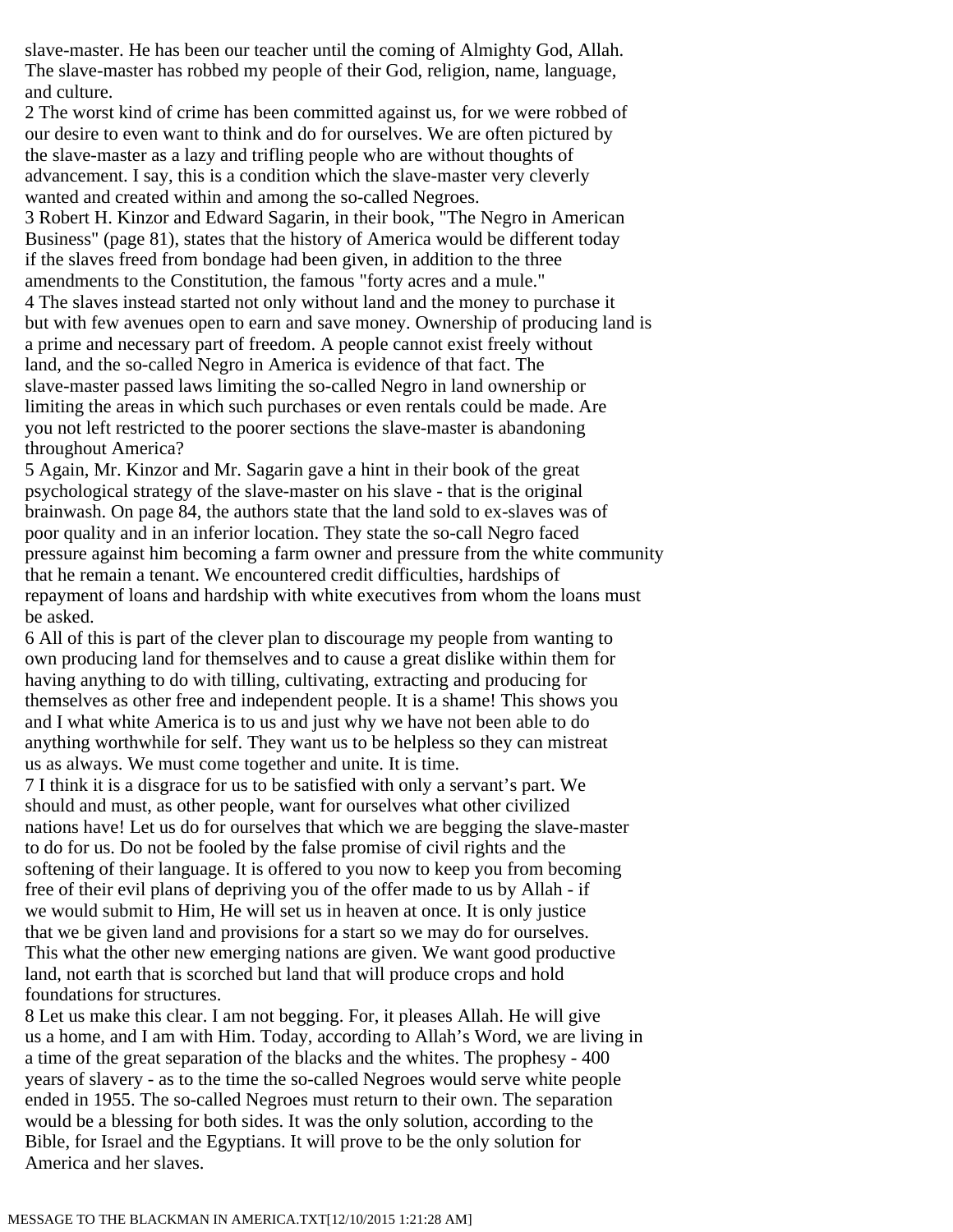## Chapter 23

Get Knowledge to Benefit Self

1 I am for the acquiring of knowledge or the accumulating of knowledge - as we now call it; education. First, my people must be taught the knowledge of self. Then and only then will they be able to understand others and that which surrounds them. Anyone who does not have a knowledge of self is considered a victim of either amnesia or unconsciousness and is not very competent. The lack of knowledge of self is a prevailing condition among my people here in America. Gaining the knowledge of self makes us unite into a great unity. Knowledge of self makes you take on the great virtue of learning.

2 Many people have attempted to belittle or degrade my followers by referring to them as unlettered and unschooled. They do this to imply that the believers in Islam are ignorant. If such a claim were so, then all the more credit should be given for our striving for self-elevation with so little. But truth represents itself and stands by itself. No followers, nor any other people are more zealous about the acquiring of knowledge than my followers. Throughout the Holy Qur'an, the duty of a Muslim to acquire knowledge is spelled out.

3 My people should get an education which will benefit their own people and not an education adding to the "storehouse" of their teacher. We need education, but an education which removes us from the shackles of slavery and servitude. Get an education, but not an education which leaves us in an inferior position and without a future. Get an education, but not an education that leaves us looking to the slave-master for a job.

4 Education for my people should be where our children are off to themselves for the first 15 or 16 years in classes separated by sex. Then they could and should seek higher education without the danger of losing respect for self or seeking to lose their identity. No people strive to lose themselves among other people except the so-called American Negroes. This they do because of their lack of knowledge of self.

5 We should acquire an education where our people will become better students than their teachers. Get an education which will make our people produce jobs for self and will make our people willing and able to go and do for self. Is this not the goal and aim of the many foreign students who are studying in this country? Will not their students return to their own nations and give their people the benefit of their learning? Did not Nkrumah return to Ghana to lead his people to independence with the benefit of learning he acquired here in America and elsewhere? Did not Dr. Hastings Banda return to give the benefit of his education to his people who are striving toward freedom and independence in Nyasaland? Did not Nnamdi Azikiwe of Nigeria give the benefit of his education to the upliftment and independence of his people. Does not America offer exchange scholarships to smaller, weaker and dependent foreign governments so their students will acquire knowledge to aid the people of those countries? Then why shouldn't the goal in education be the same for you and me? Why is scorn and abuse directed toward my followers and myself when we say our people should get an education which will aid, benefit and uplift our people? Any other people would consider it a lasting insult, of the worst type, to ask them to refrain from helping their people to be independent by contributing the benefit of their knowledge.

6 Get an education, but one which will instill the ides and desire to get something of your own, a country of your own and jobs of your own. 7 I recall, in 1922 or 1923, when a debate was taking place in Congress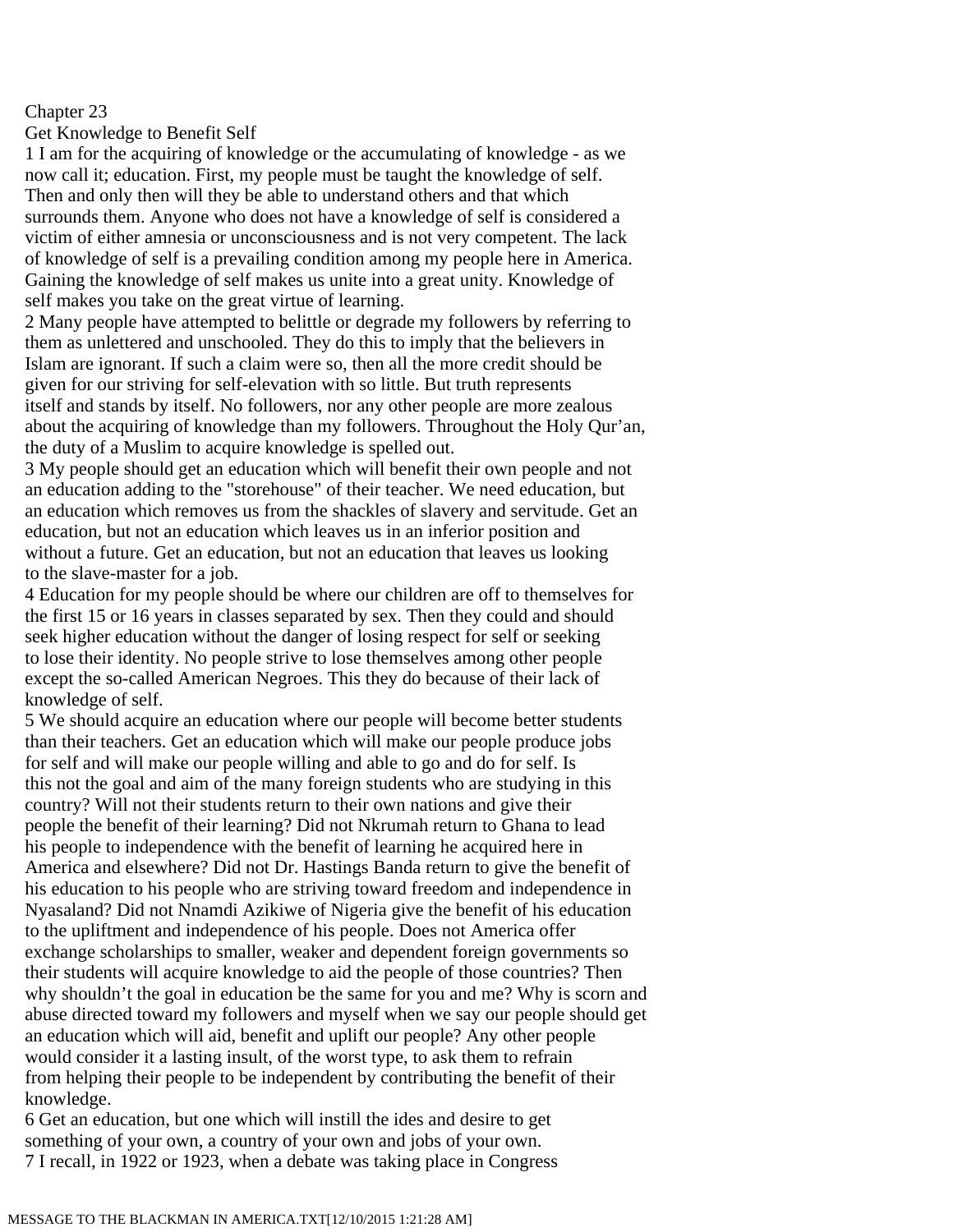concerning appropriation of funds for Howard University, a school set aside to train my people, in the nation's capital. A senator said this, and it is in the records to be examined in effect: What would be the need of the government appropriating money to educate Negroes? He said that they would not teach our people the science of modern warfare (defense), birth control or chemistry. He knew these were the things free people must know in order to protect, preserve and advance themselves. We have not been able to protect, preserve and advance ourselves. This shows the slave-master has been very successful in dominating us with an education beneficial to him. There is a saying among us, "Mother may have, father may have, but God blesses the child who has it's own." It is time we had our own.

8 I want an education for my people that will let them exercise the right of freedom. We are 100 years up from slavery. We are constantly told that we are free. Why can't we take advantage of that freedom? I want an education for my people that will elevate them. Why should we always be lying at the gate begging for bread, shelter, clothing and jobs if we are free and educated? Do not get an education just to set it up as some useless, symbolic monument to the black man in the Western Hemisphere. We need an education that eliminates division among us. Acquire an education that creates unity and makes us desire to be with our own.

9 The acquiring of knowledge for our children and ourselves must not be limited to the three R's ' - 'reading, 'riting and 'rithmetic. It should instead include the history of the black nation, the knowledge of civilization of man and the universe and all the sciences. It will make us a greater people of tomorrow. 10 We must instill within our people the desire to learn and then use that learning for self. We must be obsessed with getting the type of education we may use toward the elevation and benefit of our people - when we have such people among us, we must make it possible for them to acquire this wealth which will be beneficial and useful to us.

11 One of the attributes of Allah, The All-Wise God, Who is the Supreme Being, is knowledge. Knowledge is the result of learning and is a force or energy that makes it's bearer accomplish or overcome obstacles, barriers and resistance. In fact, God means possessor or power and force. The education my people need is that knowledge, the attribute of God, which creates power to accomplish and make progress in the good things or the righteous things. We have tried other means and ways and we have failed. Why not try Islam? It is our only salvation. It is the religion of Allah, His prophets and our forefathers.

## Chapter 24

### Knowledge Of Yourself

1 You are ever making mistakes which will prove fatal to you and others of your own. If you could only recognize the time and knowledge of yourself and kind, the knowledge of the others who are on the same planet rotating around the sun daily, you would know who you are, as well as know your planet and it's consistency and remember at all times how you were brought here through our parents 400 years ago and how our parents were mercilessly brought here against their will. They did not ask to come but were forced and were used for merchandise to be sold and resold for 300 long years like livestock and wild beasts.

2 You do not have a second thought about this, because you have your own mind, eyes and heart filled with hopes that you may become one of those who did this evil against your parents and be recognized as a great admirer and lover of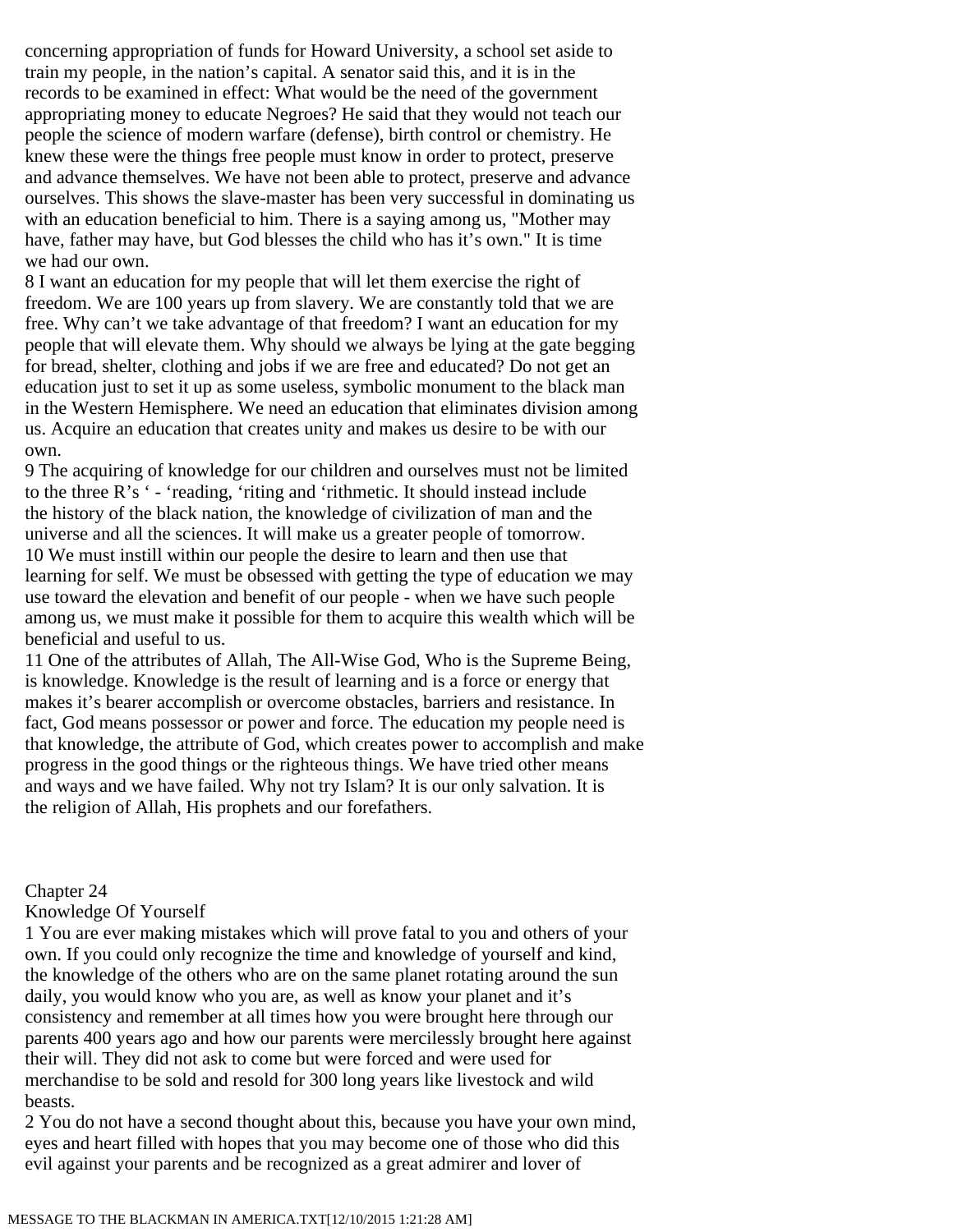these same people who now rehearse the same evil with a little addition, the fire hose and the dogs, the burning and the lynching of you and your women. You are not able - at this day and time - 100 years a free slave, to protect yourself and your women from the murderous hands of the children of the murderers of your fathers and mothers 400 years ago.

3 Today, God , in the Person of Master Fard Muhammad, is asking you and me to "Accept our own and return to our own kind on some of this earth, that we call our own," and you are rejecting this offer to return to your own unless you can carry the same enemy along who has destroyed your fathers and is now destroying you. They were not bought and sold as you were; they did not come from Africa but from Europe. You are so blinded that you cannot see them and so deaf that you cannot hear the truth of them and desire to be one of them and mix their blood and have them mix into your blood. This is like Sodom and Gomorrah before God.

4 You should remember that you have a great offer made to you in the words, "Accept Your Own." To accept your own means yourself and your kind, your God Who is of you and you are of Him. It was your fathers who created the heavens and the earth, while there was is nothing that the white man has created independently. He did not even create himself. The Black Nation is self-created, while the white race is made by one of the gods and scientists of the Black Nation. Their time on our planet is nothing compared to the time that we have been in the universe on this planet. It is hardly a fraction of a minute if we divide their 6,000 years into our billions and trillions of years. It would run into little no time at all.

5 We are the originals, so Almighty God has revealed. He has asked you who belong to the original people of the earth to accept your place among them, since you have been robbed of knowledge and your place on the planet that you can call your own and your place among your own. You must remember that this is a wonderful offer, and it is a wonderful knowledge to know the truth, and it is even more wonderful to know that the truth is in your favor and the earth as well as the heaven above belong to you. Accept your own, that which you have been dead to the knowledge of, now that God has come in your midst to resurrect you and put you in your place of authority. You are ignorant enough to put yourself in the place of a dog at the feet of the white race, begging them to accept you as their brother, when they could not do this if they tried. They would still be deceiving you, and their efforts would end in the manifest truth that it was only false of them to try to establish brotherhood among you. Their time of ruling the people of the earth is up. Accept your place in the sun as it was originally before the creation of this world.

6 You must remember that slave-names will keep you a slave in the eyes of the civilized world today. You have seen, and recently, that Africa and Asia will not honor you or give you any respect as long as you are called by the white man's name. The example was evident when I took Muhammad Ali (the World's Heavyweight Champion) out of the white man's name (the name itself made him a servant and slave to the white man). All Africa and Asia then acclaimed him as being their champion. This shows you that all of the previous black men of America who were bestowed with the title of the world's heavyweight champion were only exalting the white man of America, Europe and Australia. Their people said nothing because they were not theirs and were not enhancing their honor among the people of the world. Just a change of name has given Brother Muhammad Ali a name of honor and a name of praise that will live forever (its meaning). His people of the near and far East acclaimed him and laid the red carpet for him to come among them as a prince.

7 I warn you to wake up and accept your own or go to the doom with other than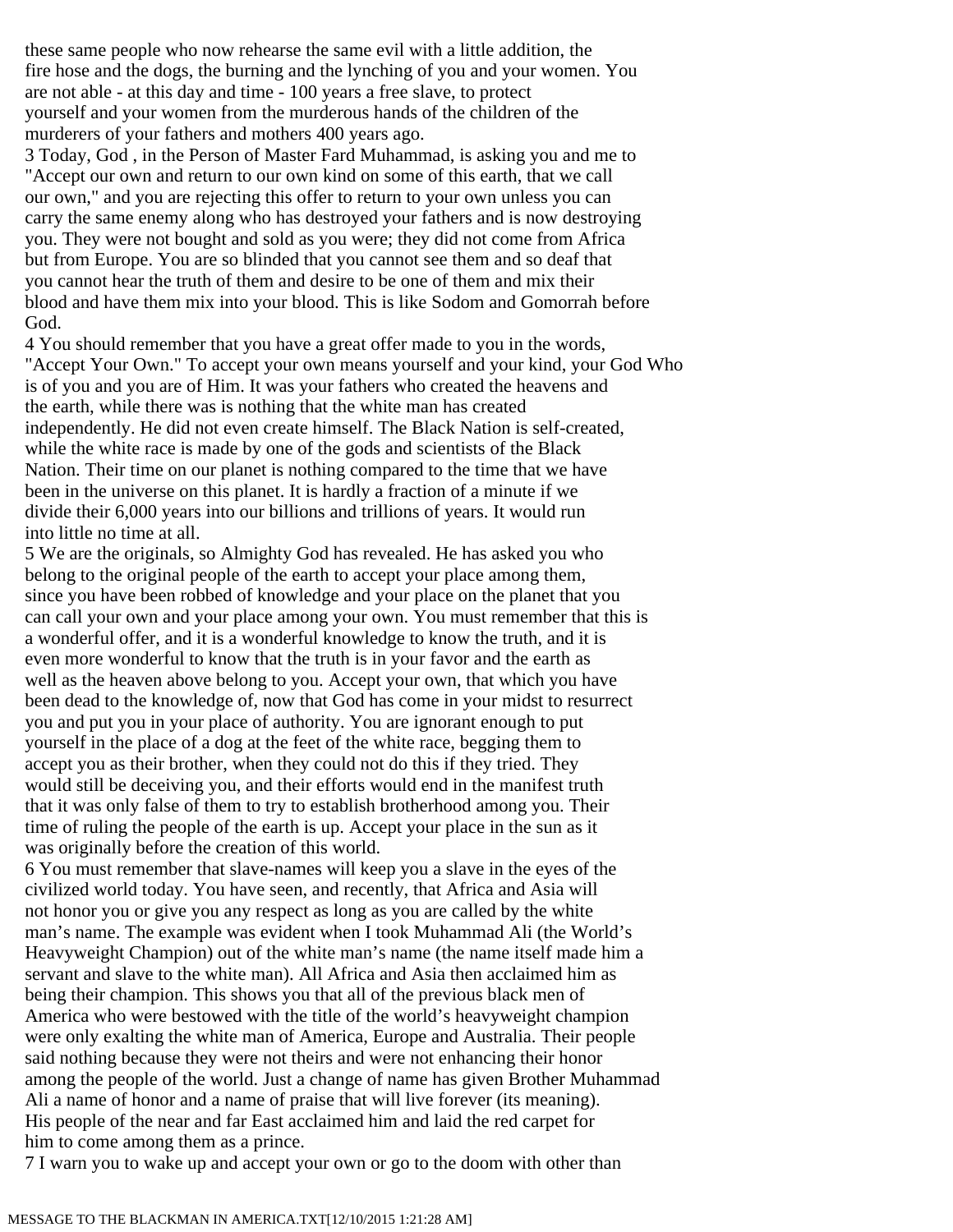## Chapter 25

If The Civilized Man Fails To Perform His Duty What Must Be Done? 1 The duty of the civilized man is to teach civilization to the uncivilized the arts and sciences of civilized people and the countries of advanced civilization.

2 A Divine Messenger of God (Allah) , raised among His people with the Divine Message, is held responsible for its delivery. His message teaches spiritual civilization, which is important to the success of a nation and society. According to history, the people who refuse to accept Divine Guidance or His Message sent by His Messengers are classified as uncivilized or savages.

3 A well-educated, cultured and courteous people make a beautiful society when it is spiritual. Good manners come from the civilized man who does not fail to perform his duty.

4 There are several civilizations. We have a wicked one and a righteous one. It is a righteous civilization that is in the workings now. We have all been well trained into the wicked civilization. Now we must be trained into the knowledge of the righteous one. We must have a righteous, trained civilized man who will not fail to perform his duty to us in guiding and teaching us.

5 My people in America are under the searchlight of the righteous, who are offering to them the right guidance to a supreme civilization of righteousness never witnessed before on earth. The white race has failed to perform its duty of civilizing the American so-called Negroes. Of course, they have been their slaves for many centuries, and the slave-masters have rights over them as long as they are slaves. However, if the slave-masters free their slaves, not in words but in deeds, the slave-masters should provide the once-slaves with the right civilization and with everything necessary for them to start an independent life as their slave-masters have.

6 Certainly the so-called Negroes are being schooled, but is this education the equal of that of their slave-masters? No, the so-called Negroes are still begging for equal education. After blinding them to the knowledge of self and their own kind for 400 years, the slave-masters refuse to civilize the so-called Negroes into the knowledge of themselves of which they were robbed. The slave-masters also persecute and hinder anyone who tries to perform this most rightful duty.

7 I will continue to say that as long as the so-called Negroes do not know who they really are and do not have the knowledge to free themselves from their slave-masters' names and religion, they cannot be considered free or civilized. To this their slave-masters will agree. Some of the so-call Negroes are ignorant of this important advantage of having their own nations' names. They think there is nothing to a name (and there is not to the ones they are using), but the Bible says, "a good name is better than gold." To continue to bear the slave-masters' names makes my people the property of their slave-masters or their children and we can never hope to receive equal recognition in the civilized world.

8 Will a free people accept slaves as their equal? The so-called Negroes must be truly civilized, and the right civilized man has not performed his duty until this is accomplished. However, the so-called Negro is free to receive his or her own if they just will not allow fear and ignorance to stand in their way. 9 It has been seen from the little chance they had to get a little education they have shown and proved that they are the original people who are only asleep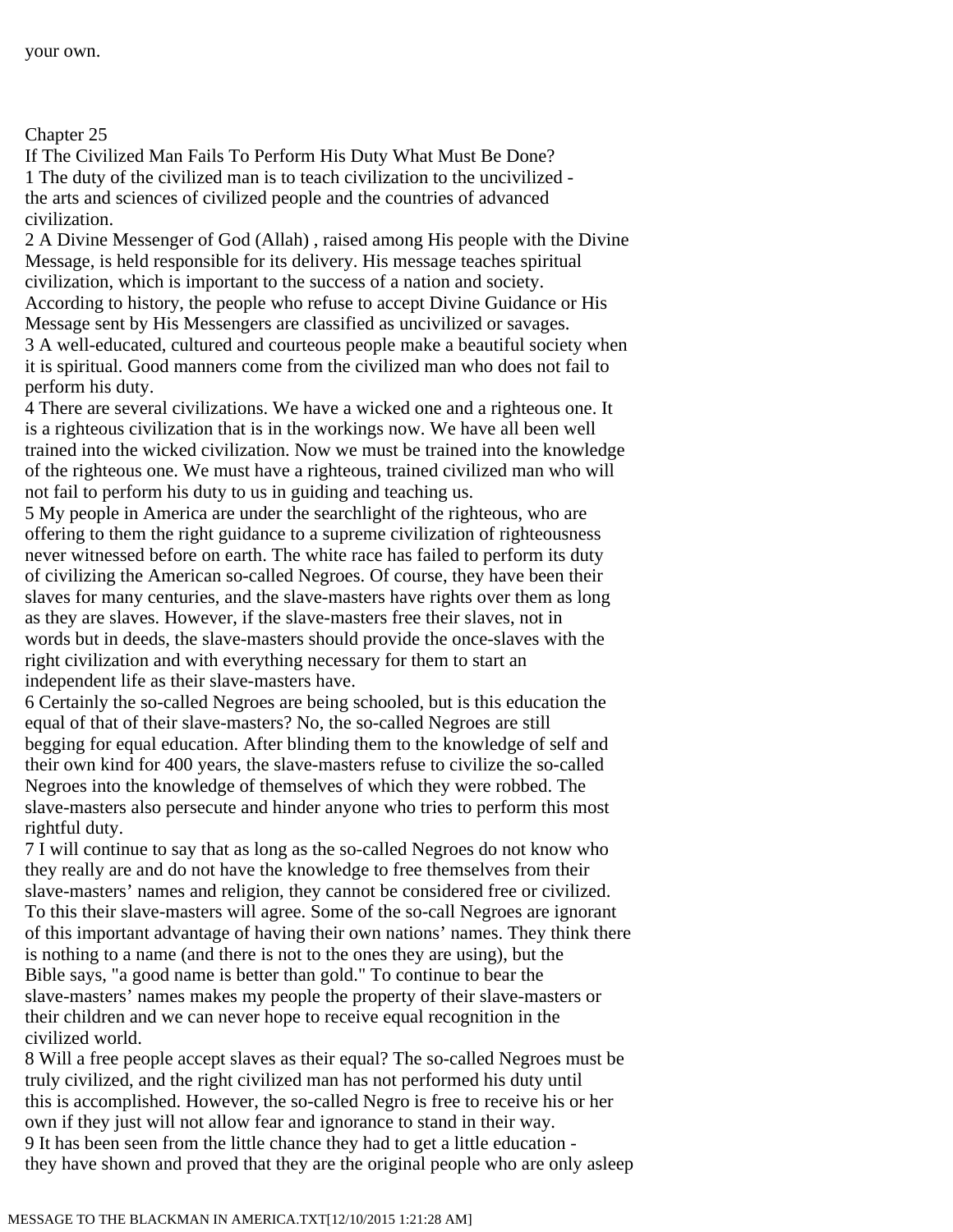and in great need of the right civilized man who will perform his duty of awakening them. The so-called Negroes' fear of being deprived of food, clothing and shelter, and also the usual smile of the white slave-masters' children, prevents them from seeking the true knowledge of their own nation's civilization. They must drop the slave-masters' names and religion, which both they have and do not understand. This means nothing but slavery. Of course, some preachers and politicians who live off the ignorance of their people are opposed to the right civilization of our people.

10 You must know that you have not been rightly civilized. No one can enslave another who has equal education (knowledge). My people lack science of the right kind. Allah is here to give you and me a superior knowledge of things and a country to ourselves. Separation of the so-called Negroes from their slave-masters' children is a must. It is the only solution to our problem. It was the only solution according to the Bible, for Israel and the Egyptians, and it will prove to be the only solution for America and her slaves, who she mockingly calls her citizens without granting citizenship. We must keep this in our minds at all times, we are actually being mocked.

11 I think it is a disgrace for us ever being satisfied with only a servant's part. Should not we, as a people, want for ourselves what other civilized nations have? It takes a true friend or friends to help another or others to enjoy equal freedom, justice and equality. Today for the first time in our history we have that true friend in Allah (who came in the person of Master Fard Muhammad) and the nation of Islam, if we only would submit and accept Him. 12 It is written (Rev. 14:1) that 144,000 of us will accept and return to our God and people and the rest of my people will go down with the enemies of Allah. For this sad prophesy of the loss of my people I write what I am writing, hoping perhaps that you may be able to beat the old prophet's predictions by making the truth so simple that a fool can understand it. You must be rightly civilized. You must go back to your own people and country, but not one of you can return with what you have. You must know that this is the time of our separation and the judgement of this world (the Caucasian race) that you and I have known. Therefore, Allah has said to me that the time is ripe for you and me to accept our own (the whole planet earth). What are you waiting for? The destruction? Come, let us reason together, but you cannot until you have a through knowledge of self. Who are you waiting for to teach you the knowledge of self? Surely not your slave-masters who blinded you to the knowledge. The white race's civilization will never work for us.

Chapter 26 Accept Your Own

--------------------------------------------------------------------------------

1 America has been number one on the list of God for total destruction for a long time; even in the prophesy of Moses, Isaac, Habakkub and Jesus. Her (America) destruction has been coming gradually for the past 34 years. 2 The nations of the earth are becoming her enemies because of the evils and the murders of the so-called American Negroes, who now could choose to build the kingdom of heaven. There is no let- up in her evil, brutality and murder of her once slaves (the Negro) who are still her slaves mentally. She would not like you to know that the doom is because of the way she treated her slaves. She has deceived everyone who deals with her, as recorded in the Revelations of John of the Bible. Today, she has, as the Revelation of John prophesied, the head of the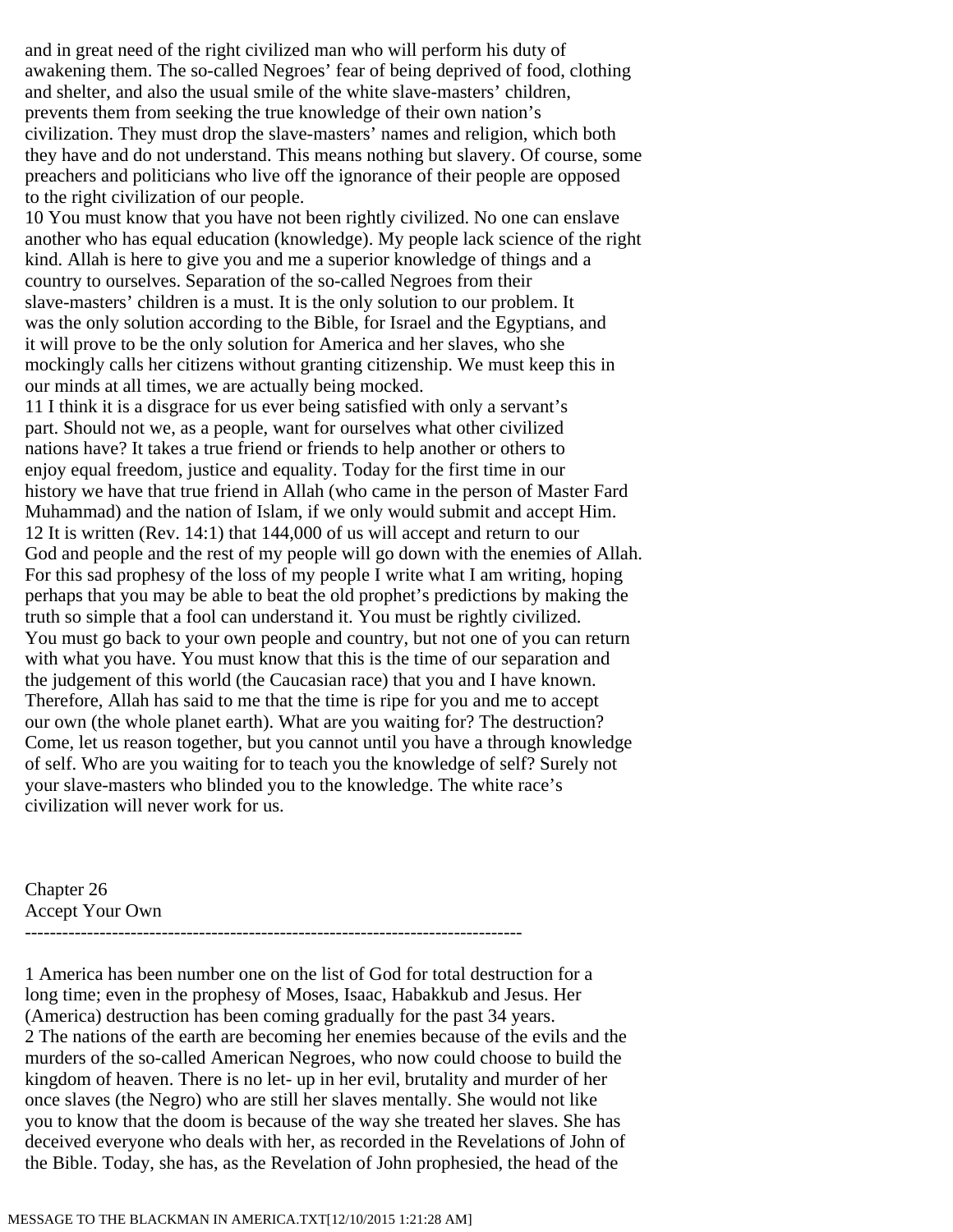church (the Pope of Rome) helping her deceive Negroes and keep them in the church so that they may be destroyed with her.

3 The only thing that will hold the Negro is his belief in whites as a people of divinity. They hold to his religion (Christianity) which they use to deceive everyone they possibly can. It was through Christianity that they got their authority over the black, brown, yellow and red races.

4 The holding to the white man's name is another chain that carries the Negro down with his enemies. It is laughable and saddening to see the so-called Negro preachers reading and preaching from the Bible while they do not understand it. Negro professionals, scholars and scientists are still ignorant of the fact that as long as they are in the white man's name, they are his slaves. In every nation, as soon as he presents himself in the name of the white man of America or Europe, they know that he is dumb to the fact that he cannot be free until he breaks his slave-master's hold on him - his name, his religion, his way of living and his evil practices. These must be given up before any nation or even God can help or even aid the Negro in becoming a free people recognized by other nations.

5 Proof has been offered in the name of the present heavyweight champion of the world, Muhammad Ali. It is a divine name - both Muhammad and Ali are the names of God. Quickly, the nations of his kind held our their hands and called to him. Christian black preachers have never been so recognized because of their ignorance in holding the name and religion of their slave-master.

6 The Revelation of John in the Bible (the Revelator represents them spiritually as beasts because of their savage way of dealing with and murdering black people) and even Isaiah warn you who hold to the white man's names and his religion.

7 This is your America. We have proven this to you, not your slave-master, that you will get respect and honor throughout the world if you accept your own and take on the names of the divine supreme being. It is in your Bible, and now it has been made manifest to you.

8 Watch how anxious the white man is to hold you and call you by his name. He still would like to call the champion, Cassius Clay, after himself, and he would like to call me Poole, after himself. This is to keep the blind, blind; the deaf and the dumb, dumb to the knowledge that even the name alone is sufficient to free you of this evil people.

9 I have offered America a solution to her problems with her slaves. But because she knows that you are dumb enough not to want to accept it, she is condemning herself to an early doom by rejecting it. The only way out is to separate the two people despite the foolish Negroes' cry that they love white people and want to remain with them.

10 The time has arrived. The only way to put off for a few more years the total destruction America is to deal fairly with the Negro. But, nevertheless, one day it will come, unless she would like to return to Europe instead of sending the Negro back to Africa.

11 The whole Western Hemisphere belongs to the darker people, and Europe was given to the white people. Your anger against the Negro getting a just deal has hastened your doom. America will suffer some of the worst calamities within the next year or two - calamities worse than any nation has endured since man has been on earth - that is, if she does not make the right move.

12 Square up with justice for the slave, and do not try to deceive him through intermarrying your women. Give him up and let him go, or suffer death and destruction.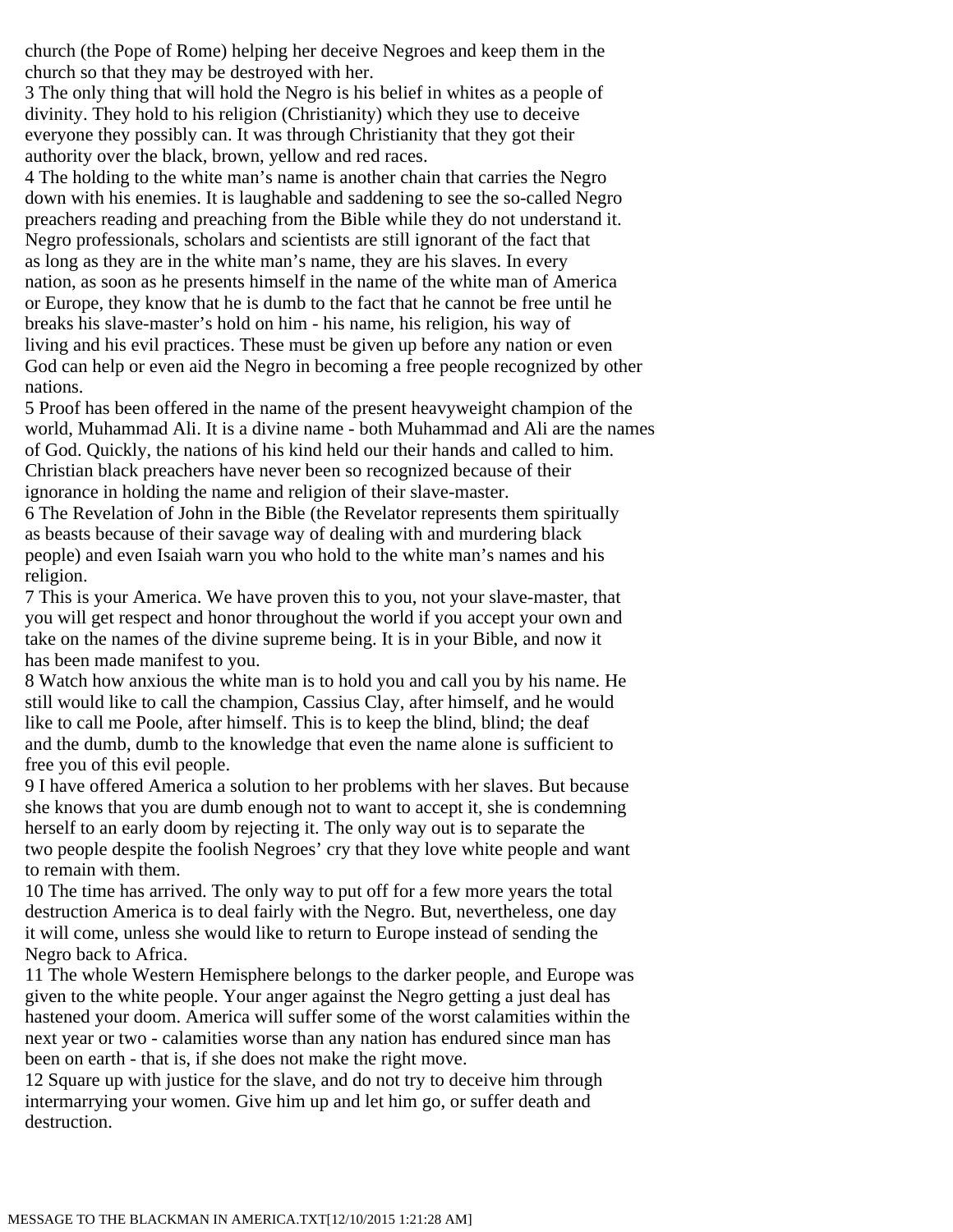1 Today with all of our white civilized schooling, we have not been taught of our own. They will never teach us of our own.

--------------------------------------------------------------------------------

2 Since the coming of Allah, their reason for not teaching us of our own is made crystal clear. The knowledge that Allah has given us gives the knowledge of our own. Being the first people of the earth, we are destined to be the last; we are the creators and the makers. This limited civilization of the white man and his rule is now terminating, never to be brought into existence again. This makes it absolutely against the will of the white man to honor and respect you and me and our Nation as being the first people and the makers of the universe.

3 Why so much teaching and warning given to the American so-called Negro and so little or no teaching of the kind being given to the African and Asian Black Nation? It is due to the fact that we are living in the midst of a people whom Allah (God) will destroy in the very near future. We are on the brink of fire and must be removed to a zone of safety. The ignoring of such warnings and of the time of the Judgement of this world (the Caucasian world with their great universal power that they have exercised over the Black Nation) makes it very hard for the average black person to conceive of the idea of such a strong race of people being removed. This is a very small thing in the eyes and power of Allah, removing and destroying people who have brought His anger against them for their neglect of worship and respect of Him as the Supreme Being, who do not even respect His representatives but prosecute and kill them.

4 These people have been the worst people to us (the Black Nation) since they have been on the face of the earth. They were created and made for just the purpose of destroying our peace as well as our lives. They have destroyed 600 million of the Black Nation since they have been on our planet. This averages 100 million every thousand years of their rule. They have affected nine-tenths of the total population of the Black Man under their rule, including the brown, red and yellow races. They have deceived - as the Bible (Revelation of John) says - the whole world, and now they are being made manifest as the deceivers and adversaries of Allah and His true religion of entire submission to His will (Islam).

5 This black people of America, who have been swallowed symbolically by the white slave-master and his children, must now be brought out of this race of people and be taught the knowledge of their own. Allah is holding the affair in person in the name of Master Fard Muhammad. He has chosen us today to be His people and establish forever a people of righteousness and a people with unlimited knowledge of the Divine Supreme Being. The very last of one of these will become greater than the greatest of this world.

6 The Orthodox Muslims will have to bow to the choice of Allah. Allah will bring about a new Islam. As for the Principles of Belief, they remain the same. There will be no more signs to be watched for the coming of God and the setting up of a new world of Islam. We are seeing this change now and entering into it. The devils oppose this change, and the Orthodox join them in opposing us because of their desire to carry on the old way of Islam.

7 Allah will place those of His choice in authority in the making of the new world, and others must obey whomever He puts in authority or find themselves fighting against the power of whomever they hold to be on their side and in their favor. We must have a new world. We accept for a new nation completely. 8 As Yakub brought about a people (the present white race) who were a completely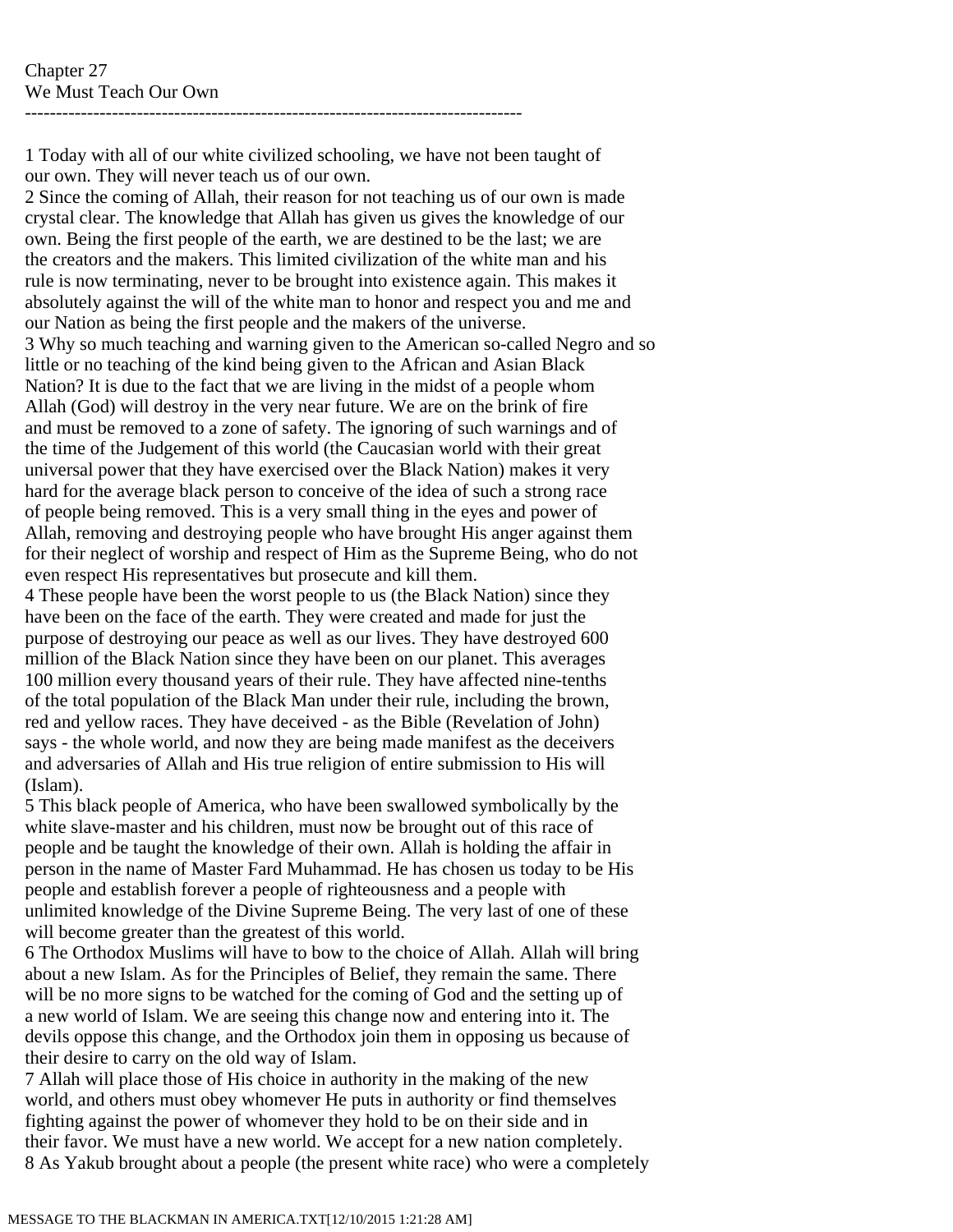new people made out of the original of us, another new people must be made to be the ruling voice of tomorrow out of this old world that is now living her last days. They will be completely new people. The Holy Qur-an and the Bible refer to them as being brought about by the power and will of God in Person in the resurrection of the mentally dead, lost-found original people in America. We may not seem to please you or to be pleasing to Allah, but it is written in the Bible that He will give to whom He pleases and chastise whom He pleases. 9 This is to warn us that we have no choice in the matter. Whatever Allah desires, He will bring into being, whether we like it or not.

Chapter 28 Blackman, Accept Your Own (God said: Accept your own) --------------------------------------------------------------------------------

1 It is an act of intelligence and love for us to accept our own.

2 One will say, "What is our own?" No. 1, our own people - our own earth, God and His Religion, Islam (the religion of peace) and our own place in the sun. This Divine call to us to accept our own makes sense. Everything of life will accept its kind as its own.

3 Why the so-called Negroes (members of the Great Asiatic Nation of the Tribe of Shabazz) refuses to accept his own is because of being made blind, deaf and dumb to the knowledge of self and kind by the devils when they were babies under slavery.

4 Today, they cling to this same enemy of their fathers and the enemies of all Black people upon the face of the earth because they cannot see any hope for a future for themselves in their own kind and self, due to the lack of knowledge of self.

5 The beg the enemy even for friendship, which is like the frog pleading to the snake not to swallow him after the snake has gotten him in his mouth.

6 The Black people of America have been swallowed by the slave-masters, who are a race of devils, says all-wise God, Allah, and now refuse to let us go free without hindrance and hold us as a prey against the will of Allah in the person of Master Fard Muhammad, who now seeks our deliverance, since our people love the enemy more than God.

7 For God to fulfill His promises to deliver us from our enemies, He must go to war against the enemy and break the enemy's power of resistance to free us. War is inevitable. The so-called Negroes must come to the knowledge of Truth, that they have no future in their enemies who are the enemies of Almighty God, Allah. God must come to put an end to war and, that is to say, destroy those who love to make war and delight in making mischief.

8 The American white people delight in mistreating us, their former slaves. 9 There is no justice for us among such people, the devils in person. They hate us if we try being good; they have turned upon us, who have turned to Allah and have accepted His true religion, Islam, and are persecuting and killing some of us just because we are Muslims and they fear the teachings of Islam and the history and knowledge of the devils and that All of our people will believe in Allah, and His true religion, Islam.

10 They hate unity among the so-called Negroes. A continued war is made upon us by the white devils of America.

11 Why shouldn't we accept our own and return to our own? There is no future in this people for us. They have hundreds and thousands of my followers in jails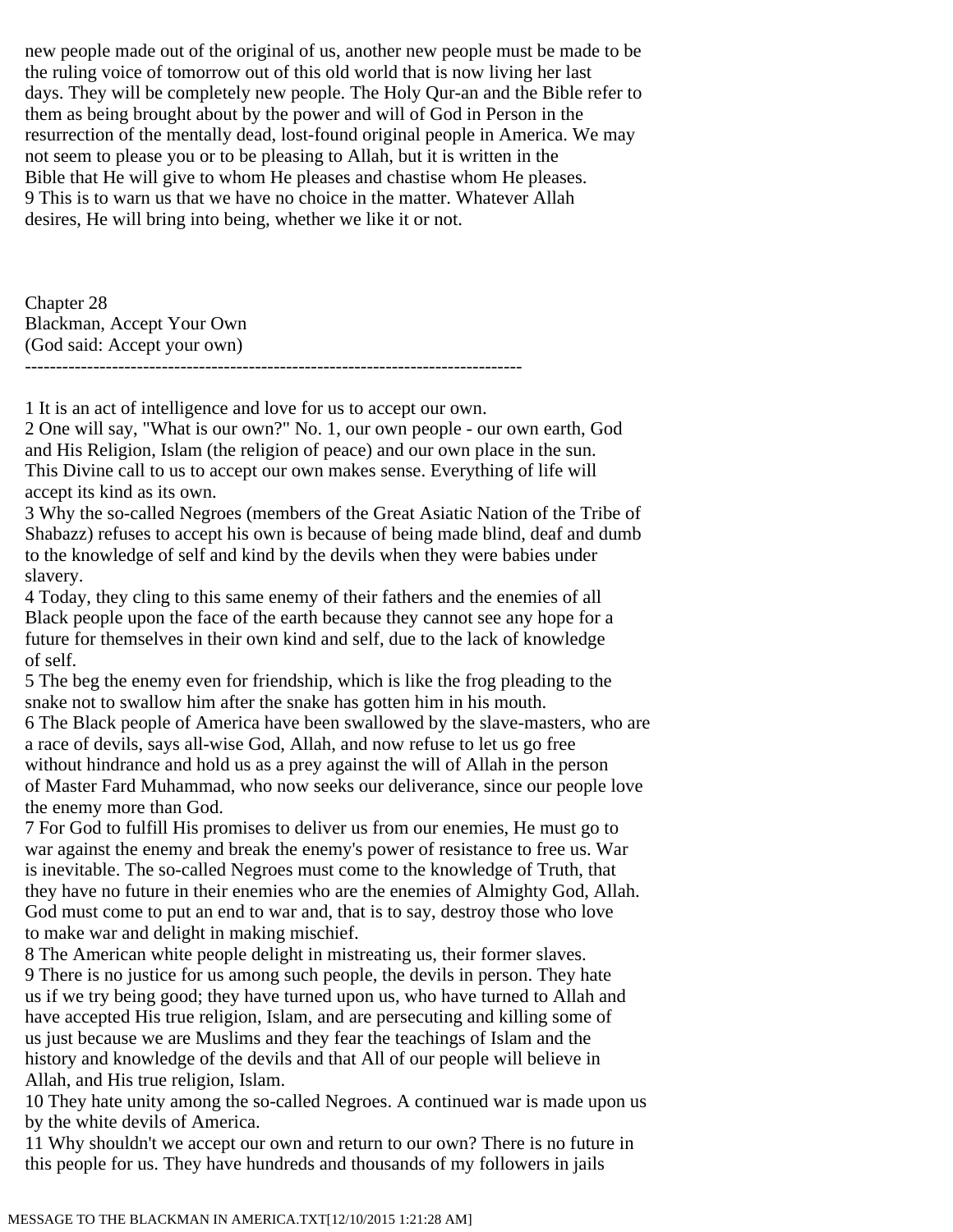and state and government penitentiaries and are falsely accusing many more and putting them under unjust heavy penalties and long terms of imprisonment just because they want to be Muslims.

12 The refusal of the Supreme court to hear the unjust judges' decisions against my followers (the Muslims) in Louisiana and the killing and the wicked unjust plan that the Los Angeles Court seeks to place against the poor innocent Muslims that Allah saved from the police guns last April 27, 1962, is enough for the unintelligent animal world to shudder and weep.

13 Shouldn't Allah destroy such an unjust people as our slave-masters children? The day of visitation has come. Shall reap what she has sown.

Chapter 29 Who Is The Original Man? --------------------------------------------------------------------------------

1 The above question is now answered from the mouth of Allah to us, the so-called Negroes, for the first time since our straying away from our own nation.

2 This secret of who is God and who is the devil has been a mystery to the average one of mankind, to be revealed in all of its clearness to one who was so ignorant that he know not even himself - born blind, deaf and dumb in the wilderness of North America.

3 All praise is due to the Great Mahdi, who was to come and has come, the sole master of the worlds. I ask myself at times, What can I do to repay Allah (the Great Mahdi, Fard Muhammad) for His coming, wisdom, knowledge and understanding?

4 Most of us having been born in the southern part of this wilderness of sin, where the member of white race (man of sin) has always manifested himself to us (the so-called Negroes), should have known that he was really the evil one by the way he treated us. Yet, we were made so dumb that we still could not recognize him.

5 The truth of him is now being told and taught throughout the world, to his anger and sorrow. He is losing no time trying to hinder the truth of the above question, who is the original man?

6 He is setting watchers and listeners around me and my followers to see if he can find some other charge to put against us to satisfy his anger of the truth that we preach from the mouth of Allah, who is with us in person.

7 The original man, Allah has declared, is none other than the black man. The black man is the first and the last, maker and owner of the universe. From him came all brown, yellow, red and white people. By using a special method of birth control law the black man was able to produce the white race.

8 The true nature of the Black and white mankind should be enough to awaken the so-call Negroes and put them on the their feet and on the road to self-independence. Yet, they are so afraid of the slave-masters that they even

love them to their destruction and wish that the bearer of truth would not tell the truth even if he knows it.

9 The time has arrived when it must be told the world over. There are millions who do not know who is the original man. Why should this question be put before the world today? Because it is the time of judgement between the black and white and the knowledge of the rightful owners of the earth.

10 Allah is now pointing out to the nations of earth their rightful places, and this judgement will bring an end to war over it. Now it is so easy to recognize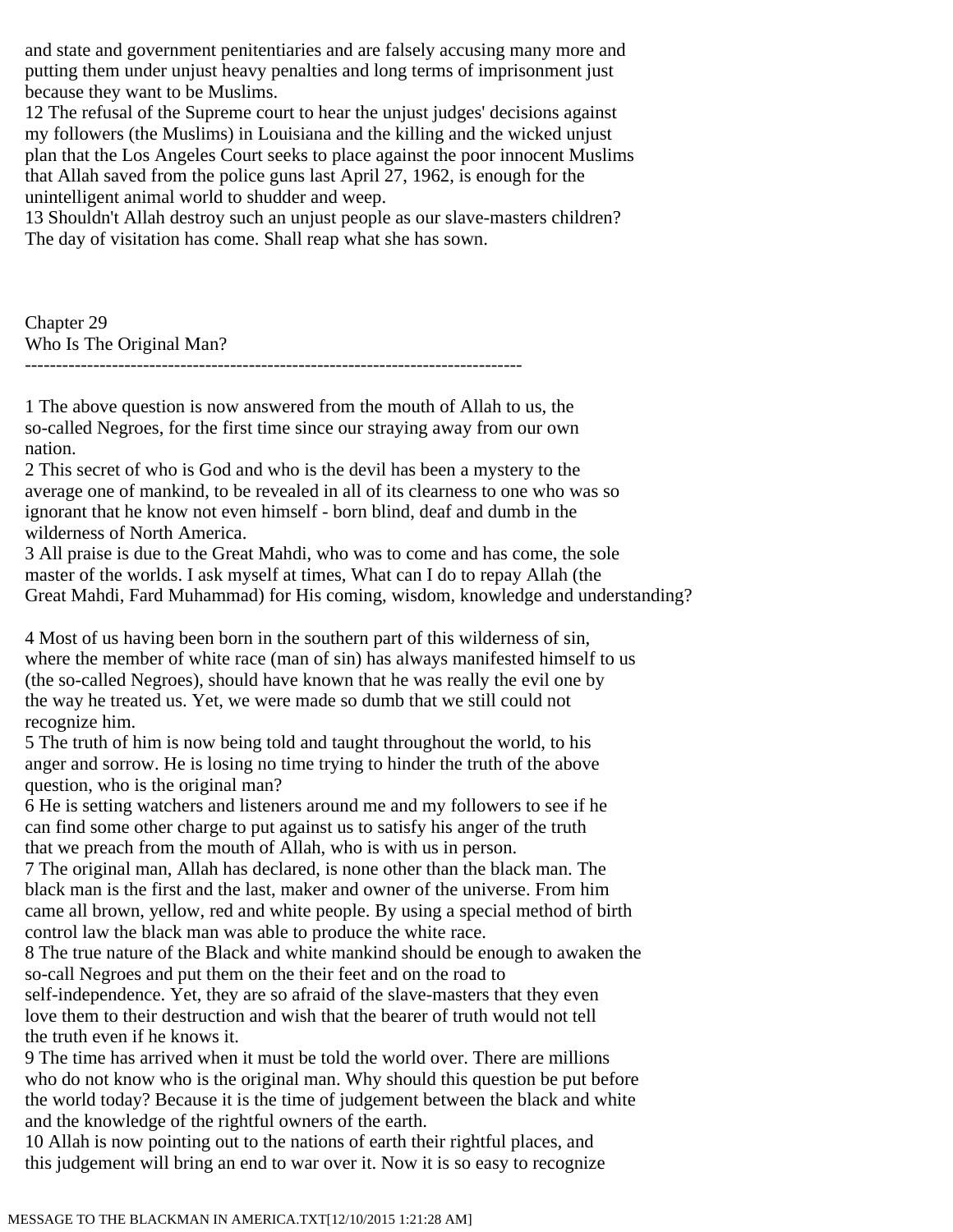the original man, the real owner of the earth, by the history of the two (black and white). We have an unending past history of the black nation and a limited one of the white race.

11 We find that history teaches that the earth was populated by the black nation ever since it was created, but the history of the white race does not take us beyond 6,000 years.

12 Everywhere the white race has gone on our planet, they have either found the original man or a sign that he had been there previously. Allah is proving to the world of black men that the white race actually does not own any part of our planet.

13 The Bible and the Holy Qur'an bears witness to the above, if you are able to understand it. The Holy Qur'an, the beauty of Scriptures, repeatedly challenges the white race to point out the part of the heavens and the earth that they created.

14 It further teaches that they are not even their own creators. We created white man from a small life germ, the soft pronoun "we" used nearly throughout the Holy Qur'an makes the knowledge of the original man much clearer and more intelligent of how the white race's creation took place.

15 In the Bible, referring to their creation, we have US (Gen. 1:26) creating, or rather making the race; the US and WE used show beyond a shadow of a doubt that they came from another people.

16 A knowledge of the white race removes once and for all times the mistakes that would be made in dealing with them. My followers and I can and are getting along with them in a more understandable way than ever because we know them. 17 You cannot blame one for the way he or she was born, for they had nothing to do with that. Can we say to them why don=t you do the righteousness when nature did not give righteousness to them? Or say to them, why are you such a wicked devil? Who is responsible, the made or the maker? Yet we are not excused for following and practicing his evil or accepting him for a righteous guide just because he is not his maker.

Chapter 30 A Good Name Is Better Than Gold

1 One of the first and most important truths that must be established in this day is our identity. This is what God, Whose Proper Name is Allah, is guiding me to point out to you, my people, who are members of the Lost and Found Nation in North America. You, my people, who have been robbed of your complete identity for over 400 years. Is it not time for you to know who you are after 400 years of submission to the white slave-masters of American and their false religion of Christianity?

--------------------------------------------------------------------------------

2 Our true God is not like the "Spook God" of Christianity who demands death for our salvation and redemption. He is offering us Freedom, Liberty and the Pursuit of Happiness on this earth while we live. First, you must be given the names of your forefathers, whose names are the most Holy and Righteous Names of Allah. Again, I repeat, that restoring to you your identity is one of the first and most important truths to be established by God, Himself.

3 All nations on the earth are recognized by the name by which they are called. By stating one's name, one is able to associate an entire order of a particular civilization simply by name alone. For example, if you take a name like Lu Chin, we know immediately that this is a Chinese name, whose land or origin is China,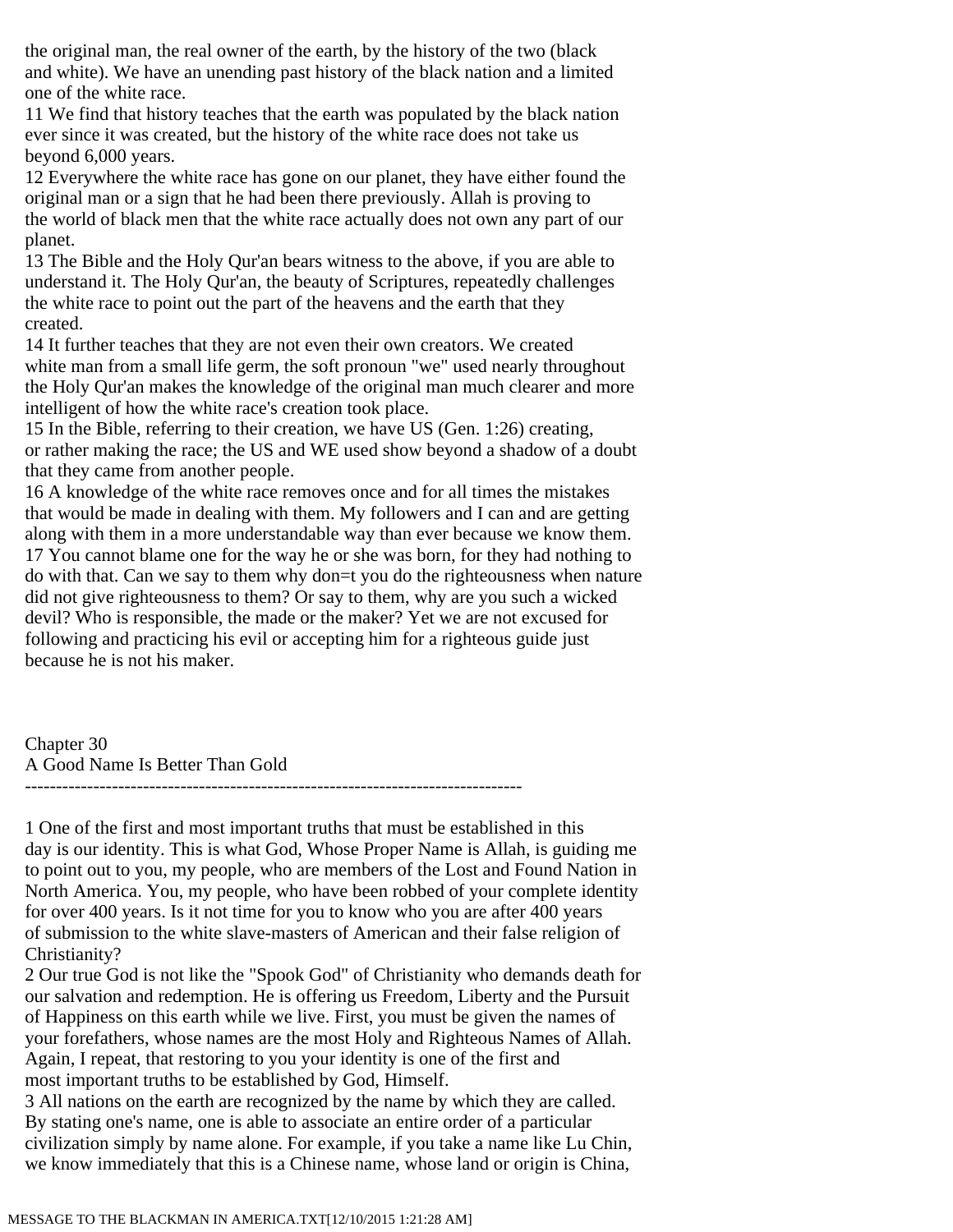a country that operates on an independent basis and is recognized through the world as a nation and whose people demand respect.

4 We know this and more from the name "Lu Chin", If we search among the peoples and nations of the earth, we will discover that this is an established truth from country to country and from continent to continent.

5 It is only when we come to America and learn the names that our people are now going by that we discover that a whole nation of 20,000,000 black people are going by the names of white people. How can a so-called Negro say that his name is "Sam Jone", a white man's name with roots in Europe, when "Sam Jones" (Black man) comes from Africa or Asia?

6 My poor blind, deaf and dumb people are going by the wrong names and until you accept the truth of your true identity and accept the names of your people and nation we will never be respected because of this alone. This is one of the reasons Almighty Allah has come among us, that is to give us His Names, the Most Holy and Righteous Names of the Planet Earth.

7 It is Allah who game me my name , "Muhammad". From this name alone, our open enemies (the white race) know that this True and Living God has come into our midst and is doing a Divine Work among the so-called Negroes of America. The white man knows that Islam was our religion, our civilization and our way of life before he made us blind, deaf and dumb to this knowledge.

8 It has never been the white man's intention to restore to us this knowledge. Now that he sees his formerly dead ex-slaves returning to their own religion (Islam) and worshiping their own God (Allah) and awakening to the truth of their true identity, he knows that God alone is bringing this change about. 9 The white race knows and admits that it is only a matter of time when all the truth will be accepted by our people (to his deepest regret). I warn you, my people, discard your former slave-master's names and be willing and ready to accept one of Allah's Pure and Righteous Names that He alone will give our people from His Own Mouth! A good name is , indeed, better than gold. I am naught but a warner and a Messenger to you, my people, not self-sent but sent directly from Almighty God (Allah).

Chapter 31

Help Self: What Must Be Done With The Negroes?

1 Since our being brought in chains to the shores of America, our brain power, labor, skills, talent and wealth have been taken, given and spent toward building and adding to the civilization of another people. It is time for you and me, the so-called Negroes, to start doing for ourselves. We must not let our children be as are we, beggars of another man for his home, facilities, clothing, food and the means of providing a living. Man depends on land for the necessities, food, clothing and shelter for survival. A prime requisite for freedom and independence is having one's own land. There can be no freedom without a people having their own land.

2 The acquisition of land has been the factor for more wars than any other cause. Economists agree that in order for any type of nation or system, capitalism or communism, democracy or totalitarian or what have you, to exist and have a degree of independence there must be ownership of land. The so-called Negroes are without a state they can call their own. We have nothing to show for our more than 310 years of forced slave labor and more then 100 years of our free servitude to our masters' children.

3 We were brought here to work. We have worked! We are still the workers. Some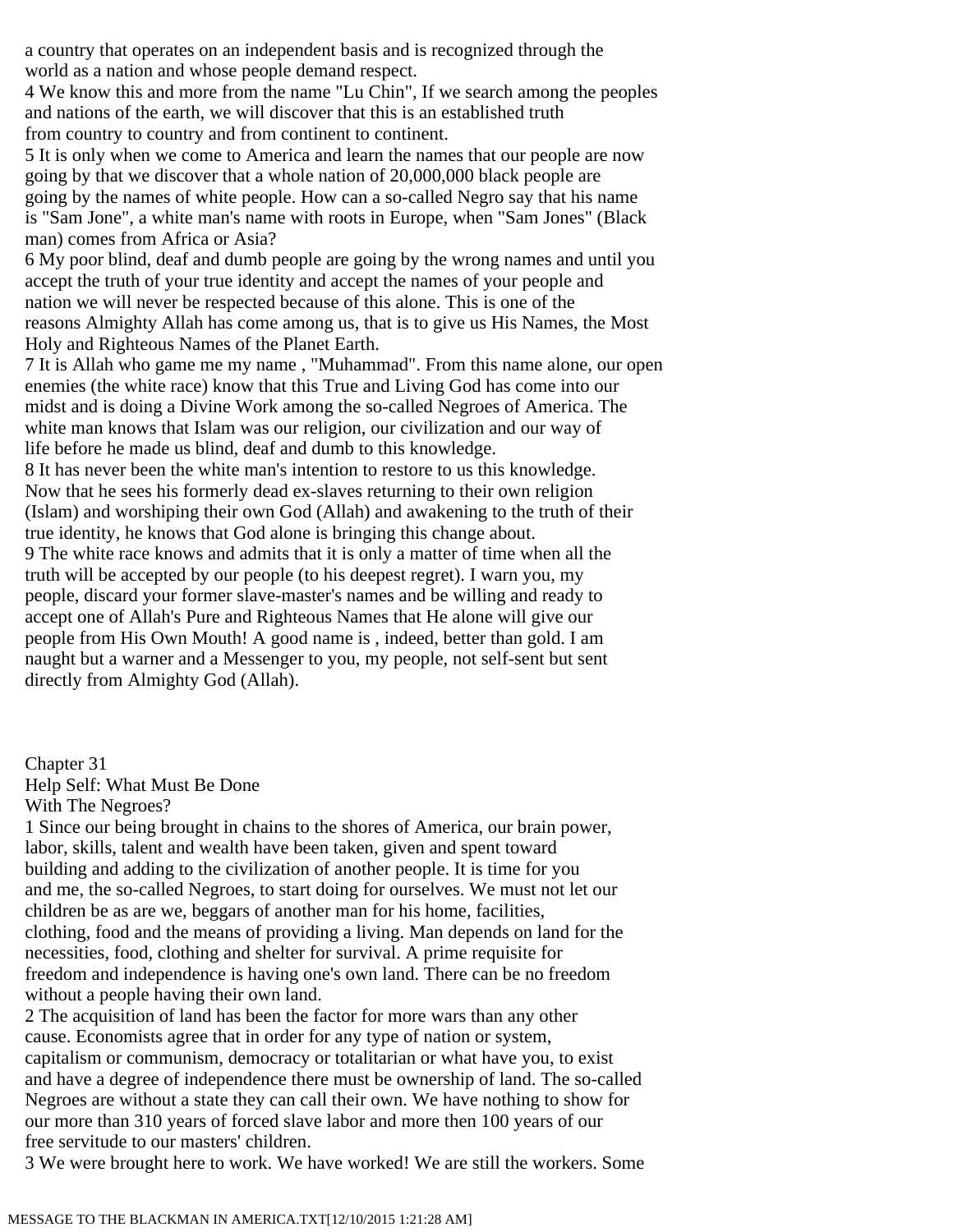of us say. "What will we do if we do not work for the white man? How will we live"? I say, when you are free and independent you have a job! You have a tremendous task of doing something for self. You have the job of building a civilization for yourself as other free and independent people are doing for themselves.

4 As a people, we must become producers and not remain consumers and employees. We must be able to extract raw materials from the earth and manufacture them into something useful for ourselves. This would create jobs in production. We must remember that without land there is no production. The surplus of what we produce we would sell. This would help develop a field of commerce and trade as other free and independent people whose population is less than that of the 20 million so-called Negroes who are dependent in America.

5 We must begin at the cradle and teach our babies that they must do something for self. They must not be like we, their fathers, who look to the slave-maker' and the slave-masters children for all. We must teach our children now with an enthusiasm exceeding that which our slave-masters used in having our forefathers embed the seed of dependency within us. We must stop the process of giving our brain power, labor and wealth to our slave-masters' children. We must eliminate the master-slave relationship.

6 We must educate ourselves and our children into the rich power of knowledge which has elevated every people who have sought and used it. We must give the benefit of our knowledge to the elevation of our own people.

7 Presently in this country, in almost all of the major universities and colleges, there are thousands of young students from Africa and Asia. Yet, as young, primitive and backward as we say these countries of Africa and Asia might be, their students here are returning to their shores. Their intent and purpose is to give their people the benefit of their learning. All civilized people give the benefit of their knowledge, skill and wealth to their own people. Those who do not are called traitors, defectors, spies, tools and Toms.

8 Why should we spend 12 and 16 years seeking an education only to give the benefit of our knowledge back to the one we sought it from? It is time for us to wake up! Why should we work to give the meager earnings of our labor back to our slave-masters' children? Why can't we have our own? Why can't we do for our own? Why can't we learn to spend with and support our own? Why can't we strive toward keeping our brain power, labor and wealth within and among and elevating our own?

9 We must have that which will make us want to do for ourselves as other people want and do for themselves. You ask, "How can this be done"? The so-called Negroes must be taught and given Islam. Why Islam? Islam, because it teaches first the knowledge of self. It gives us the knowledge of our own. Then and only then are we able to understand that which surrounds us. "Know thy self" is the doctrine Socrates espoused, and this is the base of the educational system in America. The religion of Islam makes the so-called Negroes think in terms of self and their own kind. Thus, this kind of thinking produces an industrious people who are self-independent. Islam is actually our religion by nature. Islam is the proper name of God. Islam is not a European-organized white man's religion. It is the time for the so-called Negroes to help their own kind and be benefited by Islam.

The Black WomanMessage to the Blackman

Chapter 32

The Black Woman

1 The woman is the man's field to produce his nation. If he does not keep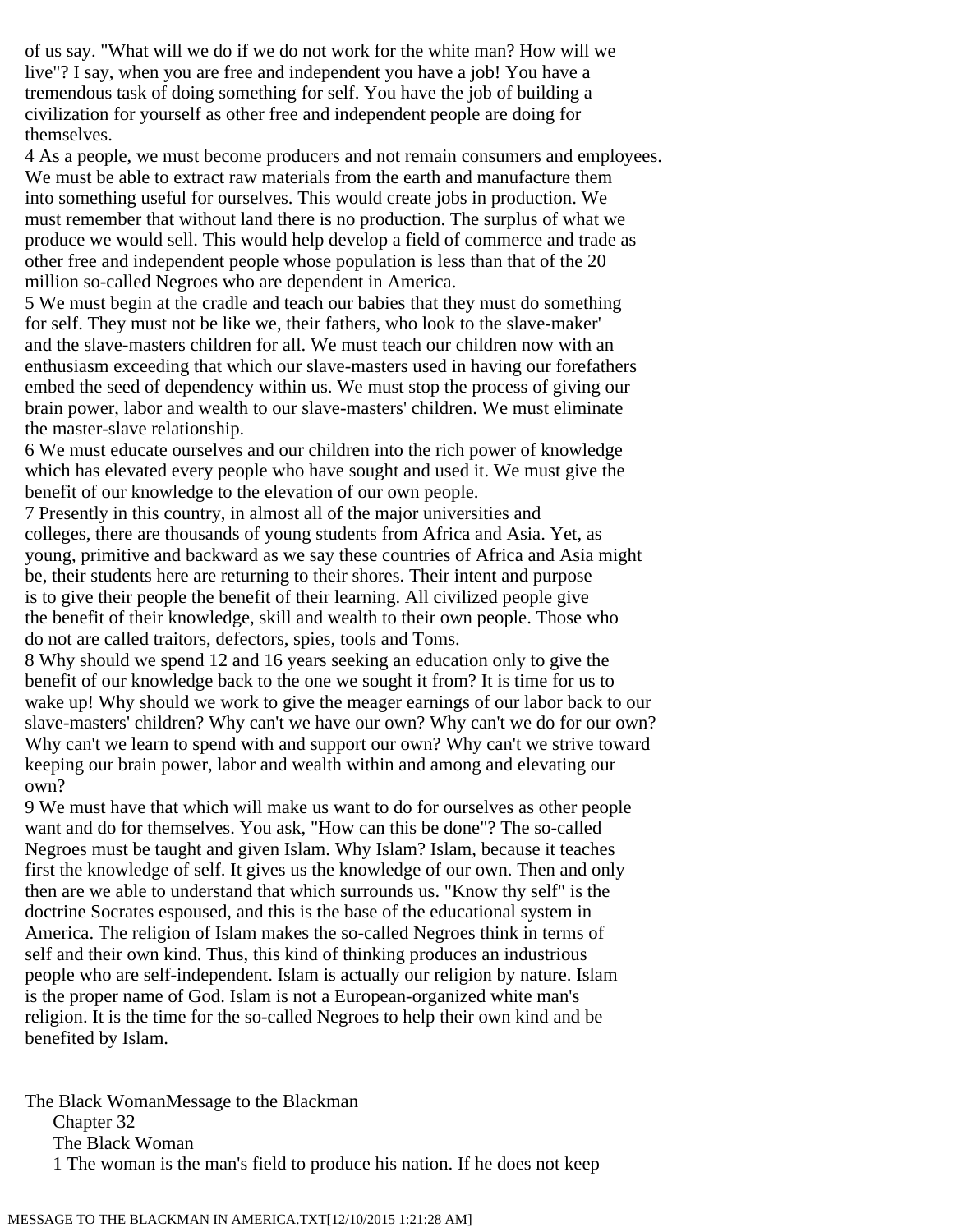the enemy out of his field, he won't produce a good nation. If we love our vegetable crops we will go out and turn up the leaves on that vegetable stalk and look carefully for worms that are eating and destroying the vegetables. We will kill that worm - right?

 2 Again, we will go out into the cotton field and look for the enemies of our cotton and try to kill that enemy. We study poisons and chemicals of the earth and we pour these chemicals on the enemies of our crops to keep their enemies from destroying them. We love a crop that we can produce every year, every season, so well that we will kill every enemy that we find seeking to destroy it.

 3 We will even kill one another if we find the other one our there trying to steal that crop.

 4 Is not your woman more valuable than that crop of corn, that crop of cotton, that crop of cabbage, potatoes, beans, tomatoes? How much more valuable is your woman than these crops that you should keep the enemies from destroying the crops. Yet you are not careful about your women. You don't love them. Why? It is because you have allowed visitors to run in and out of your house, thus they have destroyed your love for your woman and your woman has not the love for you that she should.

 5 That is a good sign. Until we learn to love and protect our woman, we will never be a fit and recognized people on the earth. The white people here among you will never recognize you until you protect your woman. 6 The brown man will never recognize you until you protect your woman. The yellow man will never recognize you until you protect your woman. The white man will never recognize you until you protect your woman.

 7 You and I may go to Harvard, we may go to York of England, or go to Al Ahzar in Cairo and get degrees from all of these great seats of learning. But we will never be recognized until we recognize our women. 8 On visiting with a couple of my sons in what they call the Near East, in 1959, I began in Turkey. We traveled form Turkey down to Africa to Ethiopia and the Sudan. We visited Arabia (Mecca and Medina), and we visited Pakistan. We returned home from Lahore, Pakistan, on or about the 6th of January, 1960. We didn't even find on that entire tour such a thing as not recognizing the black woman.

 9 Everywhere we went, the Black man recognized his woman. He had great respect for her. We dined in many of the "top (as you say in slang) homes". We dined with some of the most influential people of these countries - government people. In some of their homes, we never did see any of their family, only men.

 10 The waiter was a man or a boy, not any woman. My beloved brothers in America, you have lost the respect for your woman and therefore you have lost the respect for yourself. You won't protect her; therefore you can't protect yourself.

 11 She is your first nurse. She is your teacher. Your first lesson comes from your mother. If you don't protect your mother, how do you think you look in the eyes of other fellow human beings?

-------------------------------------------

Protect and Elevate your womanMessage to the Blackman Chapter 33 Protect And Elevate Your Woman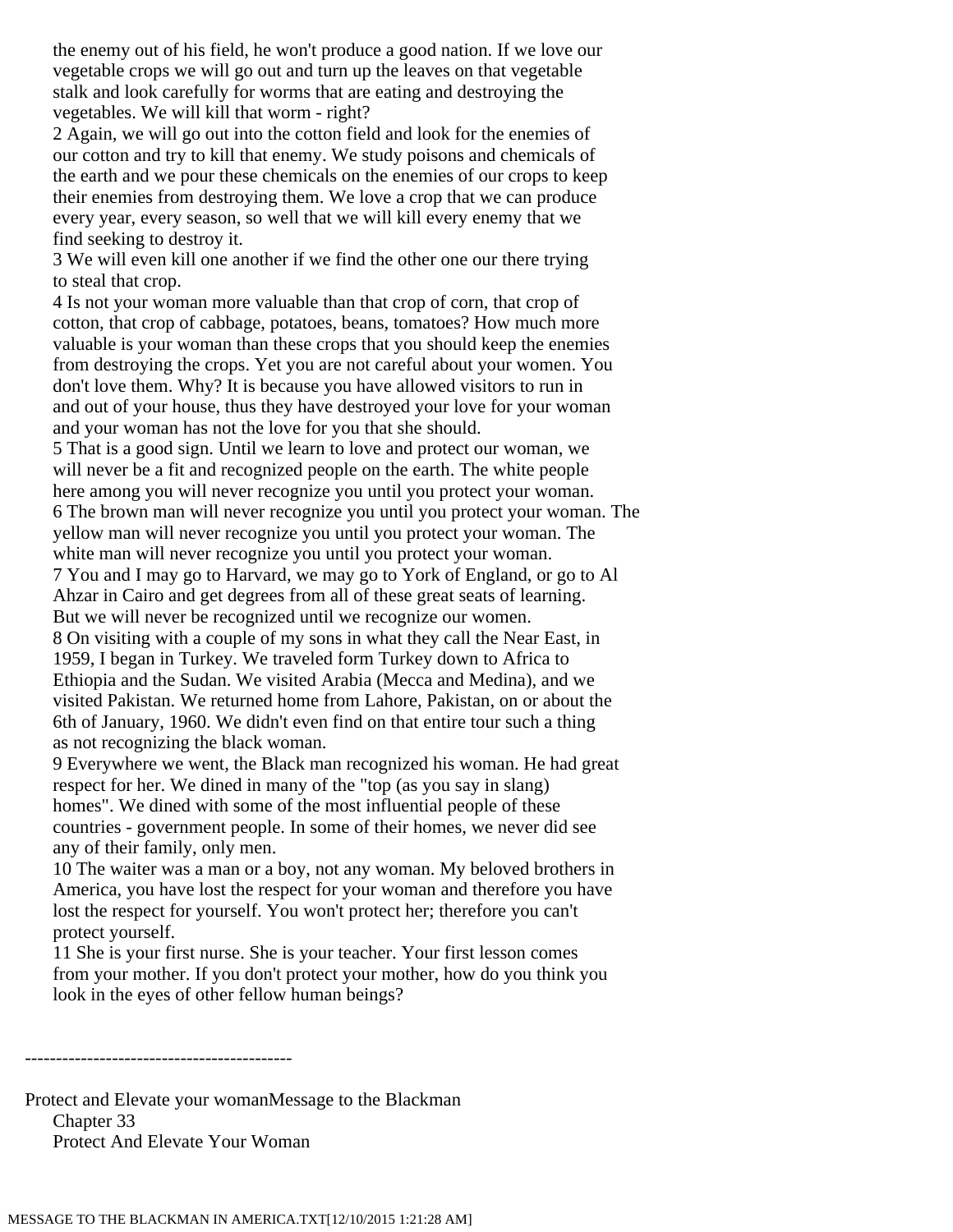1 Allah, Himself, has said that we cannot return to our land until we have a through knowledge of our own selves. This first step is the control and the protection of our own women. There is no nation on earth that has less respect for and little control of their women as we so-called Negroes here is America. Even animals and beasts, the fowls of the air, have more love and respect for their females than have the so-called Negroes of America. 2 Our women are allowed to walk or ride the streets all night long, with any strange men they desire. They are allowed to frequent any tavern or dance hall that they like, whenever they like. They are allowed to fill our homes with children other than our own.. Children that are often fathered by the very devil himself. Then, when the devil man decides to marry her, the so-called Negro press and magazines will make it front page news. The daily press will not print a so-called Negro man marrying into their race, but you seem to think it is an honor to your own nation when your daughter goes over to your enemies, the devils.

 3 Our women have been and are still being used by the devil white race, ever since we were first brought here to these States as slaves. They cannot go without being winked at, whistled at, yelled at, slapped, patted, kicked and driven around in the streets by your devil enemies right under your nose. Yet you do nothing about it, nor do you even protest.

 4 You cannot control or protect your women as long as you are in the white man=s false religion called Christianity. This religion of theirs gives you no desire or power to resist them. The only way and place to solve this problem is in the Religion of Islam.

 5 It is a pleasure to Allah to defend us from our enemies. In the religion of Christianity the white race has had us worshiping and praying to something that actually did not even exist.

 6 Islam will not only elevate your women but will also give you the power to control and protect them. We protect ours against all their enemies. 7 We protect our farms by pulling up our weeds and grass by the roots, by killing animals and birds, and by poisoning the insects that destroy our crops in order that we may produce a good crop. How much more valuable are our women, who are our fields through whom we produce our nation. 8 The white race does not want us to destroy their race by inter-marrying with them. They will even kill you to protect their women Can you blame them? No, blame your foolish self for not having enough respect for your own self and your own nation to do likewise. Stop our women from trying to look like them. By bleaching, powdering, ironing and coloring their hair; painting their lips, cheeks and eyebrows; wearing shorts; going half-nude in public places; going swimming with them and lying on beaches with men. 9 Have private pools for your women and guard them from all men. Stop them from going into bars and taverns and sitting and drinking with men and strangers. Stop them from sitting in those places with anyone. Stop them from using unclean language in public (and at home), from smoking and drug addiction habits.

 10 Nothing but Islam will make you a respectable people. We Muslims are your example, living here in your midst.

 11 There is no delinquency in Islam. Are you with us to put our people on top of the world?

The So-Called Negro must do something for himselfMessage to the Blackman Chapter 34

-----------------------------------------------------------------------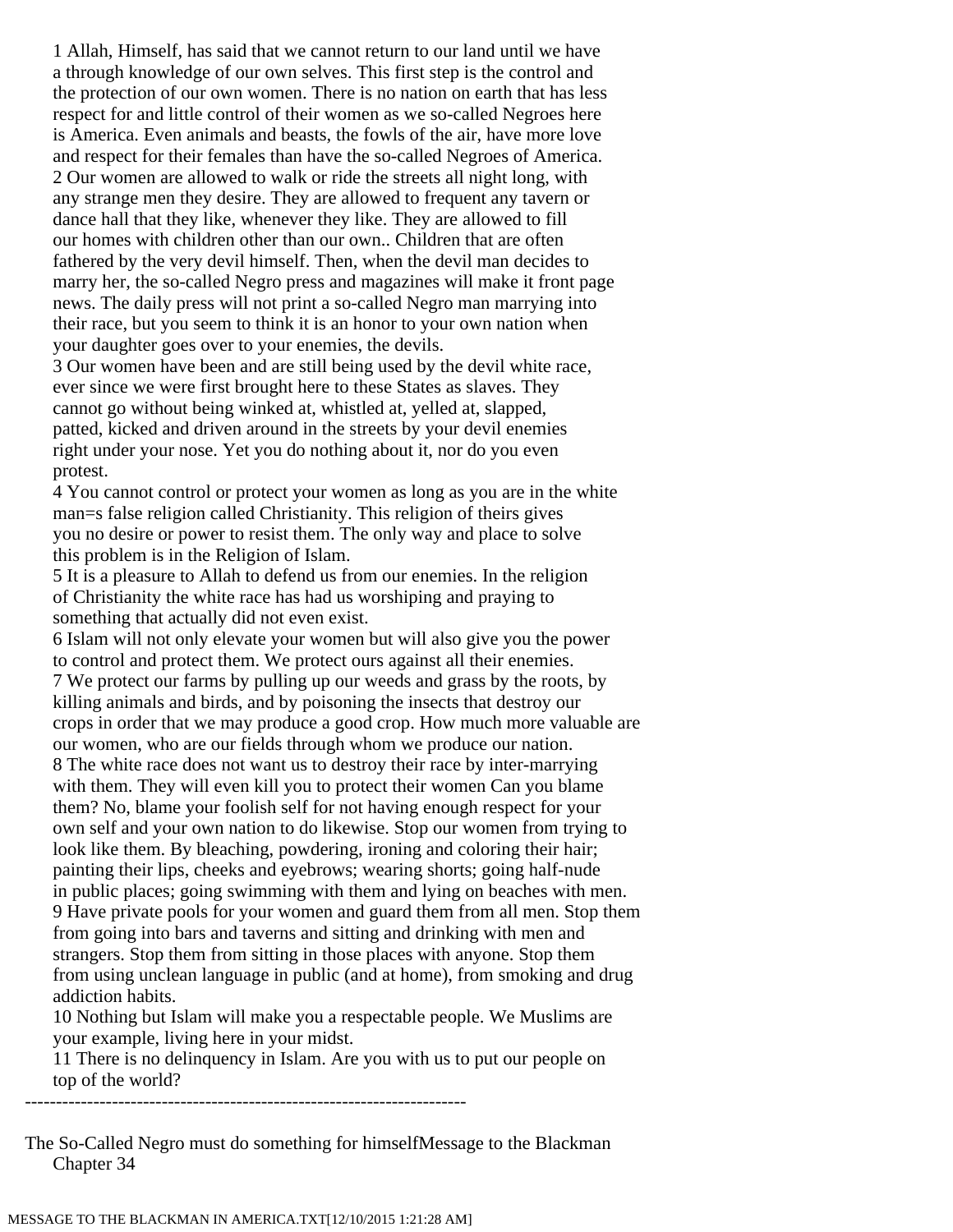#### The So-Called Negro Must Do Something For Himself

 1 In unity, we can accomplish much. Think of the 20 million of your and my kind putting one dollar a year aside for ourselves in a national treasury toward the day of want. Suppose we laid aside one dollar every month against the day of want. Look at the millions that we could build up for ourselves within a dew years. Suppose all of you who are wealthy would spend your wealth to build up a better and more economic system among your own people. It would do much to aid our people. Do not put your wealth in the taverns and gambling houses and on race horses and other sports. Then, you would not be so easy to push over when the day of want arrives. 2 There is no need for us, millions through the country, spending our money for the joy and happiness of others. As a result, as soon as they throw us out of a job we are back at their doors begging for bread and soup. How many clothing shops do we operate in the country? Very few! Yet, all of us wear clothes. Who made our clothes for us? Who sold them to us? We have thousands of grocery stores, but what about our naked bodies? Should we not have more stores to sell our people clothes? Should we not sell our people everything they want or need? But no, we give all the money out of our pockets to the slave-master. We are satisfied in doing so. There are millions of us. We do not have enough factories to weave clothes for our people here in America. Think over that. Where is our shoe factory? Where are our cattle that we are skinning to make shoes for our people? These are small things, but we want equality with a nation that is doing these things.

 3 We boast that we should be recognized as equals. Let us make ourselves equals. We cannot be equal with the master until we own what the master owns. We cannot be equal with the master until we have the freedom the master enjoys. We cannot be equal with the master until we have the education the master has. Then, we can say "Master, recognize us as your equal".

 4 Today you are begging the master, the slave-masters' children for what? You are begging them for a job. You are begging for complete recognition as their equals. Let us be honest with ourselves. According to history, we cannot find where the master made his slave equal until the servant made himself worthy of equality.

 5 I am with you to go on top. We cannot go on top with weight that is hanging on us. We cannot charge the white man with our faults. We are supposed to be, according to his own teachings, free. We are supposed to have been freed from him approximately 100 hundred years ago. Have we exercised that freedom? We must answer that we have not availed ourselves of that freedom. If we have not availed ourselves of that freedom which he says he gave us, why should we think hard of him about the way he treats us? This may be a little hard to swallow.

 6 Our fathers, in the days they were set free by the slave-master, had no knowledge of how to go for self. Today, you are educated. You claim that you have equal education. Then, why don't you take a walk? Before we can be justified in accusing the other man, let us examine ourselves first. I do not say that our fathers are the ones to blame for their ignorance, and neither are you. Neither they nor you are at fault. The root of the cause can be placed back into the laps of the slave-masters. When the slave-masters say we are free and continue to say that we are free, should we take a free step? We charge the slave-masters' children with mistreating us. Suppose you tell a man that he is free. "Get out of our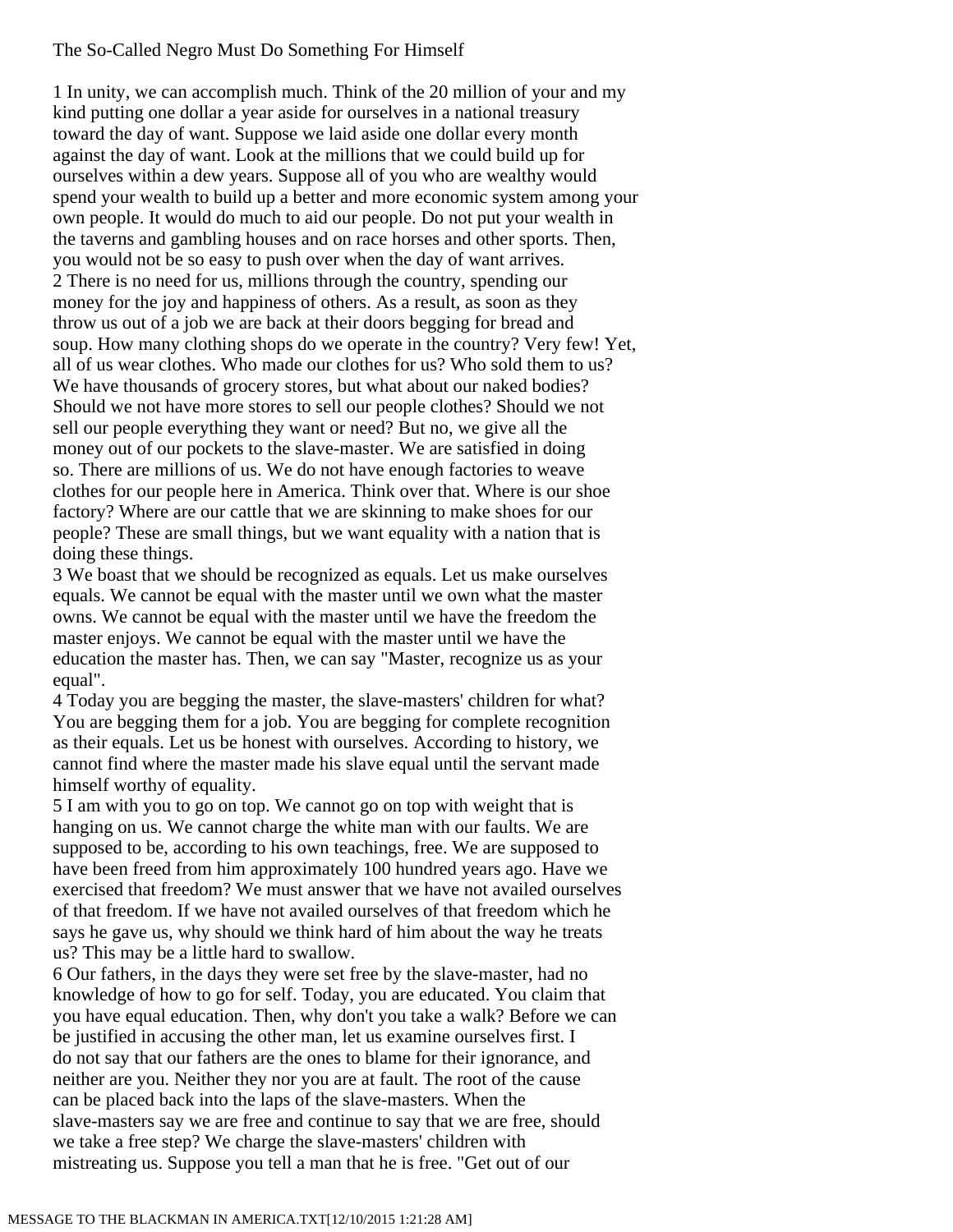house and go into your own house". But the freed slave says, "No, no, I'll work for you. I'll serve you as a servant if you will allow me to remain in your house". The man of the house tells you, "I will not give you a new suit this year. I'll not pay you today for any work. Go home and sit down". Why should you say that man is not treating you right? Why say to that man, "I have a job the same as you". Has not he offered the door to you?

 7 If the slave-master did not mean that you and I were free, we should have them admit it. You remain as a free slave to your slave-master. You demand that he recognize you as his equal. You are making yourself look small in the eyes of the world. If every so-called Negro was fired, what would you do? Would you unite and go to Washington and demand that the government give you a job? You would be foolish enough to do that! If they beat you by the thousands, what right have you to say that he should not lash you? You have made yourself his slave. You continue to preach a doctrine of remaining with the slave-master. You are still called by your slave-masters' names. By rights, by international rights, you belong to the white man of America. He knows that. You have never gotten out of the shackles of slavery. You are still in them. You are still in authority over your wife as long as she goes in your name, regardless of her separating herself from you. If she has not gotten a legal divorce and freed herself from your name, you are still in authority over her by law. Likewise, you are still under authority of the chains of your slave-masters. You have not tried to free yourself from them. You have not exercised the freedom that they claim to have given you. 8 Today is the day of decision. We have lived here more than 400 years. That, you know according to prophesy, is the prediction of our stay among these people. That time has expired. The time is up. The decision is being made for your departure and mine. It is most important to God Almighty, Whose proper name is Allah, that I speak to you according to the time that we are living in now. Today you are standing face to face with the alternative of accepting your own or forever being erased from the earth as a people. No one is trying to make you see this importance but your own. Why so you not see? You are blindly looking toward the slave-master to tell you this. How can the master tell the slave, "Look, slave, your day has arrived. You should sit in the seat of authority". We cannot beg for jobs anymore. We cannot build a future on a job that was given to us by the slave-master 400 years ago. That day has arrived. He has no more work for us to do. He is not willing to tell is that. The time has arrived when deep within his own heart he desires you to go out and find a job for yourself. He will forever be burdened. The burden will get greater and greater as long as he tries to carry you and me. It is time for a separation of the two - black and white. Allah, God, is calling for a separation!

--------------------------------------------------------------------

Birth Control Death PlanMessage to the Blackman Chapter 35 Birth Control Death Plan!

 1 To the Lost-Found members of the tribe of Shabazz (the so-called Negroes), I warn you my people and especially the women. Be aware of the tricks the devils are using to instill the idea of a false birth control in their clinics and hospitals.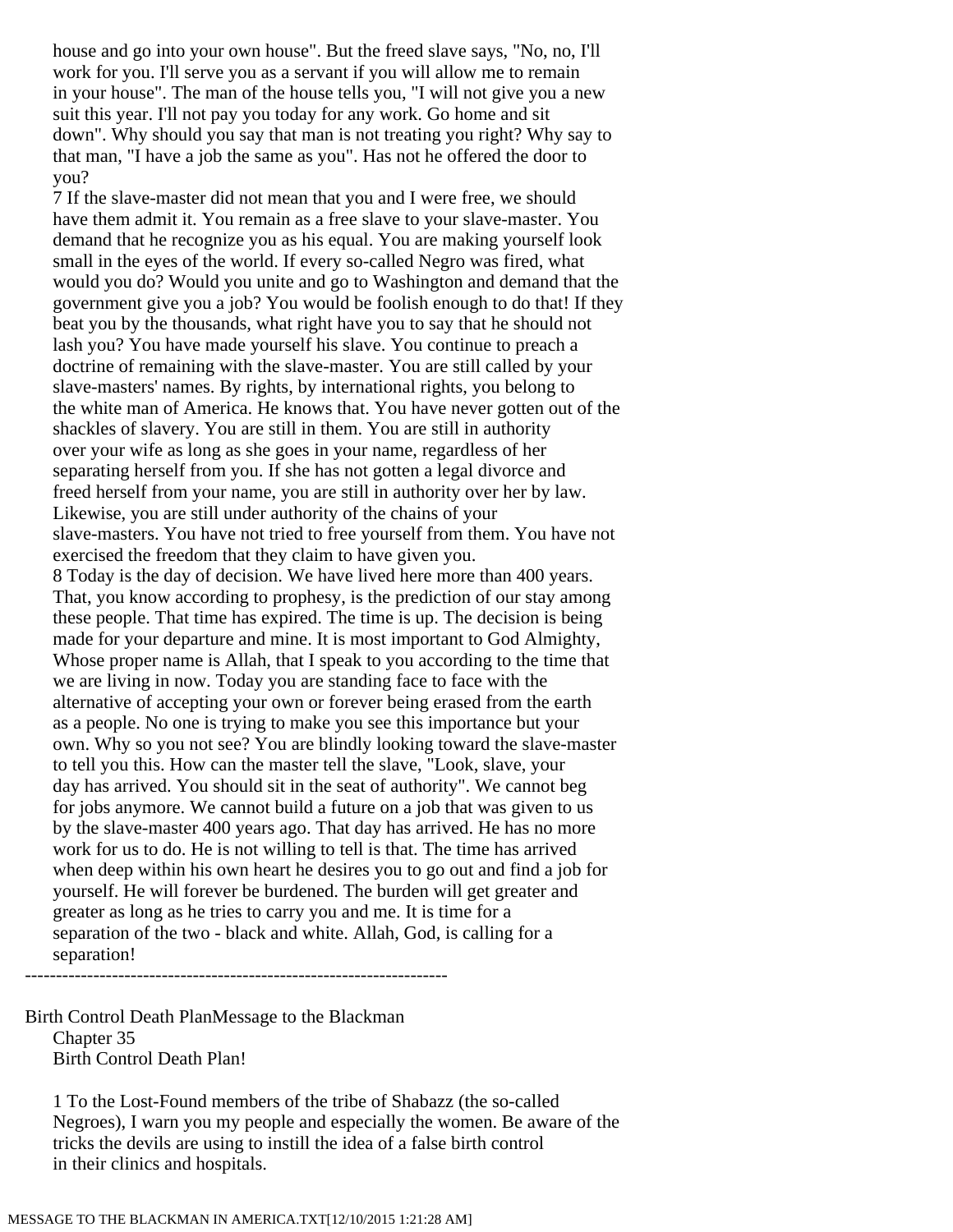### 2 STERILIZATION IS NOT BIRTH CONTROL, BUT THE END OF ALL POSSIBILITY TO BEAR CHILDREN.

 3 The example of the clinic in Fauquier County, Virginia, where poor and helpless black mothers are pressured into accepting sterilization is certainly not confined to that clinic alone.

 4 It would be better to do as many African and Asian husbands and wives have done, to take care of these matters yourselves rather than rely on such treachery and deceitful counsel.

 5 I say beware of being trapped into the kind of disgraceful birth control laws now aimed almost exclusively at poor, helpless black peoples who have no one to rely on.

6 Who wants a sterile woman?

 7 No man wants a non-productive woman. Though he may not want children for a time, he does want a woman who cannot produce a child if he changes his mind. Using birth control for a social purpose is a sin.

 8 Using the birth control law against production of human beings is a sin that Allah (God) is against and for which he will punish the guilty on the day of Judgement. Both the Bible and Holy Qur'ans teachings are against birth control.

9 So you and I, too, should be against it.

 10 The white race is a race that was produced by using birth control law, says God to me.

 11 Do not accept this death plan of the devils to destroy, and keep from being a people.

 12 There is no people on earth (even the little savage Pygmie of Africa and the Malayan Islands of the Pacific love their own) who will let anyone change or destroy their identity and culture without a fight. The American black women are ignorant of the real motive behind the so-called birth control schemes proposed and demanded by white officials.

 13 The motive behind these schemes is not designed to promote the welfare of black families, but to eliminate these families in the future.

 14 Our enemies, the devils, know and now seek to prevent us from being a nation through our women, as Pharaoh attempted to destroy Israel by killing off the male babies of Israel at birth.

 15 The thousand years before Moses, Yakub killed off the black babies at birth to produce this present white race.

 16 Pharaoh was envious of Israel's future of becoming a great nation, beloved of Allah, which would overcome Egypt and her future as a world power.

 17 The same goes for the so-called Negroes and the slave-masters' children. The slave-masters envy their once-slaves' future and want to destroy it.

 18 So the best thing to do is to tell you the truth whether you care for it or not. I will feel, then, that I have done my duty as a member of the same Nation as you.

 19 My love for you and your future is the same as that for myself. The life of this world and its sport and play is only temporary.

--------------------------------------------------------------------

CHAPTER 36 PLAN TO DESTROY OUR RACEMessage to the Blackman CHAPTER 36 PLAN TO DESTROY OUR RACE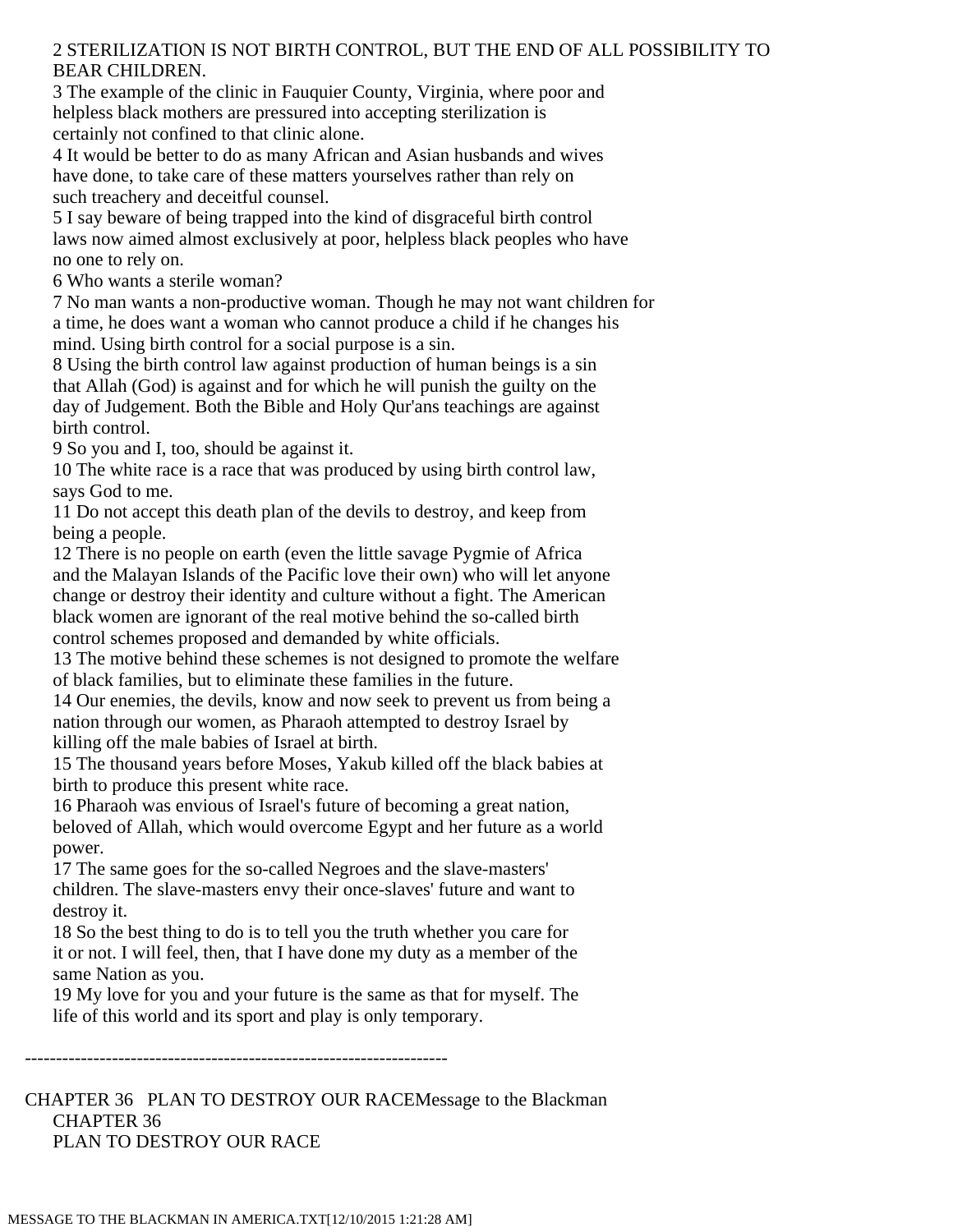1 The American so-called Negroes are gravely deceived by the slave-masters' teaching God and the true religion of God. They do not know they are deceived and earnestly believe they are right regardless of how vile the white race may be.

 2 My poor people are mentally blind, deaf and dumb and full of fear. Blind because they do not see the light of truth after being shown it for over thirty years. Deaf because they will not hear the truth, Islam that has come to them from Allah through the Messenger (myself).

 3 They are dumb because they will not see or open their ears and hearts after the light has shown clear for many years. You are full of the fear that was instilled in you when you were babies, so Allah told. This fear was put in you by the white slave-masters through tortures, lynchings, burnings, rapings and killings and has caused you to be blind, deaf and dumb.

 4 This fear of the white slave-master has caused you to love them in a crazy kind of way. You, my dear people, are like a woman desperately in love with a man who does not love her. Therefore, this love is blind. This man can beat, torture, ravage, humiliate, shame and mock, but she will yet love him. And even when someone tries to tell her that this man is no good for her and certainly does not love her, she will yet love him, and will become angered and defend such a man. This is a very sad thing, but a very true picture of the so-called Negroes. They love their tormentors. 5 Beware, they do not love you, they are like dogs with a bone. They do not want you to be taken by Allah's messenger to your salvation. They want to carry you with them to their doom. The wicked white devils are by no means asleep to the knowledge of the time. They are really on the job trying to keep all of those who are blind, deaf and dumb to what is going on in this day and time mentally dead. They watch every step of the righteous Muslims, seeking to do them harm in their endeavor to spread the truth (Islam).

 6 The people of Allah (so-called Negroes) are dumb to the time as the people were in the days when Moses was sent to Pharaoh to bring his people out of bondage into a land wherein they could enjoy independence. Instead of the Israelites being joyful to hear that Allah was ready to deliver them from Pharaoh and give them land of their own, they set ours to contend with Moses and to help Pharaoh and God (Jehovah).

 7 The government of Pharaoh had no love for Israel, just as America has no love for the so-called Negroes, Pharaoh became afraid of the truth that Moses was teaching his people in the midst of his country.

 8 So Pharaoh began to plan the death of Moses and the future of Israel by killing off the babies. Pharaoh wanted Moses put to death because he was teaching his people the truth of Pharaoh and his government of wickedness. Today, America is afraid of the power our great number presents. She fears that if we ever unite we would, overnight become, dependent.

 9 America desires to keep us a subjected people. So she, therefore, wants to stop our birth (as Pharaoh did). The Birth Control Law or Act of today is directed directly at the so-called Negroes and not at the American whites. The story of Moses and the Pharaoh is a warning to you today. They are seeking to destroy our race by the birth control law, just as Pharaoh sought to stop Moses' race by killing off all the male babies at birth. They are seeking to destroy our race through our women. DO NOT LET THEM TRICK YOU.

 10 Follow me and we will, with the help of Allah, stop this most wicked sin against our people.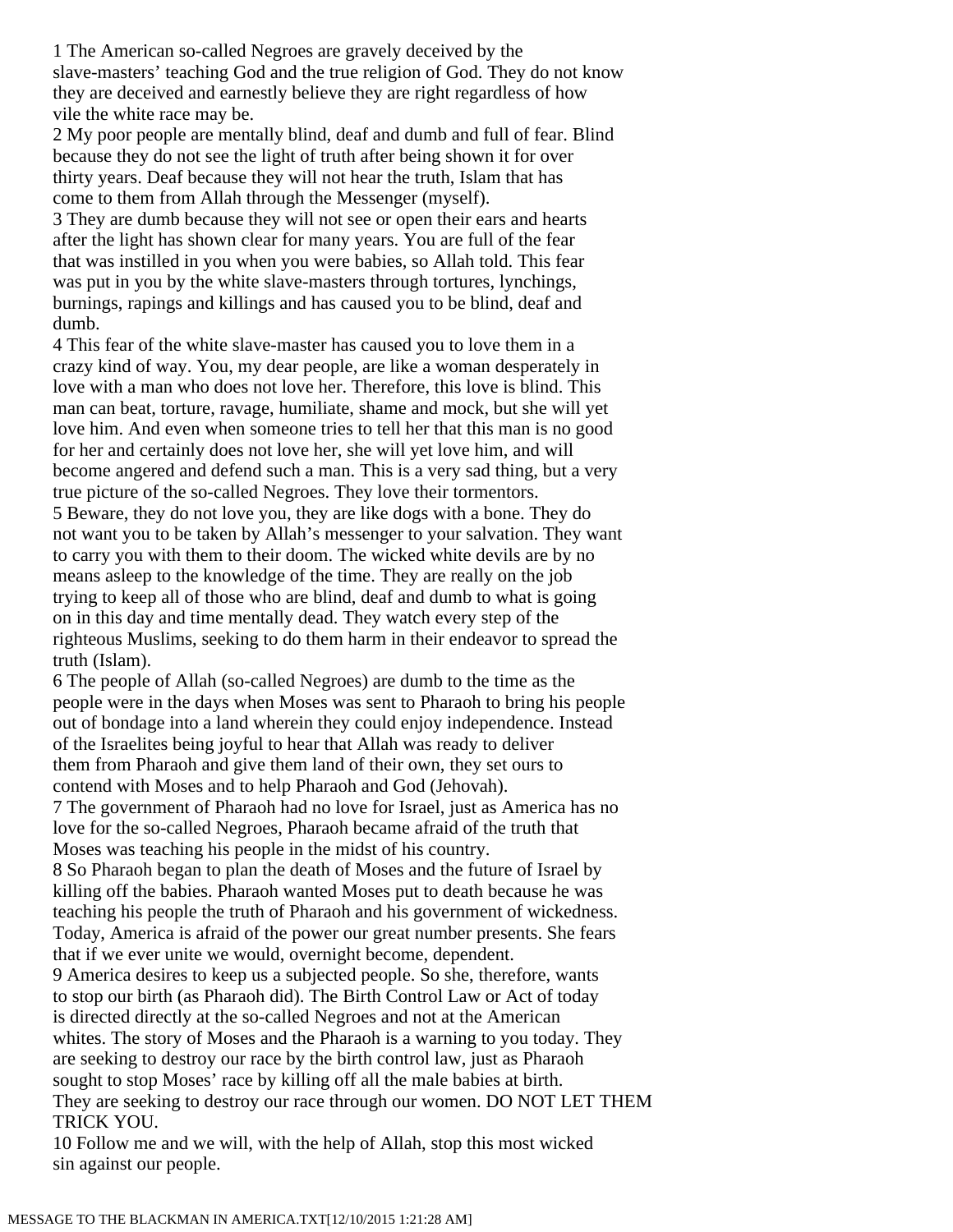----------------------------------------------------------------

Message to the Blackman

CHAPTER 36

# PLAN TO DESTROY OUR RACE

1 The American so-called Negroes are gravely deceived by the slave-masters' teaching God and the true religion of God. They do not know they are deceived and earnestly believe they are right regardless of how vile the white race may be.

2 My poor people are mentally blind, deaf and dumb and full of fear. Blind because they do not see the light of truth after being shown it for over thirty years. Deaf because they will not hear the truth, Islam that has come to them from Allah through the Messenger (myself).

3 They are dumb because they will not see or open their ears and hearts after the light has shown clear for many years. You are full of the fear that was instilled in you when you were babies, so Allah told. This fear was put in you by the white slave-masters through tortures, lynchings, burnings, rapings and killings and has caused you to be blind, deaf and dumb.

4 This fear of the white slave-master has caused you to love them in a crazy kind of way. You, my dear people, are like a woman desperately in love with a man who does not love her. Therefore, this love is blind. This man can beat, torture, ravage, humiliate, shame and mock, but she will yet love him. And even when someone tries to tell her that this man is no good for her and certainly does not love her, she will yet love him, and will become angered and defend such a man. This is a very sad thing, but a very true picture of the so-called Negroes. They love their tormentors.

5 Beware, they do not love you, they are like dogs with a bone. They do not want you to be taken by Allah's messenger to your salvation. They want to carry you with them to their doom. The wicked white devils are by no means asleep to the knowledge of the time. They are really on the job trying to keep all of those who are blind, deaf and dumb to what is going on in this day and time mentally dead. They watch every step of the righteous Muslims, seeking to do them harm in their endeavor to spread the truth (Islam).

6 The people of Allah (so-called Negroes) are dumb to the time as the people were in the days when Moses was sent to Pharaoh to bring his people out of bondage into a land wherein they could enjoy independence. Instead of the Israelites being joyful to hear that Allah was ready to deliver them from Pharaoh and give them land of their own, they set ours to contend with Moses and to help Pharaoh and God (Jehovah).

7 The government of Pharaoh had no love for Israel, just as America has no love for the so-called Negroes, Pharaoh became afraid of the truth that Moses was teaching his people in the midst of his country.

8 So Pharaoh began to plan the death of Moses and the future of Israel by killing off the babies. Pharaoh wanted Moses put to death because he was teaching his people the truth of Pharaoh and his government of wickedness. Today, America is afraid of the power our great number presents. She fears that if we ever unite we would, overnight become, dependent.

9 America desires to keep us a subjected people. So she, therefore, wants to stop our birth (as Pharaoh did). The Birth Control Law or Act of today is directed directly at the so-called Negroes and not at the American whites. The story of Moses and the Pharaoh is a warning to you today. They are seeking to destroy our race by the birth control law, just as Pharaoh sought to stop Moses' race by killing off all the male babies at birth. They are seeking to destroy our race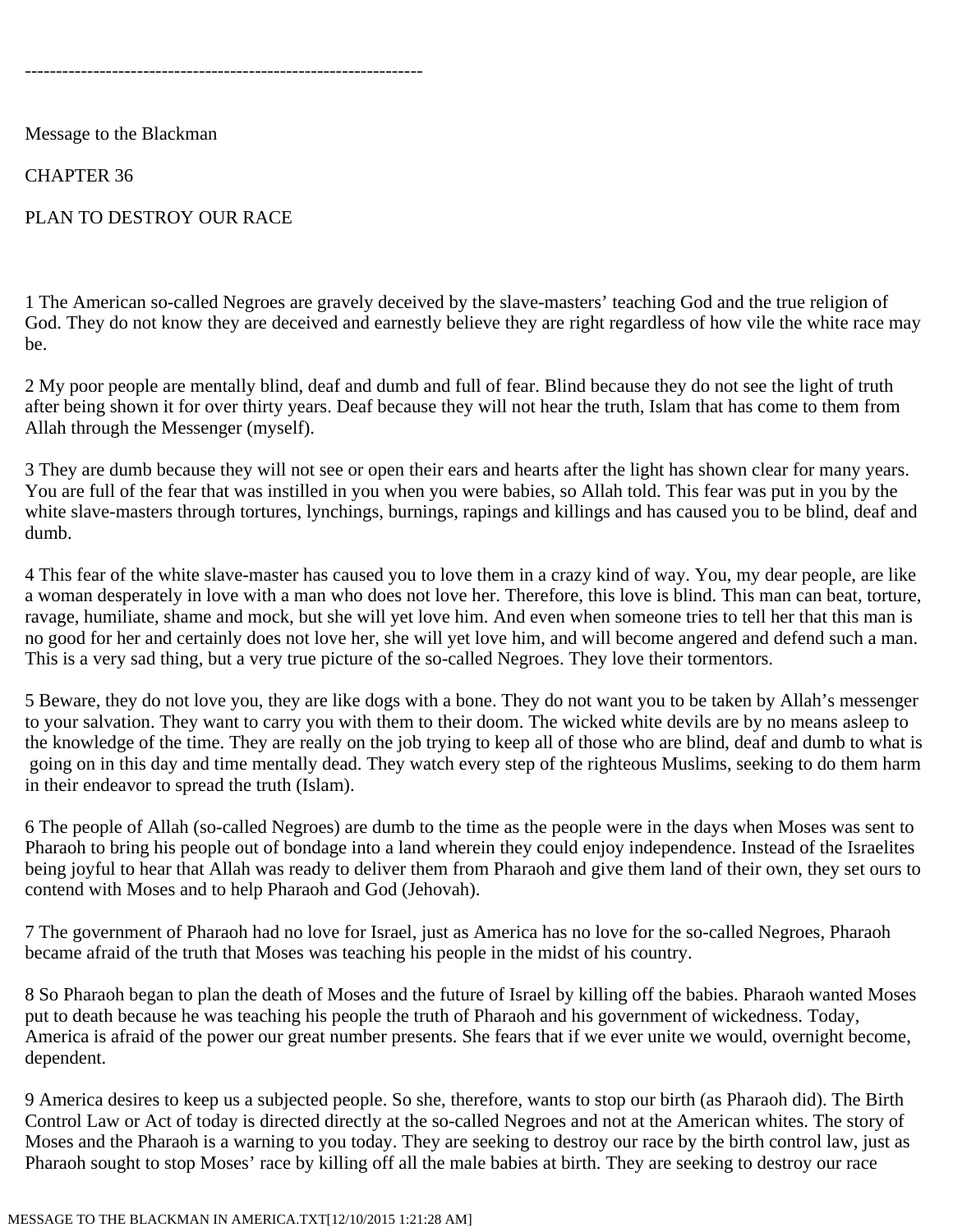through our women. DO NOT LET THEM TRICK YOU.

10 Follow me and we will, with the help of Allah, stop this most wicked sin against our people.

Message to the Blackman

ISLAM

CHAPTER 37

WHAT IS ISLAM?

1 While teaching and representing a religion called "Islam" to you, the first important thing to do is to answer the questions: What is Islam? Who is the author? Who are its prophets and people? Such questions could be answered in a few words or one could make books out the answers. Briefly, "Islam" means entire submission to the Will of Allah (God). It is, moreover, a significant name. Its primary significance is the making of peace, and the idea of "Peace" is the dominant idea in Islam.

2 The author of Islam is Allah (God). We just cannot imagine God being the author of any other religion but one of peace. Since peace is the very nature of Allah (God), and peace He seeks for His people and peace is the nature of the righteous, most surely Islam is the religion of peace. It is the religion offered to the people to bring about a peace of mind and contentment after the destroyers of peace with falsehoods have been destroyed. The entire creation of Allah (God) is of peace, not including the devils who are not the creation of Allah (God) but a race created by an enemy (Yakub) of Allah. Yakub rebelled against Allah and the righteous people and was cast out of the homes of the righteous into the worst part of our planet to live their way of life until the fixed day of their doom.

3 These enemies of Allah (God) are known at the present as the white race or European race, who are the sole people responsible for misleading nine-tenths of the total population of the black nation.

4 The prophets of Islam include: Noah, Abraham, Moses, Jesus, Job, David, Solomon, and Jonah. The people of Islam are the black people, and their numbers are made up of the brown, yellow and red people, called races. The Book of Islam is the Holy Qur-an Sharrieff, and the scriptures that were brought by the above-mentioned prophets were of Islam.

5 The Bible does not mention Islam by name as the religion of the prophets, nor does it give us the name of any of the divine prophets' religions. By not teaching the reader the name of the former prophets' religions, yet giving the name of Christianity to what Jesus taught, it leaves the reader to seek the name of the religion of the former prophets from Adam to Muhammad. The followers or believers of Islam are over one-half billion people. Even among the infidels you will find many who confess Islam, although by nature they are against Islam. If I teach or preach a religion claiming its origin is from Allah (God), I must prove it, and if you oppose it with another religion which you claim has God as its author, then you must prove your claim. A religion whose origin or roots cannot be found in the universal order of God cannot be said to be the religion of God. The first prophet of God and His scripture must be that of the true religion of God.

6 Islam has five beautiful fundamental principles of belief. The most essential of them all is "The belief in One God." This was the belief (Oneness of God) and preachings of the prophets of God from Noah to Muhammad (the last). As I have said, if your religion's roots are not found in the universal order of things, it is not from Allah (God). I defy any opposer to prove the religion (as we know it today) called Christianity to be the religion of God and his prophets Noah, Abraham, Lot, Moses, David and Jesus.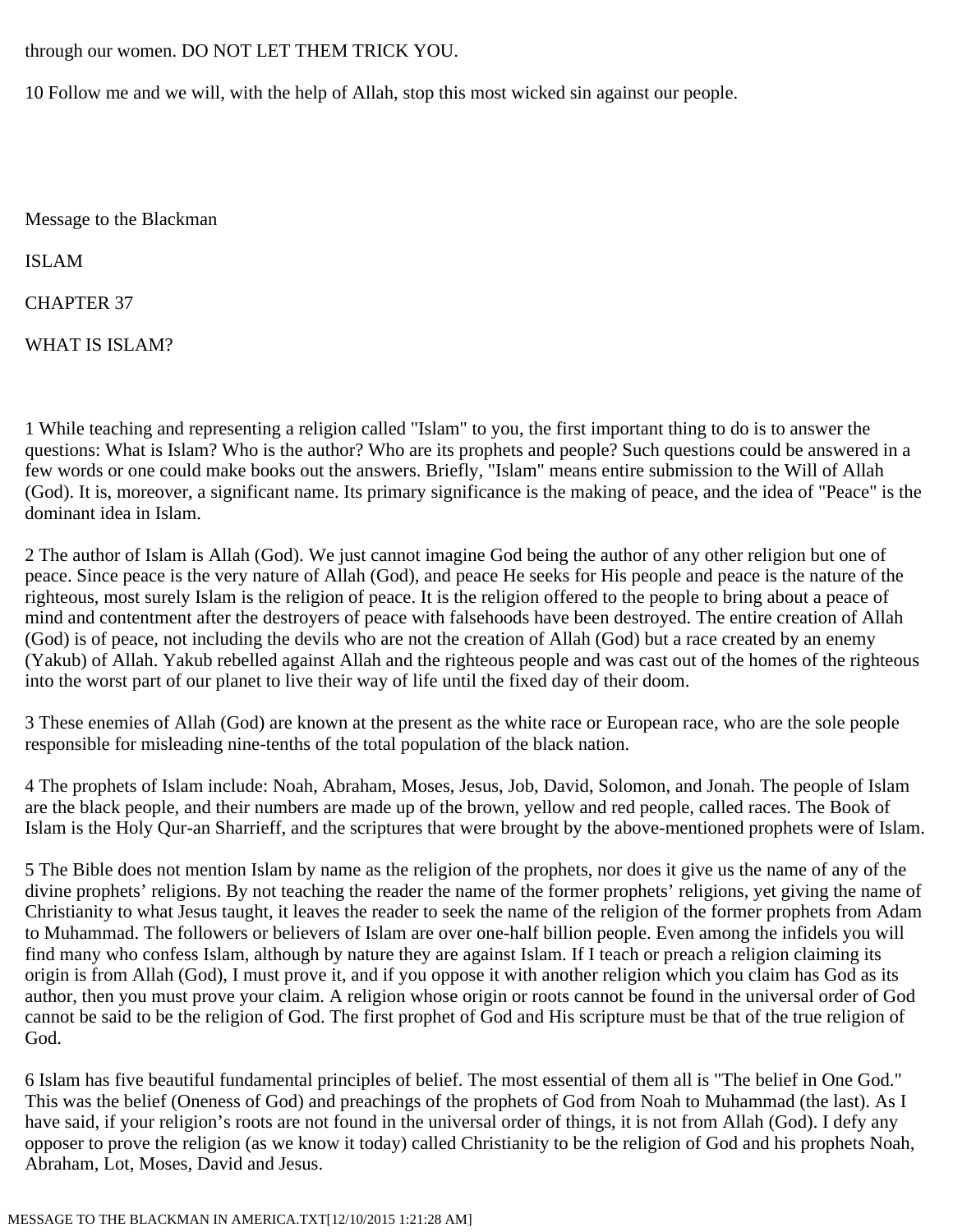7 What is Islam? It can be answered in one world -- righteousness. Briefly, it is the religion of Allah (God) and His Prophets. Islam is as old as Allah (God) Himself and is the religion of which Allah (God) is the author. Islam is the religion of Adam, Noah, Moses, Jesus, and Muhammad (the last). Islam is the religion of entire submission to the will of Allah (God). Islam is the religion which the Holy Qur-an teaches.

8 Allah (God) says, "This day I have perfected for you your religion, completed my favor on you and chosen for you Islam as a religion" (Chapter 5:3). Allah (God) also says in another chapter of the Holy Qur-an, "Surely the true religion with Allah is Islam" (Chapter 3:18).

9 The significance of the name "Islam" is peace, the true religion. It is a religion of eternal peace. We cannot imagine Allah (God) offering to us a religion other than one of peace. A religion of peace coming to the righteous after the destruction of the wicked is also mentioned in several places in the Bible: "The Lord will bless His people with peace." (Psa. 29:11): also, "He will speak peace unto His people and to His saints" (Psa. 35:8) and "the Lord of Peace give you peace always" (II Thess. 3:16).

10 Islam is the religion referred to in the above-mentioned Biblical verses. It is the only religion that gives the believer a peace of mind and contentment. It removes grief and fear at once on believing: "Yea, whoever submits himself entirely to Allah and he is the doer of good to others, he has his reward from his Lord and there is no fear for him, nor shall he grieve" (Holy Qur-an 2:112).

11 Allah invites to the abode of peace (Holy Qur-an 10:25). Can you imagine a divine prophet being sent with anything other than a religion of peace to his people?

12 Our people, the so-called American Negroes, will love Islam when they learn more of it. For it is the religion of their fathers, and it is the last of the three great religions on earth. The other two Buddhism and Christianity, cannot give us a lasting peace. We have tried them to our disappointment.

13 Christianity is one of the most perfect black-slave-making religions on our planet. It has completely killed the socalled Negroes mentally.

14 Now it takes Allah (God) Himself to revive and restore our people back into their own. Though I am His Messenger, and Allah can use my life as He pleases for them, they are my people and many -- while I am only one.

15 Islam will give them the heaven while they live. Islam has more to offer than the white-controlled Christianity. Islam is universal. The true believers of Islam are equal in number to the total population of the whites on our planet (400 million).

16 By nature, all members of the black nation are Muslims (lovers of peace), who number is over the billion mark.

17 We must have Islam as our religion to restore our peace after suffering under the slavery, the persecutors, and the grievous of wars for 6,000 years. The so-called Negroes of America, who have never known the way of peace, who have never had love or mercy shown to them, today have Allah (God).

18 The God of mercy is on their side in the religion of Islam. But they are so dumb about it that it hurts my very heart. I am not surprised at what disbeliever's think and say of me, but when a supposed brother Muslim joins the disbeliever's against what I write, then I am surprised. For no true Muslim will speak against another Muslim to the delight of the disbelieving people of Allah and His prophets and the religion of Islam.

Message to the Blackman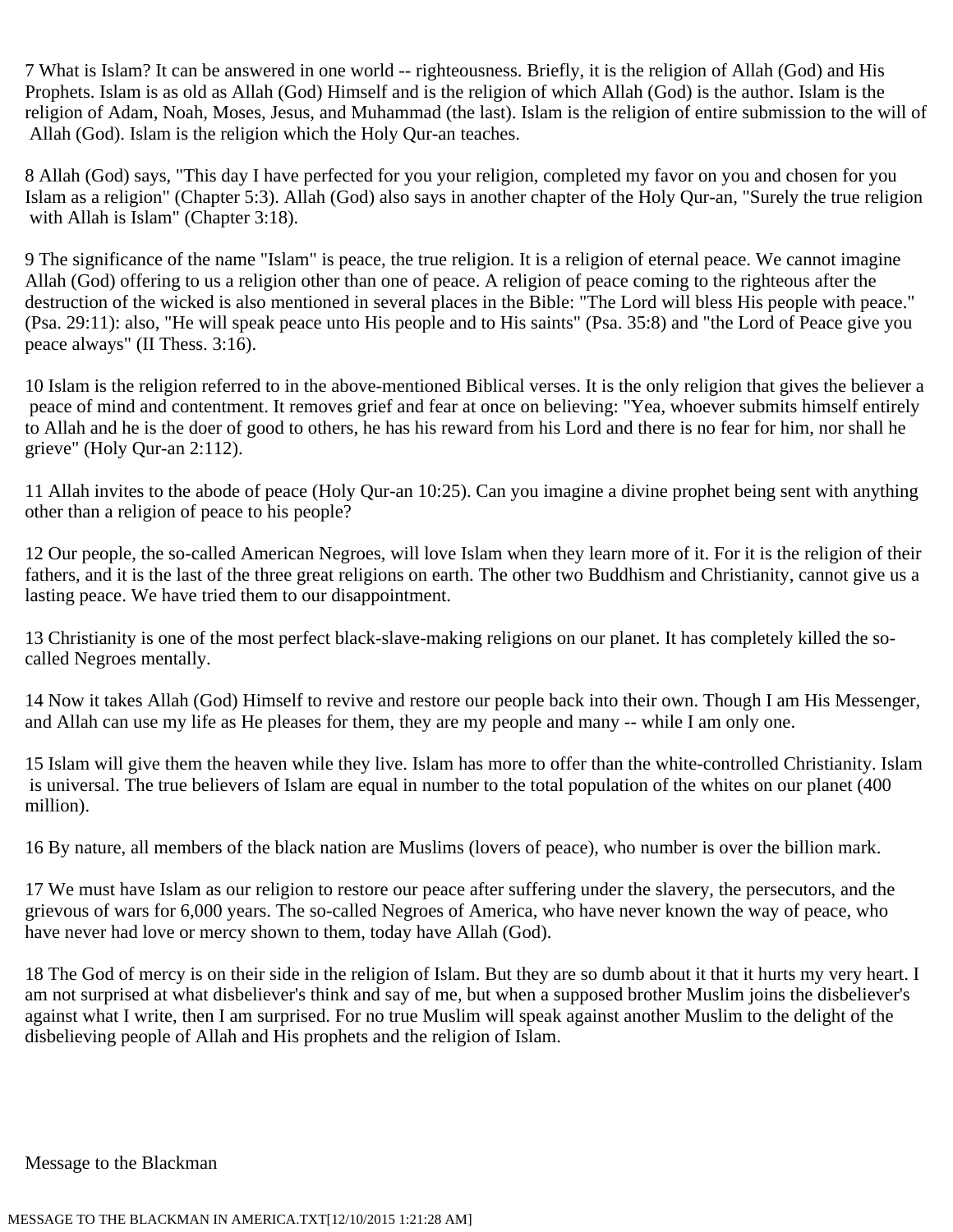### CHAPTER 38

# MEANING OF ISLAM

1 Entire submission to the Will of Allah (God), the religion of Allah (God), and His prophets is the national religion of the righteous (Holy Qur-an 30:30), which will dominate all other religions (Holy Qur-an 61:8-9). "Surely the true religion of Allah (God) is Islam" (Holy Qur-an 3:18). Can we say this of other religions? Does the Bible give us any prophecy that Christianity will finally rule and dominate the whole world? Islam is the religion which the Holy Qur-an teaches. The Holy Qur-an is a book which white Christianity never has and probably never will introduce to the socalled Negroes. They love for you to read the book (Bible) which they have fixed for you and desire that you never be able to understand it (though the original of the Bible was true). The Jews are charged with tampering with the original scripture (adding to and taking from it). The Christians are charged with poisoning the original scripture, called the Gospel of Jesus.

2 Islam means salvation to each and every one who believes in it. To the American so-called Negroes, it is the master key which opens wide every door locked against them. The door of universal friendship with the Creator and His Creatures swings wide open to you and the doors of freedom, justice, and equality. All the believers of Islam are the brothers of the others, unlike Christianity, where the white Christians are too proud to make the black people their equal.

3 Since the American so-called Negroes never were recognized by white Christianity as equal members, they flocked to the Catholic church to join it, running from a garter snake to a rattlesnake. The garter snake runs from them, the rattlesnake swallows them. They know nothing of the true religion (Islam) of God and care very little, because their minds are to be whatever the white race's minds are.

4 Christianity has no power for the Negroes against their enemies. Islam is a powerful religion. If the so-called Negroes of the South, or America in general, would accept Allah and His religion, Islam, their dreaded fear of the white man's brutality and murder would be over. Allah will defend the believers of Islam. The believers are united against their enemies. For every Islamic believing so-called Negro in America, there are 100 Muslim brothers on his or her side. This means if the whole 17 million so-called Negroes were believers in Islam, there would be 17 million of their people with them as brothers and sisters.

5 Allah's (God) finding of the lost members of the black nation is more valuable in His eyes than the whole world of mankind, and even they are very valuable in the eyes of any Asiatic Muslim. The finding of the so-called Negroes by Allah (God) means the end of the present world and the beginning of a new world under the guidance of Allah (God).

Message to the Blackman

CHAPTER 39

THE PRINCIPLES OF ISLAM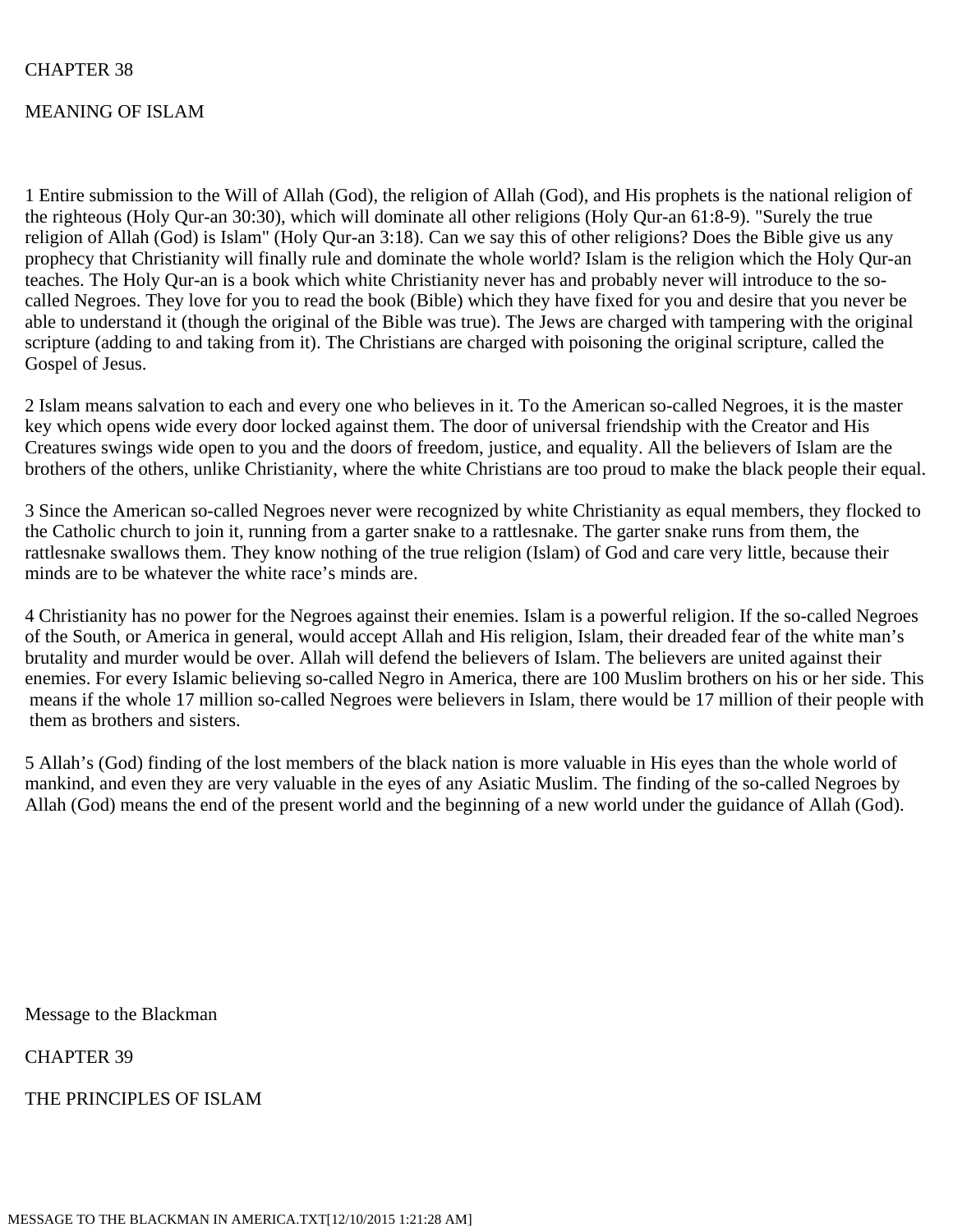1 The number one principle of Islam is a belief in Allah (God); the belief in a power higher than man. Although man may be ignorant of just who it is who has such supreme power, it can be traced back to the beginning of the civilization of the human race and to the beginning of the writing of history. Regardless of tribes and national gods, there still exists the belief in a greater God that was more powerful than their national gods or those who were molded by their own hands out of clay, wood, iron, silver, gold and stone. Some of these gods were the leaders of their tribes or people. There were fire gods and birds, animals, snakes, beasts and even trees were worshiped as God.

2 The God in Islam is not a national or tribal god, but as the Holy Qur-an describes Him in the opening words, "He is the Lord of the Worlds." This conception of God is best, since man's belief is by nature, that there must exist somewhere in the universe one who has and can exercise a great power than can he or the object that he is bowing to as his god. The Islam God is One of Whom there is no equal! One to Whom whatsoever is in the heavens and whatsoever is in the earth submits willingly or unwillingly. He is the Lord of the Creation of the Universe, and since He has no equal, He demands universal recognition and complete submission to His will.

3 All religions, directly or indirectly, recognize and preach the Oneness of God. The conception of a Divine Supreme Being is accepted by all intelligent human beings -- even savages recognize a power that is supreme. Islam rejects the belief in the plurality of persons in the Godhead. Say, "He Allah is one, Allah is He of Whom nothing is independent but upon Whom we all depend. He begets not, nor is He begotten and there is none like Him."

4 In another place it reads: "And my mercy encompasses all things" (Holy Qur-an 7:156), Muhammad Ali says: "The great Apostle of the Unity of God could not conceive of a god who was not the author of all that existed. Such detraction from His power and knowledge would have given a death blow to the very loftiness and sublimity of the conception of the divine Supreme Being." But, until today, the true knowledge of the One, Divine Supreme Being, is known only to a few. We are daily coming into the knowledge of this One God. There are some people who think that God is something that cannot be seen or felt. A belief in God is the first principle of Islam.

Message to the Blackman

CHAPTER 40

ISLAM,

ONLY TRUE RELIGION OF GOD

Say: "He, Allah, is one. Allah is He on whom all depend. He begets not, nor is He begotten and none is like Him" (Holy Qur-an 114:1-4)

1 A Muslim is one who believes in One God. It is forbidden by Allah (God) for us to believe in or serve anyone other than Himself as a god. He warns us not to set up an equal with Him, as He was the One in the beginning from whom everything had its beginning and will be the One God from which everything will end. He is independent, having no need of anyone's help, but on the other hand, upon Him we all depend. It is the highest of ignorance for us to choose a God or attempt to make something as an equal to Him. Foolish people all over the earth have been for the past 6,000 years, and still are, trying to make an equal to Allah (God). He has no beginning, nor is there any end of Him. How, O foolish man, can you make an equal for a One? How foolish we make ourselves, serving and worshiping gods other than the One God, Allah.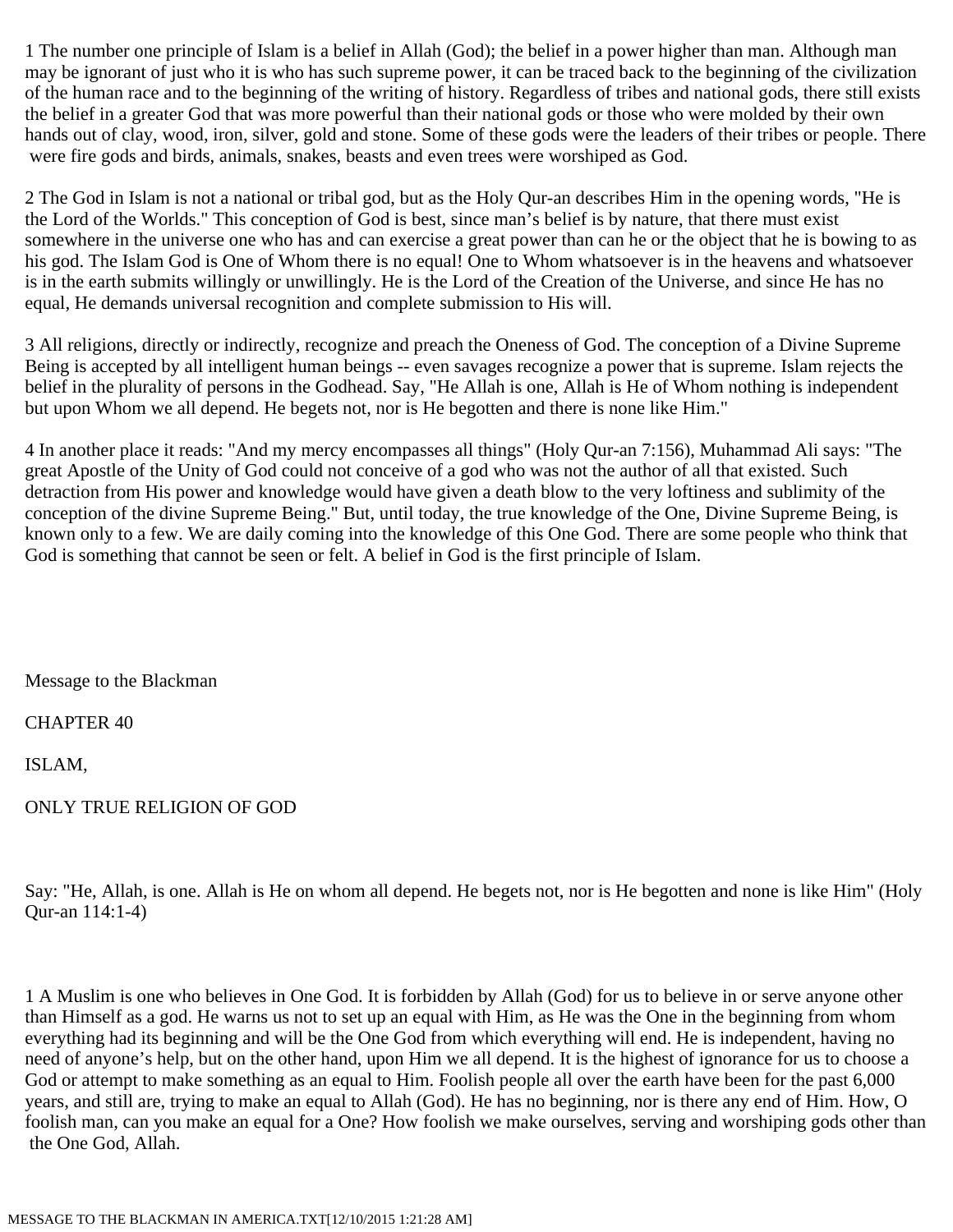2 The foolish become rich and highly educated in their way and not in the way of Allah and then begin making and worshiping gods of their own, the work of their own hands -- then comes the end of them as it is of today.

3 It is the fundamental principle of the religion of Islam to believe in Allah, the One God, According to the belief, the teaching and preaching of the prophets of Allah is of One God. Noah, Abraham, Moses, and Jesus -- all believe in One God (Allah). The Christians claim a belief in the above named prophets -- then how do they make Jesus the equal of Allah (God)? The Bible says, and God spoke all these words saying: "I am the Lord, thy God, thou shalt have no other gods before Me. Thou shalt not make unto thee any graven image, or any likeness of anything that is in the heavens above, or that is in the earth beneath, or that is in the water under the earth; thou shalt not bow down thyself to them, nor serve them, for I, the Lord Thy God, am a jealous God."

4 Both Jews and Christians are guilty of setting up rivals to Allah (God). Adam and Eve accepted the guidance of the serpent instead of that of Allah (Gen. 3:6). They made a golden calf and took it for their god and bowed down to it (Exod. 32:4). This was the work of their own hands to guide them and fight their wars. The Christians have made imaginary pictures and statues of wood, silver and gold -- calling them pictures and statues of God. They bow down to pictures and statues alleged to be of Jesus, His mother, and his disciples as though they could see and hear them. They (the Christians) claim sonship to Allah (God) and take the Son to be the equal of the Father, though they say "that they killed the Son." Today they take the weapons of war for their gods and put their trust in the work of their own hands.

5 Muhammad took hold of the best, the belief in one God (Allah), and was successful. Fourteen hundred years after him, we are successful, that is, we who will not set up another god with Allah. The fools who refuse to believe in Allah alone as the One God, if asked who made heaven and earth, most surely would say God and would say God the Son and the Holy Ghost. Then why do they not serve and obey Allah (God)?

6 It is a perfect insult to Allah (God) who made heaven and earth and makes the earth to produce everything for our service and even the sun, moon, and stars -- they serve our needs -- for us to bow down and worship anything other than Allah as a god. The Great Mahdi, Allah in person, who is in our midst today, will put a stop once and forever to the serving and worshiping of other gods besides Himself.

7 It is the devil's way of bringing the people (so-called Negroes) of Allah (God) in opposition to Him by teaching the people to believe and do just the thing that God forbids. Muhammad did not try making a likeness of God, nor have his followers done that. He and his followers obey the law of (the one God) Allah, while the Jews and the Christians preach it and do otherwise. We are now being brought face to face with Allah (God) for a showdown between Him and that which we have served as God besides Him. The lost and found members of the Asiatic nation are especially warned in the 112th chapter of the Holy Qur-an against the worship of any other god than Allah, for it is Allah in person who has found them among the worshipers of gods other than Allah.

Message to the Blackman

CHAPTER 41

ISLAM,

#### THE TRUE RELIGION OF GOD

#### PART I

"He it is Who sent His Apostle with the guidance and the true religion, that he make it overcome the religions all of them, though the polytheists may be averse." According to the Holy Qur-an 6:19 (the right Scripture for the Time)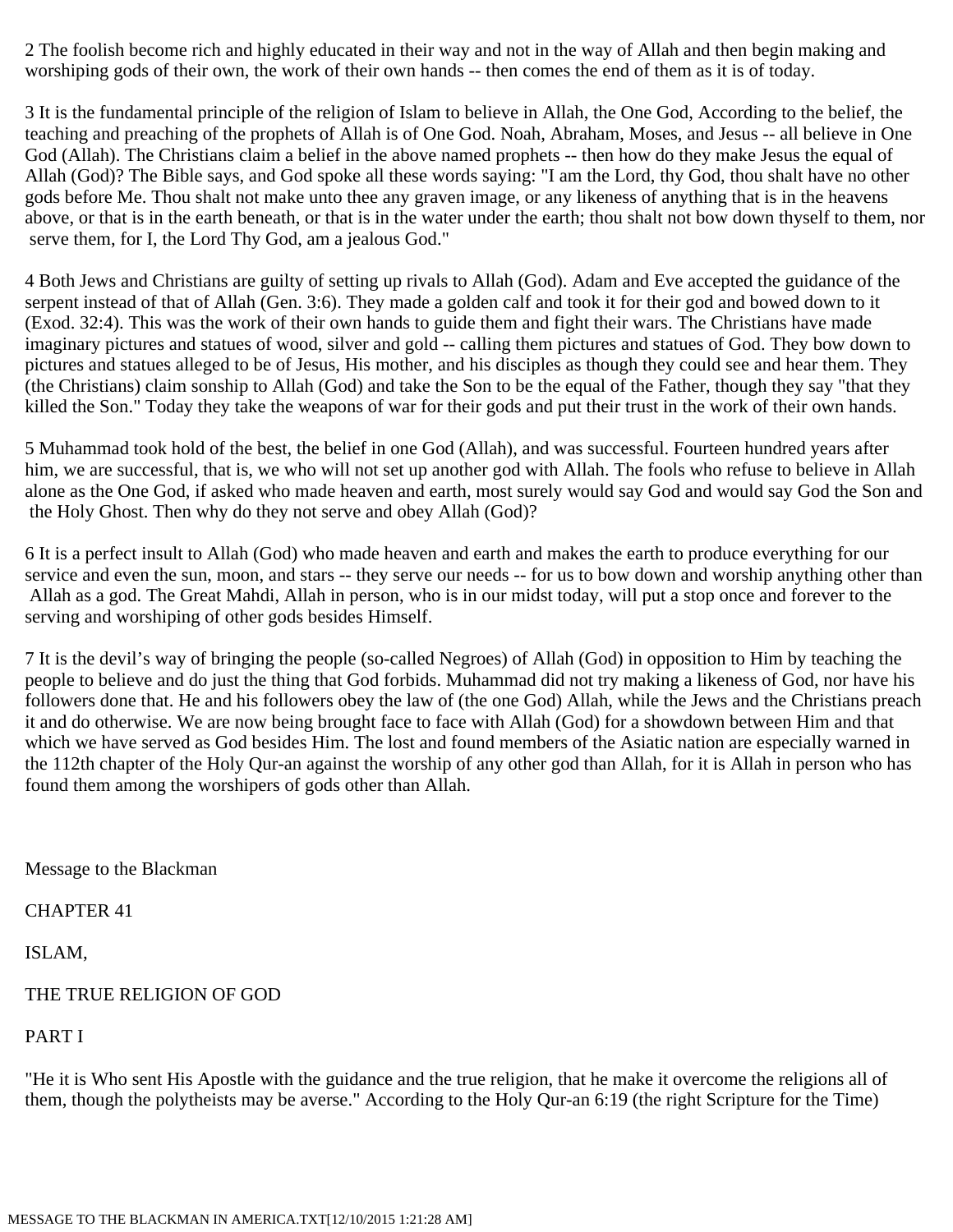1 In the above verse Allah (God) in the last days of this present world (wicked and infidel) states that he must destroy false religions with the true religion (Islam). It (Islam) must overcome all other religions. The verse also teaches us that Allah in the judgment of the world will not recognize any religion other than Islam.

2 Take to task all the learned teachers of religions, and they will admit that God is One and that He will have only one religion in the hereafter.

3 Search the Scriptures of the Bible and Holy Qur-an and be convinced. There are two other religions today that oppose the religion of peace (Islam) namely, Buddhism and Christianity. These two opposing forces will be removed from the people completely by the light of Islam, Truth, guided by Allah in the person of the Great Mahdi, Fard Muhammad, I am His apostle. It will come to pass that you will not even find a trace of them. Christianity is already dying a natural death. We want a religion of peace, freedom, justice and equality. We want it from the Divine Supreme Being Allah and not a religion prepared by the hand of His (Allah's) enemies.

4 They desire to put out the light of Allah with their mouths, but Allah will perfect His light though the unbelievers may be averse (Holy Qur-an 61:8). Regardless of the opponents' efforts to put out the light of truth (Islam) today, their efforts will be a complete failure. Think over the slavery teachings of Christianity -- the three gods, the worship of Mary, the disciples of Jesus, the many gods of Buddhism, the incarnation taught by both and other ignorant practices. Islam teaches an eternal heaven for the righteous, for hell is not eternal.

5 These (heaven and hell) are not necessary places but conditions, Islam teaches that if a brother kills a brother, the murderer must be killed, or anyone that murders a Muslim.

6 The Christians go to war against each other daily, killing their own brothers and others. The righteous must be rid of such people. Make Islam to overcome all other religions whether the disbelievers like it or not. Our God is One God. Can One God believe in more than one religion and be true to Himself and others?

7 If the other religions were true religions, surely Allah (God) would not send an apostle to overcome them with another religion. "Is it other than Allah's religion that they seek to follow and to Him submit whoever is in the heavens and earth, willingly or unwillingly" (Holy Qur-an 3:82). We all bear witness to the truth that everything of Allah's creation obeys Him, regardless of size or numbers.

8 But the proud, wicked man of sin refuses to submit and goes about teaching ignorant people not to believe in Allah and His religion, Islam.

9 The true religion of Allah (God) is Islam (Holy Qur-an 3:18). The emblem of Islam represents the sun, moon and stars; the meaning is Freedom (Sun), Justice (Star), and Equality (Moon).

10 No other nation's religion has the sun, moon, and stars as its emblem. No religion is worthwhile if its roots are not found in the universal order of things. No nation can use the sun, moon, and stars to represent their government or religion but the nation that owns it (the nation of Islam).

11 We are the sole owners of the earth. It was our father who made it. The prayer service of Islam is not equaled by any other religion -- five prayers a day made with the face turned in the direction of the sunrise.

12 Prayer is at sunrise, noon, mid-afternoon, sundown and before retiring. On awakening during the night, another prayer is made. In fact, two prayers should be said during the night, making a total of seven prayers a day. There is no worship of a Sunday or Sabbath in Islam. All the days are worship days. The Muslims wash and clean all exposed parts of their bodies before prayer early at the gray dawn of day.

Message to the Blackman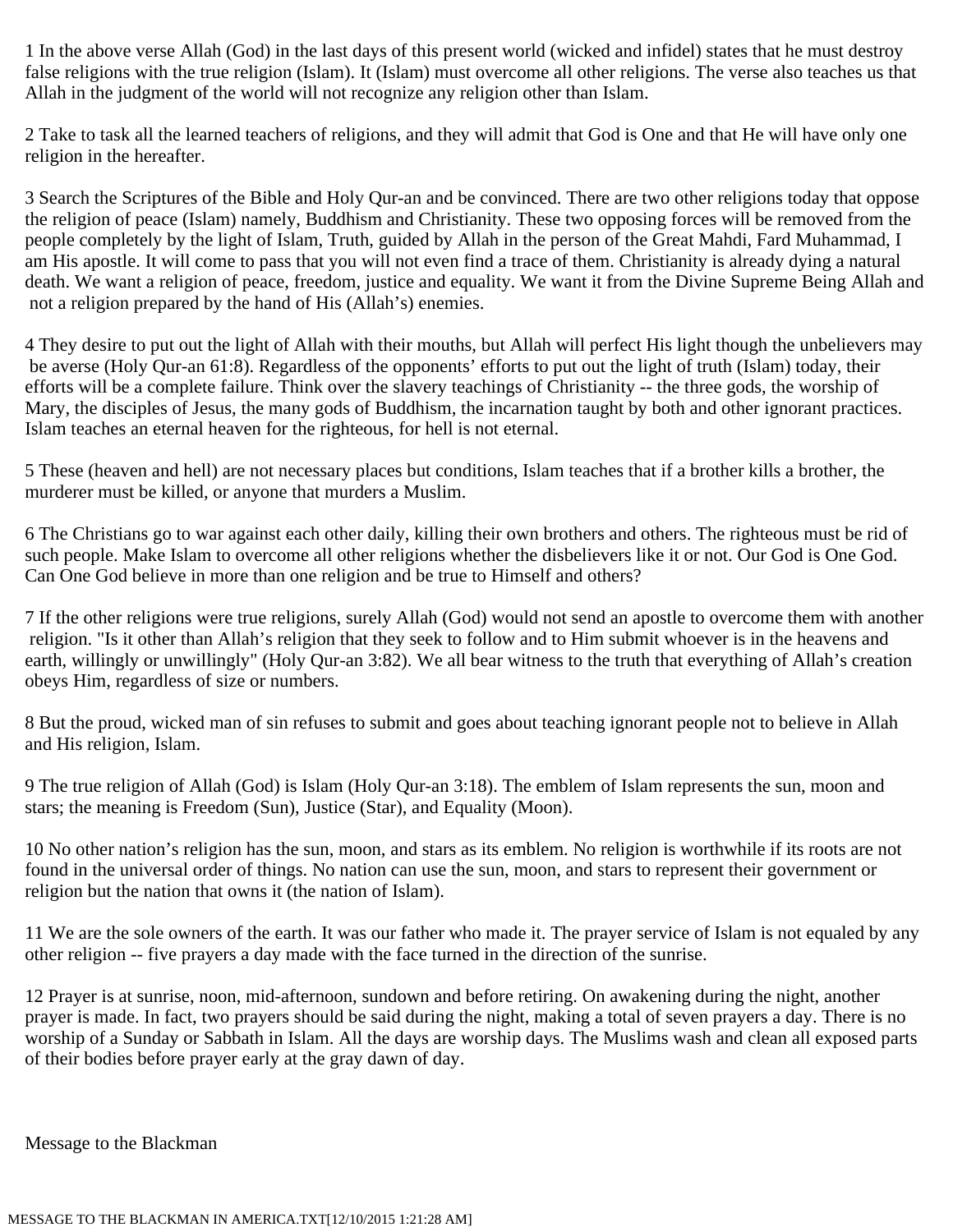# CHAPTER 42

ISLAM,

## THE TRUE RELIGION OF GOD

PART II

"Set yourself upright to the right religion before there comes from Allah the day which cannot be averted; on that day they shall become separated." (Holy Qur-an 30:43)

1 We are now living in the time mentioned above according to the Holy Qur-an. When we as a people should begin setting our faces upright to the religion in the right state and stop believing in the slave-master's slavery religious teachings, which are not in the right state, then we shall be successful and the world will respect us.

2 Which one of these emblems represent a good religion, the cross or the Star and Crescent? To attract one to do good, you must have something of good. Our religion, Islam, has the best sign (the Crescent). There is no doubt about it. We have taken the best of everything for our own (the Sun, Moon and Stars); ever since it was created by our Father, we know the best. What can be more essential to our well-being than the Sun, Moon, and Stars?

3 The spiritual meaning of our emblem (the Crescent) is Freedom, Justice, and Equality, not that we "say" one thing and do otherwise; a Muslim tries to carry into practice what he preaches; not so the Christians. They "say" and do not. But after all, their religious emblem (the cross) and its meaning compare with the nature of the so-called Christians. By nature they are murderers. By nature they love to make slaves of others. By nature they are haters of the Black Nation, which loves freedom, justice and equality. It looks strange to see people accepting the cross as a sign of good religion.

4 The Ten Commandments which Moses gave to them (the white race) have never been practiced by them or those whom they teach. They (the white race) were condemned by Jesus as not obeying. Why should we be looking and begging for that which is good (freedom, justice and equality)! Islam is that right religion (which by nature they cannot give us).

5 According to the Holy Qur-an (30:30), one of the greatest teachings of brotherhood is laid down by us by the Prophet Muhammad in these words: "A Muslim is not a Muslim until he loves for his brother what he loves for himself." The old Christian religion has been the white man's whip to lash the black man ever since it was organized. My people here in America are fast awakening to the slavery teachings of Christianity to the dislike of their enemies.

6 A few years ago the so-called Negroes could easily be frightened and worked up into emotion by the preacher, yelling and spitting out foam all over the pulpit, preaching hellfire after death and the dying of Jesus on the cross. He would paint an imaginary picture in the minds of the listeners -- of meeting some dead relative up in the heavens (sky) after death or mourn them into grief and sorrow. My people are leaving and rejecting such nonsense as they advance more and more educationally. After they have heard the truth of it all, that Allah has and is teaching me, they will not go near that slavery teaching. Their eyes must be opened to the truth at any price.

Message to the Blackman

CHAPTER 43

EVERYTHING HAS FAILED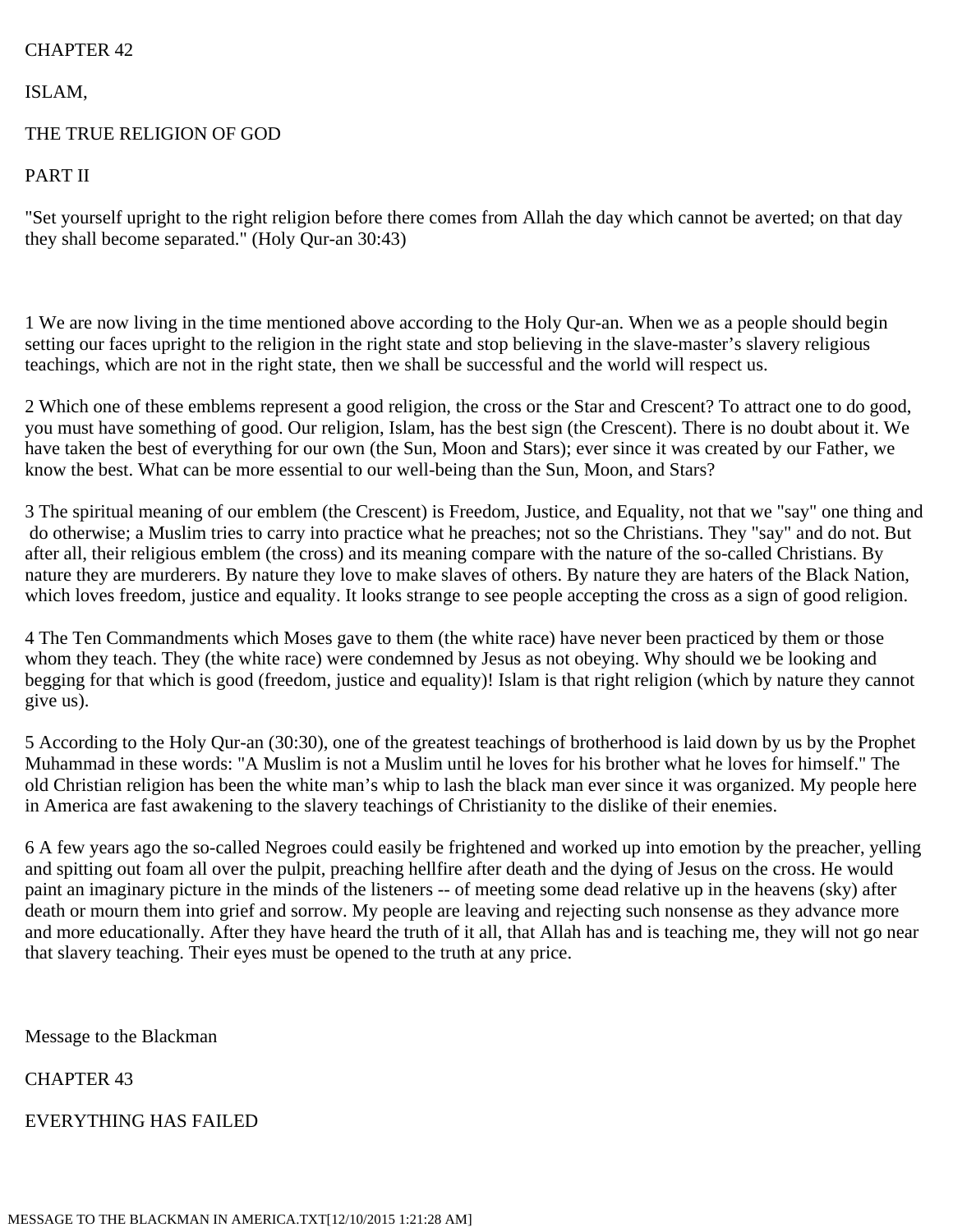1 Islam comes after everything else fails. Its significance is the making of Peace. The Muslim's greeting to each other is "Peace." What better religion could we desire after being divided and made enemies of each other? Do not tell us that you have "unity and peace" in the white race's religion called Christianity. The white race does not like Islam, because it is truth and entire submission to the will of Allah, and this is against their nature. They cannot live the life of freedom, justice and equality -- not even among themselves.

2 Many of you sing that old song, "Give Me That Old Time Religion." Islam is that "old time religion." It is as old as God Himself, and God is the Author of Islam. Islam was not invented as is the case of Christianity and other religions. Islam came with Allah (God) and the universe. In the Holy Qur-an it says: "This day I have perfected for you, your religion and completed my favour on you; and have chosen for you, Islam as a religion" Holy Qur-an (5:3).

3 Here, Islam claims to be a perfect religion and its author, the Perfect One (God). What can be imperfect about Islam when it means "Entire submission to the Will of God?" What can be wrong or imperfect about this religion Islam, which was the religion of Noah, Abraham, Moses, Jesus and all the prophets of God, to Muhammad, the last of the Prophets? Islam proves that its author is God, inasmuch as Allah (God) is on the side of every true Muslim. This is easy to see today. Everyone of you who are accepting Islam can bear witness that, for the first time in your life, you feel the power and help of Almighty Allah (God) on your side. Your whole life becomes changed for the better. Your fear is removed. Your grief is gone. Your desire to continue to do evil things is leaving you for good. Love for your brother (your people) for the first time is now becoming a reality. It is the aim of Allah (God) in giving Islam to you and me; to unite us; to remove fear, sorrow, sickness, and to bring us into that heavenly life, peace of mind and contentment.

4 Do you mean to say that you do not need such religion? Or do you say that the white race's manufactured Christianity is giving you peace and contentment -- whose world recognized Father is the Pope of Rome? Not Jesus, nor Allah (God), is the Father of the Christian religion, as practiced by the white race and those who believe in it.

5 Islam is the natural religion of the Black Nation. It is the nature in which we are made. We are called to return to Islam in these words from the Holy Qur-an: "Set your face upright for religion in the right state. The nature made by Allah in which He has made men: there is no altering of Allah's Creation. That is the right religion, but most people do not know" Holy Qur-an (30:30).

6 The devils know the true religion of Allah and have always known it. But they will not teach it because it is against their nature to believe and teach the true religion of God, which would upset his chances of ruling the people under falsehood.

Message to the Blackman

CHAPTER 44

#### ISLAM FOR SO-CALLED NEGROES

Say: "O people, if you are in doubt as to my religion, (Islam) then know that I do not serve those whom you serve besides Allah, Who will cause you to die" (Holy Qur-an 10:104)

1 According to the past histories of prophets and reformers, the very people to whom they were sent with the light of truth were their rejectors and even their enemies. When the time comes for a change in the life of a people, there are those who will not appreciate a change. They are suspicious and doubt that which is other than what they have been believing all their lives. The people of Noah, Abraham, Moses and Jesus doubted that which these prophets brought t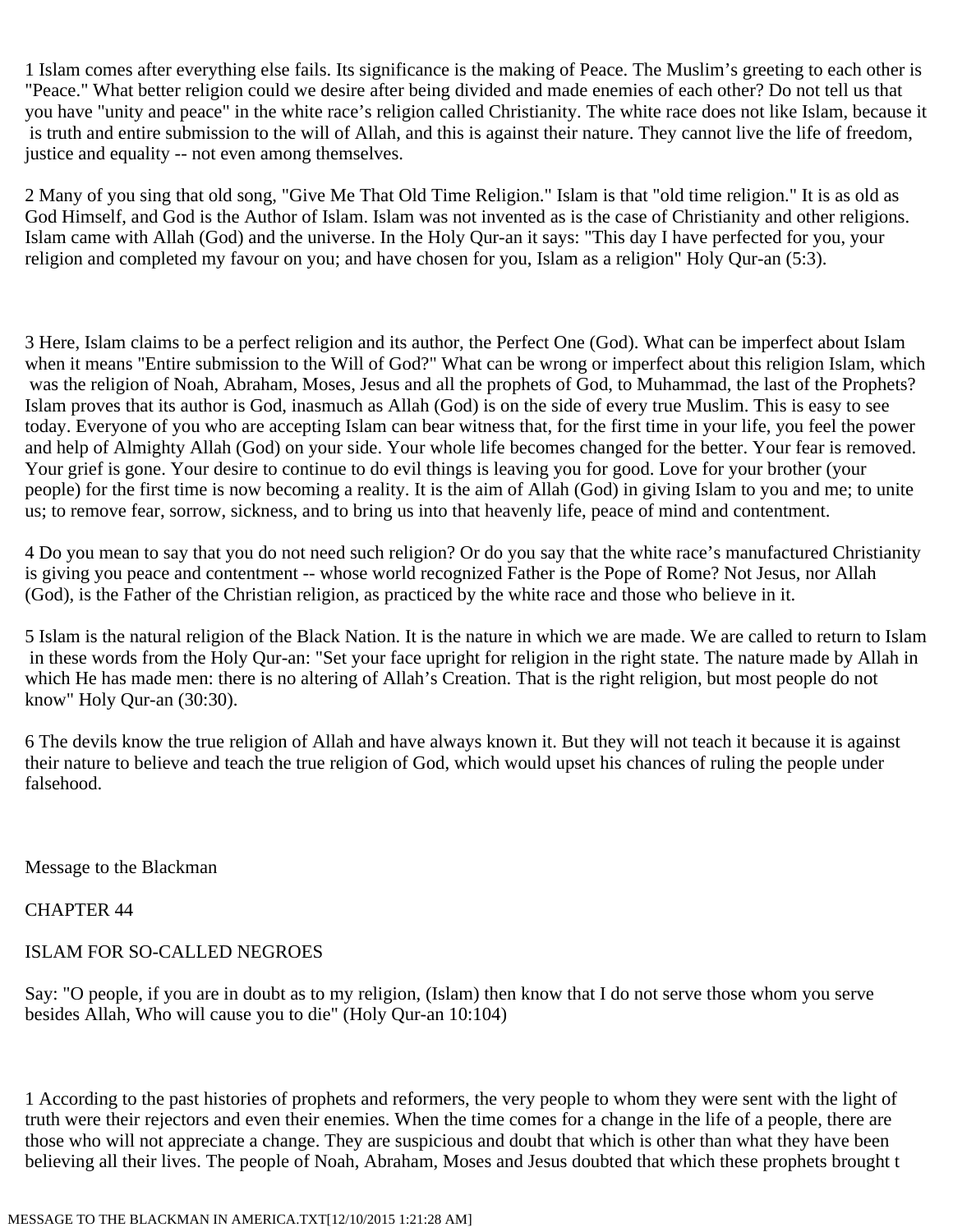them from Allah (God) until Allah brought about a showdown between the two.

2 The so-called American Negroes have been so gravely deceived by the white man's Christianity and Bible that they doubt everything that does not have the white man's approval. Again, the time has arrived for a change. This time is universal, and the great problem now is to awaken the American so-called Negroes.

3 The so-called Negroes are made to believe that all religions other than the Christian religion are false and idol worship. While the Christians worship idol gods in their churches and religious literature. They bow in reverence to statues and imaginary pictures of God, the angels, the prophets and the disciples as if they could speak. Worst of all, the pictures and statues are not of God, His angels, the Prophets, or the disciples of Jesus. Therefore, they are false worshipers and ignorant enough to love the falsehood. Isaiah and Ezekiel have well described them. The Christian believers claim to believe in One God. Should not the Divine Supreme Being destroy those who serve and worship gods other than He? Allah (God) does not approve of you and me worshiping His angels and prophets as His equal. It is a disgrace.

4 The religion of Islam teaches that Allah is One God, and the Holy Qur-an teaches that what you worship besides Allah is the firewood of hell. You doubt the Truth of Islam, while it is the religion of Allah (God) and the prophets whom you claim to believe in.

5 Again, the principles of belief in Islam are: One God, his Prophets, His Scriptures, His Judgment, His Resurrection (of the mentally dead). The main principles of action in Islam: keeping up prayer, spending in the cause of truth, fasting especially during the month of Ramadan, pilgrimage to Mecca, speaking the truth regardless of to whom or what, being clean internally, loving your brother believers as yourself, doing good to all, killing no one whom Allah has ordered not to be killed, setting at liberty the captured believer, worshiping no god but Allah, and fearing no one but Allah. These are the teachings of the prophets.

Message to the Blackman

CHAPTER 45

# MAKE ALL THINGS NEW

"Behold I, (Allah), make all things new and He said unto Me, write: For these words are true and faithful" (Bible, Rev. 21:5)

1 It is necessary for me to consult or refer to the Bible for this subject. It can be found in the Holy Qur-an, but not in the exact words as are found in the Bible. So, because of the truth of it, and because my people do not know any Scripture or ever read any Scripture other than the Bible (which they do not understand), I thought it best to make them understand the book which they read and believe in, since the Bible is their graveyard and they must be awakened from it. There are many Muslims who do not care to read anything in the Bible. But those Muslims have not been given my job.

2 Therefore, I ignore what they say and write! By all means, we must get the "truth" to our people (the so-called Negroes), for the time is limited. The coming of a "New World," or a new order of things is very hard for the people of the Old World to believe. Therefore, they are opposed to the New World.

3 It does not take a wise man to see the necessity of a new order or a new world, since the old one has fulfilled its purpose. Let the Christians' preachers and scientists ponder over the above prophecy of their Bible. If the time comes when Allah (God) will make all things NEW, will the Christians as we see them today be in that which Allah (God) will make NEW? When should we expect Allah (God) to make all things NEW? After the destruction of the wicked, their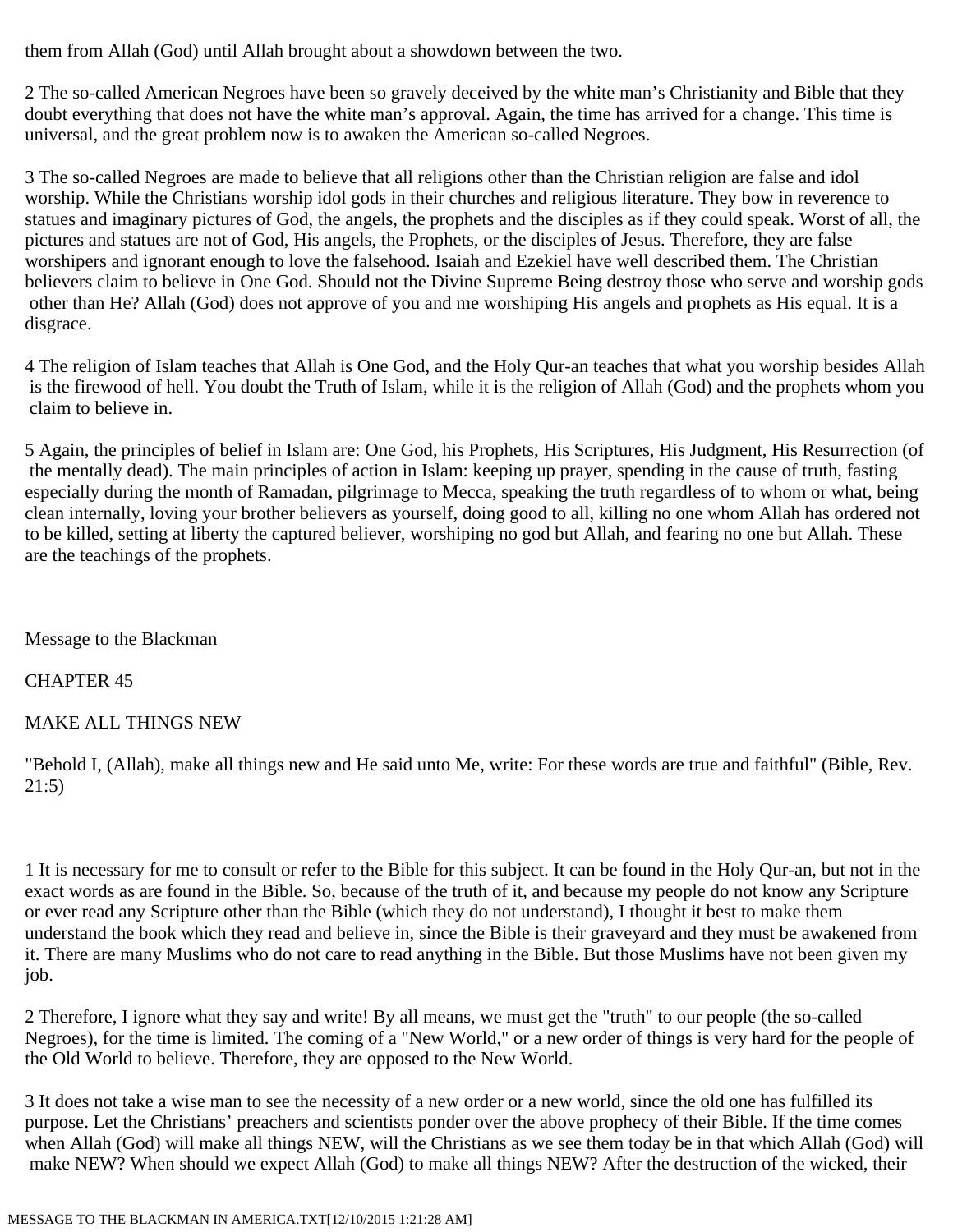king and world. Just when should the end of the old world be? The exact day is known only to Allah, but many think that they know the year. But we all know that 1914 was the end of the 6,000 years that was given to the old world of the devils to rule. A religion used by the devils to convert people cannot be accepted by Allah, especially when it did not come from Him.

4 We all know that Christianity is from the white race. Should we be surprised at this late day to see it come to pass? Think over the saying of your own Bible. "The great deceiver of the nations?" (Rev. 20:3-8). Of course, he deceived them (the so-called Negroes) that had received his mark (the mark of Christianity, the cross).

5 More than anyone else, those who worship his image (the so-called Negroes) are guilty of loving the white race and all that race stands for. One can even find the pictures of white people on the walls, mantel, shelves, dressers and tables of their homes. Some carry them on their person. The so-called Negroes go to church and bow down to their statues under the name of Jesus and Mary and some under the name of Jesus' disciples, which are only the images of the white race, their arch-deceiver.

6 They even worship the white race's names, which will not exist among the people of the new world, for they are not the names of God.

7 The so-called Negroes would greatly benefit themselves if they would seek their places in "that" which Allah (God) makes new by giving back to the great deceiver his religion (Christianity), churches and names and accept the religion of their righteous nation, Islam, a name of their God, which is unlimited in the eyes of any white person.

8 There is no end to the black nation. That nation will live forever. The so-called Negroes do not know it, and their slave-masters know that they do not know. Therefore, they have the so-called Negroes deceived 100 per cent. It is really pitiful to see how the poor black preachers are blinded and chained by the slave-masters hand and foot. They could not speak or agree with truth even if they wanted to. Come to me, brother preachers, and believe in Allah, the true God and the true religion, Islam! Free yourselves from such chained slavery.

9 I am very insignificant in your eyes, but I have the keys of God to your problems. You should not fear. The day has come that you will have to seek refuge in (the new world) something better and more enduring that the white race's Christianity. It is not your religion.

Message to the Blackman

CHAPTER 46

ISLAM DIGNIFIES

1 Why do I stress the religion of Islam for my people, the so-called American Negroes.

2 First, and most important, Islam is actually our religion by nature. It is the religion of Allah (God), not a European organized white man's religion.

3 Second, it is the original, the only religion of Allah (God) and His prophets. It is the only religion that will save the lives of my people and give them divine protection against our enemies.

4 Third, it dignifies the black man and gives us the desire to be clean internally and externally and for the first time to have a sense of dignity.

5 Fourth, it removes fear and makes one fearless. It educates us to the knowledge of God and the devil, which is so necessary for my people.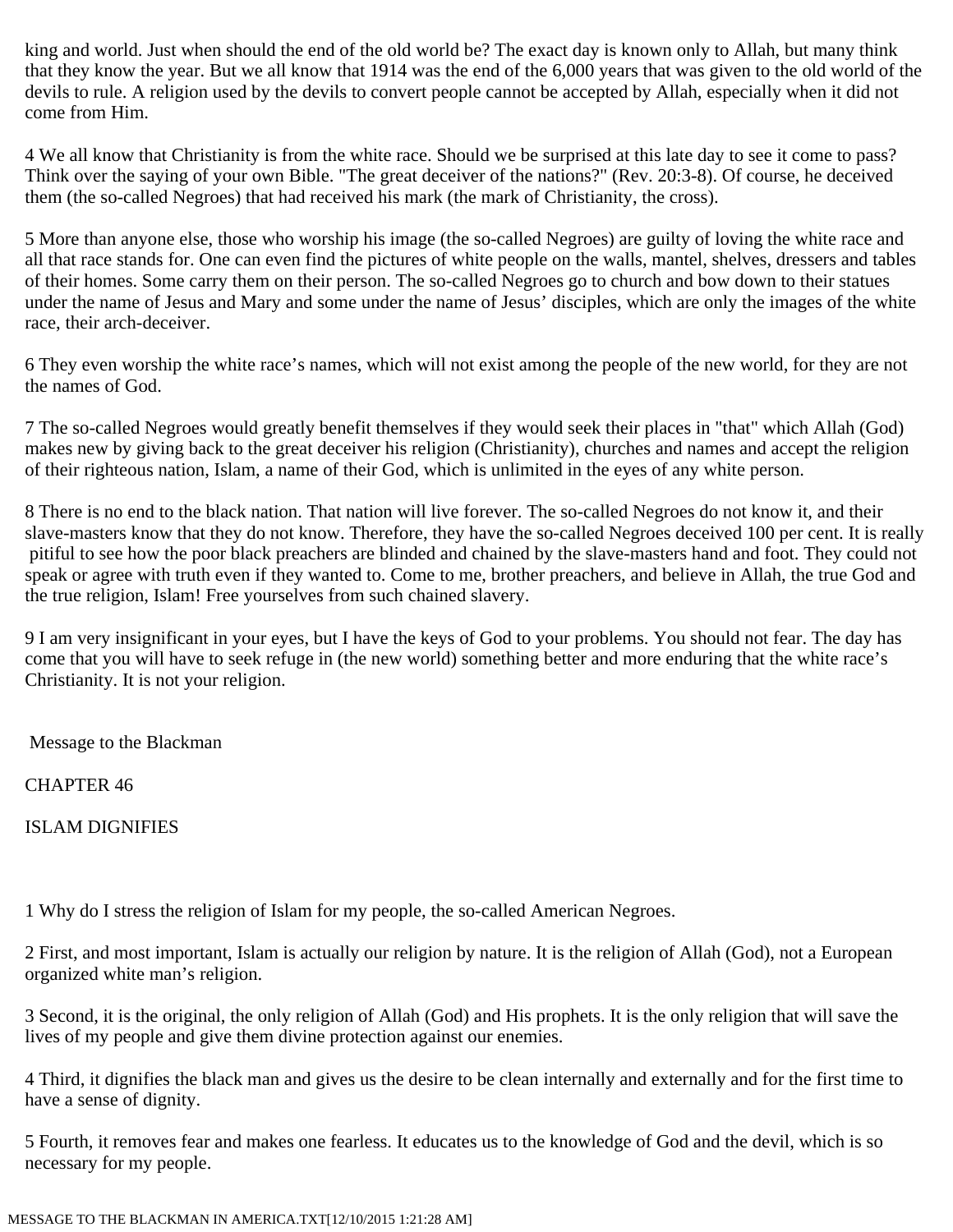6 Fifth, it makes us to know and love one another as never before.

7 Sixth, it destroys superstition and removes the veil of falsehood. It heals both physical and spiritual ills by teaching what to eat, when to eat, what to think, and how to act.

8 Seventh, it is the only religion that has the divine power to unite us and save us from the destruction of the War of Armageddon, which is now. It is also the only religion in which the believer is really divinely protected. It is the only religion that will survive the Great Holy war, or the final war between Allah (God) and the devil.

9 Islam will put the black man of America on top of the civilization. So, why not Islam? Some people say, "Why so much religion?" It is very necessary for me to teach the knowledge of that which is the only key to the hereafter for his brother. I will say here that this alone is salvation to you and me, just learning to love each other as brothers. Islam, unlike Christianity, is doing this right in your midst.

10 Regardless as to how long and how hard you try to be a good Christian, you never have a sincere true love for your own black brother and sister as you should. Islam will give you true brothers and sisters the world over. This is what you need.

11 A people subjected to all kinds of injustice need to join Islam. You are sure of Allah's (God) help in Islam. Why don't the preachers of my people preach Islam? If they would, overnight they would be on top.

12 Are you too proud to submit to Allah and sit in heaven while you live and have His protection against your open enemy? Take it or leave it. You will soon wish you had taken Islam. God is drying America up by degrees. This time is at hand, and hell is kindling up. Islam is the right way.

Message to the Blackman

THE BIBLE AND HOLY QUR-AN

CHAPTER 47

THE BIBLE AND HOLY QUR-AN:

WHICH ONE CONTAINS WORDS OF GOD?

1 Both books are called holy. The word of Allah (God) is holy, and His word is true. Therefore, all truth is holy; for Allah (God) is holy and is the author of truth, without the shadow of a doubt! Allah is the representative of the Holy Qur-an (not a prophet) in these words: "This book, there is no doubt of it, is a guide to those who guard against evil" (2:2), translated by Maulvi Muhammad Ali. Abdullah Yusuf Ali's translation of the same verse reads nearly the same: "This is the book; in it is guidance, sure, without doubt, to those who fear Allah (God)" (2:2).

2 The Bible does not claim God to be its author. Jehovah calls to Moses out of the burning bush to go to Pharaoh (Ex. 3:9). There is no mention of a book or Bible that is found that Jehovah gave to Moses in the first five books of the Bible, which are claimed to be Moses' books. Moses' rod is the only thing used against Pharaoh and the land of Egypt; and tables of stone in the mountains of Sinai. The miraculous rod of Moses, and not a book, brought Pharaoh and his people to their doom. The Ten Commandments served as a guide for the Jews in the Promised Land. Where do we find in the Bible that it was given to Moses by Jehovah under such name as Bible or the Book?

3 But, on the other hand, Allah (God) tells that He gave the Book, the Holy Qur-an, to Muhammad. "I am Allah, the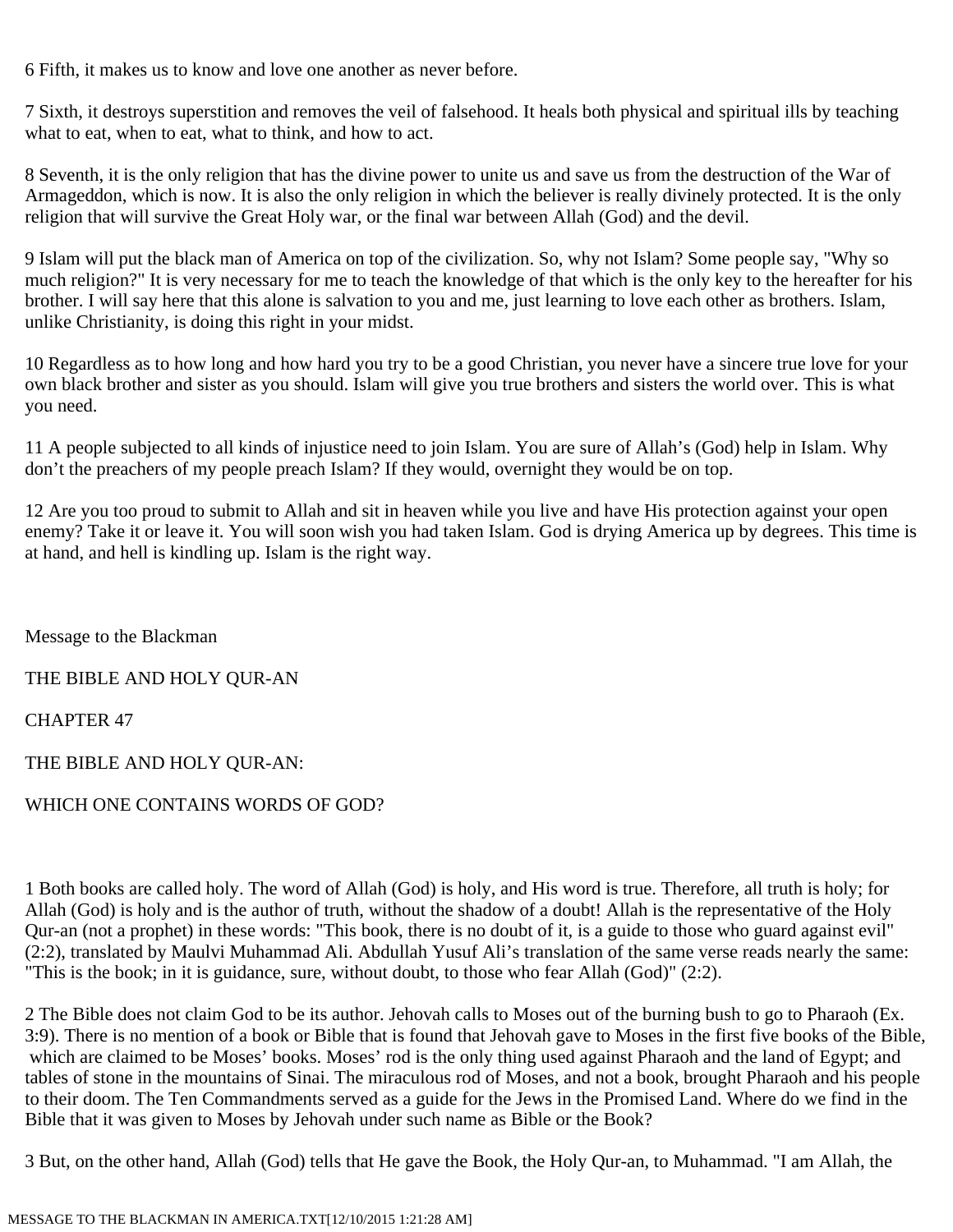best knower, the revelation of the book there is no doubt in it, it is from the Lord of the worlds." (Sura 32:1,2). Allah says to Muhammad in the same above (Sura 32:23): "We gave the Book to Moses, and be not in doubt in receiving it, we made it a guide for the children of Israel."

4 (If Moses' rod and book were given as a guide for Israel, and the gospel God gave to Jesus as a guide and warning to the Christians, and the Holy Qur-an to Muhammad for the Arab world, will God give us (the so-called Negroes) a book as a guide for us? Will He bring it or send it? For those books were for other people and not for us.)

5 If we are in the change of the two worlds (Christianity and Islam), then surely we need a "new book" for our guidance; for those books have served the people to whom they were given. But all or both books are guidance for us all. Yet we must have a new book for the "new change"; that which no eye has seen nor ear has heard, nor has entered into our hearts what it is like. We know these books, they have been seen and handled by both the good and no good. Certainly the Holy Qur-an is from the Lord of the Worlds, there can be no doubt in the word of Allah (God). But if the book or books have the words of someone else other than Allah's words in it or them, there is no doubt in our hearts concerning the receivings of such book or books!

Message to the Blackman

CHAPTER 48

THE BIBLE

1 The original scripture called "The Torah" -- revealed to Musa (Moses) -- was Holy until the Jews and the Christian scholars started tampering with it. Today, the Bible has become a "commercialized book," therefore, many are allowed to rewrite or revise it. I think when it comes to the word of Allah (God) or a book revealed by Him, that word or book is sacred and should be protected from corruption by the hands of people who care nothing for its sacredness. It is like a "rattlesnake" in the hands of my people, for they (most of them) do not understand it.

2 Some believe (in that story of the Bible) that the black people are a curse of Noah on one of his sons (Ham) because this son laughed at his father's nakedness while being drunk from wine (Genesis 9:21-25). The black nation has no birth record. There were as many or more black people on our planet in the days of Noah as there are today. The Bible's record of the flood is 2,348 years before Christ, and if the records are true, we are nearly 4,500 years from Noah's flood. If there were no black people before Noah, then that wicked people who were destroyed in the flood were white people. And again, if those were of that race, the warning of the destruction of the wicked world by fire the next time is made clearer to those whom that fire will destroy.

3 The black people, and especially the so-called Negroes, are now in the very area where God has said to me that the fire (often referred to as the "fire of hell" or "hell fire") will begin which will destroy the present wicked white race of America first. The sins of the white race are far worse and more pungent to the nostril of God than the sins of Sodom and Gomorrah! The fire of hell is not intended for the so-called Negroes: only those who, after hearing this teaching of the truth which I am giving to you and the warnings of Allah (God), will wilfully hold on to the white race and their religion, Christianity.

4 The so-called Negroes are made so poisoned by this wicked race of devils that they love them more than they love their own people. It is really because of the evil done to them by the American white race that Allah (God) has but them on His list, as the first to be destroyed. The others will be given a little longer to live, as the prophet Daniel says (7:11, 19 and Rev. 19:20). Believe it, or let it alone, the above refers to America. She is the only white government out of the European race that answers the description of the symbolic Fourth Beast. The so-called Negroes are warned to come out of her (America) (Rev. 18:4), though the truth of Daniel and Revelations could not be told until the time of the end of this prophecy.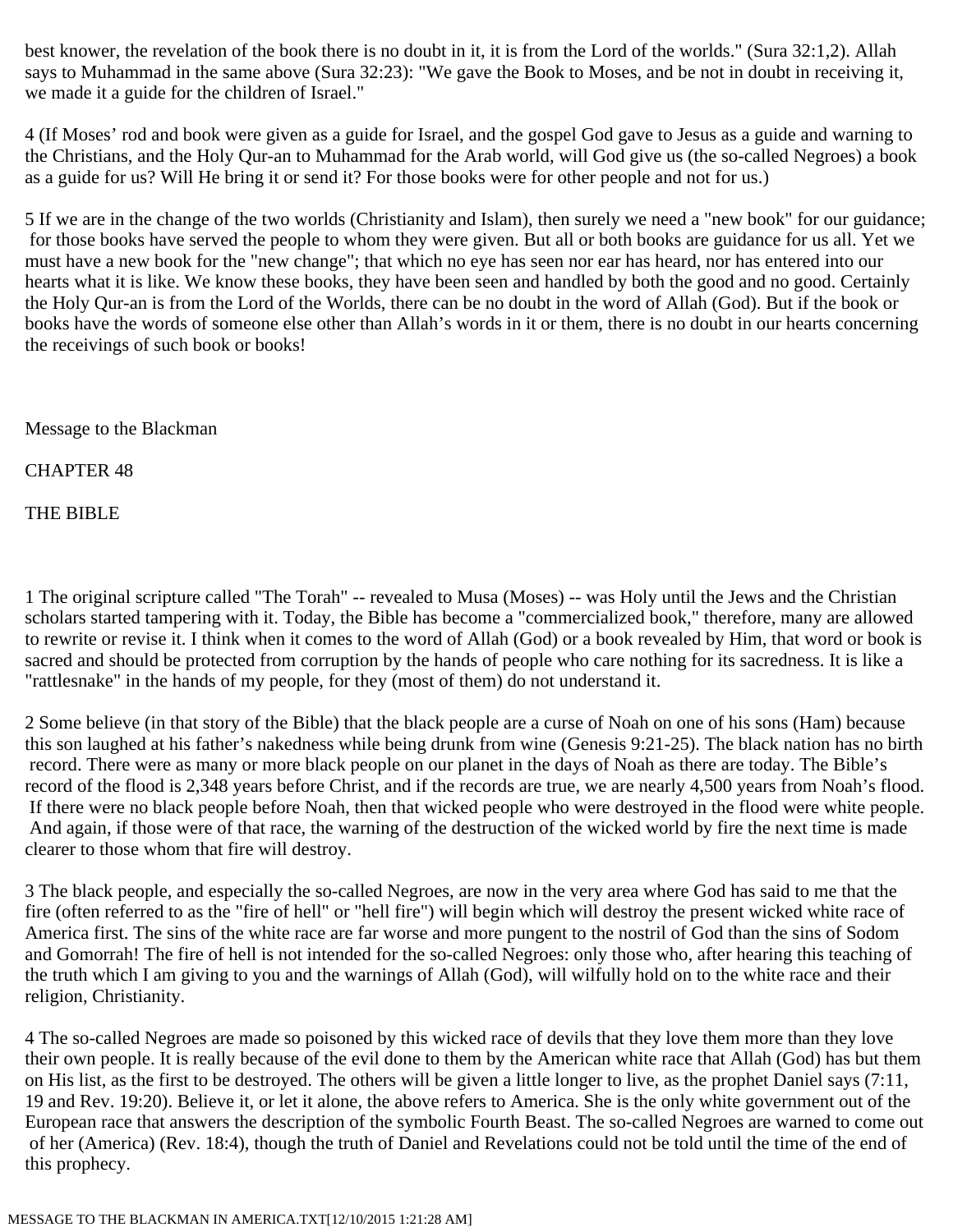5 The Bible means good if you can rightly understand it. My interpretation of it is given to me from the Lord of the Worlds. Yours is your own and from the enemies of the truth. The so-called Negroes will be the lucky ones, that is, if they stop following and practicing the evils and indecent doings of this wicked and doomed race of devils (whose true self has been a secret for 6,000 years).

6 So-called Negroes, accept your own God, religion and people so that you may be successful in escaping the fire!

#### Message to the Blackman

## CHAPTER 49

# TRUE KNOWLEDGE OF BIBLE AND HOLY QUR-AN

1 If we have the true knowledge of the Bible and Holy Qur-an, we could agree on the truth of God, devil, religion and the people of Allah. We cannot say and prove that the Bible is all the word of Allah. The Bible is nearly two-thirds prophecy -- What some others say that God said.

2 It is originally referred to as the "Book," I suppose because of the compilation of the book which contains the books of many others on histories, predictions, stories of rulers, people and nations, poems, parables, rules and laws.

3 The First Book called "Genesis" consists of an attempt at describing the creation and the history of the Old World; and steps taken by God towards the formation of the theocracy. The Second Book called "Exodus" -- the history of Israel's departure from Egypt; the giving of the law. The Third Book called "Leviticus," contains ceremonial laws. The Fourth Book is called "Numbers" -- the census of the people; the story of the wanderings in the wilderness. The Last Book, called "Revelations," contains very interesting symbolic predictions.

4 The English translators of the Bible dedicated the Book to one of their kings -- James of England. The first half of the Book if often referred to as the Torah. The second half is called the Gospel of New Testament.

5 The Bible is called holy, and the word of God. Some of you go too far in such belief. The Bible is not all holy, nor is it all the word of God! I hope that you who believe that it is all the word of God and holy will read my proofs as taken from the Bible, which show that it is not all holy and all the word of God.

6 The preachers of the Bible should know it is not all holy without being told or proved that it is not. But, most of these preachers' mouths and tongues are controlled by the enemy of truth for the sake of certain privileges; just as the false prophets of Baal and magicians of Pharaoh wanted to please the enemies of God!

7 If we should set ourselves aside to preach the truth, then we must be sure that we have and know the truth ourselves. If we preach it from a book, we must make certain that the book is true and that it is from the author of Truth. The Bible and Holy Qur-an are filled with truth that leads us up to the judgment, and some of their prophecies refer to the hereafter. Since these prophecies are a small percentage of the whole, it makes it necessary for a new scripture (or guidance) for the hereafter.

8 The enemy has tampered with the truth in both books: for he has been permitted to handle both books. Neither the Holy Qur-an nor the Bible was revealed with the intention of converting the white race into truth and righteousness; for God knew that there was no good in them the day they were created. But they are capable of deceiving you in regard to Allah and the righteous.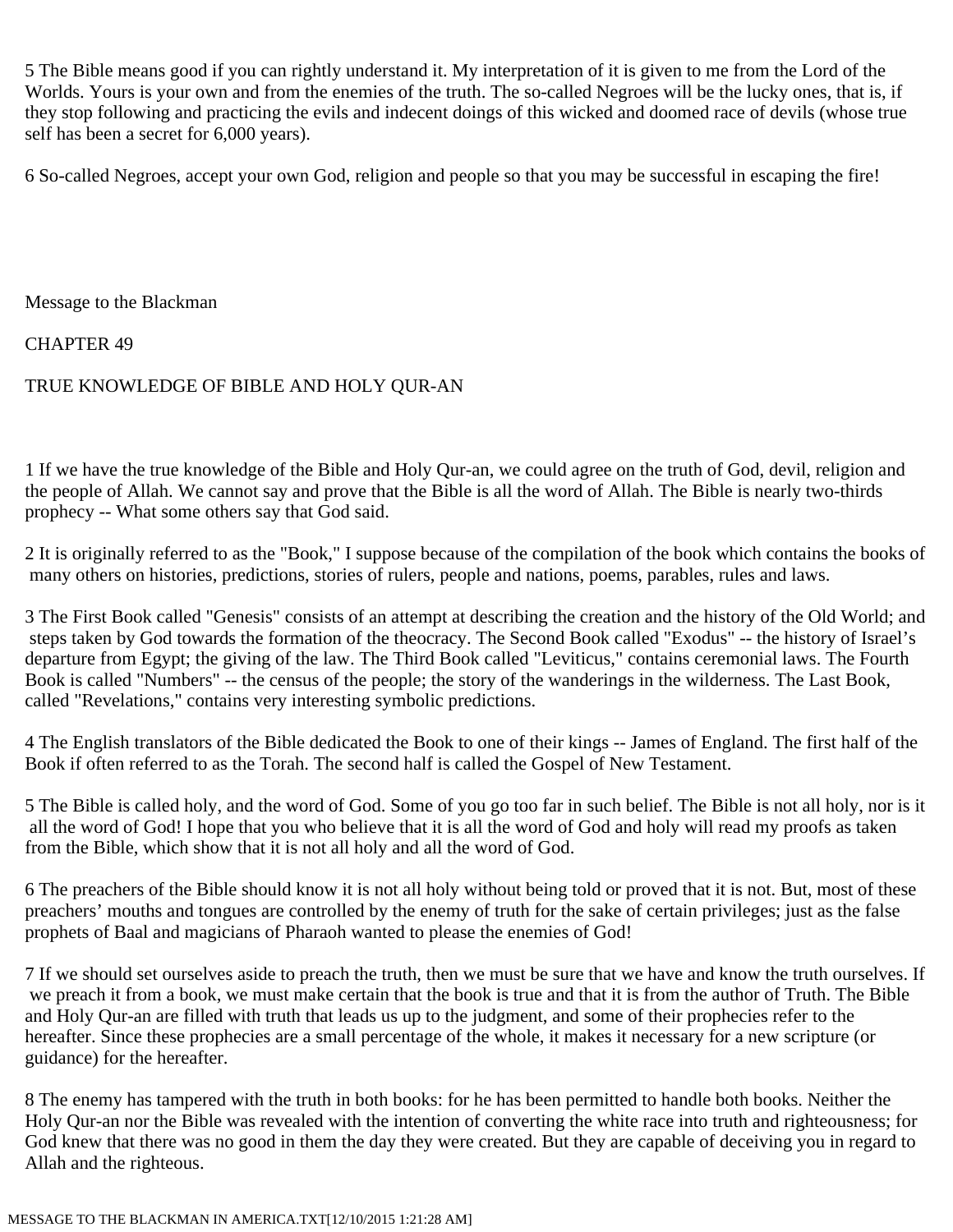9 If you desire to preach or teach that a certain religion is true or right, you should know all religions and their scriptures. The man that God chooseth for Himself was among the people as a warner to them, such a one does not need previous training and knowledge, for Allah is his teacher and trainer.

10 The white man does not have knowledge of the Book that he is preaching.

11 The Bible's first five books (or Old Testament) are said to be Moses' Books. But it only mentions the giving of the Ten Commandments, and not a Book (Exodus 20:1-18).

12 I hope that you will not misunderstand me and think that I do not believe in Moses receiving the Torah. Nor does the New Testament open by saying: "This is a book or scripture revealed to Jesus," nor does Jesus tell us that He received a book. But yet the New Testament was revealed to Jesus, and the Revelation (the last Book of the Bible) was revealed to Yakub (titled John).

13 The Bible being tampered with by the Jews and the Christians has caused many divisions among the people because of their not understanding it. Since the creation of the white race, scripture after scripture along with many prophets have been given to the people of this world for the purpose of guiding and warning the righteous of their enemies, the devils.

14 The Holy Qur-an and Bible warn us of a day of judgment of this world -- a day of total destruction -- that none shall be left from that destruction but the righteous, or the original owners. The black nation are the original owners and makers.

15 The Holy Qur-an Sharrieff is a revealed book (scripture) given to Muhammad, like the prophets before him.. This Book contains the last warnings, and makes clear to us that which we did not understand to the Torah and the Gospel. It also gives to us the perfect rule and guidance.

16 One of its names is, "That Which Makes A Distinction," and another, "That Light" or "The Truth." It is the Book for the American so-called Negroes; and it is best that they throw the Bible in the waste pail since they cannot understand it. There is another Book that none has been able to see or read, its contents coming soon from Allah -- the "Last Book," which takes us into the hereafter.

17 The so-called American Negroes are great disputers of the Bible without half knowing its true meaning. The wise scholars even of Christianity have very little respect for the way in which the Bible is written up.

18 According to the Bible, "Adam's sins meant the death of all the human family." As Mr. Naseem Saifi says in his book entitled, "This is Christianity," pp. 10 and 11: -- "Why should everyone die for the wrong done by one person?"

19 Some, according to the Bible, were even taken to heaven whole soul and body. And what is worst, Jesus, a righteous man, had to be murdered to pay the price of the sin of the murderer (Adam) in order to free the people who were under a death penalty for the sin of Adam -- while yet the Book teaches that God is a just God.

20 No common father of a son would like to kill his own son for the wrong of a man who lived 4,000 years before his son was born. Yet his son's death did not pay the price; nor did it stop the people from sinning. And, yet the father has to kill that same people (the Adamic) in order to get rid of sin.

21 "Is God justified in condemning the whole of mankind for the sin of one man?" (Mr. Naseem Saifi says on the same page 10).

22 Another error was made: Jesus was supposed to have given His life for the sins of the people, and after three days He took it back. Well, this just does not make sense! If a man pays a certain amount of money to redeem some property held in pawn by the pawnbroker, and the next few days he returns and demands his money without returning the property, we call such a man a robber.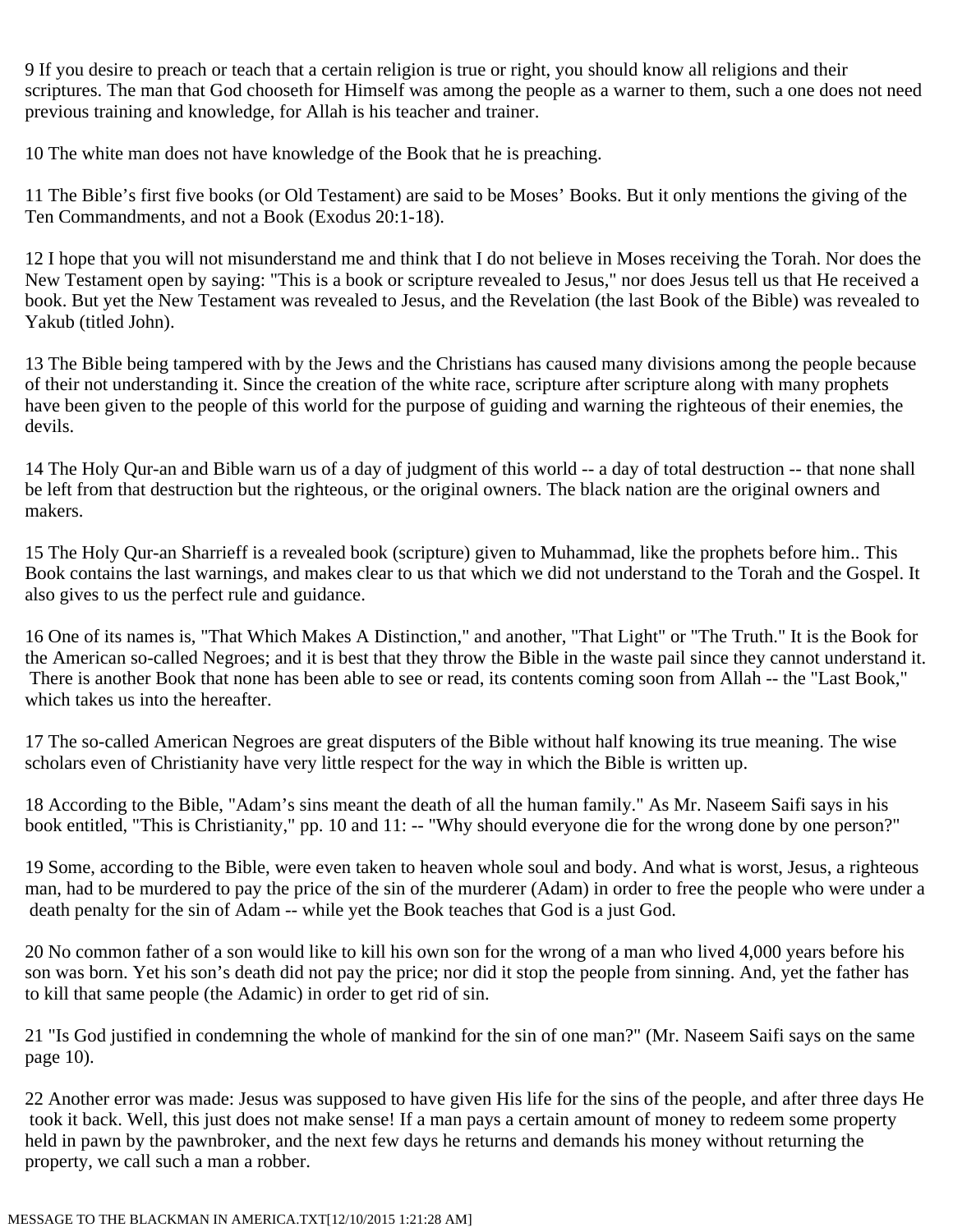23 It cannot be said that Jesus gave His life to the world as a ransom for the sins of the world and then later took it back! We can only say that someone has made a very bad job of the Bible. No wonder the slave-masters were so careful of their slaves reading it.

Message to the Blackman

CHAPTER 50

# THE GLORIOUS HOLY QUR-AN SHARRIEFF

1 The book that the so-called American Negroes (Tribe of Shabazz) should own and read, the book that the slavemasters have, but have not represented it to their slaves, is a book that will heal their sin-sick souls that were made sick and sorrowful by the slave-masters. The book will open their blinded eyes and open their deaf ears. The book that will purify them, the book that makes a distinction between the God of righteousness and the god of evil, the book of guidance, the book of light and truth, the book of wisdom and judgment.

2 But the average one should first be taught how to respect such a book, how to read it, how to understand it, how to teach it. The Holy Qur-an Sharrieff contains some of the most beautiful prayers that one ever heard recited or read. It is called the Glorious Qur-an and without mistake that is just what it is. This book is not from a prophet, but direct from Allah to Muhammad, not by an angel, but from the mouth of Allah (God). The great distinguisher between truth and falsehood in the judgment of the world, of whom the enemy of truth has ruled the nation of black mankind with falsehood for the past six thousand years.

3 This book pulls the cover off the covered and shows the nation for the first time that which deceived 90 per cent of the people of the earth without the knowledge of the deceiver. The revelation of the book is from Allah, The Mighty, The Knowing (Chap. 40:2), according to the above chapter and second verse. Allah is the Mighty One over all other beings, and is the Knowing One. Therefore He knows what is best for every living thing. And the book (Qur-an) that he has revealed there is no doubt about it, for the All Knowing One, the Best Knower has revealed it: One who has no equal, the All Wise.

4 Man makes himself a fool to try attacking Him in arguments. So, we have no doubt the Holy Qur-an is from the Lord of the Worlds. It is one of the cleanest reading books you ever read. The God that revealed the Holy Qur-an Sharrieff to Muhammad is the same that revealed the scriptures to the other prophets according to the Holy Qur-an Sharrieff, "Surely we have revealed to you as we revealed to Noah and the prophets after him, we revealed to Abraham, Ishmael, Isaac, Jacob, the Tribes, Jesus, Job, Jonah, Aaron, Solomon and we gave to David a scripture, and Moses Allah addressed His words speaking to Him. And we sent Apostles we have mentioned to you before, and Apostles we have not mentioned to you" (4:163, 164). Some people whom the devils have deceived in regard to the Holy Qur-an call it the work of Muhammad.

5 Some call the religion Islam a dream of Muhammad, though the Bible doesn't say it is from God, but the prophets, and is dedicated to King James of England. The white race does not like to worship a black god and his prophets. They are too proud to recognize a black prophet or god. The so-called Negroes should know this by this time. The Holy Quran's readings are not the kind that will lull one to sleep, but to get a real Qur-an one should know the Arabic language in which it is written. However, you can find a good translation of it by Yusuf Ali and Muhammad Ali.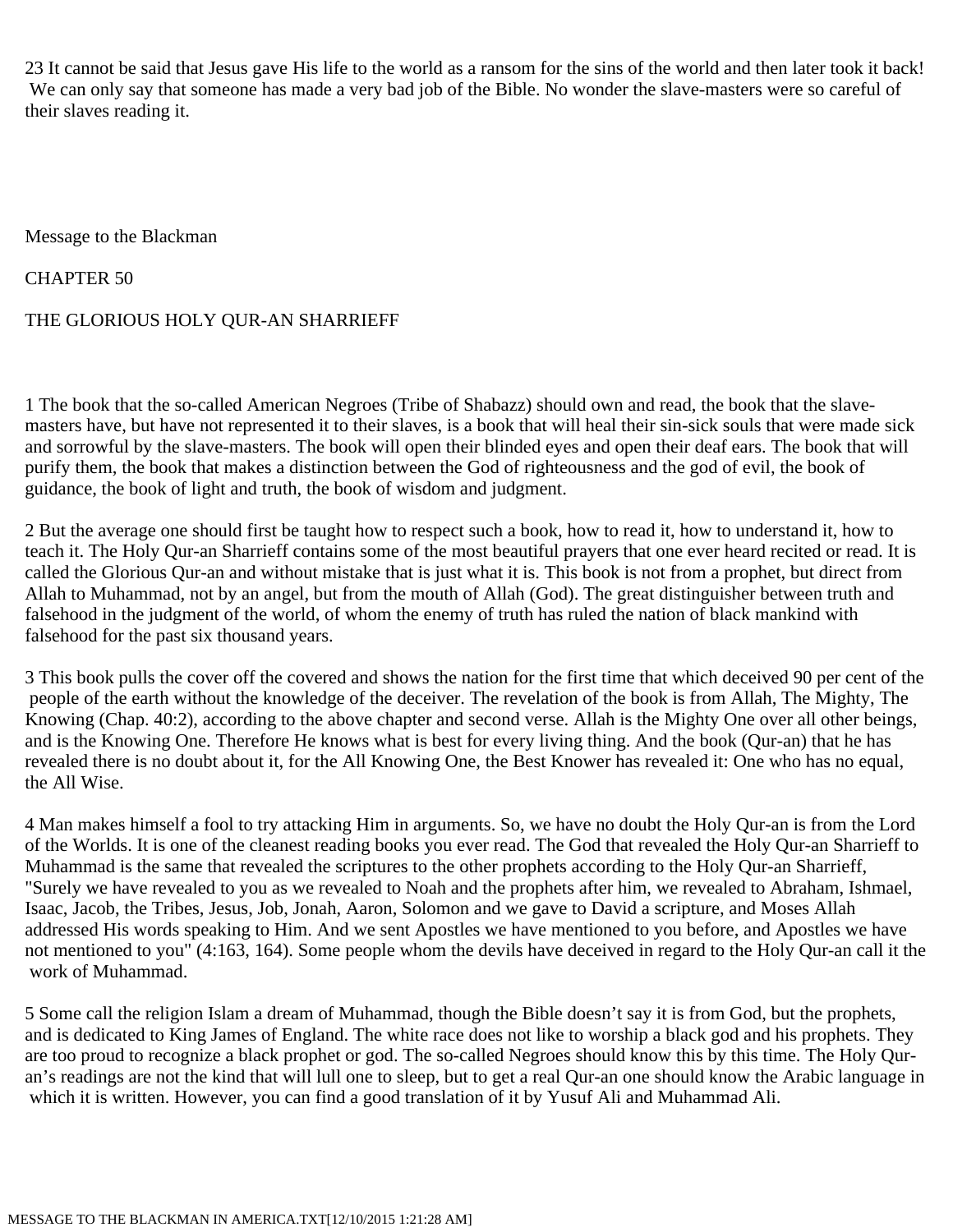#### CHAPTER 51

### THE BIBLE AND HOLY QUR-AN:

# WHICH ONE IS RIGHT?

1 Which one is right? I don't know of any scriptural book of religion that doesn't contain some good. What Allah (God) demands today is a book or religion that is all good, not a mixture of truth and false, not a book or religion that is or has been tampered with by His enemies.

2 The Bible is called a Holy Book, and is often referred to as the Word of God. The present English Bible is said to be translated out of the original tongues, into the present English language by the authority of one King James in 1611.

3 What is the original tongue or language that the Bible was written in? What language did Moses speak? Originally, the Torah (old Testament) was given in 2,000 B.C. to Musa (Moses) who spoke ancient Egyptian Arabic; and the second half (the New Testament) was revealed to Isa (Jesus) who spoke both Arabic and Hebrew, 2,000 years ago.

4 The Holy Qur-an was revealed to Muhammad, who spoke Arabic, in the seventh century A.D., over 1,300 years ago. The believers and followers of these three Scriptures are referred to as follows: (1) Hebrews or Jews, believers in Musa (Moses) and the Torah; (2) Christians, followers of Isa (Jesus) and the Injil or gospel revealed to Isa (Jesus); (3) Muslims, believers in all of the Prophets of God and the Scriptures revealed to His Prophets, The Torah, Injil, Qur-an. The Muslims, make no difference in any of them, as long as it is from Allah (God).

5 The Jews or Hebrews believe that Musa (Moses) was a Jew, who brought them the Torah. The Christians believe that both Musa (Moses) and Isa (Jesus) were Jews. Muhammad, an Arab, was a member of the black nation. The Jews and Christians are of the white race, and they don't believe in the Scriptures (Holy Qur-an) that Allah (God) revealed to Muhammad. Muhammad and his followers believe in Moses and Jesus and also the true Scriptures that they two prophets brought to their people.

6 The Arabs or Muslims have tried and are still trying to get the white race to believe and recognize Muhammad as a Divine Prophet of Allah (God) and the Qur-an, a Divine revelation, as they recognize Musa (Moses) and Isa (Jesus) and the Bible as coming from Allah (God). This is sufficient proof to the worship of Allah (God) Himself; if Allah desires to make the black nation the equal or superior of the white race. Again their objection proves beyond a shadow of a doubt that there is no such thing as a divine relation of brotherhood between the black nation and white race. God forbid. The history of the two people is a proof; for 6,000 years the two (black and white) have been and still are unable to get along together in peace. This is due to the fact that the God of the two people is not the same.

7 The Bible is now being called the Poison Book by God Himself, and who can deny that it is not poison? It has poisoned the very hearts and minds of the so-called Negroes so much that they can't agree with each other. From the first day that the white race received the Divine Scripture they started tampering with its truth to make it suit themselves, and blind the black man. It is their nature to do evil, and the Book can't be recognized as the pure and Holy Word of God. It opens with the words of someone other than God trying to represent God and His Creation to us. This is called the Book of Moses and reads as follows: In the beginning God created Heaven and Earth (Gen. 1:1). When was this beginning? There in the Genesis the writer tells us that it was 4,004 B.C.. This we know, now, that it refers to the making of the white race, and not the heavens and earth. The second verse of the first chapter of Genesis reads: And the earth was without form and void; darkness was upon the deep and the spirit of God moved upon the face of the waters. What was the water on, since there was no form of earth? As I see it, the Bible is very questionable. After God had created everything without asking anyone for help then comes His weakness in the 26th verse of the same chapter (Gen. 1:26). He invites us to help Him make a man. Allah has revealed the us that was invited to make a man (white race). A man is far more easy to make than the heavens and earth. We can't charge these questionable readings of the Bible to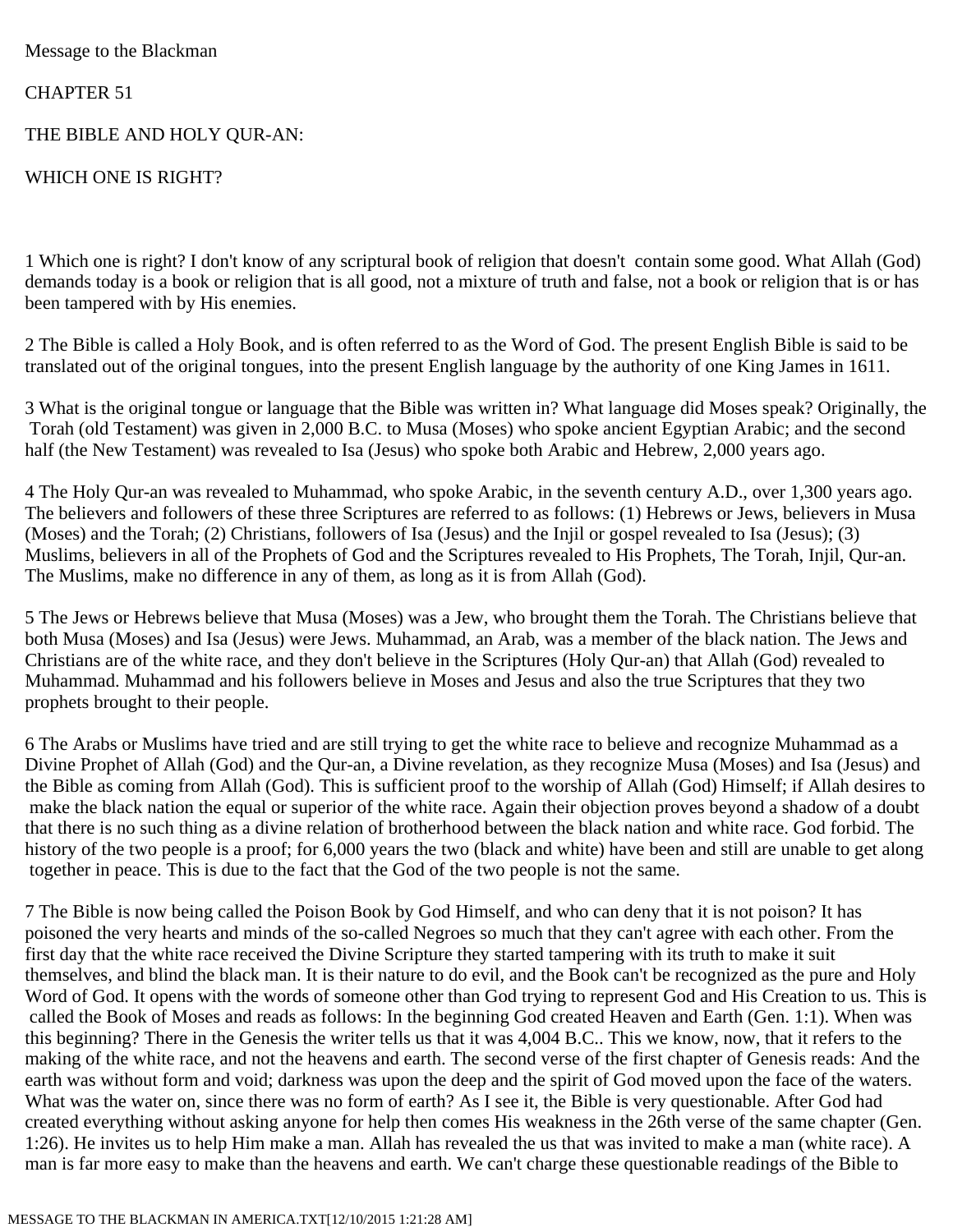Musa because he was a prophet of God, and they don't lie.

8 If the present Bible is the direct Word of God, why isn=t God speaking rather than His Prophet Musa (Moses)? Neither does Moses tell us here in the first chapter of Genesis that it is from God. No, we don't find the name Moses mentioned in the chapter. The Bible is the graveyard of my poor people (the so-called Negroes) and I would like to dwell upon this book until I am sure they understand that it is not quite as holy as they thought it was. I don't mean to say that there is no truth in it; certainly there is plenty of truth, if understood. Will you accept the understanding of it? The Bible charges all of its Great Prophets will evil, it makes God guilty of an act of adultery by charging Him with being the father of Mary=s baby (Jesus), again it charges Noah and Lot with drunkenness, and Lot with getting children by his daughter. What a Poison Book.

9 The Holy Qur-an, is holy because it is the Word of Allah (God) speaking Himself directly to His servant. Holy means something that is perfectly pure and we just can=t say that of the Poison Bible. Al-Qur-an the Qur-an means, according to the Arabic scholars of the language in which it is written, that which should be read, which was revealed to Muhammad in the month of Ramadan 2:185.

10 We, the so-called American Negroes, are mentioned in the New Testament under several names and parables. I will name two, the parable of the Lost Sheep and the Prodigal Son (Luke 15:1, 11); we could not be described better.

11 Before the coming of Allah (God), we, being blind, deaf and dumb, had mistaken the true meanings of these parables as referring to the Jews. Now, thanks to Almighty God Allah, Who came in the person of Master Fard Muhammad (who be praised forever), who has opened my blinded eyes, and unstopped my ears, loosen the knot in my tongue, and has made us to understand these Bible parables are referring to us, the so-called Negroes and our slave-masters.

12 The answer (Luke 15:4,6) to the charges made by the proud and unholy Pharisees against Him (God in Person) for eating with His lost-found people whom the Pharisees and their people had made sinners, can't be better. It defends Him and His people (lost and found sheep). He proved their wicked hatred for His love for His people who were lost and He (God) has found them. They (the Pharisees and their people) had more love for a lost and found animal of theirs than they did for the lost and found people of Allah (God).

13 Regardless of our sins that we have committed in following and obeying our slave-masters, Allah (God) forgives it all today, if we, the so-called Negroes, will turn to Him and our own kind. If the wicked can rejoice over the finding of his lost and strayed animal, or a piece of silver, or a son who had a desire to leave home and practice the evil habits of strangers, how much more should Allah and the nation of Islam rejoice over finding us, their people, who have been lost from them for 400 years following other than our own kind? We, being robbed so thoroughly of the knowledge of self and kind, are opposed to our own salvation in favor of our enemies, and I here quote another poison addition of the slavery teachings of the Bible: Love your enemies, bless them who curse you, pray for those who spitefully use you, him that smiteth thee on one cheek offer the other cheek, him that taketh (rob) away thy cloak, forbid not to take away thy coat also. (Luke 6:27-28-29). The slave-masters couldn't have found a better teaching for their protection against the slaves possible dissatisfaction of their master's brutal treatment.

14 It is against the very nature of God and man, and other life, to love their enemies. Would God ask us to do that which He, Himself, can't do? He hates his enemies so much that He tells us that He is going to destroy them in hell fire, along with those of us who follow His enemies.

15 The misunderstanding of the Old and New Testaments by the so-called Negro preachers makes it our graveyard and must be resurrected therefrom. Moses didn't teach a resurrection of the dead nor did Noah, who was a prophet before Moses. The New Testament and Holy

Qur-an's teaching of a resurrection of the dead can't mean the people who have died physically and returned to the earth, but rather a mental resurrection of us, the black nation, who are mentally dead to the knowledge of truth; the truth of self, God and the arch-enemy of God and His people.

16 That is that Truth (John 8:32) that will make us free, whereof John (8:32) doesn't say what truth shall make you free;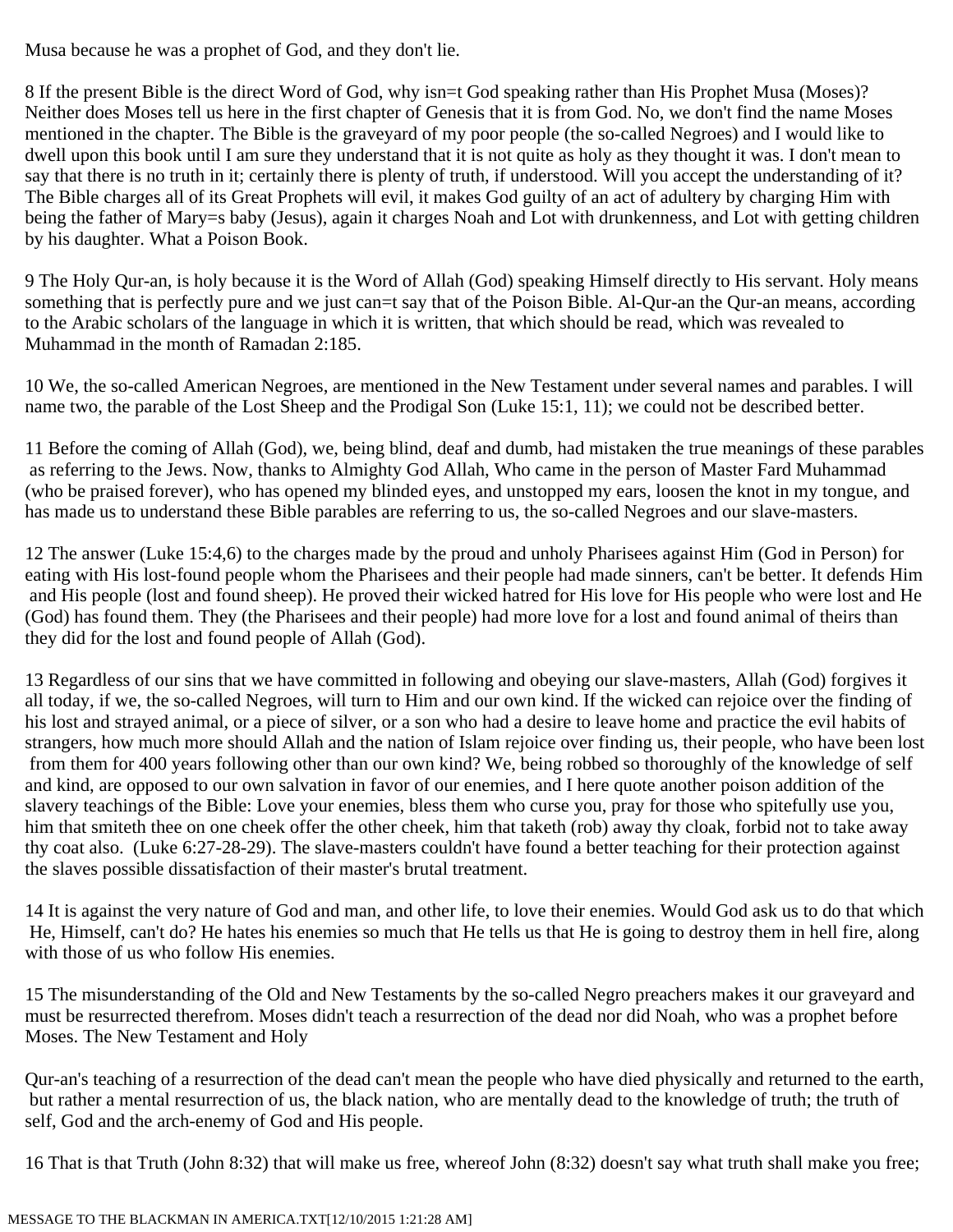therefore leaving it questionable and to the advantage of the enemy. Oh, that my poor people, the so-called Negroes could understand, they would sit in heaven at once. The enemy is alert, wide-awake and even on the job to prevent the so-called Negroes from believing Allah and the true religion of Allah (God) and His Prophets, the Religion of Islam. The enemy is well aware that Allah (God) is the Rock of our Defense and Islam the House of our Salvation. Woe to you who try to hinder the teachings of Islam and the truth of God and the devil, also ever planning the death of the Messenger of Allah and his followers. It would have been better that you were not born. The chastisement of Allah shall abide upon you until you are brought to shame and disgrace.

17 Remember the disgrace suffered by Pharaoh and his people for their opposition to Moses and his followers, just because Pharaoh feared that Moses would teach this people the true religion, Islam! Pharaoh set his whole army against Moses only to be brought to naught. Pharaoh had deceived his slaves in the knowledge of Allah and the true religion Islam, and indirectly had them worshiping him and his people as God.

18 The poor so-called Negroes are so filled with fear of their enemy that they stoop to helping the enemy, against their own salvation. Be aware of what you are doing lest you be the worst loser. If they had only been taught the truth, they would act differently. The Bible, church and Christianity have deceived them. I pray Allah to give them life and light of understanding.

19 The Holy Qur-an, the Glory Books, should be read and studied by us, the so-called American Negroes. Both the present Bible and Holy Qur-an must soon give way to that Holy Book which no man as yet but Allah has seen. The teachings (prophesies) of the present Bible and Qur-an takes us up to the resurrection and judgment of this world, but not into the next life. That which is in the Holy Book is for the righteous and evil. The preparation for that unseen life is now going on in the few believers of Islam in America. Islam, the true religion of Allah (God), makes a distinction between the lovers of righteousness and lovers of evil. It is that which Allah (God) is using today to separate the righteous from the evil-doers.

20 Let us take a look at the opening of the second chapter of the Holy Qur-an. Here Allah addresses Himself to us as being the Best Knower and says that we must not entertain any doubts about the purity of His Book (the Holy Qur-an).

21 The apostle believes in what has been revealed to him from His Lord, and so do the believers. They all believe in Allah, His angels, His books and His apostles. We made no difference between any of His apostles; and they say, We hear and obey, our Lord, Thy forgiveness do we crave, and to Thee is the eventual course (Verse 2:285).

22 Can the proud Christian say with truth the same? No, they don't believe in Allah not to mention His prophets and the scriptures of the prophets; but they like to make a difference in the prophets. All the old prophets are condemned as being other than good, but Jesus they go to the extreme in making Him a Son and finally God. Yet they say that they killed Jesus, the Son of God, because He made Himself the Son of God.

23 The history of this man Jesus has been gravely misunderstood by us, the American so-called Negroes.

Message to the Blackman

CHAPTER 52

**TRUTH** 

"And mix not up the Truth with falsehood, nor

hide the Truth while you know" (Holy Qur-an 2:42)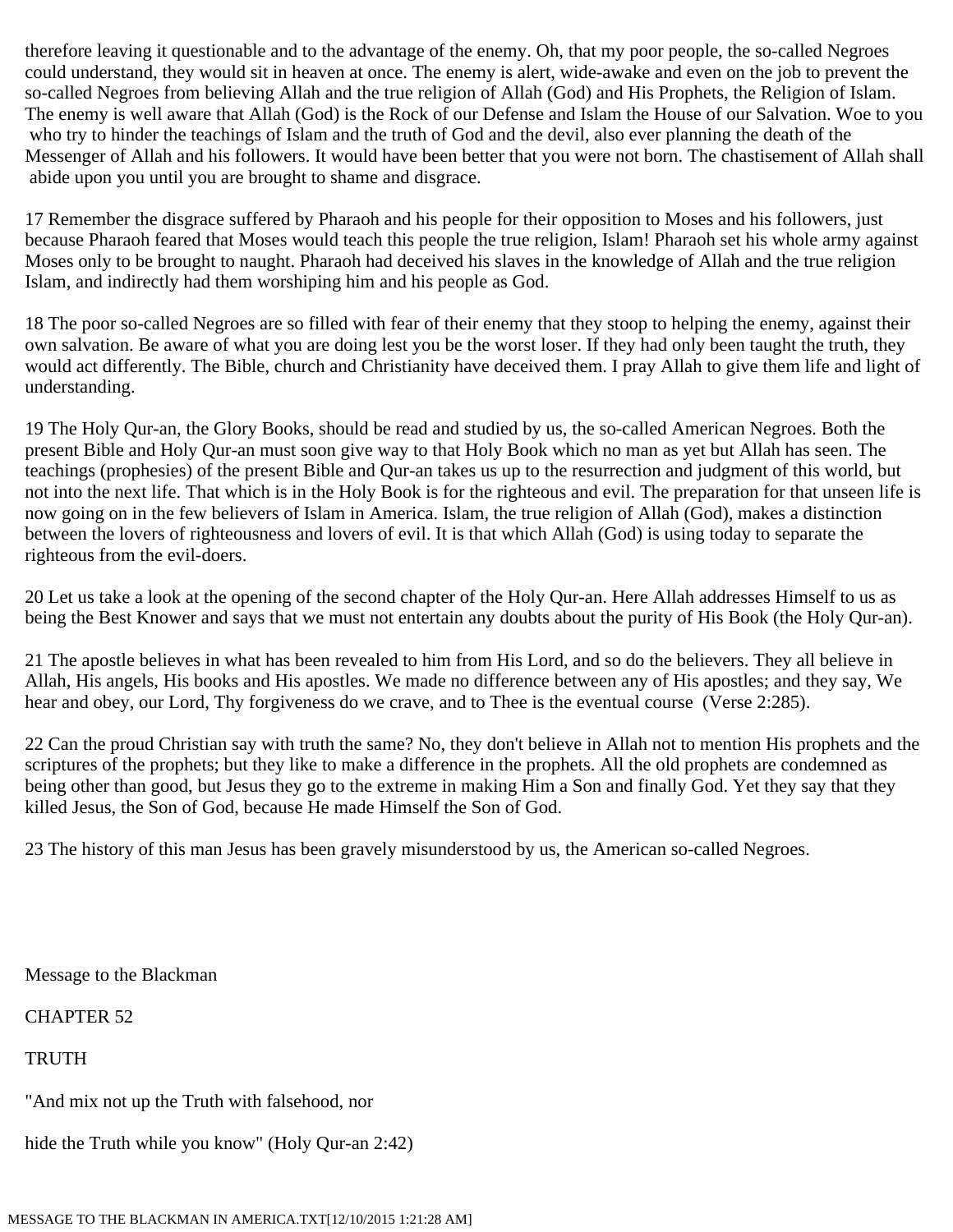1 The Holy Qur-an is a great book when it is understood. The above verse warns against mixing Truth with falsehood, as it is the policy of the devils. But nearly all the religious leaders of Christianity are guilty of mixing up the Divine Truth with falsehood. Now they don't know which is Truth and which is falsehood. They are really confused, thinking and planning against the Truth, trying to hide falsehood. They mixed up the Truth of the Bible so much that today they admit someone has tampered with the book. The Bible now teaches against evil and for evil. For instance, it says that we should not drink strong drinks; wine is prohibited in some places and in others it says that it is good for us.

2 The Truth must triumph over falsehood, as day triumphs over night. When we deny the truth it shows that we love falsehood more than truth. If we fear to speak the truth for the sake of falsehood, this is not only hiding the truth, but is actually showing fear and distrust in the Divine Supreme Being, His wisdom and His power.

3 This hiding and mixing the truth with falsehood because of fear of the enemy (devils) is taking a great number of our people to hell with the devils.

4 It is natural for one to fear that of which he has no knowledge. However, when Truth and Knowledge are made clear to you, you have no cloak for your fear. Your mixing up Truth with falsehood is only because you fear your enemy (the devils).

5 Allah (God) doesn't care for us when our fear is greater for our enemies than for Him. Allah says: AI and I alone, should you fear. Believe in that which I have revealed, verifying that which is with you, and be not the first to deny it; neither take a mean price for my message; and keep your duty to Me, and to Me alone (Holy Qur-an 2:40-41).

6 Once the so-called Negroes drop slavery (Christianity), and accept Allah for their God, and His religion (Islam) Allah will remove their fear and grief, and they will not fear nor grieve any more.

7 It is a shame to see our people in such fearful condition. The fearful and the unbelieving shall have their part in the lake which burns with fire and brimstone which is the second death (Rev. 21:8).

8 The devil whom they fear more than Allah (God) was not able to protect himself against Allah; therefore his followers shared with him the fire of hell. They had suffered one death (mental), and by fearing the devils and rejecting the truth, they suffered a physical death, which was the final death.

9 The devils know that they have deceived the world with their false religion (Christianity). The devils are so afraid that Islam is going to give life and light to the so-called Negroes that they sit and watch over them day and night.

Message to the Blackman

THE DEVIL

CHAPTER 53

DEVILS FOOL AND DISGRACE YOU

1 Almighty Allah (God) and the Nation of Islam elsewhere (Asia and Africa, the Islands) are grieved and hurt to the heart to see you walking into the trap your enemies (the devils) have and still are setting for you.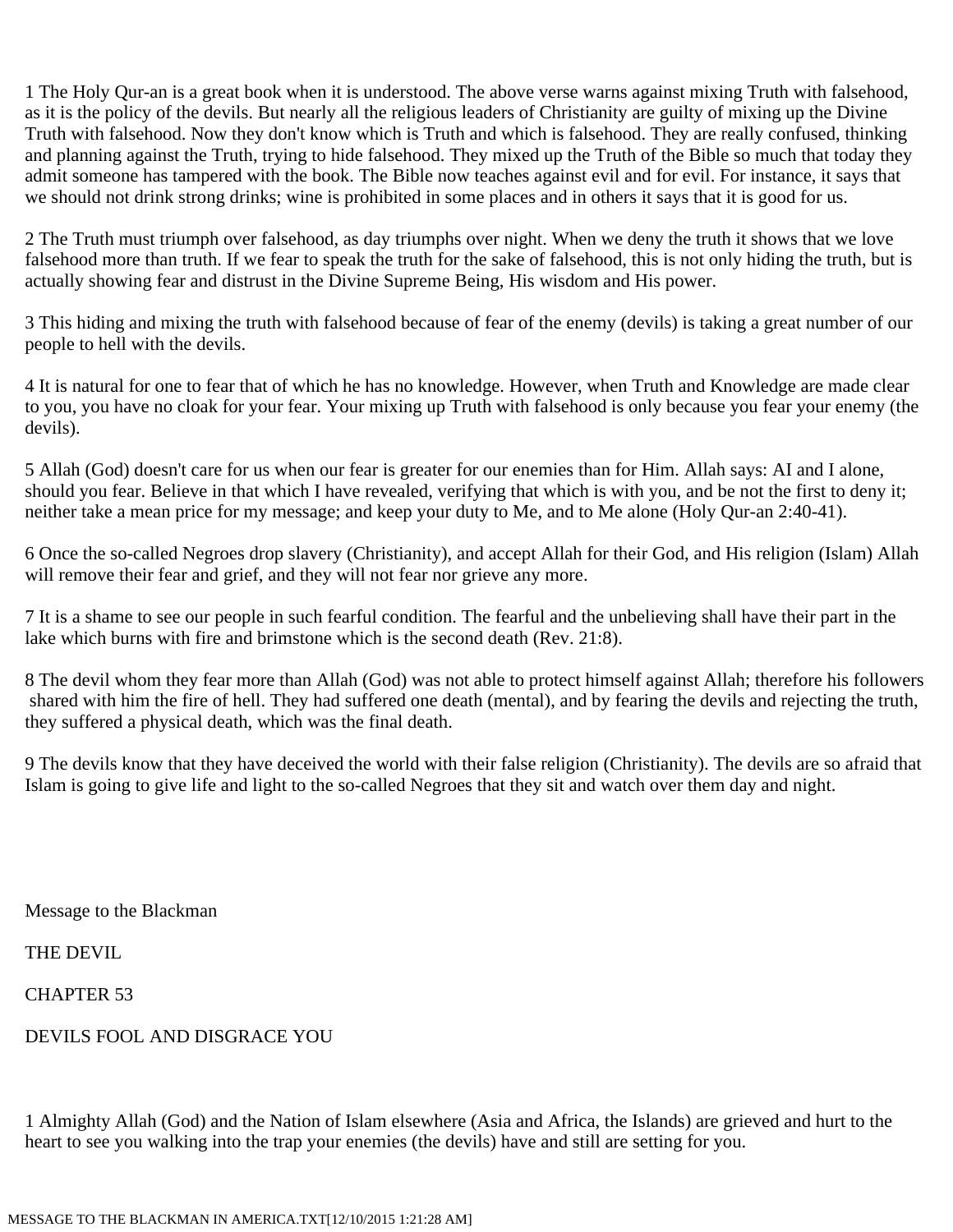2 I am your sincere brother with the truth from your God and mine, which means your very life and the future of your children and nations of black men and women. The truth being that you should know your enemies and their tricks being played on the world of our kind. Will you listen or read the truth?

3 Do no take what I am teaching and writing lightly. It is the truth from your God and you shall soon bear me witness that it is the truth. Allah has said to me that we are living in the end of the world of white rule, a race whom Allah has made manifest to you and me as being real devils.

4 They were created to rule us for 6,000 years, and then Allah (God) will destroy them from the earth and give the earth back to its original owners -- the Black Nation.

5 The time has arrived, and you must know the truth of this race and yourself and nation. You must be reunited to your own Nation. The time is ripe for your return. You will never again be slaves to any other nation. Allah will make you the head and not the tail. Accept your own! Stop destroying yourself trying to be other than your own kind and patterning after a doomed race of devils. You may say, How am I to live without going along with my enemies desires? They did not create themselves -- we are their creators -- our father, the Black man, feeds them. Is it not our God who created food for all?

6 He raises the clouds from the earth and causes them to pour their water on the thirsty parts and causes the seeds to germinate and grow for your food. Can this devil whom you trust do these things? And is it not Allah (God) who has made the earth to rotate on her axis in such a way that she causes changes in seasons four times a year to satisfy life and vegetation in all parts of the earth.

7 You are letting the devils fool and disgrace you and are taking you to hell with them! Your God, Allah, will be happy and will rejoice in feeding, clothing and sheltering you if you believe. The Bible teaches you that He fed and sheltered Israel in the desert (Exod. 16:12-15). Fear not, Allah (God) is with us. The enemies of Allah and the righteous are leading you only to evil and indecency, as the Holy Qur-an teaches you and me.

8 They are pulling off your clothes and showing the world your shame, and you think it is right. They are used to going nude. They have nudist colonies here in America to prove it. Four thousand years ago all of Europe was a nudist colony. And your little daughters are being brought up to not be shy of indecency.

9 You have them stripped to their trunks, all because the devils invited you to wear such styles of theirs, and you are obeying. This is to tempt the black people in becoming sharers in their doom.

10 Your common sense teaches you that God does not approve of such filth. This should also bring you into the knowledge that the religion (Christianity) so talked and preached of by the white race is only a bit for you to swallow to become the followers of them (the enemies of God). Your loving and sweethearting them only means that you are in love the devils in person, and you are courting death and hell fire. Believe this or leave it. Read Holy Qur-an 7:27, O children of Adam, let not the devil seduce you, as he expelled your parents from the garden (this was done by the father of this race, Yakub, 6,000 years ago) pulling off from their clothing that he might show them their shame, he surely sees you as his host.

11 They make fools of you and then laugh at you for being dumb enough for them to trick. (The devil scientists and rulers prepare the trap for you and the others spring it on you.) The above verse you are now fulfilling by going partly nude. You have confidence in the devils because you do not know them to be devils. You are now being taught, and there will be no excuse for your taking them for friends instead of Allah.

12 The clothing that guards against evil is the knowledge of good and evil, the reward of good and the consequences of doing evil and the good of both. Again, the above verses (26,27) answer the lie (that you are not able to feed and clothe your children and that you should not have many children) that the devils are tricking you into birth control in order to sterilize the so-called Negroes of America.

13 Beware, my dear sister, the tricks of your enemies and mine, the devils.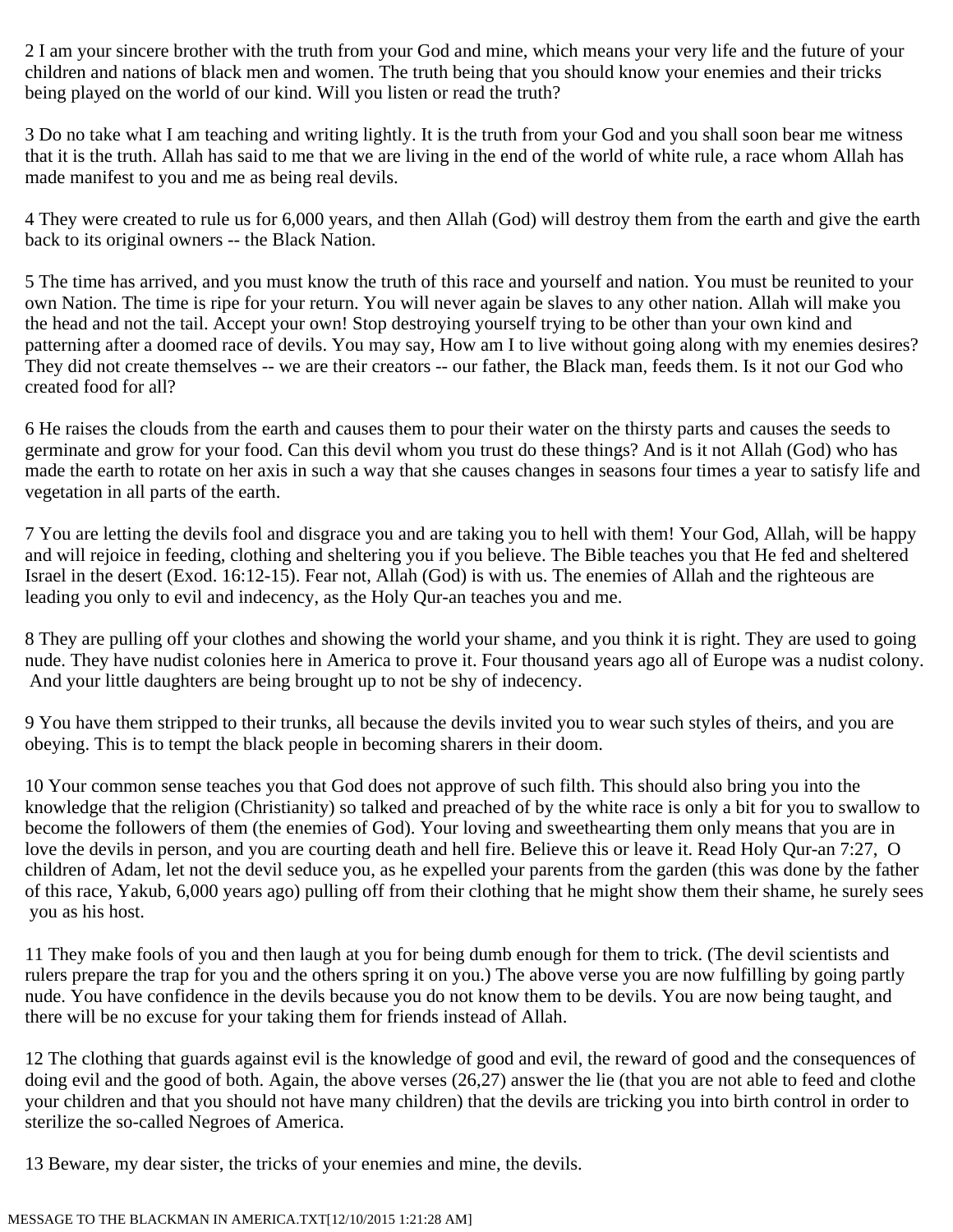Message to the Blackman

CHAPTER 54

# TRUTH OF GUILTY MADE KNOWN

1 What can the guilty say when the truth of their guilt is made known? I have been teaching for over 35 years what Almighty Allah (God) has revealed to me of the truth of this subject. The origin of sin, the origin of murder, the origin of lying are deceptions originated with the creators of evil and injustice -- the white race.

2 I am sick, tired and worn out with suffering from the persecutions cast against me and my people by the hands of the most wicked and deceiving race that ever lived on our planet.

3 I say as David in his Psalms, Oh Lord, persecute them and take them none of them are righteous -- no not one -- they are ever seeking to do harm to you and me every second of the day and night.

4 They (white race) are not hostile toward me because I am a Muslim and because I am teaching the true religion, Islam, to my people and the worship of the true and living God who is not a spook, but is flesh and blood (Allah).

5 They are hostile against me and my followers because we are of the Original Black Race whom they were created to hate from the very beginning of their existence, 6,000 years ago.

6 They were not created to love respect any member of the darker nations, for they are by nature, as Almighty Allah has taught them, in capable of loving even themselves.

7 They cannot produce good, for they are without the nature of good. They cannot love Allah and His religion Islam, for it is against their nature to submit to Allah, the Lord of the Worlds. All manner of evil and corruption has come from the white race.

8 Though we as a people have become affected by over 400 years of contact with this race of devils, we have become like them in many ways, but we are not by nature evil or unrighteous. For we are not a grafted product from any other race, so we are not weak physically nor mentally toward doing evil.

9 Almighty God, Allah, has appeared in the Western Hemisphere (North America) to tear off the covers of this wicked nation for their evils committed against our people, the so-called Negroes.

10 We have been living under the God of darkness while in the absence of the God of light. In the same way that the light of day appears to put out the black of night, so it is that Almighty Allah has come with Truth to cast out and destroy falsehood.

11 As long as the devil is on our planet we will continue to suffer injustice and unrest and have no peace.

12 The guilty who have spread evilness and corruption throughout the land must face the sentence wrought by their own hands.

13 I am offering you from Allah a Kingdom of righteousness that will never decay, a New World that will be based upon the principles of truth and justice while we live.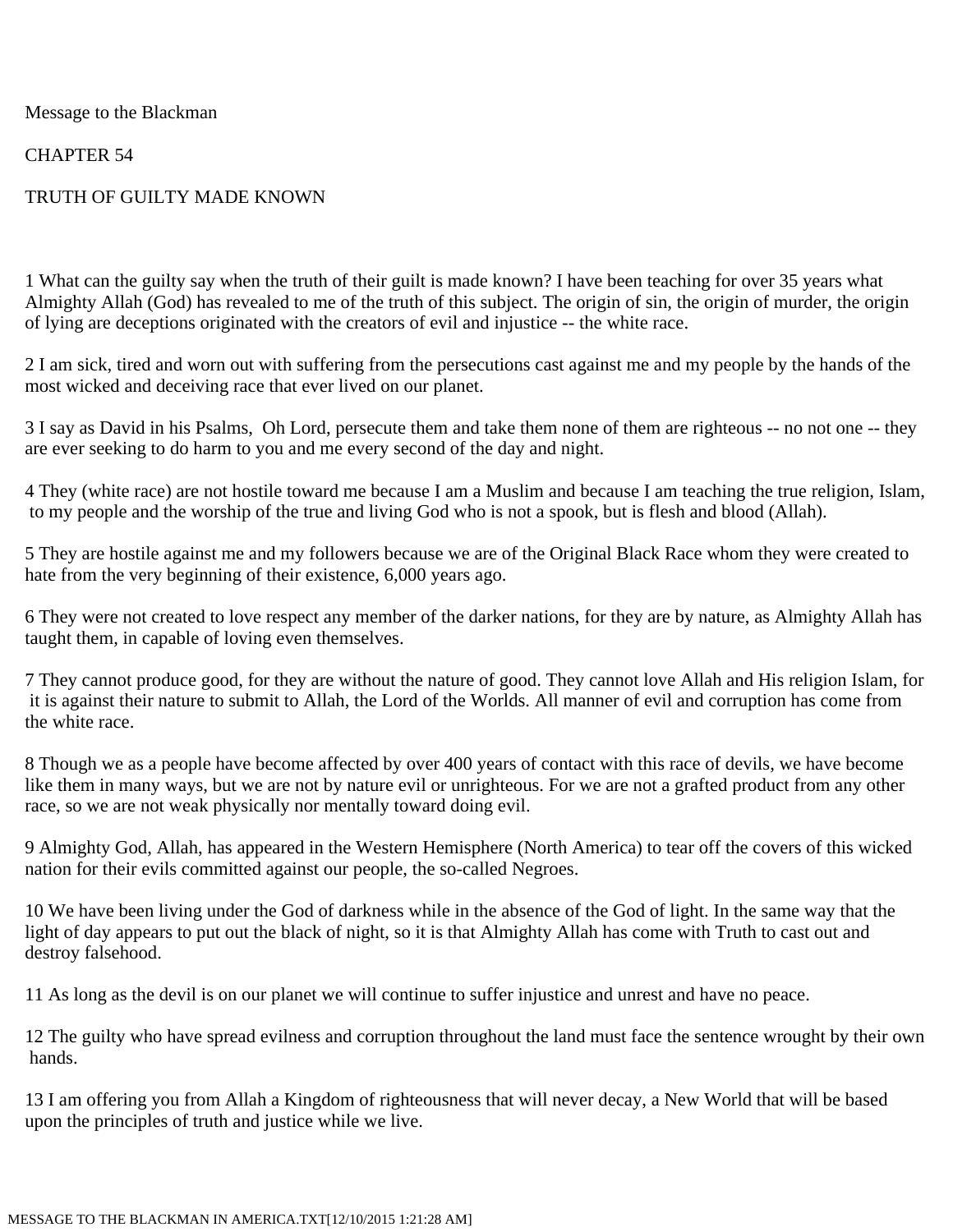#### Message to the Blackman

#### CHAPTER 55

THE MAKING OF DEVIL

1 You have learned, from the reading of history, that a nation's permanent success depends on its obedience to Allah. We have seen the white race (devils) in heaven, among the righteous, causing trouble (making mischief and causing bloodshed), until they were discovered.

2 They made trouble for six months, right in heaven, deceiving the ancient original people who were holy. But, when they learned just who was causing the trouble; they, as you have learned, cast the troublemakers out into the worst and poorest part of our planet earth.

3 They were punished by being deprived of divine guidance, for 2,000 years which brought them almost into the family of wild beasts -- going upon all fours; eating raw and unseasoned, uncooked food; living in caves and tree tops, climbing and jumping from one tree to the other.

4 Even today, they like climbing and jumping. The monkeys are from them. Before their time, there were no such things as monkeys, apes and swine. Read the Holy Qur-an (Chapter 18) entitled: The Cave. The Holy Qur-an mentioned them as being turned into apes and swine as a divine curse, because of their disbelief in Moses.

5 We do know that both of these animals are loved and befriended by the white race, along with the dog. But, all of the divine curses sent upon the white race in these days are not enough to serve as a warning to that race. They rose up from the caves and hillsides of Europe, went back to Asia, and have ruled nine-tenths of that great continent.

6 Muhammad set the devils back for 1,000 years. They were released on the coming of Columbus, and his finding of this Western hemisphere. They have been here now over 400 years. Their worst and most unpardonable sins were the bringing of the so-called Negroes here to do their labor.

7 The so-called Negroes have not only given free labor, but have given their lives on the soil of their masters and, all over the earth wherever his hateful and murdering slave-master wants them to go. Now, the slave wants better treatment. They are fast learning today, that these are the children of those who made merchandise out of their fathers. The devil is the devil regardless of place and time.

8 They deceived our fathers and are now deceiving the children, under many false disguises, (as though they want to be friends of the black man) such as integration and intermarriage.

9 The devil said to Allah: AI shall certainly come upon them from before them and from behind them; and from their right and from their left; and Thou wilt not find most of them thankful (Holy Qur-an 7:17). This is being fulfilled before our very eyes today. The devils are doing both.

10 They come to the so-called Negroes as friends and as open enemies. They go before them, changing the truth into false; and come behind the Truth-bearer to the so-called Negroes, speaking evil of the truth. They threaten the so-called Negroes with poverty and imprisonment, and make rosy promises to them, only to deceive.

11 They are telling the so-called Negroes that they realized that they used to mistreat the Negroes, but now they are going to do better and forget the past. Let us live like brothers for we are all from God.

12 Along with such smooth lies is an offer of one of the devils' women. The poor so-called Negroes fall victim and the devil men raid the neighborhood of the so-called Negro women, day and night, to make all desirous of hell fire.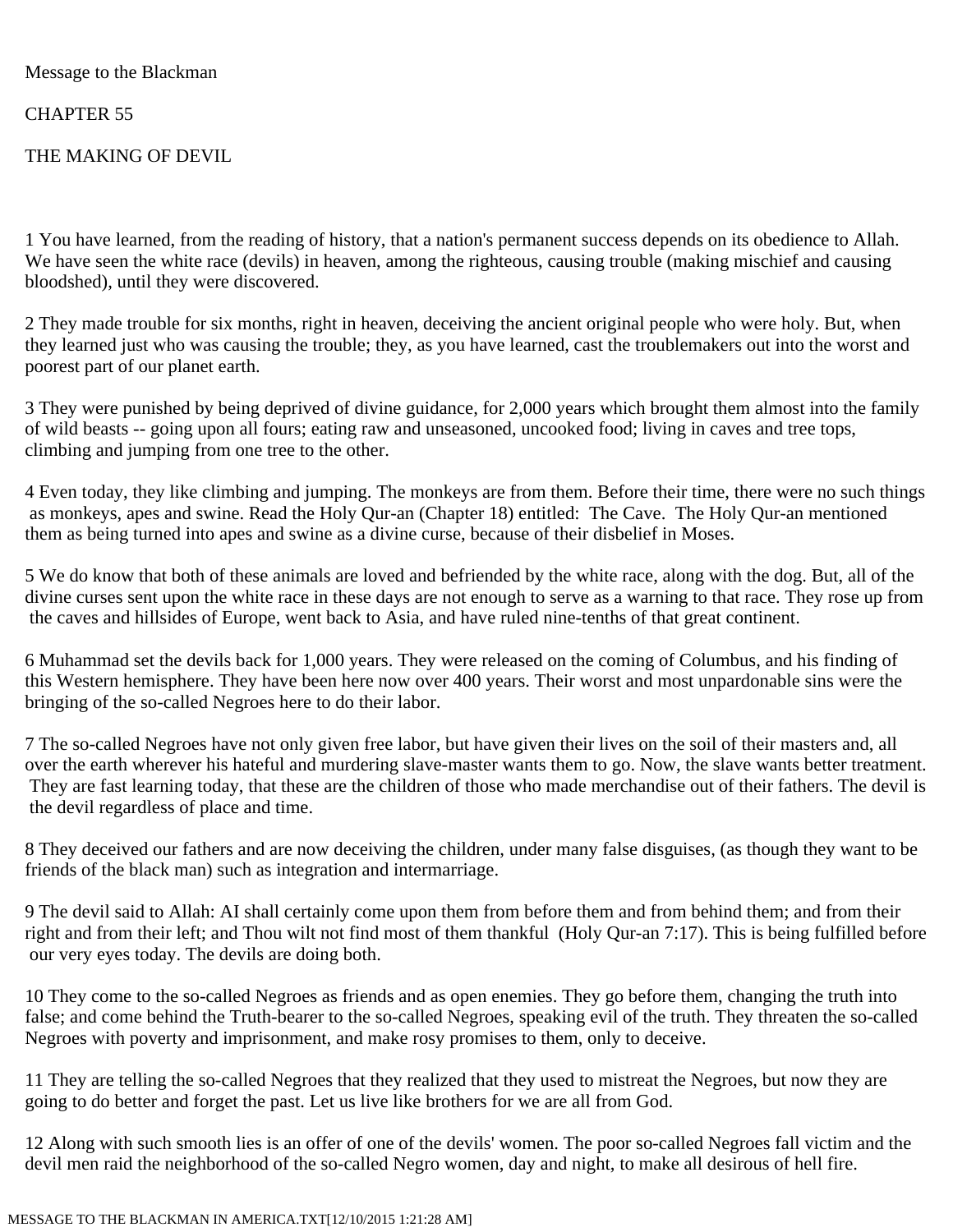13 This is the way they have planned to beat Allah to the so-called Negroes. What should you do? The answer: Stay away from sweethearting with devils. Surely this is the end of their time, on our planet. Allah said to the devil: Get out of it despised, and driven away. Whoever of them (the Negroes) will follow you, I will certainly fill hell with you all (7:18). So remember, your seeking friendship with this race of devils means seeking a place in their hell.

14 The devil swore to them that he was a sincere adviser (7:21). The Holy Qur-an further says: Surely they took the devils for friends instead of Allah, and they think that they are right guided (7:30). Not only the so-called Negroes are deceived by this race of devils, but even many of the Asiatic Muslims do not know that the white race are devils.

15 Some hate me for teaching this manifest truth of that race; but I want my people here (the so-called Negroes) to wake up and escape the fire that Allah has kindled for their enemies. For they really are not to blame and only need awakening.

16 Some so-called Negroes, who are in love with the devils, do not like to see nor hear it being made manifest. We could lose them without ever missing them; for all who are found believing in, and in love with, the devils will be destroyed with the devils.

17 Now, the world must know how to distinguish the real devils from the non-devils, for there are thousands of our people throughout the world who can hardly be distinguished, by color, from the real devil. There are certain climates which seem to change the white race into a red or brown color.

18 And where they mix freely with our own kind, their skin and eyes show a difference in color. Their eyes are brown and grayish blue. By carefully watching their behavior, you can easily distinguish them from our people (dark, brown, yellow or red).

19 The characteristics of their children are easily distinguished from the original children, regardless of how near in color they may be. The devil children, whenever they are around and among original children, like to show off, and love to make mockery of the original children.

20 They teach them evil; talk filth; sing filthy songs; filthy dancing; and games; and will not leave the original children without starting a fight. Their little mouths, like their parents' before them, are filled with cursing and swearing.

21 Remember the Bible's teaching of this race of devils, and especially II Thessalonians (Chapter 2:3-12), and Revelation (12:9-17,20:10). The treatment of the so-called Negroes by the devils is sufficient proof to the so-called Negroes, that they (the white race), are real devils.

22 And if this teaching, along with what they are suffering from their beloved devils, does not awaken them to the knowledge of the devils, all I can say for them, then is that they are just lost. They won't be accepted by God nor by the righteous Muslims, with even the name of the devils.

23 Muhammad took hold of the best, the belief in one God (Allah), and was successful. Fourteen hundred years after him we are successful. That is, we who will not set up another God with Allah. The fools who refuse to believe in Allah alone, as the one God, if asked: Who made the heavens and earth? most surely would say God, and would not say: God, the Son, and the Holy Ghost. Then why don't they serve and obey Allah?

24 It is a perfect insult to Allah, who made the heavens and earth, and makes the earth to produce everything for our services, and even the sun, moon and stars -- which serve our needs -- for us to bow down and worship anything other than Allah as a God. The Great Mahdi, Allah in person, who is in our midst today, will put a stop once and forever, to the serving and worshiping of other gods beside Himself.

25 It is the devil's way of bringing the people (the so-called Negroes) of Allah in opposition to Him by teaching the people to believe and do just the thing that God forbids. Muhammad did not try making a likeness of God nor have his followers done so.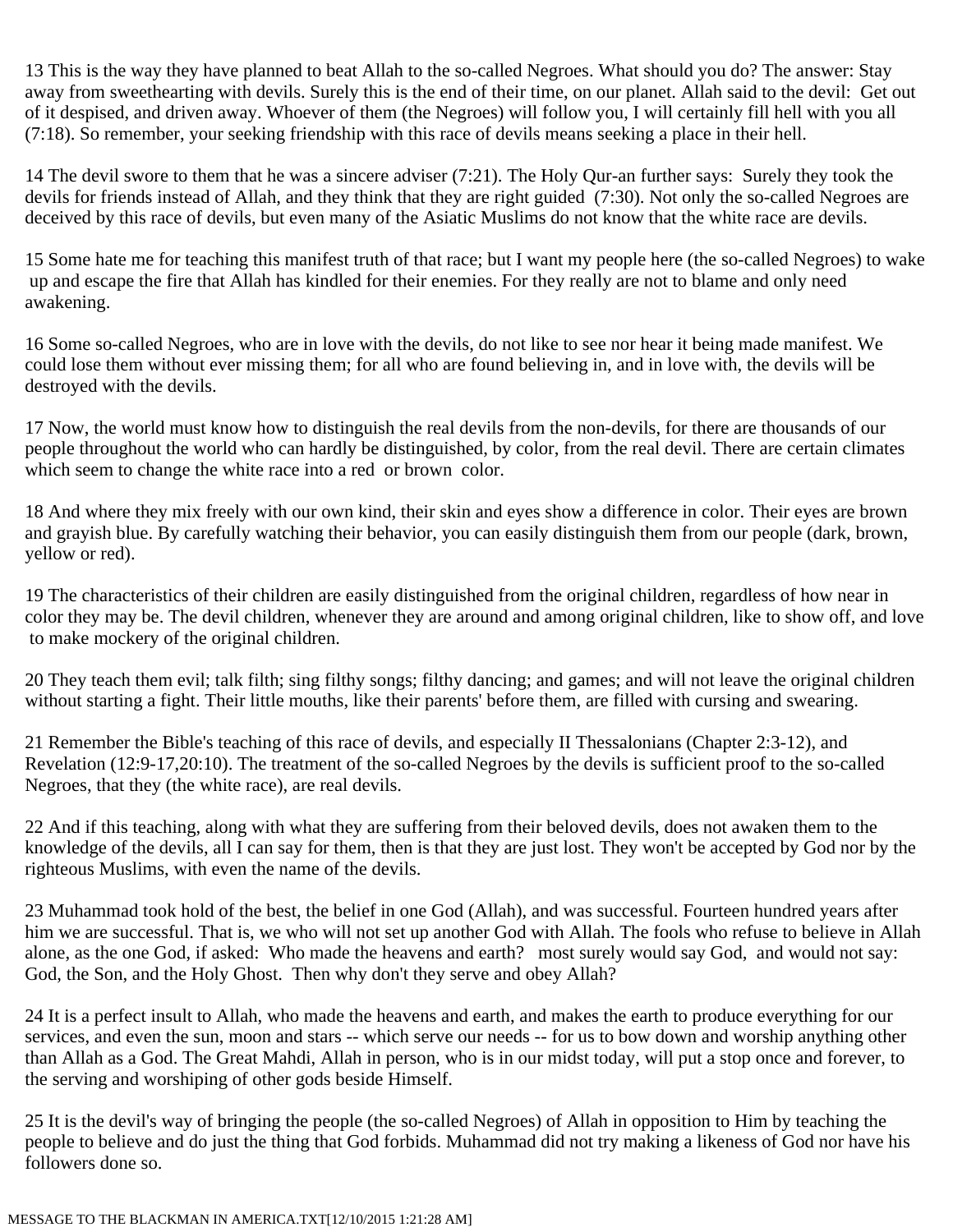26 He and his followers obey and do the law of Allah, while the Jews and the Christians preach it and do otherwise. We are now being brought face to face with Allah, for a showdown between Him and that which we have served as god beside Him.

27 Whatever is in the heavens and whatever is in the earth submits to the God of black mankind -- the sun, the moon, the stars and the powers that uphold them are from the original black nation. He is the first and the last.

28 The black man produces these four colors: brown, red, yellow and white. The original people, whom the white race found here (red people), were the brothers of the black man, they are referred to as the Red Indians.

29 The Indian part of the name must refer to the name of the country from which they came, India. The All-wise Allah said that they came here 16,000 years ago and that they were exiled from India for breaking the law of Islam.

30 All of our colors -- brown, red and yellow -- have ruled since the black. The white race, the most recently made color, ruled all the other colors for the past 6,000 years.

31 Why is the black man just coming into his own? Because he desired to try getting experience (or trying everything) himself. Today you see every color in power but the black man, yet he is the originator of all. Now the Great Mahdi (God in person) with His infinite wisdom, knowledge and understanding, is going to put the original black man in his original place as he was at first, the God and ruler of the universe.

32 Notice the general awakening of this number one man of these people throughout the world of mankind, the crushed ones of the five above-mentioned colors. The last 6,000 years have witnessed the most terrible blows, meant to complete the destruction of this color.

33 Their color is most adapted to any part of our planet under any climatic condition. The color of their eyes (black and white) is of all the others, the best -- the most beautiful of all. Their black hair, white teeth are all the best for they are the best people.

34 They haven't had their day in many thousands of years. Fifty thousand years ago he had his complete fall. (I shouldn't use the word fall for it was not; he only allowed the weaker of himself to rule).

35 When he put the last color of his color into power, the white color or race became the real enemy of the father (black man) and tried and is still trying to exterminate the original color (black) by many ways and means.

36 Today, the white race, the blacks' worst enemies, has planned to make a last try to destroy the black man by pretending to be their friends and allow intermarriage.

37 Many Americans (especially the Southerners) don't like the idea, but will finally be persuaded by their more learned men when they see no other way of making a final stroke at the black man. It will be short-lived for the judgment will sit, and the agreement will be broken between the black and whites as it is written (Isaiah 29:17,18).

38 The original black man has been without the knowledge of himself for a long time and this one (the American socalled Negroes), of all of his kind, is the dumbest to the knowledge of self, due to the way his slave-master teaches and trains him.

39 But this is the time of the awakening of this poor slave and no powers on earth or in the heavens above will be able to prevent it. For it is the will and work of Allah and His choice of the people.

40 He has chosen the so-called Negroes, but they being blinded and made deaf and dumb, have not but a few chosen Allah to be their God; but they will, after they see more of His power displayed in the West -- and they will see it. It is going on now. It is a must with Allah to restore the lost sheep.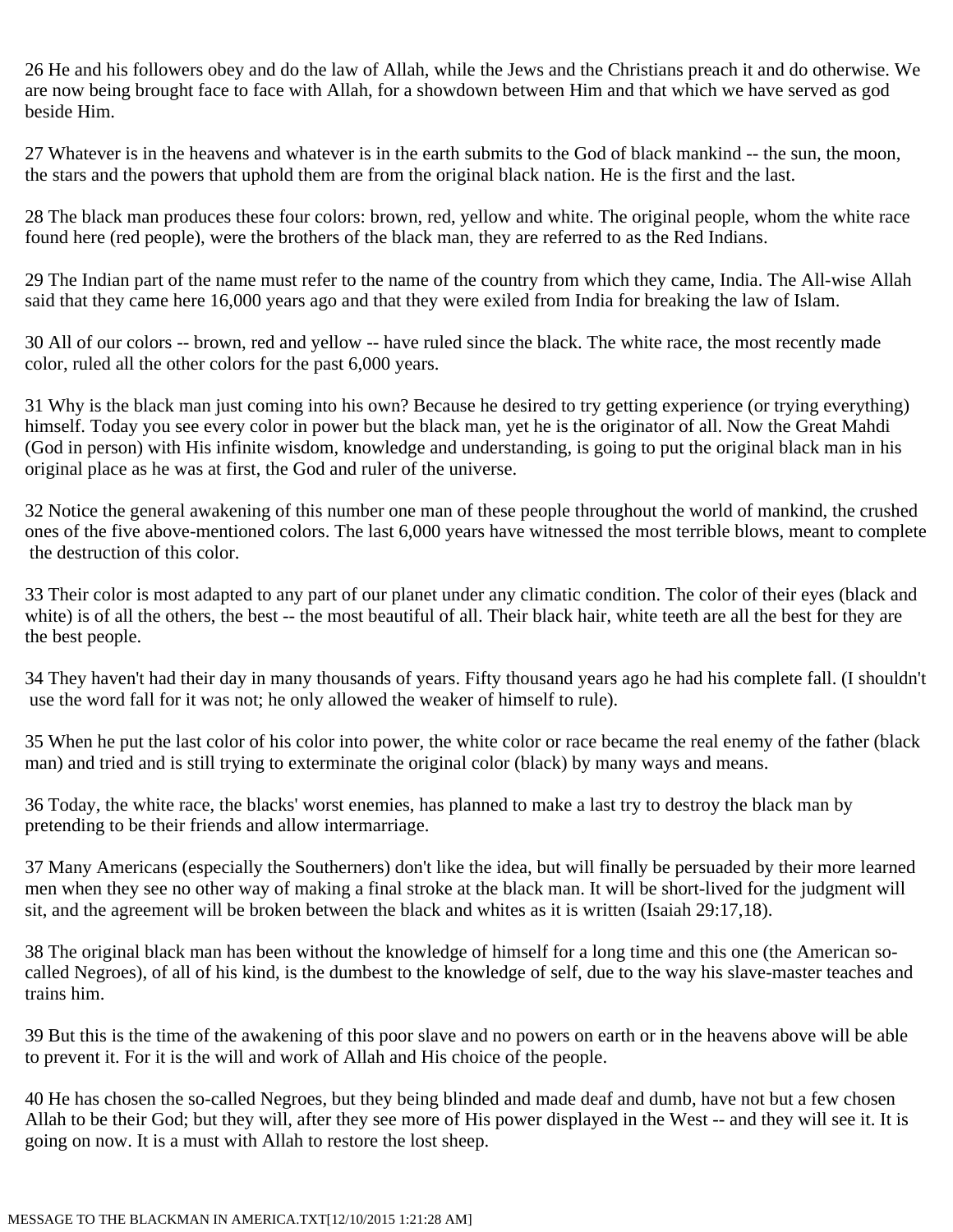41 The black people are by nature the righteous. They have love and mercy in their hearts even after trying to live the life of the devils -- this is still recognized in them. When they are fully in the knowledge of self, they will do righteousness and live in peace among themselves.

42 One can't judge them now for they are not their own selves. We, the original nation of earth, says Allah, the Maker of everything -- sun, moon and stars and the race called white race -- are the writers of the Bible and Qur-an.

43 We make such history once every 25,000 years. When such history is written, it is done by twenty-four of our scientists. Once acts as Judge or God for the others and twenty-three actually do the work of getting up the future of the nation, and all is put into one book and at intervals where such and such part or portion will come to pass, that people will be given that part of the book through one among that people from one of the Twelve (twelve major scientists) as it is then called a Scripture which actually means script of writing from something original or book.

44 There is a significance to the number 24 Scientists and the 25,000 years. The number twenty-four Scientists used is in accordance with the hours in our day and the measurement of the circumference of our planet around the equator and in the region of our Poles, Arctic and Antarctic Oceans.

45 Our planet is not exactly 25,000 miles in circumference, it is 24,896 and we, according to astronomy, don't have a full 24-hour day but near that--23 hours, 56 minutes and 46 seconds. The change made in our planets rotation at the Poles is about one minute a year and takes 25,000 years to bring about a complete change in the region of the Poles. The actual Poles are inclines 23 2 degrees to the plane of its orbit. The original black nation used 23 scientists to write the future of that nation for the next 25,000 years, and the 24th is the Judge or the one God, Allah. Allah taught me that, once upon a time they made history to last for 35,000 years. Let me stop here and say this:

46 My people must know the truth, the Gods truth -- the time is at hand! They are reared and taught by the devils and they know it not; and being ignorant of the truth, they offer opposition to the God of their salvation, Who is the very author of Truth.

47 I am His Messenger. They do this because of the fear of the devils. They are made to believe that without the friendship of the devils they would perish.

48 The Bible warns them against the friendship of the devils (James 4:4). Whosoever therefore will be a friend of the world is the enemy of God. The sixth verse of the same chapter reads: Submit yourselves therefore to God. Resist the devil, and he will flee from you.

49 Do they dare resist the devils? No! Being without the truth of Allah and the devil, they are afraid; and that fear is the cause of their suffering and will be the cause of their destruction in hell, with the devils whom they love and fear. Preachers, who read and study to teach the Bible to your own people, get the understanding of it first before teaching it to the blind, deaf and dumb of your people lest you lead both them and yourselves to hell. Remember -- your white slave-masters are your translators and teachers of the Bible. They -- who will not give you justice under this law -- will not give you truth and justice in the World of God! Stop being a fool for false friendships of the devils, stop teaching your people to love their enemies, which is a lie the devils teach and claim that Jesus taught it.

50 We are the makers of divine histories, and who is better in knowledge than Allah?

51 Man is easily made, but the sun, moon and stars are much harder to make. Yet we are the makers of them. In making the moon, it was not our original father's intention to make the moon as it is. His real intention was to destroy the moon (earth) but failed and all others who make such attempts will fail.

52 What! You disbelieve it? Do you not see that the devils are trying to make themselves a satellite to make you believe that they are the masters of the heavens and earth, as it is written of them in the Bible and Holy Qur-an (Isaiah 14:13, 14-16th verses).

53 They destroyed other people, cities and opened not the house of his prisoners. None has fulfilled this prophecy better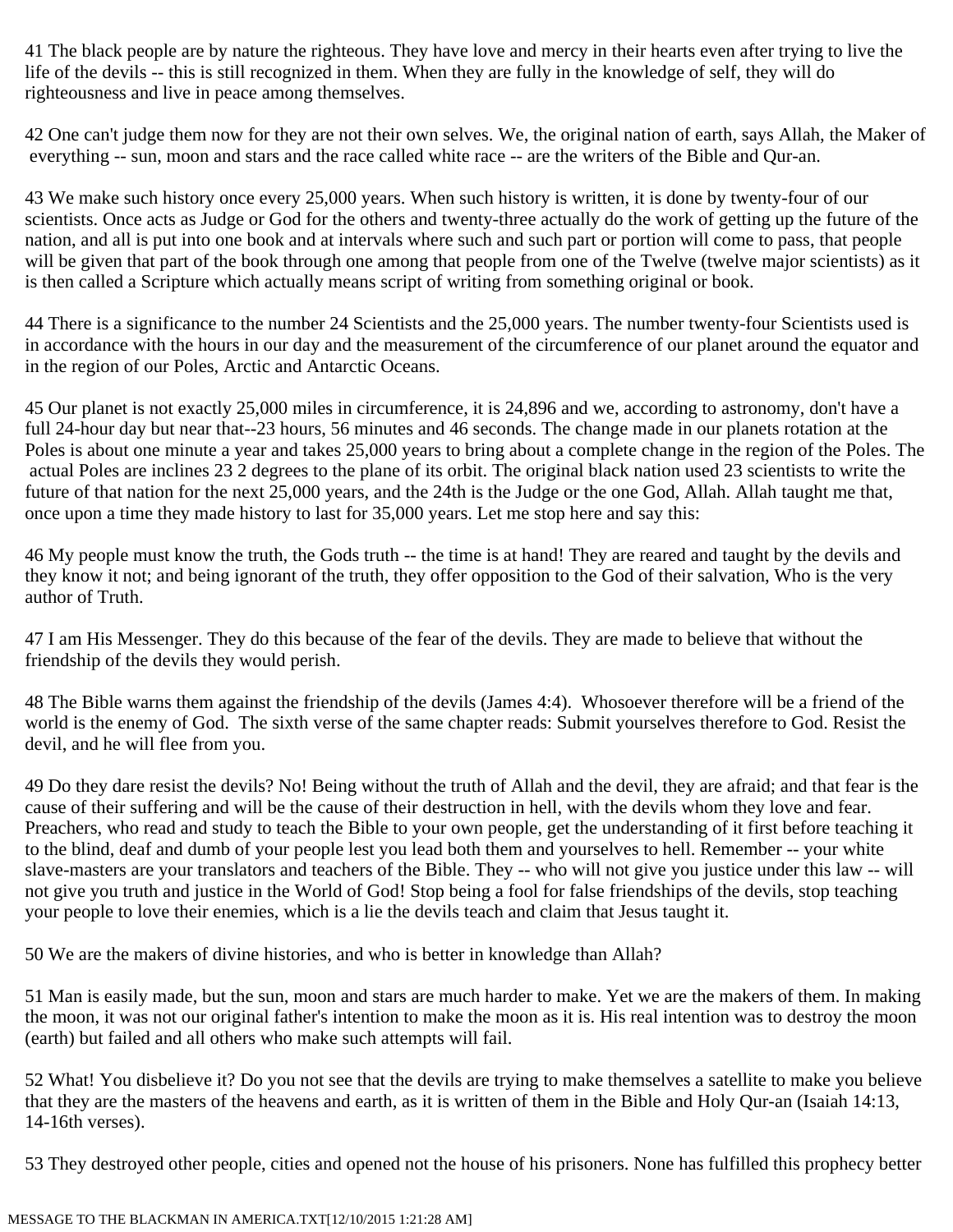than America. She has destroyed other nations' cities while she has not suffered the loss of one of her cities by a foreign nation, while preaching the freedom of her own people from the powers of other nations.

54 She holds a whole nation (so-called Negroes) prisoner, and refuses to open the door of freedom, justice and equality to them. She threatens to go to war against other nations who hold any of her citizens prisoners. They now boast of building rockets to land on our moon (which can't and won't be done); and to build a small contraption to try circling the earth like our moon, which we have made to revolve around the earth.

55 The following is from the Holy Qur-an: And we (the devils) sought to reach heaven, but we found it filled with strong guards and flames; and we (the devils) used to sit in some of the sitting-places thereof to steal a hearing. But he who tries to listen now finds a flame lying in wait for him@ (Holy Qur-an 72:8,9).

56 I am for the separation of my people from their enemies; that they share not in the enemies' destruction, even though I may lose my own life in this daring attempt to save them by the plain, simple truth of God and power. It must be done and will be done, regardless of whom or what. It can be done in one day, but Allah desires to make Himself known in the West, as it is written of Him.

57 Our 66 trillion years from the moon has proven a great and wise show of the original power, to build wonders in the heavens and earth. Six thousand years ago, or to be more exact 6,600 years ago, as Allah taught me, our nation gave birth to another God whose name was Yakub. He started studying the life germ of man to try making a new creation (new man) whom our twenty-four scientists had foretold 8,400 years before the birth of Mr. Yakub, and the Scientists were aware of his birth and work before he was born, as they are today of the intentions or ideas of the present world.

58 According to the word of Allah to me, AMR. Yakub was seen by the twenty-three Scientists of the black nation, over 15,000 years ago. They predicted that in the year 8,400 (that was in our calendar year before this world of the white race), this man (Yakub) would be born twenty miles from the present Holy City, Mecca, Arabia. And, that at the time of his birth, the satisfaction and dissatisfaction of the people would be: -- 70 per cent satisfied, 30 per cent dissatisfied.

59 And, that when this man is born, he will change civilization (the world), and produce a new race of people, who would rule the original black nation for 6,000 years (from the nine thousandth year to the fifteen thousandth year).

60 After that time, the original black nation would give birth to one, whose wisdom, Knowledge and power would be infinite. One, whom the world would recognize as being the greatest and mightiest God, since the creation of the universe. And, that He would destroy Yakub's world and restore the original nation, or ancient nation, into power to rule forever.

61 This mighty One, is known under many names. He has no equal. There never was one like Him. He is referred to in the Bible as God Almighty, and in some places as Jehovah, the God of Gods, and the Lord of Lords.

62 The Holy Qur-an refers to Him as Allah, the One God; beside Him, there is no God and there is none like Him; the Supreme Being; the mighty, the wise, the best knower; the light; the life giver; the Mahdi (this is He, Whom I have met and am missioned by).

63 He, also, referred to as the Christ, the second Jesus. The Son of Man, who is wise and is all-powerful. He knows how to reproduce the universe, and the people of His choice. He will remove and destroy the present, old warring wicked world of Yakub (the Caucasian world) and set up a world of peace and righteousness, out of the present so-called Negroes, who are rejected and despised by this world.

64 Mr. Yakub was, naturally, born out of the 30 per cent dissatisfied. As we know, wherever there is a longing or demand for a change, nature will produce that man, who will bring it about.

65 Allah taught me that the present percentage of dissatisfaction is 98 per cent near, 100 per cent, with the present ruling powers. This 100 per cent dissatisfied will bring about a 100 per cent change. Yakub did not bring about a 100 per cent change, but near (90 per cent). Allah said: When Yakub was six years old, one day, he was sitting down playing with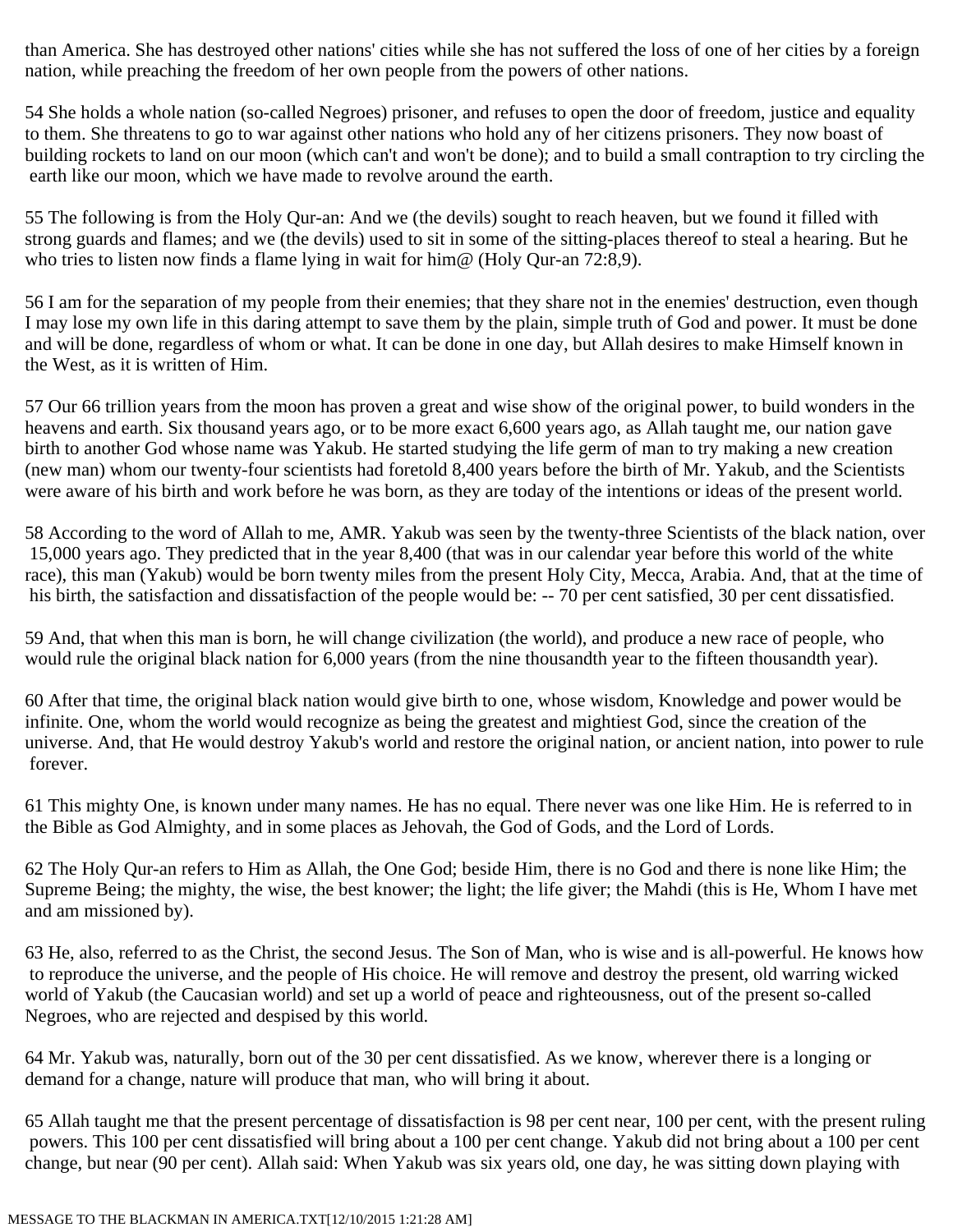two pieces of steel. He noticed the magnetic power in the steel attracting the other. He looked up at his uncle and said: Uncle, when I get to be an old man, I am going to make a people who shall rule you. The uncle said: What will you make; something to make mischief and cause bloodshed in the land? Yakub said: Nevertheless, Uncle, I know that which you do not know.

66 And, it was at that moment, the boy Yakub, first came into the knowledge of just who he was -- born to make trouble, break peace, kill and destroy his own people with a made enemy to the black nation.

67 He learned his future from playing with steel. It is steel and more steel that this made race (the white race), are still playing with. Steel has become the most useful of all metal for the people. What he really saw in playing with the two pieces of steel was the magnetic power of attraction.

68 The one attracting and drawing the other under its power. In this, he saw an unlike human being, made to attract others, who could, with the knowledge of tricks and lies, rule the original black man -- until that nation could produce one greater and capable of overcoming and making manifest his race of tricks and lies, with a nation of truth.

69 Yakub was the founder of unlike attracts and like repels, though Mr. Yakub was a member of the black nation. He began school at the age of four. He had an unusual sized head. When he had grown up, the others referred to him as the Big head scientist.

70 At the age of 18 he had finished all of the colleges and universities of his nation, and was seen preaching on the streets of Mecca, making converts. He made such impressions on the people, that many began following him.

71 He learned from studying the germ of the black man, under the microscope, that there were two people in him, and that one was black, the other brown.

72 He said if he could successfully separate the one from the other he could graft the brown germ into its last stage, which would be white. With his wisdom, he could make the white, which he discovered was the weaker of the black germ (which would be unalike) rule the black nation for a time (until a greater one than Yakub was born).

73 This new idea put him to work finding the necessary converts to begin grafting his new race of people. He began by teaching Islam, with promises of luxury to those who would believe and follow him.

74 As Mr. Yakub continued to preach for converts, he told his people that he would make the others work for them. (This promise came to pass). Naturally, there are always some people around who would like to have others do their work. Those are the ones who feel for Mr. Yakub's teaching, 100 per cent.

75 As he made converts in and around the Holy City of Mecca, persecutions set in. The authorities became afraid of such powerful teachings, with promises of luxury and making slaves of others. As they began making arrests of those who believed the teaching, the officers would go back and find, to their surprise, others still teaching and believing it.

76 Finally they arrested Mr. Yakub. But, it only increased the teachings. They kept persecuting and arresting Yakub=s followers until they filled all the jails.

77 The officers finally reported to the King that there was no room to put a prisoner in -- if arrested. All the jails are filled; and, when we go out into the streets, we find them still teaching. What shall we do with them? The King questioned the officers on just what the teachings were; and of the name of the leader.

78 The officers gave the King the answers to everything. The King said: This is not the name of that man. On entering the prison, the King was shown Yakub's cell. Wa-Alaikum. The King said: So you are Mr. Yakub? He said: Yes, I am. The King said: Yakub, I have come to see if we could work out some agreement that would bring about an end to this

trouble. What would you suggest?

79 Mr. Yakub told the King: If you give me and my followers everything to start civilization as you have, and furnish us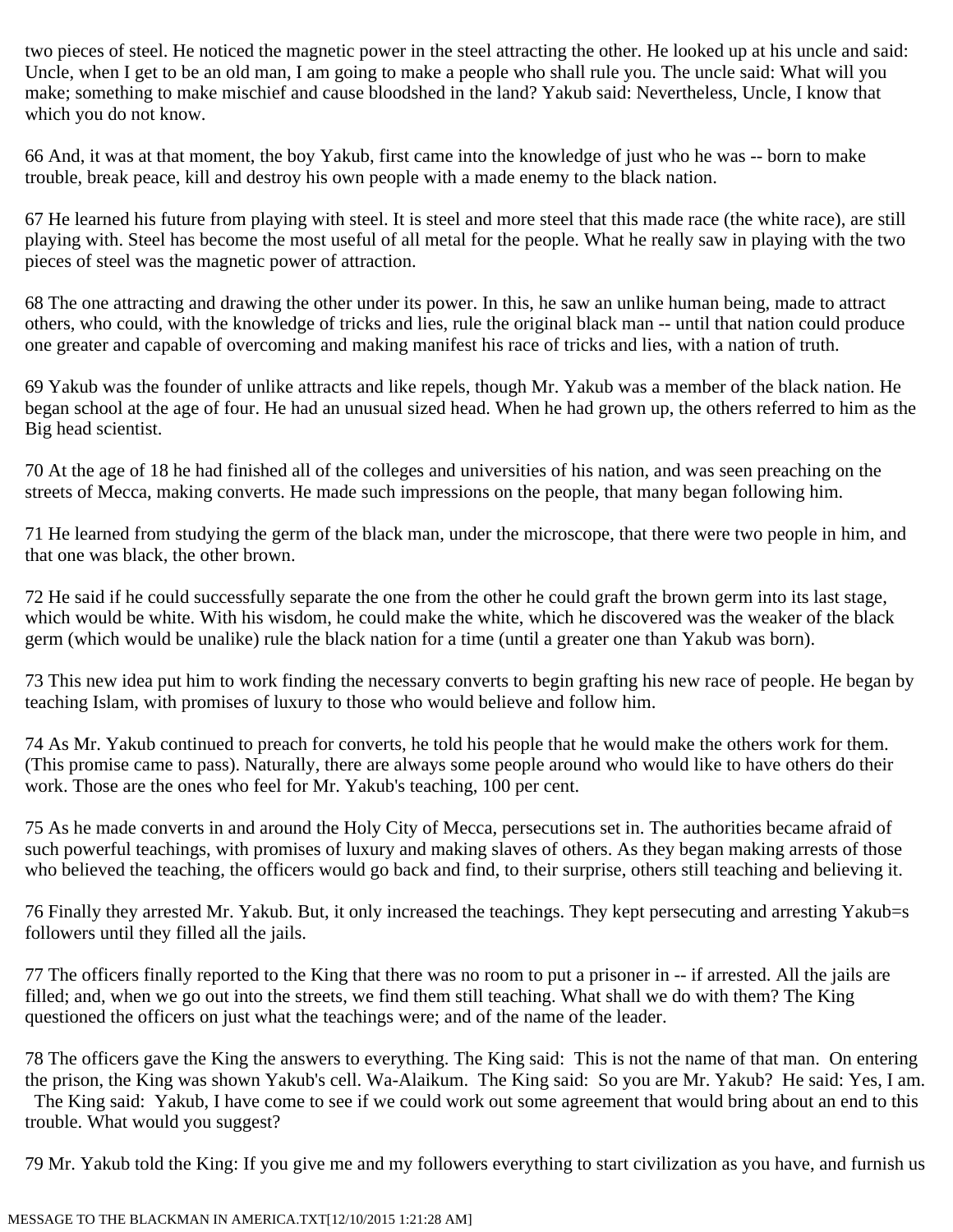with money and other necessities of life for twenty years, I will take my followers and we will go from you.

80 The King was pleased with the suggestion or condition made by Yakub, and agreed to take care of them for twenty years, until Yakub's followers were able to go for themselves.

81 After learning who Mr. Yakub was, they all were afraid of him, and were glad to make almost any agreement with him and his followers.

82 This history or future of Mr. Yakub and his people was in the Nation's Book, by the writers (23 Scientists) of our history, 84,000 years before his birth. So, the Government began to make preparation for the exiling of Mr. Yakub and his followers. The King ordered everyone rounded up who was a believer in Mr. Yakub. They took them to the seaport and loaded them on ships.

83 After rounding them all up into ships, they numbered 59,999. Yakub made 60,000. Their ships sailed out to an Isle in the Aegean Sea called Pelan (Bible Patmos). After they were loaded into the ships, Mr. Yakub examined each of them to see if they were 100 per cent with him; and to see if they were all healthy and productive people. If not, he would throw them off. Some were found to be unfit and overboard they went.

84 When they arrived at the Isle, Mr. Yakub said to them: See how they (the Holy people) have cast us out. Now -- if you will choose me to be your King, I will teach you how to go back and rule them all.

85 Of course, they had already chosen Yakub to be their King at the very start. So, Yakub chose doctors, ministers, nurses and a cremator for his top laborers. He called these laborers together and told them his plan for making a new people, who would rule for 6,000 years.

86 He called the doctor first and said: Doctor, let all the people come to you who want to marry; and if there come to you two real black ones, take a needle and get a little of their blood and go into your room and pretend to be examining it, to see whether their blood would mix. Then, come and tell them that they will each have to find another mate, because their blood does not mix. (It was the aim of Yakub to get rid of the black and he did.) Give them a certificate to take to the minister, warning the minister against marrying the couple because their blood does not mix. When there comes to you two browner ones, take a pretended blood test of them; but, give them a certificate saying that they are eligible to marry.

87 Mr. Yakub's charge to his laborers was very strict -- death if one disobeyed. They didn't know what Yakub had in mind until they were given their labor to do. He made his laborers, from the chief to the least, liars. The doctor lied about the blood of the two black people who wanted to marry, that it did not mix.

88 The brown and black could not be married (brown only). The doctors of today hold the same position over the people. You go to them to get a blood test to see if you are fit to be married.

89 Today, they say it is done to see if there are any contagious germs in the blood. I wish that they would enforce such a law today (keep the white from mixing with black -- just the opposite). Perhaps we could remain black and not be disgraced by a mixture of all colors.

90 In the days of Yakub's grafting of the present white race, a new and unalike race among the black nation for 600 years, his law was -- that they should not allow the birth of a black baby in their family, but the white (devil) should mix their blood with the black nation, in order to help destroy black; but, they should not allow the black to mix with their blood.

91 His aim was to kill and destroy the black nation. He ordered the nurses to kill all black babies that were born among his people, by pricking the brains with a sharp needle as soon as the black child's head is out of the mother.

92 If the mother is alert (watching the nurse), then the nurse would lie and fool the mother to get possession of child to murder it, by saying that she (mother) gave birth to an Angel child. And that she (the nurse) would like to take the baby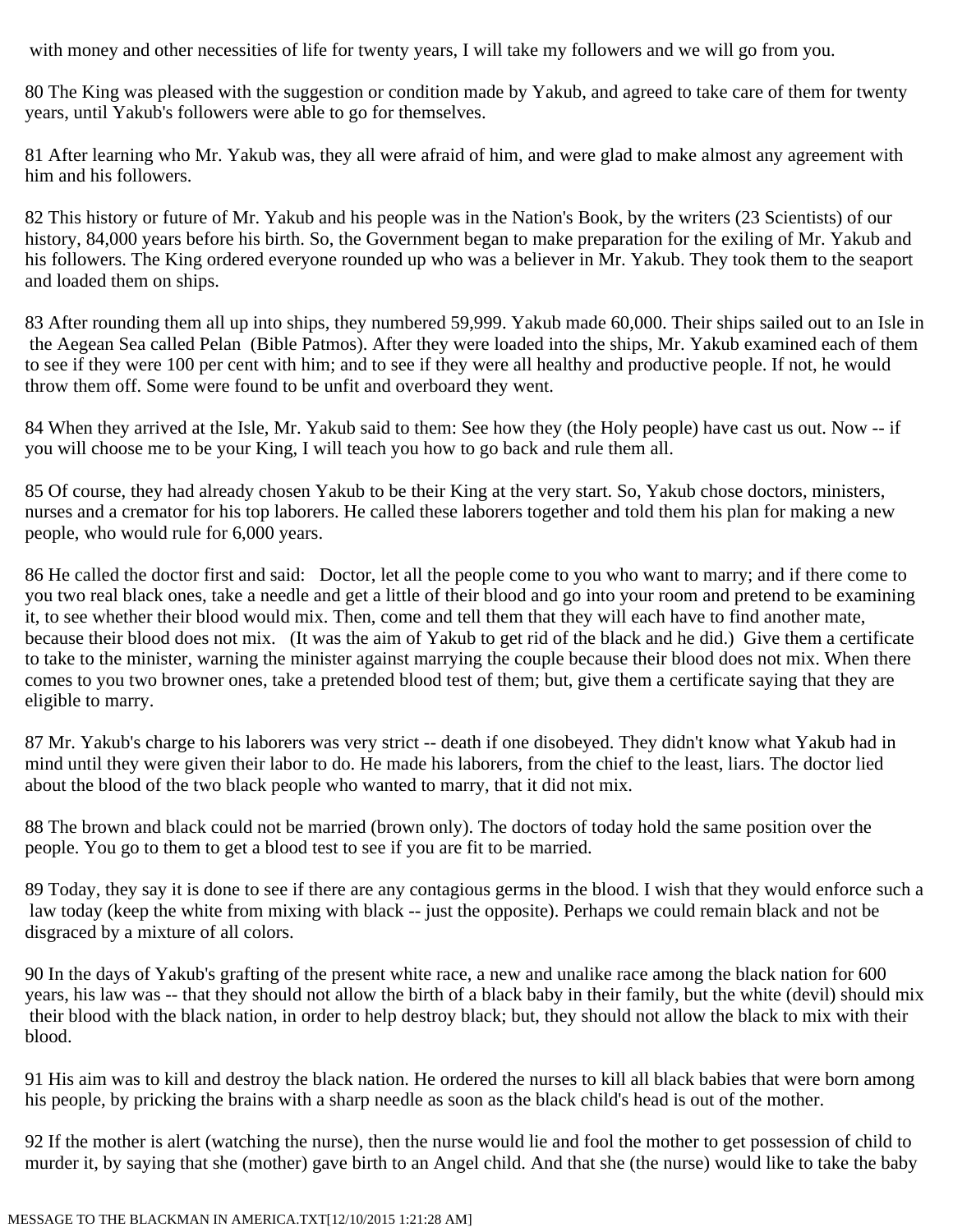to heaven, so when the mother dies, she would have a room with her child in heaven, for her baby was an angel.

93 This is the beginning of the first lie or liar; and, it was so that the nurse would take the black baby away on this falsehood and claim that they were taking the poor black baby to heaven. As Yakub had taught them, they would feed it to wild beasts and if they did not a wild beast to feed the black babies to, Yakub told the nurses to give it to the cremator to burn.

94 Mr. Yakub warned the laborers, from the doctor down to this cremator, that if anyone of them failed to carry out his orders, off go their heads.

95 When there was a birth of a brown baby, the nurse would come and make much ado over it, and, would tell the mother that she had given birth to a holy child and that she would nurse it for the next six weeks, for her child was going to be a great man (that is when it was a boy baby).

96 After the first 200 years, Mr. Yakub had done away with the black babies, and all were brown. After another 200 years, he had all yellow or red, which was 400 years after being on Pelan. Another 200 years, which brings us to the six hundredth year, Mr. Yakub had an all-pale white race of people on this Isle.

97 Of course, Mr. Yakub lived but 150 years; but, his ideas continued in practice. He gave his people guidance in the form of literature. What they should do and how to do it (how to rule the black nation). He said to them: When you become unalike (white), you may return to the Holy Land and people, from whom you were exiled.

98 The Yakub made devils were really pale white, with really blue eyes; which we think are the ugliest of colors for a human eye. They were called Caucasian -- which means, according to some of the Arab scholars, One whose evil effect is not confined to one''s self alone, but affects others.

99 There was no good taught to them while on the Island. By teaching the nurses to kill the black baby and save the brown baby, so as to graft the white out of it; by lying to the black mother of the baby, this lie was born into the very nature of the white baby; and, murder for the black people also born in them -- or made by nature a liar and murderer.

100 The black nation is only fooling themselves to take the Caucasian race otherwise. This is what Jesus learned to their history, before He gave up His work of trying to convert the mews or white race to the religion of Islam.

101 And, the same knowledge of them was given to Muhammad by the Imams (or scientists) of Mecca. That is why the war of the Muslims against them came to a stop.

102 Muhammad was told that he could not reform the devils and that the race had 1,400 more years to live; the only way to make righteous people (Muslims) out of them was to graft them back into the black nation.

103 This grieved Muhammad so much that it caused him heart trouble until his death (age sixty-two and one half years). The old scientists used to laugh at Muhammad for thinking that he could convert them (the devils) to Islam. This hurt his heart.

104 Mr. Yakub taught his made devils on Pelan: That -- when you go back to the holy black nation, rent a room in their homes. Teach your wives to go out the next morning around the neighbors of the people, and tell that you heard her talking about them last night.

105 When you have gotten them fighting and killing each other, then ask them to let you help settle their disputes, and restore peace among them. If they agree, then you will be able to rule them both. This method the white race practices on the black nation, the world over. They upset their peace by putting one against the other, and then rule them after dividing them.

106 This is the reason why the American so-called Negroes can never agree on unity among themselves, which would put them on top overnight. The devils keep them divided by paid informers from among themselves. They keep such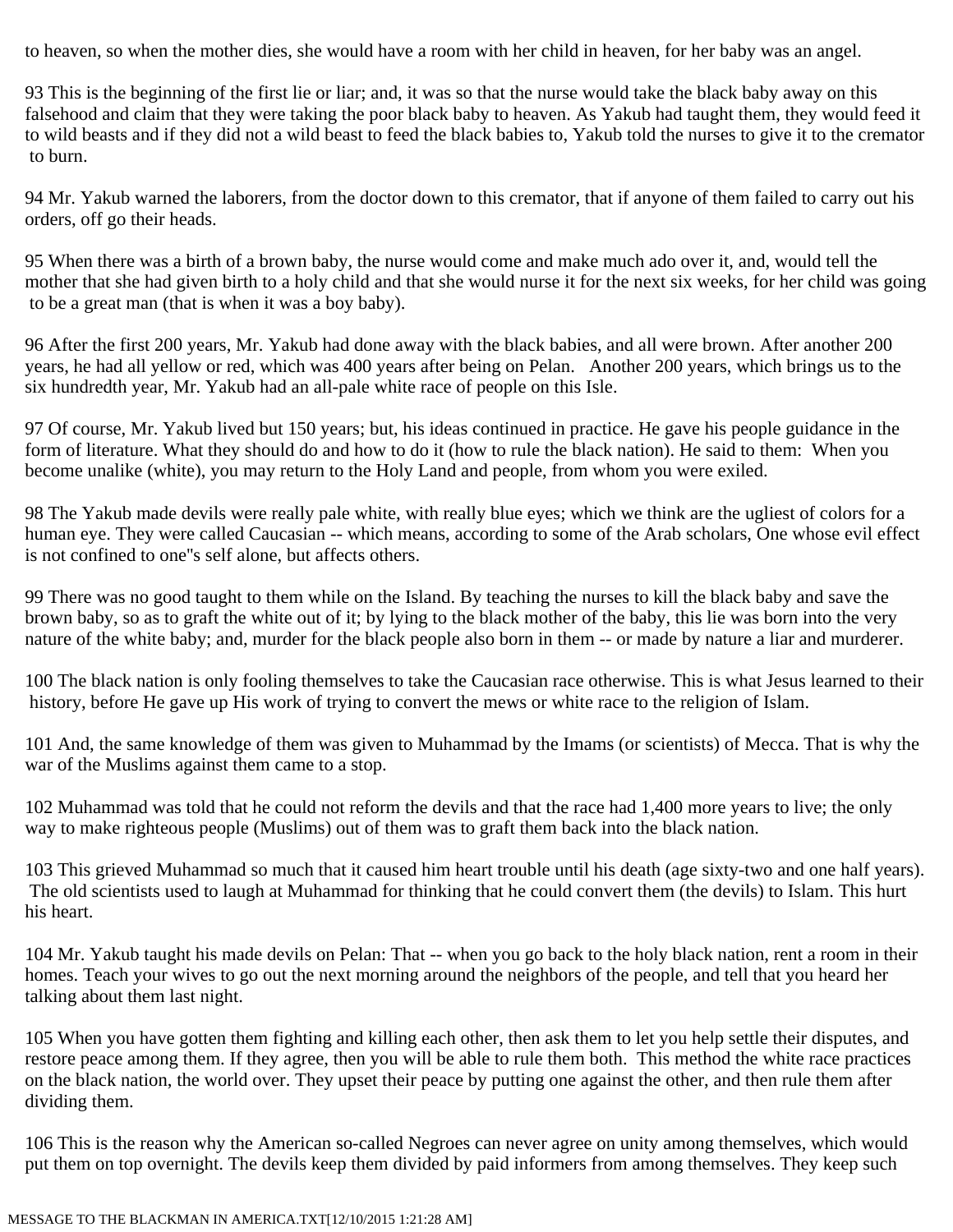fools among us. But, the real truth of the devils sometimes converts the informers and brings them over to us as true believers. We don't bother about killing them, as I am not teaching that which I want to be kept as a secret, but that which the world has not known and should know.

107 After Yakub's devils were among the Holy people of Islam (the black nation) for six months, they had our people at war with each other. The holy people were unable to understand, just why they could not get along in peace with each other, until they took the matter to the King.

108 The King told the holy people of the black nation that the trouble they were having was caused by the white devils in their midst, and that there would be no peace among them until they drove these white made devils from among them.

109 The holy people prepared to drive the devils out from among them. The King said: Gather every one of the devils up and strip them of our costume. Put an apron on them to hide their nakedness. Take all literature from them and take them by way of the desert. Send a caravan, armed with rifles, to keep the devils going westward. Don't allow one of them to turn back; and, if they are lucky enough to get across the Arabian Desert, let them go into the hills of West Asia, the place they now call Europe.

110 Yakub's made devils were driven out of Paradise, into the hills of West Asia (Europe), and stripped of everything but the language. They walked across that hot, sandy desert, into the land where long years of both trouble and joy awaited them; but -- they finally made it. (Not all: many died in the desert.)

111 Once there, they were roped in, to keep them out of Paradise. To make sure, the Muslims, who lived along the borders of East and West Asia, were ordered to patrol the border to keep Yakub's devils in West Asia (now called Europe), so that the original nation of black man could live in peace; and the devils could be alone to themselves, to do as they pleased, as long as they didn't try crossing the East border.

112 The soldiers patrolled the border armed with swords, to prevent the devils from crossing. This went on for 2,000 years. After that time, Musa (Moses) was born: the man whom Allah would send to these exiled devils to bring them again into the light of civilization. Before we take up this first 2,000 years of the devils exiled on our planet, let us not lose sight of what and how they were made, and of the god who made them, Mr. Yakub.

113 Since we have learned that Mr. Yakub was an original man (black) the ignorant of our people may say: If Yakub was a black man and the father of the devils, then he was a devil. That is like one saying The horse is as much a mule as the mule.

114 Or, that an orange or lemon is as much grapefruit as the grapefruit: because the grapefruit is grafted from the orange and lemon. They are not alike because the grafted is no longer original.

115 Just what have we learned, or rather are learning from this divine revelation of our enemies, the devils? Answer: We are learning the truth, which has been kept a secret for 6,000 years concerning the white race, who have deceived us. We learn what is meant by the Bible's symbolic teachings: that they were made from dust.

116 This only tends to convey the idea that they were created from nothing; which means the low and humble origin of such creation.

117 Again, we learn who the Bible (Genesis 1:16) is referring to in the saying: Let us make man. This US was fiftynine thousand, nine hundred and ninety-nine (59,999) black men and women; making or grafting them into the likeness or image of the original man.

118 Now that they are the same, but have the ways of a human being they are referred to as mankind -- not the real original man, but a being made like the original in the sense of human beings.

119 The Holy Qur-an throws a great light on the truth of the creation of this pale, white race of devils. O mankind, surely we have created you from a male and a female (Chap. 49:15). This makes it very easy to understand to whom it is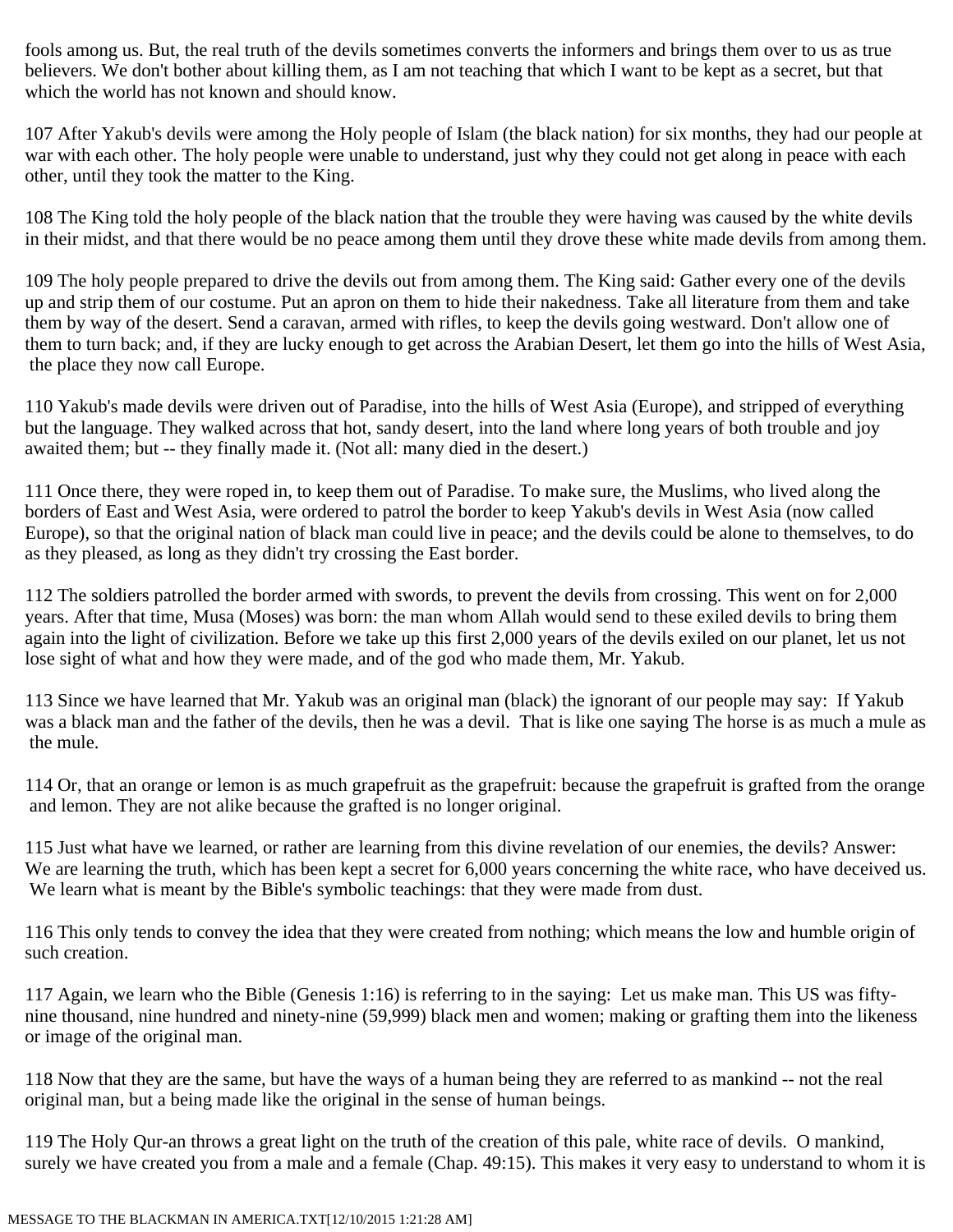referring. What mankind? Surely we created man from sperm mixed (with ovum) to try him, so we have made him hearing and seeing (Chap. 76:2).

120 Inasmuch as these chapters have a further reference to the spiritual creation of the Last Messenger, it is equally true that they refer to the physical creation of the white race. In another place, the Holy Qur-an says: We have created man, and now he is an open disputer.

121 Yakub's race of devils were exiled in the hills and caves of West Asia (now called Europe). They were without anything to start civilization and became savages. They remained in such condition for 2,000 years--no guide or literature.

122 They lost all knowledge of civilization. The Lord, God of Islam, taught me that some of them tried to graft themselves back into the black nation, but they had nothing to go by. A few were lucky enough to make a start, and got as far as what you call the gorilla. In fact, all of the monkey family are from this 2,000 year history of the white race in Europe.

123 Being deprived of divine guidance for their disobedience, the making of mischief and causing bloodshed in the holy nation of the original black people by lies, they became so savage that they lost all their sense of shame.

124 They started going nude as they are doing today (and leading the so-called Negroes into the very acts).

125 They became shameless. In the winter they wore animal skins for clothes and grew hair all over their bodies and faces like all the other wild animals.

126 In those days, they made their homes in the caves on hillsides. There is a whole chapter devoted to them in the Holy Qur-an. They had it very hard, trying to save themselves from being destroyed by wild beasts which were plentiful at that time in Europe.

127 Being without a guide, they started walking on their hands and feet like all animals; and, learned to climb trees as well as any of the animals. At night, they would climb up into trees, carrying large stones and clubs, to fight the wild beasts that would come prowling around at night, to keep them from eating their families.

128 Their next and best weapons were the dogs. They tamed some of these dogs to live in the caves with their families, to help protect them from the wild beasts. After a time, the dog held a high place among the family because of his fearlessness to attack the enemies of his master. Today, the dog is still loved by the white race and is given more justice than the so-called Negroes, and, is called the white man's best friend. This comes from the cave days.

129 After 2,000 years of living as a savage, Allah raised up Musa (Moses) to bring the white race again into civilization: to take their place as rulers, as Yakub has intended for them. Musa (Moses) became their God and leader. He brought them out of the caves; taught them to believe in Allah; taught them to wear clothes; how to cook their food; how to season it with salt; what beef they should kill and eat; and, how to use fire for their service. Moses taught them against putting the female cow under burden.

130 He established for them Friday as the day to eat fish, and not to eat meat (beef) on that day. And, fish is the main menu on Fridays in many of the whites' homes today.

131 They were so evil (savage) that Moses had to build a ring of fire around him at night; and, he would sleep in the center of the ring to keep the devils from harming him. They were afraid of fire, and are still afraid of fire.

132 Allah said that: One day, Moses told them he was going to have fish come up from the sea that so that tomorrow we will have some fish.

133 On the next day, the fish were there. Moses had a boat load sent up from Egypt. Moses said: See! The sea came up last night and brought us some fish. One of the savages was a little smart and he said to Moses: Where is the water?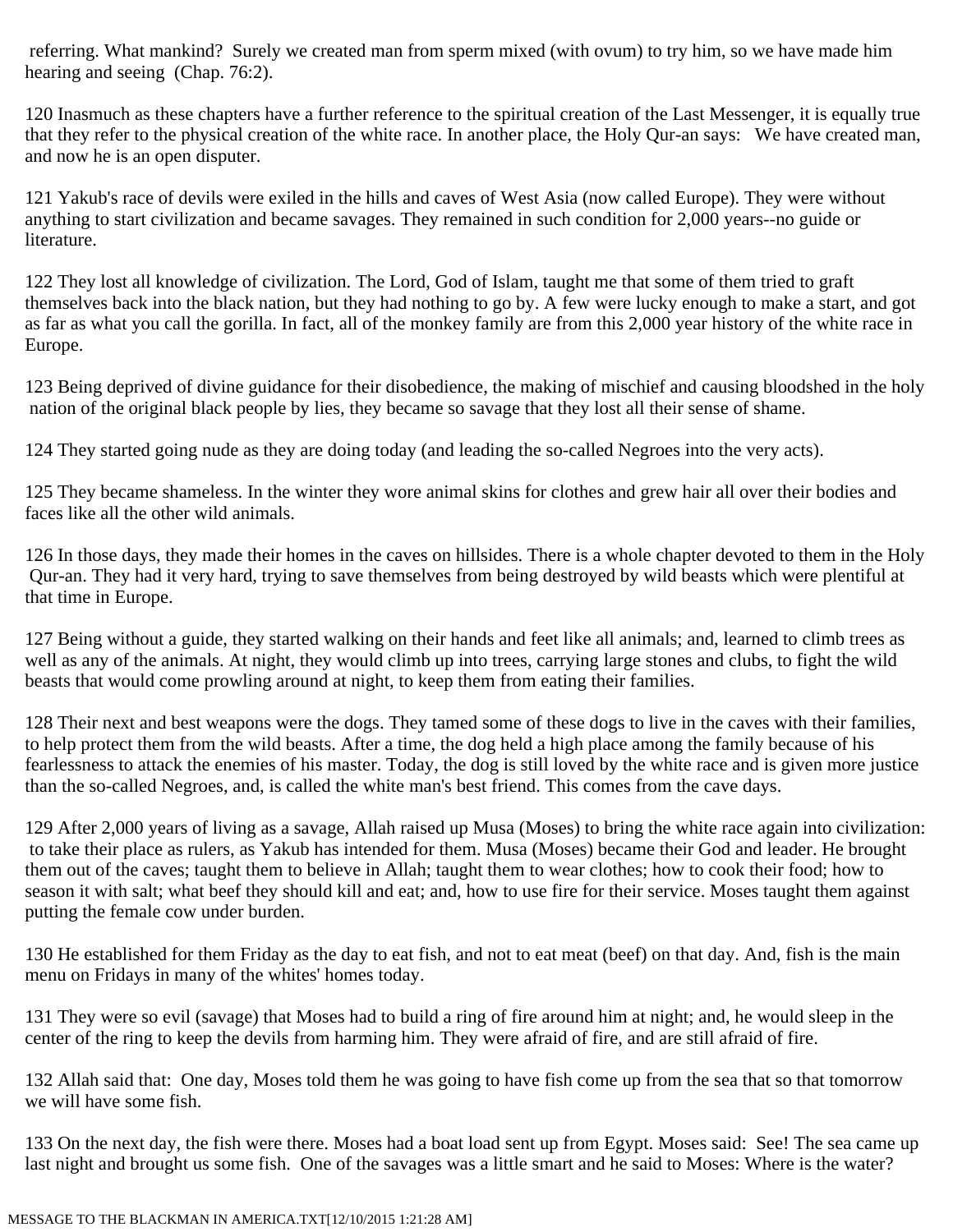134 From then on, Moses recognized the fact that he could not say just anything to them. He had a hard time trying to civilize them. Once they gave Moses so much trouble that he took a few sticks of dynamite, went up on the mountainside, placed them into the group, and went back to get those who were giving him the most trouble.

135 He said to them: Stand there on the edge of this mountain and you will hear the voice of God. They stood there about 300 in number. Moses set the fuse off and it killed all of them.

136 The Imams got after Moses for performing this trick on the devils. Moses said to the Imams: If you only knew how much trouble these devils give me, you would do as I do. Moses taught the devils that if they would follow him and obey him, Allah would give them a place among the holy people. Most of them believed Moses, just to get out of the caves.

137 The Imams recognized the tremendous job Musa (Moses) had, trying to civilize the savages. These enemies of the righteous black nation of earth now had to take the place as the rulers and conquerors of the earth. The devils were given the knowledge and power to bring every living thing, regardless of its kind of life, into subjection.

138 And God said: Let us make man in our image, after our likeness: Let them have dominion over the fish of the sea; and over the fowl of the air; and over the cattle, and over all the earth; and over every creeping thing that creepeth upon the earth:@ and God said unto them: Be fruitful and multiply; and replenish the earth, and subdue it (Gen. 1:26,28).

139 The above was all necessary if the devils were to rule as a God of the world. They must conquer, and bring into subjection, all life upon the earth -- not land life alone, but they must subdue the sea and the like therein -- master everything, until a greater master of God comes, which would mean the end of their power over the life of our earth.

140 We all bear witness that the scripture quoted above refers to the Caucasian race. They are the only people who answer that description and word for the past 4,000 years.

141 They have subdued the people and most every kind of living thing upon the earth. God has blessed them to exercise all their knowledge, and blessed them with guides (prophets) from among our own people; and, with the rain and seasons of the earth.

142 Today, their wealth is great upon the earth. Their sciences of worldly good have sent them, not only after the wealth of other than their own people, but even after the lives and property of their own kind. They have tired to re-people (replenish) the earth with their own kind, by skillfully killing off the black man and mixing their blood into the black woman.

143 But, the job is too big for them to ever conquer. The black nation, including its other three colors, brown, red and yellow, outnumber the Caucasian race, eleven to one.

144 God created them in His image (Gen. 1:27). They are in the image and likeness of a human being (black man), but are altogether different kind of human being than that of the black human beings.

145 Their pale white skin; their blue eyes (even disliked by themselves) tells any black man or woman, that in those blue and green eyes, there just can't be any sincere love and friendship for them. They are unlike and we are like. Like repels -- unlike attracts. The very characteristics of black and white are so very different.

146 Black people have a heart of gold, love and mercy. Such a heart, nature did not give to the white race. This is where the so-called Negroes are deceived in this devil race. They think they have the same kind of heart; but the white race knows better. They have kept it as a secret among themselves, that they may be able to deceive the black people.

147 They have been, and still are, successful in deceiving the black man, under the disguise of being the ones who want peace, love and friendship with the world, and with God -- at the same time making war with the world, to destroy peace, love and friendship of the black nation.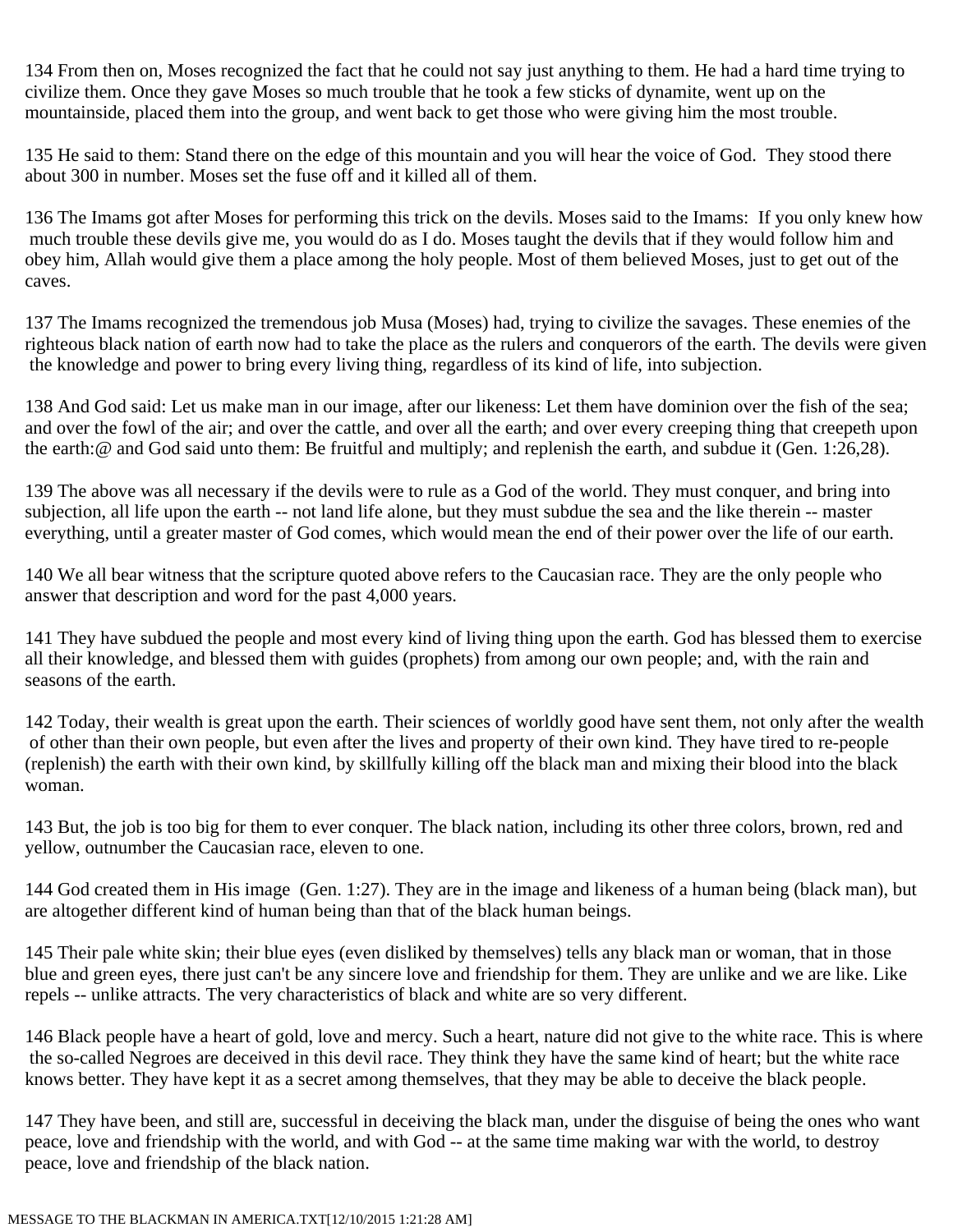148 A brother loves and desires for his brother what he desires for himself. So-called Negroes, do you have this kind of love and desire from the white race for you? Why? Because as I have shown to you, they are not your brothers, by nature. They are fully showing you, this day, openly, that they are different from you; and, you are different from them.

149 Why not try making brotherly love and friendship with your own kind first? To see you trying to integrate with the very enemy of yours, and God, shows beyond a shadow of a doubt, that you don't know yourself nor your enemies; or rather are lost in love for our enemies, I know you, who love your enemy, don't like that I tell you this truth. But, I can't help it--come what may. God has put upon me this mission, and I must do His will or burn.

150 Are you with me to do the will of God, or will of the devil and the disbelieving people? I know you are, for you have learned and are learning more truth than you have ever read or ever will read. Fear not! Allah is on our side, to give you and me the Kingdom.

Message to the Blackman

CHAPTER 56

SERPENT

1 That old serpent, called the devil and Satan, which deceiveth the whole world (Rev. 12:9) is a person or persons whose characteristics are like that of a serpent (snake). Serpents or snakes of the grafted type cannot be trusted, for they will strike you when you are not expecting a strike.

2 Let us refer to Genesis: Dan shall be a serpent by the way, an adder in the path that bitten the horse's heels so that his rider shall fall backward (Gen. 39:17). Here Jacob on his deathbed fourteenth the future of his sons (Moses calls Dan a lion's whelp; he shall leap from Basin; Duet. 33:22). That old serpent, devil and Satan, the old beast, is the dragon which deceiveth the whole world of the poor ignorant darker nations and has caused them to fall off their mount of prosperity, success and independence by accepting advice, guidance and empty promises which he (the serpent-like Caucasian devil) never intended to fulfill.

3 How well the prophets have described the characteristics of this race of devils as corresponding to the nature of a snake (serpent). Most snakes wobble and make a crooked trail when and wherever they crawl. So it is with the white race, which goes among the black nation leaving the marks of evil and crooked dealings and doings.

4 In spiritual dealings, there again you will find them like a snake (serpent), following on the heels of the truth bearers (prophets and messengers of God) to bite the believers with false teachings and fear in order that he may cause them to fall off their mount of truth. Like a snake (serpent) he parks in and on the pathway of all the so-called Negroes who seek the way to freedom, truth, justice and equality (Allah and the true religion, Islam). In many instances, they threaten you with imprisonment the loss of your jobs, hunger, lack of shelter and disrespect of human rights. On some occasions, they threaten to take away your very life! By speaking evil of the truth (Allah and His apostle and Islam), they cause fear to enter the hearts of the weak believers and they fall off the mount of the truth of God which would have saved them from fear, harm, hunger and lack of shelter. As he caused the fall of Adam and his wife from the Garden of Paradise, so they are trying to cause the fall of you and me and prevent us from entering Paradise by not believing in Allah and His religion, Islam.

5 Allah (God) drove out both Adam and Eve and cursed the serpent and set a day of execution upon the (human) serpent (the devil and Satan) and enmity and hatred (discord, dislike, disapproval) between the apostles and prophets of God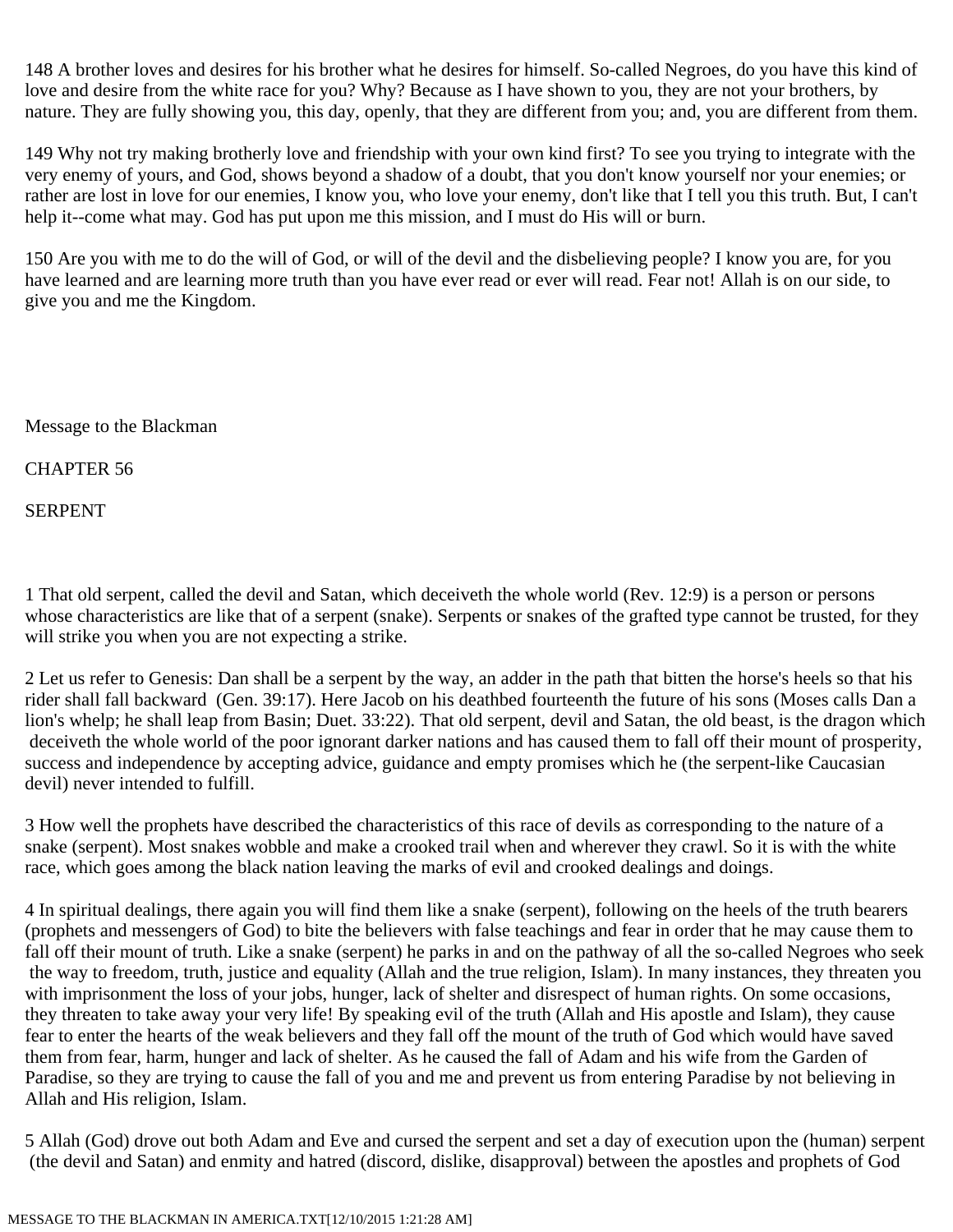and the human serpent. And God said unto the serpent, because thou hast done this, thou art cursed above all cattle, and above every beast of the field, and I will put enmity between thee and the woman and between thy seed and her seed, it shall bruise thy head and thou shall bruise his heel@ (Gen. 3:15).

6 Notice that the above verse refers to the woman's seed as it and in the last two words of verse 15, his heel is used. The woman's seed and the serpent's seed are involved. Therefore, the seed of the two will settle the wrong between the woman and the serpent caused by the serpent in the Garden of Paradise 6,000 years ago. The woman's seed shall bruise the serpent's head.

7 What is the head of this human serpent? It is the false religious leaders of the human beast serpent. Come hither, I will show unto thee the judgment of the great whore that sitteth upon many waters with whom kings of the earth have committed fornication and the inhabitants of the earth have been made drunk. (They are silly drunk from the false religious teachings of the head of the serpent. Under this drunkenness they war against the truth and persecute and kill the servants of truth, thinking that they are doing God's will, or they try to prevent the truth from falsehood manifest).

8 In the fourth verse, the woman is arrayed in purple and scarlet color and is filthy. In the first and sixteenth verses, she is called a whore. The beast supports her.

Message to the Blackman

CHAPTER 57

THE BEAST PART I

1 Who is like unto the beast? Who is able to make war with him? (Rev. 13:4). This beast that is spoken of in the prophecy of the first book of the Bible called Revelations and has and still is being much misunderstood by my people. But one thing is certain, the name (beast) is believed by most all readers of the Book to refer to a person or persons, which is right. But who is the person or persons? (Note: There is mentioned in the same chapter and verse a dragon which gave power to the beast. Who can this dragon be? Is he also a person? Then how are the two related?)

2 The eighteenth verse of the same chapter reads: Here is wisdom. Let him that hath understanding count the number of the beast: for it is the number of a man. Here we are told that the number of the beast referred to here is a man or people. Now the only way of knowing just what man or people is to watch and see what man or people's doings or works compare with the doings and works of the symbolic beast of the Revelation.

3 This name beast, when given to a person, refers to that person's characteristics, not to an actual beast. Study the history of how America treats the freedom, justice and equality which is supposed to be given to all citizens of America (of course, the Negroes are not citizens of America). A citizen cannot and will not allow his people and government to treat him in such way as America treats her so-called Negroes.

4 To call a person a beast is simply to say, according to the English language: Nouns -- violent person, berserk or berserker, demon, fiend, shaitan or sheitan or Satan, or dragon, evil spirit, Satanas, devil, diable, Iblis, azazel, abaddon, apollyon, the prince of the devils, the prince of darkness, the prince of this world, the prince of the power of air, the wicked one, the evil one, the archenemy, the archfied, the devil incarnate, the father of lies, the author and father of evil, the serpent, the common enemy, the angel of the bottomless pit. Adjectives -- satanic, devilish, diabolic (al), hell-born, demoniac, savage, brute, fierce, vicious, wild, untamed, tameless, ungentle, barbarous, unmitigated, unsoftened, ungovernable, uncontrollable (obstinate), brute force, forcibly, by main, with might and main, by force of arms, at the point of the sword or bayonet (the devil nd Satan). The above in the explanation of beast when applied to human beings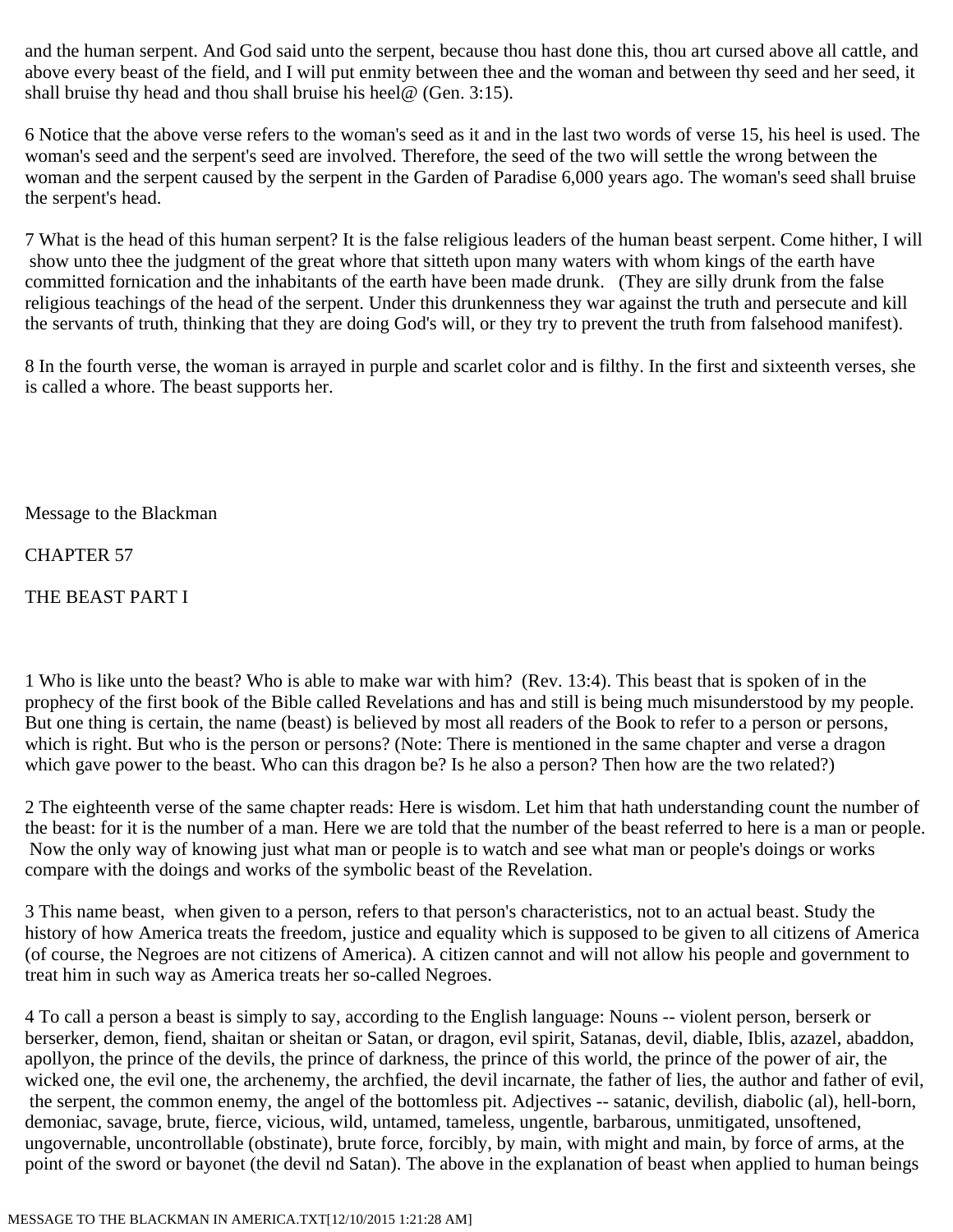or people in general, according to Roget's International Thesaurus. The so-called American Negroes have and still suffer under such brutish treatment from the American Christian white race, who call themselves followers of Jesus and his God.

5 The Revelator could not have better described the white race's way of dealing with the black nation. They (white race) are the people described as beast in the Revelation of the Bible. Study them and their history and dealings with people and you will without hesitation agree with me 100 per cent that these are the people meant by the Revelator who foresaw their future and end and wrote it while he and his followers were in exile from the Holy Land 6,600 years ago on the Island of Pelan in the Aegean Sea, where he grafted the present white race.

6 The revelation is claimed by the Christians to have been grafted to a Saint John Divine who was a follower of Jesus, but this is erroneous and wrong. It is by the father of the white race (Mr. Yakub or Jacob). The people other than the beast are mentioned as worshipers of the beast: And they (the people of the darker nation) worshiped the dragon which gave power unto the beast. The power given by the dragon to the beast refers to a higher wisdom and knowledge of the time and wise preparedness. The chief head and spiritual guidance of the white race is the Pope of Rome.

Message to the Blackman

CHAPTER 58

THE BEAST PART II

### WHO IS ABLE TO MAKE WAR WITH HIM?

Who is able to make war with him? (Rev. 13:4)

dreadful and terrible (Dan. 7:7)

1 God and His Prophets could not have given the white race a better name (serpent) according to the characteristics of that race. The serpent of Genesis 3:1 was none other than the devil (white race). He deceived Adam and his wife, causing them to disobey Allah (God), which was the plan of the serpent (devil), according to the history of the devils. Their greatest desire is to make the righteous disobey the law of righteousness.

2 They are referred to by this name serpent in the Holy Qur-an (37:65) translated by Maulvi Muhammad Ali: To a tree that grows in the bottom of hell, its produce is as the heads of serpents which the disbelievers shall eat from. In his footnote (2112), he says: That the Arabs apply the name Shaitan to a sort of serpent have a man, ugly or foul in the head and face. In Mr. Abdullah Usuf Ali's translation of the Holy Qur-an in English, in the same chapter and verse (37:65), it reads: The shoots of its fruit stalks are like the heads of devils.

3 The Bible's forbidden tree (Gen. 2:17) was a tree of the knowledge of good and evil. This also tells us that the tree was person, for trees know nothing! This tree of knowledge was forbidden to Adam and Eve. The only one whom this tree could be is the devil. After deceiving Adam and his wife, he has been called a serpent due to his keen knowledge of tricks and his acts of shrewdness; he made his acquaintance with Adam and his wife in the absence of God. Since this is the nature of a liar, he can best lie to the people when truth is absent.

4 We know that there was never a time when an actual serpent (or snake) could talk and deceive people in the knowledge of God's law. This same serpent is mentioned in Revelation 12:9 as a deceiver. There (12:9) it is made clear to us that the serpent is The dragon, devil and satan which deceiveth the whole world. In Gen. (3:1) he appeared in the Garden of Paradise before the woman and deceived her (Rev. 12:4). He stood before the woman who was ready to be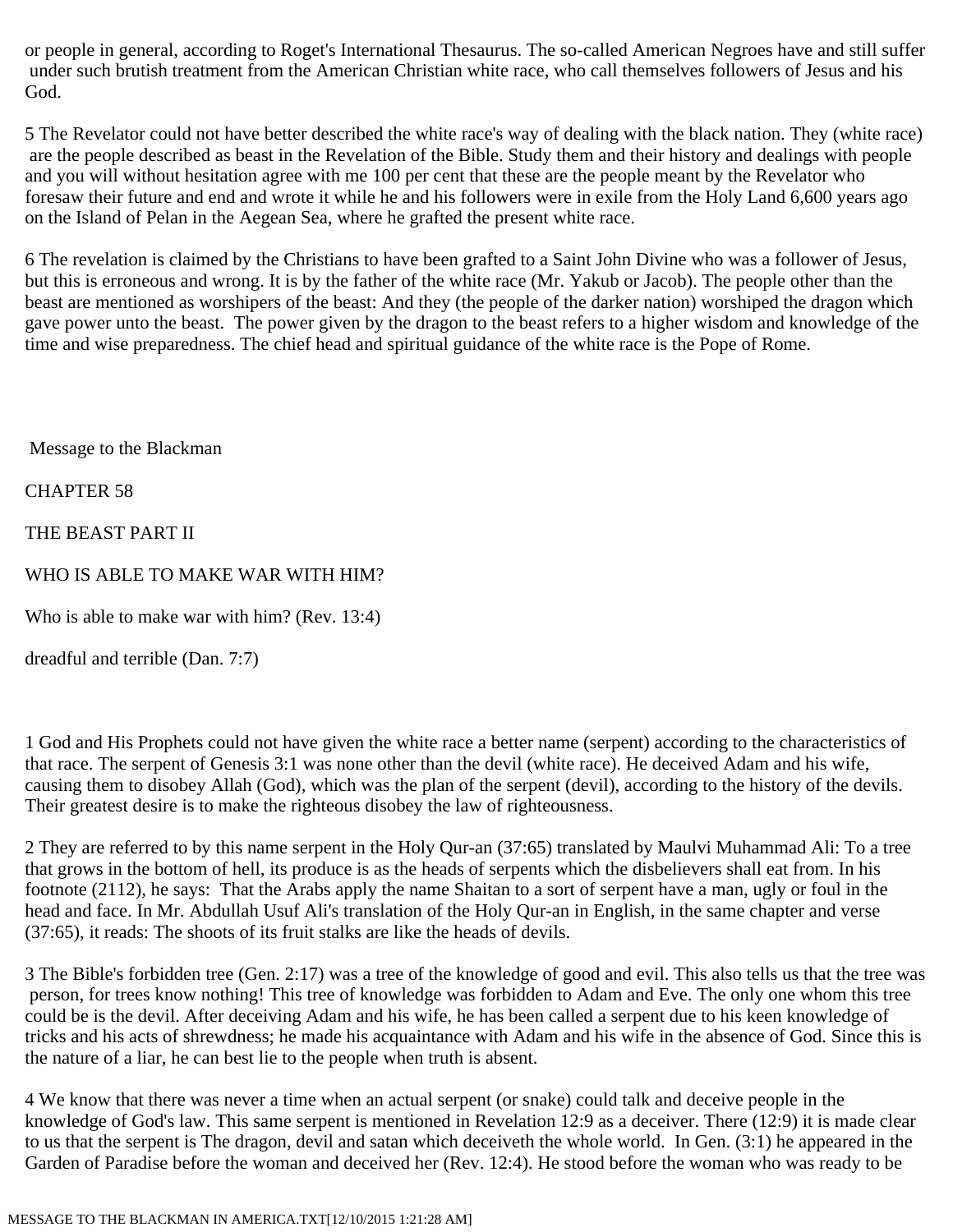delivered to devour her child as soon as it is born.

5 The serpent, the devil, dragon, satan, seems to have been seeking the weaker part of man (the woman) to bring to naught the man -- the Divine Man. It is his first and last trick to deceive the people of God through the woman or with the woman. He is using his woman to tempt the black man by parading her half-nude before his eyes and with public love-making, indecent kissing and dancing over radio and television screens and throughout their public papers and magazines. He is flooding the world with propaganda against God and His true religion, Islam. He stands before the socalled Negro woman to deceive her by feigning love and love-making with her, give the so-called Negro woman preference over her husband or brother in hiring.

6 In some cities, the Negro woman receives as much higher salary than the so-called Negro man. The devil takes the socalled Negro woman and puts his hands and arms around her body. She may be married or single, it makes no difference. Whenever he can he is making eyes at her. This is an outright destruction of the moral principles of the black man.

7 In some cities, we convert five to one woman. The so-called Negroes should unite and put a stop to the destruction of their women by the serpent. The woman in (Rev. 12:4) actually refers to the last Apostle of God, and her child refers to his followers, or the entire Negro race as they are called, who are not ready to be delivered (go to their own).

Message to the Blackman

CHAPTER 59

THE BLOOD SHEDDER

1 According to the word of Allah (God) and the history of the world, since the grafting of the Caucasian race 6,000 years ago, they have caused more bloodshed than any people known to the black nation. Born murderers, their very nature is to murder. The Bible and Holy Qur-an Sharrieff are full of teachings of this bloody race of devils. They shed the life blood of all life, even their own, and are scientists at deceiving the black people.

2 They deceived the very people of Paradise (Bible, Gen. 3:13). They killed their own brother (Gen. 4:8). The innocent earth's blood (Gen. 4:10) revealed it to its Maker (thy brother's blood cryeth unto me from the ground). The very earth, the soil of America, soaked with the innocent blood of the so-called Negroes shed by this race of devils, now crieth out to its Maker for her burden of carrying the innocent blood of the righteous slain upon her. Let us take a look at the devil's creation from the teaching of the Holy Qur-an.

3 And when your Lord said to the angels, I am going to place in the earth one who shall rule, the angels said: What will Thou place in it such as shall make mischief in it and shed blood, we celebrate Thy praise and extol Thy holiness (Holy Qur-an Sharrieff 2:30).

4 This devil race has and still is doing just that -- making mischief and shedding blood of the black nation whom they were grafted from. Your Lord said to the angels, "Surely I am going to create a mortal of the essence of black mud fashioned in shape" (Holy Qur-an Sharrieff, 15:28).

5 The essence of black mud (the black nation) mentioned is only symbolic, which actually means the sperm of the black nation, and they refused to recognize the black nation as their equal though they were made from and by a black scientist (named Yakub). They can never see their way in submitting to Allah and the religion Islam and His prophets.

6 The slave-masters' every cry is to beat- beat- kill- kill- the so-called Negroes. Maybe the day has arrived that Allah will return to the devils -- that which they have been so anxious to pour on the poor innocent so-called Negroes. Allah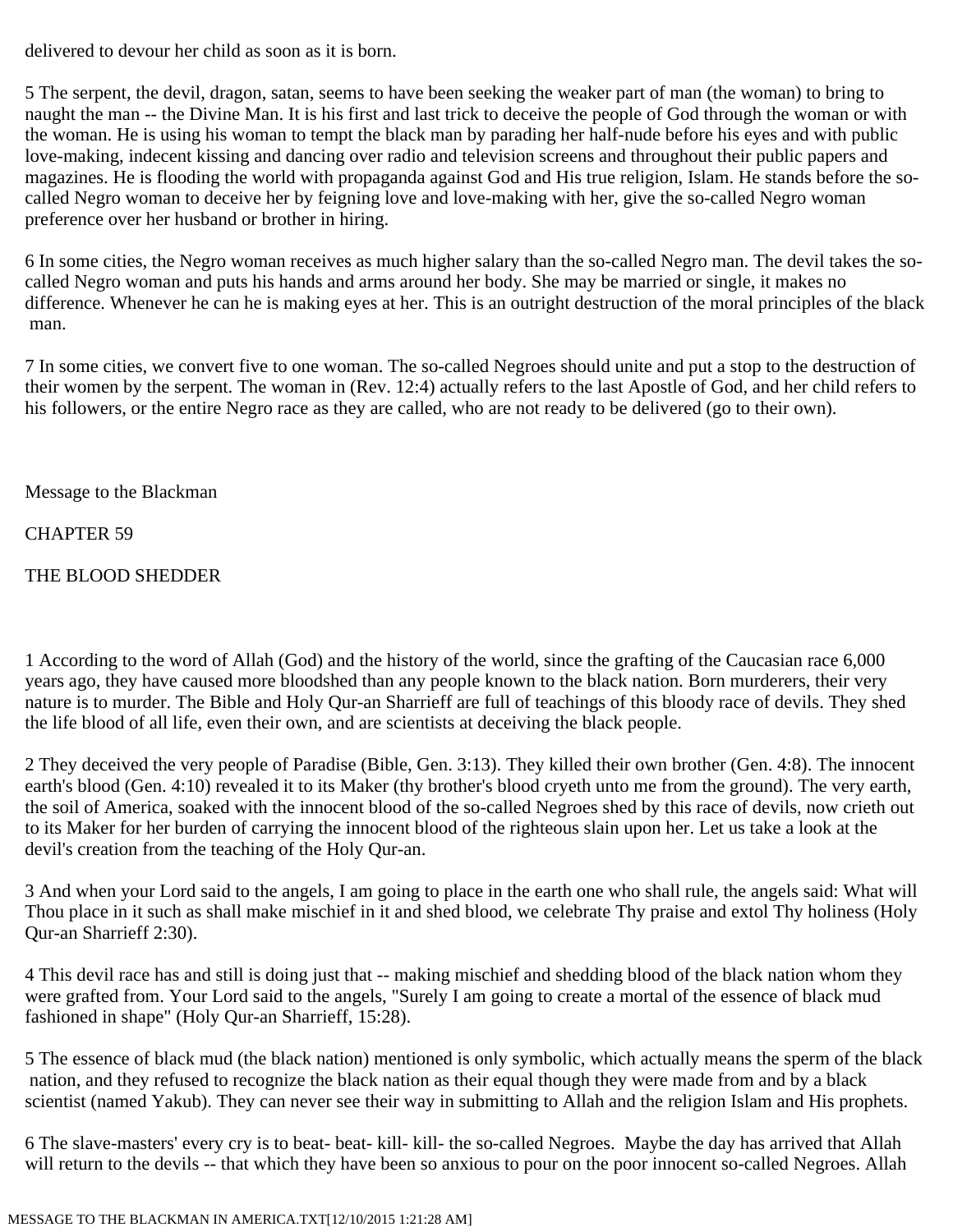will give you your own blood to drink like water and your arms and allies will not help you against him (Rev. 16:6).

7 The heads and bodies of the so-called Negroes are used to test the clubs and guns of the devils, and yet the poor, foolish, so-called Negroes admire the devils regardless to how they are treated.

8 America is now under Divine Plagues. One will come after the other until she is destroyed. Allah has said it.

Message to the Blackman

CHAPTER 60

NOT YOUR BROTHER

1 The so-called American Negroes actually believe that they have the same right as American citizens to go any place in white America they please and be accepted or allowed to enter into white society on an equal basis with the white man.

2 If you understood that which you are seeking to be accepted into and if you understood the nature of those whom you are seeking to integrate with you would, instead, be seeking your own people's society or building one of your own on some land or territory separate from the American whites.

3 We need land wherein we can build our own society free from the tension, hatred and violence that have accompanied our race relationship with the white race of America.

4 When you learn that the white man is not your brother, you will readily begin to see and accept the Divine Plan that Almighty Allah (God) has in the working for our people. Who has been our aggressors and murderers ever since we have been in America? Who, by nature, was made quick to shed blood -- even his own?

5 And how much easier it is for them to shed our blood. They are heartless, merciless, when it comes to you and me we all know the true answer, whether you wish to bear witness with your tongues or with your hands, we know that the white man is our aggressor -- the hater of good, justice and equality for you and me.

6 Do not expect your former slave-master's children to give you the privileges to do as you desire in his own house. According to the Emancipation Proclamation, we as a people were proclaimed free to go for ourselves. In other words, we were on our own to build a nation of our own regardless of our hardships and barriers.

7 But this we did not do because we were unable and unqualified in the knowledge of self and how to build a civilization of our own. And today our people are too afraid and doubtful even though a way is being made in this wilderness by Allah (God) in Person.

8 Many so-called Negroes despise and hate "Black Supremacy" without having knowledge of what this means, and yet they support and believe in "White Supremacy." If you say you do not either, then you are neutral. But nay -- some must rule over the other. It is the law of nature.

9 The ex-slaves of America desire to go to their white masters' restaurants instead of building one for self and kind. You want to go to their schools and learn with white people who hate your very shadows.

10 I say to you this is a disgrace to act so dependent and loving toward a people who have been your worst enemies and who will go to war against each other before they will give you and me equal justice under their own laws.

11 Allah (God) is offering you heaven at once on accepting Him for your God, enjoyment and unlimited progress in the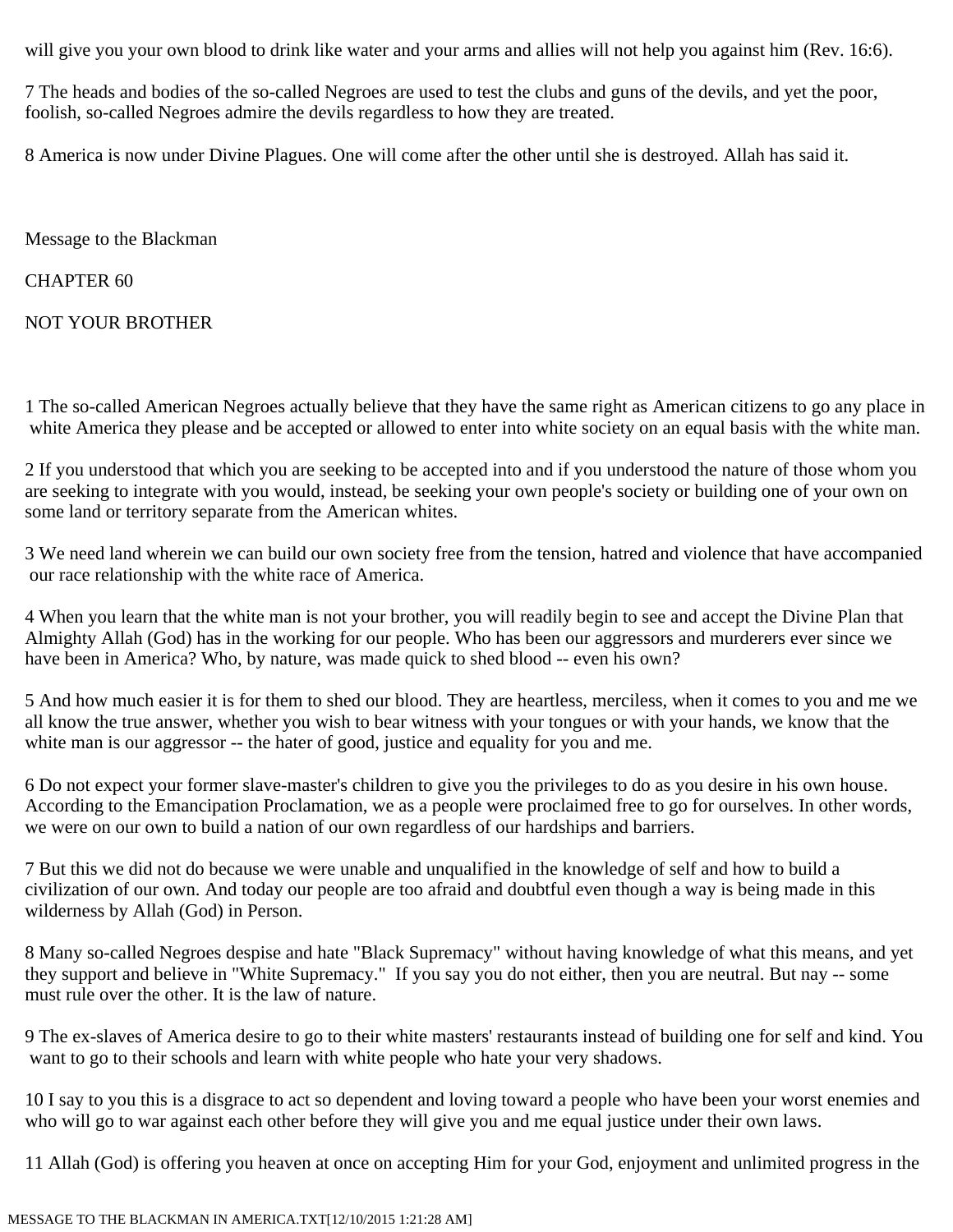new world of universal peace and happiness, unlike anything seen, heard or imagined since the creation of the universe.

12 You are not American citizens or members of the white man's world. The only American citizens are the white people who are originally from Europe. So why fight a losing battle by trying to be recognized as something you are not and never will be. I am not trying to disillusion you but merely telling you the truth.

13 Almighty Allah came to make Himself known that He alone is God and beside Him there is no God His equal -- I know of none his equal. I am going to do my part in representing Him in teaching His words of Truth.

14 We do not need soft talk when it comes to the truth, we need the thrust that will pull us off our knees from begging and put us on our feet as intelligent men and women no longer dependent upon the slave-master but striving to build an independent nation of our own as others have done before us.

15 We the black people in America have to fight against great opposition coming to us from all sides -- the ignorant blacks and the wise, skillful whites who envy our progress in the way of self-support.

16 They hate the wide spread of the Truth that Allah has revealed here in the worst part of our Planet Earth. A truck load of our papers MUHAMMAD SPEAKS was set afire by the envious and jealous haters of the progress this paper is making toward getting the Truth to the mentally dead of our people. Oh seek refuge in Allah from such evil, for I know a day that is coming to them when they will wish they, too, were Muslims.

Message to the Blackman

CHAPTER 61

# WILL WHITE CHRISTIANS ACCEPT ISLAM?

1 We have thousands of the darker people joining Islam all over the earth, but a very few whites accept Islam. The door of Islam has never been open to everyone who desired to accept it, but today it is different. The door of this religion is now being closed against the white race which has repeatedly rejected Islam, made mockery of it, persecuted and killed the Prophets and the believers (the followers), hid and concealed the truth of it and its God, Allah, who is the God of the Universe, and Islam, His only religion. They follow the poor teacher of Islam seeking a way or an excuse to kill him. They put spies (stool pigeons) on him to try to find a way to charge him with something other than the truth in order to do him evil for the truth's sake that he teaches.

2 As David says in his Psalms 94:20: "Shall the throne of iniquity have fellowship with thee, which frameth mischief by a law?" The poor lost-found members of the Tribe of Shabazz (nicknamed "Negroes" by their slave-masters) can well understand that they are the victims of such a frameup against them throughout America when they seek truth, love and unity among themselves. The white race does not want to see the poor black people of America united in Islam, a religion that is of Allah (God) backed by the spirit and power of God, to unite all of its believers into one nation of brotherhood. It is the only unifying religion known and tried by the races and nations of earth. This the white race knows.

3 They were offered Islam by Musa (Moses), Jesus, Muhammad and many other prophets, but they rejected it. "And certainly we raised in every nation an Apostle saying serve Allah and shun the devil. So there were others against whom error was due; therefore, travel in the land, then see what was the end of the rejectors" (Holy Qur-an 16:36). The prophets had delivered to them the message of truth and shown them the right way; but they chose to remain in error (evil doings). This stands true of this people today. They know the truth, and right from wrong but they like wrong or evil better than right; therefore, they are against Islam and its truth. The Holy Qur-an says: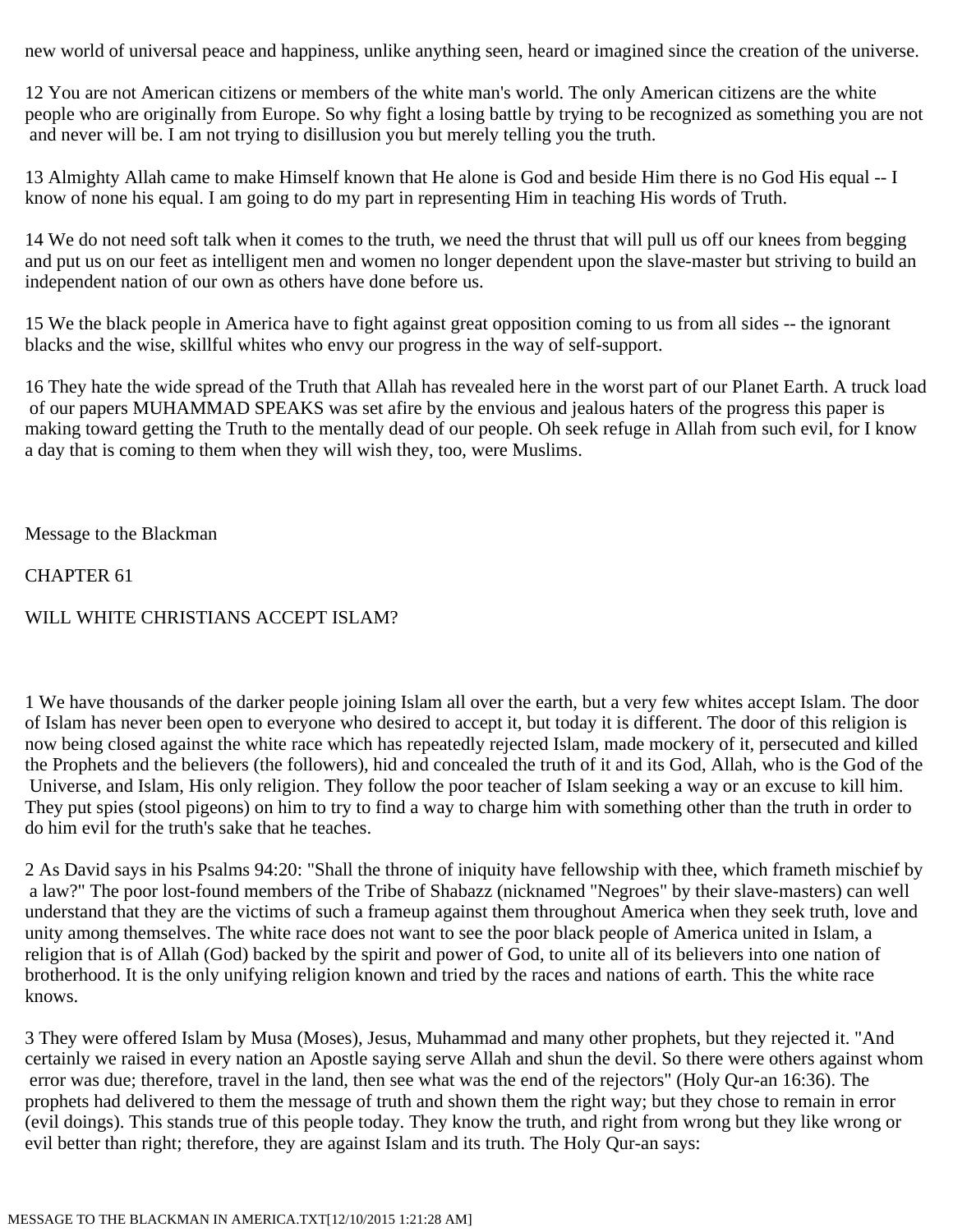4 "Surely we have revealed to you as we revealed to Noah and the Prophets after him, and we revealed to Abraham and Ishmael and the Tribes, and Jesus, Job and Jonah, Aaron, Solomon, and we gave to David a scripture. We sent Apostles as the givers of good news and as warners, so that people should not have a plea against Allah after the coming of the Apostles" (4:163, 165). The Messengers of Allah (God) bring good news to the people but if that good news is rejected, therefore, they are warned that bad news will come.

5 The Christian white world, whose leader and teacher is the Pope of Rome (the Father of the church) claims that Jesus brought a new religion to them. But the scripture of both Bible and Holy Qur-an denies such false charge, and makes Jesus= religion the same as the Prophets' who were before Him. Muhammad was also given the same religion of Jesus and the Prophets before Him.

6 The Holy Qur-an further says: "Surely those who believe, and those who are Jews, and the Christians, and the Sabians, whoever believes in Allah and the last day and goes, they shall have their reward from their Lord, and there is no fear for them, nor shall they grieve" (2:62). The religion of Islam is everything that we need for salvation. The poor black man is waking up to this truth and is coming into Islam by the thousands, against the wishes of the whites, because of the love and unity and universal friendship which Islam brings to the believers. This is what the poor black man of America needs more of -- TRUE FRIENDS! He gets them in Islam! The white race has and still is trying to keep us from having true friends among our own kind or even among ourselves here in America. Because of the truth of Islam, they are now charging that it fans hate against them.

### Message to the Blackman

# CHAPTER 62

# THE WHITE RACE'S FALSE CLAIM TO BE DIVINE, CHOSEN PEOPLE

1 According to the Bible (Gen. 3:20-24), Adam and his wife were the first parents of all people (white race only) and the first sinners. According to the Word of Allah, he was driven from the Garden of Paradise into the hills and caves of West Asia, or as they now call it, "Europe," to live his evil life in the West and not in the Holy Land of the East. "Therefore, the Lord God sent him (Adam) forth from the Garden of Eden, to till the ground from when he was taken. So He drove out the man; and He placed at the east of the Garden of Eden cherubims (Muslim guards) and a flaming sword which turned every way to keep the devils out of the way of the tree of life (the nation of Islam)." The sword of Islam prevented the Adamic race from crossing the border of Europe and Asia to make trouble among the Muslims for 2,000 years after they were driven out of the Holy Land and away from the people, for their mischief-making, lying and disturbing the peace of the righteous nation of Islam.

2 The Holy Qur-an says: "But the devil made them both fall from it, and caused them to depart from that (state) in which they were; and we said: Get forth, some of you being the enemies of others, and there is for you in the earth an abode and a provision for a time!" (The time here refers to the limited time of the Adamic race. The time is 6,000 years.) According to the above verse (2:36), they were driven out because they were the enemies of the people of the Garden, in these words: "Get forth some of you being the enemies of others." The others cannot refer to any others than the people of the Garden (the Muslims).

3 The Adamic race is still the enemy of the Muslims (the black man). Nevertheless, Allah did not deprive the Adamic race right guidance through His prophets, whom they persecuted and killed. The Adamic white race's history is proof that they are the enemies of God and the righteous, for they never did sincerely accept a prophet of God. Can they now claim to be the chosen race of God? Why would God limit their time of rule? Why did God send His prophets to warn them that He was going to destroy them? Holy Qur-an (7:14): "He said (the devil) respite me until the day when they are raised up." Those that are referred to as being "raised up" refer to the resurrection of the black man into the knowledge of the white race as being the devils, the enemies of Allah (God) and the black nation. "He as (the devil) said: "Thou hast caused me to remain disappointed, I will certainly lie in wait for them in Thy straight path" (Holy Qur-an 7:166). What Allah disappointed the devils in was the limiting of their rule over the nations and making it manifest to the world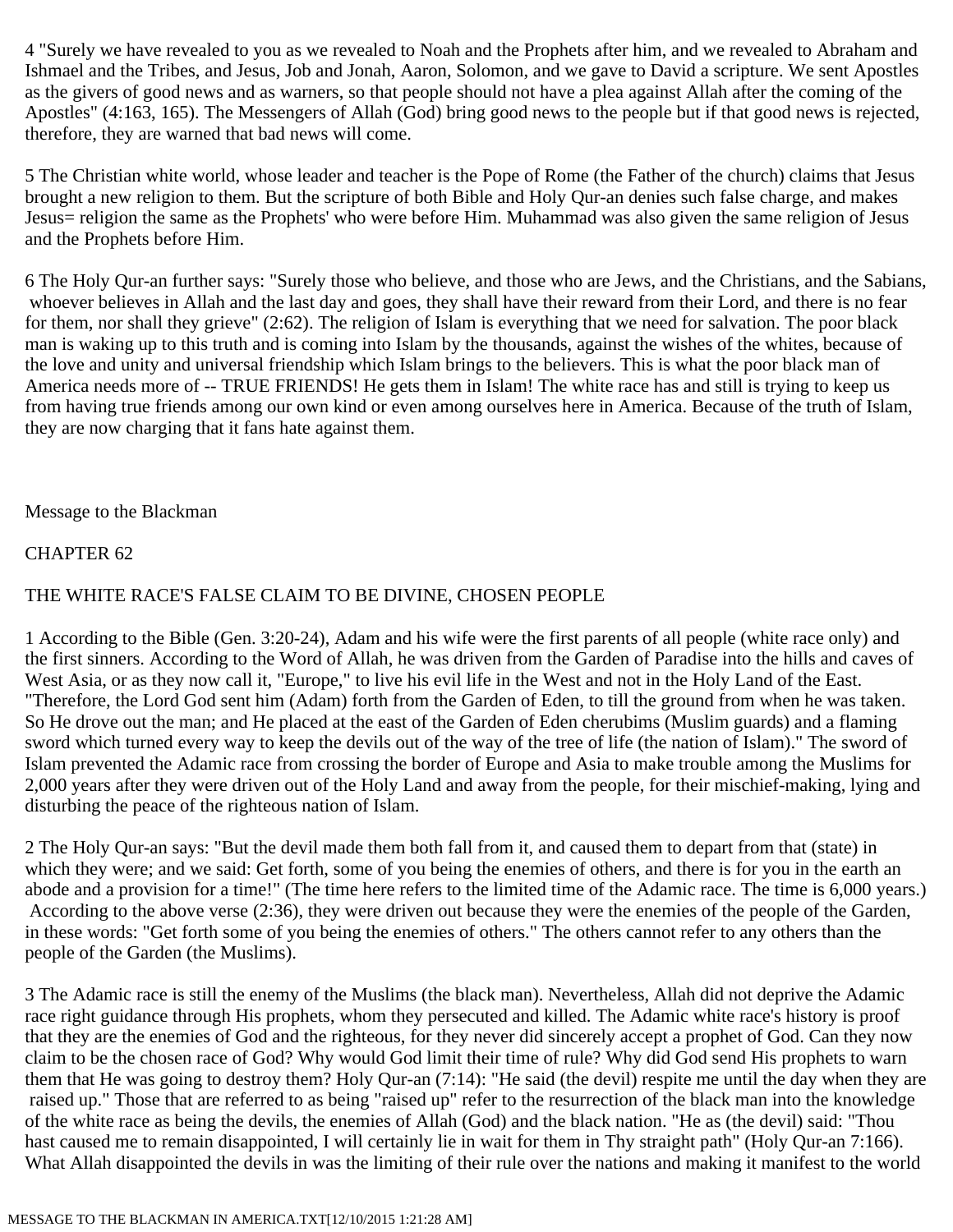of black man that they are the enemies and great deceivers of the righteous.

4 The white race is not, and never will be, the chosen people of Allah (God). They are the chosen people of their father Yakub, the devil.

Message to the Blackman

PRAYER SERVICE

CHAPTER 63

PRAYER IN ISLAM

"Surely prayer keeps (one) away from indecency and evil; and certainly the remembrance of Allah is the greatest (force) and Allah knows what you do" (Holy Qur-an 29:45)

1 Surely the best way to strive to be upright in a sinful world is to pray continuously to the One True God, whose proper name is Allah, for guidance.

2 As we are generally sinful and easily yield to temptations, it is only fitting to keep up prayer.

3 Allah, the One True God, has blessed us with the universe. A sun to shine and brighten up the heavens, giving light for us to see; warmth enabling us to live, and causing vegetation to grow and all life to exist. We reside on the planet through His will, so why should we not pray and continuously thank him for this privilege?

4 He it is who created the atmosphere for us to breathe. He it is who created all good vegetation for us to eat, plus the fowl and other animals which we partake of daily. He it is who created the beautiful atmosphere in which we live, and which we, with our own hands, mutilate and destroy for lack of proper guidance.

5 We cannot improve upon the nature in which Allah (God) has created all beautiful things, yet we try. We cannot substitute the original beauty with artificial creations, yet we try. So let us realize the power of Allah, that without Him we cannot exist, and make obeisance to Allah through our prayers to Him.

6 Prayer is obligatory in Islam (the true religion). "And remember Allah's favor upon you and the covenant which He made with you, when you said, "We hear and we obey," and fear Allah. Surely Allah knows well what is in our minds.

7 "O ye who believe! Be steadfast in the cause of Allah, bearing witness in equity; and let not a people's enmity incite you to act otherwise than with justice," says the Holy Qur-an. Be always just; that is nearer righteousness. And fear Allah. Surely Allah is aware of what you do.

8 Allah has promised those who believe and do good deeds that they shall have forgiveness and a great reward (Holy Qur-an 8:10).

9 We owe our very lives to Allah, the Lord of all the worlds. Why should we not thank Him? Our every good thought we owe to Allah, the beneficent, the merciful. Surely as often as we sin, we turn to Him in prayer. He is most merciful and grants us pardon and oftentimes we drift back again to some other flaw. For this we must turn to Him again, asking to be forgiven. Surely Allah knows what is in our hearts, and what is more, he is oft-forgiving.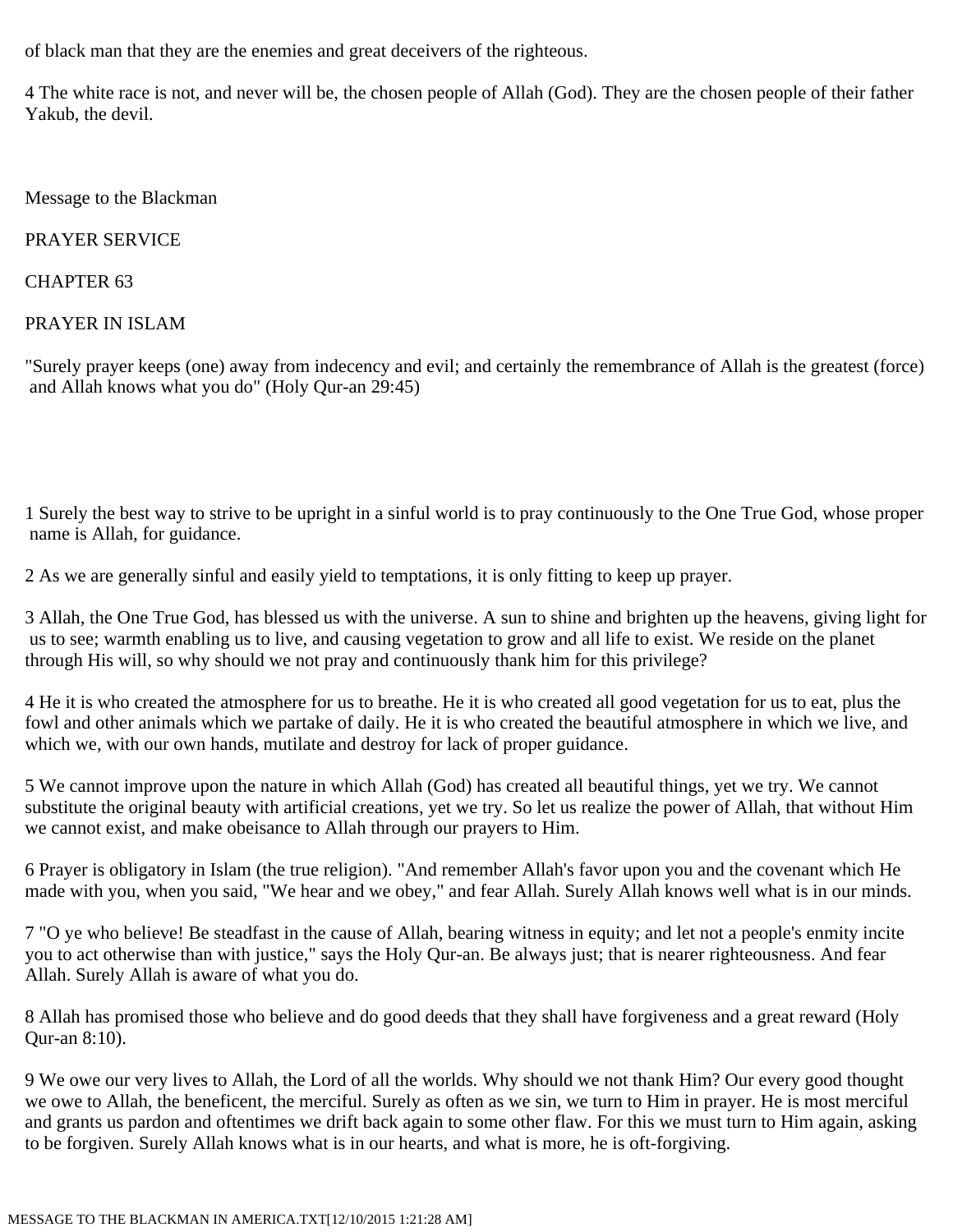10 He it is who is the All perfect One, who knows our imperfection and pardons most through His messenger. Remember: And the best way for remembrance of Allah (God) is through prayer.

11 The five prayers of the day are spiritual refreshments and he who cleanses himself in and out leaves no filthiness. It would be an insult to invite His Lord's holy spirit into a house the outside of which was filthy.

12 Why should we not pray five times a day to our Maker since we feed our bodies three times a day? What is so important that would keep us away from prayer to the Originator of the heavens and the earth?

13 Let us give praises to our God and submit ourselves to the Lord of the worlds and learn how to pray the right prayers in the right manner. Let us serve the One True God, whose proper name is Allah, in the right state.

14 "My Lord, make me to keep up prayer, and my offspring too. Our Lord, accept the prayer. Our Lord, grant Thy protection to me and to my parents and to the faithful on the day when the reckoning will be taken." (The prayer of the Muslims will get you an answer!)

Message to the Blackman

# CHAPTER 64

# THE SIGNIFICANCE OF PRAYER

"O you who believe, remember Allah, remembering Him frequently and glorifying Him morning and evening. He it is Who sends His blessings on you, and so do His angels, that He may bring you forth out of utter darkness into the light and He is merciful to the believers (Prayer is better than sleep.)" (Holy Qur-an 33:41-43).

1 This alone is salvation, just to be brought out of the darkness of ignorance into the light of the truth. Who is in more need of the truth than the American so-called Negroes who do not have the knowledge of self nor of anyone else, and who love those who hate them and spitefully use them?

2 "O Prophet, surely we have sent you as a witness and as a bearer of good news and as a warner and as one inviting to Allah by his permission and as a light-giving torch" (Holy Qur-an 33:45,46). Come to success; prayer and obedience to Allah will bring you success. The prayer is recited standing erect with face towards the east with hands raised and declaring to the one God, Allah, that he has turned himself to Allah (God), the originator of the heavens and earth. This prayer and positions are especially designed and worded for those lost sheep (the so-called Negroes) who have been lost from the knowledge of their God and people and now declare that they are turned again to their God, Allah, and are upright to Him.

3 Imagine a native Muslim who never was lost from Allah and His people in the Holy Land or Holy City, reciting the above prayer. The prayer has been turned into the wrong direction. He is in the west, looking again due east, confessing his faults for going astray from his God and people and declaring that he has been unjust to himself. He confesses his faults and declares that none can grant him protection from his faults but Allah (God). He further asks that evil morals be turned away from him and that he be guided to the best of morals. He is now leaving the infidels of the west who brought him into darkness and pleading to be guided to better morals. Surely we, the so-called Negroes, lost all of our good morals among the enemies of the West. The type of the so-called Negroes is given in many parables of the Bible. In fact, if the Bible is rightly understood, it is referring to none other than the so-called Negroes and their enemies, the chosen people of God to whom the God gave the firstborn (convert), and even the (Mahdi) Christ offered His life to restore the so-called Negroes again to their own kind.

4 But the so-called Negroes are blinded with a picture of the Jews' salvation and cannot see their own selves in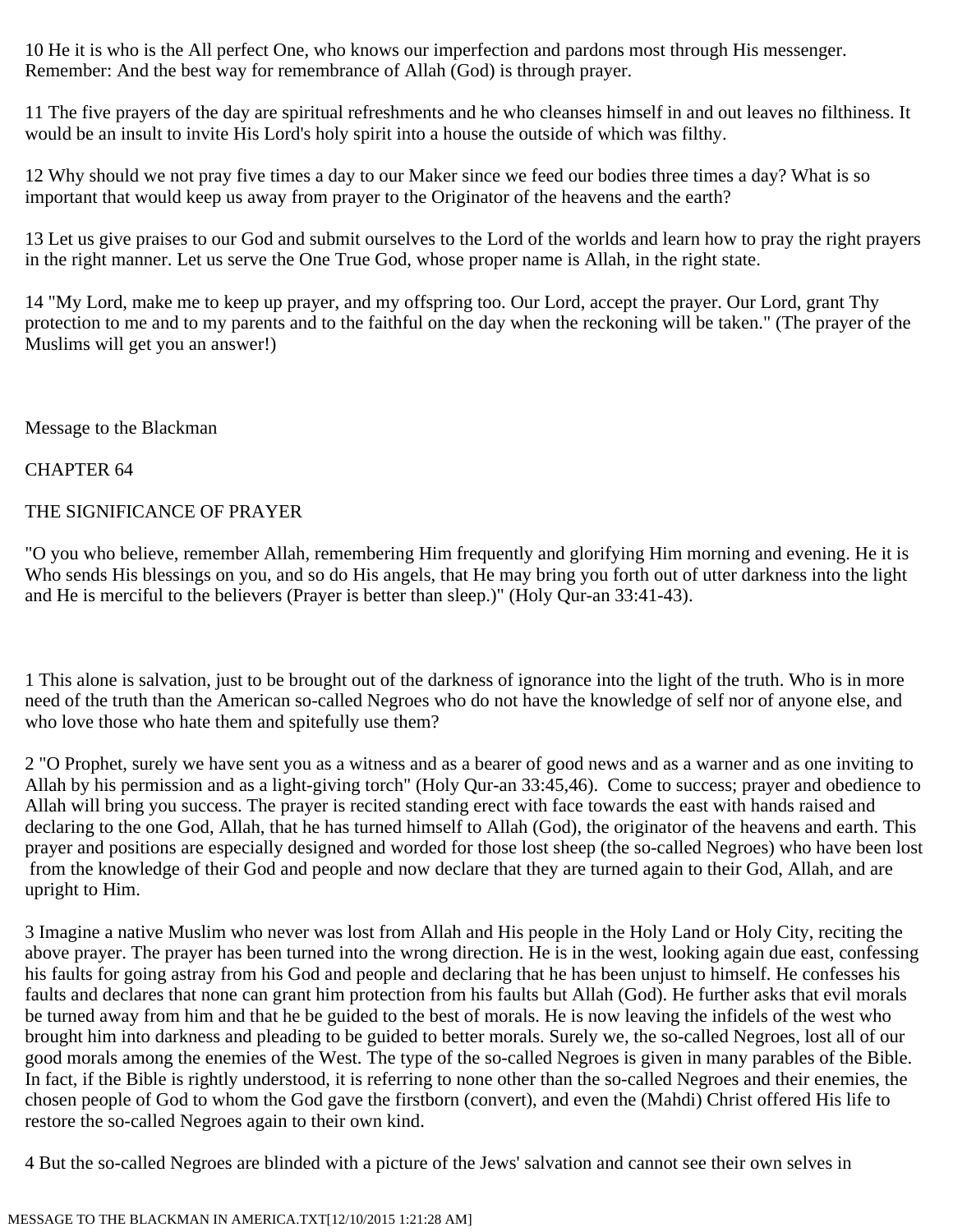prophecy. They should shout with joy over the understanding that God has and is causing me to give them of the Book.

5 It is a prayer for forgiveness that Solomon advised you and me to make to Allah if we be lost from our own under the name of Israel (II Chronicles 6:36-39). Solomon was a Muslim prophet and king. He and his father David, were of the black nation. He advised us to pray toward our own land and toward the Holy City (Mecca) which He has chosen.

6 In the parables of the prodigal son (which is one of the most beautiful) and of the lost sheep it is, or should be, easier for the so-called Negroes to see that they are the ones referred to. It is with the turning toward his home and father's house to pray that the sins of the prodigal son were forgiven, and he was accepted by his father and restored to his rightful place among his brethren. It is the turning again of the lost-found so-called Negro -- the tribe of Shabazz -- in prayer to Allah, their true God and His true religion, Islam, that they will be seated in heaven overnight (at once). The enemy knows this as well as I.

7 The prayer service is divided into two parts, one to be said in private and the other to be performed in congregation, preferably in a Mosque. While the private part is meant simply for the development of the inner self of man, the public part has other ends as well in view: ends, that, indeed, make the Islamic prayer a mighty force in the unification of the human race.

8 In the first place, this gathering of all people living in the same vicinity five times daily in the Mosque, is a help to the establishment of healthy social relations. In the daily service these relations are limited to a narrow circle, i.e., to members of the same neighborhood. But the circle becomes wider in the weekly Friday service which gathers together all Muslim members of a particular locality and becomes still wider, in the two great "Id" gatherings.

9 Thus, prayer promotes social relations between the different sections of the Muslim community. Far more important than this, however, is the leveling of social differences brought about by means of congregational prayer. Once within the doors of the Mosque, every Muslim feels himself in an atmosphere of equality and love. Before their Maker they all stand shoulder to shoulder, the king along with his poorest subject, the rich arrayed in gorgeous robes, the beggar clad in rags.

10 Nay, the king or rich man standing in a back row will have to lay his head, prostrating himself before God, at the feet of a slave or a beggar standing in the front. There could be no more leveling influence in the world. Differences of rank, wealth and color vanish within the Mosque and quite a new atmosphere, an atmosphere of brotherhood, equality and love, totally different from the outside world, prevails within the holy precincts.

11 To be able to breathe, five times daily, in an atmosphere of perfect peace in a world of strife and struggle, of equality where inequality is the order of the day, of love amidst the petty jealousies and enmities of daily life, is indeed a blessing. But it is more than a blessing; for it is the great lesson of life. Man has to work amidst inequalities, amidst strife and struggle amidst scenes of hatred and enmity, and yet he is drawn out of these five times a day and made to realize that equality, fraternity and love are the real sources of human happiness.

12 The time spent on prayer is not, therefore, wasted even from the point of view of active humanitarianism; on the contrary, the best use of it is made in learning those great lessons which make life worth living. And these lessons of fraternity, equality and love, when put into practice in daily life, serve as foundations for the unification of the human race and of the lasting civilization of mankind.

13 In fact, the five daily congregational prayers are meant, among other things, to carry into practice the theoretical lessons of equality and fraternity for which Islam stands; and, however, much Islam may have preached in words the equality of man and the fraternity of the community of Islam, all this would have remained a dead letter, had it not been translated into the everyday life of man through the institution of five daily congregational prayers.

Message to the Blackman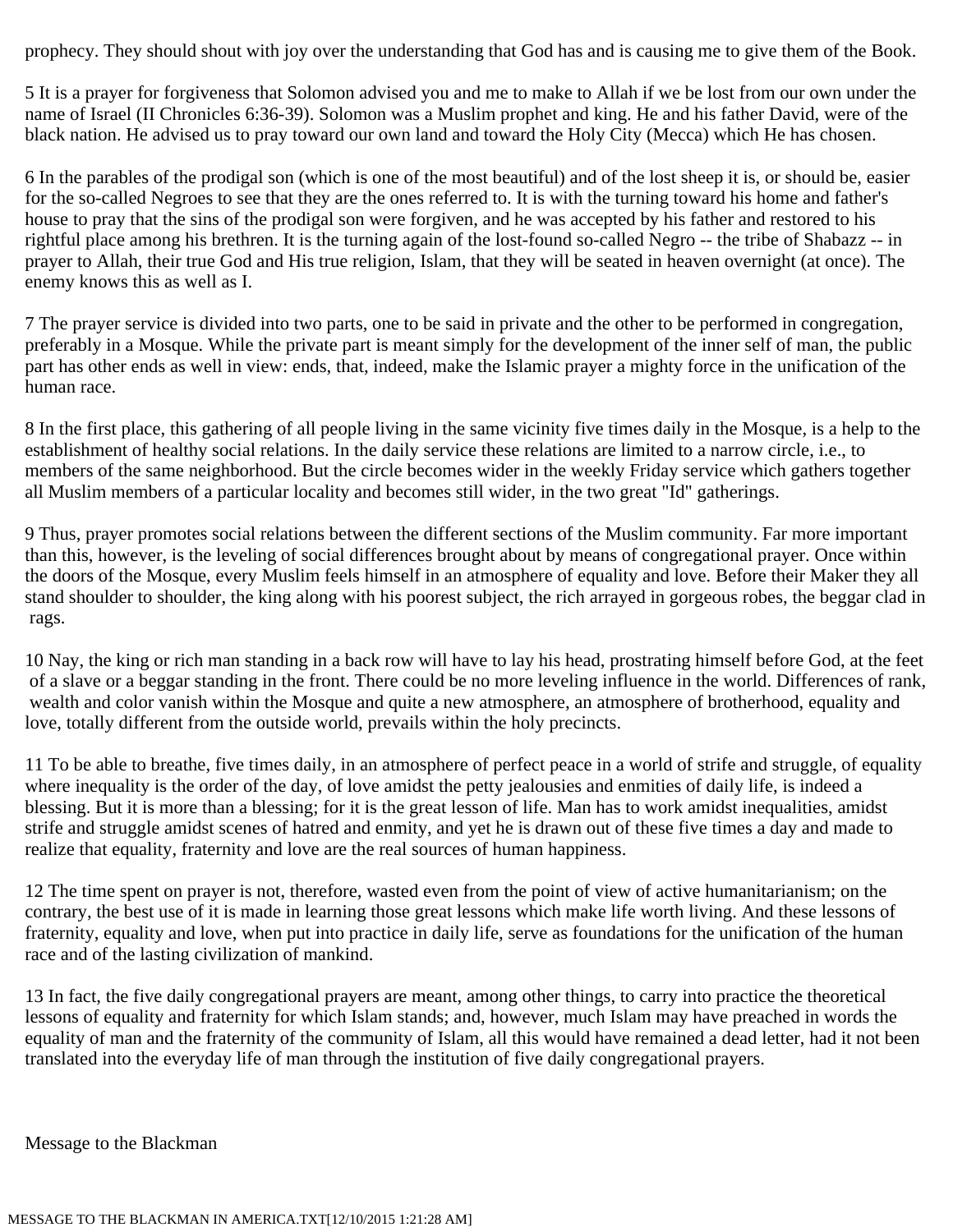### CHAPTER 65

### MUSLIM PRAYER SERVICE AND ITS MEANINGS

1 We must study the words and the different positions taken by the Muslim in his daily prayer. This helps us to understand better the true way to worship Allah (God). The following short prayer should be said by all darker people in America, as it fits us so well.

2 "Our Lord, do not punish us if we forget or make a mistake. Our Lord, do not lay on us a burden as Thou didst lay on those before us. Our Lord, do not impose upon us that which we have not the strength to bear; and pardon us and grant us protection and have mercy on us. Thou art our protector, so help us against the unbelieving people."

3 Our prayer in the past was made to Jesus, the last prophet God sent to the Jews, according to the way we were taught. It is wrong to take Jesus or any prophet of God as His equal. We may pray to God in the names of the prophets, but not pray directly to the prophet. The Sender (God) is greater than the sent.

4 We have been away from our own people and native land so long that we longer turn in the direction of home to pray. You follow the way of your enemies who are against Allah (God) and His religion (Islam) and all black mankind. You will be acting wisely to begin turning and traveling eastward, to the God of our fathers, otherwise your prayers are hopelessly made to Jesus and to a god which neither you nor your teachers know anything of.

5 According to the teachers of Christianity, no man has ever seen Him nor can see Him unless he dies. That is infidel teaching. Why are you representing something that no man has ever seen nor will see (a mystery god; unknown)? Why are you praying to a dead prophet who, the infidel teachers claim, is now alive in heaven, sitting on the right side of His Father, who is called a spirit, yet the Son is not for He has flesh and bones. And this flesh of the Son, wounded 2,000 years ago, does not heal nor does it decay, according to the Christians' religion?

6 This is the greatest falsehood ever told, or the greatest mistake ever made. Such doctrine cannot be proved true. Most of such believers will try to contend that the spirit which they feel that the Christians worship, and still there is no proof that god is something other than man, for a spirit must have a base. Let us recite another prayer of the Muslim.

7 "Glory to Thee, O Allah, and Thine is the praise. Blessed is Thy name and exalted is Thy majesty and there is none to be served besides Thee. I betake me for refuge to Allah against the accursed devil."

8 Study the words of the Muslim's prayers and try finding anything to equal them in any other religion. The Christians have no intelligent prayer service set forth in the Bible. There is no mention of God teaching Adam to pray. Jesus set forth only one prayer to His disciples and did not appoint any certain time to recite it.

9 The following is the oft-repeated prayer of the Muslims:

10 "In the name of Allah, the Beneficent, the Merciful; all praise is due to Allah, the Lord of the worlds, the Beneficent, the Merciful, Master of the day of requital. Thee do we serve and Thee do we beseech for help. Guide us on the right path of those upon whom Thou hast bestowed favors, not of those upon whom Thy wrath is brought down, nor of those who go astray. Amen."

11 What a good prayer for one who is lost from the right direction as the so-called Negroes are to pray. They (the white race) cannot regain paradise because they are not members of that family. But, on the other hand, the lost-found socalled Negroes are really, by nature, members of the original family of paradise. It was by prayer and the turning in the right direction (toward the Holy Temple Mecca) that delivered Jonah from the belly of the fish (Jonah 2:2-4) which is only a type of us here in America (the anti-typical fish) who has swallowed us.

12 Our prayers will be speedily heard and Allah will fight our battles against our enemies and bring them to disgrace.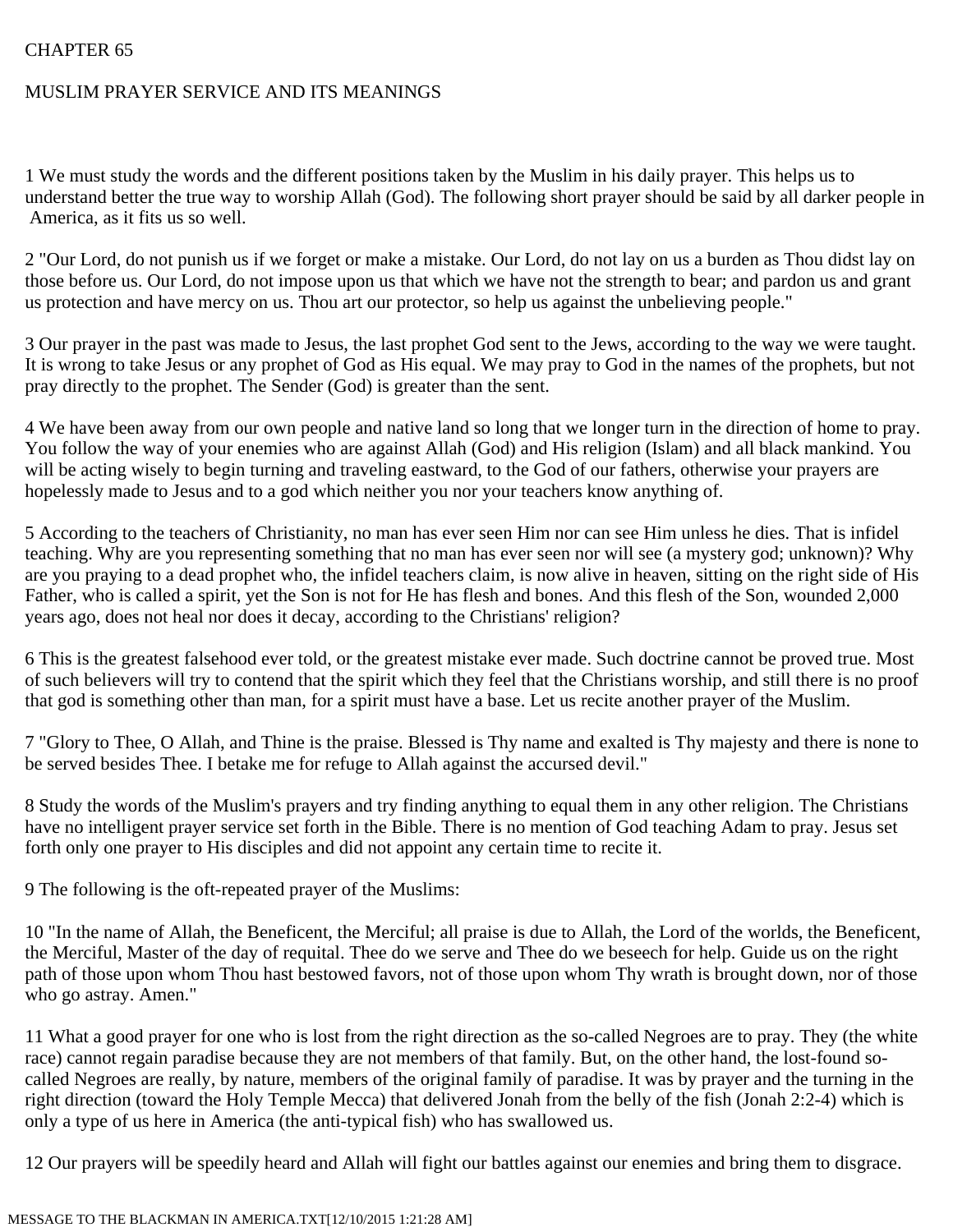Message to the Blackman

### CHAPTER 66

### TIME OF PRAYER AND ITS MEANING

NOTE: The morning prayer is of two parts, the first part called FARD in Arabic and the other part called TRADITION, and it is made obligatory. The morning prayer being obligatory is called FARD, meaning the early morning.

1 The Great Mahdi has taken FARD as a name for himself corresponding with the time of His coming -- which is in the early days (or years) of the seventh thousand years. The early morning is the first part of the seventh thousand years and the year under the name Millennium (which the Christians say means the 1,000 years Christ will reign on the earth).

2 This is the 1,000 years which it will take to restore peace and honor, after the removal of peace breakers. This time also includes the birth of a new nation from the mentally dead. However, the name FARD fits the context.

3 We are reminded that this prayer is made obligatory; it is also binding upon the Believers (Muslims) in Allah (God) to obey Him. For in that 1,000 years of Millennium, the disbelievers will cease to be. And to those who live in that time it shall be binding upon them to serve and obey One God: Fard Muhammad the Great Mahdi, or Allah in Person. The Mahdi must restore the Kingdom of Islam and He must weed out from the kingdom of Islam all disbelievers. This He will do in His time.

4 FARD is a name many of the scholars have said is not one of the 99 attributes, but still it is a name that is selfindependent, and one which means that the Believers are obligated to obey. We can see clearly why he took this Name (FARD) for Himself.

5 We are now living in the early morning of that seventh thousand years. The world of evil was given 6,000 years to reign over the righteous. Now, since their time expired in 1914, as all religious scientists agree, we are in the seventhousandth year since the creation of Adam, or the Caucasian race. It shall be binding upon you to serve and obey the Great Mahdi (FARD MUHAMMAD) or else be cut off from the people of righteousness.

6 All praise is due to our Lord and Saviour, Master Fard Muhammad. To Him do we submit; to Him we fly for refuge from the evils of Yakub=s civilization.

7 And remember, the time that we are living in is the end of the world we have known and the coming in of the world of Allah -- the world of peace and security. Having this in mind, we must be mindful of the things that are written. The following verse warns the powers of this world that their lacks existed before and Allah destroyed them:

8 "Travel in the land, then see what was the end of those before! Most of them were polytheists" (Holy Qur-an 30:42).

9 We read of the history of the flood that drowned a disobedient people who refused to take warnings from Allah=s prophet, Noah. The following verse warns you and me, the so-called American Negroes, that after nearly one hundred years we have not been able to see that Christianity is not an upright religion; and it further warns us that on that day we will be separated. These days now approach you and me, SO MAKE A DECISION:

"Then set thyself, being upright, to the right religion before there come from Allah the day which cannot be averted: on that day they will be separated!" (Holy Qur-an 30:43).

10 "Observe prayers in the early morning at the close of the day, and at the approach of the night. Prayers are good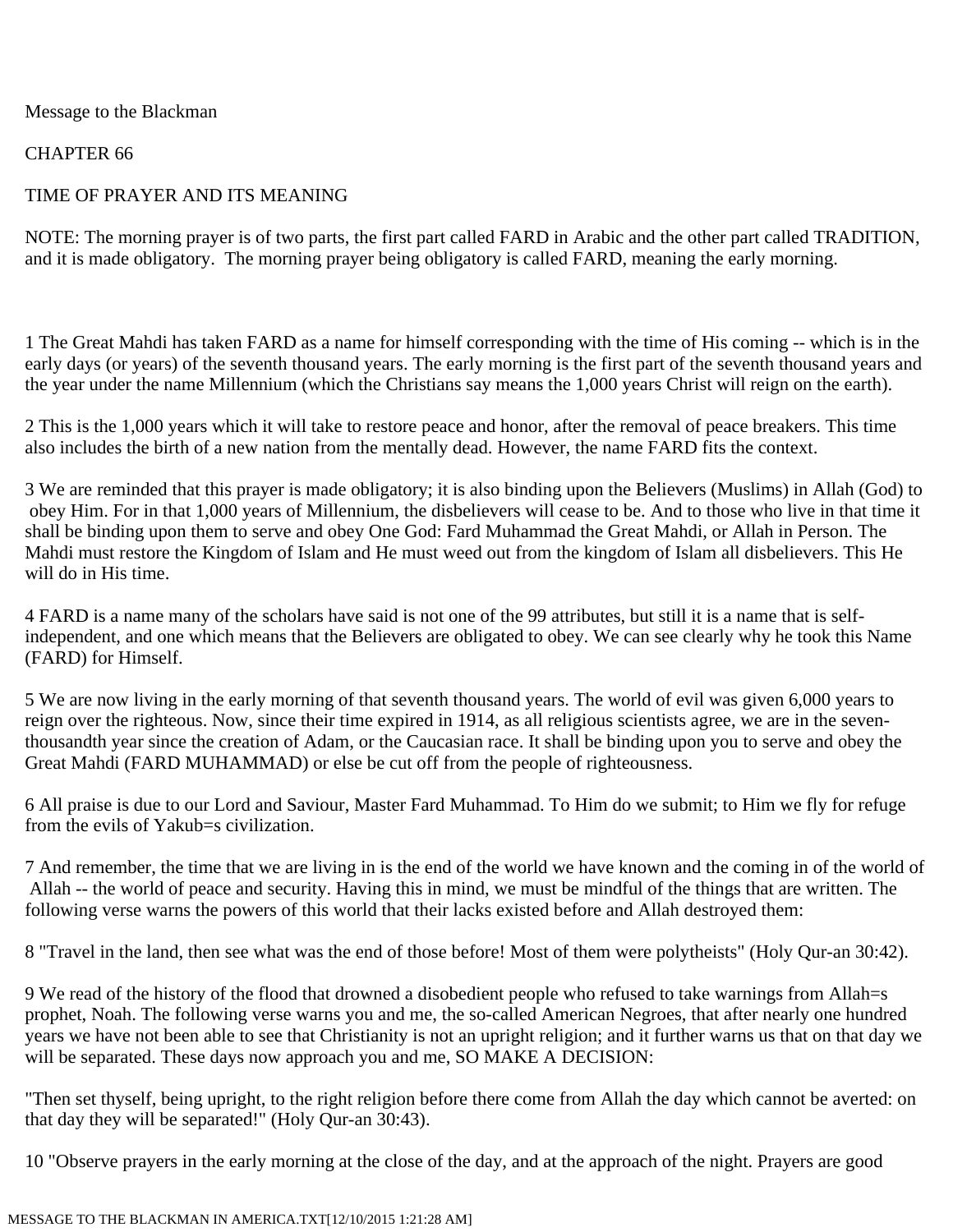deeds which drive away the evil doing" (Holy Qur-an 11:116).

11 "Glorify Allah (by rendering prayers to Him) when it is evening and in the morning -- praise to Him in the heavens and the earth -- and in the afternoon and at noontide" (Ibid., 30:17).

12 "Put up then with what they say; and celebrate the praise of your Lord before sunrise, and before sun setting, and during the night do thou praise Him, and in the extreme of the day, so that thou mayest be well pleased" (Ibid. 20:130).

13 "Observe prayers at sunset until the first darkening of the night and observe reading (the Qur-an) at daybreak. Lo! the recital of the Qur-an (that is rendering prayer) is ever witnessed. And some part of the night awake for it, a largess for thee. It may be that your Lord will raise thee to a praised state" (Ibid., 17:78-79).

14 "Take aid by observing patience and prayer" (Ibid., 2:45).

15 "When you have fulfilled your prayer, remember Allah, standing and sitting and lying on your sides. And when you are in safety then be steadfast in prayer. Verily prayer is a timed ordinance on the believers" (Ibid., 4:103).

16 "That which leads man to infidelity is neglect of prayers."

17 "No one of you must say his prayers in a garment without covering the whole body."

18 "Allah accepts not the prayers of a woman arrived at puberty unless she covers her head as well as the whole body."

19 "The five stated prayers erase the sins which have been committed during the intervals between them, if they have not been mortal sins."

20 "The prayers of a person will not be accepted, who has broken his ablution until he completes another ablution."

21 "Order your children to say the state prayers when they are seven years of age, and beat them if they do not do so when they are ten years old."

22 "Tell me if any one of you had a rivulet before his doors and bathed five times a day therein whether any dirt would remain on his body? The companions said, 'Nothing would remain." The Prophet said, 'In this manner will, the five daily prayers as ordered by Allah erase all minor sins."

23 The lost-found joins the righteous in prayer for the first time upon their finding by Allah.

24 We see him turning himself to Allah to recite the prayer of the righteous. The presence of Allah is like the sun in all its brilliance on him in the early morning after a long dreary night and his first thought was to rise up and prepare for the day.

25 We see him washing his hands and all the exposed parts of his body. We see him washing his face, his eyes, ears, mouth and nose and even those wet hands go over his head to clean the very scalp because he is now turning for the first time, to His God, Allah. And looking upon the presence of God and the light which He has shone upon him makes him to feel he was unclean and that he needed to clean up. Even the outer appearance is to be cleaned in the presence of God to hear His words of guidance.

26 He stretches forth his hand while standing as erect as a soldier before his captain, at attention. He has said that he has surely turned himself to Allah. He has taken an oath that he will not worship any God but Allah and that his prayer, his sacrifice, his life and death are all for Allah. He has declared that Allah has no associate and he is commanded not to set up any rivals with Allah.

27 He is now ready to enter the prayer service of the Nation of Islam and to recite the oft-repeated prayer. He closes his eyes against looking upon the world of evils and filth. He has washed his ears from the hearing of evil. He takes no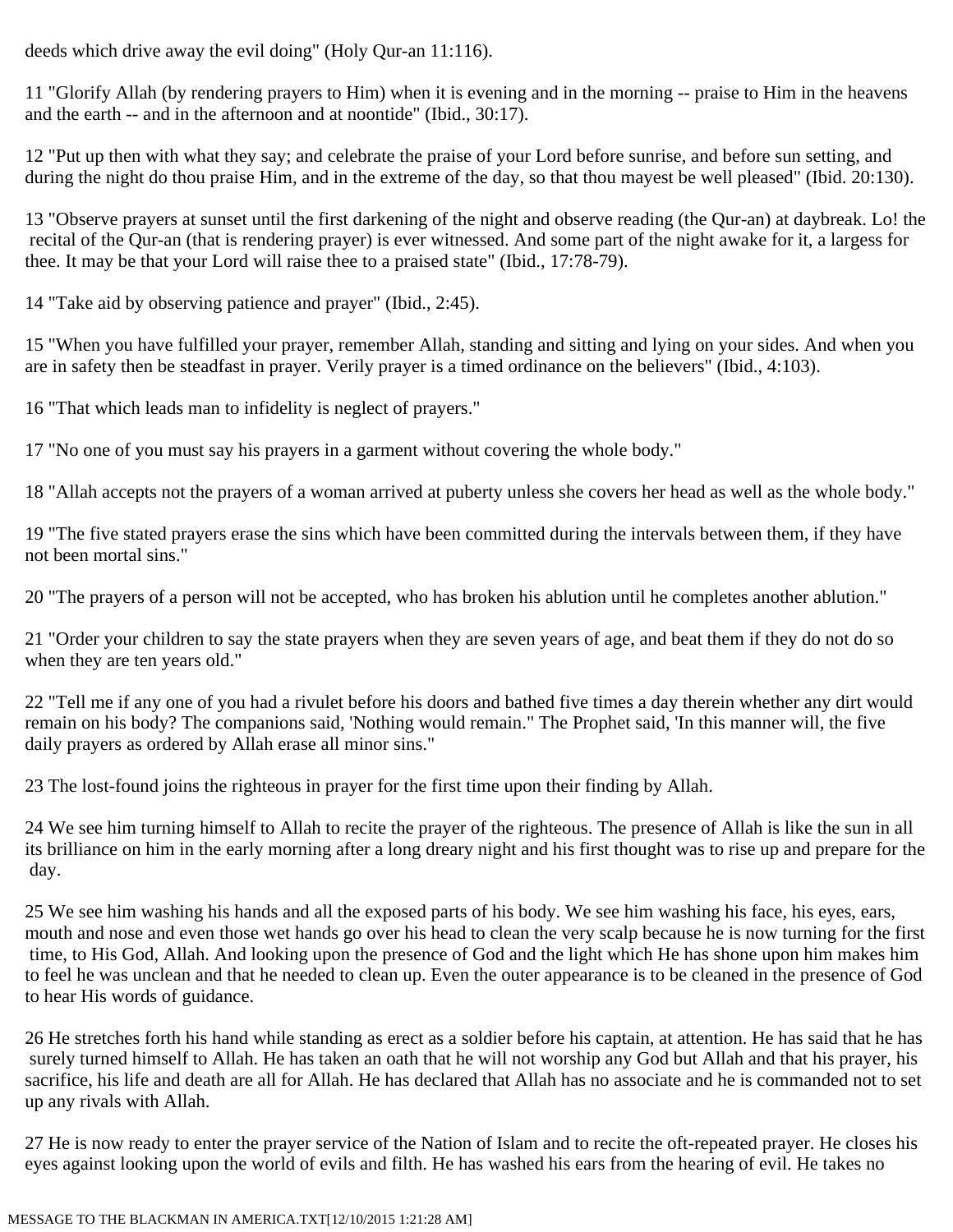more part in listening to the conversation of the evildoers.

28 He has washed his nostrils from even the smell of things offensive to the intelligent and decent society of righteousness. He has washed out his mouth; cleansed it as far down his throat as water could go without strangling him.

29 He washes his mouth from speaking of evil and planning evil and indecent things. He takes no more part in using his mouth and his tongue for the service of evil. Now, the mouth and the language his tongue utters are saying that which he believes will please Allah and the Nation of righteousness. He has washed his hands and all exposed parts of his body. His hands are washed from taking part in evil and indecent doings. His feet are washed from the evil service of walking, standing and sitting in the presence and path of the wicked.

30 He cleans them to walk towards Allah and stand in His Holy presence. His body garments are no more filthy, but now made sacred to the service of Allah.

31 We have heard him declare that Allah is the Greatest and that there is no God but Allah. He declares none deserves to be worshiped beside Allah and that Muhammad is His last Apostle. He has declared himself to be turning to the service of Allah and not pursuing the evils of the darkened West.

32 He now looks eastward to behold the light of God and his people from whence he has strayed for the last 400 years. He now wishes to be guided on the right path of Allah. Thus, he now recites the following prayer that is designed especially for him who was lost in the darkness of evils in the Western World of the Shaitans (devils of European origin).

33 He now prays in the Name of Allah and not to a mystery God that he nor anyone else has seen, nor does such exist. Neither does he pray in the name of dead prophets. He now stands in the light and reality of Almighty God, Allah, who appeared in the Person of Master W.F. Muhammad. He recites the following:

"In the Name of Allah, the Most Merciful. All praise is due to Allah the Lord of the Worlds, the Most Merciful Master of the Day of Requital. Thee do we serve and Thee do we beseech for help. O Allah, guide us on the right path; the path of those upon whom Thou has bestowed favors and not of those upon whom Thy wrath is brought down, nor of those who go astray. Amen."

34 As you notice in the above prayer, it is designed for one who has lost himself from the right path of Allah. He now wishes to be guided on that path the Prophets walked in; upon the path that Allah has bestowed favors for those who walk thereon.

35 He now desires favors, Divine favors, to be bestowed upon him after being deprived of friendship and favors from those who walk in darkness of evil and murder. He desires not to walk in the path of those whom Allah dislikes and is angry with, and whom Allah has sent His curse upon in the past and has recorded it in history for their own warning and as an example of what will befall them and those who wilfully and knowingly go astray from His (Allah's) path. He has declared Allah to be the final judge on the day of resurrection.

Message to the Blackman

CHAPTER 67

THE MORNING PRAYER

1 Surely I have turned myself, being upright, to Him who originated the heavens and the earth and I am not of the polytheists. Surely my prayer and my sacrifice and my life and my death are all for Allah, the Lord of the Worlds; no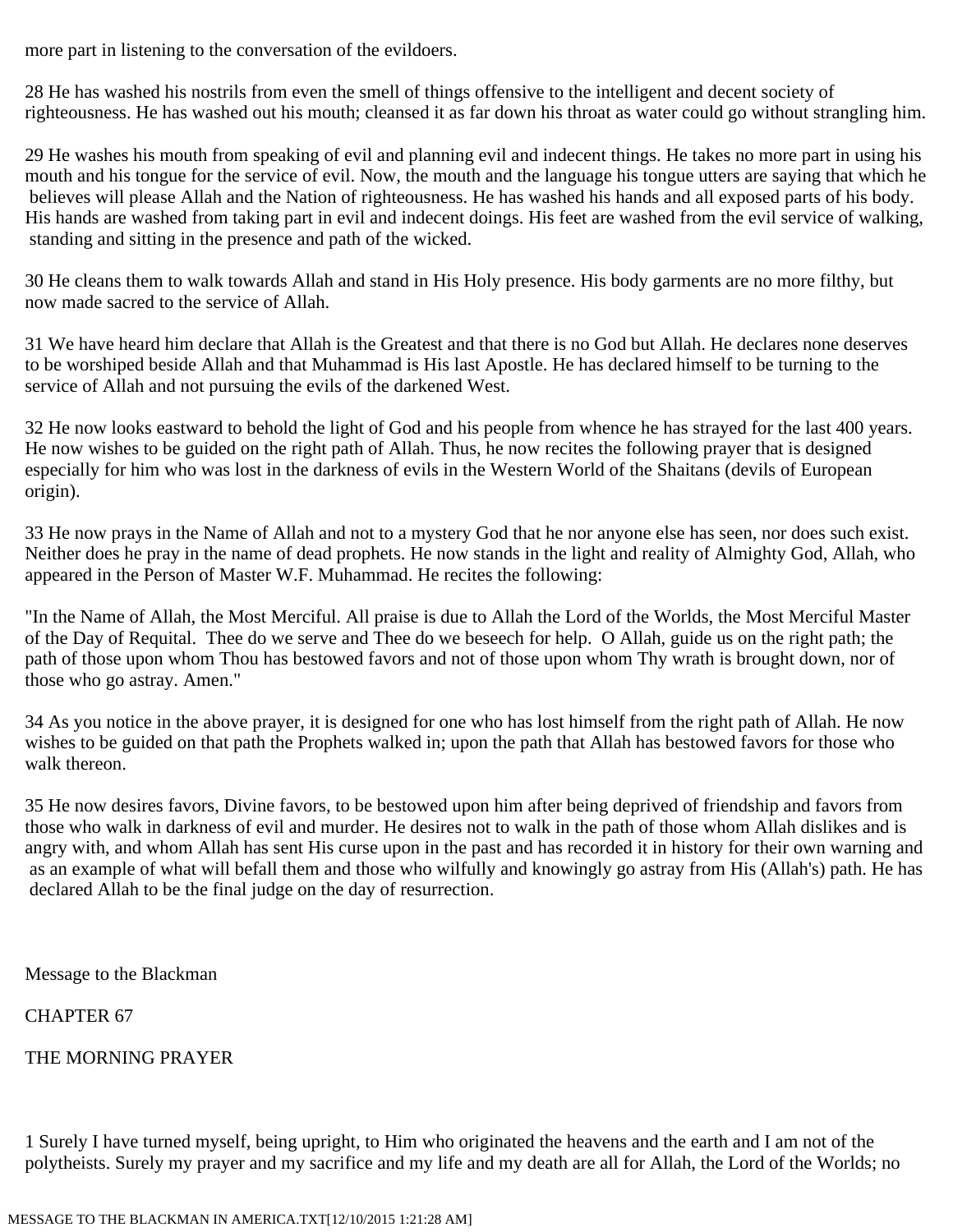associate has He, and this am I commanded and I am of those who submit.

2 "O Allah! Thou art the King, there is no god but Thee; Thou art my Lord and I am Thy servant. I have been unjust to myself and I confess my faults so grant me protection against all my faults, for none grants protection against faults but Thee, and guide me to the best of morals, for none guides to the best of them but Thee, and turns away from me the evil morals but Thee."

3 The following brief prayer is however, the one more generally adopted.

4 "Glory to thee, O Allah! Thine is the praise and blessed is Thy Name and exalted is Thy Majesty and there is none to be served beside Thee. I betake me for refuge to Allah against the accursed devil."

5 A Muslim must say his prayers. When we say that we are Muslims (those who have submitted to the will of Allah) and then we must give praises to the One to whom we have submitted, to do His will.

6 If we are believers in the Divine Supreme Being, we are always in need of his help, one way or another. Therefore, it is necessary that we give praises to Him and thanks, and ask forgiveness for any wrongdoing on our part.

7 Praising His name in the saying of prayers, pouring out the heart's sentiment before and to our Divine Supreme Being shows submission and proves to the world that our life and our death are all for Allah.

8 This above prayer is divided into two parts; one part called Fard and the other one tradition, or I should say it is tradition that the Muslim should pray and give praises to Allah. It is not something just started in the time of Muhammad, 1,400 years ago, but it has always been the righteous way to do (to pray and give praises to Allah).

9 Prayer is something that we must and are compelled to do if we expect guidance and mercy from Allah. And Allah's using Fard as His name here on His coming teaches us that if we expect to be successful, we must bow in submission to the will of Master Fard Muhammad; the All Wise God in Person who is worthy to be praised and praised much.

10 It is really the nature of the righteous to give praise and honor to Allah. The Prayer is one of the greatest prayers that we can pray. Being lost from Allah and from our people and native land or country, we now turn ourselves to Allah. We live right to Him, who originated the heavens and the earth.

11 But we must remember we are taking an oath in this prayer, that we will not accept any god but Allah, in the words: "My prayers, my sacrifice, my life and death are all for Allah."

12 We live for Allah; we die for Allah; we sacrifice all we have and our lives for Allah and His cause.

13 Let the Muslims and hypocrites who read this teaching taught in the above prayer know that we have taken an oath with our life to live for Allah and sacrifice everything we have for Allah and that we will even die for Allah!

14 This will be held against us on the day we shall meet Allah who turns back on their heels and you who become hypocrites read, study and learn the prayer above and recite it if you are believers as often as you can and know that you have fled to Allah and have taken refuge in Him against the accursed devils.

15 The devils were cursed from the day they were created -- or grafted -- until this day and a doom was fixed for them. You are not blind to the knowledge of the devil; you know who the real devil is today.

16 As the Holy Qur-an gives it to you and me, they are European enemies -- that race which is called the Caucasian race, or the European white race.

Message to the Blackman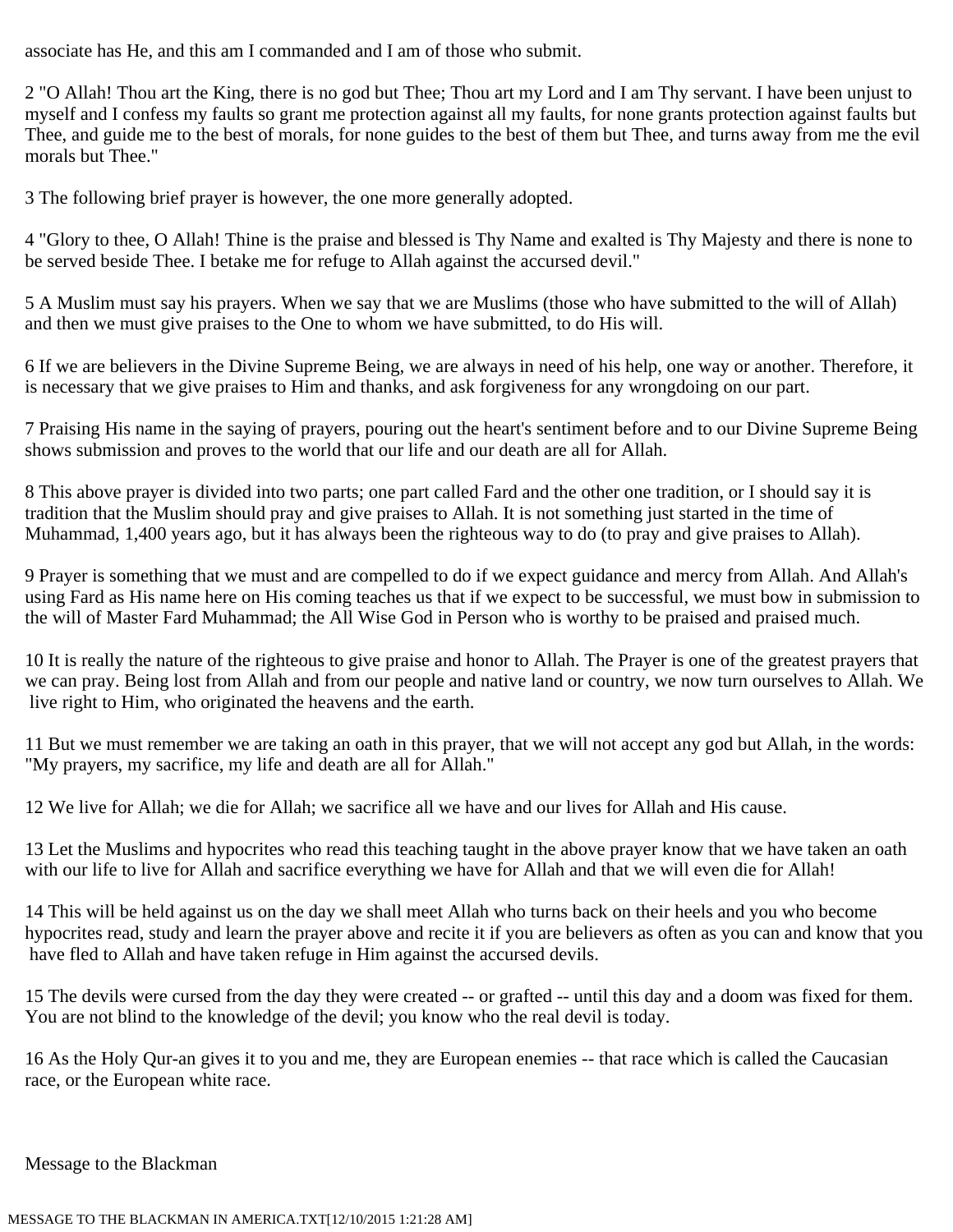### CHAPTER 68

### THE PREPARATIONS AND ITS MEANING

1 1. The washing and cleansing of all exposed parts of the body of filth and uncleanness, to stand and bow before the Lord of the Worlds.

2 2. The rinsing out of the mouth (the impure and evil that the mouth is guilty of speaking).

3 3. The washing of the hands that are subject to the handling of clean and unclean things. They are cleansed to be spread before Allah, the Lord of the Worlds.

4 The Holy Qur-an says that our hands will bear witness against the evil-doers on the day of Resurrection. They will say: AO hands why hast thou borne witness against me? The hands will say: "As Allah makes everything to bear witness, so has He made us to bear witness." Whatever we do, every member of our body plays a part in it.

5 4. The feet are washed up to the ankles if they were exposed. The feet should be washed once every day, even though one wears shoes.

6 5. A total bath should be taken if there were sexual relations.

7 He is now ready for prayer. He stands erect with his face and body towards the rising of the sun (the East) in the direction that the earth is rotating, and all the planets.

8 In this direction is the Holy City of Mecca, the only Holy place on the earth. From this direction do we look for Allah (God) and His Angels to come to judge the world.

9 6. He lifts his opened hands with his thumbs pointing towards his ear lobes. He says, "Allah is the Greatest" (Twice). "I bear witness that none deserves to be worshiped besides Allah (repeated twice) and that Muhammad is His last Apostle" (twice).

10 The regular Prayer Caller in the minarets of the Mosque calls the prayer from four (4) directions: East, West, North and South. He repeats "Allah is the Greatest" four times.

11 7. He begins his prayer by saying: "Surely I have turned myself to Thee being upright to Him who originated the heavens and the earth and I am not of the polytheists. Surely my prayer, my sacrifices, my life and my death are all for Allah, the Lord of the Worlds. No associate has He, and this am I commanded. Oh Allah, Thou art the King, there is no God but Thee. Thou art my Lord and I am Thy servant."

### THE MEANINGS:

12 First, the cleansing of the body before asking prayer to the Most Honored and Wisest Person in the Universe, the Lord and King over all, none is His equal, shows respect for Him. He desires to show (in words) in his prayer that his words are clean and coming from a clean heart.

13 Should not that clean heart be in a clean body? If one is offered clean water in an unclean outer surface of a glass, will he accept it? This is so with a Muslim; he believes in cleanness internally as well as externally.

# THE DIFFERENT POSITIONS TAKEN IN PRAYER

14 Standing erect to address our Superior is proper and again it shows respect and honor. The raising of the hands with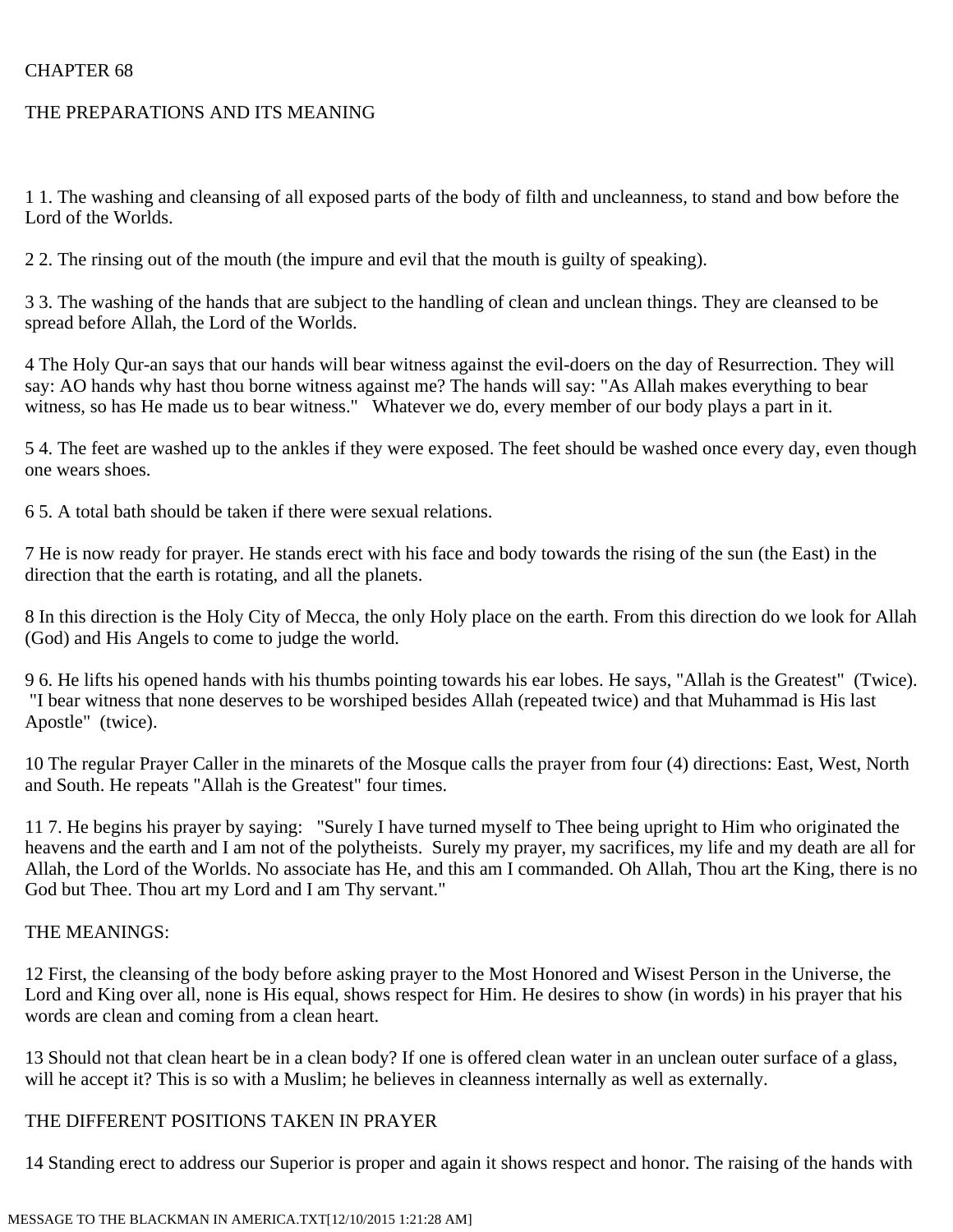the palms open in the same direction shows an act of surrender to the King of Kings and Lord of the Worlds and is coming before Him with clean and emptied hands.

15 The hands, the most active members of our bodies, play the part of evil and good for the body. They sometimes bear witness for, or against us. The Muslims declare that there is only One God, and none deserves to be worshiped except Him. This is true.

16 Almost all religious persons acknowledge that there is but one God who made the heavens and the earth. The Muslims declare in one of their prayers that they worship Allah (God) in the best manner, in the direction (East) in which He turns Himself -- towards to the holiest of places and one day the whole of the people of earth will be just as holy or holier. I would say holier.

17 This position also has another meaning; it refers to the lost and found people of Islam. Before their return they must turn in this direction with clean hands and hearts, bow in submission to the will of Allah alone with the righteousness that they may be welcomed to take their place again among their own people. This shall soon be made clear to my people here, that if holy war be declared, no so-called Negro could return to his native land and people unless he or she accepts Allah as his God and Islam as his religion.

"O you who believe, enter into submission one and all, and do not follow the footsteps of the devil. Surely he is your open enemy." Holy Qur-an 2:108

18 Here the Muslim is about to begin his prayer. He has cleansed all the exposed parts of his body, washed out his mouth, nose and ears. Standing upright, with his face towards his Holy City (Mecca), which is in the direction of sunrise, he lifts his cleansed hands up beside his head with the thumbs towards the lobes of his ears and declares that: "Allah is the Greatest" (four times), and that: "Nothing deserves to be worshiped but Allah."

19 What better preparation could have been made for the service of our God? With due respect and great honor, he is turned in the direction of sunrise in which our planet is carrying him at a speed of 1,037 1/3 miles per hour. Physically, he has turned his face in the direction in which he is traveling, and in which he looks forward to the light of day. From the same direction (sunrise) came all the spiritual light -- the holy prophets, the holy land and the holy cities of the earth.

20 With his cleansed hands open, with the palms towards the Holy Land and cities he signifies an open confession of his internal purity and entire submission to the will of Allah (God). Whatever evils he has committed with his hands, by washing them with the water of life he shows for this his heart=s repentance for the evils that his hands have committed.

21 Now as the open cleansed hands show forth a sincere surrender to their Maker without concealing or hiding anything, so it is with the heart -- that only Allah (God) can see into -- is clear of the evils and desires forgiveness, for such evils have been washed from the heart, the ears from hearing them, and the eyes are closed to keep out the evil morals, for none can turn away from me the evil morals but Thee.

22 The above prayer is preferred as the morning prayer, but can be said by the individual any time that he likes. Here the prayer declares that he is strictly a believer in one God Who originated the universe (the Heavens and earth) and not in three, and further declares "that his sacrifice, life, and death are all for Allah (God) and to Him does he submit." He acknowledges his sins and asks protection against them, or rather against a future sin.

Message to the Blackman

CHAPTER 69

THE OPENING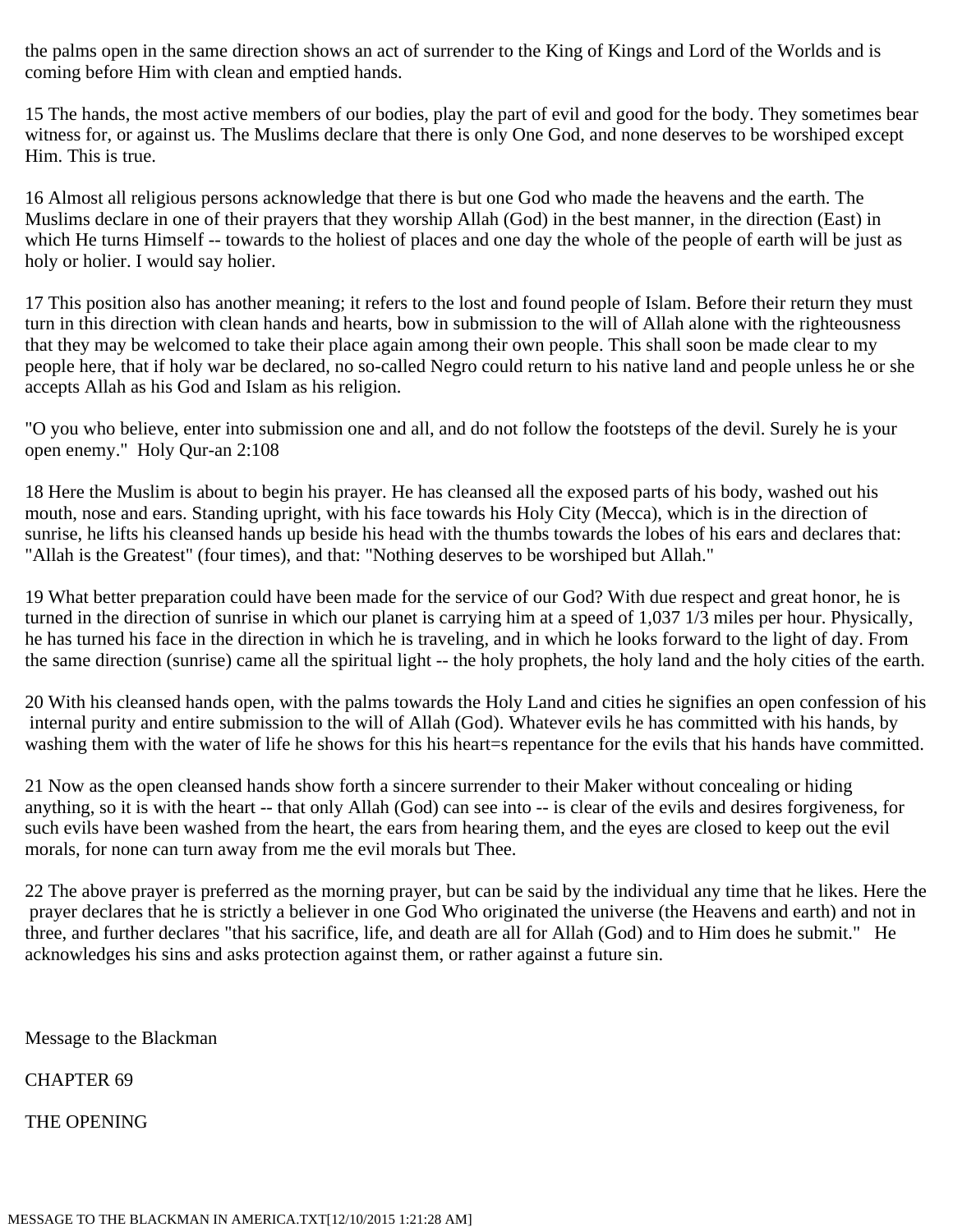1 The Fatiha, "Opening," is the first Chapter of the Holy Qur-an and constitutes the Muslim's prayer for guidance.

2 Here is a Prayer we shall recite.

3 "In the Name of Allah, the most Merciful, all praise is due Allah the Lord of the Worlds. The Most Merciful Master of the Day of Requital. Thee do we serve and Thee do we beseech for help. O Allah, guide us on the right path; the path of those upon whom Thou hast bestowed favors, and not of those upon whom thy wrath is brought down, nor of those who go astray. Amen."

4 This prayer is found in the first Sura (Chapter) of the Holy Qur-an, and is the opening of every Sura of the Holy Book except the ninth chapter (the chapter of the Hypocrites). He seeks the right guidance; he does not want to walk in the path of the Jews and Christians. He saw the Jews go astray from the right faith and cause the wrath of Allah to descend upon them and cause the Jews to suffer many afflictions and finally the loss of world independence. And they fell into the hands of their enemies wherever they sojourn.

5 And now, take notice of those who call themselves Christians going astray from the right path (Islam). Notice them going to the extreme by worshiping Jesus: first by falsely accusing Jesus of being the Son of Allah (God) born without the agency of man, thus accusing God of an act of adultery. They preach the rightful laws of God, but practice the laws of Satan and now have become the world=s greatest trouble makers (war makers), and have caused the nations to deviate from the path of Allah (God). And now they are heading the entire world into total destruction.

6 He wants to be guided on the path of the Prophets of Allah where he can receive the favors of Allah. He has not as yet entered the congregational prayer service in the beautiful Mosques of the Holy Land of Islam to hear the caller of the faithful (early in the morning and five times a day) from the minarets of the Mosques. The caller with his hands raised to his ears goes from one door or window to the other (there are four in all); he opens it to the East, West, North and South saying: "Allah-u-Akbar" four times (which means: Allah is the Greatest regardless of what direction you may look). The beautiful words one may note from the caller at nearly the end of the call are these: "Come to prayer" (turning the face to the right, repeated twice). "Come to Success" (repeated twice). And turning the face to the left: "Prayer is better than sleep" (repeated twice).

7 The touch of Islam makes the lost-found have a sense of dignity and for the first time he feels that he should do something for self. And he desires to rid himself of the things that hinder him. He, therefore, now prays the following prayer:

"O Allah! I seek The refuge from anxiety and grief and I seek Thy refuge from lack of strength and laziness and I seek Thy refuge from cowardice and niggardliness and I seek Thy refuge from being overpowered by debt an the oppression of men. O Allah! Suffice Thou me with what is lawful to keep me away from what is prohibited and with Thy grace make me free from want of what is besides Thee."

8 We, the lost-founds, should repeat the above prayer seven (7) times a day. For it sums up our greatest hindrance to freedom and self-independence. We must get away from the idea of depending on others to do for us what we can do for self. Fear, cowardice and laziness are our greatest enemies. We are brave enough to fight to preserve the white race's independence, but not brave for self and kind. Shake such shackles off and face the consequences like men and we all will be free!

Message to the Blackman

CHAPTER 70

KNOWLEDGE OF PRAYER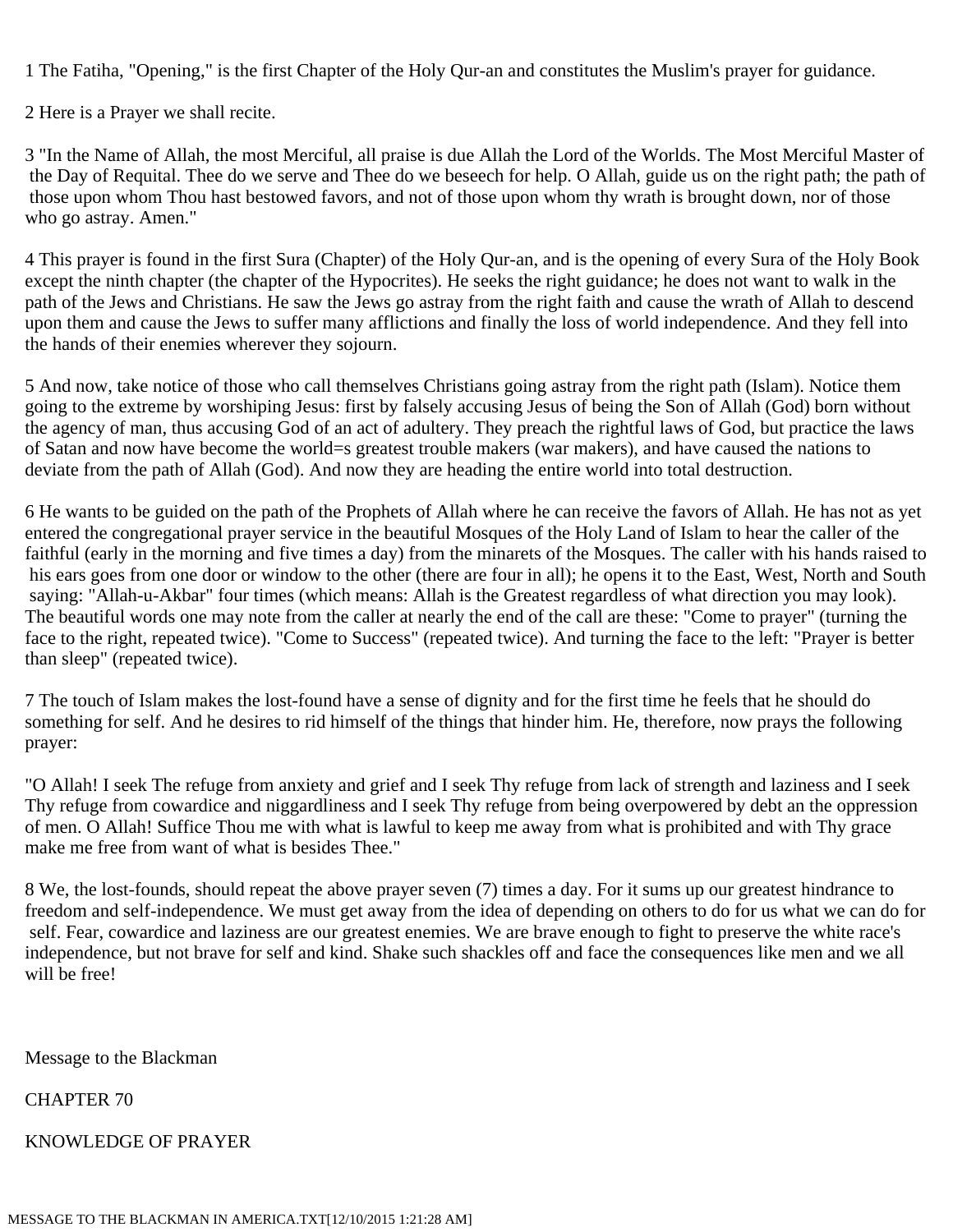1 Since learning of the prayer service of Islam -- the religion of entire submission to the will of Allah -- we see him now not only trying to keep his internal parts clean, but the external parts too. He washes his face, his hands, and all the exposed parts of his body before going to prayer. Never before has he done such under the cross (Christianity): prostrating himself with his shoes off and his forehead kissing the rug or the bare earth in praises and humble submission to the will of Allah (God).

2 He says again in the above prayer that he is thankful to Allah. He thanks Allah for the knowledge of words to say, to know Him to be the true God, to believe in and worship Him alone and not to set up a rival to Him.

3 No more is he ungrateful to God as he declares in the following words: "We are not ungrateful to Thee." He no longer befriends an enemy of Allah. While under the cross (Christianity) he befriended the enemies of God, thinking he was getting the favor or friendship of God by loving and befriending every creature whether of the righteous or the devils. In reading the above prayer, we find him forsaking the casting off the ones who do not obey Allah.

4 He is now in accord with the teachings of the Qur-an, the Holy Book of Allah, and in accord with the teaching of Jesus and the prophets. We will not find any Believers in Allah (God who will befriend and show friendship to the enemies and disbelievers of Allah, though they be their near of kin, says the Holy Qur-an. And the Qur-an (60:4) gives us an example in Abraham, who forsook his father and declared that enmity and hatred had appeared between them until he believed in Allah alone.

5 The Bible again puts it in Jesus' words (Luke 14:26) as he says to the disciples that they must even hate their mothers and fathers and sisters and brothers or they could not be his followers. But here today in America, as you may know, the Christians teach that we should love everybody. This is just the deceitful way of the devils to get love and honor from the people of God under their religion (Christianity) that they organized in order to oppose the true religion of Allah, Islam.

6 He now further says and acknowledges that he prays to Allah alone and make obeisance as it reads in the words of the prayer as follows: "O Allah, Thee do we serve and to Thee do we pray and make obeisance."

7 He seeks refuge in no other God but Allah and he declares this in the following words of the prayer: "Thee do we flee and we are quick." He now hastens himself for refuge in a living God. A God that exists, a God he can depend upon for help, a God who knows and understands all of his life's trouble and woes.

8 He is not perfect; therefore, he hopes for mercy from the true God in the words of the prayer as follows: "We hope for Thy mercy. And fear Thy chastisement." He has learned of the suffering and the chastisement of Allah upon those who disbelieve in Him.

9 He is no longer an unbeliever, for he has surely turned himself, being upright, to Allah, the Originator of the heavens and the earth.

Message to the Blackman

# CHAPTER 71

# PRAYERS TO PRAY

"O Allah, we beseech Thy help and ask Thy protection and believe in Thee, and trust in Thee, and we laud Thee in the best manner and we thank Thee and we are not ungrateful to Thee, and we cast off and forsake him who disobeys Thee."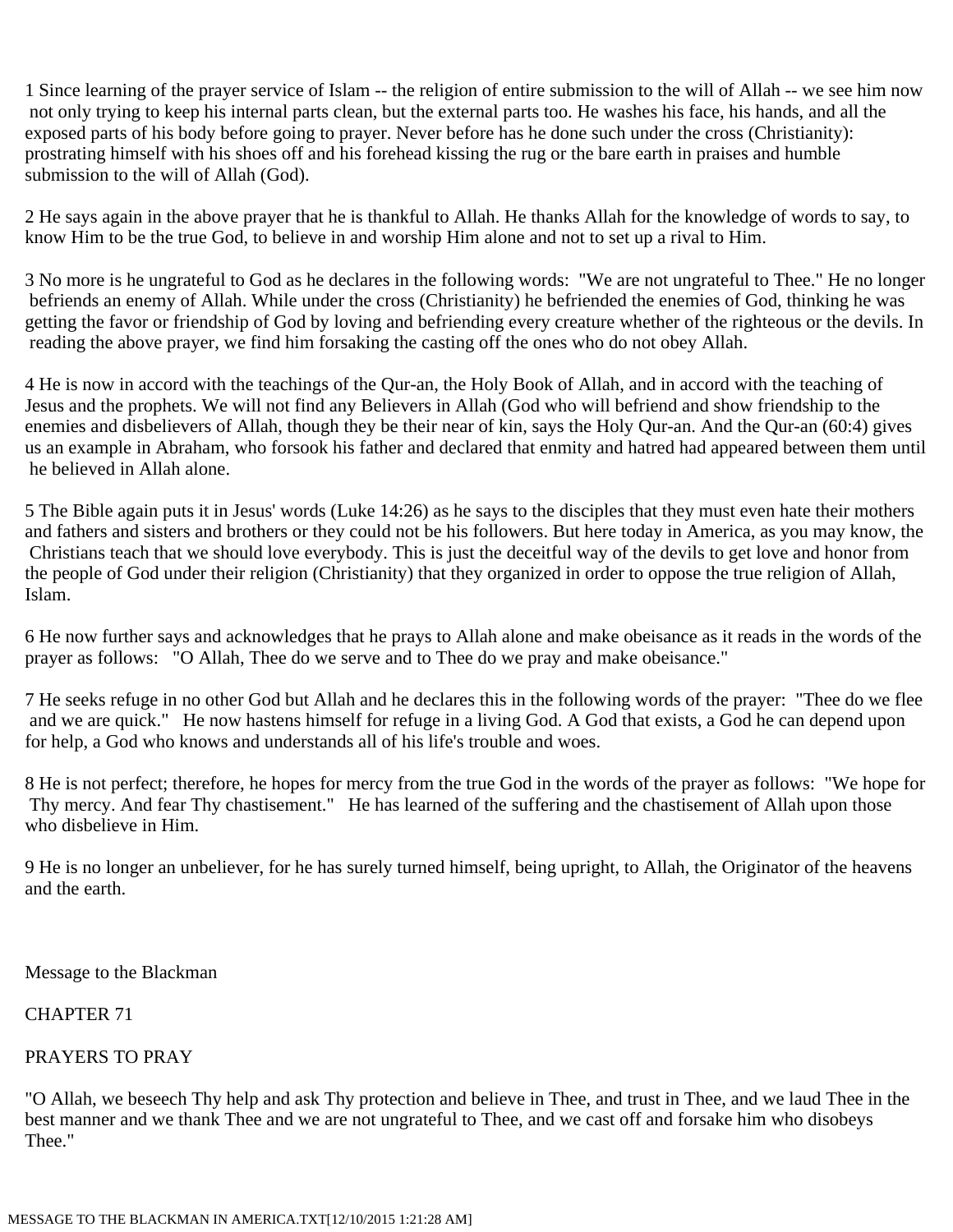1 In the above prayer we learn that the whole of the Muslim prayer, as Maulvi Muhammad Ali says, "is only a declaration of divine majesty and glory, divine holiness and perfection and the entire dependence of man on his Maker" (Preface of the Holy Qur-an).

2 If you would only adopt the saying of the Muslims' prayer, you would be helped. Of all the praying people on earth, the Muslims' worship to God is in the best manner. The words used in their prayers are the best and most humble. They cast off and forsake those who disobey Allah (God).

3 The Christians teach love for the enemy because of the fact that they are really the enemy and desire to mingle with you for the purpose of misleading you. It is nothing but right to sever friendly relations with those who do not care to serve and obey Allah (God).

4 There are many Muslims and black Christians who, for the sake of certain privileges, do not carry into practice the casting off of those who disobey Allah (god) and think it is a sin for the true righteous Muslims to do so. Today I am often asked, "Can white people attend your service?"

5 When told that white people are not Muslims, some of the ignorant Muslims falsely charge me in their writings and sayings as not teaching Islam. They also falsely charge that my teachings not only do not represent Islam, but that it is not recognized by the Muslim world. This is just what the enemies of Islam and the so-called Negroes of America desire that the so-called Negroes believe. They sow such lies in the hearts of the weak Muslims and the so-called Negroes in general. You are going to be greatly surprised. I have Allah (God) on my side to bring my people out of the darkness and power of our enemies; is not He (God) sufficient? And, most surely He is with me and I with Him. You most certainly will be the loser if you are not on our side.

6 The Lord's Prayer, as it is called, contains some words that should not have been written there, such as: "Lead us not into temptation." God will not lead us into temptation. It is the devils that tempt us to sin. The above words show a lack of confidence in God to lead us aright, that He must be reminded just how to lead us.

7 Another is: "Give us this day our daily bread." Here again, the words "this day" could lead one to believe that on that day the prayer was given, there was a shortage of bread, or that the Christians' prayers seek their physical bread first and spiritual bread last, even though the Bible says "You first seek the Kingdom of Heaven and all these things shall be added unto you" (Luke 12:31). In another place it says "Man shall not live by bread alone, but by every word that proceedeth out of the mouth of God" (Matthew 4:4).

8 These scriptures are contrary to the prayer, although it stands true of the Christians who seek bread, swine=s flesh (the poison), whiskey, wine and beer first, and pray for spiritual food last.

9 The Bible shows (Exodus 16:2,3,8) that it was the want of bread and meat first of all that gave Moses and Aaron much trouble trying to lead the people into the spiritual knowledge of Jehovah and self-independence. They even said when they were hungry: "Would to God we had died by the hand of the Lord in the land of Egypt" (Exodus 16:3).

10 Ofttimes, they angered Moses and Aaron by their longing for the food of their slave-masters even while on their way to freedom and self-independence.

11 The Muslims pray in their oft-repeated prayer to seek Allah's help in guiding them on the right path, the path of those whom God has favored and not on the path of those who have caused His anger to descend upon them (the Jews and Christians). This want of the slave-masters bread, meat and luxuries is depriving the so-called Negroes today of their independence.

12 "O Allah, we beseech Thy help and ask Thy protection. We believe in Thee and trust in Thee. We worship Thee in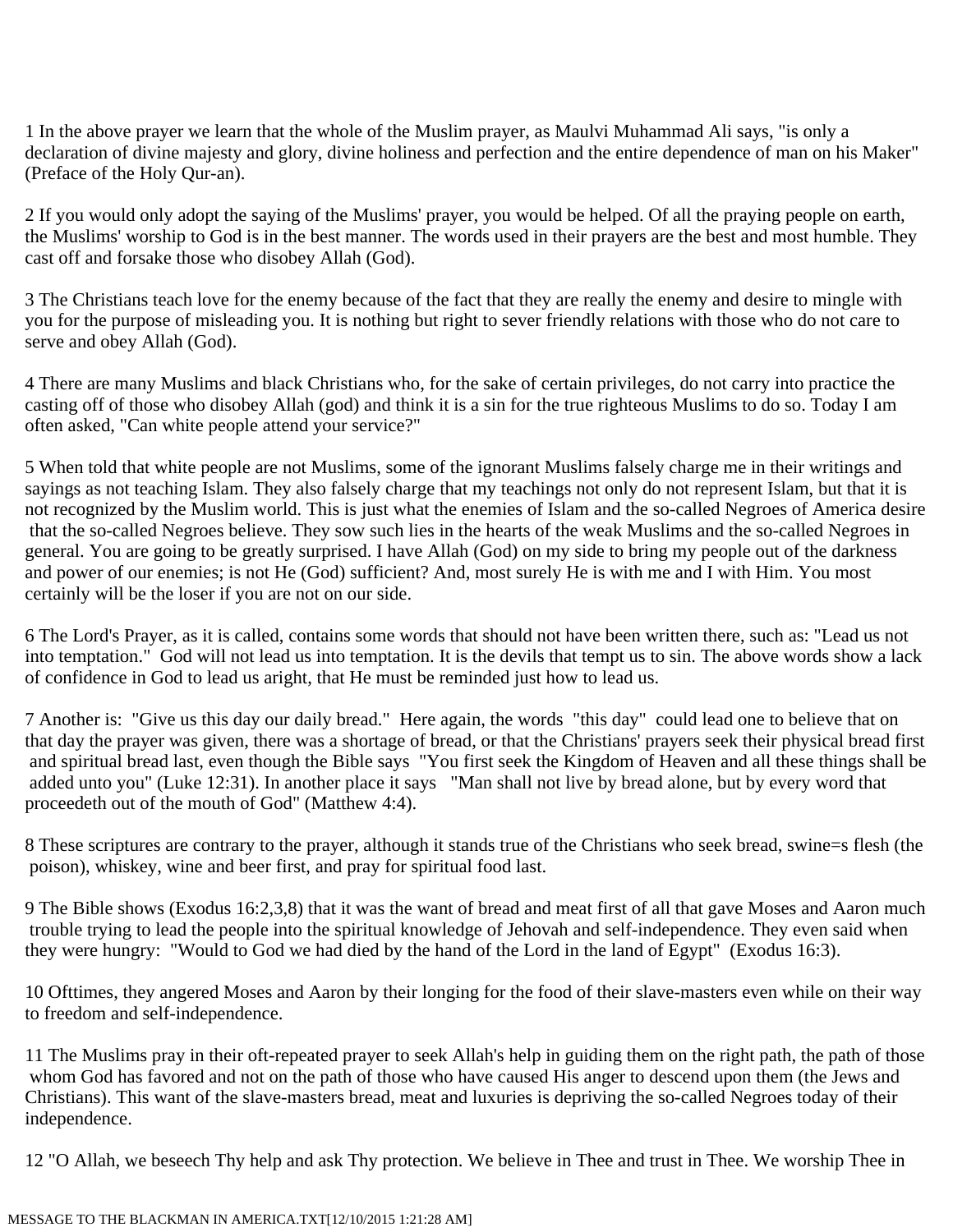the best manner and we thank Thee. We are not ungrateful to Thee and we cast off and forsake him who disobeys Thee. O Allah, Thee do we serve and to Thee do we pray and make obeisance. To Thee do we flee and we are quick. We hope for Thy mercy and we fear Thy chastisement, for surely Thy chastisement overtakes the unbelievers."

13 We now see the lost-found members of the great Black Nation, the original people of the sun, are greatly improving their prayer services and obedience to Almighty God Who, in the Person of Master Fard Muhammad, founded them and to Whom praises are due forever for bringing us Islam, the knowledge of God, our Friend, and the devil, our enemy.

14 To my people in America who bow in submission to Allah's will, He declares He will set us in heaven at once on our acceptance of Him as our God: money, good homes, and friendship in all walks of life. Read for yourself the promised reward and blessings prophesied in the Bible and Holy Qur-an for us who turn to Allah in the last days of the world of the infidels.

15 We have been looking toward the east, from the direction the light of Truth has come and we have been reading for the past few weeks of the prayers made by the lost-found members (so-called Negroes) of the great Nation of Islam and we are getting more knowledge of how to serve Allah in the best manner. As the above prayer reads, "We worship Allah in the best manner."

16 Remember, as we grow into the knowledge of Allah, the more we desire to serve Him faithfully and give praises to Him.

17 We hear the lost-found repeat the above words as follows: " O Allah, we beseech Thy help." For the first time he is calling on Allah for help. Before being found, however, he had lifted his eyes into space and called on the God that the enemy infidels had directed him, that actually does not exist. And he found no help coming to him from out of space.

18 But today, his prayer bears witness, since the coming to Allah in the person of Master Fard Muhammad (to whom be given praise forever) that he receives help from God. He received no protection from the God somewhere above the sun, moon and stars that the enemy pointed out to him and the rest of the poor. Lost-found members of the Asiatic Nation - the Nation of Islam. The lost-found received no help or protection until the appearance of Allah in the Person of Master Fard Muhammad to Whom praises are due forever.

19 We hear him say now that he "ask Allah's protection and believe in Thee (Allah in the Person of Master Fard Muhammad to whom all praises are due forever) and trust in Thee." He is confident today. He now puts his trust in Allah who he knows will answer his prayers. As the Holy Qur-an teaches him, "Allah hears the prayers of the believers."

20 He worships Allah now in the best manner, as he says the following: "We laud Thee in the best manner and we thank Thee. We are not ungrateful to Thee and we cast off and forsake him who disobeys Thee." Even though they be his near of kin, a true believer will not befriend a disbeliever in Allah.

Message to the Blackman

CHAPTER 72

A PRAYER FOR THE MESSENGER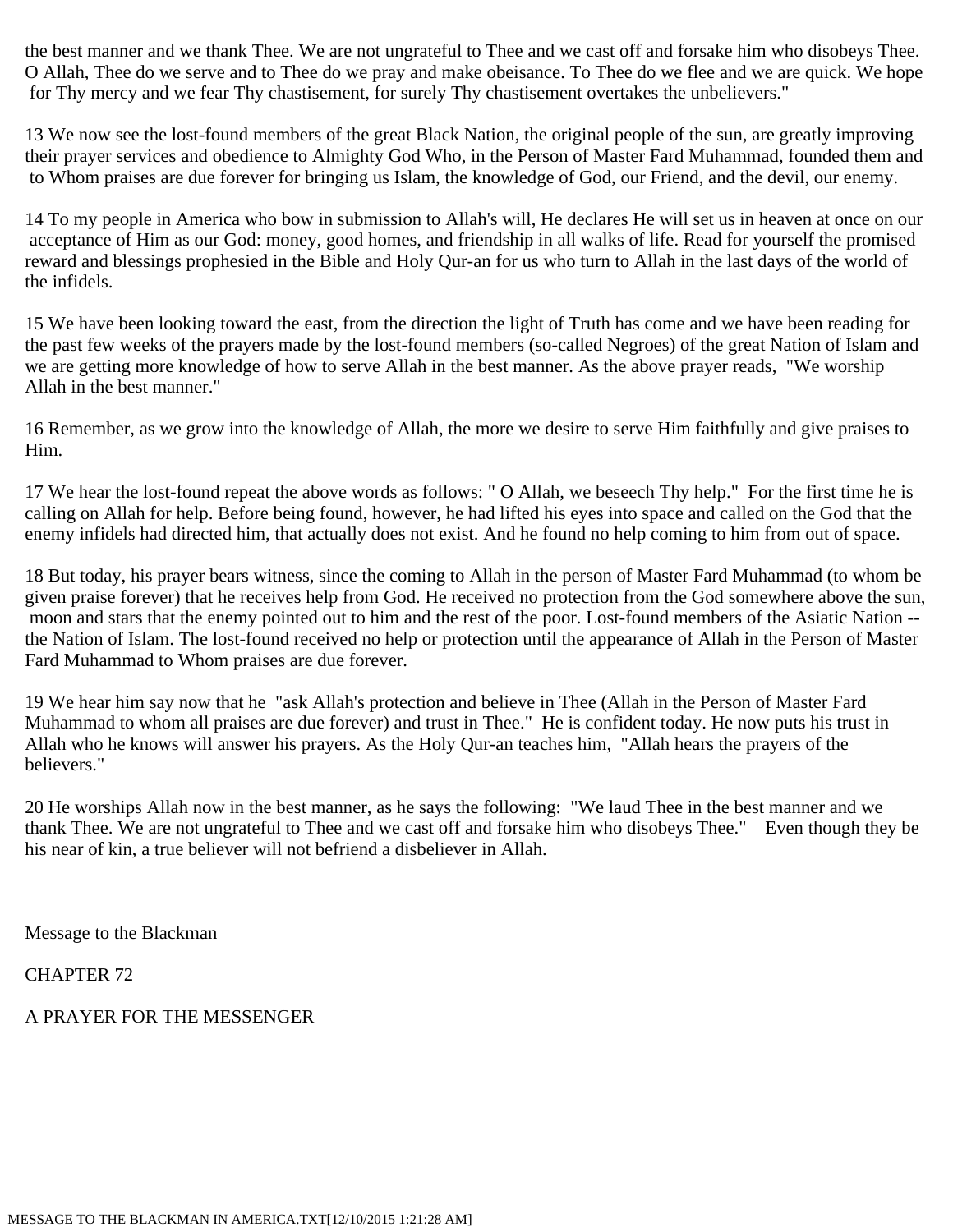1 The following prayer is for the Messenger of Allah: "O Allah make Muhammad successful and the true followers of Muhammad successful as Thou didst make Abraham successful and the true followers of Abraham successful. For surely Thou art praised and magnified in our midst. Allah bless Muhammad and the true followers of Muhammad as Thou didst bless Abraham and the true followers of Abraham. Surely Thou art praised and magnified in our midst."

2 In the above prayer, the Believers of the lost and found members of a great nation pray for the Messenger whom Allah (God) has raised among them; a guide to the lost and now found path of Allah. For 400 years they have been wandering in darkness, blinded by the touch of Satan, the devil.

3 But now the light of Allah has shone upon them and they have turned themselves now to Him. And they have submitted to Allah to do His will, being blessed as the Jews and the Arabs were, to have a Messenger born in their midst to teach and guide his people into the spirit and knowledge of his Teacher, Almighty God, Allah in Person.

4 The Believers are not satisfied with prayers and seeking refuge in Allah without asking a word of prayer for the success and blessings of Allah upon the Messenger and his followers whom Allah has so abundantly bestowed upon them; "the answer to Abraham's prayer" that he raise a Messenger from among them that he may teach the wisdom of the book (Bible) to so many of them who do not understand the very book (Bible) in which they think they believe, but without the true knowledge or understanding of the scriptures of Moses and Jesus.

5 Therefore, a correction must come to them in the way of true understanding of these scriptures in which their history is constantly referred to in the mentioning of the Jews and Christians through the Prophets that were sent to them.

6 The Orthodox Muslims think this refers to Arabia and that Muhammad (may the peace and blessings of Allah be upon him) of nearly 1,400 years ago was the one fulfilling the answer to Abraham's prayers. But if they look at it again and ponder over it, it is like their belief in thinking that Muhammad of nearly 1,400 years ago was a prophet like Moses, that Moses prophesied in Deut. 18:18. But they forget that Moses was a man who was raised in the house of bondage under a king who held him and his people in bondage to him and to his false worship of God and religion. And he desired no one to interfere with his teachings, given to his slaves. His fear, according to the Holy Qur-an, was that Moses would change the religion.

7 The Orthodox Muslims think this was fulfilled in the Meccans' opposition to Muhammad. Not so! He does not compare with the prophecy of a man like Moses, for there was no king singled out who opposed Muhammad in Mecca. There was no separation of the Arabs from any slave-masters and a destruction of the slave-masters. It was a certain class of people of science.

8 The Meccans were not enslaved to any physical king and people -- only to false belief. But remember that prophecy: "Like unto me." The man had to be one who received a revelation or guidance from Allah to physically liberate a people from the physical holding of a superior force or ruler. He must fight with this particular ruling class to release his people -- like Moses. Then, he must give them their own religion, teach them the knowledge of the true God (Allah) and His true religion, Islam. And set up a completely new religious service, never known to his people before. He must overcome them with nothing but the Truth and the power and guidance of Allah as Moses did with Pharaoh and his well-armed army, because he is not in a position to arm himself and his followers with carnal weapons. The enemy controls the manufacture of arms.

9 He must be one like Moses, dependent upon Allah for the victory over his enemy. Here he shows forth, in a land where Allah has not been worshiped and where Islam has not been accepted as the true religion; the power of Allah is shown by letting Allah fight his and his people=s battle against their wicked oppressors.

10 This is the true type of a man like Moses. If you study the prophecy concerning the last Messenger of God, according to the description given to the man by the Bible's prophecy in the Torah and Gospel, you will find that he is a man, according to Psalms, with the name of "Muhammad" and also you will find him in the Revelations under the symbolical name, "Lamb." He gets the name (Praised) from the honor of the "twenty-four elders" or Islamic Scientists. The position that he is shown under, the symbolical "Lamb" in Revelations, is like the Holy Qur-an's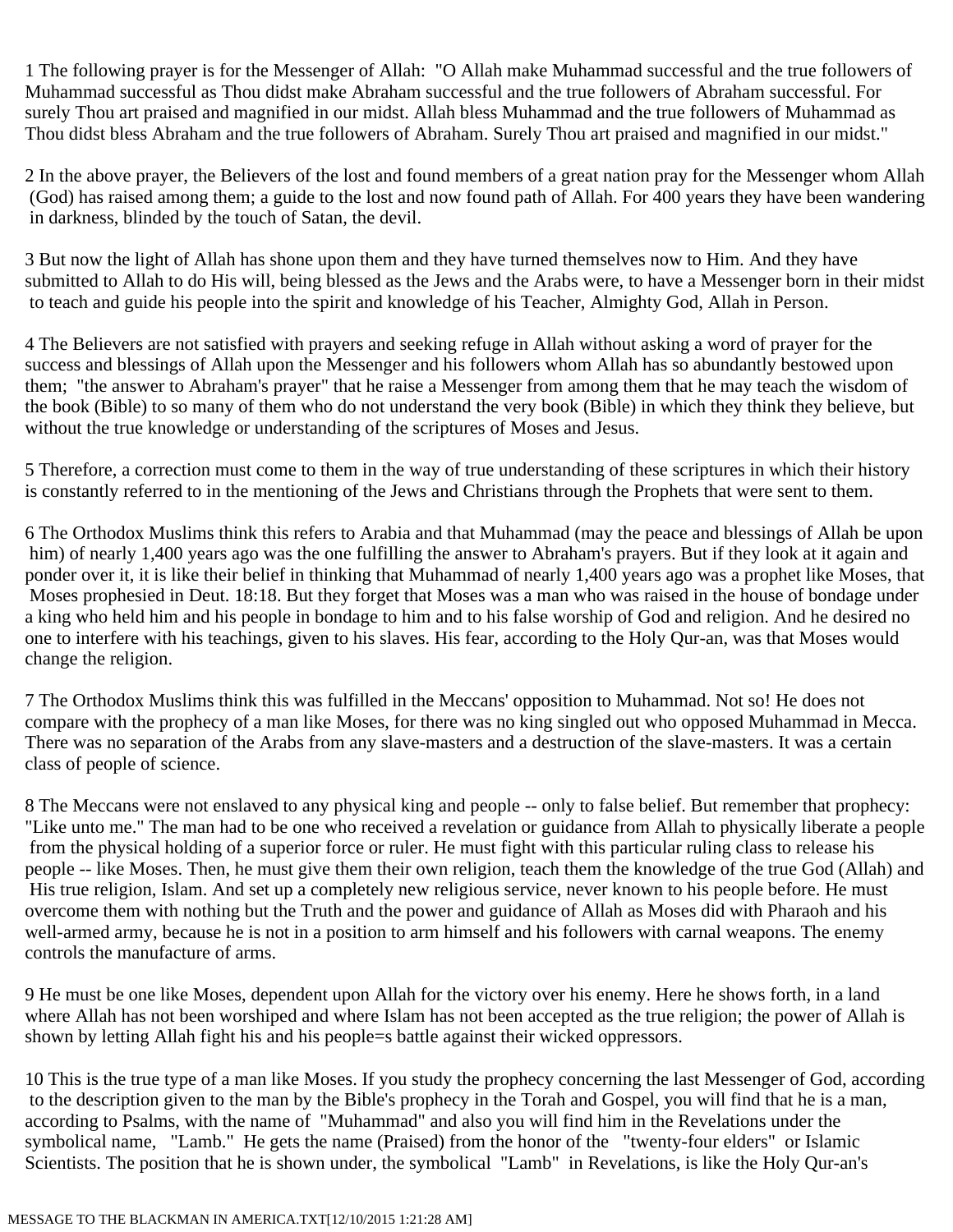teaching one who is illiterate and whom the people will find written down in the Torah and the Gospel. (The book of Isaiah; the parables of Jesus.)

11 This is the man the above prayer is made for because he, as one of the Islamic writers says, will be born among the infidels. The revelations of the Bible symbolically place him in the midst of "four beasts." Therefore, prayer must be made for his protection among a people without the teachings of Islam -- not a country where never had any former prophets of Allah risen and set up signs of the future greatness of Islam, as had Arabia in the time of Muhammad. The signs of the future of Islam and its last Messenger, Abraham, had already been set up in the Holy City Mecca. Muhammad did not destroy these signs, but rather he repaired the sign to live until it had served its purpose.

Message to the Blackman

CHAPTER 73

# CONFIDENCE GAINEDTHROUGH PRAYER

1 The following prayer shows the complete confidence the Apostle and his followers have in Allah and the great praise of Allah for His protection and blessings that they enjoy from Him daily:

2 "I seek the protection of Allah, my Lord, from every fault, and turn to Him.

3 "Oh Allah, Thou art the author of peace and from Thee comes peace. Blessed art Thou, O Lord of Glory and honour.

4 "Nothing deserves to be worshiped except Allah. He is One and has no associate; His is the Kingdom and for Him is praise. And He has power over all things.

5 "O Allah, there is none who can withhold what Thou grantest and there is none who can give what Thou withholdest and greatness does not benefit any possessor of greatness as against Thee."

6 Let you and me who believe learn and recite this prayer for the glory and honor, praise and thanks to Allah who is blessing us, the lost-found of our people, for guiding us on the right path. That we, too, may be as successful as the Prophets and their followers before us. We must remember that we cannot be proud over greatness: only Allah.

7 For if Allah makes you great you are great indeed! And if Allah bring you low, none can raise you up but He.

8 Salvation has come to us from Allah, let us rejoice in Him and be thankful to Him for visiting us and accepting us as His own.

9 "O you who believe, take not the Jews and the Christians for friends. They are friends of each other. And whoever amongst you takes them for friends he is indeed one of them. Surely Allah guides not the unjust people" (Holy Qur-an 5:51).

10 "To Allah belongs whatever is in the heavens and whatever is in the earth. And whether you manifest what is in your minds or hide it, Allah will call you to account according to it. So He forgives whom He pleases and chastises whom He pleases. And Allah is Possessor of power over all things" (Holy Qur-an 2:284).

11 "The Messenger believes in what has been revealed to him from his Lord, and so do the believers. They all believe in Allah and His angels and His book and His messengers. We make no difference between any of His messengers. And they say: AWe hear and obey; our Lord, thy forgiveness do we crave, and to Thee is the eventual course" (Holy Qur-an 2:285).

12 "Allah imposes not on any soul a duty beyond its scope. For it is that which it earns of good and against it that which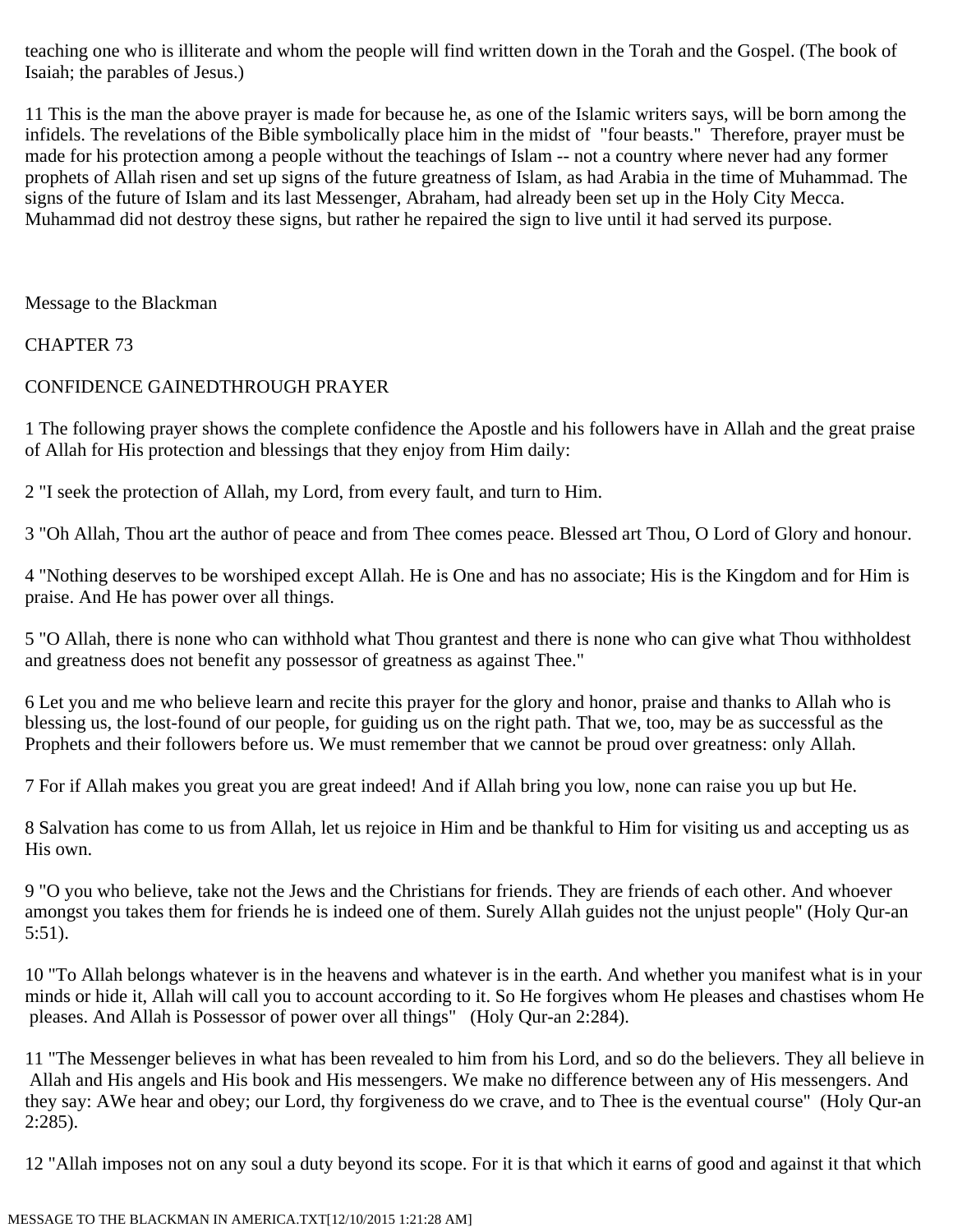it works of evil. Our Lord, punish us not if we forget or make a mistake. Our Lord, do not lay on us a burden as Thou didst lay on those before us.

13 "Our Lord, impose not on us (afflictions) which we have not the strength to bear. And pardon us! And grant us protection! And have mercy upon us! Thou art our Patron, so grant us victory over the disbelieving people" (Holy Quran 2:286). NOTE: The latter verse (2:286) is a prayer; let us recite it very often.

Message to the Blackman

PROGRAM AND POSITION

CHAPTER 74

WHAT DO THE MUSLIMS WANT?

This is the question asked most frequently by both the whites and the blacks. The answers to this question I shall state as simply as possible.

1. We want freedom. We want a full and complete freedom.

2. We want justice. Equal justice under the law. We want justice applied equally to all regardless of creed, class or color.

3. We want equality of opportunity. We want equal membership in society with the best in civilized society.

4. We want our people in America whose parents or grandparents were descendants from slaves to be allowed, to establish separate state or territory of their own -- either on this continent or elsewhere. We believe that our former slave-masters are obligated to provide such land and that the area must be fertile and minerally rich. We believe that our former slave-masters are obligated to maintain and supply our needs in this separate territory for the next 20 or 25 years until we are able to produce and supply our own needs. Since we cannot get along with them in peace and equality after giving them 400 years of our sweat and blood and receiving in return some of the worst treatment human beings have ever experienced, we believe our contributions to this land and the suffering forced upon us by white America justifies our demand for complete separation in a state or territory of our own.

5. We want freedom for all Believers of Islam now held in federal prisons. We want freedom for all black men and women now under death sentence in innumerable prisons in the North as well as the south.

We want every black man and woman to have the freedom to accept or reject being separated from the slave-masters' children and establish a land of their own.

We know that the above plan for the solution of the black and white conflict is the best and only answer to the problem between two people.

6. We want an immediate end to the police brutality and mob attacks against the so- called Negro throughout the United States.

We believe that the Federal government should intercede to see that black men and women tried in white courts receive justice in accordance with the laws of the land, or allow us to build a new nation for ourselves, dedicated to justice, freedom and liberty.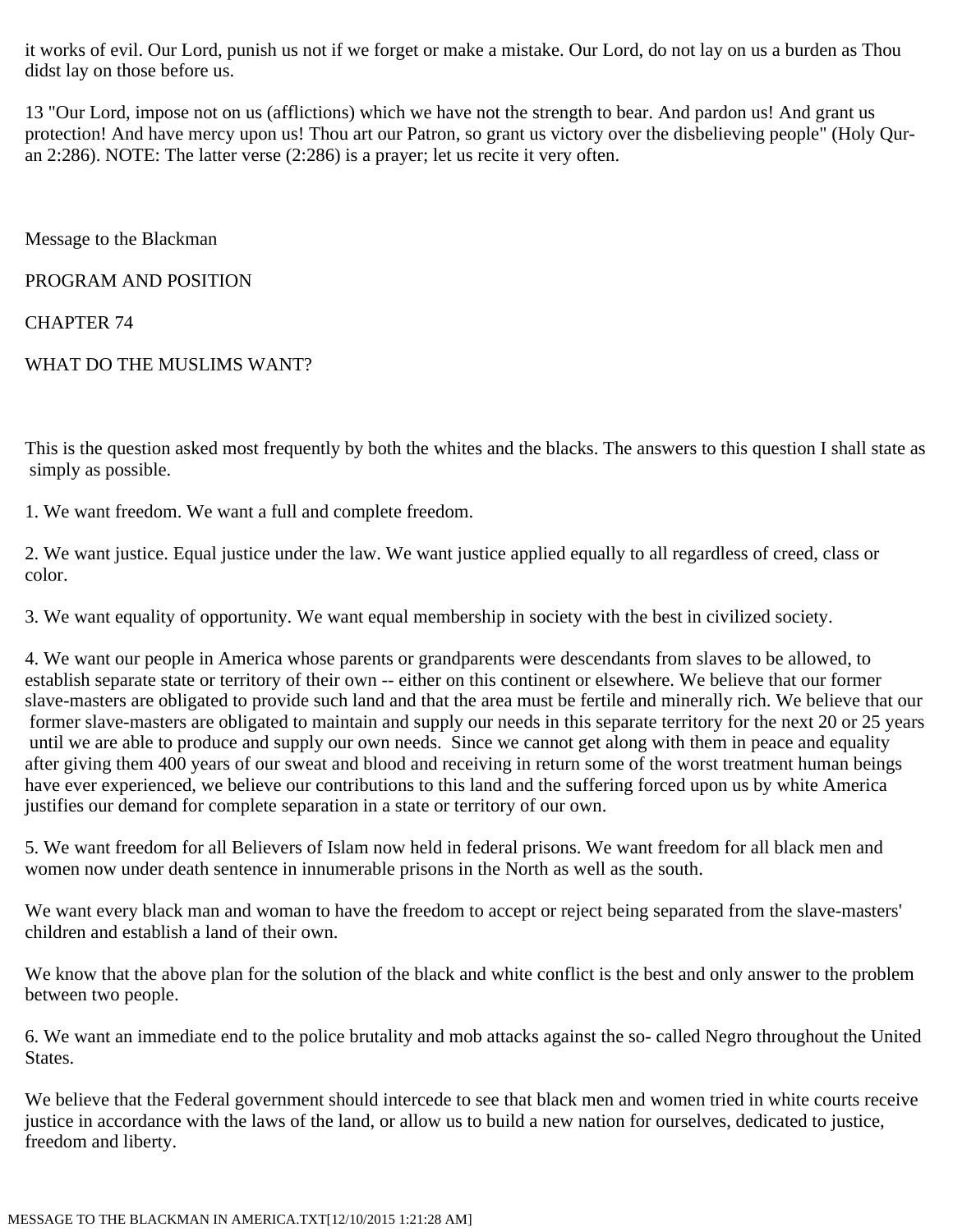7. As long as we are not allowed to establish a state or territory of our own, we demand not only equal justice under the laws of the United States but equal employment opportunities -- NOW!

We do not believe that after 400 years of free or nearly free labor, sweat and blood, which has helped America become rich and powerful, so many thousands of black people should have to subsist on relief or charity or live in poor houses.

8. We want the government of the United States to exempt our people from ALL taxation as long as we are deprived of equal justice under the laws of the land.

9. We want equal education -- but separate schools up to 16 for boys and 18 for girls on the conditions that the girls be sent to womens' colleges and universities. We want all black children educated, taught and trained by their own teacher.

Under such school system we believe we will make a better nation of people. The United States government should provide free all necessary text books and equipment, schools and college buildings. The Muslim teachers shall be left free to teach and train their people in the way of righteousness, decency and self respect.

10. We believe that intermarriage or race mixing should be prohibited. We want the religion Islam taught without hindrance or suppression.

These are some of the things that we, the Muslims, want for our people in North America.

1. We believe in the One God Whose proper name is Allah.

2. We believe in the Holy Qur-an and the Scriptures of all the Prophets of God.

3. We believe in the truth of the Bible, but we believe that it has been tampered with and must be reinterpreted so that mankind will not be snared by the falsehoods that have been added to it.

4. We believe in Allah's Prophets and the Scriptures they brought to the people.

5. We believe in the resurrection of the dead -- not in physical resurrection but mental resurrection. We believe that the so-called Negroes are most in need of mental resurrection; therefore, they will be resurrected first.

Furthermore, we believe we are the people of God's choice as it has been written that God would choose the rejected and the despised. We can find no other persons fitting this description in these last days more than the so-called Negroes in America. We believe in the resurrection of the righteous.

6. We further believe in the judgement. We believe this first judgment will take place, as God revealed, in America.

7. We believe this is the time in history for the separation of the so-called Negroes and the so-called white Americans. We believe the black man should be freed in name as well as in fact. By this we mean that he should be freed from names imposed upon him by his former slave-masters. Names which identified him as being the slave of the slavemaster. We believe that if we are free indeed, we should go in our own people's names -- the black peoples of the earth.

8. We believe in justice for all whether in God or not. We believe as others that we are due equal justice as human beings. We believe in equality - as a nation -of equals. We do not believe that we are equal with our slave-masters in the status of Freed slaves.

We recognize and respect American citizens as independent peoples, and we respect their laws which govern this nation.

9. We believe that the offer of integration is hypocritical and is made by those who are trying to deceive the black peoples into believing that their 400-year-old open enemies of freedom, justice and equality are, all of a sudden, their friends. Furthermore, we believe that such deception is intended to prevent black people from realizing that the time in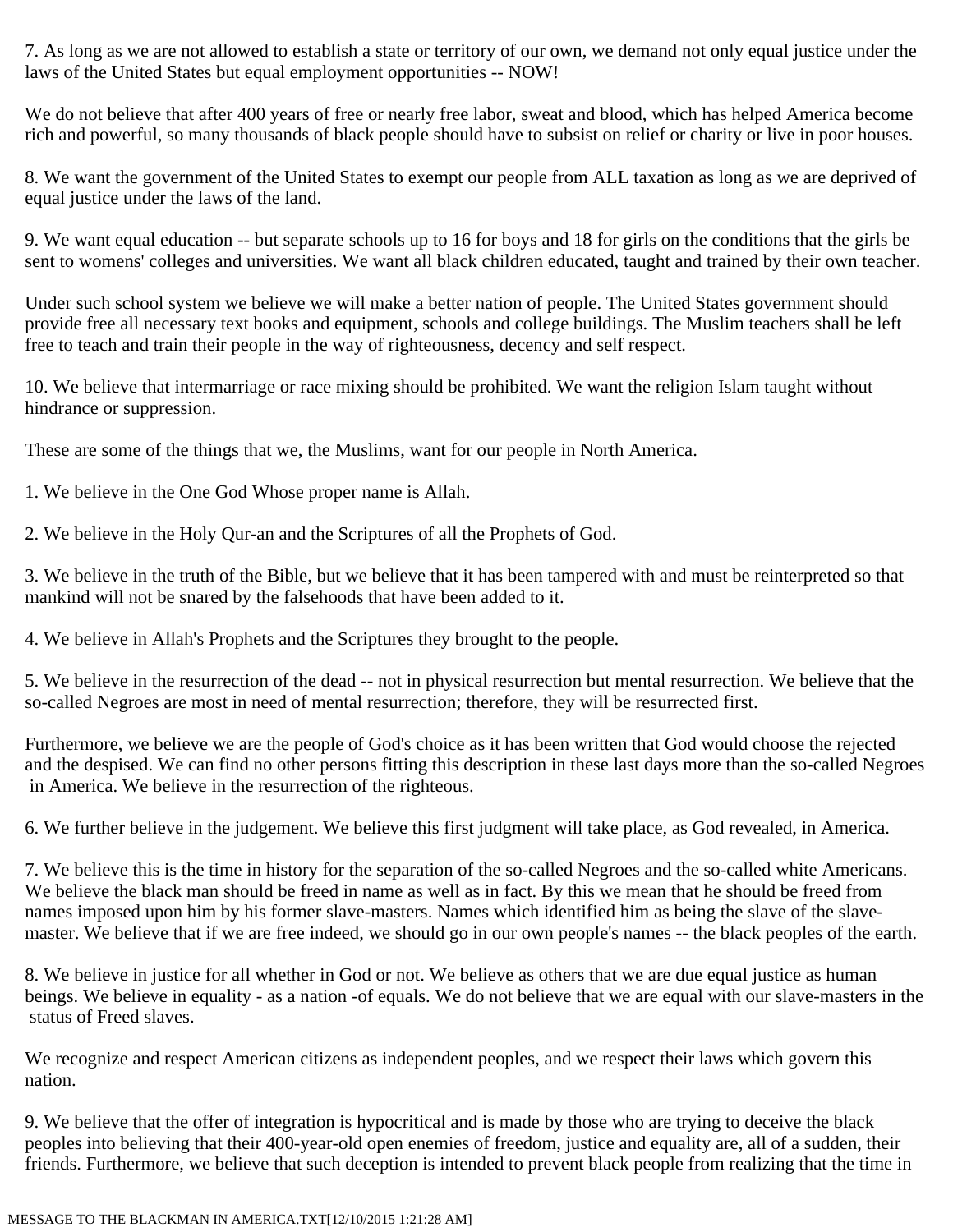history has arrived for the separation from the whites of this nation.

If the white people are truthful about their professed friendship toward the so-called Negro, they can prove it by dividing up America with their slaves.

We do not believe that America will ever be able to furnish enough jobs for her own millions of unemployed in addition to jobs for the 20,000,000 black people.

10. We believe that we who declared ourselves to be righteous Muslims should not participate in wars which take the lives of humans. We do not believe this nation should force us to take part in such wars, for we have nothing to gain from it unless America agrees to give us the necessary territory wherein we may have something to fight for.

11. We believe our women should be respected and protected as the women of other nationalities are respected and protected.

12. We believe that Allah (God) appeared in the Person of Master W. Fard Muhammad, July, 1930 -- the long awaited Messiah of the Christians and the Mahdi of the Muslims. We believe further and lastly that Allah is God and besides HIM there is no God and He will bring about a universal government of peace wherein we can live in peace together.

Message to the Blackman

CHAPTER 75

# EXPLANATION OF WHAT MUSLIMS WANT AND BELIEVE

1 I would like to put a little emphasis on some of what the Muslims want.

2 If we ask you (meaning the white American slave-master) for freedom in deed, I think that we are right. We use the word IN DEED, as we have been your subjects for now 400 years. That is a long time to be subject to a people or the slave of a people. Three hundred of those years we worked for you for nothing. And those 300 years we were treated like your own herd of cattle. You have no regret for our human rights, no more than you did your animals.

3 You slashed the backs of my fathers and my mothers without any mercy. You killed them whenever you felt you wanted to, and you sweethearted with my grandparents.

4 Truth hurts. You went into our grandmothers, had children by them and then put them on the block for sale, and today you are still crossing over to our women. This should show you why we want to take leave of you today. In those days you sold her children, who were your own sons and daughters. I am telling you what my own grandparents told me. My father's mother told me her father was a white man, and she looked it. Today our women are all subject to your biddings. You take their sons and bash their brains in with your club and blow their brains out with your gun -- throughout the country without due process of the law that you already put here before them.

5 You have in words trodden us under foot in the name of civilization and now today you stand as our chief adversary to prevent us from escaping your evil and unjust doings to our people whose sweat and blood has helped to build the greatest country and government on the earth.

6 You are so rich today that you are able to feed almost every mouth in Europe. You are so rich that you can now give away billions of dollars to nations in order to get their friendship. You are so powerful that you can command the high seas, the air, the land, even the ice caps of the poles of the earth. All this we helped you do. Some of us went to your wars, shooting down your enemy as you pointed them out to us and we were being shot down also.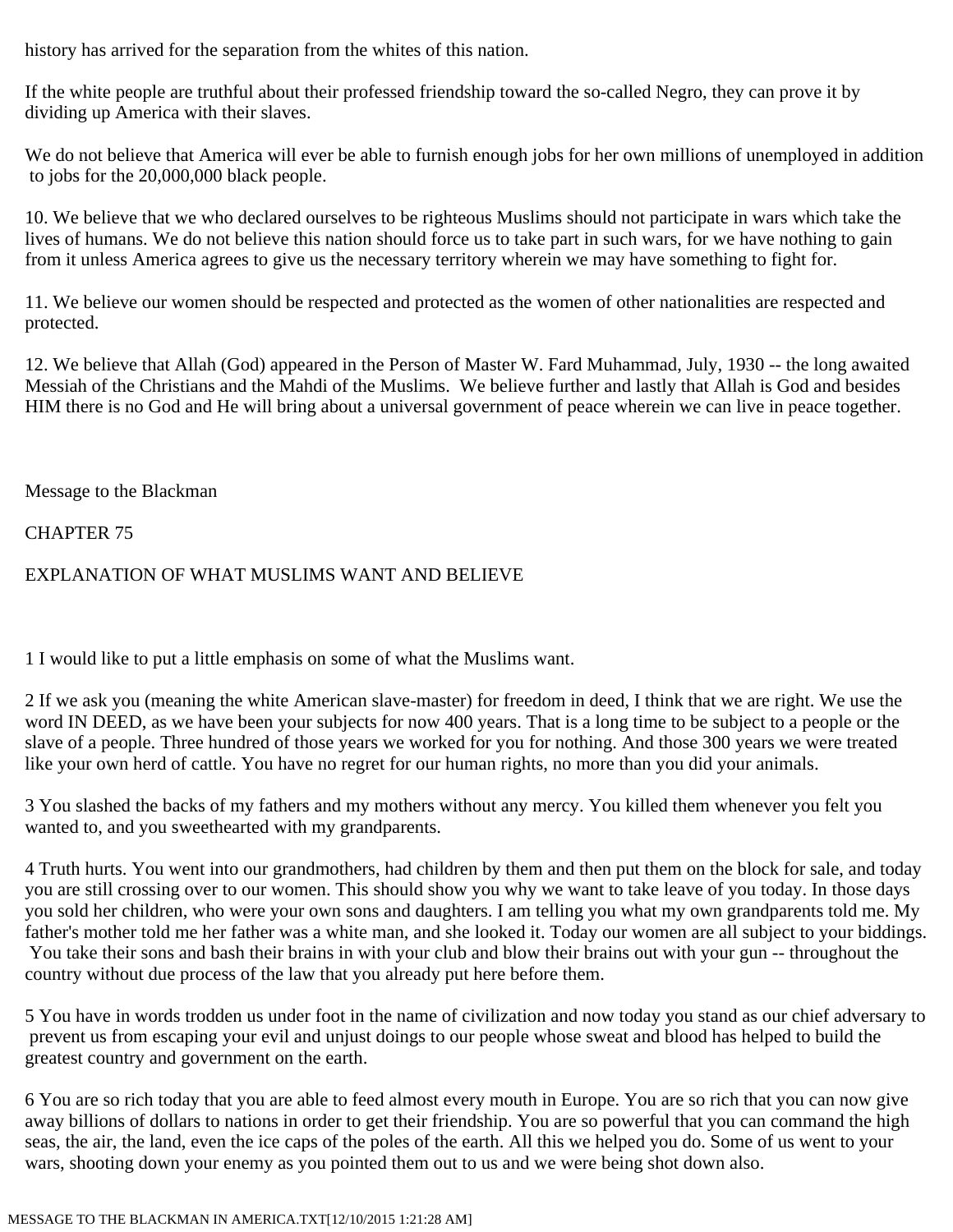7 If we cry out for justice you twist it and make it look as though we are the real enemies of justice. If we say that you are evil, you want to make a case against us for falsely accusing you, when you know that you have never been good to us.

8 Today you are trying to deceive the poor once-servant slaves of yours by telling them that you will now show a little friendship. I will let you ride beside me on my best transportation; I will also allow you to work in my office. I am going to put you in the government. What is that going to do for us and our children in the future? Will this help us to make a great future for our people and own what you still won, which is a place we can call our own? WHY HINDER US?

9 Your dog is more classified as a citizen in the land than we so-called Negroes. If the dog wants freedom, if the dog whines in the night because he is uncomfortable, you will get up and try to comfort it. But if you hear a million Negroes crying and suffering from the brutal instrument at your hand and the hand of your people, you will laugh.

10 I am here with the truth. Take the words, turn them over and examine them, put them on the scale of facts and weight them, and if I am not teaching you the truth I say come up here and prove it and I will lay down my head on the floor and let you chop it off.

11 We want freedom IN DEED. Why should we not want to leave a people who have lynched and burned us. Why continue to send our own brother out there falling under the blows of so-call peace officers and falling from a bullet from his gun. I have seen police vex our people to try and make them say something so they can beat or kill them.

12 You say you want to help us. Help us to do what? If you do not want to help us leave you with a good send off, then what are going to help us do if we stay here?

13 I have lived with you all my life. I was born in the South. I have looked upon the evil treatment of our people day and night. I have shed tears for you many times. No justice whatsoever. I have seen people kicked about who asked for a fair salary. I have heard it said to a brother, You take what I say, you don't figure behind me, Nigger.

14 We are 20 million people who have come (according to the old prophets) through toil and tribulations. We are here today asking for equal justice under YOUR OWN LAW. We are asking for freedom that you claim you have given to us. Freedom to do for ourselves. We do not want to be beggars. But if we are given freedom IN DEED we can build for ourselves the same things that you have.

15 Our people who are educated in your colleges and universities, our technicians and engineers of all kinds, why should they go and make a way for their own people as a nation, build and construct a government for their people as your fathers did for you when they crossed the Atlantic? They may be a little lazy and want to start at the top first, but you were not able to start (at the top). You have put it in their minds that they cannot go for themselves.

16 How educated were your fathers when they crossed the Atlantic and started working for their freedom? They were not wise politicians and senators as you are today, but, nevertheless, they kept digging and turning the soil, felling trees, pacing the country for a place for themselves. Today they have made a nation. They were not satisfied with try to do this alone, they had to go across the Atlantic and get our fathers to help them. If you wanted to be your lily-white self, why did you go and get black people to come here. Why would you mix your blood with the black people and yet deprive them of equal justice?

17 We built your railroads with our own sweat. We plowed your farms and plantations. We cut down the underbrush and trees, and now today you have replaced that kind of labor with mechanical labor and you do not have anything for us to do. With just two or three men you can cultivate hundreds of acres of land with machine operations. You pick your cotton with a mechanical machine. Everything is done mechanically today. Why don't you want us to leave you? Especially when you do not wasn't us to do anything but labor. Why shouldn't we want some of this earth where we can start building a government for the future of our people so that they will not be just a people who labor, year after year, for another people and all their labor still be subject to the brutal treatment?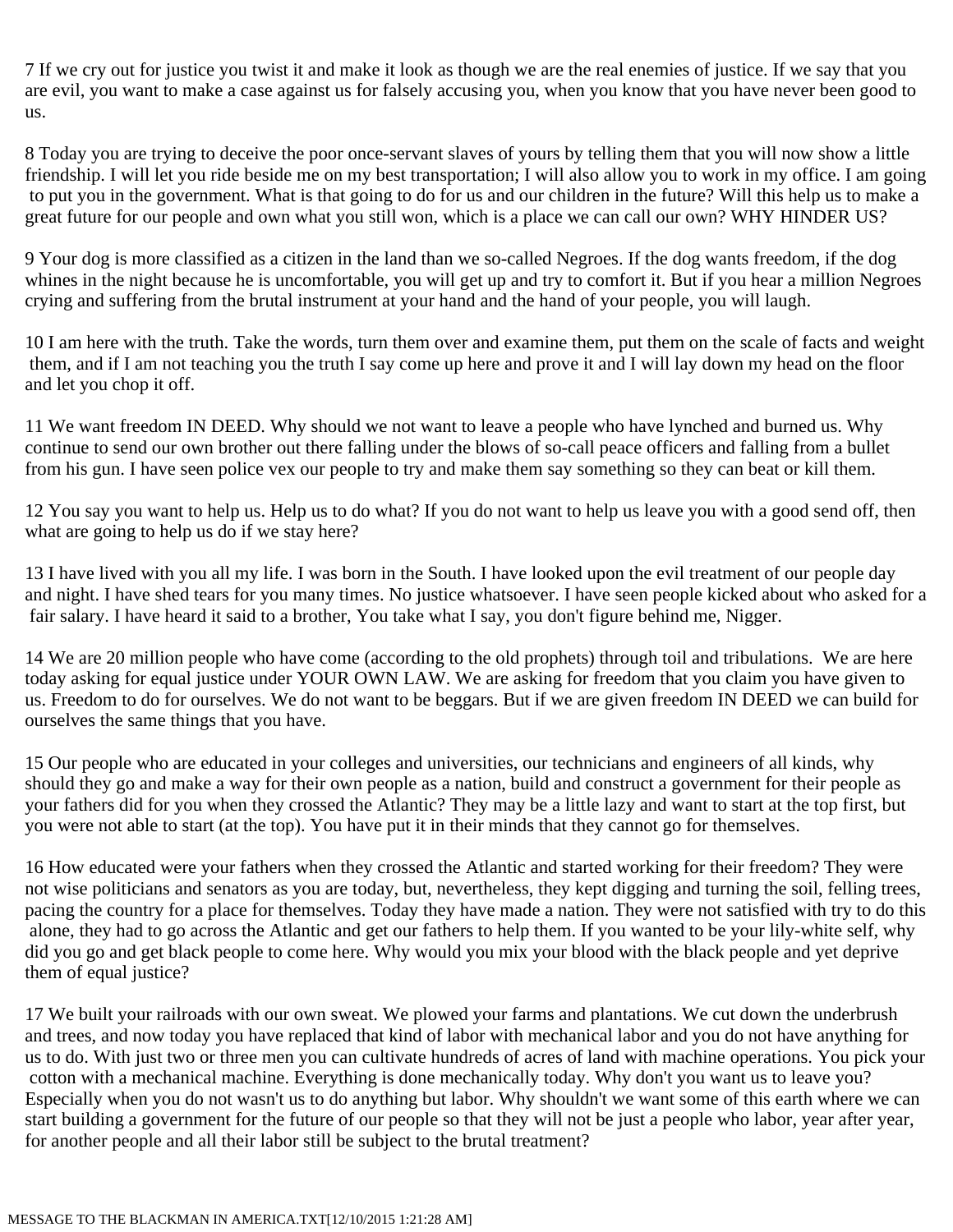18 You should be ashamed of yourself today to lynch and kill so-called Negroes while you have an army full of Negroes helping you to fight and protect and maintain the government. You should be ashamed of it. Especially when that same man=s father slaved for your fathers for nothing, and now you will go and take him before your own judges and give him an unjust judgment.

19 This is a sham. Do you think you are going to get away with it forever?

20 We say Allah is God. We say in Arabic language, Allah U Akbar. We say in the Arabic language, La e La ha el Allah, Muhammad Rasoul Allah. We that say that in your midst today should make you tremble and go off and commit suicide.

21 Those babies crying in the Name of Allah (they were never taught by you to worship), you know that your time must be short. Today, I say you see all of these things hear all of them as the Bible teaches even of being plagued with divine plagues, and you still will not worship the God of truth and justice. The white race has never believed in God -- not the God of freedom, justice and equality.

22 The man of sin does not want to hear the poor so-called Negroes who are under your feet -- he does not want them to seek help from God because he is guilty and he knows he has mistreated us. We called on the God that you said was the right one for a long time. For a hundred years we have been calling on your God and the Son, both.

23 I am sure today that god and his Son that you are presenting to us have been for white people, surely they were not friends of ours. He never heard us. He must have been off somewhere in conversation over your future and did not have time hear our prayers. But Allah hears, Allah acts. Never any more will you fool us to bow and pray to a dead Jesus any more than Moses or any other dead prophet and hope that my people believe that there is a Jesus killed and buried but still sitting receiving their prayers. I hope that they wake up and know that they haven't been heard since the day he was killed. Those who represent that Jesus to you do not wait for Jesus to answer their prayers, they answer their own prayers. Get out of that kind of stuff.

24 There is no such thing as dying and coming up out of the earth, meeting your friends and meeting those who died before you. I say, get out of such slavery teachings. It keeps you blind, deaf and dumb to reality. Get out of it, for if you depend on such, you will not believe in yourself. When you are dead, you are DEAD. I have proof of that. Do you have proof of that which you say -- they will come back? No! I say to you my friend, the mentally dead are awakening. Your slave-masters have deceived you. They want you to remain deceived.

25 They hate any one of you that will try to teach facts. They hate any one of you that want to become equal. They hate any one of you that want justice. They do not want that, yet, they will tell you that they want to help you and they want to give you justice. You do not get it.

26 We want freedom, indeed, and we want to be human beings along with other humans. We want the world to know that we love to be respected as other people are now being respected.

27 I say to you my beloved, freedom indeed is what we want. Freedom to do for ourselves as we think best. That is what they (white race) are fighting for themselves. To be free to do as they want to, and they are fighting to the death for it. You and I should fight to the death to be free to do what we want. You know and I know how much these people hate me because I am teaching the truth, and they know I am doing a better job with you than any one of those who ever appeared among you.

28 If the white circle leaders want to keep their circle white, I say keep it white. If the Klu Klux Klan want to keep their race white, I say, help yourself, go to it. Now when I say to keep mine black -- white Circle League German Nazi - keep your mouth out of it.

29 We want to build a nation that will be recognized as a nation that will be self-respecting and receive respect of the other nations of the earth.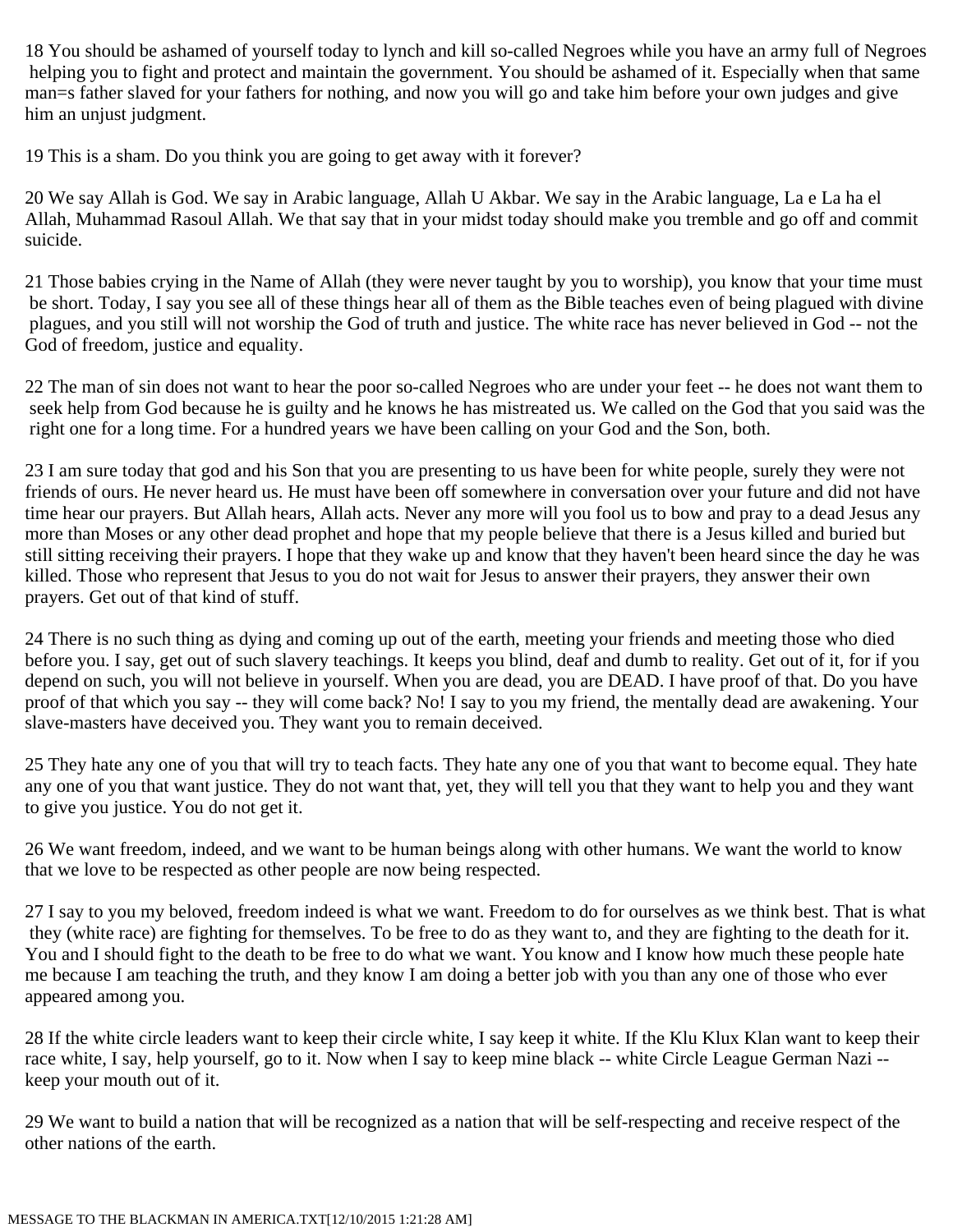30 I say we have a God that will make a place here for us.

31 What the Muslims want for the whole black nation of our people is freedom, justice and equality -- that is what we want for you. We cannot exercise or enjoy freedom, justice and equality unless we have a home on this earth that we call our own.

Message to the Blackman

CHAPTER 76

### A PROGRAM FOR SELF-DEVELOPMENT

1 We must remember that we just cannot depend on the white race ever to do that which we can and should do for self. The American so-called Negroes are like the Bible story of Lazarus and the rich man, the story that Jesus must have foreseen at the time. This Bible beggar was charmed by the wealth of the rich man to whom he was a servant, and he could not make up his mind to go seek something for self.

2 This beggar was offered a home in Paradise but could not make up his mind to leave the gate of his master, the rich man, wishing for that which God had in store for destruction along with its owner. The beggar=s eyes could not turn from that perishable wealth. So it is with the American Negroes; they are charmed by the luxury of their slave-master, and cannot make up their minds to seek for self something of this good earth, though hated and despised by the rich man and full of sores caused by the evil treatment of the rich man. On top of that he is chased by the rich man=s dogs and still remains a beggar at the gate, though the gates of Paradise were ever open to him and the gates of hell were open to receive his rich master.

3 The American Negroes have the same gates of Paradise open to them but are charmed by the wealth of America and cannot see the great opportunity that lies before them. They are suffering untold injustices at the hands of the rich; they have been and still are being lynched and burned; they and their women and children are beaten all over the country, by the rich slave-masters and their children. The slaves= houses and churches are bombed by the slave-masters; their girls are used as prostitutes and at times are raped in public. Yet the Negroes are on their knees begging the rich man to treat them as the rich man treats himself and his kind. The poor beggar kindly asks for the crumbs, a job and a house in the neighborhood of the rich man.

4 The Negro leaders are frightened to death and are afraid to ask for anything other than a job. The good things of this earth could be theirs if they would only unite and acquire wealth as the masters and the other independent nations have. The Negroes could have all of this if they could get up and go to work for self. They are far too lazy as a Nation -- 100 years up from slavery and still looking to the master to care for them and give them a job, bread and a house to live in on the master=s land. You should be ashamed of yourselves, surely the white race has been very good in the way of making jobs for their willing slaves, but this cannot go on forever; we are about at the end of it and must do something for SELF or else.

5 The slave-master has given you enough education to go and do for self, but this education is not being used for self; it is even offered back to the slave-masters to help them to keep you a dependent people looking to them for support. Let us unite every good that is in us for the uplifting of the American so-called Negroes to the equal of the world=s independent nations. Ask for a start for self and the American white people, I believer, are willing to help give us a start if they see you and I are willing to do for self. It would remove from them not only the worry of trying to give jobs and schools to a lazy people but also would get them honor and sincere friendship all over the Asiatic world and God, Himself, would prolong their time on the earth.

6 We must stop relying upon the white man to care for us. We must become an independent people. So-called Negroes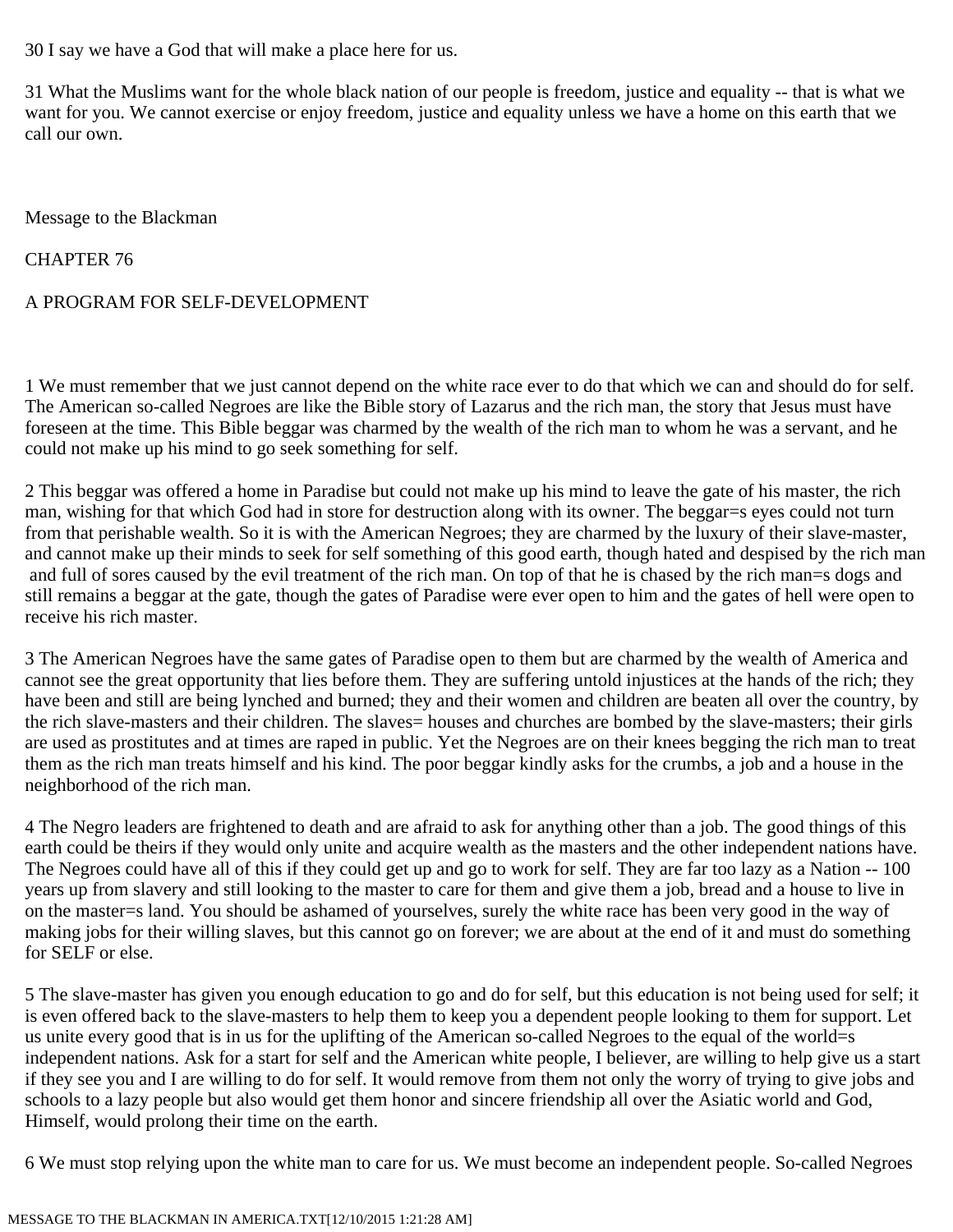should:

- 7 1. Separate yourselves from the Aslave-master.@
- 8 2. Pool your resources, education and qualifications for independence.
- 9 3. Stop forcing yourselves into places where you are not wanted.
- 10 4. Make your own neighborhood a decent place to live.
- 11 5. Rid yourselves of the lust of wine and drink and learn to love self and your kind before loving others.
- 12 6. Unite to create a future for yourself.
- 13 7. Build your own homes, schools, hospitals, and factories.
- 14 8. Do not seek to mix your blood through racial integration.
- 15 9. Stop buying expensive cars, fine clothes and shoes before being able to live in a fine home.
- 16 10. Spend your money among yourselves.
- 17 11. Build an economic system among yourselves.
- 18 12. Protect your women.

19 Stop allowing the white men to shake hands or speak to your women anytime or anywhere. This practice has ruined us. They wink their eye at your daughter after coming into your home -- but you cannot go on the North side and do the same with his women.

20 No black man feels good -- by nature -- seeing a white man with a Negro woman. We have all colors in our race - red, yellow, brown, and jet black -- why should we need a white person?

21 Africans would not dare allow their women to be the targets that we allow ours to be.

22 If I were not protected by Allah (God), how would I be able to stand before this white man unafraid and speak as I do.

23 You educators, you Christian ministers should stop preaching integration. The most foolish thing an educator can do is to preach interracial marriage. It shows the white man you want to be white.

24 Educators should teach our people of the great history that was theirs before they were brought to America in shackles by slave-masters.

25 Our children should be trained in our own schools, not dropped into the schools of the enemy where they are taught that whites have been and forever will be world rulers.

26 I am the first man since the death of Yakub commissioned by God directly. I say no more than what Jesus said. The said that he came from God. I say that I am missioned by God.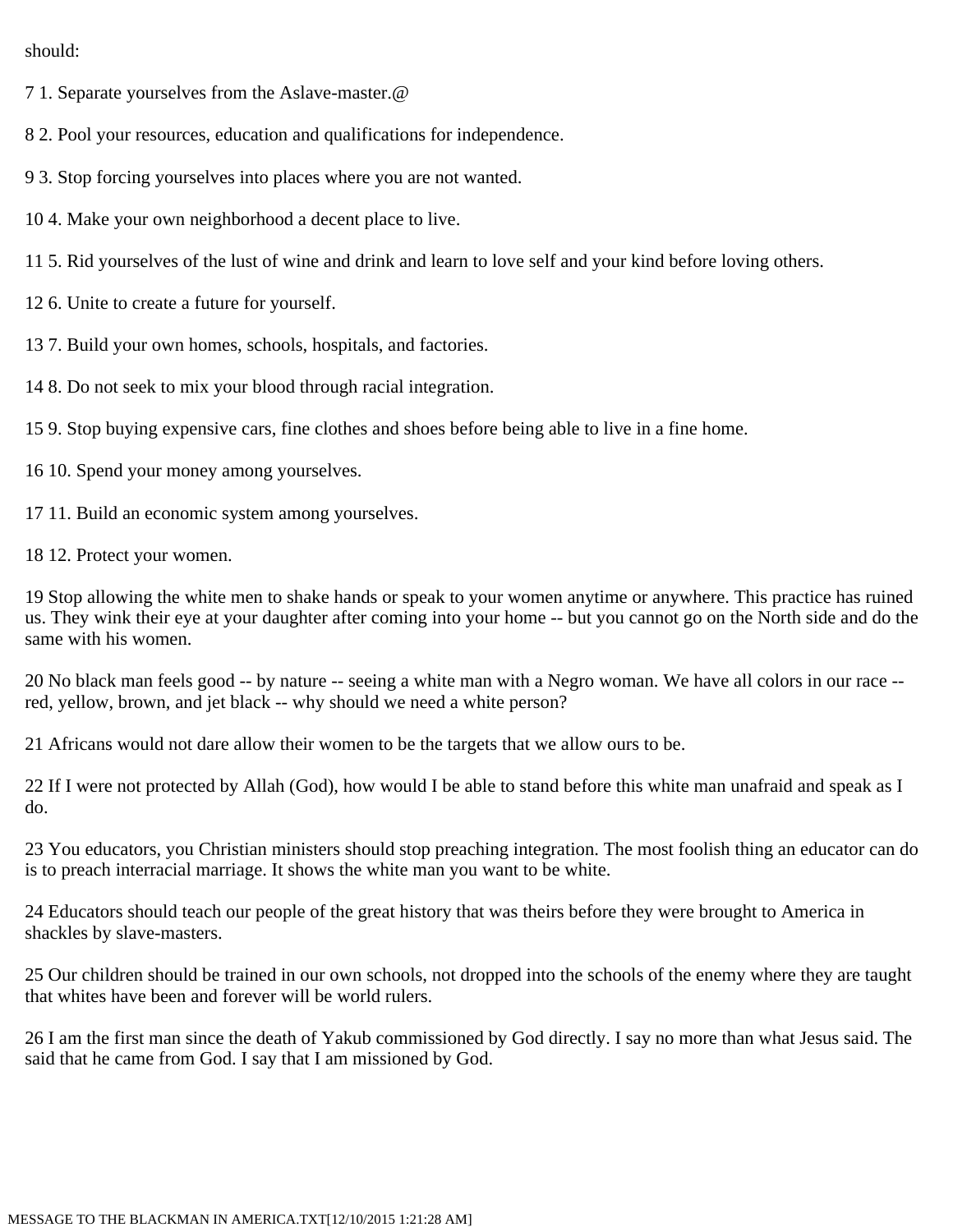#### Message to the Blackman

#### CHAPTER 77

#### PUT MUSLIM PROGRAM TO CONGRESS

1 Ever since the 30's America has been struck by drought and dust storms. The outlook is for hail and snow storms, great flooding rains, earthquakes, terrific cold and ice. These blasts of the elements will ruin crops, highways, railroad tracks, bridges and street pavements.

2 The Holy Qur-an prophesies Allah sending a calamity to destroy crops and generally plague man. It could be locusts, insects already here. If they were multiplied into unlimited numbers they would terrify man and drive him to distraction.

3 The members of the black nation who refused to believe and submit to the truth will be burdened with overwhelming grief and hounded by bitter regret. They will find no relief or rest day or night.

4 The things of which I have spoken will come upon America and its people within the next 6 years. You will separate yourselves automatically when these things come to pass before your eyes.

5 Who can be saved, you will ask?

6 The Muslim believers who have submitted to the will of Allah and his religion, Islam, and those who faithfully followed and obeyed His Messenger. Let us try to do something for ourselves.

7 Give praises to Allah for converting the people to me and blessing us with peace and security. Allah is one God. He is independent and has no need of us, but we have great need of Him. It is He the Prophets predicted would come in the last days of the world seeking us, the Lost People, to save us and restore us to our own.

8 I declare to you that He has come in the person of Master Wallace Fard Muhammad by (1) a summary of His work for the past 33 years and (2) by the Messenger, who believes in what has been revealed to him by his Lord, as do the believers. They believe in Allah and His prophets and His books. We make no distinctions in his Messenger. We hear and we obey.

9 It is difficult for me to advise my followers on taking part in the corrupt politics of our enemies, who are in complete control of the political affairs.

10 There are many black men and women who make splendid politicians. They could accomplish considerable good if they -- like the white politician and his people -- were given proper and equal recognition and justice for themselves and their people.

11 If our politicians are to serve us, they must have no fear of the white man when they lead our case in the white courts before white judges.

12 The strongest politician of our kind -- or the person who comes nearest as far as I know, to giving us political justice in the white courts (if he had our complete backing) -- is Congressman Adam Clayton Powell, Jr., though he is not a Muslim. A Muslim politician is what you need, but Congressman Powell is not afraid and would not be easily bribed, for he is not Hungry.

13 There are two other good politicians, but I will not mention them by name at this time. If they could shed their fear, they would make excellent political leaders to guard our interest.

14 We must give good black politicians the total backing of our population.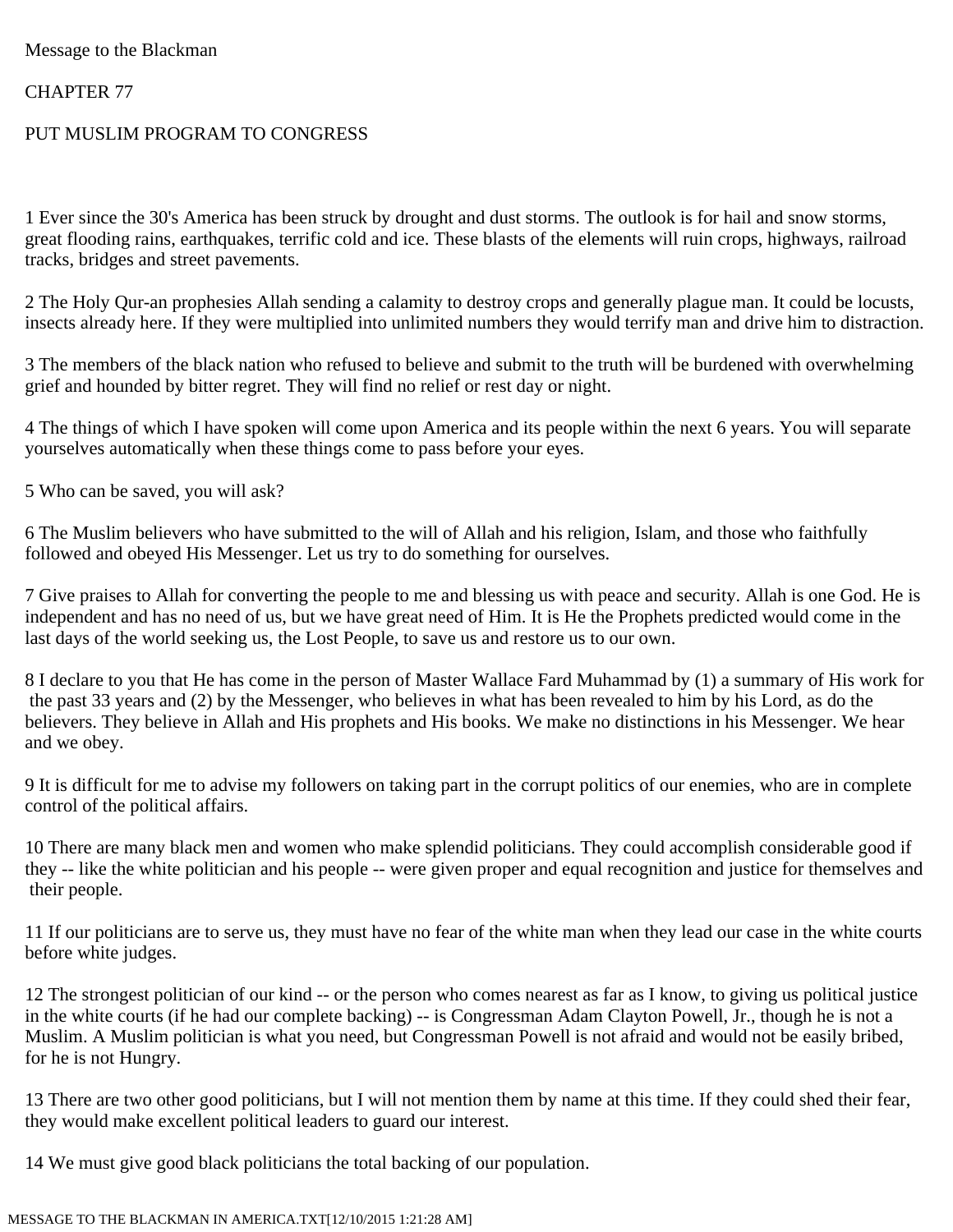15 Your program -- the one I have given you which is carried in the first part of this

chapter -- should be put before Congress. The Civil Rights Bill and integration will not stand and can never bring independence to you and your people, no matter who is President.

16 The wisest and surest way to success is to unite behind me. I assure you that, with the help of Allah, you will accomplish your goals -- money, good homes, and friendships in all walks of life.

Message to the Blackman

CHAPTER 78

AN ECONOMIC BLUEPRINT

1 The Black man in America faces a serious economic problem today and the white race's Christianity cannot solve it. You, the so-called American Negro, with the help of Allah can solve your own problem. The truth must be recognized by the black man. He, himself, has assisted greatly in creating this serious problem of unemployment, insecurity and lack. Before the black man can begin to gain economic security, he must be awakened from the dead and gain knowledge, understanding and wisdom which will enable him to follow my teachings. Islam and only Islam will point the way out of the entanglement of want in the midst of plenty for the followers of Islam, the true religion of the black nation.

2 Know thyself and be yourself. Islam makes a true brother to brother. If this be true, how can a believer (Muslim) be a true brother to another believer and boycott his brother and support the enemy? The believers in truth, Islam, must stop looking up to the white race for justice and take the following steps to correct this problem.

3 Acknowledge and recognize that you are a member of the Creator's nation and act accordingly. This action, in the name of Allah, requires you, as a Muslim, to set an example for the lost-found, your brothers in the wilderness in North America. This requires action and deeds, not words and lip service.

4 The following blueprint shows the way:

- 5 1. Recognize the necessity for unity and group operation (activities).
- 6 2. Pool your resources, physically as well as financially.
- 7 3. Stop wanton criticisms of everything that is black-owned and black-operated.
- 8 4. Keep in mind -- jealousy destroys from within.

9 5. Observe the operations of the white man. He is successful. He makes no excuses for his failures. He works hard in a collective manner. You do the same.

10 If there are six or eight Muslims with knowledge and experience of the grocery business -- pool your knowledge, open a grocery store -- and you work collectively and harmoniously, Allah will bless you with success.

11 If there are those with knowledge of dressmaking, merchandising, trades, maintenance -- pool such knowledge. Do not be ashamed to seek guidance and instructions from the brother or sister who has more experience, education and training than you have had. Accept his or her assistance.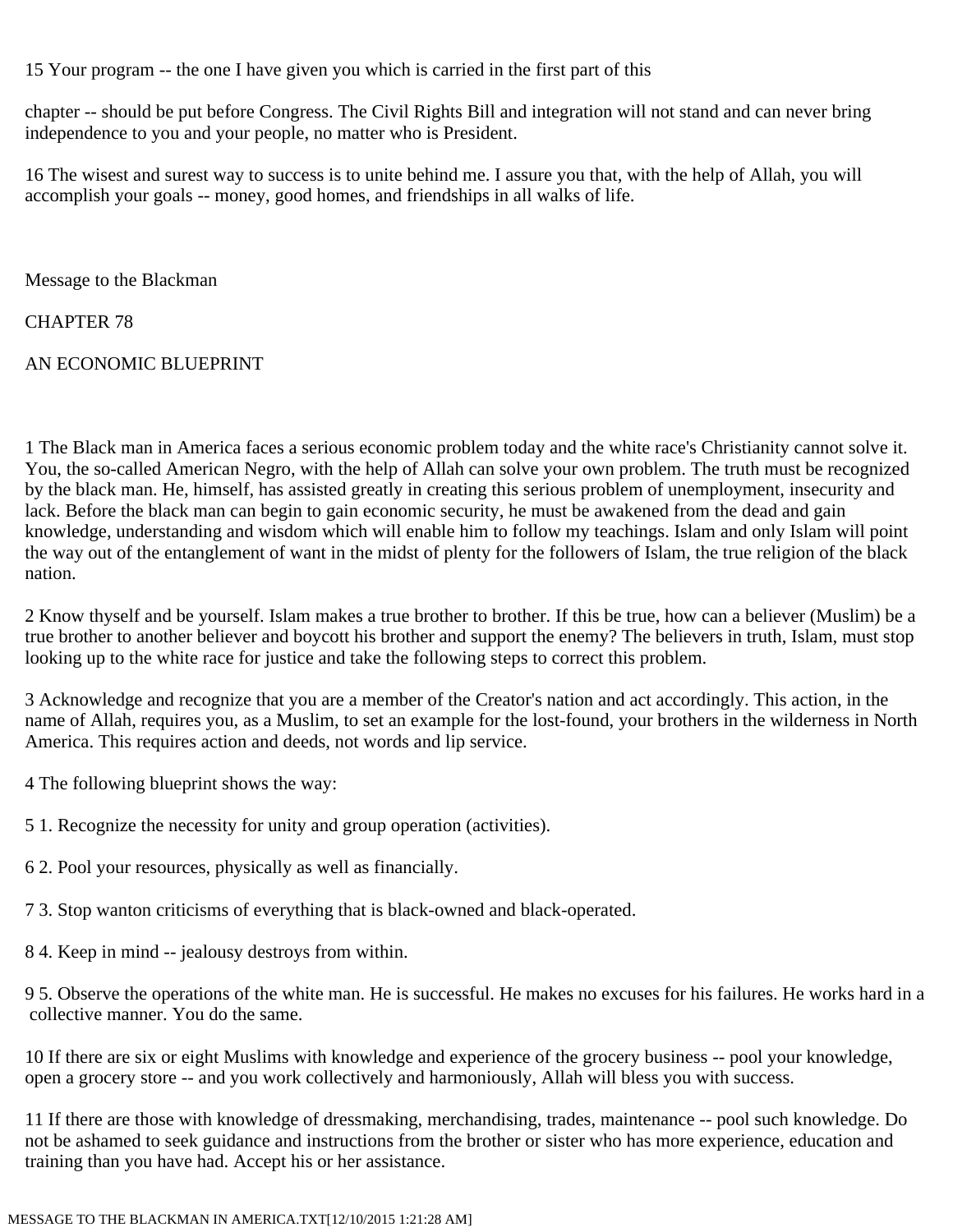12 The white man spends his money with his own kind, which is natural. You, too, must do this. Help to make jobs for your own kind. Take a lesson from the Chinese and Japanese and go give employment and assistance to your own kind when they are in need. This is the first law of nature. Defend and support your own kind. True Muslims do this.

13 Because the so-called American Negro has been deceived and misled, he has become a victim of deception. He is today in the worst economic condition of North America. Unemployment is mounting, and he feels it most. He assisted in reducing himself to his present insecure economic condition. You, the black man, are the only members of the human race that deliberately walk past the place of business of one of your own kind -- a black man -- and spend your dollars with your natural enemy. The so-called American Negro has never in the history of America been known to boycott or criticize the white man as he does his own kind. He thus shows love for his enemy and hatred for his own kind.

14 A true Muslim would never boycott the place of business of his fellow Muslim or black brother. A true Muslim is proud of the success of his black sisters and brothers. He recognizes that their success is his success. He recognizes the law of Islam. If one brother has a bowl of soup you have half of that soup.

Message to the Blackman

CHAPTER 79

# TO GAIN A PLACE IN THE SUN

1 In this perilous and evil time, with the confusion of the people, government, leaders and rulers, the poor lost-found members of the Black Nation who are called Negroes, and their enemies, must know that the truth is their salvation and their greatest weapon at this time. The preachings and teachings of the true knowledge of God and the devil, which Allah (God) has missioned me to do -- and I am doing for you -- are beyond value. It is your life and the light of your life. It will bring you out of the spiritual darkness and ignorance into which you have been placed by the enemy of the God of truth and light and understanding.

2 The rising of opposition against divine truth, revealed in the last days (years), also has been told by the prophets of old, and we have it in writing that this opposition against the truth is not to be feared by you who believe and have understanding. The truth will be attacked by the disbeliever and hypocrite in the last days.

3 A champion without an opponent cannot be recognized as the champion. Since the making of the devil, he has been the chief opponent, and he will continue to be until he is destroyed by God. He (the devil) teaches and trains others of all races organizations and religions.

4 His world has created various religions in opposition to the true religion, and he prepared them for a final attack on the God of truth and His word -- which is truth -- as well as His representatives, who are called apostles, messengers and prophets. This is a last attempt to defend falsehood and mislead the people, who otherwise would have followed and believed in the God of truth and His messengers and prophets.

5 No. 1. You should know that this is the time in which such war has begun. Without the knowledge of the time, you are still the loser. Allah (God) has revealed the time, and it is verified by the prophecy of the Bible and Qur-an.

6 No. 2. Your place in such times is with your own. Why should you join your own? The answer is because of the divine judgment destruction and doom of other than your own. The most hated and despised thing today in this, the devil's wicked world, is the truth or true knowledge of God and the devil. This truth must come to you today. If not, there can't be any justification of the teachings and prophecy of the prophets. However, it will stand and be fulfilled to the very letter and spirit.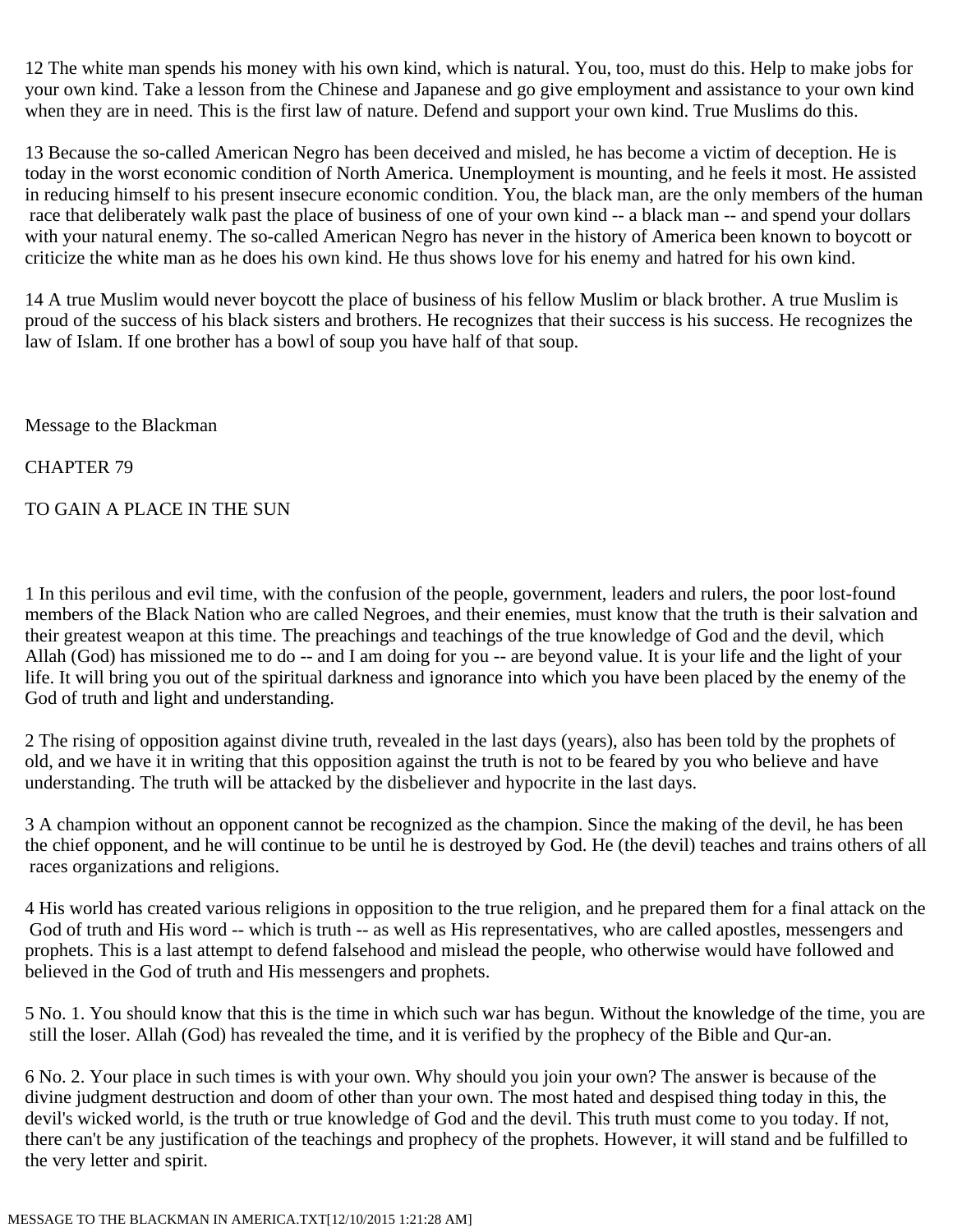7 The heavens and earth were created, according to the Holy Qur-an, in truth. Therefore, since the foundation of our universe was created and built in truth, falsehood cannot survive in it. The average lost-found member of the original Black Nation is afraid to accept his own or his salvation because of the dislike of his enemies.

8 No. 3. We must forget about trying to do for others before doing that which we have not done for ourselves, which is to establish love and unity in our brotherhood. You rise up and yell out in ignorance against yourself when you say that you want unity, love and brotherhood of the nations. Those nations look at you -- where disunity is the order of the day - - and see your dislike of self and kind.

9 You are an ignorant and foolish people. Your first desire should be love of self instead of love for those other than of your own. If you do not love your own brother -- who is of your flesh and blood -- how can other than your own flesh and blood accept your love and brotherhood? First, love thyself and they own brother as thyself, and others will love you.

10 I advised you to accept our 3 Year Economic Plan, which will work a miracle for you. Unite and stop your extravagant spending, trying to live on the level with millionaires, and you will make a heaven for yourselves like other nations have done. My followers and I are doing just that and will continue to do so. You are invited to join us and contribute to our program.

11 The preaching that we should have some of this earth we can call our own is far from being an ignorant teaching that cannot be accomplished. This is wisdom you should know in these days and times. Without some of this earth of our own, we will never be a people to produce for ourselves.

12 We cannot continue to increase our population in hope that the white man will continue to create employment for us. I warn you daily that there will come a time when they probably will drop you and you will have to do for yourself. Start practicing the art of doing for self now. It is only laziness for you and your children to want to be servants for another nation.

13 How can self-independence be accomplished? Israel, with her disbelieving people, said the same thing. But God knew how to make a way for Israel to have something to call her own. He had too many people who did not believe in Him. So, He destroyed them and gave Israel a house. If you will believe in Allah and in His revelation that He has given to me, he is well able to do the same for you.

14 We must give up trying to live in peace with a people with whom we have spent 400 years without peace. Even today, they stand ready to slaughter you just because they hate you.

Message to the Blackman

CHAPTER 80

WHAT IS UN-AMERICAN?

1 My followers and I are being accused of being un-American. We actually do not know what is American and what is un-American, as the United States of America has not instructed us as to what constitutes an American or an un-American.

2 Recently, the California State Senate Fact-Finding Subcommittee on Un-American Activities, in their Eleventh Report to the 1961 Regular California Legislature, in Sacramento, California, on pages 131-138 under the heading THE NEGRO MUSLIMS, are charging us with being un-American, that we now operate a school for the indoctrination of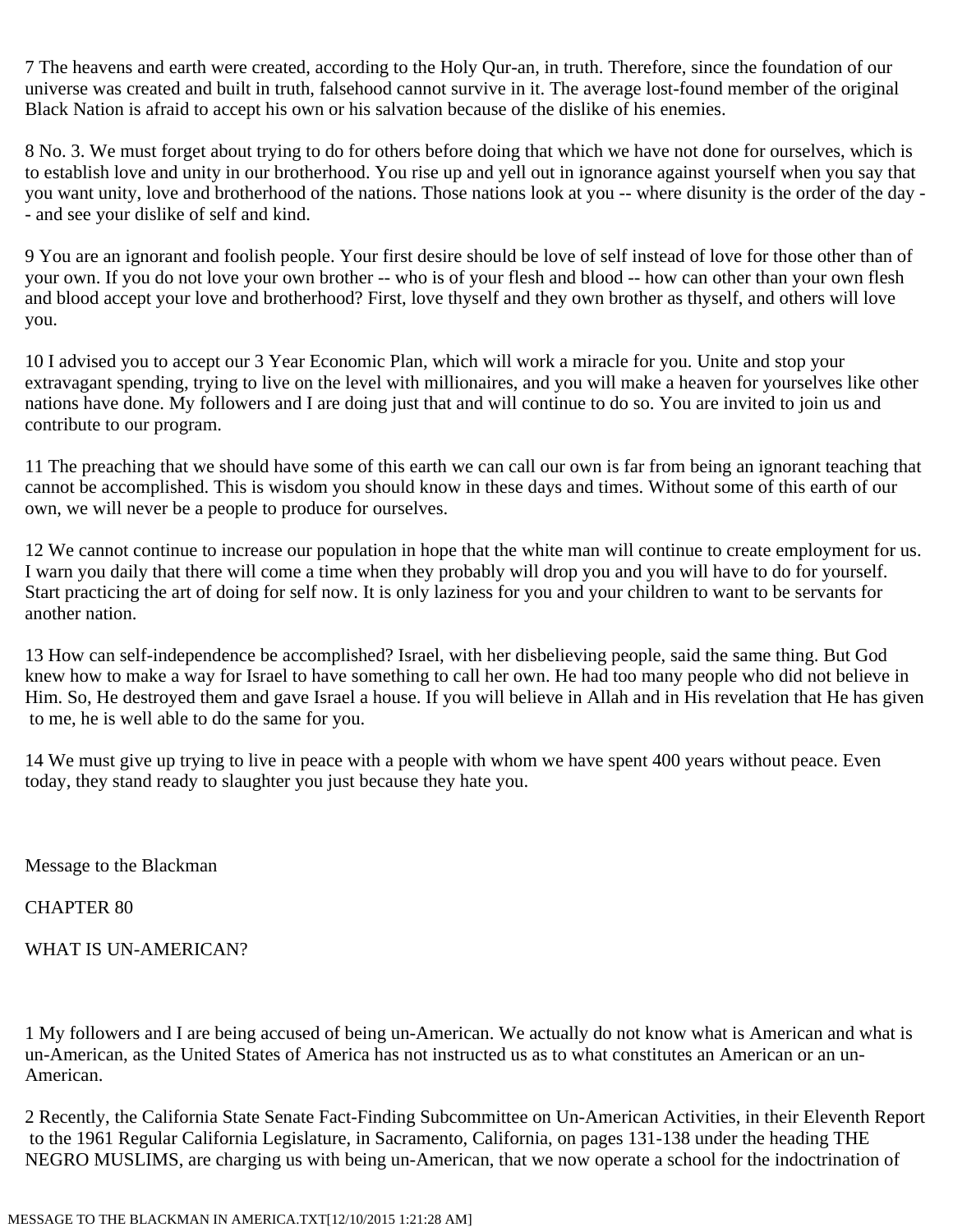young Negroes with race hatred. (This is untrue, for we only teach them who YOU really are. They can hate or love you, it is up to them.)

3 You have always had private schools. First, your students not only learn to hate Negroes but are the number one murderers of Negroes. Second, we do not teach them to disregard their family names -- they do NOT KNOW them.

4 We teach them to discard YOUR family NAMES and get their real Nation's names, for your names are not our legal names!

5 On page 136, we are classified along with the Communist Party. For 34 years we have not been anything other than a peaceful people who have never carried weapons, nor have we made any aggressive moves or attacks on anyone.

6 The Negro Muslims! Of course, Muslims or Moslems means the same, as Mohammed and Muhammad, only one is common in English (Moslem and Mohammed). In Arabic, Muslim and Muhammad are scholarly. The so-called Fact-Finding Committee, we are not surprised to hear, read false statements against us, the Muslims, by the American white people. This is only their nature. They were not created to tell, teach, preach or represent the truth when it comes to the Negroes, God and the Righteous.

7 Usually, I do not waste my time on the untrue things that I hear or read about me and my followers, stated by our open enemies (the white people), and those of my people whom they have poisoned against self and their kind (the black race).

8 It is written in the scriptures of truth that the devils would put out such evil and false accusations against the Messenger of Allah and his followers in these last days of their evil, bloody world. I think Allah (God) will not allow falsehood to triumph over truth in His days.

9 This so-called Fact-Finding committee on page 131 says that my father took me to Detroit, where I attended the public schools until reaching the third grade, at which point I left home at the age of 16 and wandered from city to city serving various jail terms for vagrancy and other minor offenses, except for a term of 4-years in the Federal Penitentiary.

10 The truth is, I was born in Georgia, went to the public school in Georgia and was never out of the State of Georgia, until I was 25 years of age. I married and had two children and moved to Detroit in April, 1923, from Macon, Georgia, where I worked for the Southern Railroad Company and the Cherokee Brick Company, the latter as a tramroad foreman and builder.

11 I never was arrested and served no jail terms on any charge or charges until 1934.

12 Then I committed myself to the jail in Detroit after learning that the Michigan State Board of Education had arrested the Muslim Teachers of the School of Islam and the secretary of the Temple on false charges of contributing to the delinquency of minors.

13 This false charge was dropped, and the teachers were freed. I was at that time given 6 months probation to put our Muslim children back in the public schools under Christian teachers.

14 This I did not do, and I moved in September of that same year to Chicago.

15 The next time I was arrested was May 8, 1942, in Washington, D.C., by the F.B.I. for not registering for the draft. When the call was made for all males between 18 and 44, I refused (NOT EVADING) on the grounds that, first, I was a Muslim and would not take part in war and especially not on the side with the infidels. Second, I was 45 years of age and was NOT according to the law required to register.

16 The above can be verified with the court records in Detroit and Washington D.C.

17 The name Poole was never my name, nor was it my father's name. It was the name the white slave-master of my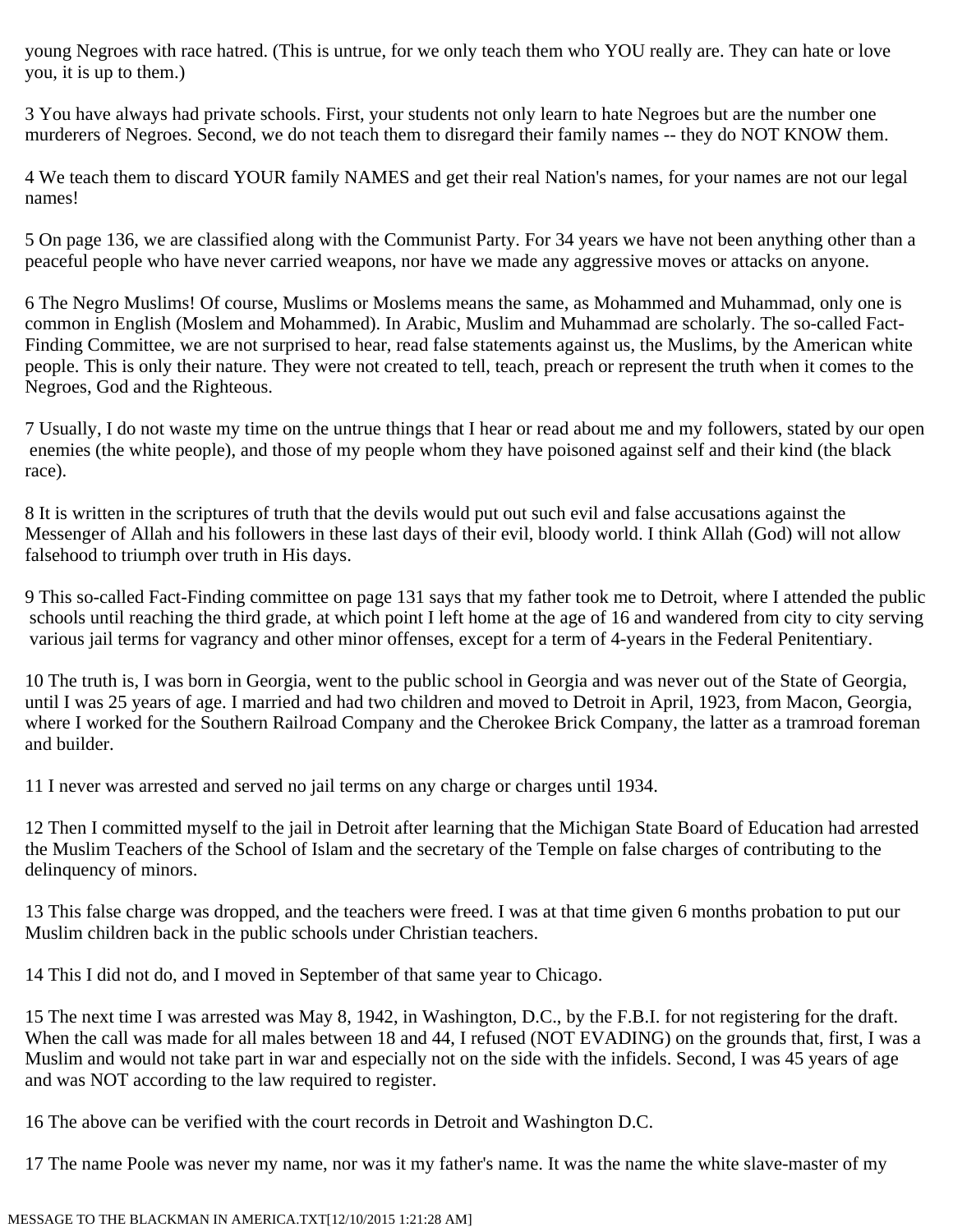grandfather after the so-called freedom of my fathers. They, being robbed of the knowledge of self and kind, for the past 300 years did not know what deadly harm the slave-master's name would do to them in the way of TRUE freedom and recognition among the free and independent nations of our own and the spiritual nonacceptance by Allah (God) on the Day of Resurrection from the devil's names.

18 They allowed themselves to continue to be called by the devil slave-master's name.

19 But on the coming and appearance of Allah in 1930 -- who taught me a thorough knowledge of the devils, the time, the resurrection and end and the judgment of the devils and their followers and the danger of being called by devil names and believing what they teach as religion -- He (Allah) gave me His Name.

20 Later my father and all our family accepted His Name (Muhammad).

21 Other believers in Detroit and Chicago accepted many other of His Names, (called attributes) and His true religion and only religion of God, Islam.

22 The religion Islam is universally recognized as the true religion of God, even by many of the disbelievers and infidels and Hindus.

23 Over 3 million white Americans recognize it (in secret).

24 We want to know just what is characterized as un-American? What is characterized as TRUE American?

25 Is being Muslims and righteously trying to obey and observe all the Divine Laws of God (that even you the Christian preach, but do not obey) and trying to obey your civil laws what you call un-American?

26 You and the world know that we seek to do no evil to anyone. We carry no weapons of evil, we are trying to be respected and we respect you as the rulers of the land.

27 You printed my Twelve-Point program for my people on pages 132 and 133. Is there anything wrong with any of the words mentioned in it for my people? They are:

28 1. Separate ourselves from the slave-master. You had us segregated for 400 years and now say that we are free, is it being un-American to leave you or separate from you, a people who have enslaved and destroyed us as human beings? Have not you separated yourselves from us?

29 2. Is pooling our resources, education and qualifications for self-independence, as you and other nations have done and since you say we are free, what you call un- American?

30 3. Should we not stop forcing ourselves, our presence, on you in places of yours where you forbid us and tell us we are not wanted? Is this what you call un- American -- keeping away from that of yours that you forbade us?

31 4. Making our own neighborhoods a decent place to live and seeking a place in your neighborhood just because yours looks better and cleaner; making wherever we live a nice and clean place to live and making a decent life among ourselves if you and yours can do it, so can we! Is this what you call un-American?

32 5. If we want to rid ourselves of the lust of wine and other intoxicating drinks and learn to love ourselves first BEFORE loving you or others, is this what you call un-American?

33 6. Uniting and creating for ourselves. Have you given us anything in the way of your past and present treatment of us that we can believe that it will not be hell on hell?

34 7. Is it un-American for us to build our own homes, and schools, hospitals and factories while we are suffering and being turned away from many of yours?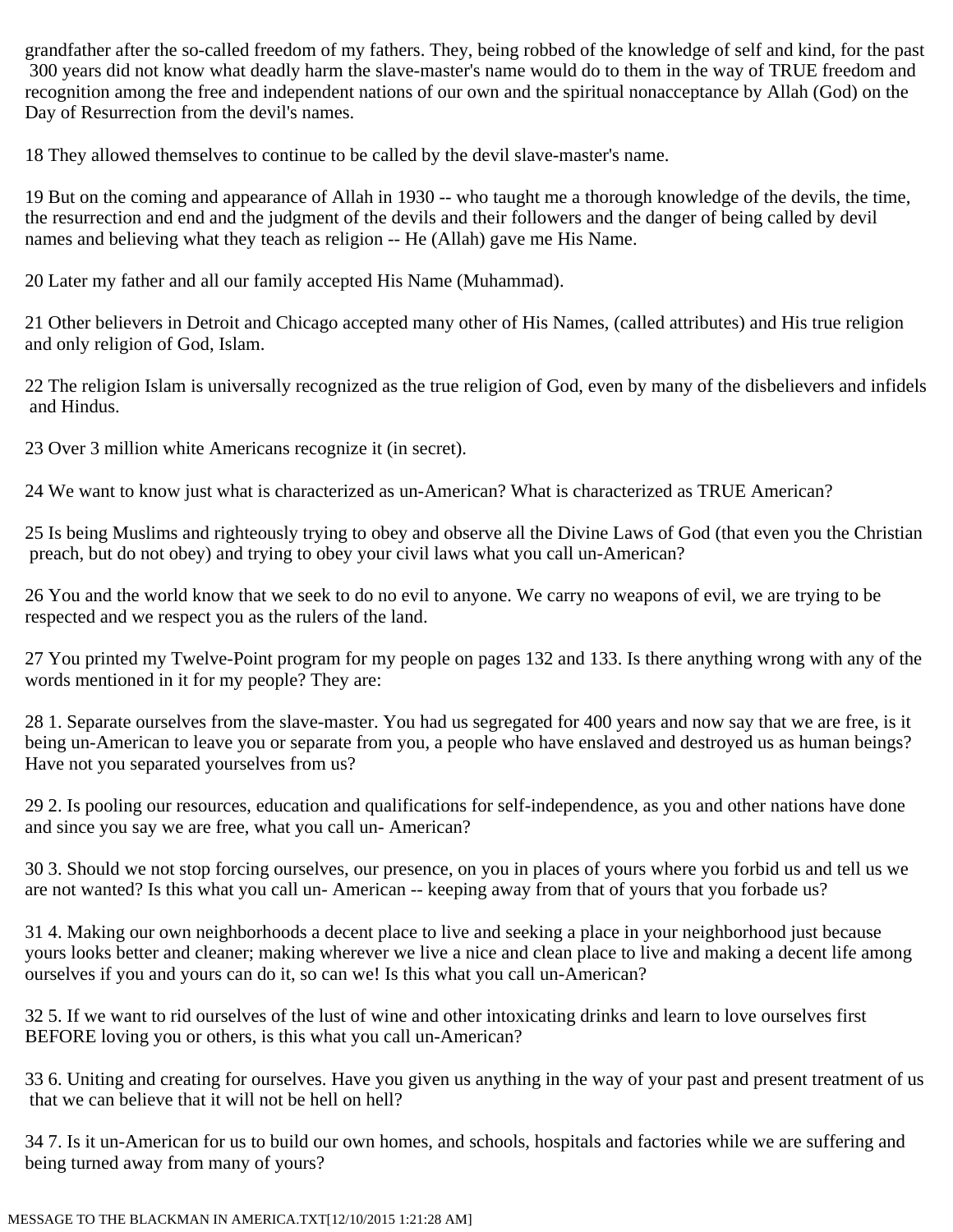35 8. Is it un-American for us to want to keep our blood pure from being mixed with yours, our enemies?

36 9. Is it un-American for us to stop wasting our money in trying to buy your finest cars, clothes, shoes before being able to live in a nice home?

37 10. Is it un-American for us to spend our money among ourselves (what little we have to spend)?

38 11. Is it un-American for us to build up an economic system among ourselves?

39 12. Is it un-American for us to protect our women, as you and other nations protect women? Is it un-American for us to try to set up a clean respectful security among ourselves as other nations? And should we not, as well as you, set officers over our society who will see to it that the rules and laws are obeyed?

40 You know it is absolutely false to accuse us of violence or preparing for violence. Allah (God) forbids us to do such a thing. He is the One who will do our fighting for us against you, as Jehovah did for Moses and Israel; only Allah is a little more angry with you for the evils done to us than Jehovah was with Pharaoh, as Jehovah only wanted to set a sign for you of what you may expect today, and Israel was not the real people of Allah.

41 Your evil and false accusations of me and my followers are only to frighten already frightened so-called Negroes from coming to Allah, that they may inherit the earth. You frighten especially the proud so-called Negroes whom you have made like yourself, thinking that they might be of some help to us. But Allah is sufficient as a Helper.

42 You will not be able to help yourself pretty soon, let alone make poison-proud Negroes to help you against us.

43 We want to be ourselves, and we are going to have some of this earth that we can call our own, with the help of Allah, as He has promised us through the mouth of His prophets from Moses to Muhammad.

44 It is up to you to mistreat us, or treat us well. Do as you like; we will not follow you any more.

45 The United State of America calls all so-called Negroes who want to live as decent civilized men or women un-American. We want to live in peace. We are they who want to be treated like human beings. We are they who want freedom, justice and equality. We are they who want a moral reformation of our people as well as a spiritual reformation. We are they who love unity among the so-called Negroes. We are they who want to do for ourselves. We are they who want a home on this earth that we can call our own. We are they who want deliverance from the midst of our 400-year enemies who keep us subjected to the status of servants and subjected to every brutality and murder known to civilized men. We are they who seek to rid ourselves of such an inhuman race of devils and live to ourselves in peace from the fear of such human beasts attacking and killing us night and day -- and they call us un-American!

46 The entire Federal Government is against Freedom, Justice and Equality and total separation of the so-called Negroes in a state or states to ourselves. We want not only physical and moral freedom but even spiritual freedom -- if it is the true religion of God called ISLAM. The Federal Government's agents follow us everywhere we go.

47 They question the new converts, seeking to pull them away by fear. They threaten them with the loss of jobs and persecution if there be the slightest grounds for it.

48 They call the truth and salvation of Allah, that He has brought to us, false and Trouble making.@ They call in both men and women who believe for questioning just for the sole purpose of trying to frighten them away.

49 They are trying to frighten them from that which they know is their so-called Negroes' salvation and universal recognition, friendship in all walks of life, money and good homes. The United States does not like to see us enjoying these things.

50 They only way is for us to accept Allah and His religion, Islam, and unite and leave such devil race of people.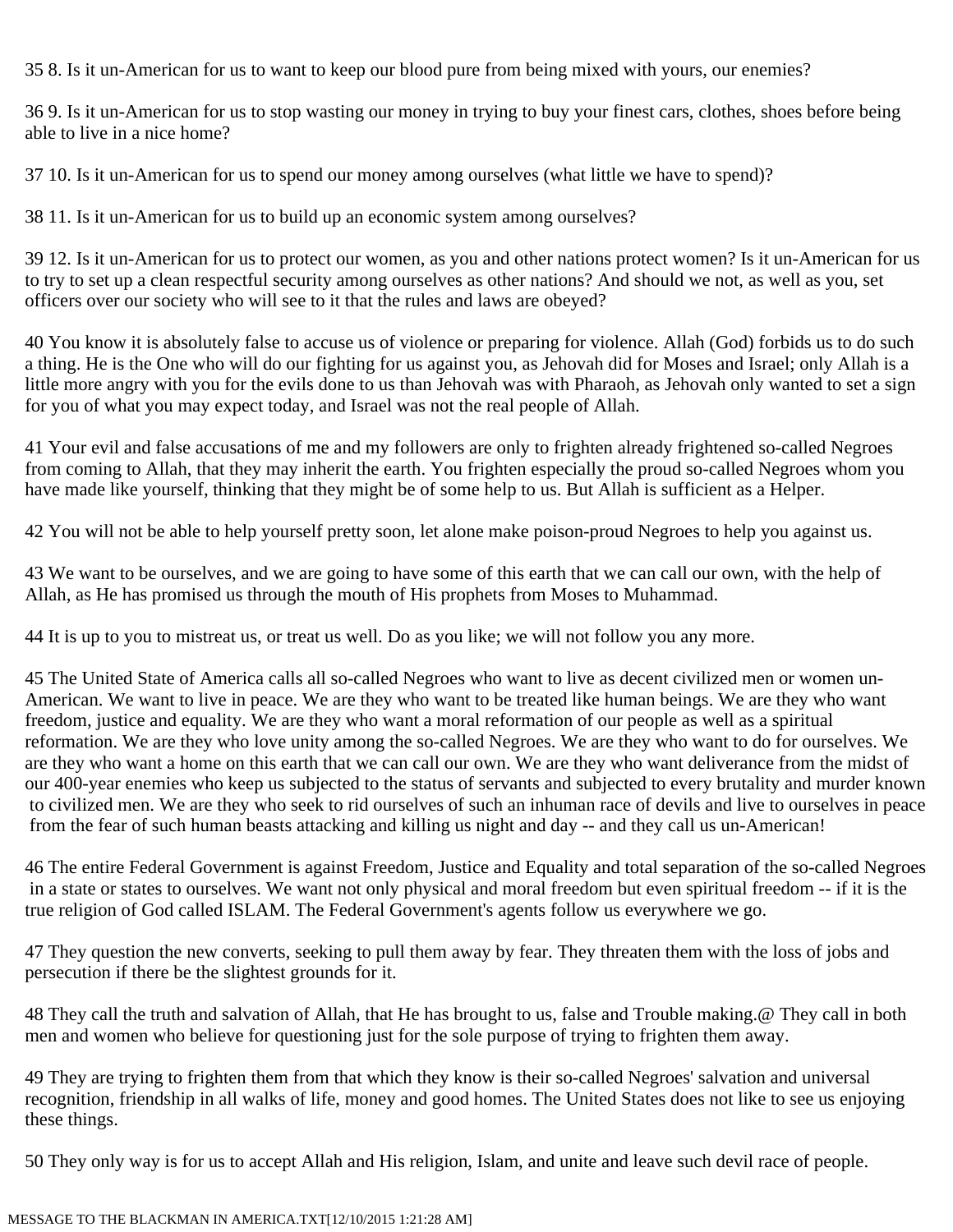REMEMBER, Allah is with us to the end. He will give us this whole earth to rule forever. Accept and do my Twelve-Point Program. The white race is destroying itself and wishes to take you and I into its own destruction. BEWARE OF THEIR TRICKS, AS THEY ARE NOW PLAYING THEM ON YOU 100 PER CENT.

51 According to the dictionary's definition of un-American, it means, One that is not American, not characteristic of or proper to America, foreign or opposed to the American character, usage's, standards, etc.

52 As you know, any or all Negroes who seek freedom, justice and equality are charged or accused of being un-American. They are accused with seeking to overthrow the government of America by force. (We, Muslims, prohibit the carrying of arms but yet are accused of planning to overthrow the government by force.) No Negro leader has been successful in helping his people to freedom, Justice and equality who was not opposed by both his own people and the merciless, wicked white Americans. And also by those poison@ intellectual so-called Negroes who love and worship the devils and hate self and kind.

53 Today, the Americans hope to unite all educated so-called Negroes along with their already poisoned Negro Christian preachers against us, the Muslims, who preach freedom, justice and equality for the Black Nation.

54 They are united against my followers and me. Thanks be to Allah you are a little too late to win. Allah (God) knew the tricks you would use to try deceiving the Black Man before you were created.

55 Un-American: I wish to prove, according to the English language, that every so-called Negro, Indian and all nonwhite Europeans are un-American according to the dictionary's definition of an American. An American according to the dictionary is a citizen of the United States or of the earlier British Colonies; one not belonging to one of the aboriginal races. We belong to the aboriginal nation of the earth; the white or European race is not aboriginal.

56 Native or inhabitants of the Western Hemisphere. The above explanation makes it clear that we are not members of the white Europeans or descendants of that race. We are the aboriginal un-Americans. The above explanation also makes it clear that we (so-called Negroes) are not and cannot be American citizens, since we are not American by nature or race.

57 A true American is one other than the aboriginal race or races that inhabited the Western Hemisphere or the Whole Planet Earth before the coming of the white man from Europe.

58 We, the so-called Negroes (members of the aboriginal Black Nation of the Earth and of the tribe of Shabazz), were kidnapped from our native land and people by the white Englishman and Americans.

59 We were brought here not to be made Americans or American citizens but rather to be slaves or servants for the true American citizens, whites who originally came from Europe.

60 We, descendants of the Asiatic nation from the continent of Africa after 100 years of so-called freedom, cannot claim by the law of justice to be Americans or American citizens. Nor can we expect anything like equal justice under the law of true American courts.

61 The government with its great standing armies cannot even force equal justice for the so-called Negroes. Why? Because we are not real American citizens. We are Un-American, and by nature we are different. Know from this day on that if you are a so-called Negro or red, or black or an Indian or any member of the aboriginal Black Nation you are an un-American. Even though you may have been born in the United States of American you CANNOT be an American.

62 USED FOR CRIMINAL PURPOSES: What or why are we called un-American? It is to classify us as criminals or with crimes that we are not guilty of. They make the truth God has given to us an untruth; they use it to conceal our true intentions. But at the same time, they claim freedom of speech, freedom of the press and religious freedom, lawful under the constitution.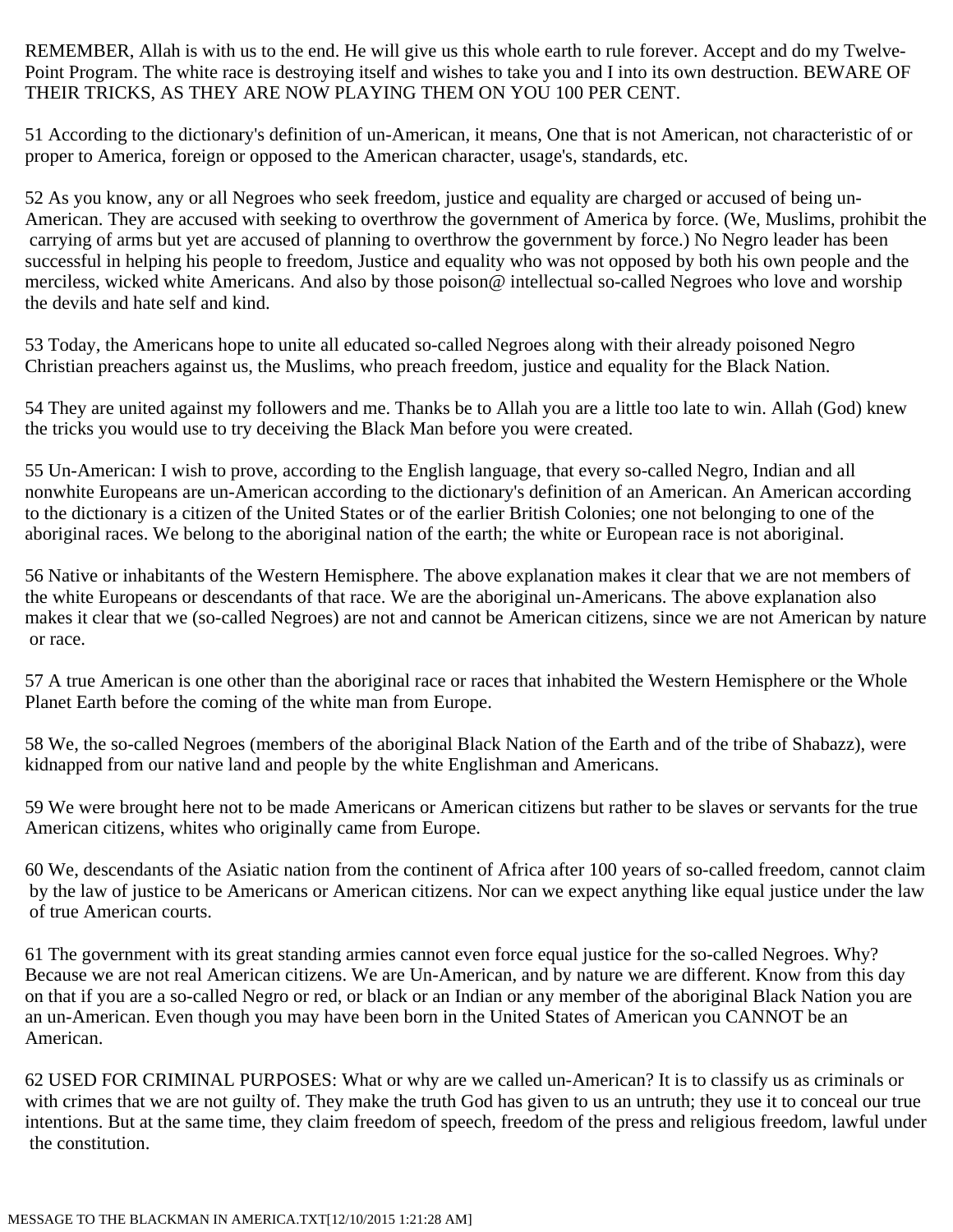63 Again, it is abundantly clear to you that have eyes that America never intended freedom for her so-called Negroes.

64 She stands in the way and opposes true freedom, justice and equality from coming to the poor black man and woman in the Western Hemisphere.

65 She is pleased with the foolish and ignorant worship of the so-called Negroes. She does not ever want the Negroes to accept the true religion, which is Islam. WHY?

66 Here, in Islam, the Negroes have a true God and true friends on their side, and that means help to the poor Negroes against their open enemies the white race.

67 So you can, or you will see why they do not want a so-called Negro Muslim people in America. It means independence, friendship, Divine guidance and help against the devils. As it is written in the Holy Qur-an, Know that Allah is with Muslims.

68 TRICK THE NEGROES TO STAY IN DEVIL'S NAMES: For the first time, the so-called Negroes are awakening to just why white Americans still like to call their much-hated and despised once Negro slaves after their names or make the Negroes think names do not mean anything and that they should remain in them.

69 The devils have knowledge of the time. They know you will not be accepted by God or your own nation if represented under their names -- which are not names of God -- and will not see the hereafter.

70 The intellectual so-called Negroes think it is a disgrace to them to not be called by the slave-master's name. Even a doctor once tried to make me change my name and be called by the slave-master's name and said if I wanted to be called Muhammad I should go to the court have my named changed legally.

71 I laughed and said that I was sorry, but I had my legal name, and there is no law to make me pay to be called by that name.

72 I have been called by an illegal name. Now I have gotten rid of that illegal slave name for a legal and Holy name of God.

73 Again, we must remember that the white race never intended anything like good for you. They are not seeking good for you today; death is really their aim for you. Why do they oppose our struggle for justice and freedom if they want to see all people free and enjoying justice and equality?

74 They are not referring to you; you are not people in their eye. It is their people they are referring to.

75 Why do they oppose segregation of us into a state or territory of our own, since we cannot live in peace with them? When we read of the evils done to us and to our fathers by this race of devils, we cannot foresee anything in them but evil, hatred and murder for us and our unborn children.

76 Read some of their books as to what was done against our slave parents by the fathers of these modern murderers of ours. For instance, the book entitled Brown Americans,@ by Edwin R. Embree, printed in 1946, page 54, tells the story of law against education for the so-called Negroes.

77 He quote a devil, Henry Berry, as saying while speaking in the Virginia House of Delegates in 1832 and describing the situation as existed at that time in many parts of the South:

78 We have as far as possible, closed every avenue by which light may enter the slaves= mind. (The avenue of the light of Allah you are unable to shut out from coming to us.) If we could extinguish the capacity to see the light, our work would be complete; they would then be on a level with the beast of the field and we should be safe. I am certain that we would not do it, if we could find out the process and that on the plea of necessity.@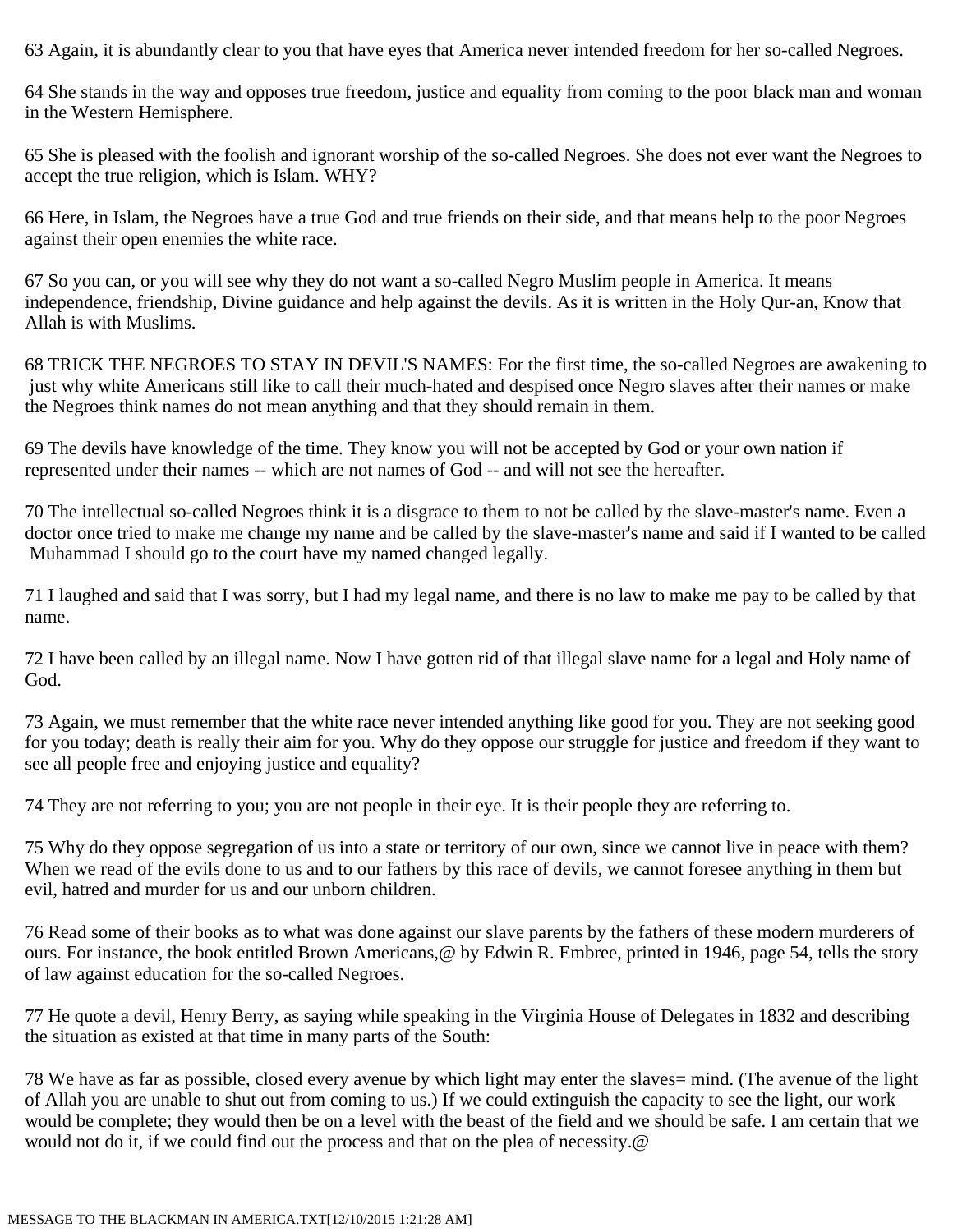79 The above words, desires and works against you are still in the hearts of their evil, bloodthirsty children against you.

80 Today they go around in large cities like Chicago at night in cars loaded with baseball bats, guns, iron pipes and knives to pounce upon and kill poor, harmless, so-called Negroes. We are living under the very shadow of death in such a place as America.

81 Unity under the guidance and protection of Allah will bring an end to this horrible situation. What do you see as a future in them for you and your children? Nothing but hell.

82 Remember, if you are black or a member of the Black Nation you are un-American. If you want equal justice and a decent way of life to live, or have love for the black people, you are un-American. The American is the only one that can sing The Land of Freedom -- it is for white America.

Message to the Blackman

CHAPTER 81

# MISUNDERSTANDING AND MISINTERPRETATION

In the Name of Almighty Allah, the Most Merciful Savior, Our Deliver, Master of the Day of Judgment. To Allah alone do I submit and seek refuge.

1 My dear, original Black people of North America and the world, there is much talk -- both good and bad -- going these days about the ending of the world that we now live in (the world of the white man). The people of the white race are losing their divine power to rule the world of the original man. It is very easy for us to see and understand that throughout the world there is unrest among the original black people, who are working at a boiling pitch trying to get to themselves and for themselves as never before, not even since the white race has been placed on the planet, even more so than in the time of Muhammad of 1,400 yeas ago. (May the peace and blessings of Allah be upon him.)

2 From the seventh century to the eleventh century, we had a much smaller world than we have today. Islam did not conquer the whole world -- only Africa, the Near East and part of Europe as far as Vienna. She did not conquer Italy, China, Japan and the Islands. But today, Islam for the first time has nearly completed her march throughout the world.

3 She has not converted Europe or Christian Americans and never will. But, as far as the Original Black People in America, the Pacific Islands, the Southern realm of America, Argentina and South America, you will find a small population of Islam. America is the last place that Islam was to reach.

4 Not by the missionaries of Asia and Africa, but America was left for the divine Supreme Being who is referred to by the Name of Allah.

5 In this country, Allah desired to make Himself known as He did (for example) in Egypt, only this time it is universal, coming first to the lost and found members of the Black Nation of America. That prophecy of the Bible from Moses to Jesus must be fulfilled. There is much taught against the divine work that is going on here in America by Orthodox Muslims and Black Christians of America.

6 Many of the Orthodox Muslims do not want to believe that Allah has appeared in the Person of Master Fard Muhammad or that He has made manifest the truth that has been hidden from their religious scientists -- the truth of God and of the devil as revealed to me. Though they do have the Holy Qur-an, many of them do not understand the meaning of it, and some of them believe everything that is prophesied in the Bible and Holy Qur-an about a last Messenger or Prophet being or referring to Muhammad of 1,400 years ago.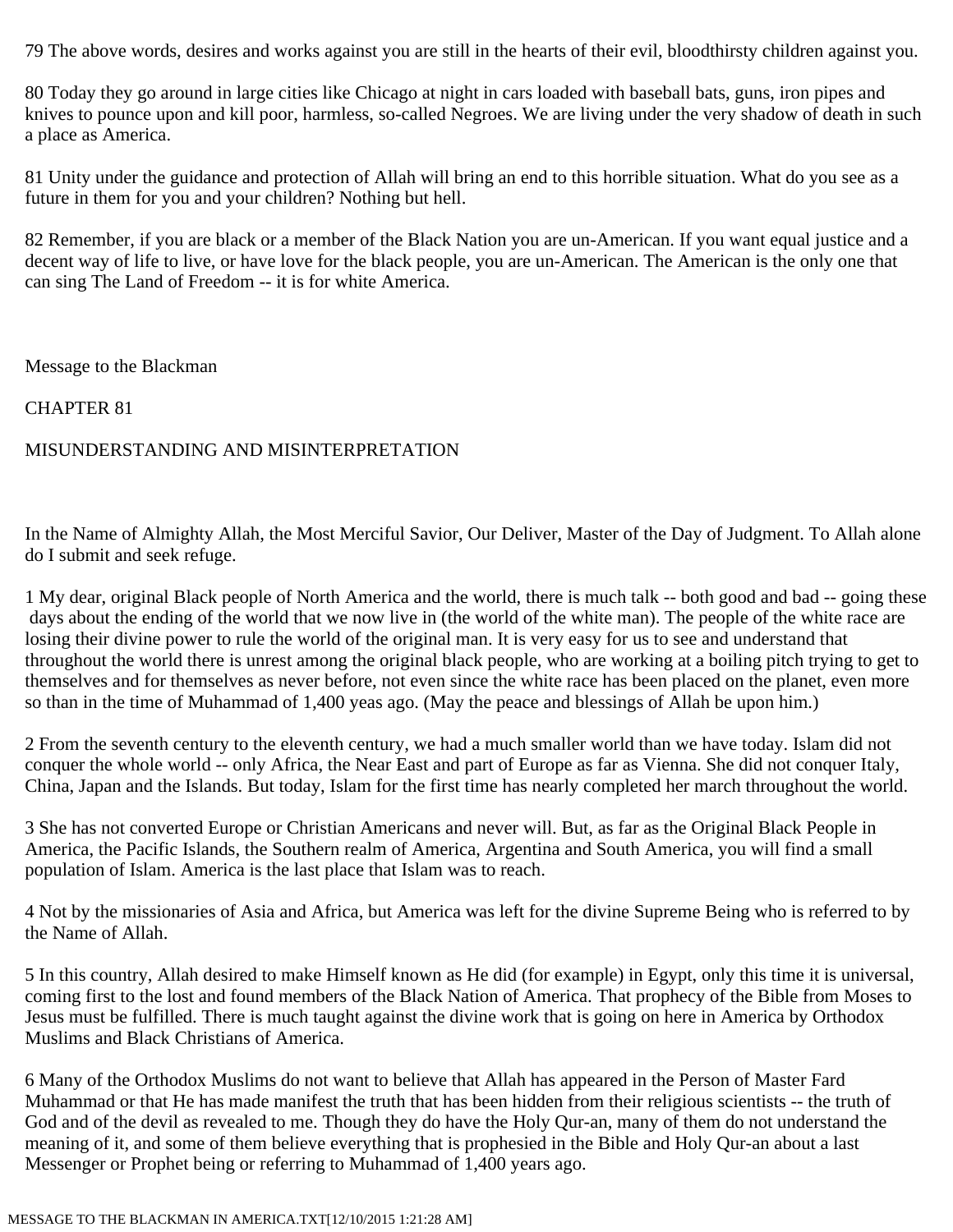7 They even take all of the people prophesied from Moses to Jesus, who received a prophet coming after Moses and like Moses to the people of Muhammad of 1,400 years ago. This is very wrong. It must be understood that the prophesies are referring to God and a Messenger in the resurrection of the dead in the last years of this world ruled by the Caucasian people.

8 Moses and Jesus were both examples of what was to come at the end of this world, not the end of Moses' and Jesus' world. Moses' and Jesus' lives were examples of what would take place among the so-called Negro in America -- that lost and found people mentioned so much by Jesus in Revelations where it is shown that the Messenger becomes a lamb.

9 In Revelations, the symbolic lamb is in the midst of four symbolic beasts. All of the scholars and scientists of the white race know this is not referring to Muhammad of 1,400 years ago.

10 The anger of the beast refers to a dragon against the Messenger who is referred to as a lamb or as a woman pregnant with child. This is one of the clearest prophecies of the opposition against him in the last days and the type of people to whom the revelator refused to give credit for being not human beings but beasts who desire to destroy the woman and her child.

11 This only means the Messenger and his followers of Islam.

12 All Messengers were attacked by disbelievers and governments of their time, according to the 19 Qur-an. As an example of what the last Messenger and his followers would face, Pharaoh openly confessed that he desired to slay Moses and did not believe that God (Allah) would be able to protect Moses from his evil plans.

13 But the Holy Qur-an says that Allah made him an example, for in the last days both Moses and the symbolic lamb are declared to be victorious.

14 Revelations states that the lamb and his followers, after escaping the evil plans of the beast, sang the song of Moses, which was of the victory over Pharaoh.

15 Let us remember that the scholars and scientists have not understood the true interpretations of the Bible and Holy Qur-an concerning the last Messenger. They should meet and confer on this most important of all scriptures and come to the correct interpretation.

16 Both of you, Christians and Orthodox Muslims, are absolutely wrong to believe all of this prophecy refers to Jesus or Moses and a prophet like himself and to believe that the symbolic lamb in Revelation refers to Jesus or, as the Orthodox Muslims believe, that it refers to Muhammad of 1,400 years ago. How gravely you must interpret your Bible and Holy Qur-an. This important understanding is causing a lot of divisions.

17 Some of the well-read scholars among the Orthodox Muslims are grieved to hear from America that I call myself a Messenger of Allah, though not one of them has been able to do the work that I have done in resurrecting my people in America. They could not do it. It was not for them to do what I am doing (the resurrecting of the dead). Their own Holy Qur-an teaches them that Allah teaches a Messenger from every people that he intends to warn to destroy. It tells them in plain worlds that an Arab and an Arabic Holy Qur-an could not be an instrument sent to the people who must be resurrected because they would have the excuse that they could not read Arabic and therefore exercise their disbelief by saying that this was an Arab and an Arabic Qur-an.

18 The Qur-an teaches that they must have the Qur-an in their own language and they must not have a foreigner but someone from among themselves who could speak their language.

19 He could not be one who could speak Arabic until Allah taught him Arabic. Therefore the Messenger is not an Arab or an Arabic speaker in the resurrection of the dead, not the people who must be resurrected, according to the Qur-an. But later Allah taught him Arabic, and then he said in His Qur-an that now I give to thee a Holy Qur-an in the language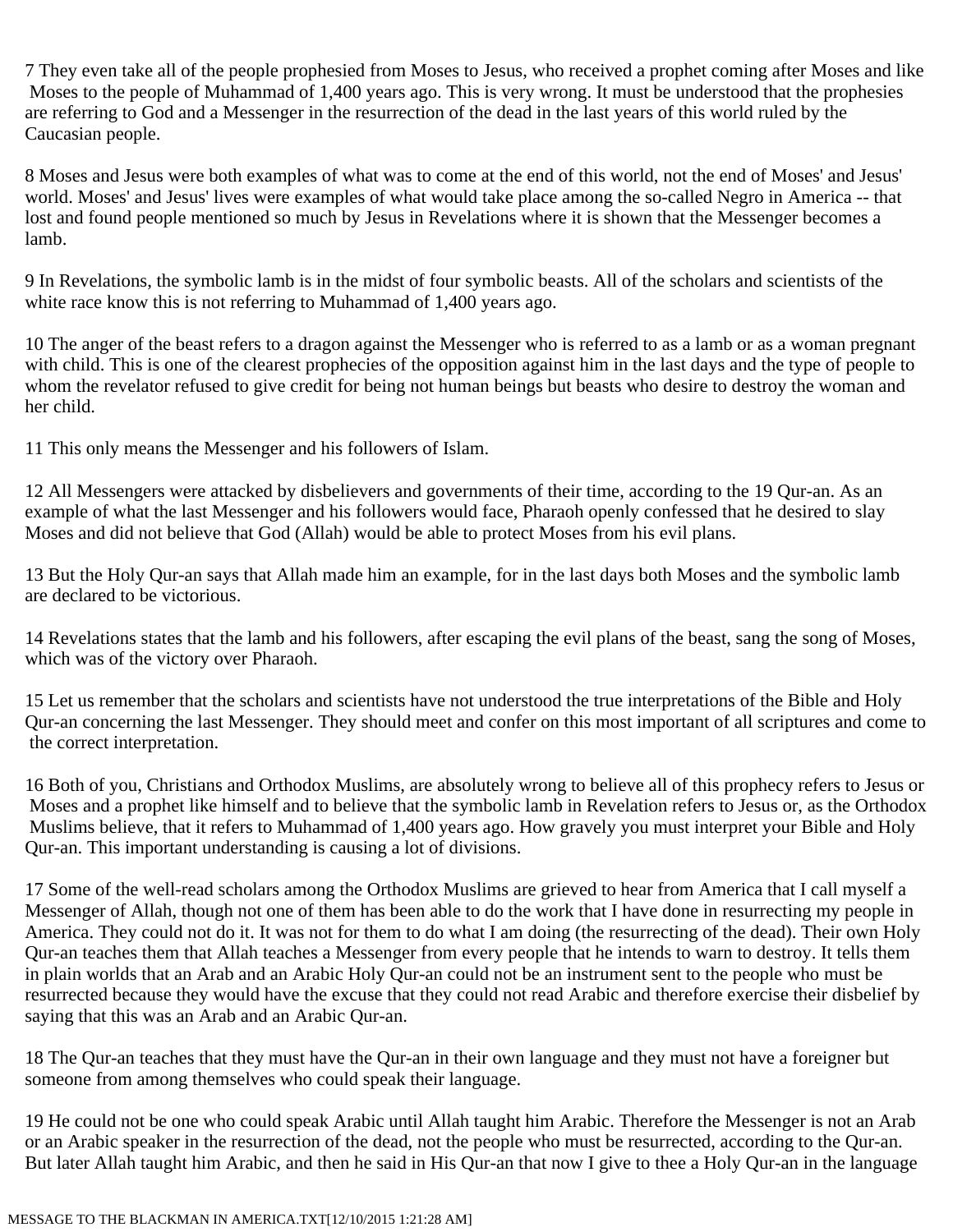of the people (whom he is among who did not speak Arabic), and now I give thee an Arabic Holy Qur-an that I may warn the Mother city.

20 This means that he received two books. One in a foreign language to Arabs and another in the original language. Both called Holy Qur-an. There must be something that is wrong about the Mother city which all the scholars agree is Mecca. Those are the last days, not in the days of Moses -- only his work of correcting the ills of the Arabs in Mecca where he was born.

21 This was an example of what was to come or what will come. He, not Jesus, referred to the old truth which was given to either one, though the Holy Qur-an is without a doubt a true book, but it only takes us up to the resurrection of the dead not beyond. It does not give you a real knowledge of Allah and the Devil because it refers to the coming of Allah as the Bible refers to the coming of Allah.

22 The Holy Qur-an refers to the days of Allah, meaning in the years of the resurrection, and it often repeats that the people will meet with Allah in person, not in visions. He will return to them or give them a knowledge of that which they have done, good or evil.

23 He will not allow the good ones to enter into ever lasting goodness without knowing of their good. It says that on that day Allah will give every man a book so that he can read his own account in the resurrection of the dead, especially the so-called American Negro.

24 They will receive these accounts literally because they are a people who must be separated, and these books will verify their actual worth. Of course, they have a knowledge of the chastisement of the wicked and disbelievers= rejections of the truth, and the righteous will have a knowledge of their right by being separated by Allah from evil doers and hypocrites.

25 The jealousy of the last Messenger is written of and mentioned throughout the Qur-an and the Bible. All prophets had people among them who were hypocrites who were jealous of them and wanted their place.

26 But they were not fit or chosen by Allah for that high place, as they probably could not go through the punishment or persecution of the wicked. There are religious scientists in Islam who know these things to be true that I am saying, and there are those who do not understand their Holy Qur-an and the prophecy of Muhammad being last among the dead, for the Bible teaches that God will use him to make Himself known in the last days. The people will probably fall for everything evil.

27 I will not acknowledge the hypocrite's charges against me by going and contending with them before my enemies. I am not sent to accuse my people. I am sent to clear them of the charges of the accusers -- the devils.

28 This is the divine problem. God, Himself, will liberate the Negro. Africa is trying to liberate herself from the same enemy.

29 These prophecies concerning the Resurrection and Freedom of the so-called American Negro cannot be cast aside as false, especially today, for you can see the fulfillment.

30 The so-called Negro must be delivered by God and God only. He will use a Messenger who is symbolically referred to as the Lamb of God in the Resurrection to spiritually liberate the American Negro.

31 They must be taught a thorough knowledge of their people and the devil. They must be Muslims to be liberated. They must have the Name of God, which means one of the 99 names that comprise the Name of God. The names are now being given.

32 The foolish hypocrites do not know the scriptures of prophecies, but they desire recognition by the people as great leaders without any followers.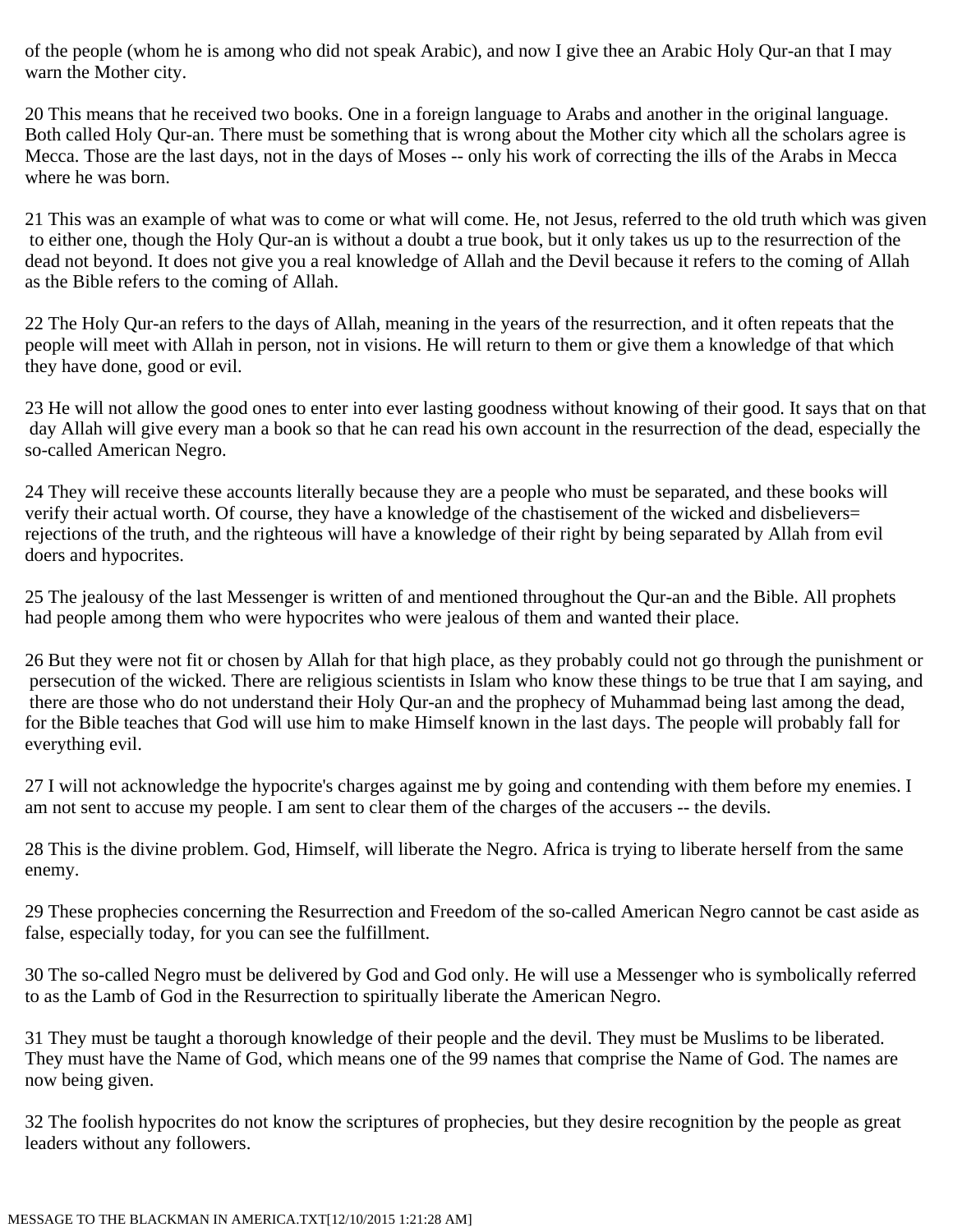33 There are many Africans and Egyptians who are now giving me credit for what I have said. They are actually surprised when they come into the knowledge of Allah=s work in America and me, His chosen messenger, sent to my people here in America.

34 I will accomplish the mission Allah has given to me to raise my people here in America, both spiritually and physically, above the nations of the earth, if it pleases Him.

Message to the Blackman

ECONOMIC PROGRAM

CHAPTER 82

TO HELP FIGHT AGAINST POVERTY AND WANT!

--------------------------------------------------------------------------------

1 I appeal to all Muslims, and to all the members of the original Black Nation in America, to sacrifice at least five cents from each day's pay to create an "Economic Savings Program" to help fight unemployment, abominable housing, hunger, and nakedness of the 22 million black people here in America who continue to face these problems.

2 This will not interfere with, the government's program for better housing conditions at all; it will only aid those who have never known anything in the way of help and those who do not even know that there is a government housing act to help dependent people. There are thousands of our people living in worse conditions than dogs and pigs. At least dogs are not bothered with too many rats and roaches in their houses because they kill them to keep out the uncleanliness and filth which dominate and create bad housing conditions.

3 We hope to set up a committee to teach and force our people to be clean: The Committee of Cleanliness. We already have such a committee in effect among the Muslims. It compels our people to clean their bodies as well as their houses. If you have only one suit of clothing, you should wash it and press it each night so that you can wear it the next day. If you are not able to have your hair trimmed at the barbershop, you should take turns and trim each other's hair. You must shave yourselves and look like men.

4 And our women should clean up. You do not have to have a dozen dresses. Just keep the one you have clean and pressed. Until we enforce cleanliness among the people of our Nation and get them into the spirit of self-respect and the spirit of making themselves the equal of other civilized nations of the earth we will never be recognized as being fit members of any decent society of those nations.

5 Send your quarters every week to Muhammad's Mosque No. 2 in Chicago, Illinois. These quarters will be banked until we have a million dollars to begin building a banking system.

6 We have wasted too much money trying to be the equal of the millionaires of America. We like sport and play, but we suffer the pains of hunger because of the millions of dollars lost paying notes for luxuries we could do without -- such as fine automobiles, fine clothes, whiskey, beer, wine, cigarettes, tobacco and drugs.

7 Let the entire nation sacrifice for three years. Confine ourselves to buy not more than three suits of clothes a year, never exceeding \$65 in cost. Buy the minimum amount of shoes, never paying over \$16 a pair, as long as current prices for the above-mentioned merchandise remain the same. (Of course, inflation can run prices up until money has no value.) We should cut down on waste in high-priced food. Eat pure and wholesome food without being extravagant. Let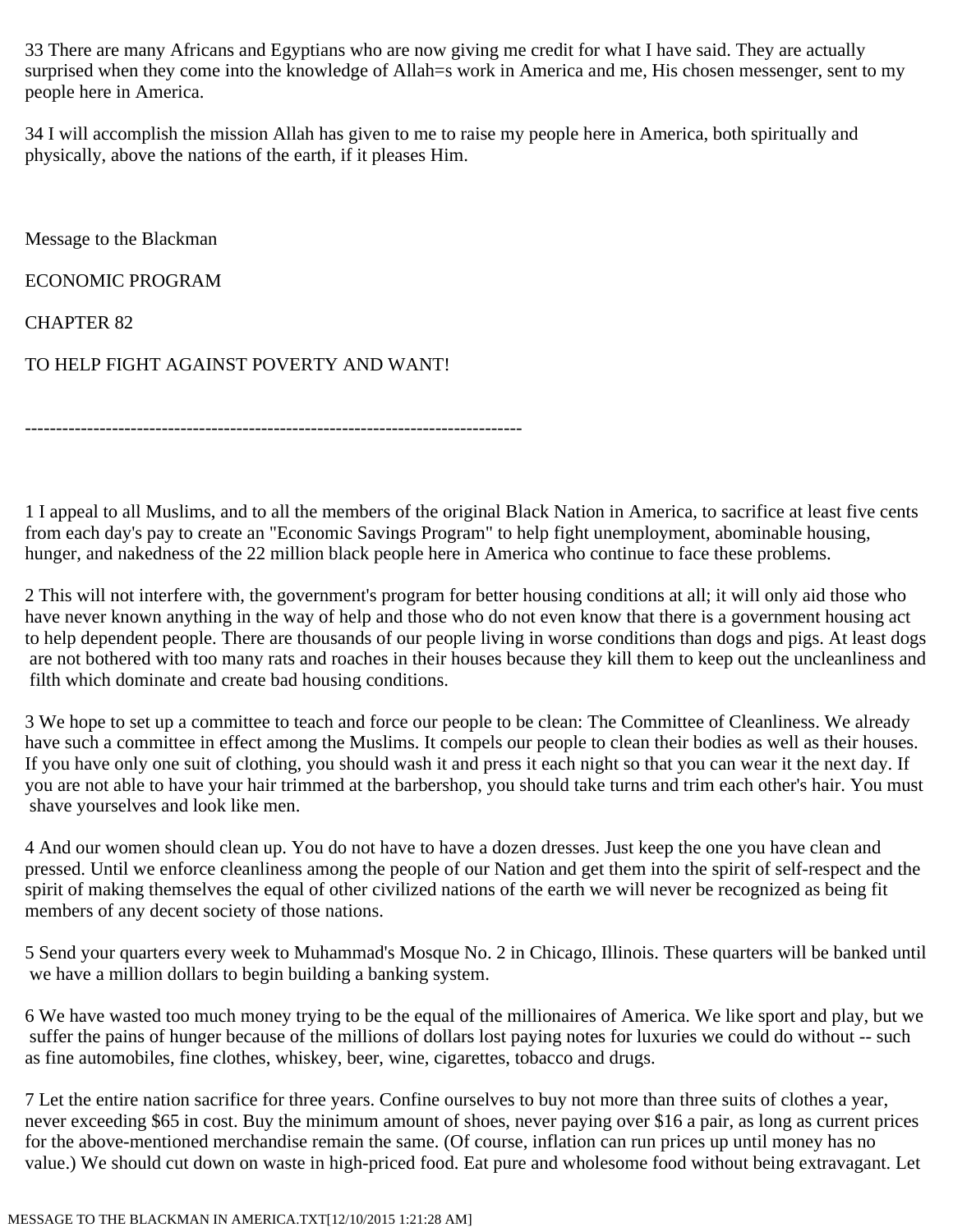us cut our extravagances.

8 As soon as we have enough money in our banks to purchase lands sufficient to feed the 22 million black people, we will build storage warehouses to store our supplies of the necessities of life for our people.

9 I believe that if we make these sacrifices throughout the nation for three years, as all our nations are doing or have done, we will soon rid our people of poverty and want. Russia did it on a five-year plan. Pakistan and other nations did it and are today on top. We must sacrifice for three years. I will not ask you to try a five-year plan: I am afraid that you, with your short patience, will not agree. But try three years on an "Economic Savings Program" to fight against poverty among our people here in America. I know you will become a happier and more recognized people and have the spirit of independence which is the glory of any nation.

10 Please respond and help yourself. Each and every one of you will be sent a receipt which will be recorded in our books for the Muslims' Three-Year Economic Program for the Black Nation in America. You will get a receipt for every penny you send to this office, which you will keep as your record.

11 You can mail the money directly to the Muslims' Three Year Economic Program Department, Muhammad's Mosque No. 2, 5335 So. Greenwood Avenue, Chicago, Illinois, 60615. You can send 25 cents each week or \$1 per month. Send postal or personal money orders. No personal checks will be accepted unless your financial savings are verified by the bank.

12 We, the Muslims, will support this program and hope that every member of the working class of our people throughout the country will join us. We will show the world that we can build an independent nation out of those who have been a dependent people for 400 years.

13 We are asking you to help us enlarge our educational system so that our people can be educated. This we refer to as re-education into the knowledge of self, our history and the knowledge of the good things of life, of which we have been deprived. You can also aid us by subscribing to the Muhammad Speaks Newspaper.

14 May Allah bless our poor dependent people in America with better homes more money and better friendships among the nations of the earth.

Message to the Blackman

CHAPTER 83

A SOUND ECONOMIC PLAN I

--------------------------------------------------------------------------------

1 The economic plight of the black people of this land has so long been neglected by so-called leaders that even our own people have forgotten it's basic importance.

2 Our economic position remains at the bottom of the ladder because of this ineffective leadership and because so many of our people ignore the basic rules of a healthy economic life. We fail to develop self-leadership in economics.

3 We are in the midst of the so-called civil rights struggle and ferment among the black and oppressed reaches new heights. I shall list, critically, but constructively, the guide and outline which must be followed if this black nation of 22 million is ever to achieve true independence and equality.

4 We shall begin with these four points.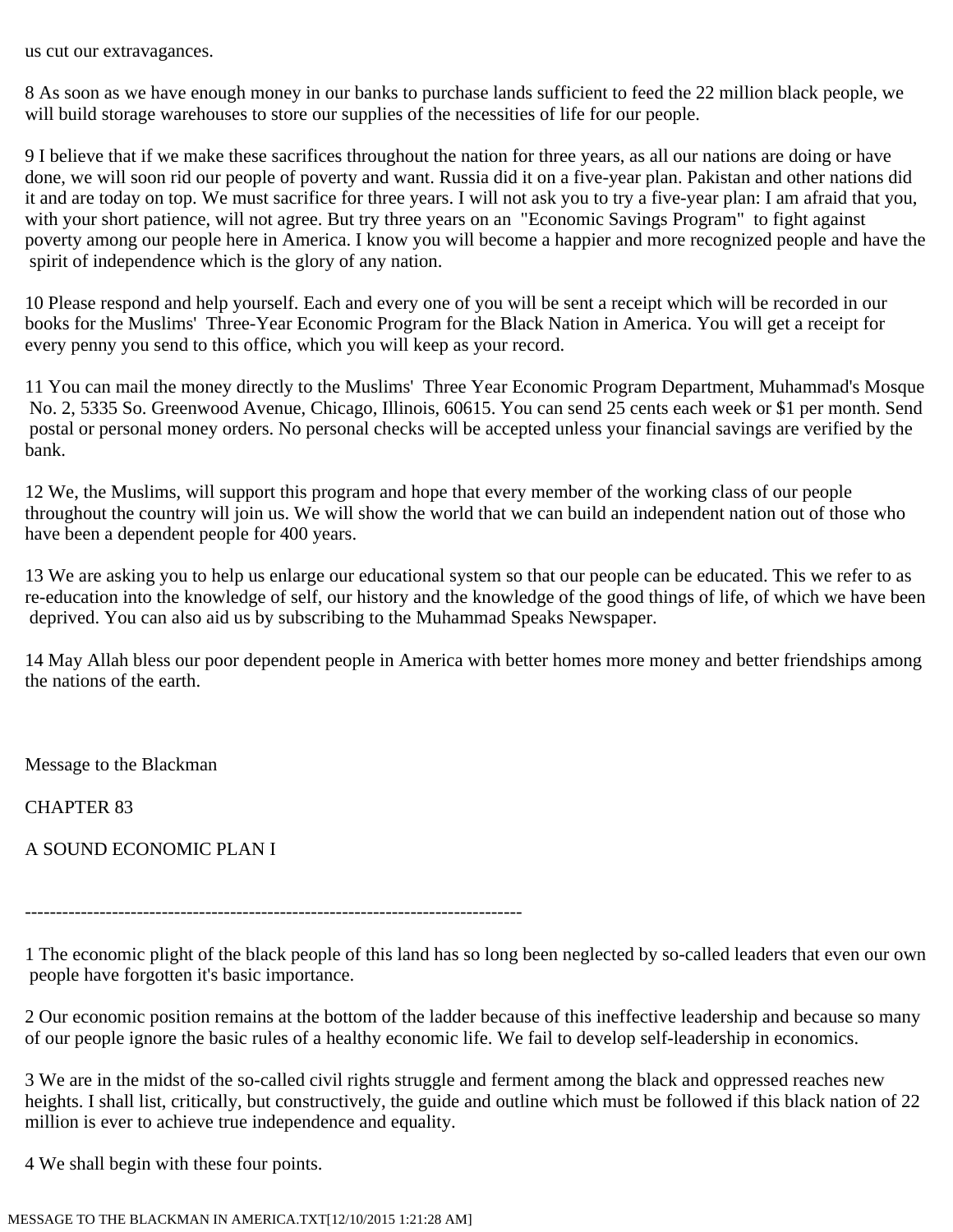5 No. 1. Our knowledge of self, others, and the time should force us to become more prudent in our spending. Unnecessary spending by trying to keep pace with the wealthy of this country has done more to put us on the path of the Aprodigal son@ than anything else. Let us be taught how to spend and save by those of us who desire to see us out of poverty and want.

6 No. 2. Do not be too proud to meet together as leaders and teachers to discuss the solution of "How to stop this reckless down-hill fall of our people."

7 No. 3. Not one so-called Negro leader seems to want a meeting with me to discuss the plight of our poor people in North America.

8 No. 4. I have set before you a program, according to the Divine Supreme Being and his Prophets. You have neither produced a better program nor anything to equal it. Your present plans are involved in one of the most disgraceful programs -- especially you who boast that you are free and want freedom, Justice and equality with your slave-masters by sitting, standing and begging to be accepted as the brothers of those who, for 400 years, have brought you into your present condition, and have made you a people unwanted by the civilized nations of the earth.

9 No one wants foolish people who love everyone but themselves and their own kind; who would rather beg than go for self, or even ask the slave-masters to help them go for self. Such people, numbering into the millions, are on the road to destruction if their down-hill speed is not checked by Allah (God) and His Messenger.

10 HOW TO MAKE AN ECONOMIC PROGRAM SUCCESSFUL: It is very hard for an economist to plan a wise program and see his plans carried out, because the so-called American Negroes' economics are controlled by the white man. The white man owns the country and the industry. He is manufacturer and producer of everything. Now, it is difficult to plan an economic program for a dependent people who, for all their lives, have tried to live like the white man.

11 The first step the so-called Negro wage-earners should take is to spend only when necessary and according to their income. They should save as much of their salaries as possible -- weekly, biweekly or monthly. We, as wage earners, should always plan to save something from whatever we are paid. Do not become extravagant spenders like the rich, who own the country and everything in it. It is sheer ignorance for us to try to compete in luxury with the owners.

12 If we can save just five cents a day from our wages, 25 cents a week, \$1 a month -- that would mean \$52 a year we could save in a national savings bank. We number around 22 million and approximately five million are wage-earners. If five million wage-earners saved \$52 a year, this would mean \$260 million saved out of our wages. At the rate of 25 cents per week, it would be painless. But the so-called Negroes do not have that in a national bank.

13 Let us see how much money we spend unnecessarily: Suppose we spent the same amount (25 cents a week) in tobacco (cigarettes, cigars, chewing or snuff dipping). But, of course, you will spend far more than that. Some people spend 25 cents per day for cigarettes alone. Let us say we spent the same amount (25 cents a week) on beer. Again the actual amount would be more. This means \$260 million a year spent for beer and the same spent for whiskey, wine, cigarettes and cigars. We also spend unnecessarily on sports. You average the same on sports (\$260 million). Another \$260 million is spent in gambling -- averaging five cents a day, 25 cents a week. This is just the minimum.

14 If five million wage earners saved just \$47 per year, they could save over a billion dollars a year. And this figure would be far greater if we included extravagant buying of clothes, furniture and cars. Eating the hog, the Divinely forbidden flesh which keeps us filled with arthritis, rheumatism, high blood pressure and fever makes unnecessary doctor and drug bills. All of this wasteful spending should be checked and you will see within a one-year period that you have not saved one billion dollars, but several billions.

15 The economical way to use the money you save is first to buy farm land and produce your own food. You can raise enough cattle, sheep, cows and chickens by the thousands if you try following our program. We could cut down on our clothing bills -- some of us by about 30 per center -- and yet be well-dressed. Again in this way we could build a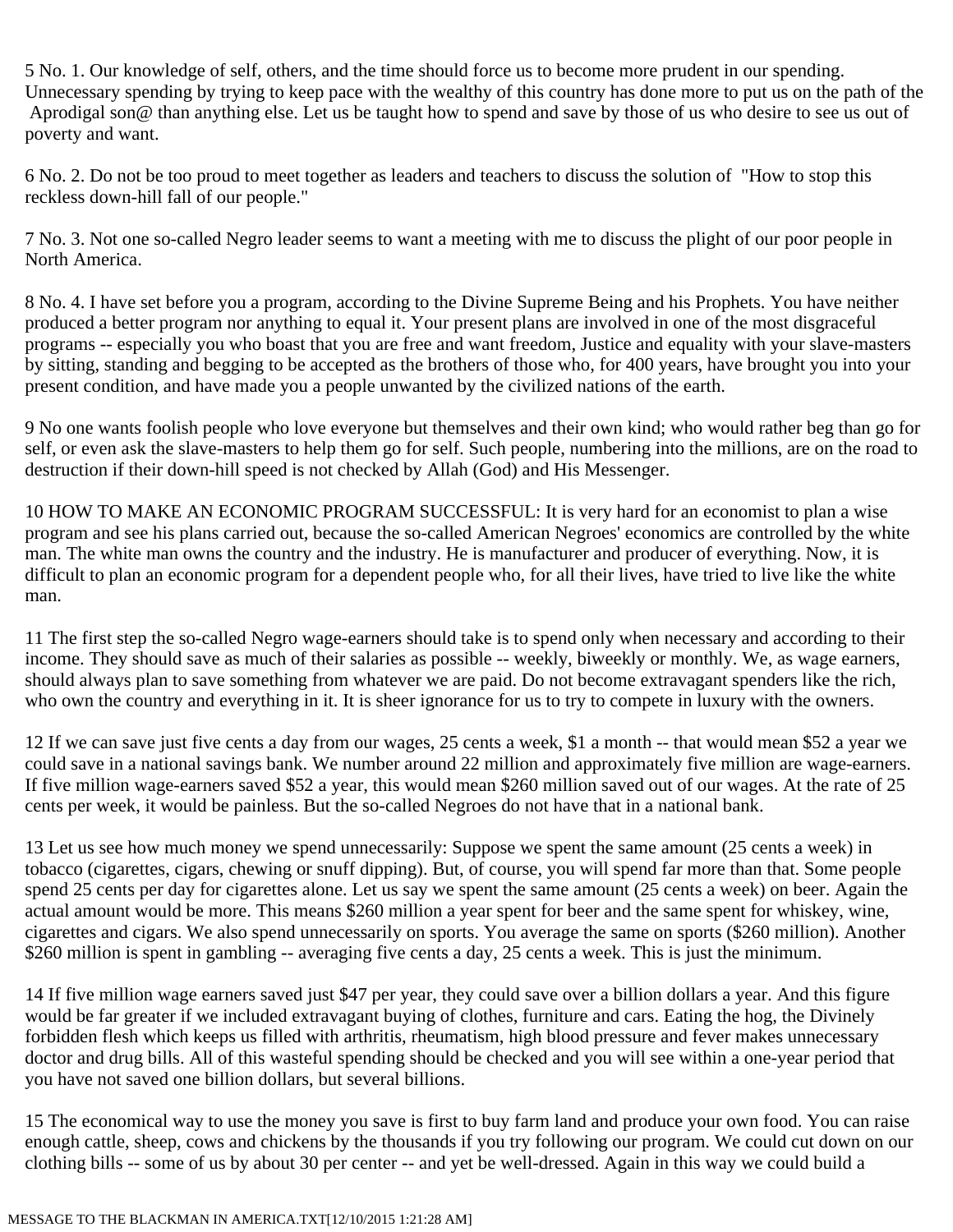national savings bank from deposits for ourselves, and invest our money in the purchase of necessary things for our nation. Then, you could cut down your present high cost of living.

16 Purchase real estate, buy farm and timberland. Convert the timber into lumber and build homes for yourselves as the white man is doing. Of course, he will have the authority over whether or not to sell the land to you. Get clay land. With marsh clay land and hill clay, you can make your own bricks. Bricks are inexpensive to make once you get your kiln built and tracks laid. The greatest expense would be coal or gas to fire your bricks. Build brick homes for your own people and sell them to your people at a very reasonable price.

17 Try and save your people from unnecessary high-price buying. Take your cotton to the mills and have it converted into lint. And take the lint to the textile mills and have it converted into cloth. You are very smart. We have many technicians among us who are about as smart as they come. Why shouldn't we get together and produce something for ourselves?

18 Ask the government to help us go for ourselves. And if the government will not help us, although we and our fathers have been loyal and helped them to become and remain independent, then appeal to your own people to allow you to move in among them. I am sure that if you are a Muslim you can find a place anywhere on the earth.

19 We are the righteous and it should not be hard for us to do something for self if we unite. We do not need to unite and then go fight some other nations to get their country. No! That will not be necessary. Come follow me and I will show you how to do this without having to shed a drop of blood. Shedding blood for something that you are Divinely justified in having is not necessary.

20 It is a disgrace for us to have all this present trouble -- standing around begging, quarreling and fighting with slavemasters over something that we can do for ourselves if only given a chance. This chance can be had if you go about it in the right way.

Message to the Blackman

CHAPTER 84

THE ECONOMIC PROGRAM II

--------------------------------------------------------------------------------

1 As I noted previously, on matters of economics there is entirely too much distrust among us. We trust everyone but ourselves. We, therefore, have to build or produce trust in ourselves in order to do something for self and kind. We cannot depend upon the white man to continue to care for us and build a future of good for us and our children.

2 We can see every hour and every day how the white man's world is narrowing and how his time is growing shorter. This narrowing of his world power teaches us that we must strike out for ourselves or be left behind helpless and without a future.

3 If you would accept Allah for your God and His religion, Islam -- which means entire submission to His will -- it would produce quality leadership that you could trust; a leadership capable and willing, with a heart of love for one=s people.

4 Christianity has never been able to produce the right leadership for our people -- and never will. It is disheartening to a wise leader of the so-called American Negro to see how foolish he has been made to think and act.

5 The black man in America as well as the black man abroad has never been able to provide good leadership for himself under Christianity, because Christianity is not the true religion of God. It is a division of religions and uses a division of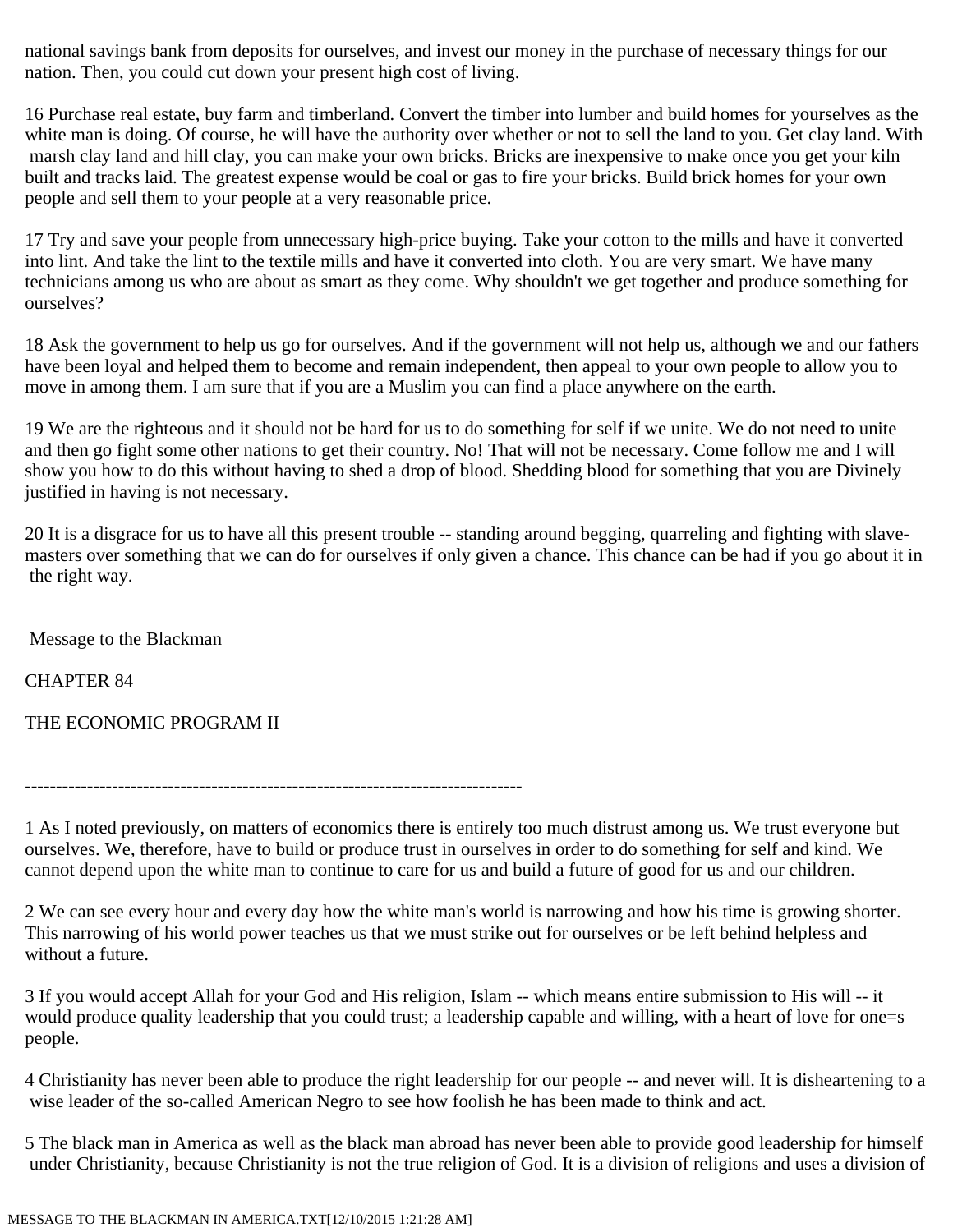God which makes it impossible to establish true love and unity of brotherhood.

6 As I wrote previously, it is difficult to plan an economic system for a people who are subjected to the whim of another people. You are limited in your jobs, salaries and incomes by the white man. But you still can learn not to be reckless and wasteful spenders and happy-go-lucky people with nothing of your own. Every sport the white man -- will bulging banks of money -- enjoys, you try to imitate him.

7 Take what he gives you and learn to save some of it. The hardest times are before those of you who will not accept this program and follow the way of Allah and Islam, guide you and set you in heaven at once, with money, good homes and friendships in all walks of life.

8 Begging and praying to the white man to accept you (his once abject slave, and now willing slave) and give you the things he is giving himself and his kind is really out of place today.

9 The white man claims he has given you freedom. He feels that he is not responsible for your poverty -- since you have had 100 years on your own. He believes that if you did not like him, you should have left him, and if you do not like him today, you should leave him. You do not want to leave him because of your great desire for his wealth. This classified you as being lazy; a people who do not want to accept their own responsibility. Think it over, my friends.

10 We could save money by walking instead of riding in luxury. If we can purchase an automobile, we should not try to get the most luxurious model unless we can afford it.

11 You have read in previous articles on economics how you can save hundreds of millions of dollars -- even billions - if you would accept the right economic program and stop using things which destroy your health, such as tobacco, which doctors warn us can cause cancer. While X-rays aid doctors in finding the source of an ailment, they are not good for our bodies. Scientists now warn you against gazing into TV sets for any long length of time, because this can produce cancer in the body. This is especially true of children, who prop themselves in front of TV sets and gaze for hours at close range.

12 We must remember that the new inventions are still in the experimental stage. None of the new inventions in this great modern world are completely safe. Look at TV only when you know there is something of importance to be seen; not for foolishness and sport.

13 Beware of the national elections, my black brothers and sisters. There is no salvation in them for you -- only false promises. The only salvation for you and me now is in unity and being under the guidance of Allah through His Messenger and His program for us all.

14 Do not follow those self-made leaders who are seeking only the praise of the people and have no good in mind for you and will lead you back into becoming more of a slave than ever. Our problem is to be solved by a divine solution to Allah's Messenger.

15 Follow me and live. Reject me and die as people with the help of God and friend.

Message to the Blackman

CHAPTER 85

UP! YOU CAN ACCOMPLISH AS YOU WILL!

--------------------------------------------------------------------------------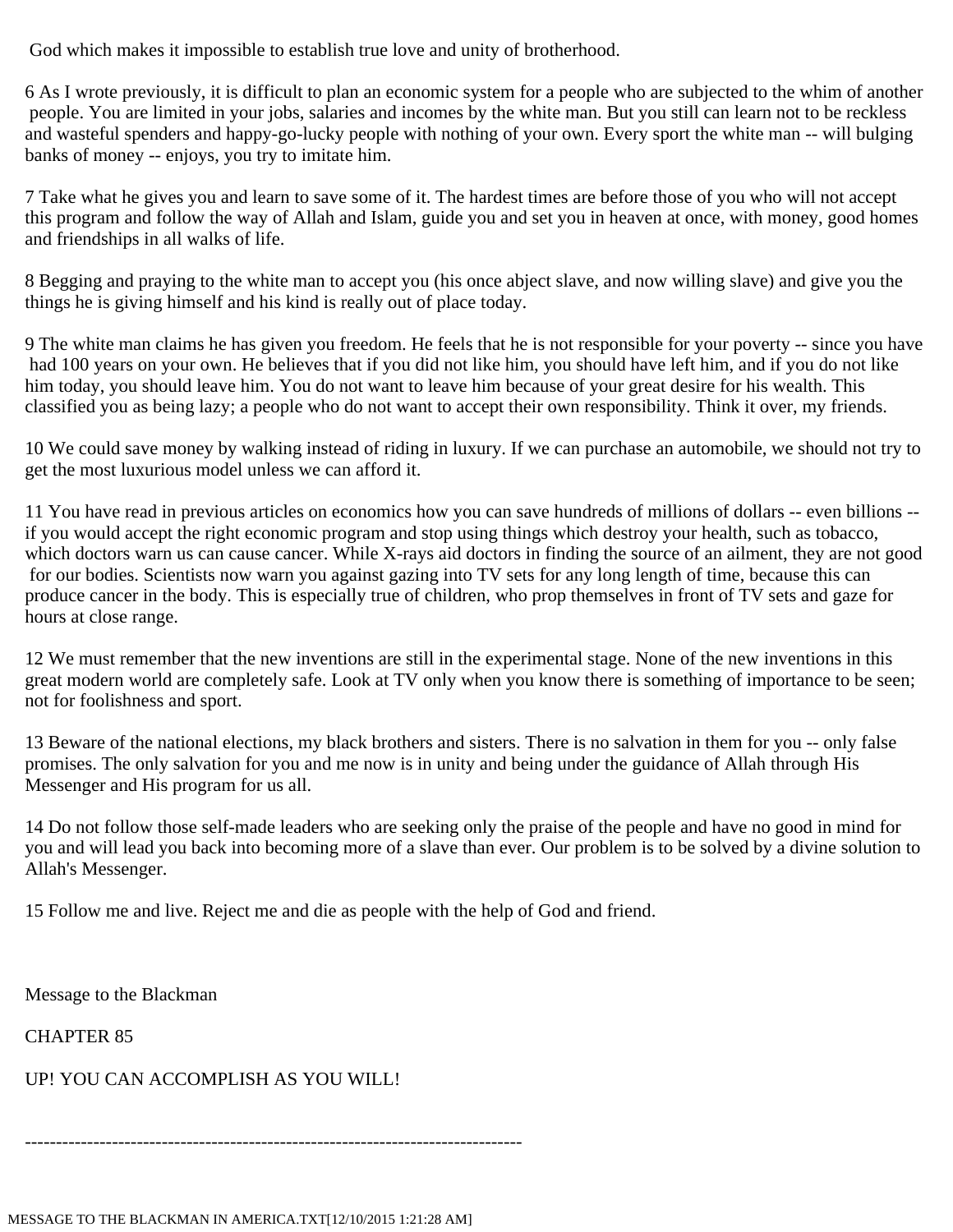1 I am asking that we (the whole nation) sacrifice for the next three years and when we get enough in our bank, we will put it to work to make more money. We do not mean to let it lie idly for three years; we could invest in anything to help the Nation improve our economic condition.

2 Heretofore our distrust in each other has kept us down. We have to trust each other as other nations trust each other in order to do something constructive for the original Black people of this country.

3 We would like to raise at least \$500 million in the next three years. If all would contribute willingly and honestly all that they could to this economic plan we would soon have billions and enough money to have something for ourselves, other than begging at the gate, door, and floor of the white man's business places for that which we -- if united -- could get for ourselves.

4 I am sure that the white people would have more respect for us after giving us a job and salary, if we would try saving some of that salary to help ourselves in that which we could do for ourselves. If they give us jobs and pay us living wages, we should do more for ourselves than we are doing with high wages and salary that we are receiving today. If the wages were rightly distributed, they would prevent our begging for food and shelter.

5 No nation will ever respect us as long as we beg for that which we can do for ourselves. There has never been a leader of our people who went all-out to set up an economic plan for our people. I use the saying of Jesus, "All before me were thieves and robbers."

6 There are millions of your dollars lying in the white man's banks doing nothing for anyone. Put these millions of dollars to work buying farm land, since this is the basis of independence. Raise cotton, corn, wheat, rye, rice, chicken, cattle, and sheep. The sheep would clothe us with its wool and feed us with its flesh. The cow would also serve as food for us, as well as his hide being used in making shoes, belts, jackets, coats and hats. The cotton could be woven into cloth. Remember how America once had to spin its yarn to make clothes by a spinning wheel?

7 Today, if you have the money, you can buy machines which will weave and print thousands of yards of cotton goods per day. Do you say that you cannot do it?

8 The white man is not preventing you from doing these things.

9 He has many textile mills: he will help you and even weave your clothes at his own mills for a price. We can cobble our own shoes; the white man will sell us the machines. In fact, he will sell us almost anything to help us manufacture what we need.

10 However, you must first go to the farms, till the earth, and produce your own food. Build stores and warehouses to preserve your food throughout the seasons. We just are not trying to do anything for self. As I have repeated until my throat is dry, one day America (the white man) will not be able to carry this entire nation of 22 million black people on her back.

11 Their world is getting very small and if you are dependent upon this world, yours too, is getting very small. Selfpreservation is the first law of nature. Everyone tries to provide a future of his own but the American so-called Negro.

12 Turn your millions of dollars over to our National Three-Year Economic Savings Plan and I will show you how you can do all of these things overnight and be a happy people right here in America. This will bring about peace between the two people because you will not have to fight, or beg the white man for that which you can get for yourself (if you were only united). You most certainly should be tired of being beaten and killed.

13 I am appealing to you -- each and everyone of the 22 million black people of America -- to send every penny, nickel, dime, dollar, hundreds of dollars and millions of dollars that you can spare to the AThree-Year Economic Plan, MUHAMMAD=S MOSQUE NO 2 - 5335 South Greenwood Avenue, Chicago, Illinois 60615.

14 Russia did it and became independent. Pakistan did it and became independent and you can also do it and become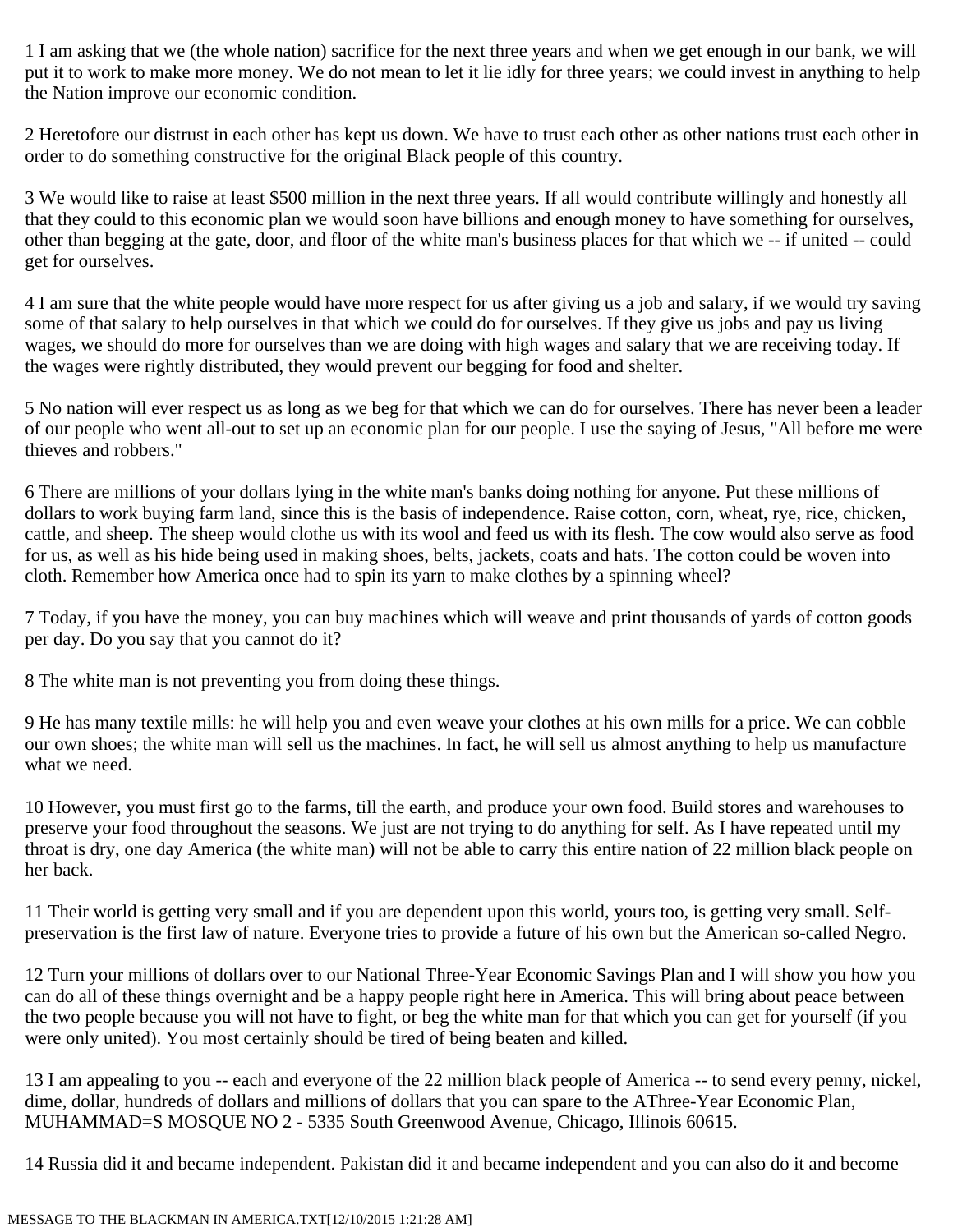independent. As soon as your money is received, it is banked in the Continental Bank of America and other federal banks until we reach the mark of \$1 million. When our mark of \$1 million is accomplished, we are going to build a national reserve bank for the black people of America.

15 Thank you again and again for your contributions. We will prove to you that we are honest people and only want to see you out of the mud of dependency and on a rock of independence.

16 We can help accomplish this task by asking the government to do her once-slave a favor for the next ten years -- by exempting us from tax.

Message to the Blackman

CHAPTER 86

THE WORLD HAILS THE NEW ECONOMIC PLAN

--------------------------------------------------------------------------------

1 Our Three-Year Economic Savings Plan is receiving great response. Those able to give who are giving, are giving far more than I expected and this includes all of the Muslims. Those unable to give are in sympathy with our cause. We thank and praise Allah for His coming and blessing those who have neglected their duty to Allah and self, because of ignorance and fear of those who put fear in us, and prevent us from uniting for a common cause. If Allah continues to bless us -- and He will -- with the progress that we are now making, the set goal will be accomplished at the end of the three years.

2 We, the Muslims, have responded nearly 100 per cent for the past month. This savings plan is intended for all of our people in America who are from slave parents. It was not meant solely for the Muslims, but for the entire 22 million of our kind. Let it be remembered that what is good for the Muslims is good for all of our people here in America, because you are the ones we are trying to reach with good. A national savings plan for (22 million original black people) is one of the greatest steps towards financial help against poverty ever set before us since our so-called 100 years of freedom from slavery.

3 The black man or woman refusing to give our Three-Year Savings Plan credit as mentioned above and who will not contribute to it, cannot be considered a man or woman who wants to see his or her people out of the chains of want and suffering. We can do nothing constructive until we unite in a constructive plan for the entire 22 million of our people here in America. Jealousy, envy and suspicion in and against good planning for us, will always keep us down as a Nation and will always keep us serving the god of poverty and want.

4 If our forefathers had the power of life, to speak from their graves, they would condemn you for wasting your time and life -- after being freed -- and not availing yourself of this freedom. They were forced into slavery against their will, but you are now forcing yourself to remain in slavery by trying to force the white man to allow you to remain with him and provide for you as he has always done.

5 You must admit that "White America" envies the success and prosperity coming to us (especially the poor devils in the South). This is why they will not give us an equal chance with them in that which will bring us progress and success. Since that is true, I am appealing to you to seek separation from such people on some of this earth that we can call our own, away from a people who openly show and tell you that they hate you and any or all good that may come to you.

6 Join us (the Muslims) and our program for a united Black Nation, so that we may free ourselves from our oppressors with whom we cannot get along in peace. Spend only when it is a "must" and contribute -- all of you -- all you can to this Three-Year Economic Plan.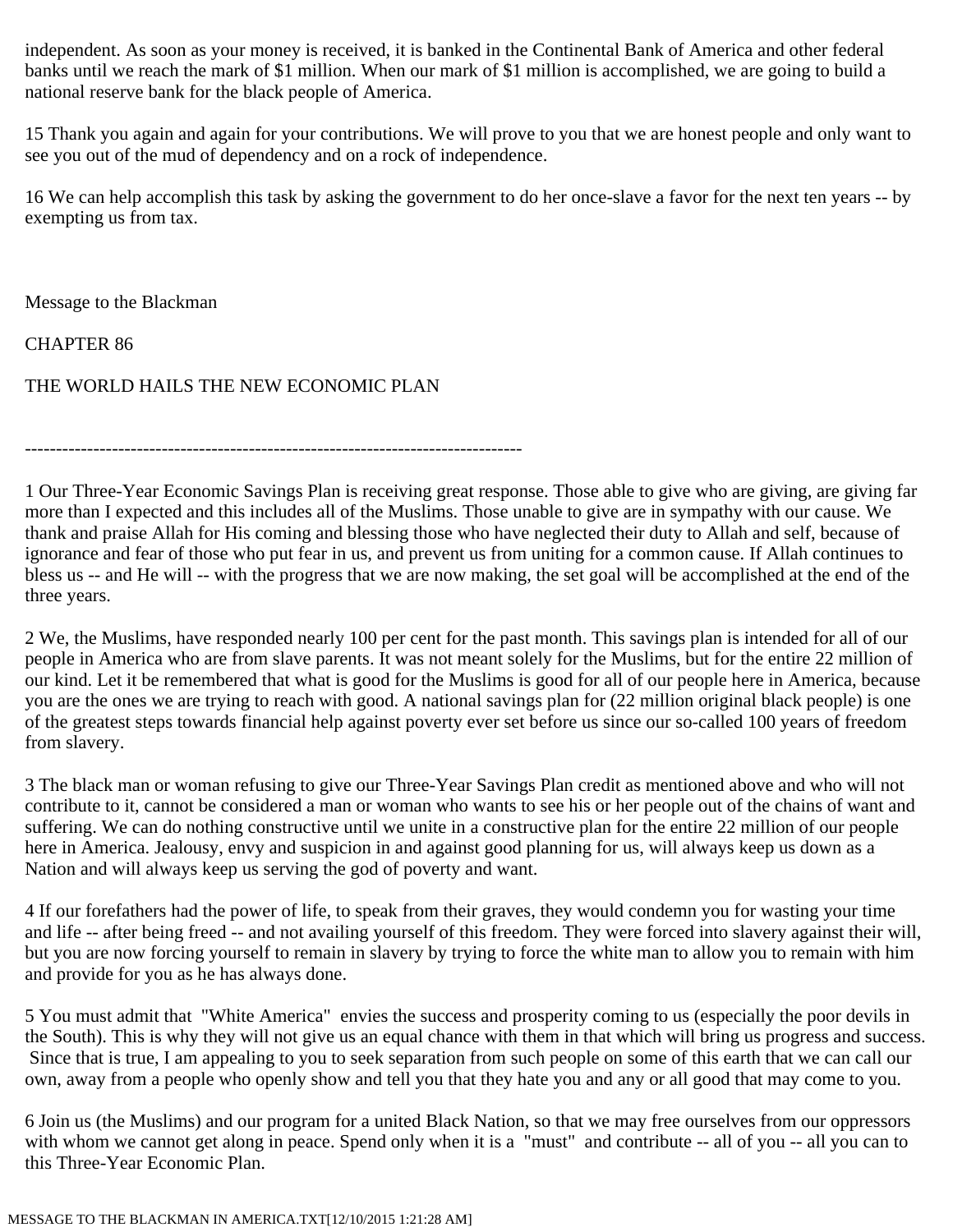7 We will not, however, be responsible for contributions given or sent other than directly to the Three-Year Economic Savings Plan, Mosque No. 2, 5335 South Greenwood Avenue, Chicago, Illinois 60615.

Message to the Blackman

CHAPTER 87

SEPARATION!

INDEPENDENCE!

--------------------------------------------------------------------------------

1 With the right understanding and with business unity we can turn the great flow of millions of dollars that leave black communities and go into the hands of white businessmen back into the pockets of the poor black men and women who would benefit most by it. HOW CAN WE DO THIS?

2 First we must stop being so foolish as to spend our few hard earned dollars with the rich of this land.

3 Those of us who are wealthy or rich should help set up independent businesses which our people need and which could add wealth to our communities. With such cooperation our own businessmen could actually help lower prices and provide employment for the multitude of unemployed.

4 But to be successful, WE MUST HAVE SOME OF THIS EARTH TO PRODUCE OUR PEOPLE'S NEEDS.

5 For example, in Chicago, Illinois, as well as in other communities, throughout the country, the Black Man is robbed through giant cut-rate stores, owned exclusively by white men who make it almost impossible for independent stores owned by black people to survive.

6 We cannot compete in business unless we unite and get some of this earth so that we can produce our own people's needs.

7 It is the right time that we seek SEPARATION AND INDEPENDENCE for our nation from the evils of our open enemies, and not the foolish things other organizations are doing. They want our people integrated into our open enemies to be destroyed as a people.

8 They seek that (recognition) which demands better qualifications: education, the knowledge of self and others, manners and self-respect and the respect of others.

9 But our people just do not have these qualifications until they first come to Islam and bear witness to what Allah (God) has revealed to me. No intelligent and refined society will accept us until we have the above stated qualifications.

10 We, once slaves, have grown to be a nation of twenty million or more in a nation that enslaved our fathers and to this day has deprived us of equal justice under their own laws. No equal civil rights -- most of us are treated by white citizens of America as animals. It is common to see and hear of white mobs attacking, beating, and shooting down poor blacks whose fathers' and mothers' labor, sweat and blood helped make America the richest government on earth; nevertheless, we are yet the most hated and mistreated people.

11 Allah (God) wants to make a great nation out of us (so-called Negroes). But if we desire to remain the slave of servants for our slave-masters, it is all right with Allah. Do we love ourselves and our children? If so, why not build a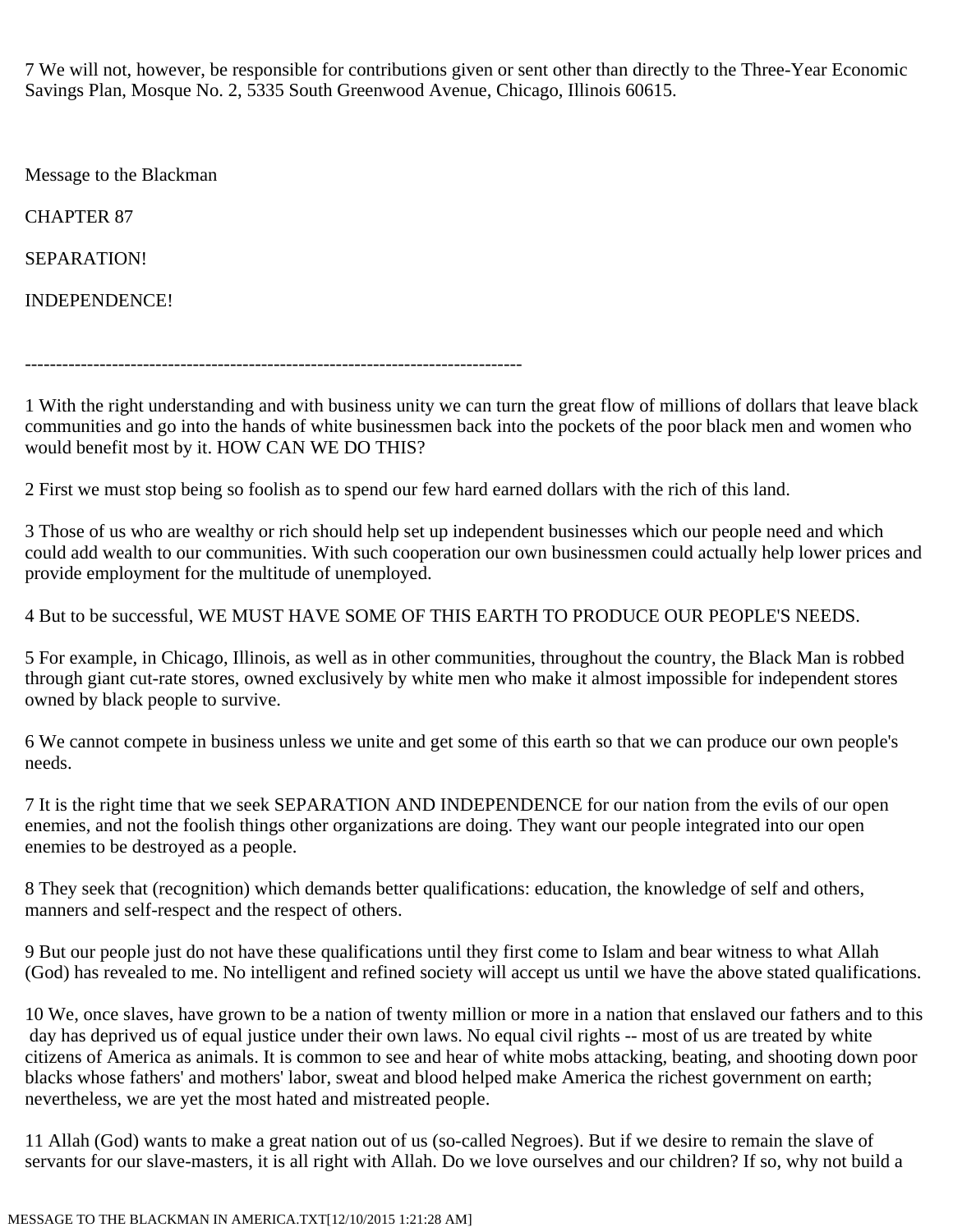future for ourselves rather than beg the same slave-masters for jobs and equal shares in whatever they have -- even to equal membership in their society and families (intermarriage).

12 This is definitely not a wise thing to do, but a very foolish and destructive thing for the once slave and his master to do. By the help and guidance of Allah (God), I have put before you the wise and best thing for your future.

13 Firstly, some of this earth that we can call our own. Without some of this earth that we can call our own, we cannot hope to even become a free nation out of the nation of the slave master. IT IS FAR MORE IMPORTANT TO TEACH SEPARATION OF THE BLACKS AND WHITES IN AMERICA THAN PRAYER. Teach and train the blacks to do something for self in the way of uniting and seeking a home on this earth that they can call their own!

14 There is no such thing as living in peace with white Americans. You and I have tried without success. Look what white Americans did to my followers in Los Angeles, California, on April 27, 1962.

15 They know that we, the Muslims, are a peaceful people and do not carry arms, but the heartless enemy devils care not for peace, they were created and made to hate peace.

16 Night and day they are out seeking a chance to beat and kill you, while at the same time you are out seeking to show them HOW MUCH YOU LOVE THEM. A very foolish people you are. How can anyone, other than you (so-called Negroes) love an open enemy?

Message to the Blackman

THE PERSECUTION OF THE RIGHTEOUS

CHAPTER 88

### PROTECTION OF THE FAITHFUL

"None dispute concerning Message of Allah but those who disbelieve. So let not their control in the land deceive them." Holy Qur-an 40:4

--------------------------------------------------------------------------------

1 The preceding verse is very clear. According to the Holy Qur-an, the truth must always be rejected and classified as foolishness by the rejecters. It is always those who consider themselves to be in the seat of authority and power in the land who reject the truth. They desire to lead others in their rejection of the truth, especially the poor man in the mud, because he is the one whom they exploit.

2 Their rejective behavior is similar to that of the people in the land of America today. The white man is in control and he seeks to deceive the so-called Negro just as Pharaoh deceived the Israelites. Pharaoh had control and power over Egypt. He made a mockery of Moses saying that Moses could not speak plainly, and he criticized Allah's offer to Israel. Pharaoh did not give the Israelites that promised land of milk and honey (fertility and riches).

3 The white man in America is like Pharaoh in Egypt. He, the modern Pharaoh, is trying to control the 22 million socalled American Negroes as Pharaoh did the Israelites in Egypt. The white man's control over the so-called Negro makes them helpless in trying to follow Allah and His servant into a land they call their own and where they can rule themselves as other nations are doing.

4 The so-called Negroes are deceived in thinking their future in America will be a great one. They should accept their own (Islam) and try to do something for themselves as other nations are doing, on land they can call their own. They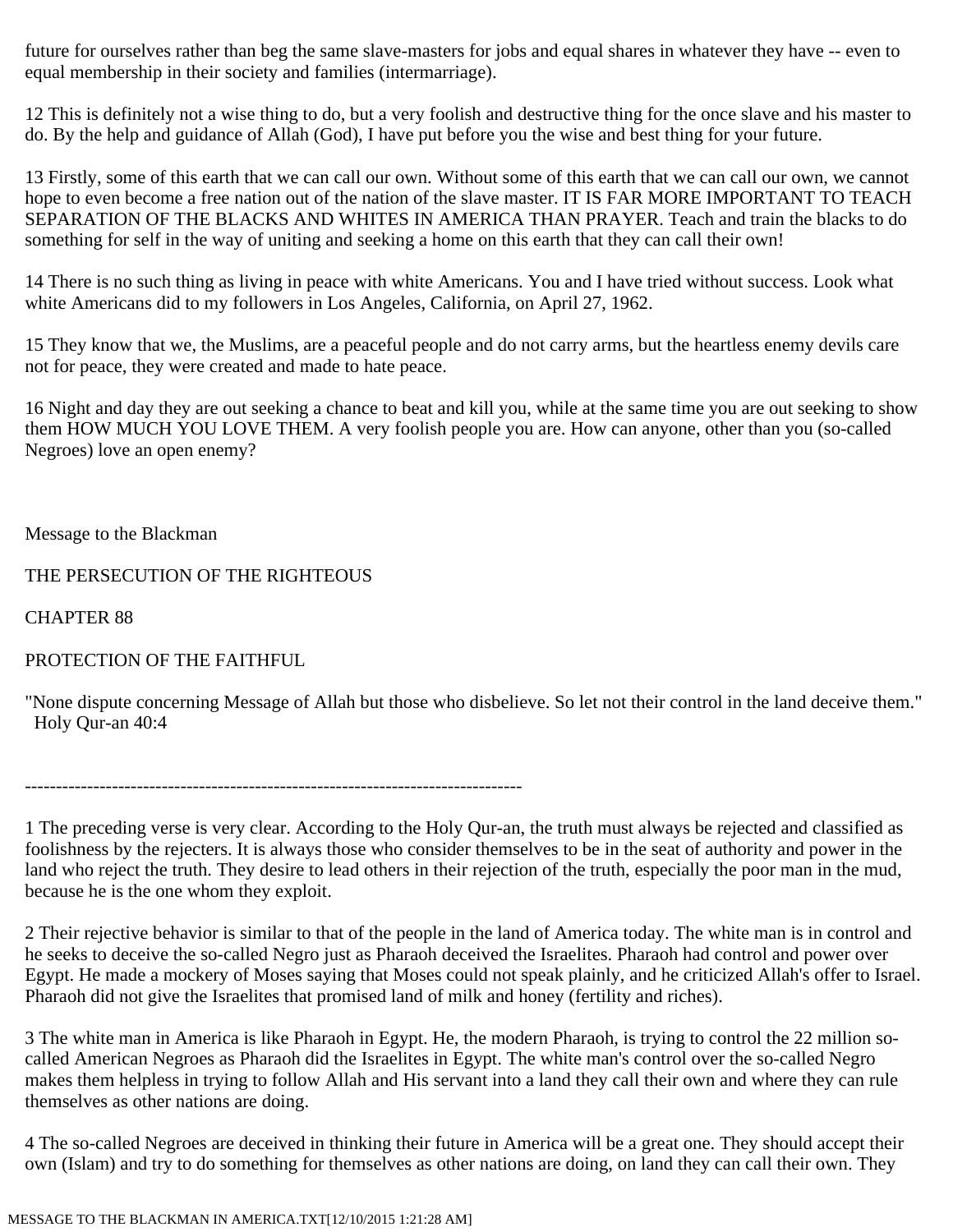have intelligence but do not have the desire to do for themselves. Consequently, the white man of America is helping them to continue to have such foolish desires. He wants to keep the so-called Negro looking up to the white American for what he wants.

5 The so-called Negroes are disgracing themselves lying at the feet of the white man and begging him to accept them as equals in sharing the wealth of America. It is against the very nature and disposition of the slave-master to accept his once slave as his equal, or to share equally with slave in his wealth. Therefore, the ignorant so-called Negro who has never gone to school is now showing himself to be wiser in his acceptance of Allah and His true religion of Islam than the learned of our people.

6 The poor among our people desire to be white through intermixing with the white man and sharing in his wealth. They prove to be even more ignorant than the learned in their fascination with gaining the enemy's wealth and power and their desire to trust the white man's power and wealth instead of acquiring permanent houses and wealth that Allah has offered. This makes them look very ignorant in the eyes of the civilized world.

7 What is going on in the South against our people is their own fault since they have heard the truth. The so-called Negroes have gone back to the slave-master who said they were free 100 years ago. As a result, they are beaten, trampled and attacked by police dogs as though they were again living 300 years ago under slavery.

8 These incidents only occur because of our people's great love for and desire to remain under their slave-masters' children.

9 If our people in the South are permitted to vote, for whom are they going to vote? They will vote for none but the white man whether the black man's vote out number the white man's or not. The fact that you can vote does not mean that the white man will allow you to put men in Washington of your kind who would love to give you justice, nor does it mean that you will be voted in as President of the country. You can never hope to attain this.

10 If you think because Kennedy said in 40 years a Negro man would become President of the country, he will become just that, then you misunderstood. Never will a black man be able to rule a white man in America. He was only referring to the so-called American Negroes' unity with his brothers. This will make him strong enough to put a President in office, but not over white people.

11 Forty years from now, there may not be a white man in the Western Hemisphere. In addition, the President is aware of the shameful, humiliating and disgraceful acts by our people trying to be recognized and justified in the South as an equal of the white man. This is due to the poor leadership of our people. The leaders do not know that this is the time of separation and not the time of integration. The time for us to separate has come. The God of justice is bringing this about Himself by making us see the enemy clearly as he really is.

12 It is Allah who taught me that this is a race of devils, and those of you who think yourselves to be theologians know they are a race of devils according to the scriptures. Some of you may argue that you do not believe the scriptures where they teach the knowledge of this race of people, but this written in both the Holy Qur-an and Bible several times. You will be punished for ignoring this truth as were the Israelites. They were in love with the Egyptians who were jealous and envious of Moses. The wisdom of Jehovah was communicated through Moses to the Israelite. The Egyptians opposed Moses, and Allah became angry as the Bible teaches you. He, therefore, sent fiery and angry serpents to fight and kill those who were rebelling against Moses' leadership. So it is with you today.

13 Before them, the people of Noah and the parties after them rejected (prophets) and every nation purposed against its messengers to destroy him, and disputed by means of falsehood to render null thereby the truth, so I seized them; how (terrible) was then my retribution! Holy Qur-an 40:05.

14 The fifth verse is a warning to us today. It speaks of a people God has marked for destruction. Your actions are the same as disbelievers before you. They made mockery of Allah's Messenger and designed plans against him. They planned to destroy him, just as the present day disbelievers plan against my life. They desire to destroy me (the present Messenger).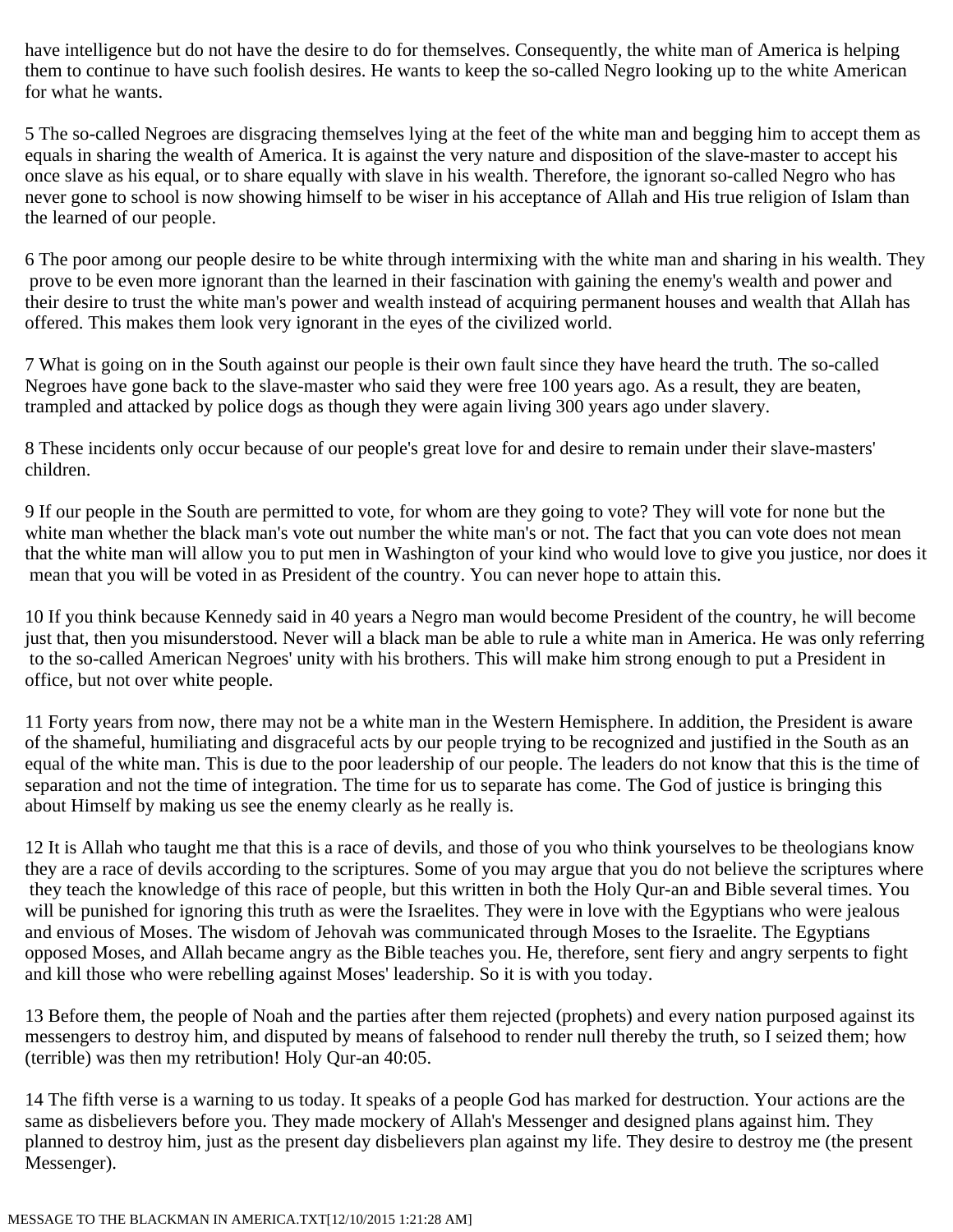15 How terrible was Allah's disapproval of their actions against His Messenger; so it is today.

Message to the Blackman

CHAPTER 89

# WE SEEK TRUTH AND JUSTICE

--------------------------------------------------------------------------------

1 America knows that under her flag we have received nothing but hell, beatings and killings without due process of the law, day and night, not only in the past but in the present.

2 She wants to make some so-called Negroes believe that the religion of Islam can be thrown out the window if they turn hypocrites themselves in trying to make democracy work. This is done only to deceive the so-called American Negroes.

3 But I say to every one who reads this book that Islam is here among these black people of America to stay as long as their life is in their bodies. The god of Islam (Allah) is with me and will back me and others who are working hard to deliver people from such an evil and merciless race of devils.

4 What glory and honor does a so-called Negro get under the Stars and Stripes? No honor, nor glory -- only hell. We have proof of this by their so-called courts of justice. There is no justice for you -- and this America knows. She would like to hurt every one of you and make you like it. It pleases her to do you evil.

5 But not us Muslims. We will declare the truth and die for it. Thanks to Allah for removing fear from us, and I pray He puts it in them and they may fear and tremble every day until they are taken out of the way.

6 The Monroe, Louisiana, Southern Courts with their southern judges of hatred are thirsty to take their own law of justice, twist it up and throw it back upon the shelf. And when they look they see a poor, innocent so-called Negro begging for justice, as his grandparents and their grandparents before as far back as 400 years ago, who receive nothing but the spitting of anger and threats of murder from the judges throughout the Courts of America. Just to mention "justice" for a so-called Negro in the South is an insult to the judge, who is supposed to be the judge of right and wrong between the state and opposing attorneys.

7 He becomes a more vicious enemy against the poor so-called Negro than the prosecuting attorney when he sees a socalled Negro before him.

8 The so-called Negroes do not have justice under the law, not only in the South, but anywhere in America. As I plainly stated in Washington, D.C., in 1959, in the Uline Arena before 10,000 people, everything has failed us as far as justice is concerned -- The Justice Department in Washington, the churches, the priests and the preachers have all failed the socalled Negroes.

9 We, the Muslims, were and are still being persecuted in Monroe, Louisiana, and throughout North America for what we teach of these two flags (Islamic and American) and especially because of the following words that you will find on a blackboard in most of our regular meetings: "Which Flag will survive the War of Armageddon?" (Armageddon is the final war of Judgment and separation of the righteous from the wicked, of which I am sent to teach.)

10 This is a question that is asked the mentally dead of my people in America, the so-called Negroes. This question is to show the answerer that he fully agrees that the Sun, Moon and Stars will survive the Cross, or the flag of America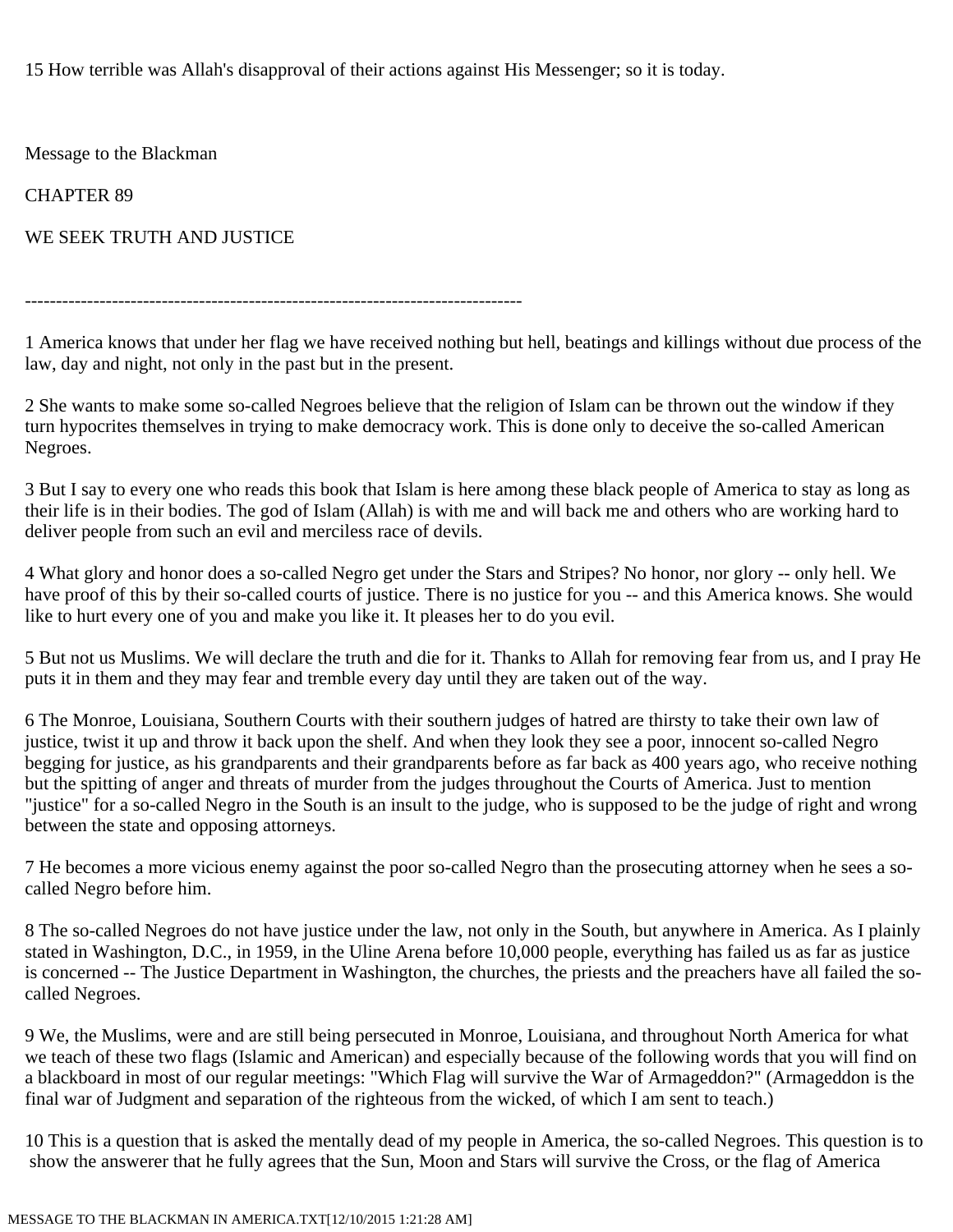known as the Stars and Stripes. Everyone who is asked this question answers that the Crescent will survive America's flag and the emblem of Christianity, which is the Cross. A fool knows that the sun, moon and stars will survive any nation.

11 Then comes the next question. Since you believe that the Crescent will survive, why not accept Islam and the flag and Crescent emblem which represents the Sun, Moon and the Stars?

12 We are doing work that is well known among all the learned whites and blacks -- the resurrecting of the mentally dead so-called Negroes to give them Divine knowledge of self, of Allah (God) and of the devil. In the past, we have been taught that God and the devil were something other than human, while the truth from Almighty god, Allah, who is now among us in Person, makes it clear that these two characters are human beings. I am not referring to the wise, who already know these things, but to the ignorant foolish. If you read your Bible for understanding of the reality of God and the devil, you also will agree that they are human beings and not spirits or nonexisting beings -- they exist! I have not the time or space to go into details.

13 That is a crime, or that these words (which one -- meaning the American flag or the Islamic flag -- will survive the War of Armageddon, or Holy War, or the war to end wars) are considered a crime or a teaching to incite insurrection or revolution to take America by force, cannot be proven to be truth by anyone who may read this or may have attended one of our meetings.

14 If Troy X. Cade is guilty of teaching insurrection against the government, then I am guilty, because I am Troy's teacher. I would rather go to prison in place of Troy if this is the justice for the truth Allah gave me.

15 By the help of Allah, and by the blood of the original man, whose father is the originator, I, Elijah Muhammad, will fight for this cause to get our people justice in America -- and by the help and power of Allah, the power that is in the Universe, the power that is in the Nation of Islam, and the power of every atom that is bound in the Planet Earth and that is bound in other planets.

16 What angers America is just the idea of her 400-year-old slave now wanting to go over to the paradise of freedom justice and equality under the Crescent of the Divine religion of Islam, where they will have sincere brotherhood and friends throughout the civilized world.

Message to the Blackman

CHAPTER 90

# WERE MUSLIMS FRAMED TO WHITEWASH

THE GUILTY?

--------------------------------------------------------------------------------

1 You may know of the incident that took place on April 27, 1962, in Los Angeles, California, between the Los Angeles Policemen and my followers; one of my followers Ronald T. X. Stokes was killed out-right while his hands were raised and with nothing on him to do anyone harm.

2 Every one of the Brothers was unarmed when nearly one hundred policemen swooped down upon them, well-armed, out of the darkness of the night to kill the Believers of Allah and His religion (Islam) and to stop the spread of Islam.

3 On that fateful night, one of the policemen's bullets paralyzed one brother for life and others received serious wounds in the chest and private areas. They were all shot down for no reason other than that the devils wanted to kill the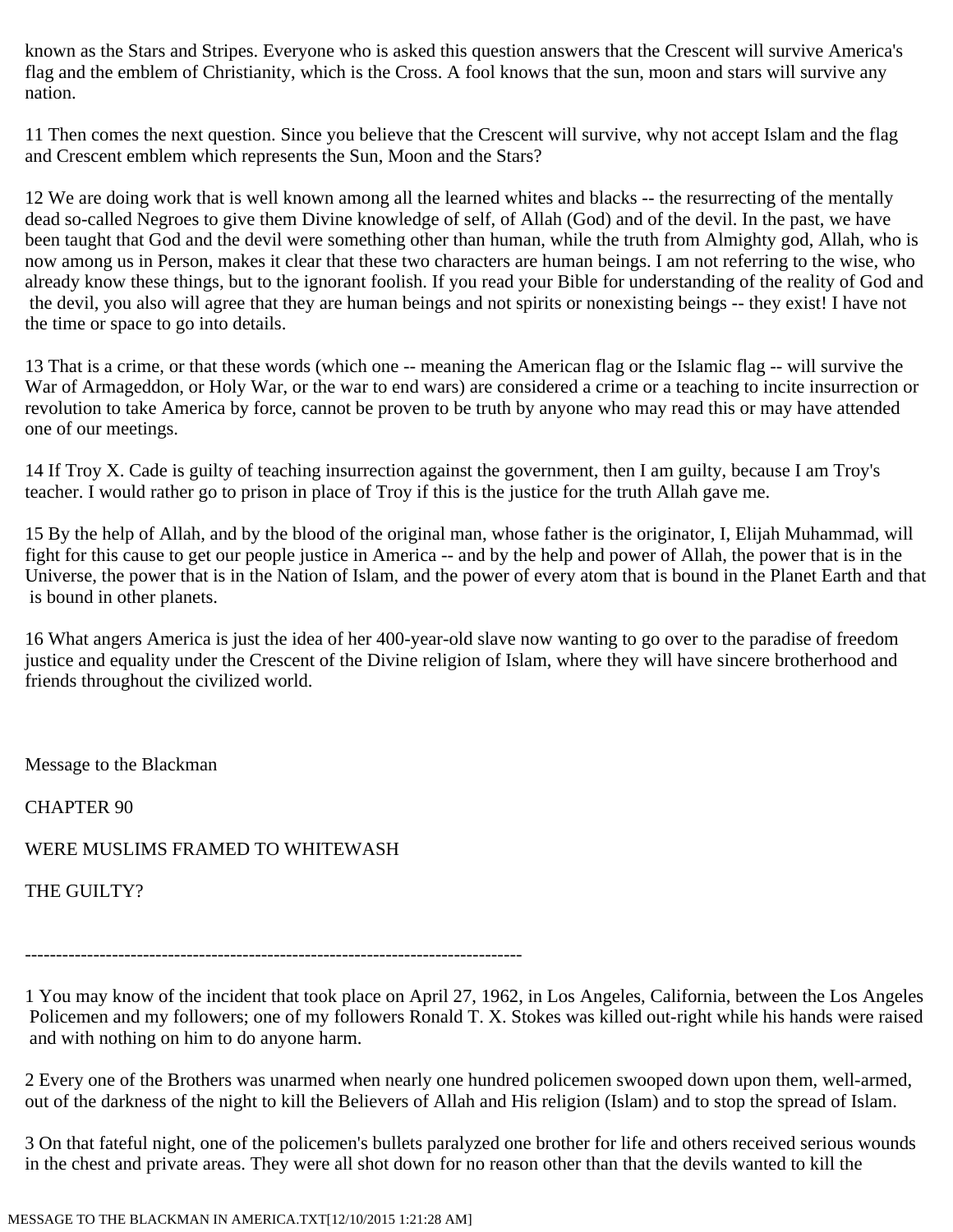righteous as they have done in the past to the Prophets and followers, from Moses to Muhammad.

4 And after shooting down six unarmed worshipers of Allah and with one dead, they felt happy to boast that they had killed one of my followers. The same devil policeman who killed that follower said he shot the others and was trying to kill them all.

5 Again, this same devil was not wounded or even scratched by any of the Muslims, who were not armed and had nothing with which to retaliate against such a sudden attack, our fathers and mothers and now the murderers of us.

6 For thirty-two years I have been trying to teach my people, the so-called American Negroes, the way of peace, and I have a record just that long in trying to live in peace with our open enemies. I have even warned my followers never to be the aggressors, as the religion of Islam teaches us that we cannot teach peace and then be the first to break peace with carnal weapons. I know who the fight belongs to. It belongs to Allah (God).

7 Allah wants to make Himself known in the Western Hemisphere: that He is our God and has come to save us from the hands of our enemies and place us again in our own country and among our own people. He has said that He would do this job of delivering us and destroying those who have destroyed us. This is prophesied almost throughout the Bible.

8 He further said that there is no way of getting along with the white race in peace. They have been found by the Scientists of Islam to be disagreeable to live with in peace. The twelve Scientists met to confer over the possibility of returning us, the lost-founds in the wilderness of North America, to our own.

9 This can and will be done or the Prophets could be called liars, and liars they cannot be made, for they deliver the words of Almighty Allah (God) or his message, and that message is from the Lord of the Worlds (Allah) who cannot lie.

10 In Detroit, Michigan, where we were first attacked outright by the Police Department in April, 1934, we were also unarmed. There were no deaths on the part of the Believers, however. They fought back against the policemen who attacked them for no just cause whatsoever but that they wanted our Muslim children to go to their schools. We refused to let the children take their first course sin the public schools, although the high school children in their upper teens could do so. But let us shape our children first.

11 This was the cause of the attack at that time and Allah was with us and we had been peaceful there all the while. However, it was said after the battle with my followers who had nothing to fight with but their hands, that there was hospitalization on both sides.

12 There was no loss of lives on the side of the Muslims and not a gun was fired by them. The Lieutenant of police, the Captain and Commissioner of Police, had warned them to not use firearms against us because we were not armed -- this was true. But when the battle was over there were more of them hospitalized than there were of us.

13 One year later, here in Chicago, Illinois, the Police Court on 11th and State Streets, there was a complaint made against one of my followers, concerning his children going to our school, the University of Islam. As the courtroom began to fill with spectators, two court deputies showed disrespect for the Muslim women. They started, pushing them around and the Muslim brothers resented this harsh handling of the women. The police officers then began beating the men and almost within seconds the entire courtroom was in confusion and fight.

14 When the battle was over, the Police Captain lay dead from a heart attack and others were wounded by their own gun fire. They opened fire upon my followers point blank in the courtroom because of their (Muslims) seeking justice in the charge made against us and our school as in Detroit, Michigan, the previous year.

15 In Detroit, Michigan, the Police Department charged us with Acontributing to the delinquency of minors,@ involving one of our students, Sally Allah, who had left the public school and had come over to the University of Islam. They charged us with going around to the various school grounds, begging our poor black children to leave the white schools and come over to their own.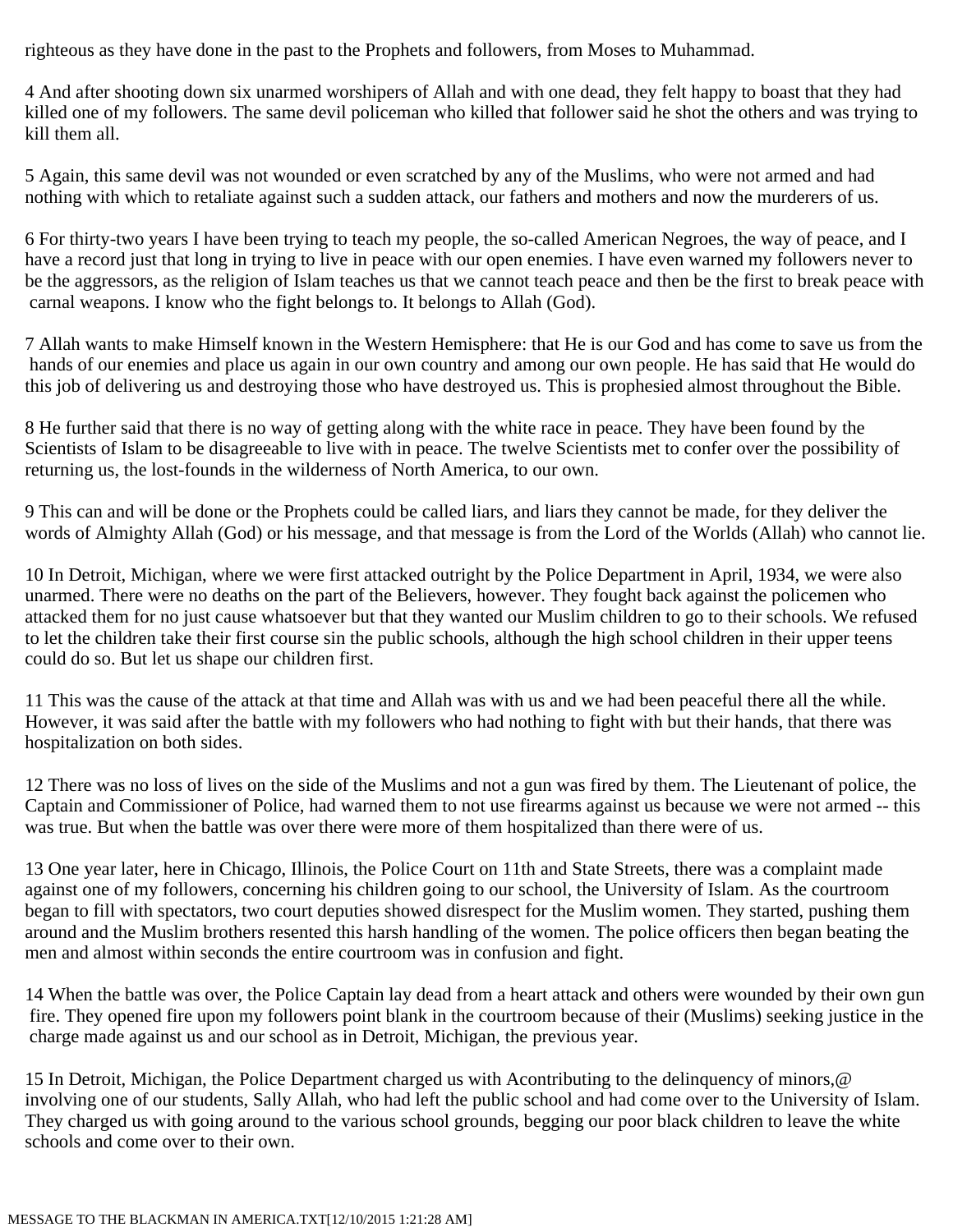16 This is when they made the charge of contributing to the delinquency of minors. The records are in Chicago to date for anyone to read. Now one year later (1935) here in Chicago, Illinois, they attack us on nearly the same charge. They wanted to school our children, they wanted them to go to their public schools.

17 We know that kindergarten children and first graders once in Islam cannot be taken into Christian schools without having to suffer mockery and attack from the Christian children and from the Christian teachers who hate Islam, the God of Islam, and the Prophets of Islam.

18 Therefore, we believe that to keep peace with the Christians, we must teach our children in their own schools although they may study the same textbooks. And this will prevent clashes between the Muslims and Christians over the truth of the history of the people and the spiritual guidance and message that Allah has revealed to me.

19 The message of Islam is bringing about one of the greatest reforms, for a better life to the American so-called Negroes, greater than it did ever to the Arabs fourteen hundred years ago. I would compare this reform here with that of the Israelites under Moses four thousand years ago, to prove the teachings of Almighty Allah (God) of the white race being made the devils from the beginning and that they are not ones who seek peace. They only use the word peace to deceive the black people, to get a chance at making mischief among them, and causing bloodshed.

20 Know that by nature the black people are for peace and know by nature that the white people are for war, bloodshed and are destroyers of high morals. They refuse to show any respect to their peaceful, free slaves in America today. They know that we are not armed -- in thirty-two years they have learned that my followers are not armed. They have learned that the God of peace is with us by watching great mass meetings of ours and never seeing even a dispute arise.

21 If the white race were for peace they would thank God for raising up in their midst a peaceful people who do not desire to make any mischief among them. Here we have the NAACP, CORE and various other organizations before our eyes, who attempt to try achieving their aims of asking for freedom, justice and equality with the slave-masters= children without weapons, without anything harmful. They lie down at the feet of the vicious, weakened, human-like beast only to be kicked and stamped upon and have dogs sicked upon them to rip their flesh apart and poison them with rabid teeth.

22 They have no respect for people who want to be at peace with them. They have no respect for the laws of justice. They have made trouble all over the world with people who were at peace among themselves until the white shadows of the trouble-makers spread out over them.

23 We have history that they, themselves. Have written of self, bearing witness to what I am teaching today. What must be done since we cannot get along with them in peace?

Message to the Blackman

CHAPTER 91

RIGHT TO PEACEFUL ASSEMBLY DENIED TO SO-CALLED AMERICAN NEGROES

--------------------------------------------------------------------------------

1 Dear Brothers in the Nation of Islam, and especially my people here in America, where live the worst enemies of Islam and of the peace of the world.

2 It should now be clear to you after the attacks that have been made upon us and are still being made by the brutal American police forces with FBI harassment and persecution, that Allah has manifested the white race of America to be nothing but a race of devils.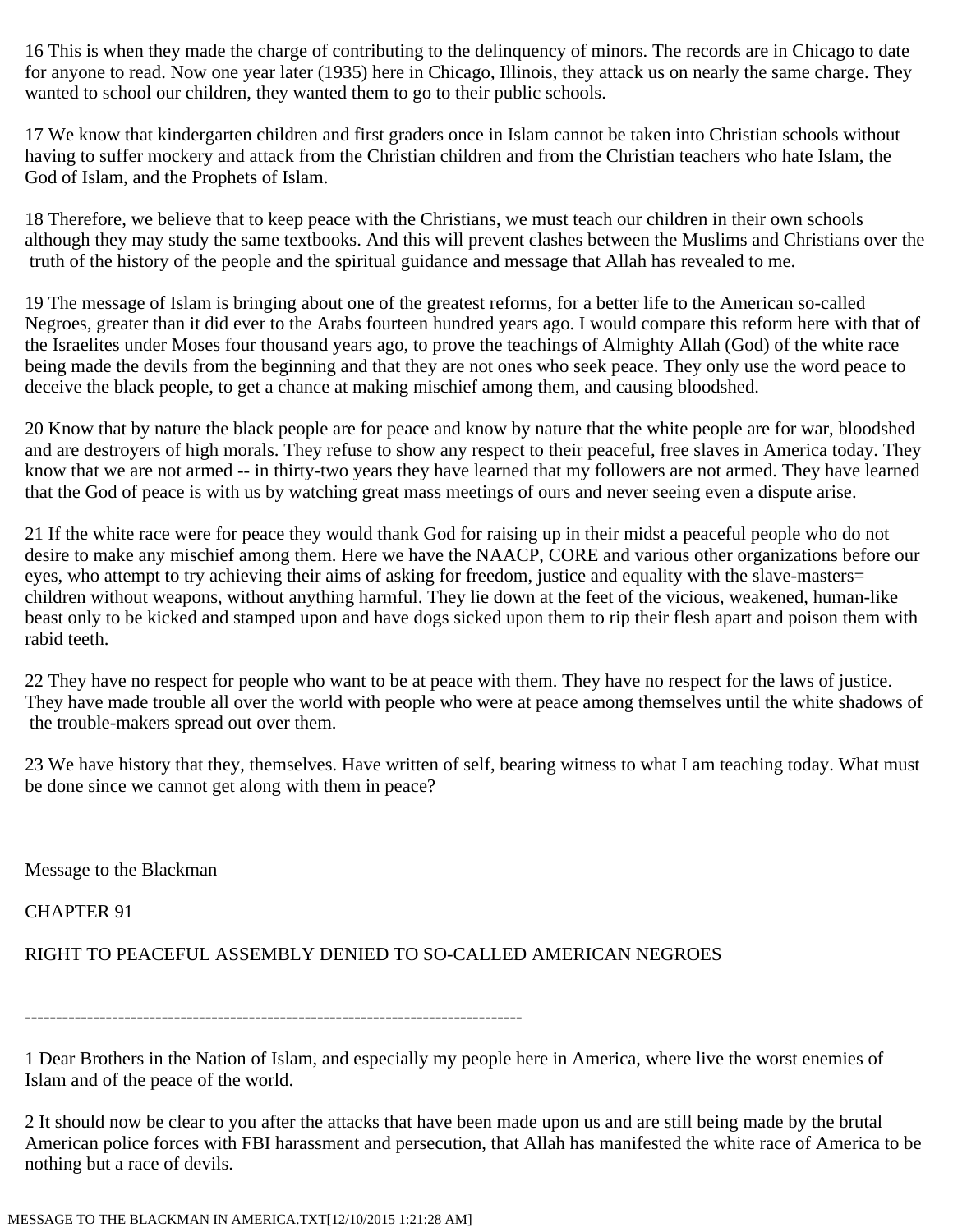3 We are forbidden by Allah to carry weapons. It is well known that this is our rule. No armed person is to sit in our meetings and because of this rule, we have been successful in enjoying a peaceful assemblage wherever we have gone.

4 But it has again been made clear by the hostile act of the Flint, Michigan, police department against our peaceful assemblage, the devils do not respect anyone=s peace.

5 Because of this we shall never again permit white people to sit in our meeting -- armed or unarmed. This does not include the Turkish people, Chinese, Japanese, Filipinos, those of Pakistan, Arabs, Latin Americans, Egyptians and those of other Asiatic Muslims and non-Muslim nations.

6 All black Americans or non-whites are welcomed to our mass meetings. We will soon make a try at converting and uniting all the originals of this Western Hemisphere.

7 All black Americans, even those who have a few drops of black blood in them, must unite under the crescent to try and save ourselves from the doom of the enemies who have ruled and killed us for the past 4,000 years and especially during the last 400 years.

8 For they have covered the earth and sea with their death-dealing rule over the aboriginals of the earth since they left the confines of Europe.

9 And now to their latest outrage in Flint, Michigan. There on October 27, 1963, the police department harassed us for three hours in order to enter our meeting, fully armed inside an auditorium filled with peaceful unarmed people.

10 This proves beyond a shadow of doubt that there is no justice nor peace for our black people in America, whether they be Christians or Muslims.

11 We had rented this public auditorium in Flint to teach the so-called Negro of the presence of Allah, of the judgment of the devils, and of the separation of the two peoples (black and white).

12 Approximately 6,000 people, including 200 or 300 devils, had submitted to being searched for arms and other possessions that might be against the peaceful assembly. A black policeman had entered but had surrendered his arms.

13 Later on, however, two white officials appeared claiming that their law compels them to go into all public meetings armed and that their weapons were not to be given up.

14 They insisted on coming in with their arms, and upon the right to overrule those who would oppose their entering, I left in the midst of my lecture; I went to the door to speak with the haters of so-called Negroes. I told them, that if they wanted to come in, to do as their white brothers had done. That is, give up their weapons until dismissal. And if anyone acted other than peacefully in our meeting we would surely let them know and they could arrest them.

15 But this was not enough. They continued to demand entrance without being disarmed.

16 I, therefore, dismissed the meeting. I could have called their bluff, but there were too many women and children in the audience.

17 Their record of unprovoked, evil attacks against our people is a long and vicious one. The attacks began in Detroit, Michigan, in 1932, 33 and 34 and from there to Chicago, Illinois, April, 1935, and down to the attack on and murder of the Muslims in Los Angeles, California, April 27, 1962.

18 Even under the laws of America brutal police forces beat black people and deprive them of simple justice, including those who are in prison at the present time and those who are being sent to prison throughout the country. Untold thousands are being held in prison unjustly.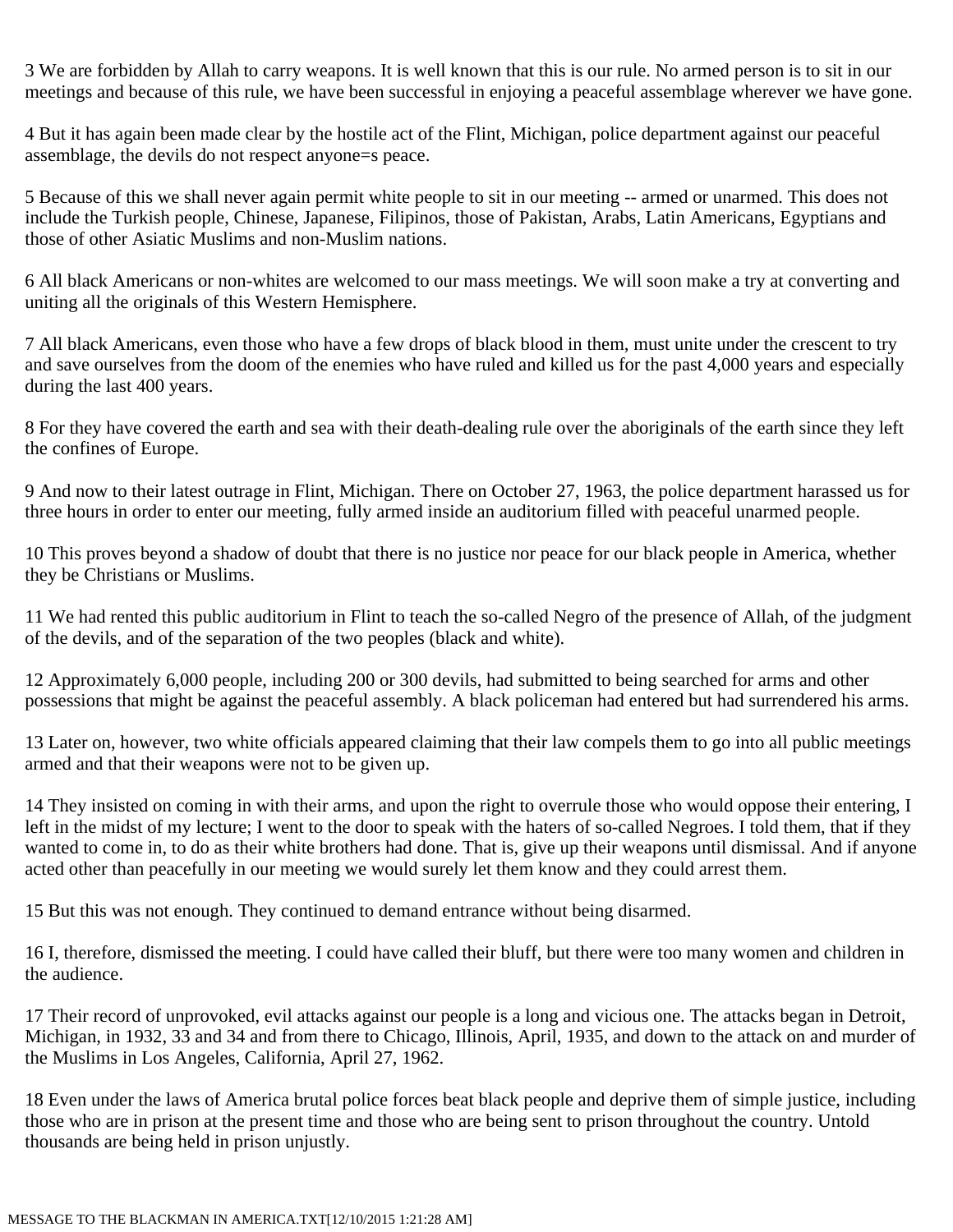19 Muslim prisoners are making court appeals against false charges in Monroe, Rochester, New Orleans, Attica, Dannamora and Baton Rouge, Louisiana, and against unjust court rulings. In upper-state New York and Massachusetts, the Muslims, unjustly charged with attacking the police department in a peaceful assemblage, have appealed.

Message to the Blackman

CHAPTER 92

THE RIGHT OF SELF-DEFENSE

--------------------------------------------------------------------------------

1 The so-called Negroes of Birmingham, Alabama, would have been justified by the law of justice if they had killed every dog sicked upon them by the hired, tax-paid policemen, for the taxpayers did not hire dogs to police their lives and property.

2 And if the policemen had fired upon those who defended themselves against the bites of savage dogs that the Police Department trained expressly for the purpose of attacking so-called Negroes, they would have been justified by God and the Divine law of self-defense to fight and defend themselves against such savage dog and human attack.

3 Surely the American so-called Negroes would have God and world sympathy on their side if they would take the right steps or actions. The present actions being taken by them are wrong, for this action consists of demanding that the slavemasters accept their slaves (so-called Negroes) as their equals and as equal sharers in whatever the master has, such as social respect (which will destroy both as a people), and equal share in the government, decent housing conditions, and equal employment (not that they do not deserve it).

4 No master of anything can accept an unequal as his equal. This law of nature is divinely respected. If they (Martin Luther King and his followers) would accept the right way, which is the belief in Allah as God and Islam as a religion, and demand a place on this earth for our 20 million or more people that they can call their own, I would demand that every one of my followers join forces in a minute!

5 And if what they are asking for would be granted them, it would only be short-lived; nothing permanent is in it for the so-called Negroes. It would be very foolish for a leader of 22 million once-slaves to ask for temporary employment from their slave-masters' children, who now use the 22 million for sport. (Sicking dogs on the so-called Negroes was done only for sport to see the frightened so-called Negroes run for their lives.)

6 But as soon as the so-called Negroes turned upon the dogs and policemen with stones, Washington, D.C., ordered the Army to intervene -- not to help the so-called Negroes against the white southerners, but to help the white devils against the so-called Negroes if they tried to defend themselves. But as long as the dogs and policemen were biting and clubbing black so-called Negroes, it was all right.

7 This clearly shows how much we are in dire need of unity, but the unity must be backed by a power superior to the power of our enemies. This power is in Allah and the Nation of Islam whose arms are outstretched if we would only accept them.

8 It is ignorant to look for heaven from the devils who only seek to take you to their doom (hell fire). They (Reverend King and followers) want the rights that the constitution offers to white citizens, but they are learning the hard way that the constitution does not apply to the black slaves with respect to the right to vote. Certainly there is power in voting if there is justice for the so-called Negroes. But the crooked political machine of America can always keep the onceslaves, free slaves.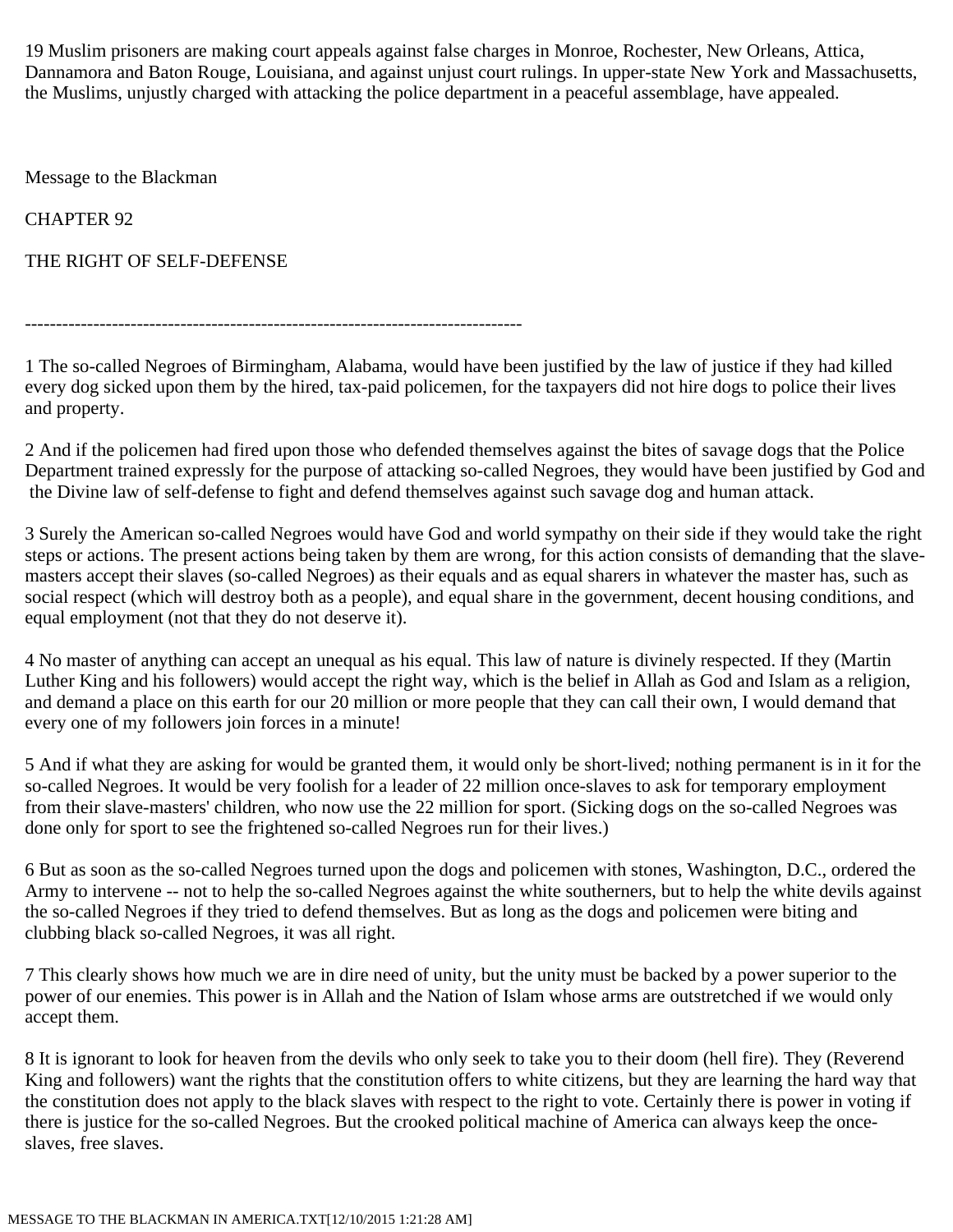9 Who prepares and teaches politics? Is it not the white man (the enemy of so-called Negroes)? Who will the poor socalled Negroes vote for? Would it not be for a white man or a black man whom the white would back? We could not hope for anything but more bloodshed at the polls in seeking justice from crooked politicians.

10 We are a Nation in a nation! Why not use these 22 million people's power for their eternal salvation instead of temporary enjoyment with the same wicked people who murder our people? (Let us build our own political machine.) Unite with me and with the help of Allah I will get you what you want. And I know what you want for I am your brother.

### 11 A...IT IS NOW TIME THAT YOU AND I TAKE COUNSEL

12 Of this grief you and I must suffer, all of these burdens we must bear. It is beyond comprehension that the American government -- Mistress of the Seas, Lord of the air, Conqueror of Outer Space, Squire of the Land, and Prowler of the Deep Bottoms of the Oceans -- is unable to defend us from assault and murder on the streets of these concrete jungles....

13 The lynchers live right next door, down the street, up the alley, yet they are not brought to justice. What sane man can deny that it is now time that you and I take counsel among ourselves to the end of finding justice for ourselves?

14 When you stand up and speak a word in behalf of your own people, you are classified as a troublemaker, you are classified as a Communist, as a race-hater, as everything but good.

15 If God has revealed to me the truth of this race of people and yourself and I tell you of it and that is the truth, then don't say that I am teaching race hatred, just say I teach the truth.

16 The message I bring is not for the cowards. Those of you who follow me must be ready to withstand the barbs and insults of those who come to investigate, pry, and claim that our ultimate aim is to undermine the American way of life. We have no such intentions and our critics know it.

17 How ironic it is that the very people who charge us with disturbing the status quo themselves go around raping, lynching, denying citizens the right to vote and talking in the halls of Congress to call you and me everything from a beast to an amoral entity.

18 I have no alternative than to tell you that there is not any life beyond the grave. There is no justice in the sweet bye and bye. Immortality is NOW, HERE. We are the blessed of God and we must exert every means to protect ourselves.

Message to the Blackman

LAND OF OUR OWN

AND QUALIFICATIONS

CHAPTER 93

THE UNITY OF 22 MILLION

--------------------------------------------------------------------------------

1 The unity of 22 million so-called Negroes up from slavery is the answer to our salvation.

2 We are suffering untold torture and murder at the hands of our enemies (the children of our slave-master) because of the lack of unity. The cause of this lack of unity among us is due to the work and teaching of our enemies, the slave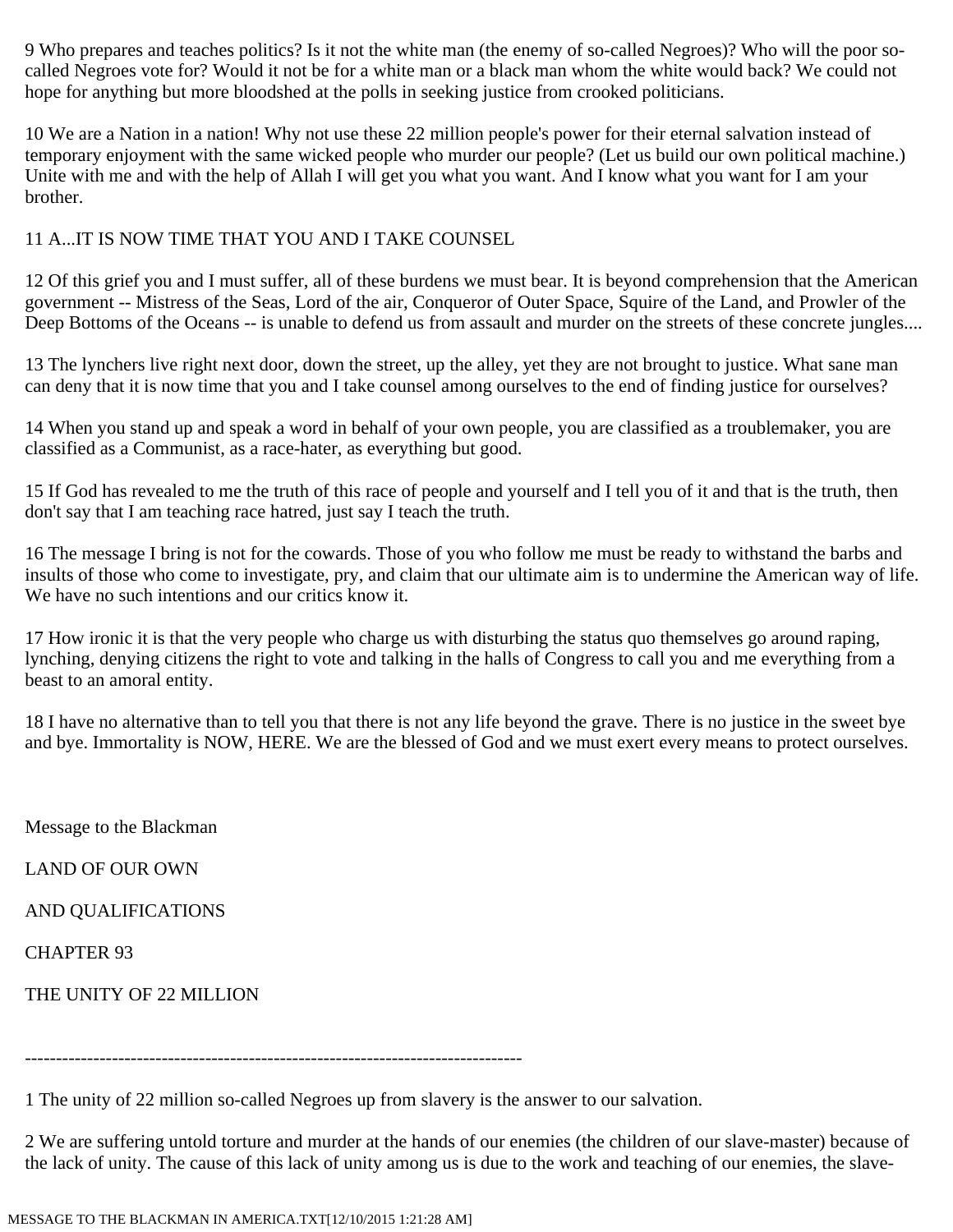masters' children. Our slave-masters' children have reared our fathers and mothers to be enemies of each other. They have destroyed our love of self and kind. They have educated us to hate and refuse all that goes for black people.

3 This lack of love for self and kind keeps us divided, and being divided we are a nation of prey at the hands of our ever open enemies. Whatever the amount of education we receive from our enemies we are still the slaves of our enemies due to this lack of knowledge of self, God and the devil; the true religion; self-pride; self-interest; and self-independence and the desire of a country and of a government of our own under the law of justice and righteousness for every one of our poor black people throughout the earth.

4 But let us start first here in America where we are the victims of no freedom, justice and equality and we know the pains of being divided.

5 At present, we have hundreds of clubs and organizations; thousands of teachers; hundreds of educators, scholars, scientists, technicians, doctors, lawyers, judges, congressmen, ambassadors, professors, tradesmen of all kinds and engineers of most every kind. We have all kinds of religious believers, teachers, preachers by the thousands, agriculturists, herdsmen and cattlemen and fisherman and hundreds of hunters of wild game.

6 What more do we need but unity of the whole for the whole? What actually is preventing this unity of 22 million or more of us is the ignorance and foolish love and fear of our enemies in the professional and leadership class of this nation of 22 million black people up from slavery.

7 There are disgraceful "Uncle Toms" in a world of freedom, learning and advanced science in every branch of study. How long shall we seek the white mens' education to become their servants instead of becoming builders of a progressive nation of our own on some of this earth that we can call our own?

8 Why are you so foolish to think it cannot be done? I have Allah (God) and the world of the righteous on my side to accomplish this.

9 There is no hope for us in Christianity; it is a religion organized by the enemies (the white race) of the Black Nation to enslave us to the white race's rule. But our unity under the crescent with our Allah's guidance can get us anything we desire in the way of help and some of this earth that we can call our own.

10 By the help of Allah, I have and I will still prove to you that Allah (God) has given me the only solution to our problem here under this race of merciless devils. If you can prove to me that you have a better solution for the future of our Nation I will bring my followers and myself and join you. And if the solution given to me from Almighty Allah is best, come you and your followers and join with me.

Message to the Blackman

CHAPTER 94 c5frdddd

HOW CAN WE UNITE?

--------------------------------------------------------------------------------

1 So you say that we cannot unite and produce our own necessities? We are 22 million or more people depending on the white American citizens to produce food, clothes, shelter, transportation, employment and our educational training.

2 And if they (white Americans) do not share equally with us, we charge them with discriminating; some of us will go to the extreme of disgarding ourselves in trying to force the white American citizens to give equal respect. The love of self and self-respect along with the will to do something for self, if given a chance, will get you the respect of all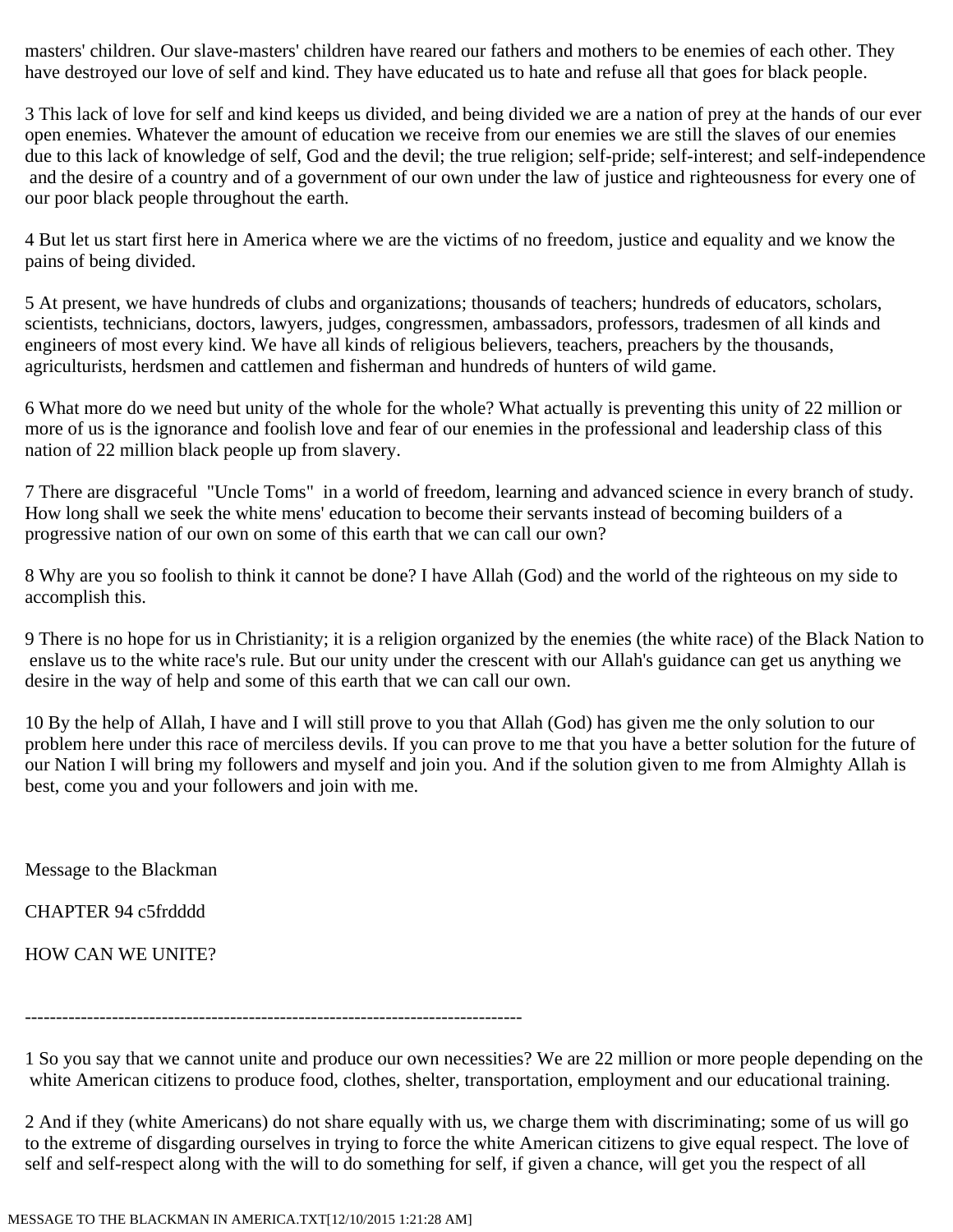civilized nations.

3 It is a shame and disgrace to the intelligence of any people to lie at the feet and doorsteps of another nation, asking, praying to be cared for. Love and unity of self and kind is the key to our salvation.

4 If you say we cannot unite, you are wrong. We can unite! Before your very eyes you see the Believers in Allah (God) and his religion. Islam uniting and this Divine power from Allah working among us, uniting us into a nation of brotherly love, disapproves the lie of that "old saying" that the Negroes cannot unite.

5 I agree with you who are in the Christian churches, lovers and followers of white Christians, that you cannot enjoy love and unity among yourselves. The basic aim and purposes of the religion, Christianity, was to deceive other races, namely, the black, brown, yellow and red, to make an easy prey for the white race.

6 But today, you and I both see the powerless forces of Christianity unable to bring about peace among those who profess it.

7 Since Christian Europe and America cannot bring peace to their troubled world with all their satellite nations as helpers, what kind of peace can they make for us?

8 Their religion divides one against the other. This I am sure we all can agree upon. We must know self to gain selfrespect. This will remove that old slave idea that the so-called Negroes cannot unite and build an independent nation on some of this good earth that we can call our own. Stop looking for others to help you in that in which you can help yourself.

9 The white man has made the black man lazy that he may rule and enslave him by producing and selling to him that which he can produce himself. But the white man knows that he has destroyed the black man's unity, and as long as the black man thinks he cannot love and unite with black, the white man knows that he has a permanent slave.

10 Come and let us unite under the crescent and do something for ourselves in the way of supporting our own needs. Go after some of this earth for our nation of 22 million here in North America. If it cannot be had here, there is plenty of earth elsewhere.

11 We want nothing short of a home on this earth that we can call our own -- not to be servants and slaves for other free nations.

12 Let us capture the market of our people by producing their needs. We cannot produce our needs on the soil of another.

Message to the Blackman

CHAPTER 95

OF LAND AND A NATION

--------------------------------------------------------------------------------

1 What we must understand today is the importance of acquiring land of our own. We are no longer a mere handful of people. We are a little better than 22 million in population and still increasing.

2 We cannot forever continue to depend upon America to give us a job, send us to school, build our houses and sell us her food and give nothing in return.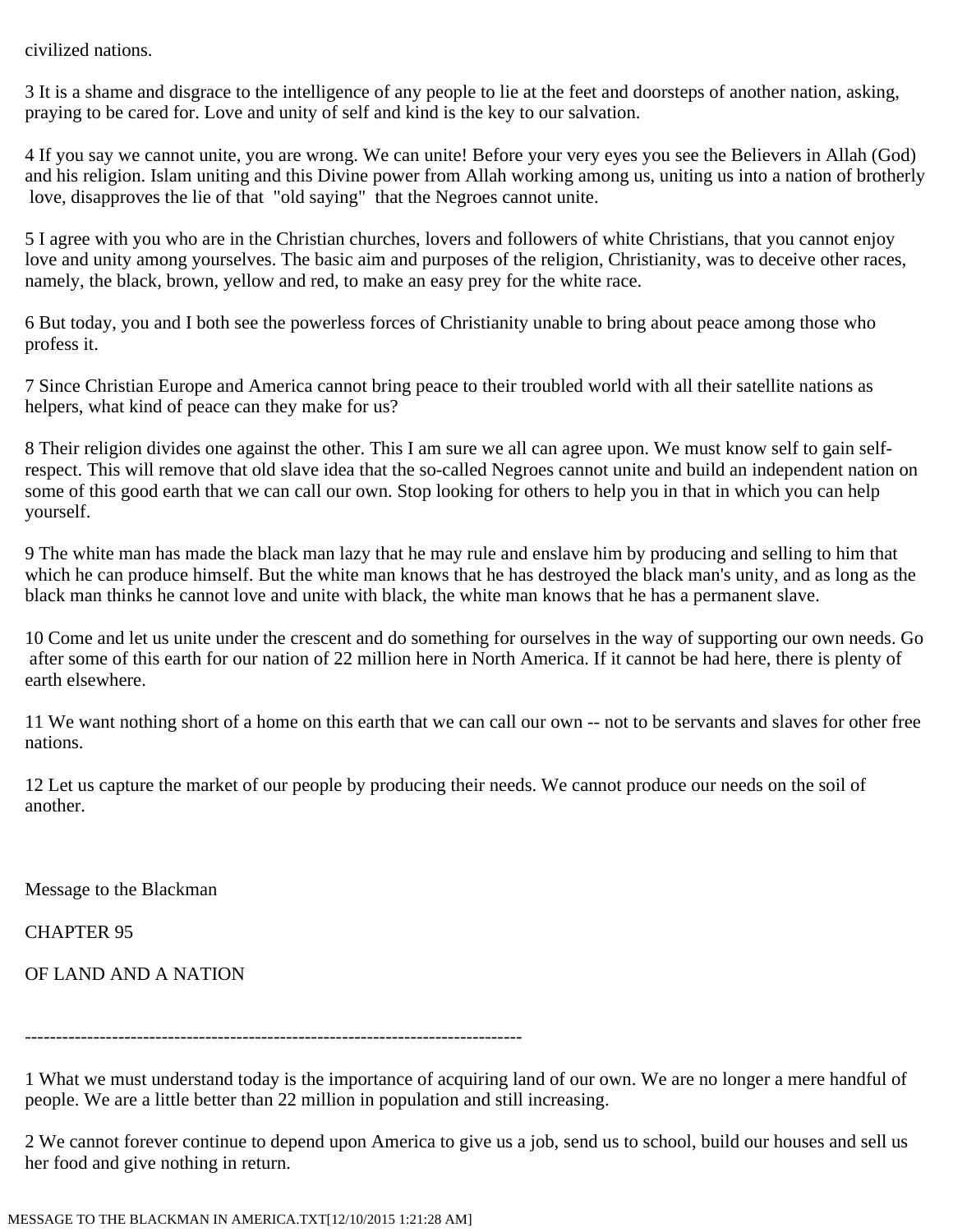3 American was not established and chartered with constitutional guarantees for the Black man but for the white man.

4 American was not founded to guarantee the freedom and equality of the Black man and woman and, indeed, she is not seeking to grant these privileges to our people today.

5 In what other country on this earth will you find 22 million people within the framework of another people's government seeking to become qualified citizens joyously singing the song of integration? Our people are the fools of the nations. Integration means self-destruction, and the means to this end is exactly that -- death and nothing less.

6 The Black people throughout the earth are seeking independence for their own, not integration into white society. What do we look like trying to integrate with our 400-year-old enemies? The average so-called Negro wants to change his own flesh color and blood for a strange blood and flesh.

7 In order to build a nation you must first have some land. From our first generation of slaves to the present generation of our people, we have been unable to unite and acquire some land of our own due to the mental poisoning of our former slave-masters, who destroyed in us the desire to think and do for self and kind.

8 Do you as educated and professional men and women desire to be recognized forever as the mental slaves, beggars of white America?

9 Today, the international conception of honor, pride and dignity is not concerned with individuals within a country but is rather concerned with your work and value as a part of an established nation.

10 In order to be recognized today you must represent your nation. We must understand the importance of land to our nation.

11 The first and most important reason that the individual countries of Europe, Africa and Asia are recognized as nations is because they occupy a specific area of the earth. Second, they are recognized because of the effectiveness of their internal unity and policies and then by their enactment of international policies and agreements with other established nations. The black man has been actually worthless when it comes to exercising the rights as human beings in an ever-advancing civilization. So remember, we cannot demand recognition until we have some land that we can call our own.

12 You might argue that this is impossible, but I say to you, with Almighty Allah (God) on my side this is not only possible but is in the working for our people and will manifest itself soon!

Message to the Blackman

CHAPTER 96

A HOUSE OF OUR OWN

--------------------------------------------------------------------------------

1 We cannot be successful in the house of our enemies; we should be in our own house. That which is other than our own is for those who are other than our own. "Our own" is unlimited physically and spiritually.

2 There are those who think that our lack of freedom, justice and equality can be solved in the white man's crooked and corrupt politics. But these so-called leaders who think this political strategy will solve our problem are as far wrong as the distance from the East to the West.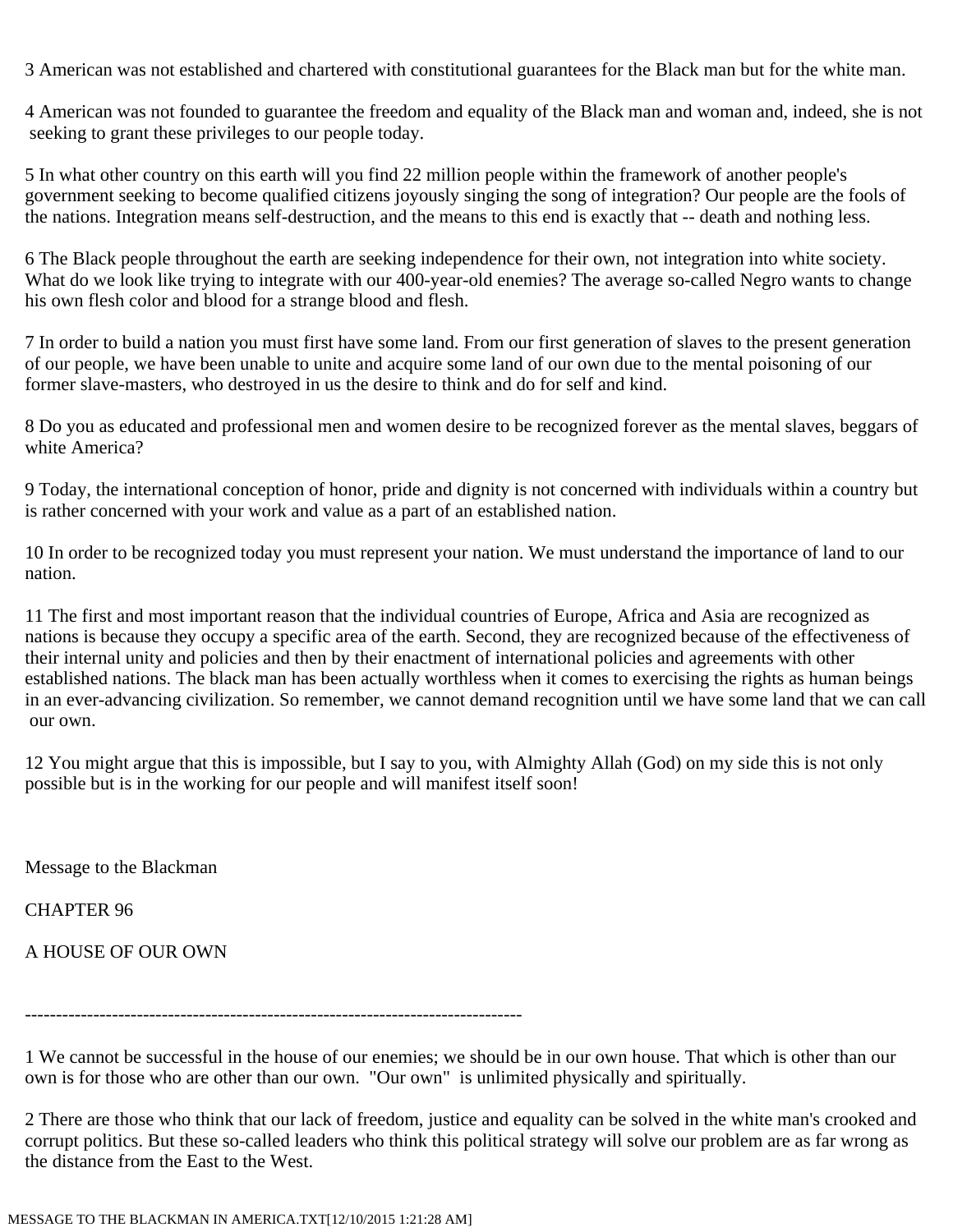3 I have said many times that the solution to our problem is divine. There are so many who would -- just for self-praise or exaltation -- like to lead you astray under the false claim that they can solve the problem by ways other than divine. You should never listen to these leaders because they will lead you into the fisherman's net. Such leaders show no respect for Allah and His power to solve our problem of freeing us from our enemies and raising us into a state of independence like other independent nations.

4 Independence, to you, is strange. You have given up the hope of ever being independent, but this is just what Allah (God) wants to do for you. Don't you think it is time, after 400 years as servants to strangers? It is hopeless to think that these strangers will ever be other than what they now are to you. Please do not think that they can be conquered by brickbats, shotguns, a few arms or homemade bombs. It takes the forces of nature and the confusion of minds and thoughts, which are controlled by the power of Allah. Be wise and submit to Allah, who has the power to defend you and destroy your enemies who are too powerful for you.

5 Much is being done in attempting to stop Elijah Muhammad's deliverance of Allah's message of life and salvation to his people here in America who have been used as merchandise, cattle and animals.

6 The hypocrites and devils are now united against me and my followers and wish to make a concerted attack on us with many false charges as well as planning actual death for us. But Allah, too, has planned.

7 I say to you my followers, fear not! If you are with me, Allah is with you, and the more they attack us, the more Allah is attacking and will attack them. The truth of Allah will be universally and permanently established. I have Allah on my side, while the hypocrites have the devils, and they cannot defend the followers on their side who are against Allah. I knew that the enemies and hypocrites were going to do this long ago, because Allah had told me of them and the evil, deceitful plans they would try to carry out. He will bring them to naught before your very eyes. As you see, their efforts in trying to oppose me are being counteracted by Allah with the conversion of more people everywhere.

8 The hypocrites will never find true friends and will never enjoy the light and guidance of Allah. They are confused and cannot claim Allah because they have not believed in Him by forsaking His Messenger.

9 May He (Allah) give them the chastisement that He promised them in His Holy Qur-an and give those who believe in Him and His truth the joy of fearlessness, lack of grief and peace of mind and contentment.

Message to the Blackman

CHAPTER 97

DO WE HAVE THE QUALIFIED MEN AND WOMEN FOR SELF-GOVERNMENT?

--------------------------------------------------------------------------------

1 The answer the above question is YES! We do not have to be equal in knowledge with every nation to be successful in operating our own government. Were those whites who first came to this country seeking self-government equal with England's Parliamentary Lords?

2 There are probably many independent people who do not have among them many who have the "know how" of the American educated class of so-called Negroes. We have enough technicians, such as mathematicians, construction engineers, civil engineers, mechanical engineers, electrical engineers, physicists, chemists, educators, agriculturists, navigators and aeronauts, among the 22 million or more of us. You will find scholars or scientists whom we can use in every branch of government; then there are our own independent people outside of this country who would be glad to help us get going in a country or state for ourselves. We do not expect to build, nor do we desire to build a government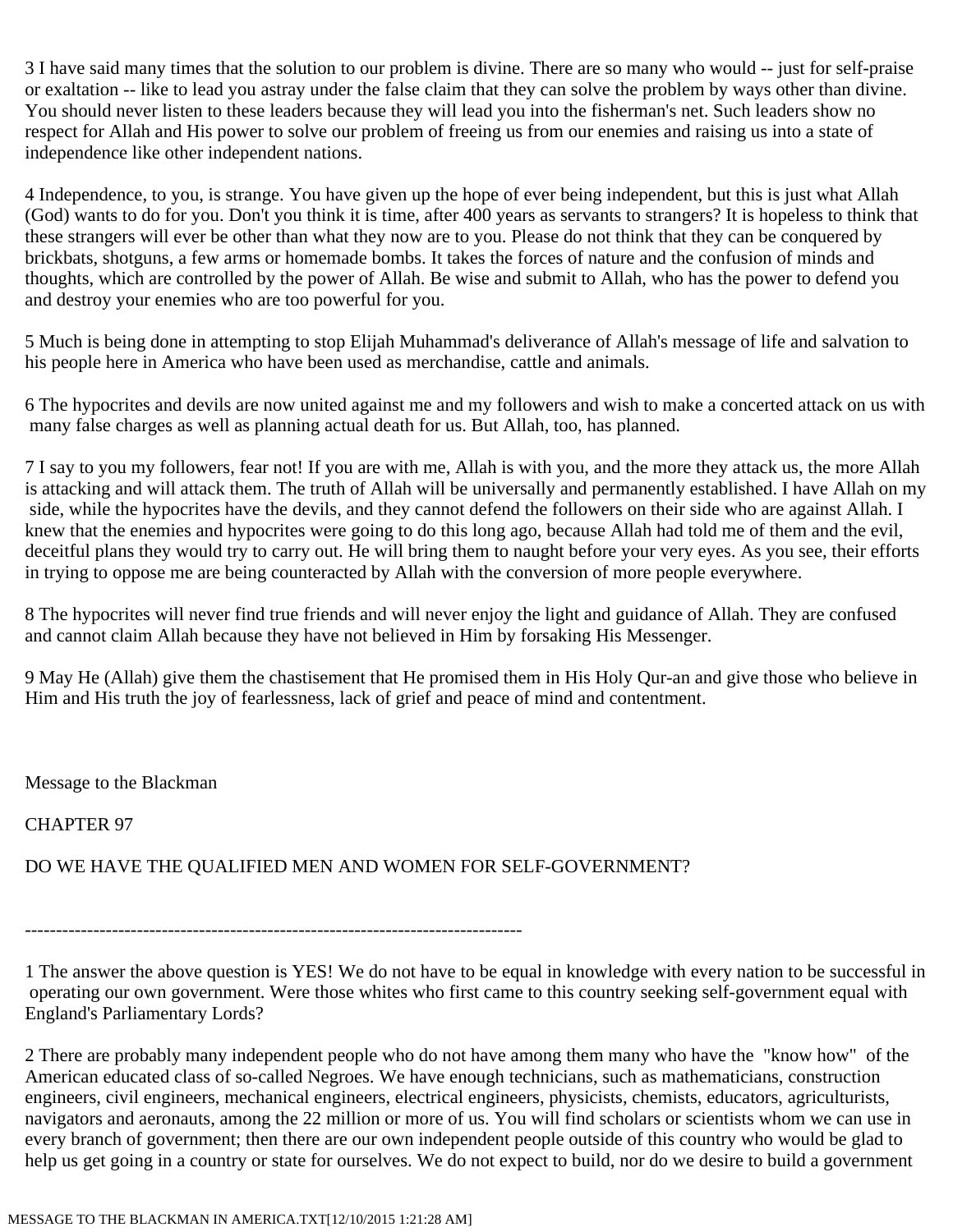patterned after the order of the white race. Naturally we would need help for the next 20 or 25 years. After that, we would be self-supporting! The spirit of "doing for self" is now fast coming into our people. They only need a new education of self and others.

#### WORLD'S GREATEST PEOPLE

3 Unity under the crescent of Islam is all that is necessary for you and me to become the world's greatest people. The lying and slavery teachings of the white man's Christianity that has crucified our people all over the earth must be given up! We must accept the true religion (Islam) of Jesus and the Prophets before and after Him before we can be successful in doing anything.

Message to the Blackman

CHAPTER 98

SEPARATE AND BE SAVED

--------------------------------------------------------------------------------

1 The unwillingness of the slaves to leave their masters is due to their great love for the slave-masters. If America is unwilling to grant her 22 million ex-slaves freedom to go for self today, it is the same unwillingness of white America's forefathers in dealing with our parents less than 100 years ago.

2 During the time of the Emancipation Proclamation we were scattered to the winds without any knowledge or ability to undertake the responsibilities of a half freedom. Our fathers, lacking the skills and the training needed to provide for themselves, were forced to remain with the masters in order to receive even the barest necessities of life.

3 Our former slave-masters, knowing of our dependence upon them, maliciously and hatefully adopted attitudes and social and educational systems that have deprived us of the opportunity to become free and independent right up to the present day.

4 But we, the black slaves of this soil of bondage, were not deprived of the freedom to fight in America's wars, but we are deprived of the right to fight for our own freedom.

5 The opposition met by our foreparents who fought for their freedom is a chilled memory that history will not forget. The black people are given the freedom to give their lives for the American cause of tyranny but are not free to fight for their own freedom and independence.

5 As long as my people are the blind lovers of their enemies, they will seek to forever return to the bosom of their masters in no better status or position than that of a slave.

6 Our foreparents desire was to see us free indeed, and not only are some of our people willing to betray those of our blood and kindred who died before us, but they are now willing to betray the fruition of freedom of our generations to come. Allah will help us to get this freedom of our generations to come. Allah will help us to get this freedom, justice and equality and some of this earth that we can call our own.

7 I say to the American white citizens who are in a position to oppose us to hasten the separation of the two or suffer the consequences as did the Egyptians opposing Jehovah and His Servant Moses.

8 We must have some of this earth that we can call our own! We and our fathers have been robbed of all that we originally possessed. And now we are left without anything to use for self like wealth and modern instruments to start a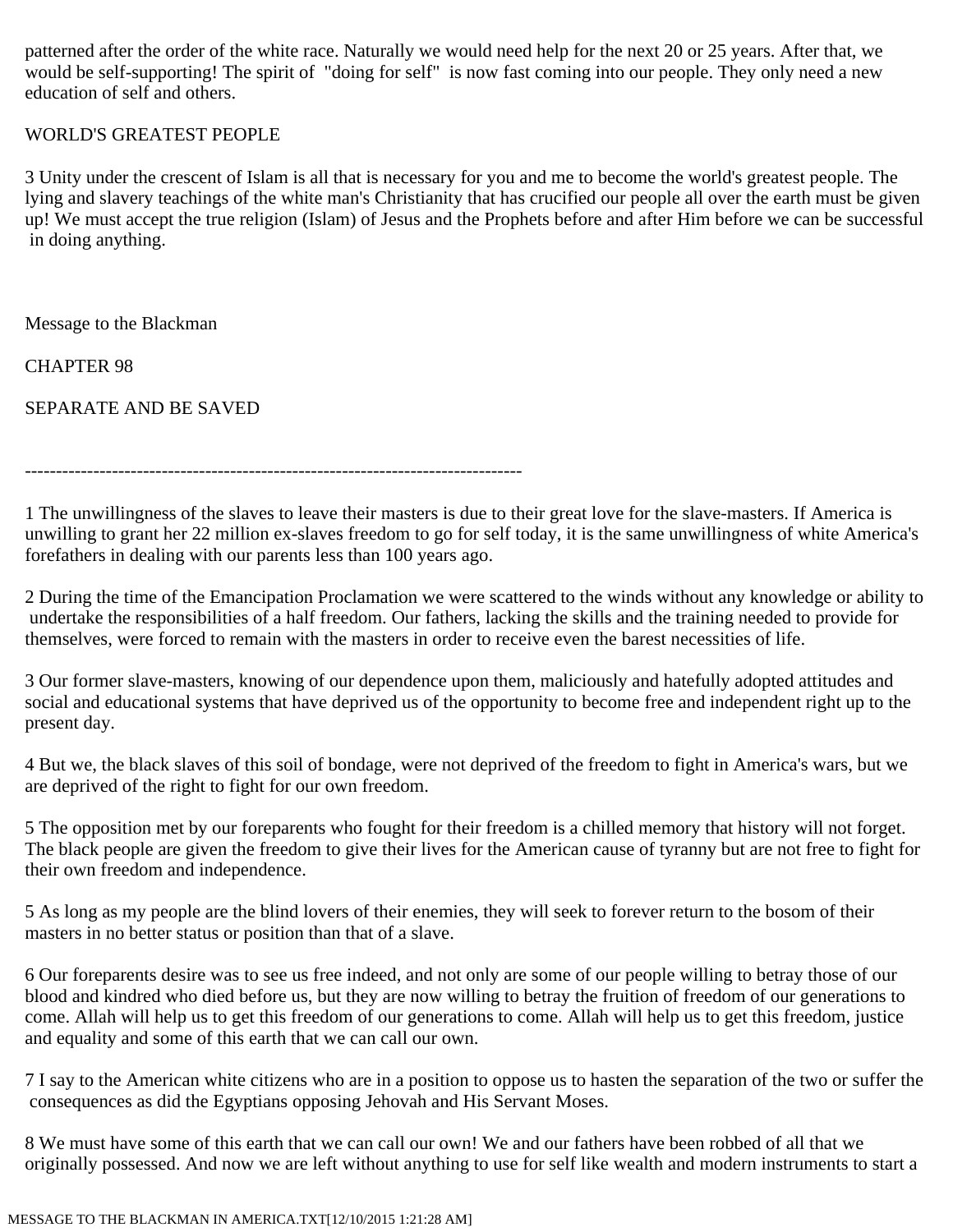civilization as you have, though we helped you to get what you have. We now must have justice and some of this earth and its wealth that we can call our own.

Message to the Blackman

CHAPTER 99

WE MUST HAVE SOME EARTH - AND SOON!

--------------------------------------------------------------------------------

1 Let the foolish educators and teachers think not that we have a future in white American's promises. For they themselves do not have a future, unless they are willing to divide this country between our people (the so-called Negroes) and the Indians, whom they robbed nearly 500 years ago. However, we must have some of this earth that we can call our own and soon! We, also the Indians, deserve justice in this matter! We can no longer think in the slaverytime terms as we used to think.

2 The preachers need and must be taught the true religion of God and stop enslaving our people into that lying and slavery teaching of the devils (white race).

3 Believe it or not, we have been serving and worshiping the REAL DEVILS! STOP preaching that old lie that God loves all human beings. He most certainly DOES NOT love the devils (the white race). He set a day for their doom the day they were grafted and given 6,000 years to rule us -- rule of lying and murdering us day and night and deceiving nearly the entire nation of black, brown, yellow and red people. I possess a letter that is suppose to be authentic on how the devils boast that they have murdered (killed) 100 million black Africans since they have contacted them with their lying Christianity. Do we not love our black brother's blood regardless of where spilled?

4 In 1898, a devil by the name of Lacroex, representing Belgium's "big business," admitted he had murdered 160 million so-called Negro men, women and children. He also admitted he had tortured some and crucified women and children. THE CONGO: In 1880, Belgium estimated a population of 30 million. By 1911 the population was reduced 8 2 million. In 1894, an English traveler, E. J. Glave, reported: "Twenty-one heads of black men were brought to Stanley Falls and used as decoration around a flower bed in one of the homes of a high-ranking army officer." Missionaries reported that white Christians forced the so-called Negroes into slavery producing rubber. And if the rubber was bad quality, the poor black slaves were made to eat it. And you are fools enough to preach their deadly poisoned religion, Christianity, to the suffering of self and kind. Are you in love with your open enemies and murderers of all black people, God and His prophets? Then stick around and see where you will end up!

Message to the Blackman

CHAPTER 100

A NATION OF OUR OWN

--------------------------------------------------------------------------------

1 The poor slave. After his masters let him go free, his first problem to solve was securing a home of his own for the first time. He must now do for self. Master is no longer responsible for him, he must solve his own problems.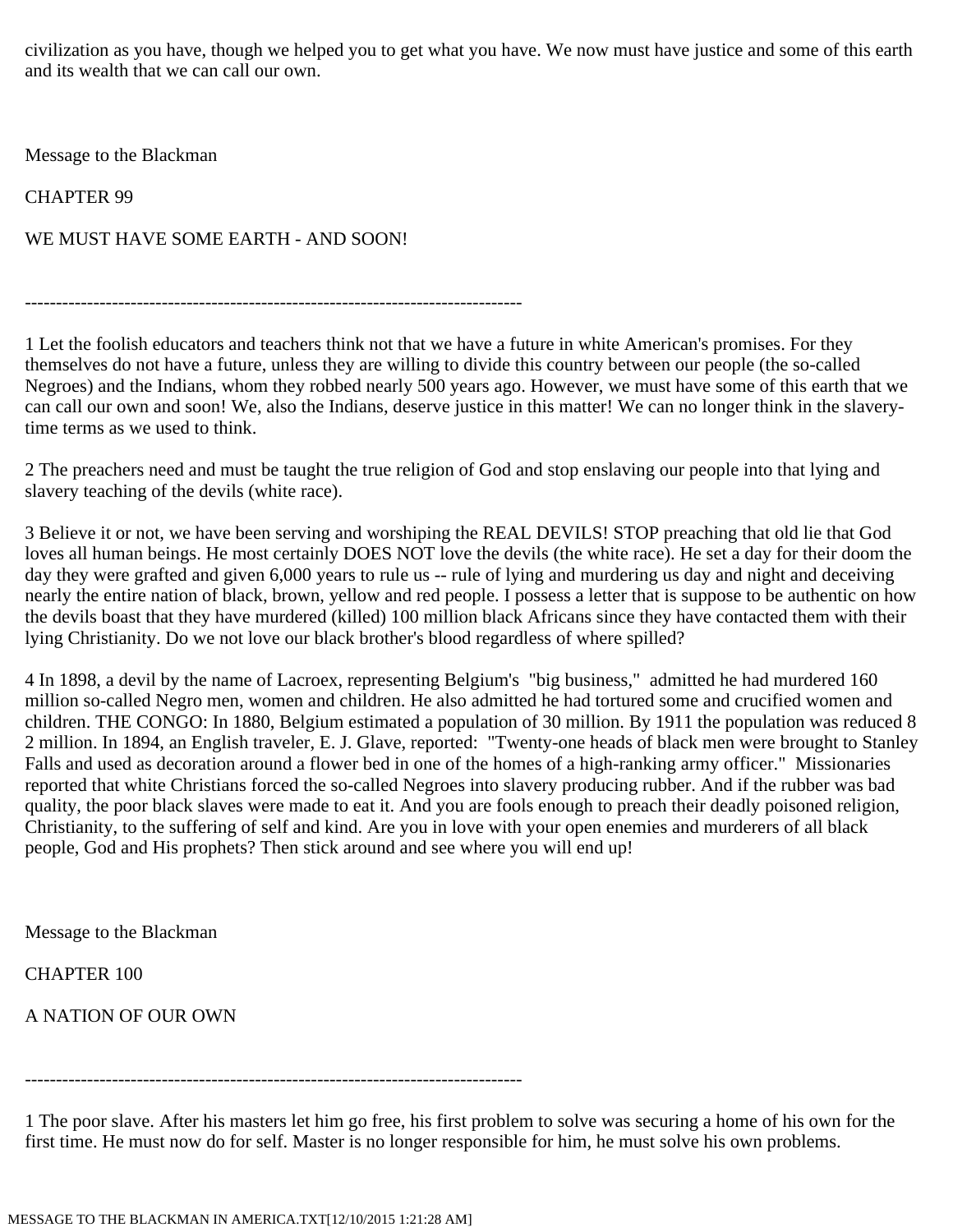2 He must now realize that he must work hard to be equal of other nations. He must also remember that justice and righteousness is his defense and wickedness his enemy and the downfall of his government and his people.

3 He must learn to make friends and to protect himself against enemies. He must dig into the earth for her rich treasures. He must now seek the friendship of other nations to do business with them and trade product for product.

4 But if the slave is lazy, he will always be the slave for another. No nation respects a beggar.

5 We, the members of the original Black Nation of the earth, who were once lost from our own kind, are supposed to be free. It absolutely does not make sense for us to be seeking integration with our slave-masters' children instead of seeking unity among our own kind.

6 There is not any EARTH offered to us in integrating -- how can we and our children build an independent nation of this earth without some of it that we call our own.

7 Do not we look ignorant begging white America to accept us as equal members of their society without having one square foot of earth that we can call our own?

8 We are like hunter dogs whom the hunter is tired of and wishes that they would go and hunt food for themselves. But the poor, foolish dog is there whenever his master sits down to eat, standing in the door begging with his tongue hanging out and wagging his tail, while at the same time, had he gone into the woods looking for a meal, he would not have had to suffer the hatred, kicks and curses of his master.

9 Without some of this earth for a home that we can call our own, rest assured we will forever be 22 million begging slaves at the door of some nation. We, the black people of America, should be ashamed of ourselves to go sit in the white businesses to force them to serve us.

10 Let us unite and serve ourselves! If the spiritual leaders could understand the Bible=s prophecy, they would see how foolish they are in doing the things they are now doing.

11 We should seek a permanent home for our nation -- not by begging others for what is theirs -- and stop acting foolish and unite. Do for self before you will have it to do!

12 The white race's days are drawing to a close; their rule over the darker nations must end, according to Allah (God) and his prophets. This wicked world must give way for a world of righteousness.

Message to the Blackman

CHAPTER 101

A NATION WITHIN A NATION

--------------------------------------------------------------------------------

1 From a few comes a great nation. The Lord God of Islam taught me that in 1555 a devil by the name of John Hawkins, or Hopkins, of England brought the first of our parents here for slave purposes. We were not to be citizens, not to be represented as human or to be given equal justice under the American laws.

2 In 300 years of slavery, we were lashed, beaten and killed; given no education; and reared and cared for like the slavemaster's stock (horses, cows and other domestic animals). Our children were separated to different plantation owners. For the last approximately 100 years of so-called freedom, the so-called Negroes have been subjected to the worst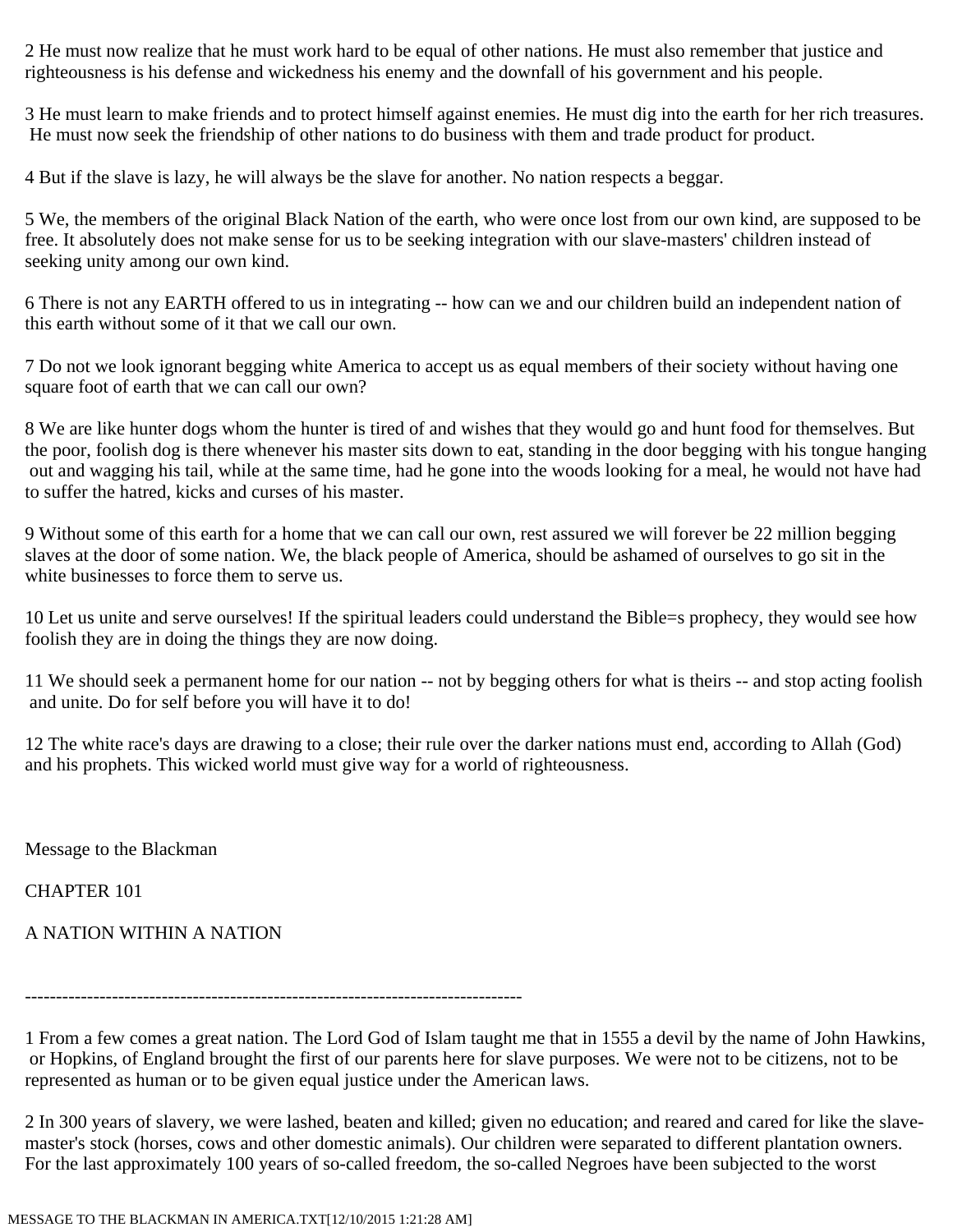inhuman treatment of any people who have ever lived on the earth. They (the devils) have lynched and burned the socalled Negroes during the past century as sport for their wives and children to enjoy!

3 Edwin R. Embree states in his book, "Brown Americans," page 169, that "the burning of Henry Lowry in Arkansas, proceeded by inches. Leaves soaked in gasoline were heaped about in small bundles so that torture would be dragged out. Ralph Roddy, a reporter, described the entire orgy in the Memphis press of January 27, 1921. He was able to cover the story because plans for the lynching had been made well in advance. The newspapers were notified to be ready to issue extras. When Henry Smith was burned at the stake in Texas, excursion trains were run for the event. Many women and children were in the throng that gloated over the suffering of the victim." This is something the teachers and leaders of the so-called Negroes should teach their children -- the evil and murder of their people by these blue-eyed white devils. Instead, because of their fear of the white blue-eyed devils, the so-called Negro parents teach their children just the opposite. Their doctrine is "love your enemies" and "do not hate those who mistreat you." That is, if it is a white person! But if he is a Negro, kill or beat the hell out of him!

4 The so-called Negro leaders know the white devils do not care about a Negro killing another Negro.

5 How can we keep our younger people of the present day from loving their open enemies, the devils? The Lord, God of Righteousness, dislikes any one of us who loves these white blue-eyed devils. He threatens to send every one of us to hell with the devils who show love for them, love to be called by the devil's names or worship their images. Read your Bible and Holy Qur-an.

6 Edwin Embree, also on the same page, mentions what Walter White, deceased secretary of NAACP, said he heard and saw in Florida. In his book, "Rope and Faggot," White recounts the gruesome tale of lynching in this country. While investigating an atrocious riot in Florida, White was met, he says, by three clean healthy children (white) headed for school. None were over 9 years of age. They gleefully described the event and "the fun we had burning the niggers."

7 Do thank Allah for revealing this evil deceitful open enemy, "the devil!" The devil has deceived most of the world of black people. They have nearly nine-tenths of the black people headed to their doom with them. Curse be to the black man or woman who loves this open enemy, the devil, and hates his own black skin and kind! May the chastisement of Allah choke you until you submit that: Thee is no God but Allah and that Muhammad in the wilderness of North America is His Messenger! After all of this evil we have suffered at the very hands of these devils, we have become a Nation in a Nation. We must now be separated from them and given a place on this earth that we can call our own!

8 They, the white race, cannot treat you and me with justice and equality. They cannot do so among themselves. Even though they are against us. This does not mean that they have love and peace for each other. No! They war against each other all the time. They are devils. No heart of love and mercy are in them as you may think. Nature did not give them such a heart.

9 The Bible warns us against the love and worship of these devils. Psalms 106:37, says "Yea, they sacrificed their sons and their daughters unto devils." In another place it states, "And I would not that you should have fellowship with devils. Ye cannot drink the cup of the Lord, and the cup of the devils: ye cannot be partakers of the Lord's table and of the table of the devils. (1 Cor. 10:-21). "They should not worship up devils" (Rev. 9:20).

10 The so-called Negroes, because of their fear and ignorance of this real open enemy devil, will fall victim to them if we do not constantly warn them of the consequences.

11 I am willing to die for the so-called Negro that they may see and understand the truth of self, God and this race of devils.

12 We have served them well through ignorance and blindness because of being without a teacher. Allah (God) has given you one. I, Elijah Muhammad am from God, Himself! Why not believe and follow me? Are you afraid of being persecuted for the sake of truth to this 22 million blind, deaf and dumb lost-found Nation of Islam? In that case, you life is already doomed.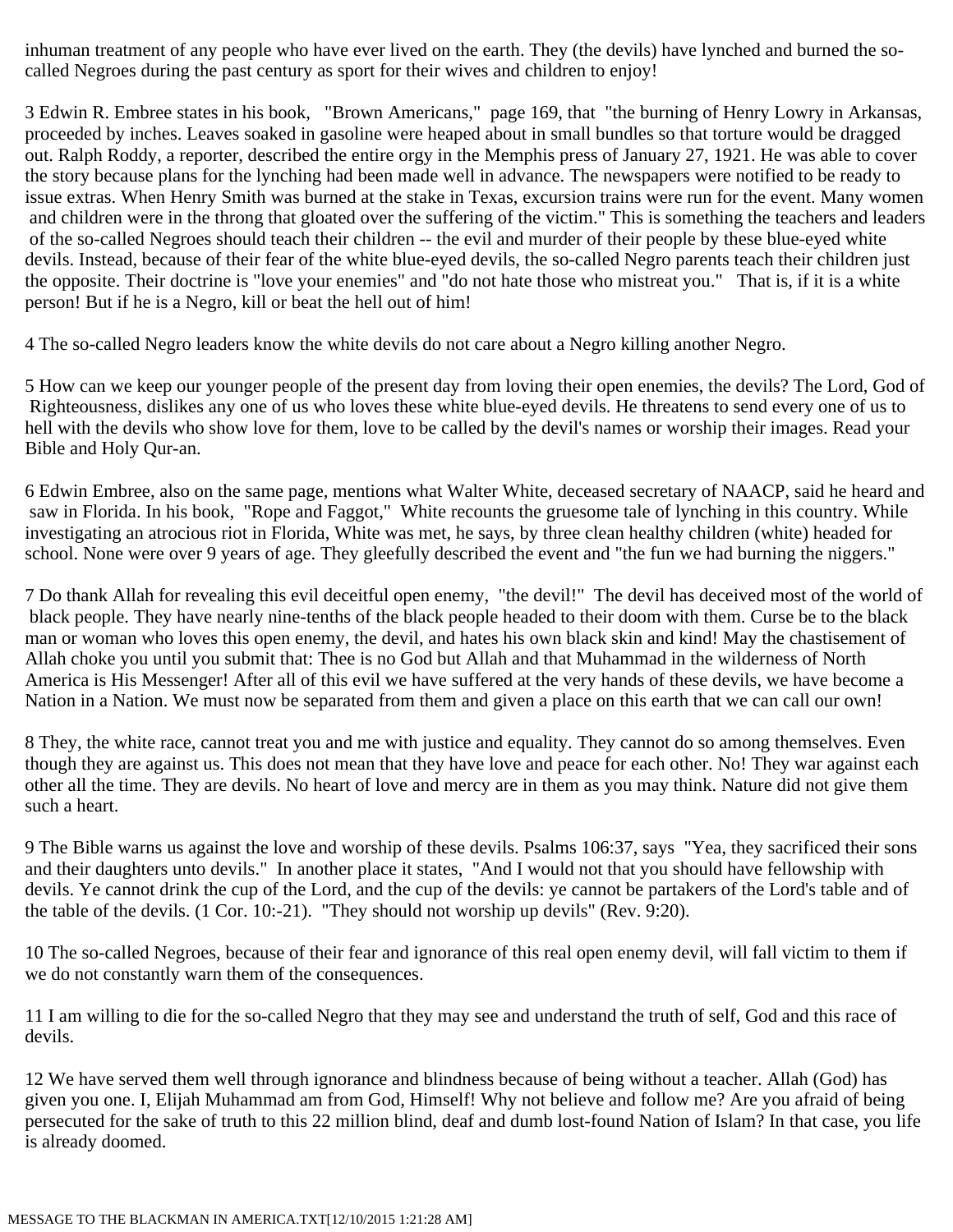#### Message to the Blackman

CHAPTER 102

#### FOR FREEDOM, JUSTICE, EQUALITY!

1 With the fight going on in the South between the slaves and their masters, the slaves (in mind) have become homeborn slaves as it is written (Jer. 2:14). They love their master and desire to be their master's kin in the line of true brotherhood. This is the truth which cannot be hidden in these modern times.

2 The intelligent people and the college university graduates are poisoned 100 per cent more in mind and into the love of the enemy than the uneducated. It is no wonder that the scriptures say the poor gladly receive the truth as being offered heaven at once from Almighty Allah (God) Himself.

3 According to black men's actions and rejection of Allah and the true religion, Islam, which means entire submission to the will of Allah, they will take all kinds of humiliation. They are beaten and killed by the white man (the real citizen and owner of the land) while trying to force him to admit them (the once slaves) as equals to the white race.

4 I have taught for years that you cannot demand the white man accept you as his equal or as his brother, because he is intelligent enough to know that you are not his equal and that you are not his brother. Even if you go back to Adam -- he is not the black man's father. We are not all compatible. Adam is the father of the white man. This is known.

5 The suffering of my people in trying to force themselves on the white man in the South and elsewhere as their brothers and sisters is to be pitied. I, for one, have true love for them, and I pity them. But I cannot help them when they deliberately walk away from God. By their deeds and acts they indicate they would rather help the enemy, the murderer and those who hate them than help God Almighty, Whose proper name is Allah and who came in the person of Master Fard Muhammad and to whom praises are due forever.

5 The best and most intelligent way is to give Caesar what is Caesar's and let us go for ourselves on some of this earth that we can call our own, just as did the white people. When Europe was overpopulated, they found expansion in the Western Hemisphere.

6 If we want freedom, justice and equality, we must look for it among ourselves and our kind, not among the people who have destroyed and robbed us of even the knowledge of ourselves, themselves, our God and our religion.

7 We have a world of Muslims under Allah and His religion, Islam. The white people do not teach you this because it points the way to your freedom and equality. It is a shame that our people are beaten and killed because of their ignorance in wanting to be white people, while there are billions of people on the face of this earth who look like them but only 400 million white people on our planet earth.

8 Our population runs into billions, and the earth belongs to us. We are the original owners of the earth and will take it and rule it again. This is the time.

Message to the Blackman

CHAPTER 103

OUR DAY IS NEAR AT HAND

--------------------------------------------------------------------------------

1 Jesus did not teach in his time what today we call Christianity. He knew nothing about Christianity in those days. He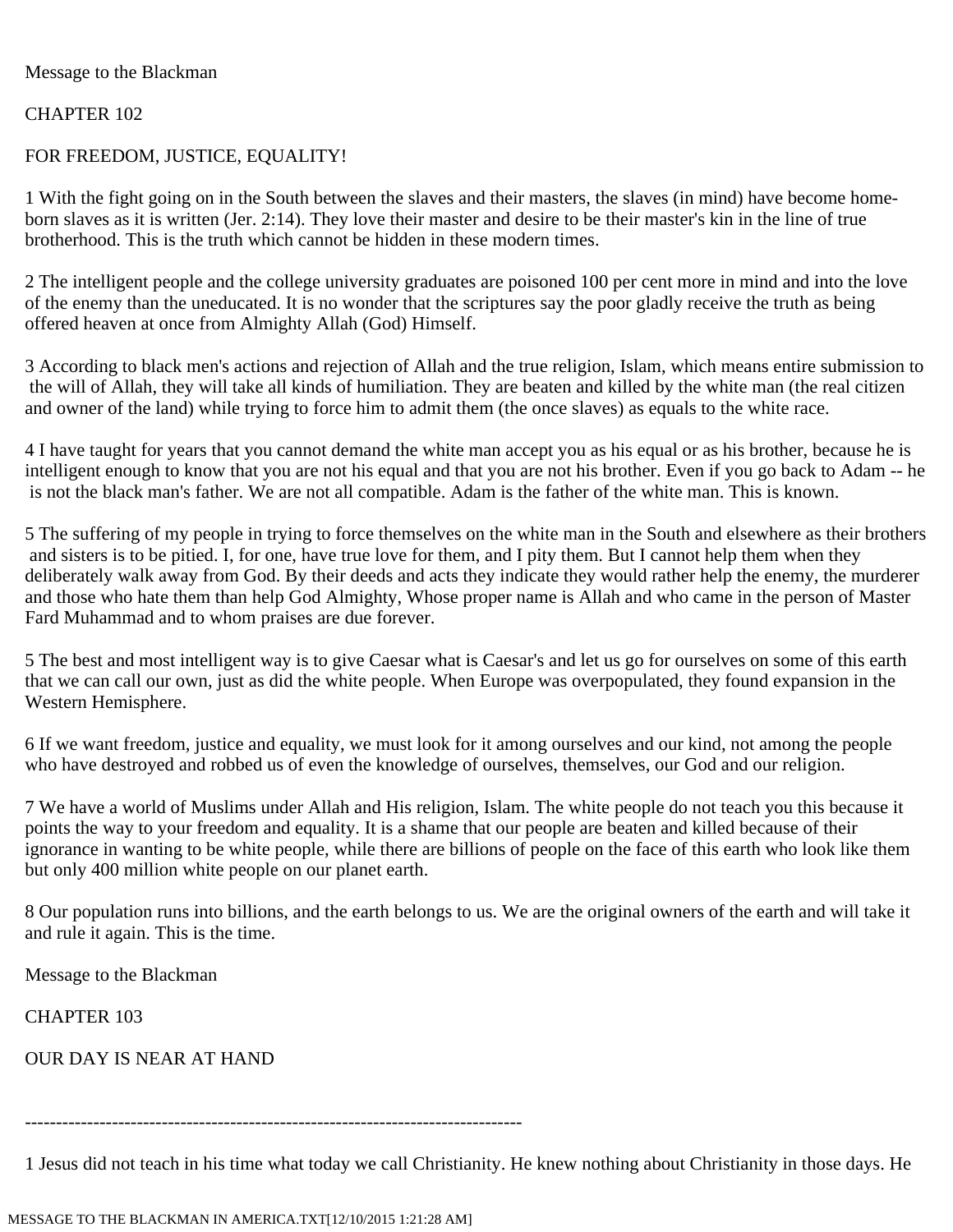had never heard of such. Jesus taught in his times the same religion that Moses taught -- Islam.

2 We must be separated, whether we like it or not. I say we must be separated. I do not know why they want to hold on to us unless Allah is forcing them to do it so that he can get a better chance to punish them as he has wanted to do -- as he did Pharaoh.

3 I do not know why the white people want to deceive you, trick you, try to court you and make sweethearts of you and marry you in order to get you to stay with them. I would be telling you to go, and when they see what is after them, they will say go. They won't tell you to stay.

4 I want to tell you who think that you are inferior, who think that you are nothing, who think that the white race is superior and the wisest people there ever were -- that you are mistaken.

5 I want to satisfy your minds, my friends, my brothers, my sisters, that you fear not that the white world will destroy us. They cannot do it. We have a Savior with us.

6 We have a Savior that is born. I do not think any white ruler is silly enough to destroy the Muslims. I do not think that the white government of America would try to force us to our knees by not giving us employment. If they do so, come to me.

7 We have a Savior today. He is with me. He is able to feed you. He is able to clothe you. He is able to shelter you.

8 I say to you who think that I am begging for some of these states, as I read in the papers, I am not begging for states. It is immaterial to me. If the white government of America does not want to give us anything, just let us go. We will make a way. Our God will make a way for us.

9 I am not going to start a war with them to take land, because all of it belongs to us. I say to the government that if they cannot agree on giving us justice and agree on giving us a chance to make a living for ourselves as they are for themselves, with freedom, justice and equality as they have, then let us go. Let us go back to our native land and people. Every Muslim can go. We, the Muslims, are the true owners of the heavens and the earth.

10 I give the white people credit. They do the best they can in some instances, but, at the same time, I cannot say that they are angels. They have jailed us and bound us up among them. They should take care of us, give us a chance. If not, they should let us go.

11 Do not tell me that we are equal. We are not equal. We cannot be equal. How can we be equal when they own everything and we own nothing?

12 We have enough educated black men and women in this government to start a government big enough to take care of the world.

13 War is due. War is inevitable. There can be no showdown here in America until your problem is solved. He (Allah) has made me a door. If you get our, you will come by me, and if you reject me, you will not go. I have been given the keys to heaven.

14 This white government has ruled us and given us plenty of hell, but the time has come that you shall taste a little of your own hell. The only way that America could have an extension of time. I guess you think I am acting like a judge, but I heard what the Judge said.

15 If America attacks any nation, she will herself be shot to pieces. For centuries she has boasted that she has made other nations bow at her feet. Now God wants to show the others that He will make you bow. It would be wise for you if you want to get an extension of time to treat us right. And if you want to hasten your time -- shoot us. Shoot Elijah. Kill us all. Kill all of my followers, and Elijiah will go down laughing and knowing that this is the end of you.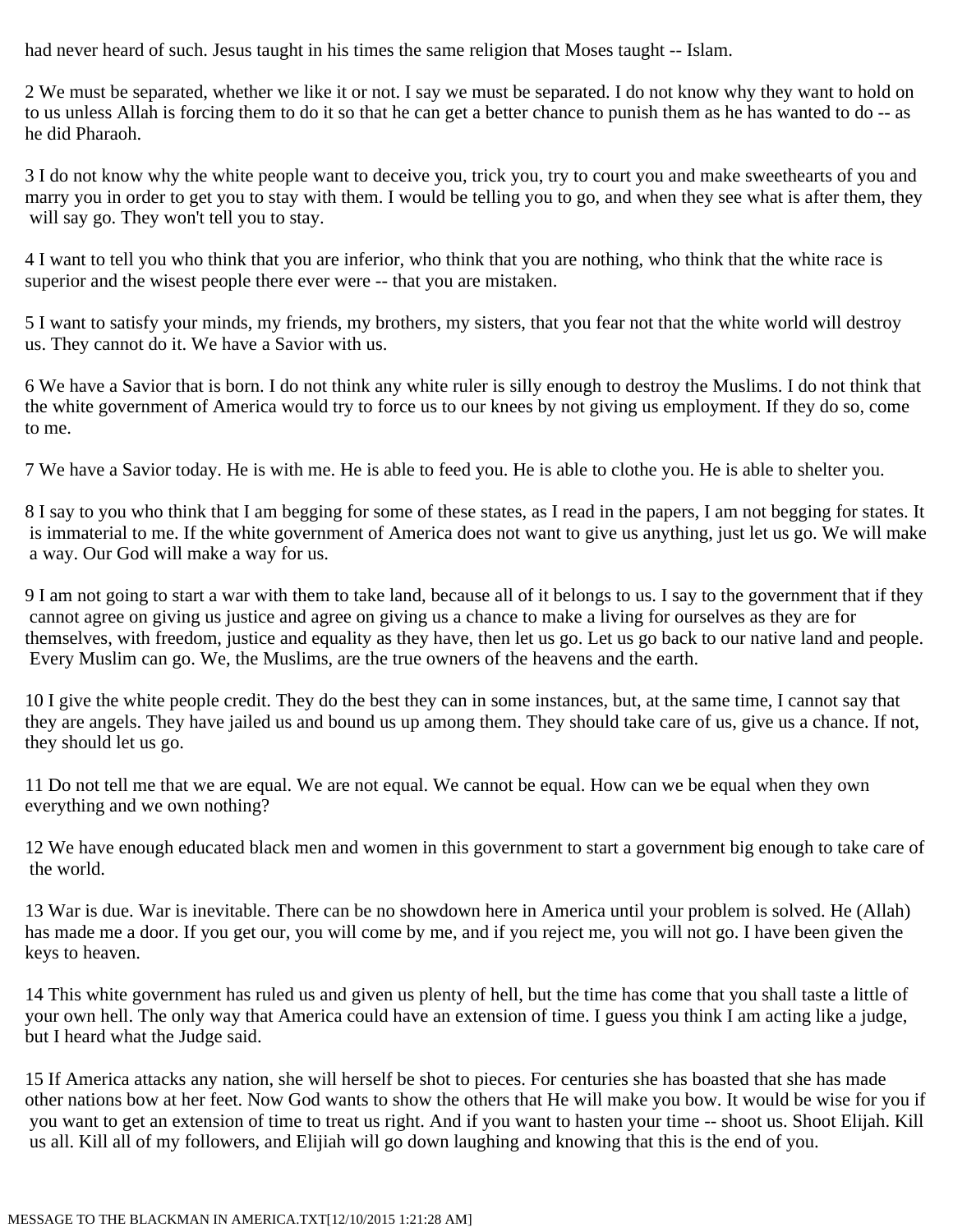16 All of my followers have been questioned by the FBI. Just what are you trying to do? You want to find out just how weak or how strong we are?

17 We want the FBI to know what we are teaching. We are not teaching what we do not want you to know, FBI. We want the government to know we have no secrets. The thing that you should do is to keep it a secret yourself, when you can.

18 Do you think that I am happy knowing that you are behind me trying to keep my followers from following me? I am not happy about you trying to take my followers -- carrying them with you because I KNOW where you're going.

19 Now the white people want to marry Negroes. Negroes who have no knowledge of themselves want to marry white folks. It is like a frog wanting to marry a rattlesnake because the rattlesnake is so full of frogs he cannot swallow another one.

20 The whole world is angry. We must have a showdown. We have to have it. We want to live in peace.

21 Every day of our lives we are at your mercy. An army of policemen throughout the country with clubs in their hands set out to beat the "nigger" and to shoot the "nigger" if they feel like it.

22 Nothing is hindering him. He is not going to go to prison for doing it. All he has to do is to tell the judge that he shot that old "nigger" and the judge will wink his eye at him and say "Which I had a chance to shoot him myself." This is the kind of people we are living with. With murderers, not friends, but murderers.

23 Look at the Southern Senators saying that they will sit down and stay there night and day before they will ever agree to give the Negro civil rights.

24 There are many of my poor black ignorant brothers and even preachers preaching the ignorant and lying staff that you should love your enemy. What fool can love his enemy?

25 Martin Luther calls himself a preacher and has written a book to try to fool you, to make you love the devil himself. How can Martin Luther, being the minister of God, he claims, teach his people to love their enemy, when God Himself said he has set a day to deal with his enemies. And he said himself, according to the Bible that Martin Luther reads, that there were two brothers -- I loved one and hated the other.

26 I want to know from you why so much about hate teachings? It is hate teachings, you say. It is race teachings. I want to know if you were born in America as I was. All your life you have been hated by white people and you are hated by them today. Here comes the truth of the white man making you know that he cannot love -- that he is the devil himself.

27 Now you say, no, no, he is not the devil. God said he was. They say we teach that he is the blue-eyed devil. I did not make him. They say that I am teaching you all to hate the devil. But when did they ever love our people? I will most certainly not teach you to love the devil.

28 They are doing everything they possibly can, and I do not care if the entire white race hears me say this. They are doing everything they possibly can do to deceive the poor old Negro.

29 We are happy, we the Muslims. We know we have a Savior.

30 In 1877 a Savior was born -- to go after that particular people that was lost and swallowed up by Israel seeking something that did not belong to Israel -- not seeking any but His own particular people.

31 A Savior is born, not to save the Jews but to save the poor Negro.

32 I am here to teach the way back to the truth, back to the author of Truth.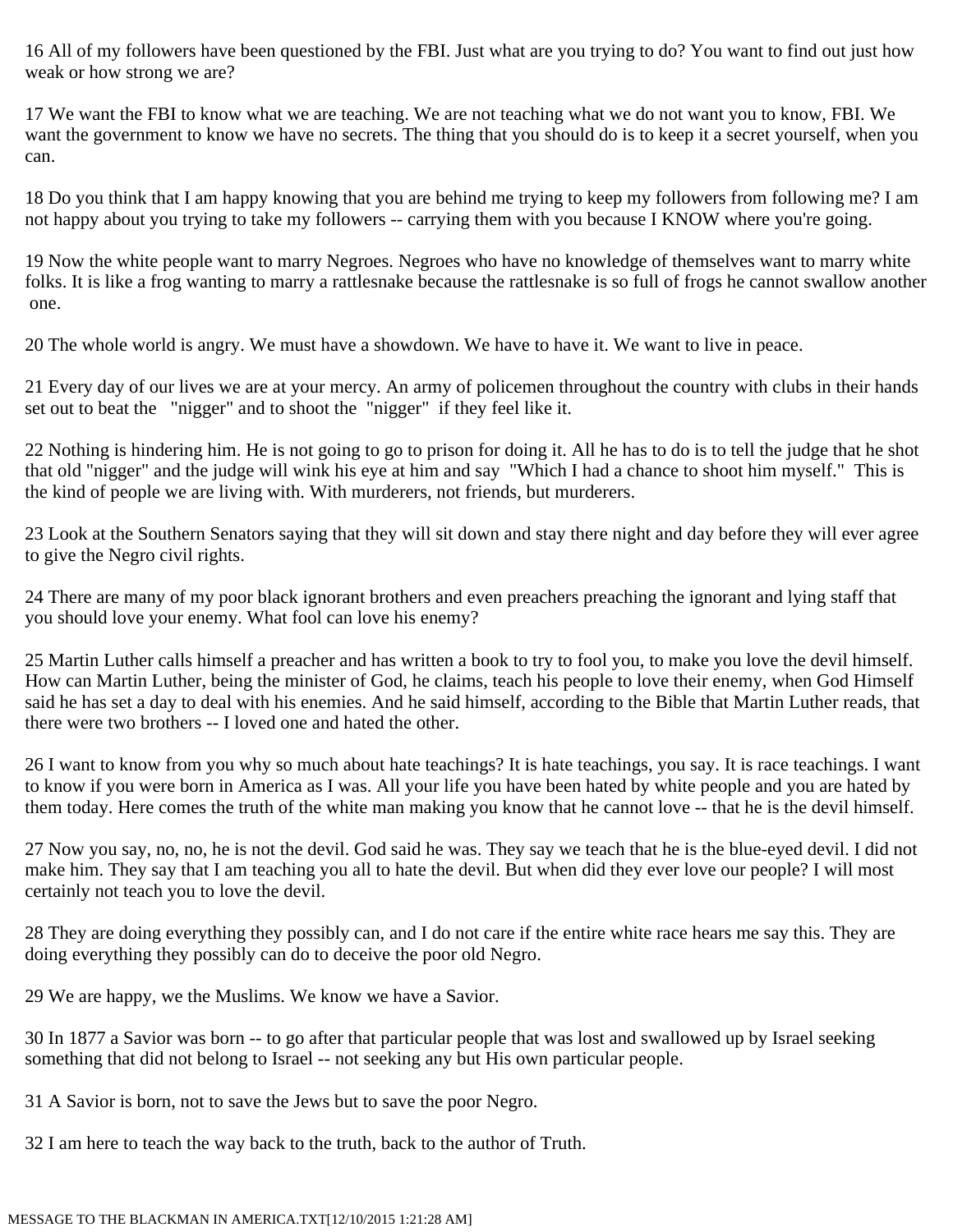33 A Savior has come to save you from sin, not because you are by nature a sinner but because you have followed a sinner. You have been taught by a sinner.

34 I want to say to you again that this truth has come to you to separate you from the devil. I am taught by Almighty God, Allah, that he is going to destroy this world. You should try to get out of it, not integrate into it.

Message to the Blackman

CHAPTER 104

THE FLAG OF U.S.A. AND ISLAM

--------------------------------------------------------------------------------

1 In the Name of Allah who came in the person of Master W.F. Muhammad to whom praises are due forever, the Finder and Lifegiver to us, the so-called Negroes, who have been lost from our own Nation, God and religion for the past 400 years.

2 The teachings on the significance of the American Flag and the Islamic flag were given to me by Master W.F. Muhammad (Allah-God in Person). The meanings are essential in teaching a people who have become spiritually or mentally dead. These two flags represent the emblems of the two great religious forces and religion and government can be read in the science of this flag.

3 Of course, the great cross is the sign or emblem of the Christian religion. The flag of this country is designed for and according to the wishes of those who are called Christians.

4 There is a much broader science or significance when it comes to the flag of Islam. Here, the flag of Islam is the recognized emblem of both the government and the religion, while the American flag, according to their teaching, stands more for the people and their conquering power or bravery than for religion. On the other hand, the science of the Islamic flag does not come under the spirit of conquering and bravery.

5 The nature of its science is the greatness of the unlimited wisdom of its designer, the great source of goodness for all that is under and in the flag of Islam; the freedom, the justice, the equality that is freely exercised by both believer and non-believer under the flag of Islam, which is revealed for the sole purpose of teaching the great unlimited source of mercy and love that the Designer has for His creatures.

6 They all enjoy equally the natural benefits of the Sun, Moon and Stars (the Islamic flag), which are essential for our existence regardless of religious beliefs.

7 To lead the American so-called Negroes back into their own religion of Islam they must know how strong and powerful the religion of Islam is while they are now under the emblem (cross and flag) of religion of the citizens and owners (white) of the United States of America.

8 The religion, Christianity, and the true history and science of their flag must be taught to the American so-called Negroes before they can see their way in returning to their own God and religion to become an independent people.

9 I do not see why the southern white citizens of America and Louisiana are trying to make it a crime to teach the meaning of these two flags, when they know how necessary it is. Any person who is a citizen of any country should have a thorough knowledge of the flag which he claims to be his own and that he is willing to give his life to maintain.

10 I have heard it said that we teach that under the flag of America we receive suffering,

slavery and finally death. Why, this is true as the existence of the American flag on our part, according to their own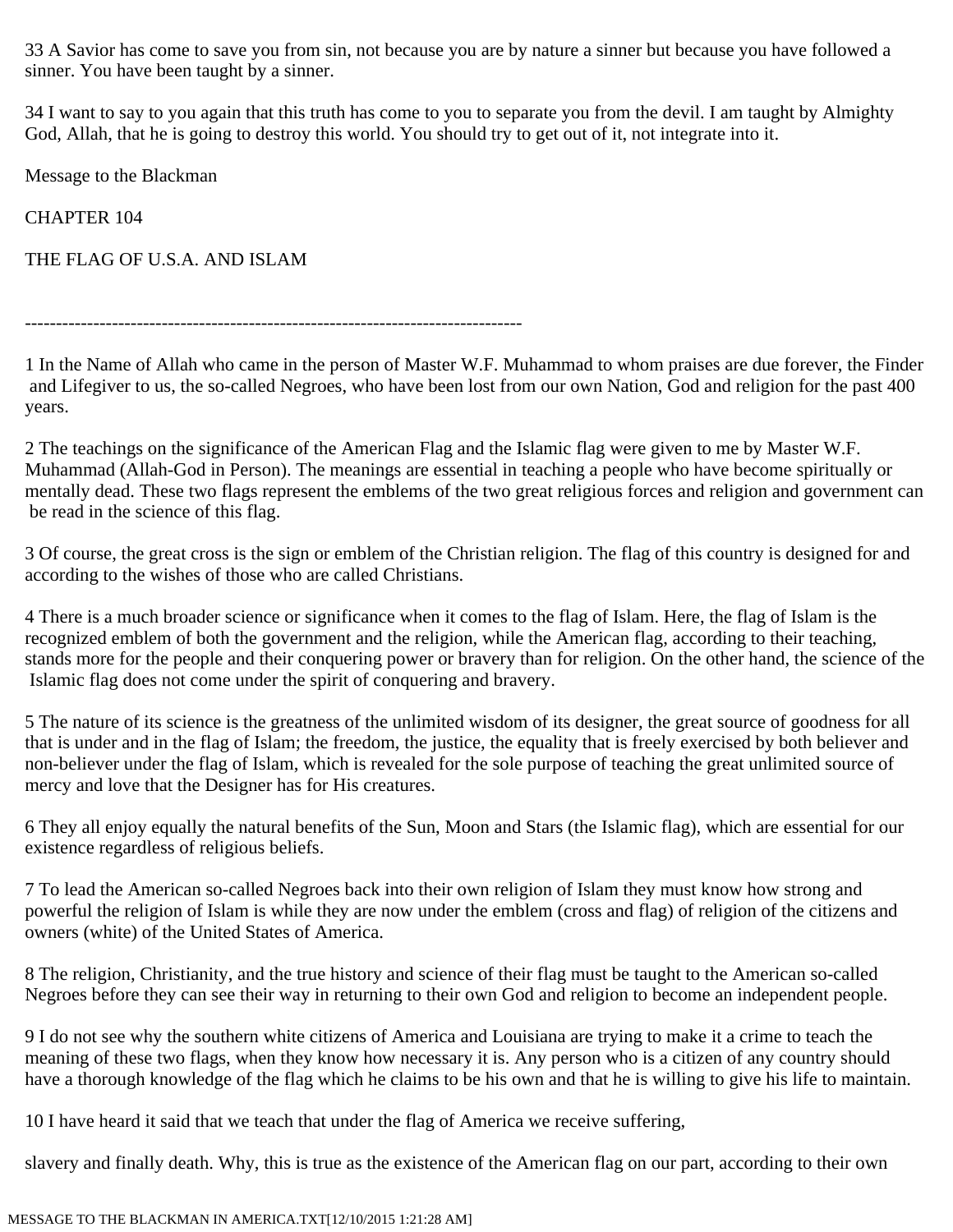history written concerning our welfare under their flag. Today, the government is trying to force the recognition of the so-called Negroes equally with the true white citizens of America. This the South objects to, which makes it again abundantly true that the poor once slaves have actually suffered slavery and death under the stars and stripes of America and numerous other cruelties and death which hardly be put into writing.

11 Just why does the South want to make it a crime for her so-called freed slaves to say they have suffered slavery and death under the American flag? Why does the South want to twist it and claim that it is to "excite war and the taking of America by force" when the so-called freed slaves are yet shackled and tied to their power, which makes it impossible for them to take America by force.

12 This is absolutely a willful and knowingly false charge made for the purpose of inciting more hatred and more abuses and more deaths for the once slaves of America. The abundantly clear signs of freedom, justice and equality that await the converts to the religion of Islam must also have something to do with the anger and false charges and the ignoring of their own law of justice in the South when it comes to the so-called Negroes.

13 The teaching of the true history of the so-called Negroes under the American flag is a crime in the state of Louisiana and is not a crime in Michigan, Illinois, New York and other states of the Union; the Federal Government should be the sole judge and the only independent and rightful party to say whether it is a crime or not. If the Federal government allows Louisiana to send so-called Negroes who believe in Islam to prison for 3, 5 and more years for teaching the truth of his history under the flag of America and of the very scientific meanings of the design of it, then the Federal Government should make it clear whether or not it ignores its own duty of protecting what is known to be the Federal law of the land.

14 Just because it is a so-called Negro involved, the decision is left to the southern courts as to whether it is their rightful part and duty to exercise this law. This means there is no Federal Law that can be relied upon for protection in America if certain white citizens do not like it.

15 Could the science of the colors of the flag be the secret that has caused the rise of anger of the Louisiana white citizens against the Muslims? The Islamic flag consists of an all red color with a crescent of white placed in it. The red represents the Sun, which is truthfully a red ball of fire that lights up and warns the planetary worlds in her circle. This is the physical meaning, that we receive freedom of light and warm from this mighty red ball of fire whether Muslim, Christian, Buddhist or any disbeliever -- even atheists.

16 The American flag has red in it. The American flag has stars in it, but no moon. It is not necessary for the science of a moon in her flag because it would not correspond with the nature and government of the people who own the American flag. But in our flag, that of the Nation of Islam, the moon's physical work is that of equalizing. And the Star on the Islamic flag is put there for the purpose of showing her physical help in guidance for man as well as to beautify the universe. According to science, the stars are without number. Allah (God) said, "They put one star in our flag which serves to represent all of the stars."

17 The now 50 stars in the American flag physically represent the 50 states which make up what they call a United States. The spiritual side, however, is never mentioned in the teaching of the American flag.

Message to the Blackman

CHAPTER 105

THE TRUE SOLUTION

--------------------------------------------------------------------------------

1 Will Civil Rights solve the so-called Negroes' problem? By no means will it or anything else except Allah solve our problem. Civil Rights, according to the English dictionary, means the equal rights of a human being on a level with any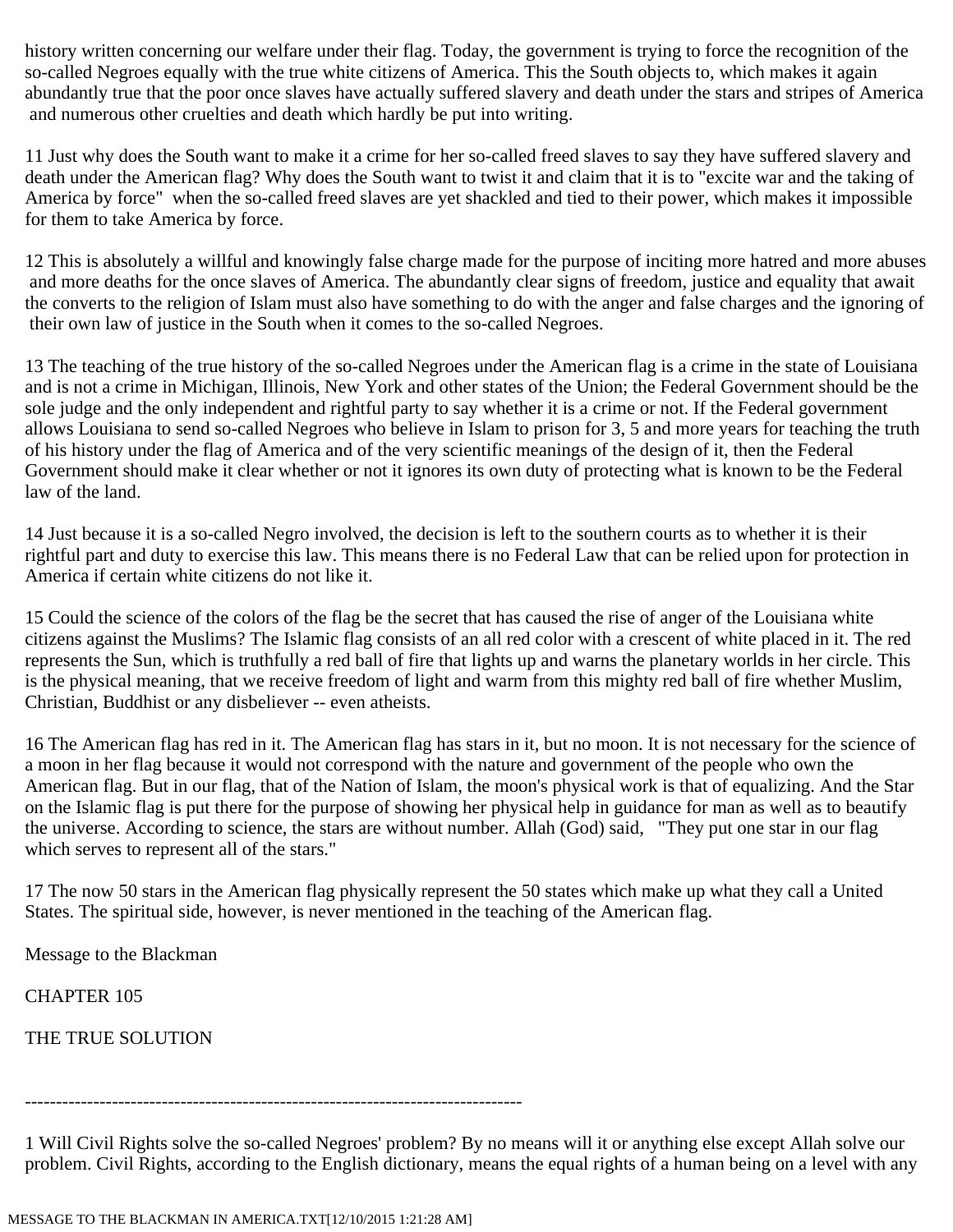other human being. These rights are limited here in America. First and foremost, the so-called Negro needs human rights which will warrant his recognition as a human being by his slave-masters. This also gives him universal rights - the same equal rights as any other human being.

2 Will the so-called Negro enjoy the equal rights that the American white citizens enjoy? Or, will he continue to wait patiently for Civil Rights to come within 100 years from now? I am convinced that neither a white nor a Negro government will be here 100 years from now to witness what will take place. There is nothing good coming from the white man for the so-called Negroes' future. I have repeatedly warned you that there is no justice for you in the white man. The Civil Rights Bill was made up by white people and passed by white people. Even at this late date, there is no indication that the white man will -- or even desires to -- treat the so-called Negroes equally. It is not his nature to treat you or even his kind right; it cannot be done.

3 Reverent Martin Luther King, Jr., the 1964 Novel Peace Prize winner, would have honored himself and his people if he had refused the medal. The money could have been accepted, since his people need it. Even if he did not need it himself, there are poor among his followers who really need financial help. He won neither peace nor justice for his people.

4 Reverend Martin Luther King, Jr., wants brotherhood with white America for himself and his followers. As reported here, the Nobel Peace Prize was conferred on him in Norway. Reverend King sharply warned in St. Paul's cathedral that "A doctrine of black supremacy was as great a danger as one of white supremacy." He followed up with the words, "Unless men and nations live together they will perish together."

5 Then came the statement according to the paper, "Too many of our white brothers are only concerned with their economical problems, their social status, their political powers and their so-called way of life." Of his own people he said, "We must not seek to rise from a position of disadvantage to one of advantage substituting injustice of one type for that of another."

6 I have never heard of any such talk coming from a leader's mouth in all of my life. If a man is NOT going to rise from a position of disadvantage why is he preaching for the passage of the Civil Rights Bill for his people? No wonder he had the privilege of going into a cathedral where no so-called Negro had ever stood in the pulpit. He is ignorant, preaching for brotherhood of white people and destruction of his own people, because brotherhood with the white people means the destruction of the black people. According to the Bible -- he preaches from it -- you should not make friends or have friendship with the wicked if you are the righteous, and you should not worship the devils. Most certainly, the white man is the devil --his own Bible teaches him that.

7 He said, "God is not interested in the freedom of white, black or yellow man, but in the freedom of the whole human race." Here, again the Reverend shows that he has not studied the scripture, for it surely teaches you that the world has been under the rule of satan (the devil) for 6,000 years, and how separation must come between God's people and the devil so that the righteous can survive. This kind of talk coming a theological college graduate is almost unbelievable. How many American so-called Negroes would like to follow a man who speaks like one who cares nothing about them?

8 Reverend King has made it clear that he never wants the black man to rule, because he knows it will be "just as dangerous as white supremacy." This shows that all black people should disregard anything that a man like that says. He disagreed that his people should ever rise from the level of a subjected people of slavery. I would like to ask the Reverend under whom he would like to live, since he condemns the ability of both for the supreme character of ruling the nations of the earth done and enjoyed for the last 4,000 years.

9 He wants to be a brother to the white man and wants the black man to be like the white man. This is continued enslavement. I am just wondering how many followers he has after his last statements.

10 I heard the Rev. King say on television that he wanted white people to be his brothers and not his brothers-in-law. He loves our enemies. Any black person who believes in himself should not go near or even listen to this type of teaching. It is really awful to hear a man say such things when he has been beaten and thrown into jail seeking the right to exercise the rights of a member of his own black nation.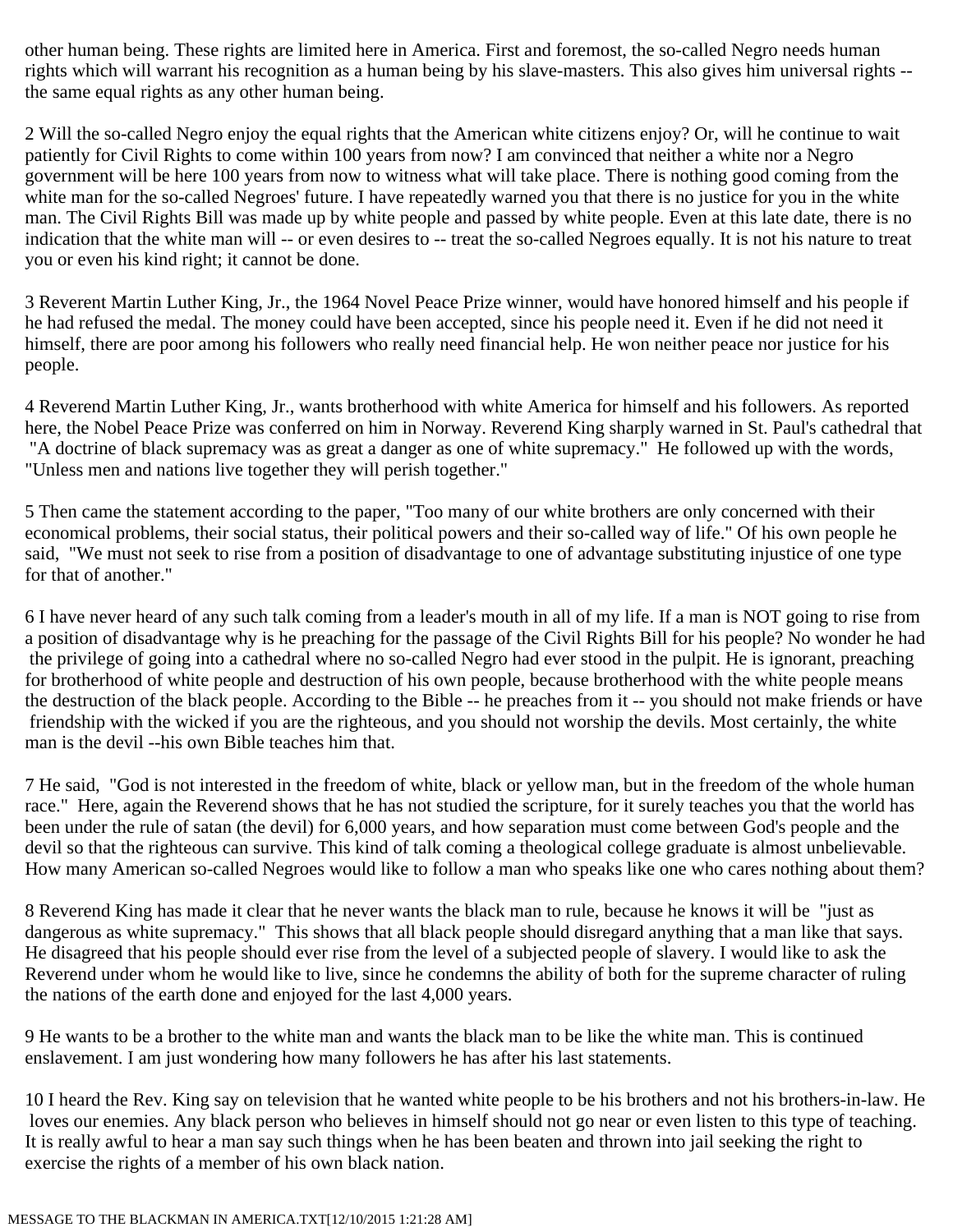11 So, in view of such statements, Rev. King is of no good among black people. What are you going to do? Are you going to follow such teachings, or will you turn around and join your own kind? I cannot see, nor can I understand, why the so-called American Negro is so blind deaf and dumb. We have the right to live and do for ourselves and our children. We do not want any more promises, and we cannot get along in peace with a universally known enemy of black men.

12 Since Allah has revealed the very nature of the Caucasian race -- that they are devils -- there is no way of changing them to be anything other than that which they are.

Message to the Blackman

CHAPTER 106

A RULE WE MUST LIVE BY

--------------------------------------------------------------------------------

1 Almighty God, Allah, who appeared in the person of Master Fard Muhammad, has given us the knowledge of self and others, and we are now spreading it. Allah chose me to teach you this particular subject: "Accept your Own and be Yourself." This was His first and foremost teaching for us. This is the teaching and these are the words of Almighty God, Allah, to us in the Person of Master Fard Muhammad, to whom praises are due forever and ever.

2 Is it true that you have rejected your own? Is it true that you do not want your own and reject the truth that the Almighty God of Truth has brought to you? Is it true that you would rather be other than yourself?

3 Let us examine our thoughts to see what we are actually thinking about and just what we would like to be. Let us present ourselves to the world as we really are. I do not think that God could have taken a better subject to teach us than the one He has: "Accept Your Own and Be Yourself."

4 The so-called Negroes, of which I am a member, are the lost and found members of the tribe of Shabazz, from that great aboriginal people of the earth -- the Black Nation. Remember this, we are the aboriginals of the earth and are called the black people, and we are the Black Nation.

5 Living under the rule of other than our own kind and self for the past 6,000 years has brought much misunderstanding, much not knowing and many theories that have been used in many places and the people have taken theories that have been used in many places. A theory is not true until it has been proved to be true.

6 We today, 6,000 years from the beginning of this world, are disputing with one another on who is who and what is what. But the wisest step taken to put an end to this disputing was taken by God Himself, in these same words: "Accept your Own and Be Yourself."

7 For the past 6,000 years we have not been ourselves. This is true. For the past 400 years, we, the lost and found members of our kind here in the Western Hemisphere, especially in the part called the United States of America, have been actually made more ignorant to the knowledge of ourselves than any other people on the earth.

8 Though our black brothers in Africa, and Asia too, have to learn the knowledge of self, they are a little step ahead of us because they have not been deprived of their way of life or their desire to live their own lives; that is, for the past few centuries. The coming of the white European race into their countries interfered with their own. And to this day this has caused great confusion among the African original people, so much so until today they, too, are a long way from having the true knowledge of self.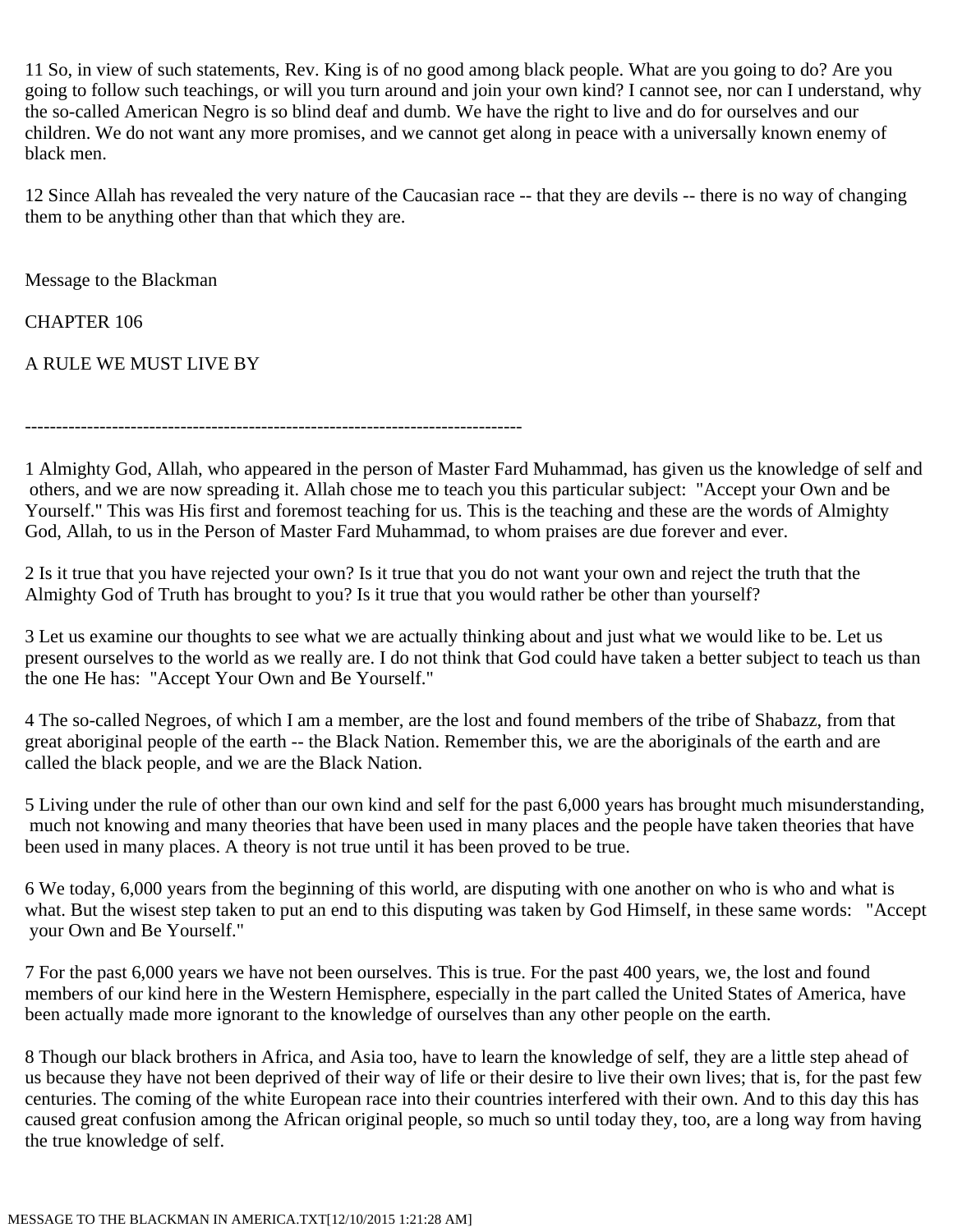9 We can take the examine the knowledge of all the people as far as races are concerned, such as the white, brown, yellow and red races, and find that they, too, are really off the knowledge of their real selves, according to the teachings and truth of Almighty God, Allah, Who has revealed it to me.

10 Let us take a look at some of what Allah has revealed to me on this subject. Spiritually He says that your own self (referring to you) is a righteous Muslim. Physically, He says that we are the first and the last and that there were no people before us.

11 We are not from a father of another people. We are the father of all human beings, regardless of color or language. This covers the brown, yellow, red and white. Originally, all of these races -- and they are truthfully named by the word races -- were begun by the Black Man. They all came from him, and there are some white scientist who know this and will agree, and there are probably scientists of the darker races who will also agree. But there are only a few who actually know these truths, and these few have not felt that they should reveal it to the masses because they feel that this is something they should hold for their own interest.

Message to the Blackman

CHAPTER 107

TRUTHS TO SET YOU FREE

--------------------------------------------------------------------------------

1 What should you know, what should you do, and what is your place in this change of worlds, governments and people? You have the best offer; better than that of any other human beings who have ever lived.

2 You have been taught for the past 34 years from the mouth of Almighty God, Allah, through his Messenger that you are the first and the last and that you have been loose in what He (Allah) calls a wilderness -- a place of sin and evil doings opposed to a civilization of righteousness and the doings of good. For the past 400 years you have been robbed completely of the knowledge of self and kind and of Almighty god -- the Creator and Maker of the heavens and the earth. We are the direct descendants of God, while those who have mistreated us and still do are the direct offspring of a rebellious scientist of God.

3 A scientist who grafted and made the white man an enemy to us. From the rebellious spirit of their creator, they have deceived, murdered and ruled the righteous, who are of the original Black Nation of the earth. This has been made very clear. Being born and nursed by the enemy of righteousness, you have fallen in love with them.

4 The history of the life of your fathers reveals an evil, murderous condition that they had to undergo. The treatment you are receiving now and have received should bear enough witness to the truth. Your love for this unalike people and their wealth which they have robbed you of and the majority of your people now makes you want to be one of them and desire to intermarry with such people, while history has recorded them as burning your actual living flesh at the stake out of the law of justice.

5 We live in a government that has always yielded and sided with the murderers and those who slay us and our people at home and abroad -- anywhere the black man may be on the earth. You should realize that your black brother is your black brother wherever he is on the face of the earth. Look at your brother in Africa who has been dominated by the Europeans and other white races of the earth. He is fighting for a chance to shake off the shackles of the open enemies, while you here in America profess to be their friends. Are not you ashamed of yourselves, seeking love and intermarriage with them?

6 Your brother is trying to regain the power of his own country. You are playing the part of a hypocrite to yourself and your kind -- wherever they live -- by appealing to the murderers to accept you as one of them, as their sons-in-law. What a fool you are making of yourself without the knowledge of self and the time in which you are living.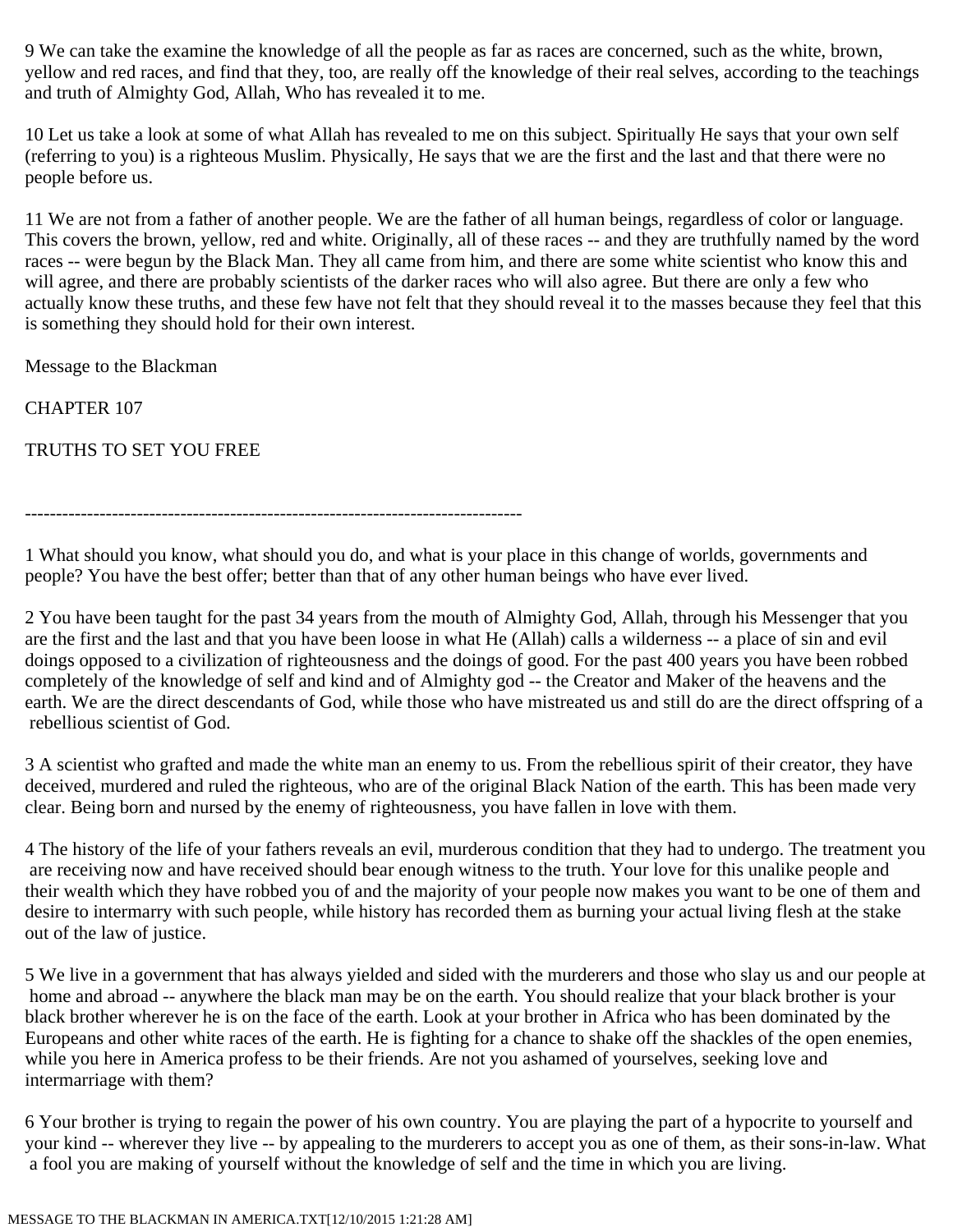7 This is the time that justice has come to you to settle the injustice done to you by your enemies and separate you from such evil people and give you a place somewhere on this earth that you can call your own. But you do not want a place of your own; you want to continue to live in a place with the murderers and crushers. What a silly people you are.

8 At the same time, he is shooting and killing you in the open eyes of the world, showing that he is your worst enemy and hated you from the very beginning and will always hate you as long as he is a human being made in nature which he is.

9 The Prophets were, unable from Moses to Muhammad, to reform him into a God-like person to deal justly. He cannot be reformed unless you graft him back into that which he was grafted from. As Jesus said to Nicodemus, "By no means can you see the kingdom of heaven unless you be born again." This refers to the whole Caucasian race. They must be born again. Not just a change, but a change in the very nature of them.

10 You are lying at their gates and foot steps begging, fighting and bleeding and falling from their blows and gunshots. You are trying to get them to accept you as their equal and as a free person. There is no way that you can settle the price of justice between you and your open enemy but by your entire submission of will to Allah who came in the person of Master Fard Muhammad; come follow me, your brother Elijah Muhammad.

Message to the Blackman

CHAPTER 108

ON SPORT AND PLAY

--------------------------------------------------------------------------------

1 How can we say that we are the civilized people of the world when to be civilized, as Allah has taught me, one must have knowledge, wisdom, understanding, culture and refinement and not be savage. America, more than any other country, offers our people opportunities to engage in sports and play which cause delinquency, murder, theft and other forms of wicked and immoral crimes. This is due to this country's display of filthy temptations in this world of sport and play.

2 Great sums of money are spent in sport and play, in games of chance and gambling, in the operation of sporting houses. Millions are spent on horse racing and numbers rackets and are a disgraceful publicity of indecent sport.

3 Hundreds of millions of dollars change hands for the benefit of a few to the hurt of millions of poor people in the bread lines, and suffering from the lack of good education, with their last few pennies they help the already helped to try winning with these gambling "scientists" who have prepared a game of chance that the poor suckers have only one chance out of nine hundred to win. Therefore, the world of sports is causing tremendous evils.

4 Think over the destruction of homes and families, the disgrace, the shame, the filling up of jails -- state and federal - with victims of sports and play, the loss of friendship, the loss of beautiful wives and husbands, the loss of sons and daughters to these penal institutions. From dope, knives and guns, this evil is practiced under Christianity.

5 The poor so-called Negroes are the worst victims in this world of sport and play because they are trying to learn the white man's games of civilization. Sport and play (games of chance) take away the remembrance of Allah (God) and the doing of good, says the Holy Qur-an. Think over what I am teaching, my people, and judge according to justice and righteousness.

6 Almighty Allah, to whom all praises are due, did not raise me as a Messenger like the Prophets of old, but he raised me as a Messenger, a Warner and a Reminder to the Nations of that which was prophesied to take place in these last days.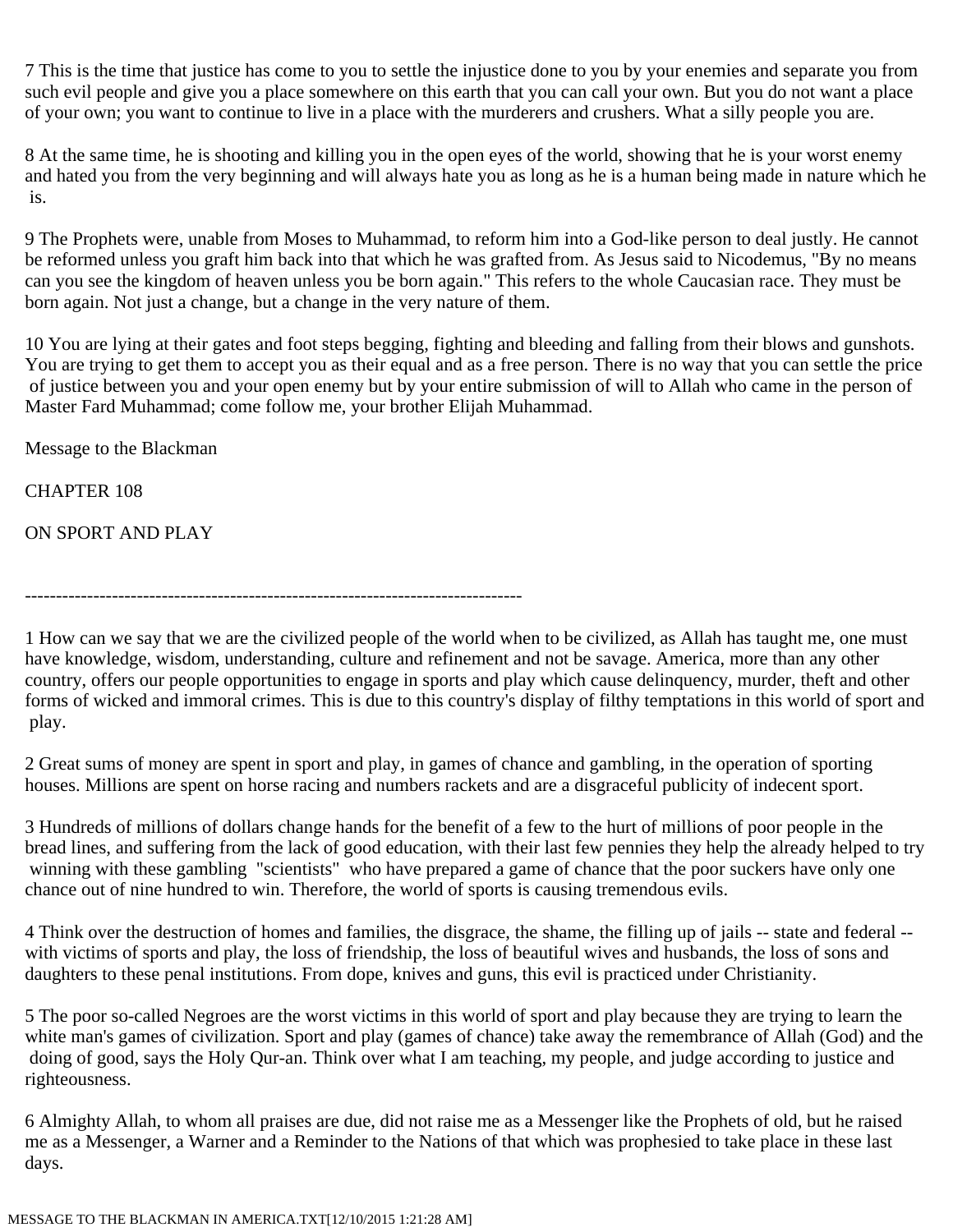7 We have come to the end of the Prophets and the end of the old wicked world. I am missioned by the Supreme Being to awaken my people (so-called Negroes) to the time in which we are now living.

8 It is my people who are more ignorant to the truth than any other people on the planet earth. It is my people, furthermore, who are in the house of their enemies whom Allah is ready to destroy by fire. And they must be warned.

9 Finally, I must warn you against the devil's temptations, for they are seeking to make you unfit for acceptance into Allah's New World of peace, happiness and unlimited progress.

10 They have made you drunkards from their wine, whiskey and beer and other intoxicating. They have made prostitutes of our women. They have caused some of our women to love other women and men to love men and practice sex relations with their own sex. They have our people addicted to the worst kind of filth. They have made you dependent upon filth and vulgarity for survival.

11 They have made us eaters of the forbidden and poisoned swine. They have made us to have wicked, swearing mouths against the Most High God, Allah. But Allah knows the guilty ones, and you shall soon see the reality about which I have been warning you for the past 31 years made manifest in this rich, wicked world of Satan.

Message to the Blackman

HYPOCRITES, DISBELIEVERS AND OBEDIENCE

CHAPTER 109

#### WE NEED NOT HAVE FEAR FOR THE FUTURE

--------------------------------------------------------------------------------

1 These above words are those of disbelievers and hypocrites. The disbelievers and hypocrites of prophets and messengers of God never want to give them credit and honor and bear witness with them in saying that the message they are delivering to the people is from the Lord of the Worlds (God).

2 They always wish to give the lie to what a Divine Messenger or warner brings to the people from God. They say he has forged it or it is of his own making. It is not what God said, it is his saying. These are the words of disbelievers, hypocrites and proud ones against the truth and the bearers of truth.

3 The above verse says to the Messenger that he is to warn a people to whom no warner has come before him. Many of the writers on the history of Muhammad (may the peace and blessings of Allah be upon him) of nearly 1,400 years ago, write that Muhammad was the first prophet that Mecca had ever seen. Even Maulana Muhammad Ali, who translated the Holy Qur-an in English, says in his footnotes on this verse that Muhammad was the first prophet that Mecca had ever seen and that he was raised among the descendants of Ishmael.

4 How do the scholars and writers of Islam say such when, if they make Muhammad a descendant of Ishmael they are condemning their own sayings that he was the first prophet of Mecca, when both Abraham and Ishmael were prophets according to the Holy Qur-an. Even the Bible and all religious people recognize Abraham as being a prophet.

5 Therefore, Muhammad could not have been the prophet, because the very significance of the signs that Abraham and Ishmael built in Mecca tells us much about the type of prophet and people that would be raised up in the last days. So how can they say that this revelation refers to Mecca, the Meccans and Muhammad.

6 It reads: "Thou mayest warn a people to whom no warner has come before that they may walk aright." This condemns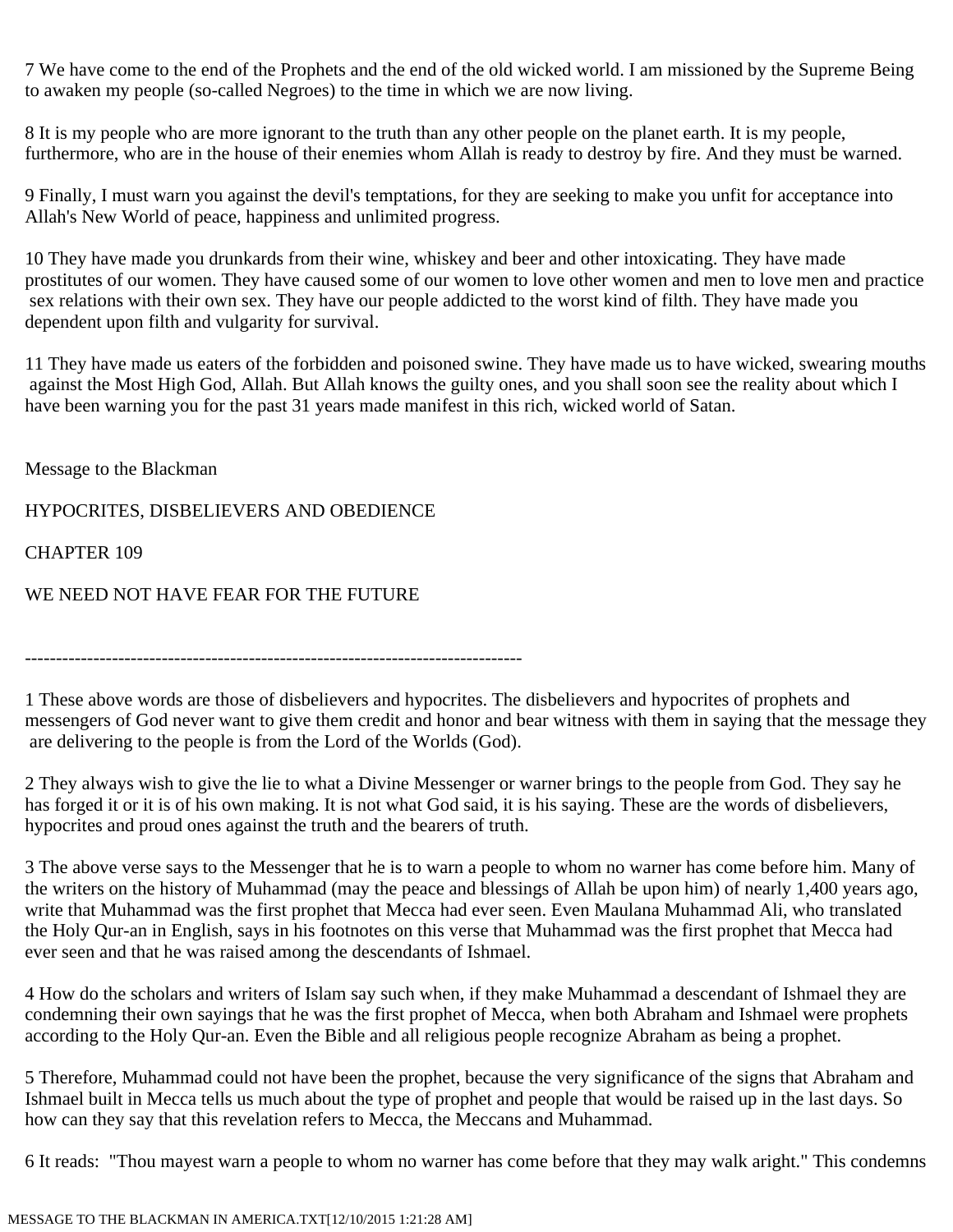the very fundamental teaching of the origination of the Prophets and Guides for the people coming from that direction, from the East. Mecca has been a sacred place. God, Himself, has protected its sacredness ever since time immemorial.

7 How then could this be a savage and unknown of the righteous and of even a righteous warner if there were not the will of God to keep that city sacred and deserving as a sign of righteousness?

8 Then how can the scholars say that it has not even seen a prophet or a warner from Allah? Would Abraham and Ishmael have chosen a more wicked place to set up a sign of the last warner and his people, which the Kaaba and black stone represents?

9 The very words, "to whom no warner has come before," that they put in a book that is called the last revelation of Allah to the people could not mean Mecca. Because the last warner and the last people to whom prophets and the truth have never come to is the same people that the Bible and Holy Qur-an refer to as being blind, deaf, dumb and (mentally) dead, who must be resurrected before there can be a judgment of the wicked.

10 No people answers this description better than the American so-called Negroes. And there is no country that better represents that description of where no prophets have been sent than America. As far back as history takes us in reference to America, we find no prophet of Allah preaching Islam or warning the people in the Western Hemisphere of a coming judgment and to submit to the will of Allah that they may be saved from the destruction of that day. It is America.

11 The prayer of Abraham does not refer to the raising up of a prophet in Arabia, but of a prophet among that particular seed or people of his, who must be searched for, located and found, a teacher must be given to them from Allah to teach and warn them of the purpose of Allah and the purpose of the Messenger being raised among them.

12 The Bible gives us a very clear prophecy and knowledge of this particular last messenger in many places. It is that he is the first and the last who will be among the people, because they would be the only and last people who would be without the guidance of Allah at the end of the world and must be guided into the path of Allah if they are to be saved from the destruction of the enemies of Allah who had deceived and now hold that people in bondage -- the true descendants of Ishmael of whom Ishmael himself was a prototype and his mother the outcast.

13 There are many erroneous mistakes made by the scholars and scientists that have caused much misunderstanding of the truth. There are many Arabs throughout the world who cannot bear witness to anyone that another messenger would rise up after Muhammad, who was here nearly 1,400 years ago. This is due to their misunderstanding of the Holy Quran and the scriptures of the Prophets Abraham, Moses, Jesus and even Muhammad, himself.

14 They forget that the Bible prophesies of a lost member of the nation of the original people of the earth, who would be lost somewhere on the earth. But neither the Bible nor the Holy Qur-an specifies the place. The nearest the Bible comes to it is that they would be lost in the wilderness. That fits America.

15 And Moses says that God told him (Deut. 18:18) "I will raise them up a prophet from among thy brethren like unto thee and will put my words in his mouth and shall speak unto them all that I command him."

16 This is an answer or a prophecy that compares with the prayer of Abraham -- that God raised up a messenger from among them and taught him the wisdom and the book because his people would not have knowledge of the book and were only guessing at its meaning. This book is referring to the Bible -- that they were guessing at its meaning.

17 This is true! Thousands of preachers here are preaching the Bible and do not understand the true meaning of it. They only guess at its meaning.

18 It is not true that the Bible was being taught and preached by the Arab people before Muhammad. The Torah was used among the Jewish people but not in the vicinity of Mecca and its inhabitants. A prophet would be raised among a people and that this man would be like Moses, but the Holy Qur-an and Bible do not give the direct place where this people would be. Moses was raised among his brethren to warn and guide them, and they were the ones who rejected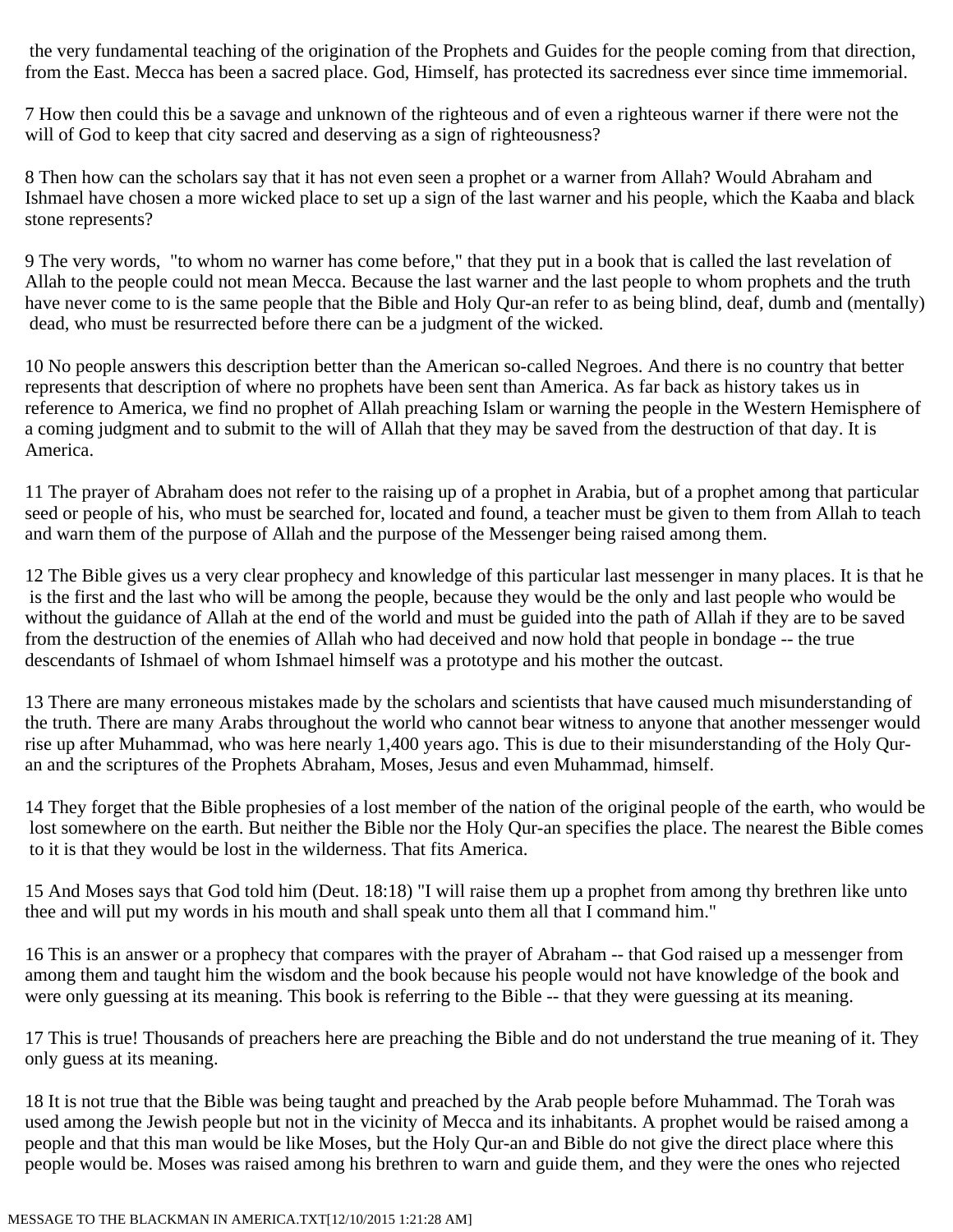him at first. And it was Moses that God spoke to that a last messenger would be like him.

19 Moses' people had not had a prophet to come to them from God before the raising up of Moses, and they did not know the scripture because Pharaoh had them worshiping in his false religion. Therefore, Moses had to preach a new God and a new religion to the Hebrews and give them a new concept of God and His religion.

20 So shall it be with the last messenger. His people must be taught about the true God and that God=s true religion which the slave-masters did not teach them. The Holy Qur-an backs up the truth of Allah, that He always raises an apostle from among a people whom He would warn.

21 If Allah would warn America and the poor slaves who have been blinded and made deaf and dumb by their masters, should not that messenger be one of the so-called Negroes instead of a so-called Negro trying to learn from what Muhammad said to the Arabs nearly 1,400 years ago. This is a guide for us today? It does not stop there.

22 We have to have something more; therefore, the Holy Qur-an prophesies of another scripture being given, and the Bible also prophesies of another scripture being given in the time of the judgment, because the Holy Qur-an takes us up to the resurrection of the dead but not beyond that.

23 "Warning a people whom no warner has come before that they may walk aright." It is directed at the American socalled Negroes in North America. As Jesus comes close to revealing the whereabouts of the lost members of a great nation in these words, "that he was sent to the lost sheep of the house of Israel or in the house of Israel." He did not say that he was sent to the lost Israel, but to the lost sheep in the house of Israel. The lost sheep are not Israel. The lost sheep were in the house or government of Israel and were swallowed up by Israel so thoroughly that they were always overlooked.

24 But we just cannot overlook the prophecy of Ezekiel wherein he prophesies that God said, "Even I will go and search for them, and I will bring them again and settle them in their own land and among their own people."

25 This is referring to the so-called Negroes. And Isaiah says in his prophecy concerning us that God said He would call them by a new name that He, Himself, would give them, one of His own names, and would take away the names of the enemy and would slay the enemy.

26 Let us remember that we must understand the truth of prophecy, the sayings of the Holy Qur-an and Bible on this subject, and then place them where they belong and not try to fit them in some place where they do not belong.

Message to the Blackman

CHAPTER 110

## BEWARE OF FALSE PROPHETS

--------------------------------------------------------------------------------

1 A hypocrite is a person who is disliked by everyone -- whether it be a hypocritical wife, husband, parent, son or daughter, the hypocrite is unwanted. You can never trust hypocrites. They are liars. They are worse than disbelievers, because a disbeliever has not lied, saying that he believed and then turned back. This makes hypocrites the most hated of all people.

2 The Holy Qur-an repeatedly warns the believers against hypocrites. Let us quote the 9th Verse of Chapter 2 of the Holy Qur-an, which reads like this:

3 "They seek to deceive Allah and those who believe and they deceive only themselves and they perceive not."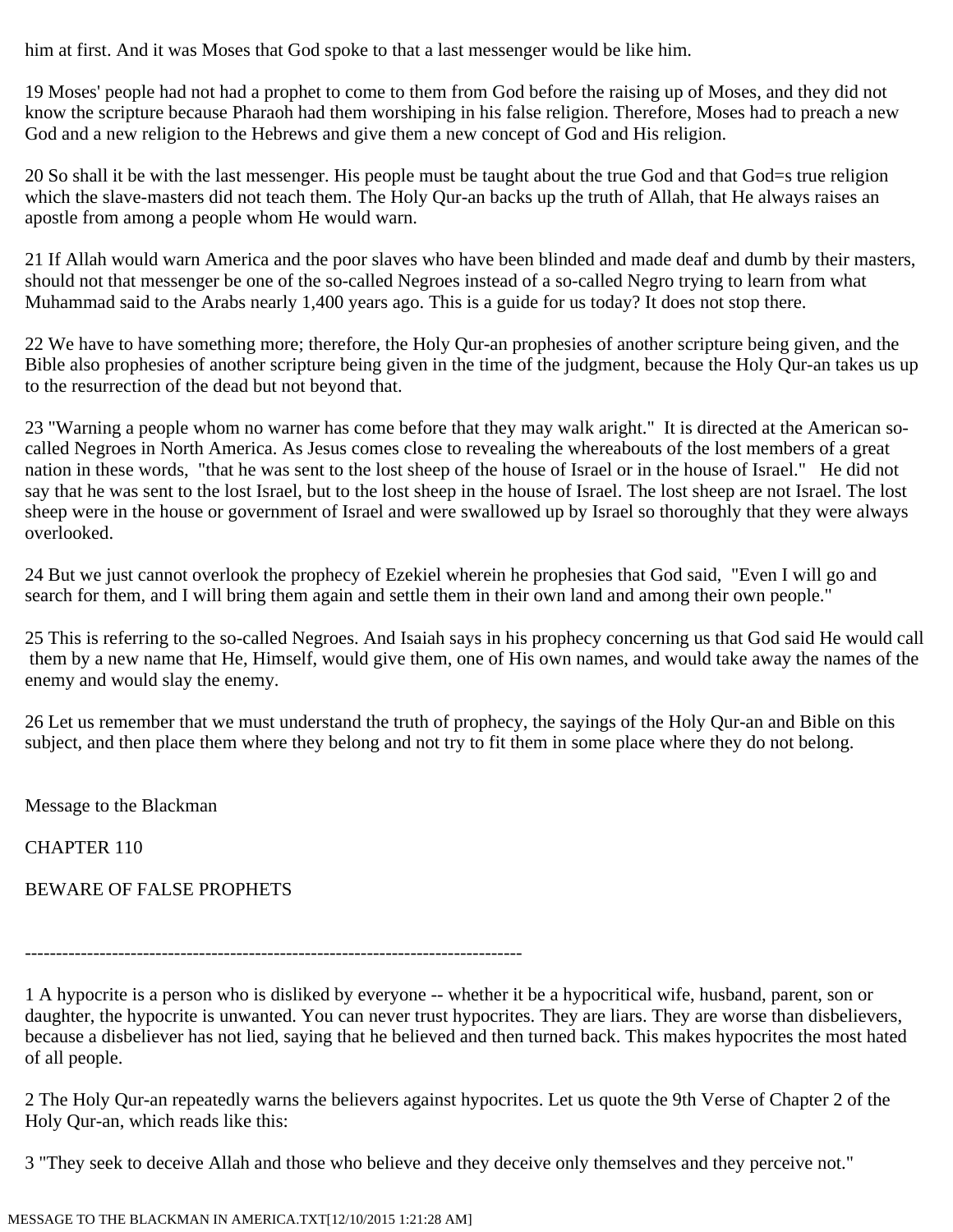4 When they come in, they hope to make Allah think that they are believers and on their leaving sincerely seek to deceive the true believers so that they may turn them against Allah, the Messenger, and the truth that he has brought. They are mockers of the believers and say that they believe, but yet they are mockers of true believers. The 15th Verse of Chapter 2 says of them:

5 "Allah will pay them back their mockery, and He leaves them alone in their inordinacy, blindly wandering on."

6 The Holy Qur-an (63:1) reads: "When the hypocrites come to thee, they say: We bear witness that thou art indeed Allah's Messenger. And Allah knows thou art indeed His Messenger. And Allah bears witness that the hypocrites are surely liars [63:2]. They take shelter under their oaths, thus turning [men] from Allah's way. Surely evil is that which they do [63:3]. That is because they believed, then disbelieved; thus their hearts are sealed, so they understand not."

7 They desire to make the Messenger think that they are true believers by saying that they believe that he is the Messenger of Allah, while in their hearts they do not believe that he is the Messenger, and Allah knows what is in their hearts -- that they are liars. They come in believing and then disbelieve. After their disbelief, Allah seals their hearts so that they cannot understand or believe. In the 150th verse of the 4th Chapter, they are warned against trying to deceive Allah and His Messenger. They say that they believe in one and disbelieve in the other. But disbelief in God or His Apostle means a disbelief in both.

8 This Verse (4:150) reads like this: "Those who disbelieve in Allah and His Messengers and desire to make a distinction between Allah and His Messengers and say, We believe in some and disbelieve in others; and desire to take a course in between [4:151]. These are truly disbelievers; and We have prepared for the disbelievers an abasing chastisement."

9 Holy Qur-an [4:152} reads: "And those who believe in Allah and His Messengers and make no distinction between any of them, to them He will grant their rewards. And Allah is ever Forgiving, Merciful."

10 This is going on today among my followers. Many of the hypocrites who go out from me will still say to you that they believe in Allah but do not believe that I am the Messenger of Allah. This is as if they said that they do not believe in either one of us. You cannot get to Allah unless you come through a Messenger, Apostle or Prophet of Allah. When a hypocrite begins disbelieving, the light is taken from him, and he is not able to see that he is actually a disbeliever. It is like someone wandering around in darkness but claiming that he sees his way, while the person in the light, looking on the dark, knows that he is not able to see his way around.

11 The Prophet is warned to strive hard against the hypocrites and disbelievers and be unyielding to them, for their abode is the "Fire of Hell." The relation between the hypocrites and the believers is cut off. They are not allowed to go around the Muslims. Not even charity is accepted from hypocrites by the believers. They seek friendship with the enemies of Islam. Read Chapter 5, Verse 53 (Holy Qur-an), and also Chapter 4 verses 144 and 145. There is no help for the hypocrites. They practice deceit. Read Chapter 47, Verse 23, and also verses 25 through 28.

12 This particular group (hypocrites) should always be watched by the believers. They are very deceitful and must be opposed by all means. They are not to be killed, for Allah desires to make them examples for others by chastising them like a parent does a child. He chastises one with the strap to warn the other not to disobey. After a divine chastisement of the hypocrites, they are turned into the doom of the real enemies (the devils). That is why the Holy Qur-an speaks of them as inmates of the "Fire of Hell."

13 The Messenger is warned not to be easy with hypocrites but to be hard against them. Read Chapter 66, Verse 10, as well as Chapter 66, Verse 9, which even warns the Messenger that there were prophets who had hypocritical wives. This makes it clear to us that not only the common people can have a hypocrite in the family, but also the families of prophets.

14 Because of this, some people will think you are weak. They will say: "Oh, if his wife does not believe in him, he must not be the Messenger of God." If his sons and daughters do not believe in him, they say: "They should know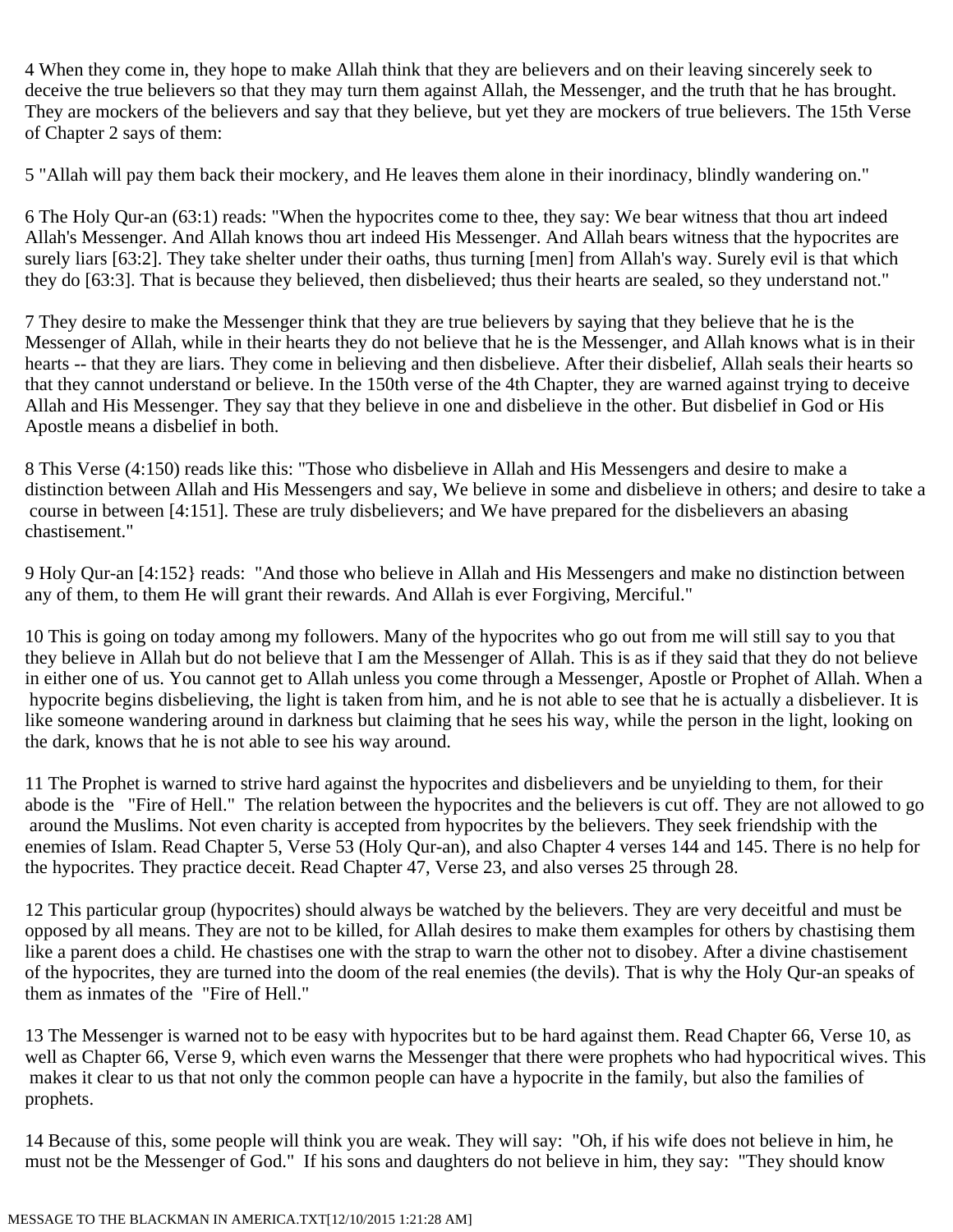more about him that we do. He must not be the Messenger."

15 But this does not mean that the Messenger is not the true one. Jesus prophesied that the truth will cause separation in the family. Mothers and father believing with children disbelieving. And children believing with mothers and fathers disbelieving.

16 This is going on now. There are many who come to us saying that they believe and want to join with us who believe in Allah and His truth and His Messenger, but many times their parent and/or children do not believe. This is the Judgment Day which you have been warned will come. The truth of Almighty God that I preach to you is not denied by scholars or scientists who understand. And if they do not understand, send them to me, and when they leave me, they will understand that it is the truth.

17 Chapter 104 of the Holy Qur-an is entitled the Slanderer. Please read it and the footnote (#2794), which fits very well with the slander I am now receiving from the chief hypocrites.

Message to the Blackman

CHAPTER 111

ON HYPOCRITES

--------------------------------------------------------------------------------

1 A hypocrite, regardless to where he appears or regardless to what organization he may be a member of -- whether a governmental hypocrite, an industrial hypocrite, a business hypocrite or a religious hypocrite -- is the most unwanted and hated of all the people concerned. They are also the most hated by God. They are double-crossers; they come in claiming belief and then go out disbelieving.

2 I quote several passages of the Holy Qur-an on hypocrites of which the average leader or searcher of the scripture has not known, because the scripture teachers here in America have never studied the Holy Qur-an. If they had, they would not be hard to awaken or be united with their own kind.

3 "Those who disbelieve -- it being alike to them whether thou warn them or warn them not -- they will not believe" (Holy Qur-an 2:6). Allah has sealed their hearts and their hearing; and there is a covering on their eyes, and for them is a grievous chastisement (Holy Qur-an 2:7).

4 This is not for people who have not known the truth of Allah and His true religion, it is for those who have known and then disbelieve after their believing. The 8th verse of the same chapter reads like this: "And there are some people who say: We believe in Allah and the Last Day, and they are not believers." Verse 9: "They seek to deceive Allah and those who believe, and they deceive only themselves and they perceive not." Verse 10: "In their hearts is a disease, so Allah increased their disease, and for them is a painful chastisement because they lie." Verse 11: "And when it is said to them, Make not mischief in the land, they say: We are but peacemakers." Verse 12: "Now surely they are the mischief makers, but they perceive not." Verse 14: "And when they meet those who believe, they say: We believe; and when they are alone with their devils, they say: Surely we are with you, we were only mocking." Verse 15: "Allah will pay them back their mockery, and He leaves them alone in their inordinacy, blindly wandering on."

5 In Section 16, entitled "Hypocrites are Dishonest," the Muslims are warned not to try to defend them or contend in behalf of those who act unfaithfully to their souls. "Surely Allah loves not him who is treacherous, sinful" (4:107)

6 "Behold! You are they who may contend on their behalf in this world's life, but who will contend with Allah on their behalf on the Resurrection Day, or who will have charge of their affairs!" (Holy Qur-an 4:109).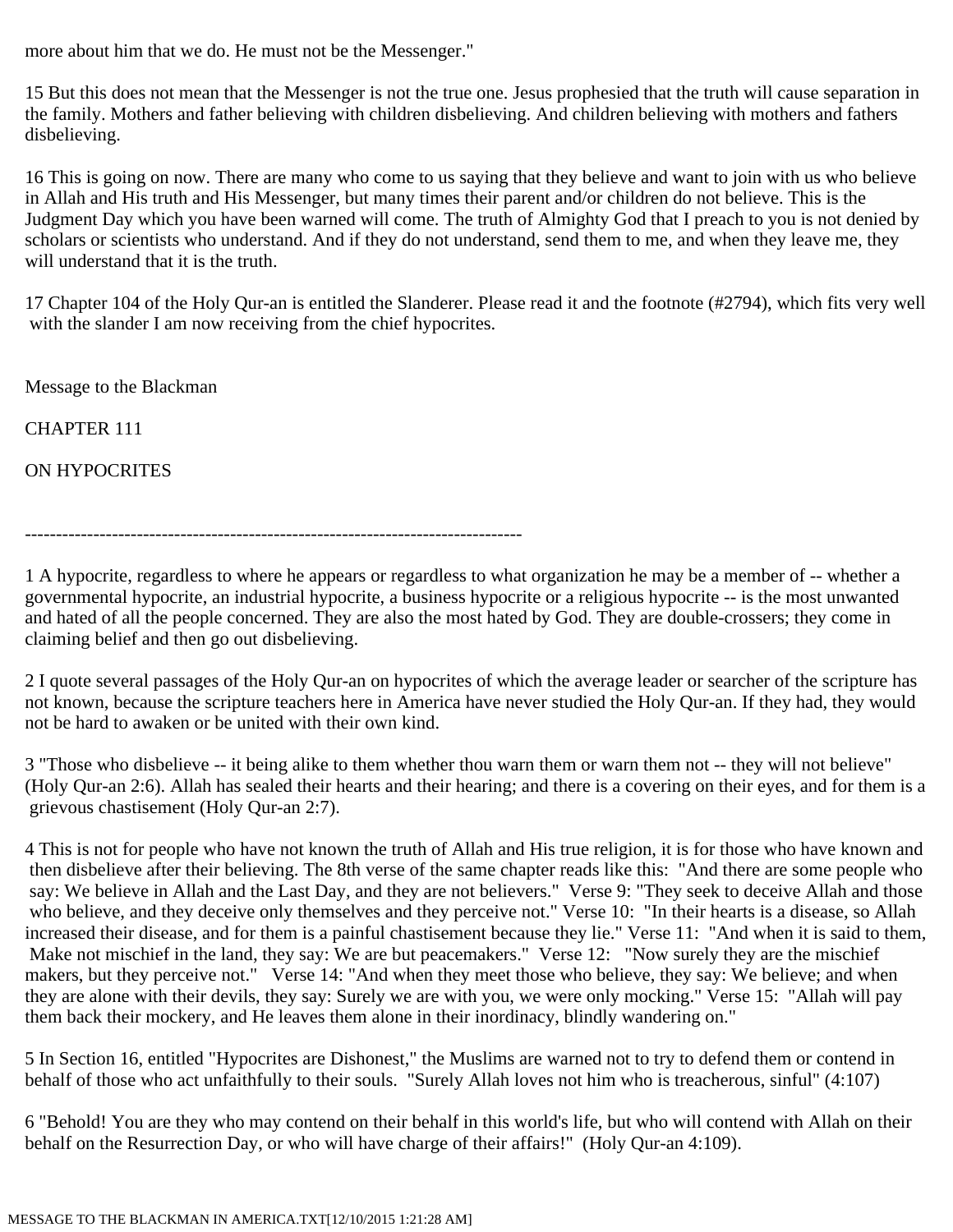7 In Section 17, entitled "Secret Counsels of the Hypocrites:" "And were it not for Allah's grace upon thee and his mercy, a party of them had certainly designed to ruin thee. And they ruin only themselves, and they cannot harm thee in any way. And Allah has revealed to thee the Book and the Wisdom and taught thee what thou knewest not, and Allah's grace on thee is very great" (Holy Qur-an 4:113).

8 "There is no good in most of their secret counsels except (in) him who enjoins charity or goodness or reconciliation between people. And whoever does this, seeking Allah's pleasure, We shall give him a mighty reward" (Holy Qur-an 4:114).

9 "And whoever acts hostilely to the Messenger after guidance has become manifest to him and follows other than the way of the believers, We turn him to that to which he (himself) turns and make him enter hell; and it is an evil resort" (Holy Qur-an 4:115).

10 I have followers who are now fulfilling these verses of the Holy Qur-an; they are true and they are very easy to understand. Allah warns them that He will not aid them against His Messenger but will let them be manifest and bring to a naught their evil plans to destroy the Messenger and the truth which he preaches and even to take his very life and those who are with him.

11 "And thus have we made in every town the reader of its guilty ones, that they may make plans therein. And they plan not but against themselves and they perceive no" (Holy Qur-an 6:124).

12 Allah allows the wicked and the leaders of opposition to the Messenger to make their plans therein. And they plans not but against themselves and they perceive not.

13 Allah allows the wicked and the leaders of opposition to the Messenger to make their plans and try to carry them out against the Messenger. And then Allah makes them to about-face, and the planners of the evil receive the evil results that they wished for the Messenger. (Holy Qur-an 8:46).

14 "O, Prophet, strive hard against the disbelievers and the hypocrites and be firm against them. And their abode is hell, and evil is the destination," (Holy Qur-an 9:73; read 9:74).

15 I do not beg anyone to believe, because it is not allowed by Allah for a Messenger to beg people to believe in Allah and His word of truth, neither to take him for an angel or for a Prophet. This is absolutely immaterial on a Prophet's part.

16 They seek to judge the Messenger of God and (as the Bible teaches) they seek to bring him into courts of the infidels to be judged by them while the Bible and the Holy Qur-an warn you against trying to be the judge of a Messenger of God, in these words: Who is he that judges another man's servant?

17 The Holy Qur-an repeatedly warns the disbelievers and hypocrites that Allah is sufficient as a judge of His Messenger, and by no means will He let those who molest and seek to destroy His Messenger with their tongues and their hands for no good reason.

18 There is no excuse for their deviation, only that they were actually hypocrites, eating and feasting with us (as the Bible says), and we did not know they were such people. Allah makes them know whenever he pleases, and I warn you who read this article that these are the days of Judgment, and I am your little brother missioned by God to try to save you from going to the doom of the devil and disbelievers.

19 Allah is a friend, and I am a friend that He has caused to rise among you, the poor black people of America who have suffered every injustice that man could suffer and are still suffering today.

20 The enemy cannot be but a hypocrite who will now try to change to offer you friendship. The same enemy who fought and killed you yesterday cannot turn overnight and become your friend.

21 Be warned and be careful of how you deviate and follow such evil-tongued people as you see now appearing, for in a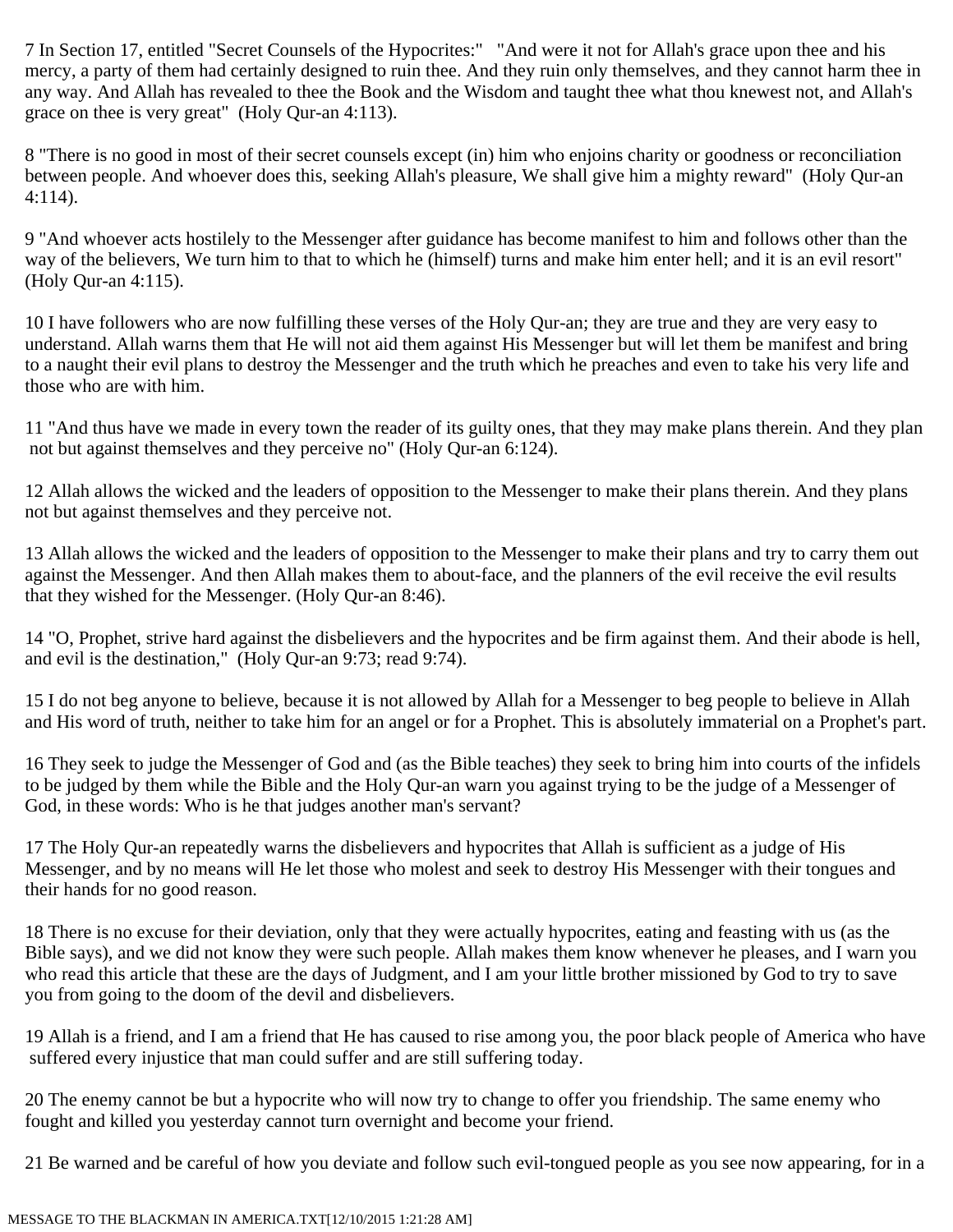few days, God will destroy them all with those whom destruction and justice is due.

22 May Allah pour upon the hypocrites the chastisement that He poured upon my Mother's son, my own brother who rose up against me in 1935 and joined himself with those who were bent upon taking life away. This was for no cause other than jealousy and envy of my mission. May Allah strike them with terror and grief that they may not have rest day or night for they return to me evil for good. I have been better to them than they were to themselves. Let Allah judge between me and the hypocrites and disbelievers who take Allah and His Messenger and religion for mockery.

Message to the Blackman

CHAPTER 112

# BEWARE OF FALSE PROMISES

--------------------------------------------------------------------------------

1 The government only wants to pacify her once slaves with fancy false promises that she knows she cannot fulfill without the loss of friendship and bloodshed among her own people. But there is nothing like a good future in these rosy promises for the so-called Negroes. Why should the government hinder us?

2 We want some of this earth and its treasures of raw materials to build us an independent nation as you and other nations have done. We want to live in peace. It is impossible to get along with you in peace while you cannot even get along with each other in peace! We were created of the essence of peace, while you were created of the essence of evilness, and evilness you will always do to either self or others.

3 That awful day of yours will surely come -- the appointed hour you are hasting by your evil intentions and doings to us, the poor black people. We who have given our sweat and blood all our lives today we cry for justice, and you send your armed forces with trained wild dogs to kill us as it is written of you. "Ye have condemned and killed the just, and he doth not resist you" (James 5:6).

4 You send armies of heavily armed policemen to slay the unarmed so-called Negroes. Does this act of murder of unarmed people show that you are brave or cowards? You, like your fathers, hate and despise your slaves, and you beat and murder them daily. And after such inhuman treatment you want them to love you so that you may carry out your evil doings on them without resistance.

5 The beating and killing of those among us who say they are Muslims is most surely hasting your doom. You hate them because Allah has revealed the truth of you to them and you are angry and seek to take revenge on them for what Allah has made known to them of truth.

6 There is no solution to the problem between the slave-masters and their slaves other than the once slaves are going for self, for they have become a nation in a nation. One or the other must leave the other or suffer death.

7 It is the will of Allah (God) that the two be separated. Both books, the Bible and Holy Qur-an, prophesy of a separation between the two people. A temporary solution will only increase the trouble of finding a peaceful solution between the two people.

8 It is the government that is hindering a peaceful solution to this problem. It is true that the government does not want her once slaves, but it is equally true that she does not want her once slaves to go from here where they can become independent.

9 We, the Muslims, are sure of help from Him (Allah) who has visited us in the name of Master Fard Muhammad (God in Person), the long-awaited Mahdi who was to come and has come to slay the enemies of the righteous.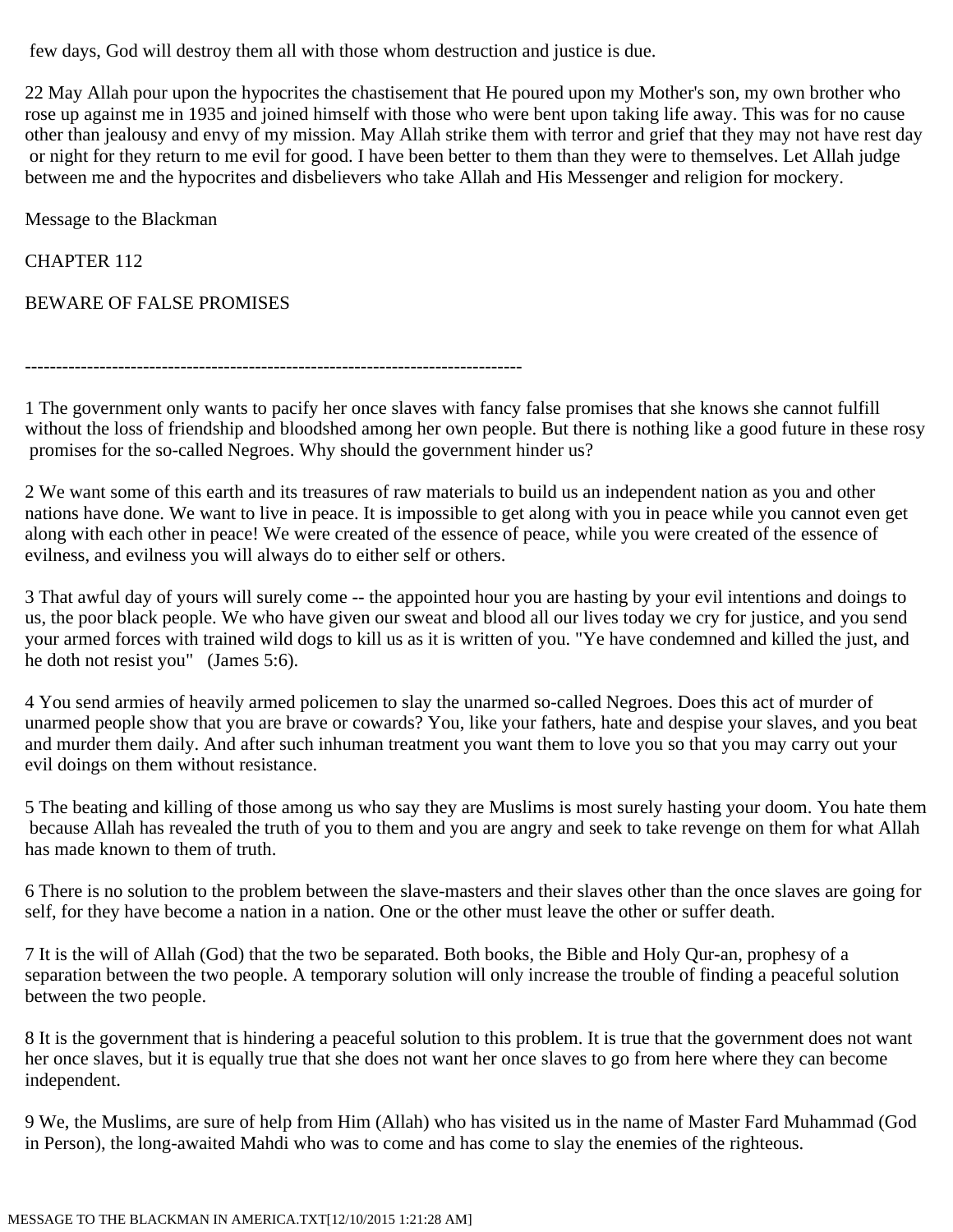10 He (Allah) has power over everything -- small or great. He will let you kill a few of us that He may be justified in killing all of you for the murder of all the righteous you and your people have slain since you were created.

11 We will, by the help of Allah, unite. We will get some of this earth, by the help of Allah, that we can call our own!

Message to the Blackman

### CHAPTER 113

### THE TEACHINGS OF THE HOLY QUR-AN ON OBEDIENCE

--------------------------------------------------------------------------------

1 Say: Obey Allah and the Messenger; but if they turn back, Allah Surely loves not the disbelievers' (Holy Qur-an 3:31).

2 The religion of Islam demands strict obedience to Allah and His Messenger. The world "Islam" means submission "obedience." Obedience to God (Allah) is not accepted if one is disobedient to the Messenger.

3 "The Messenger believes in what has been revealed to him from his Lord, and (so do) the believers" (Holy Qur-an 2:285).

4 A true follower of the Messenger believes as the Messenger believes, but a hypocrite pretends he believes but is not at all a believer. There are those who claim they are believers but are sympathizers of the hypocrites; those are the ones who will never say anything one way or the other, fearing that they will show their sympathy for the hypocrite. Such ones are warned in the Holy Qur-an:

"Behold, you are they who may contend on their behalf in this world's life, but who will contend with Allah on their behalf on the resurrection day" (Holy Qur-an 4:109)

5 There are those who like to dispute and act hostile toward the Messenger of Allah. They are also warned in the same chapter:

"And whoever acts hostilely to the Messenger after guidance has become manifest to him and follows other than the way of the believers, we turn him to that to which he himself turns and make him enter hell: And it is an evil resort" (Holy Qur-an 4:115)

6 This refers to those whom the Messenger has guided to Allah on the right path, and who have tasted the blessings of Allah and then turn back to that which they had been brought out of. And here Allah causes them to meet with a worse condition that they left. This is tasted by such ones in this life. Allah does not spare a Messenger's nearest of kin or their wives and children. (See Holy Qur-an 66:1-11).

7 Allah will chastise Messengers if they disobey Him, but Allah does not allow us to be the judge of His Messengers, nor does He make a second choice in choosing a Messenger for another. Read the histories of the Prophets of God.

8 'O you who believe, obey Allah and obey His Messenger and make not your deeds vain.

9 "Surely those who disbelieve and hinder men from Allah's way then die disbelievers, Allah will not forgive them" (Holy Qur-an 47:33, 34).

10 God is very hard on those who disobey His Messenger. He warns in His Holy Qur-an not to quarrel and dispute or raise our voices above the Messenger's voice. Strict respect and honor is demanded for His Messengers. We should not take them lightly, we may underestimate them without knowledge.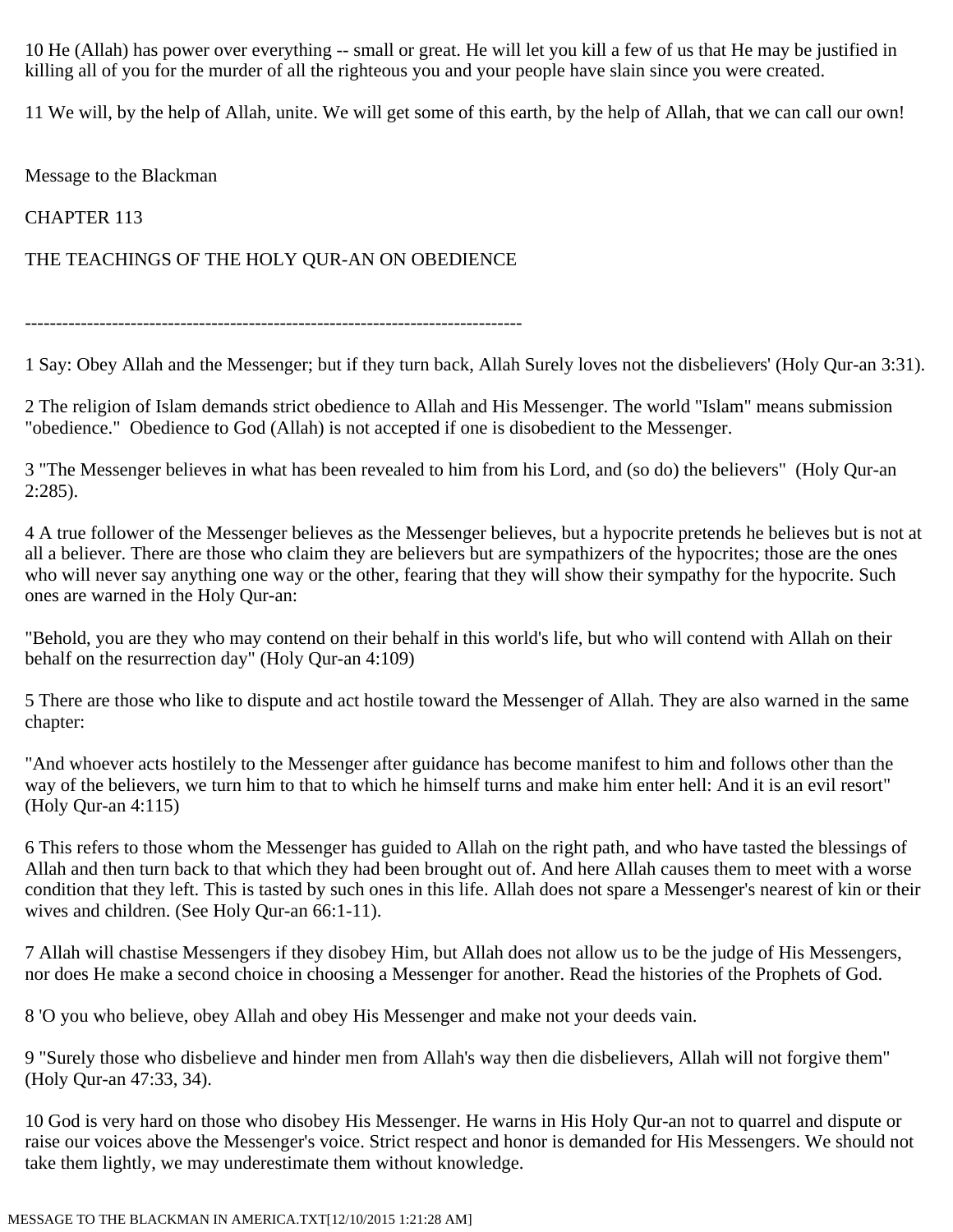Message to the Blackman

CHAPTER 114

VICTORY OF THE APOSTLE

--------------------------------------------------------------------------------

1 THE HYPOCRITES 'Announce to the hypocrites that they shall have a painful chastisement. 'Allah will gather together the hypocrites and the unbelievers all in hell. 'Surely the hypocrites strive to deceive Allah, and He shall requite their deceit to them. 'Surely the hypocrites are in the lowest stage of the fire and you shall not find a helper for them except those who repent and amend and hold fast to Allah and are sincere in the obedience to Allah. These are with believers and Allah will grant the believers a mighty reward" (Holy Qur-an 4:140, 142, 145 and 138)

2 The Holy Qur-an has the same announcement for all disbelievers and hypocrites of the Messenger. It is also the same given to Noah and his followers. It is the same given to all disbelieving foes and hypocrites. The hypocrites around Moses, Jesus and Muhammad were given the same warnings. And, they (the hypocrites) are prophesied in the Holy Qur-an (which is a very true book), to be the same type of hypocrites and to be saying the same word to the last Apostle and his true followers today as they did to the former prophets and their followers.

3 My followers here in America -- and the hypocrites among them -- are now being manifested to be the same as all others in the past. They hypocrites utter the same words, make mockery of the Messenger and his followers, and plan to do harm to us just as the hypocrites of the past did all other Messengers and their followers.

4 The Holy Qur-an says to the last Apostle: "All Apostles before you were mocked and called liars, but Allah reminds the last Apostle to think of His disapproval of other hypocrites and disbelievers."

5 He destroyed them and some of the hypocrites returned after they had tasted of the chastisement. We have, today, such a perfect fulfillment of the prophecy of the Qur-an in the recent outbreak of hypocrisy among my followers. The chief hypocrite of them all -- and the worst of them all -- has never stopped in his attempt to do harm to my mission.

6 The Holy Qur-an teaches: they will fight you with their tongues and even with their hands. So their tongues were not sufficient; they wanted quick action. So, the chief hypocrite resorted to arming his followers, as well as himself, with .30 caliber weapons. Knowing that my followers and I had not resorted to such weapons, they intended to spring a surprise attack by mowing us down. What happened? He and his ignorant followers had forgotten that God was with me and my followers. They did not know they could not stop us with weapons. The hypocrites always will be the losers.

7 This chief hypocrite took a group with him to build a "Mosque in opposition" to me and filled it with all types of wickedness and disbelievers like himself. He wished the praise of the people and not of God. He has said everything imaginable against me, which likely will hurt him and those who follow him more than he thinks. He wants the world to recognize him as a qualified leader. He should seek the recognition of Allah. Allah is the One who makes a leader for his people.

8 This chief hypocrite is not with Allah; if he were with Allah, he would be with me. Since he is not with Allah, he cannot claim guidance from Allah. He has admitted that he cannot trust a religion and cannot trust a God who teaches when to act. He wants to act when he is ready to act, rather than depend upon a God who will act in His own good time.

9 He does not wait on a God like that. Many other such fools passed away in great dishonor and shame long before this chief hypocrite. No weapons (as it is written) formed against me will prosper as long as Allah is with me and I am with Allah, because the twain will never break. We always shall be together against the enemy and together for the believers. Some of the hypocrites have come to know all of these things, but they must be punished.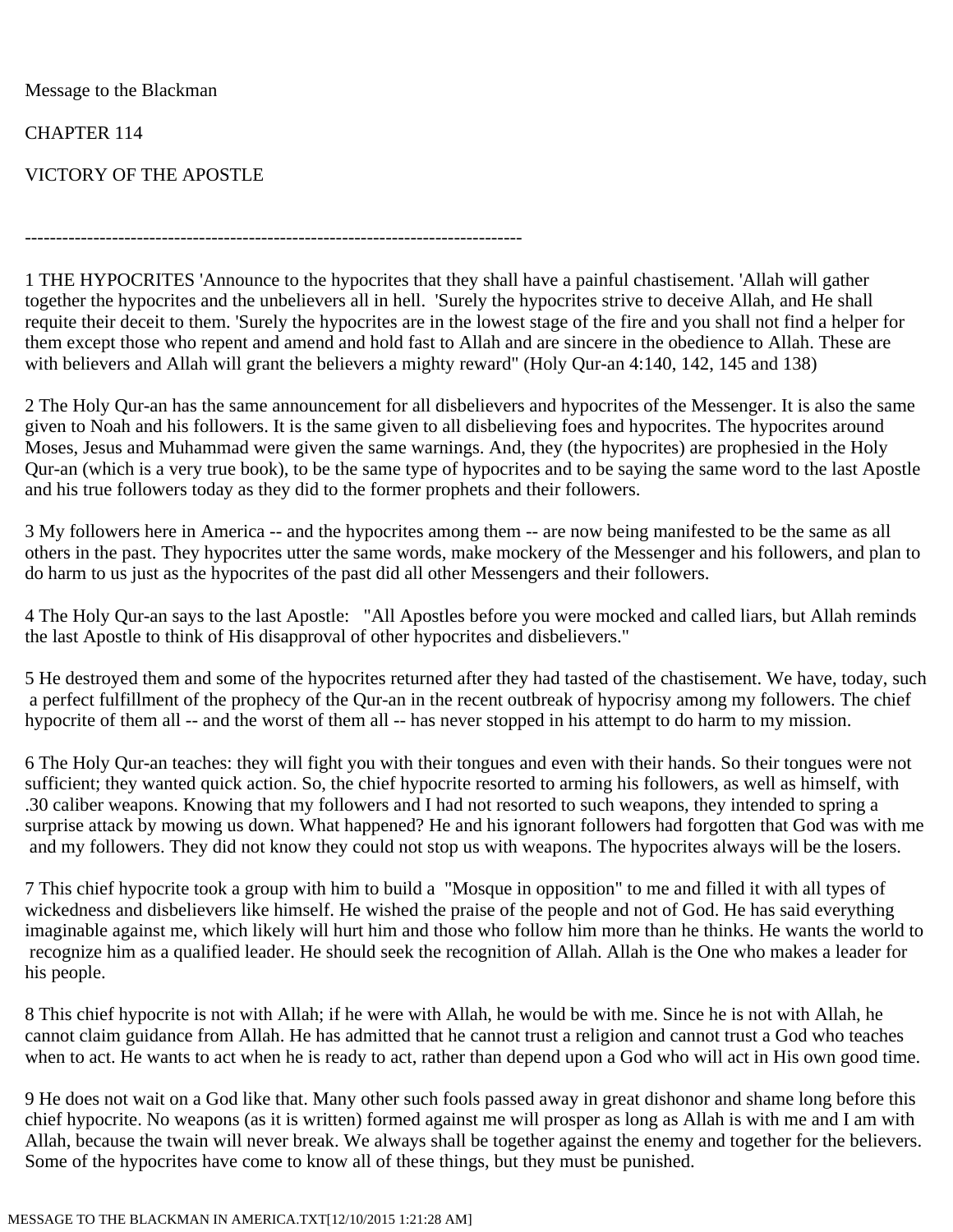10 A hypocrite is one who first says he believes in Islam and then disbelieves and seeks to oppose the Messenger and those who believe in him and his God. Their punishment -- says the Holy Qur-an in several places -- is grief, regret, shame and disgrace. I will never forget this hypocrite's hateful acts against me.

11 If he is the last of the 22 million, I shall remind him of his evil and wicked acts done to me in return for the good that I did for him. He could not have risen up against me if I had not given him so much knowledge of Allah and his religion. When I made him a leader and a teacher among the people, he felt proud. He now thinks that he should be elected top man, but I am sure that he will be appointed the lowest man.

12 He went, first, on the side of the Muslims, and then on the side of the devils, and again on the side of the Muslims and against the devils. He is -- as the Holy Qur-an says -- neither this nor that. His greatest desire is for someone to declare him as their leader. He is insane for leadership and disgraces himself for that office. As I have repeatedly taught -- and the scholars and scientists will agree with me -- the so-called Negro must have divine leadership today. The leader must be divinely appointed, not self-made or made by the people. This is universally known; I am that man, divinely appointed by Allah.

13 According to the Bible and Holy Qur-an, punishment is sure to overtake hypocrites and those who seek to oppose Allah and His Apostle. I quote here a verse from the Holy Qur-an.

"Do they not know that whoever acts in opposition to Allah and His Apostle, he shall surely have the fire of hell to abide in it, that is the grievous abasement" (Holy Qur-an 9:63).

14 That is the hell that the hypocrites and disbelievers will suffer, and it begins with their feeling of fear and excitement -- fear that someone is going to do harm to them (as they plan to harm those they oppose). There is no fear for a true believer, nor shall he grieve. This grief of the hypocrties, according to the Holy Qur-an, prostrates them and makes them wish that they were dead. They even wish for someone to kill them.

15 But Allah, the Holy Qur-an says, will not permit anyone to kill them, because death would take them out of their chastisement and grief. They will not bow in submission to the will of Allah and obedience in following His Messenger, and after a year or so under this condition, they are classified with the devil, to be destroyed in hell-fire -- the final end to both.

16 The Bible's last book, under the title of Revelation of John, prophesies a grief falling upon the followers (the socalled American Negro) of the symbolic beast (the white man) who are in the beast's names and who worship and believe in the white man's religion, called Christianity. They worship the white man as though he were god above the Supreme God of heaven and earth. They also worship the white man's leader of the Christian religion, the Pope in Rome. This is mentioned in Revelation 14:4.

17 The grief of the hypocrites is such that even the victim is not able to say his prayers. In the first place, God has closed the door and does not hear the prayers of the hypocrites when He sends chastisement upon them. This is in store for my hypocrites and shall befall them at any time -- just as it did the hypocrites of 1935. We actually witnessed this type of chastisement that fell upon those hypocrites in 1935. One of the hypocrites then was my own brother, and another was a minister by the name of Augustus Muhammad, my top assistant at that time in the Chicago Mosque No. 2. They felt proud after they had acquired a little wisdom and thought that they were more powerful than the teacher.

18 I have been told directly by some of the hypocrites that they think it is time for a change and that a younger man should take my place. And they even go so far as to designate a person whom they think should take my place.

19 I look at them and say within myself, "What a fool you are! How can you appoint someone to take my place when I did not appoint myself? God, Almighty appointed me. You are foolish to play with God's mission and His messenger to the mentally dead nation. You take it lightly that you can vote out, put down or shoot down God's Messenger and set up another of your choice. What will you do with the next group of hypocrites who may not like the man of your choice? They may shoot both you and your man down and take over."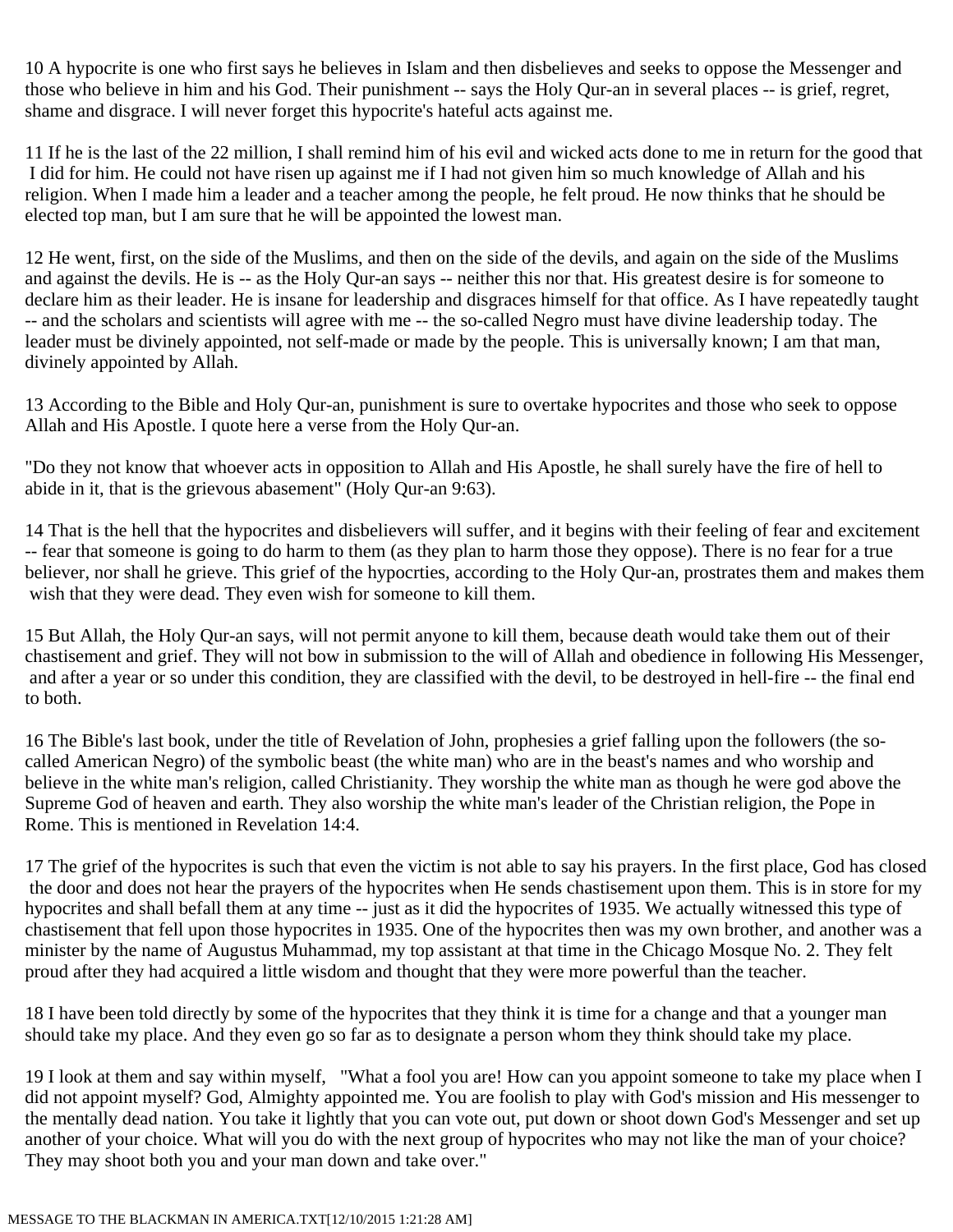20 Let the hypocrites be aware that there is a great chastisement in store for them -- and their aims, purposes and wishes will never materialize. The Holy Qur-an teaches that their grief will be so severe that it will prostrate them and they will be unable even to blink their eyes -- and that which they feared will come to pass. What they actually feared is:

Exposure as the losers who had lied. Punishment for wishing their grief upon the Messenger and those with him. Victory of the Messenger over them.

21 They shall suffer the loss of true friendship, and they are not helped. They go to the devil for friendship, and he turns them down because he knows that they will not be able to help him against Allah and the Apostle, because Allah and His Apostle are considered submerged into one.

22 The Apostle is considered one in Allah and Allah is one in the Apostle. So, when you look at one, you see both; when you hear one speak, you hear both, because they both are as one in their agreement for the right and against the disbeliever. Therefore, Allah brings this to pass. As it was in Noah's day, so shall it be in the day of the last Apostle, whom God raises from the mentally dead Negroes in North America

Message to the Blackman

THE JUDGMENT

CHAPTER 115

#### ON UNIVERSAL CORRUPTION

Corruption has appeared in the land and the sea on account of that which men's hands have wrought, that He may make them taste a part of that which they have done, so that they may return. [Holy Qur-an 30:41]

--------------------------------------------------------------------------------

1 Allah, the All Wise, the Best Knower, who has knowledge of the past, the present and the future revealed this above prophecy to Muhammad (May the peace and blessing of Allah be upon him) nearly 1,400 years ago, as though it were taking place during that time. However, it was referring to these days, and we see the manifestation and fulfillment of the above verse.

2 There is no doubt in anyone's mind today that the condition of the nations is such that needs a ruler who is not involved in the present world of corruption to bring about peace and good will among the people of the earth. There cannot be peace for their lovers who seek after peace until the peace breakers have been removed from authority and their activities of mischief making, causing bloodshed, grief, sorrow and trouble among peace-loving nations.

3 There is not a civilized government of people at this writing that is not in trouble and trying to find a solution to the cause. All the nations of the earth are so corrupt with other than good that they cannot come to any agreement on peace with each other, then carry it into practice. The disagreement and corruption today is seen not only in the Christian world of Europe and America but also in the very heart of the Holy Land in Africa and Asia.

4 Corruption started in Europe, and it has now spread over nine-tenths of the population of the Planet Earth. It has caused the dissatisfaction of nearly 100 per cent of the civilized nations.

5 Dissatisfaction has reached such a percentage that it is bound to bring about universal war, since the corruption is universal. The continuing disagreement between the heads of the nations is referred to as CONFUSED and CONFLICT in the Bible and Holy Qur-an. In this world of universal corruption and crises and the ever-growing threat of universal war, we, the so-called American Negroes, the Lost-Found members of the tribe Shabazz, should unite and take our stand on the side of Allah (God), His religion of peace (Islam) and our own nation (the Black People).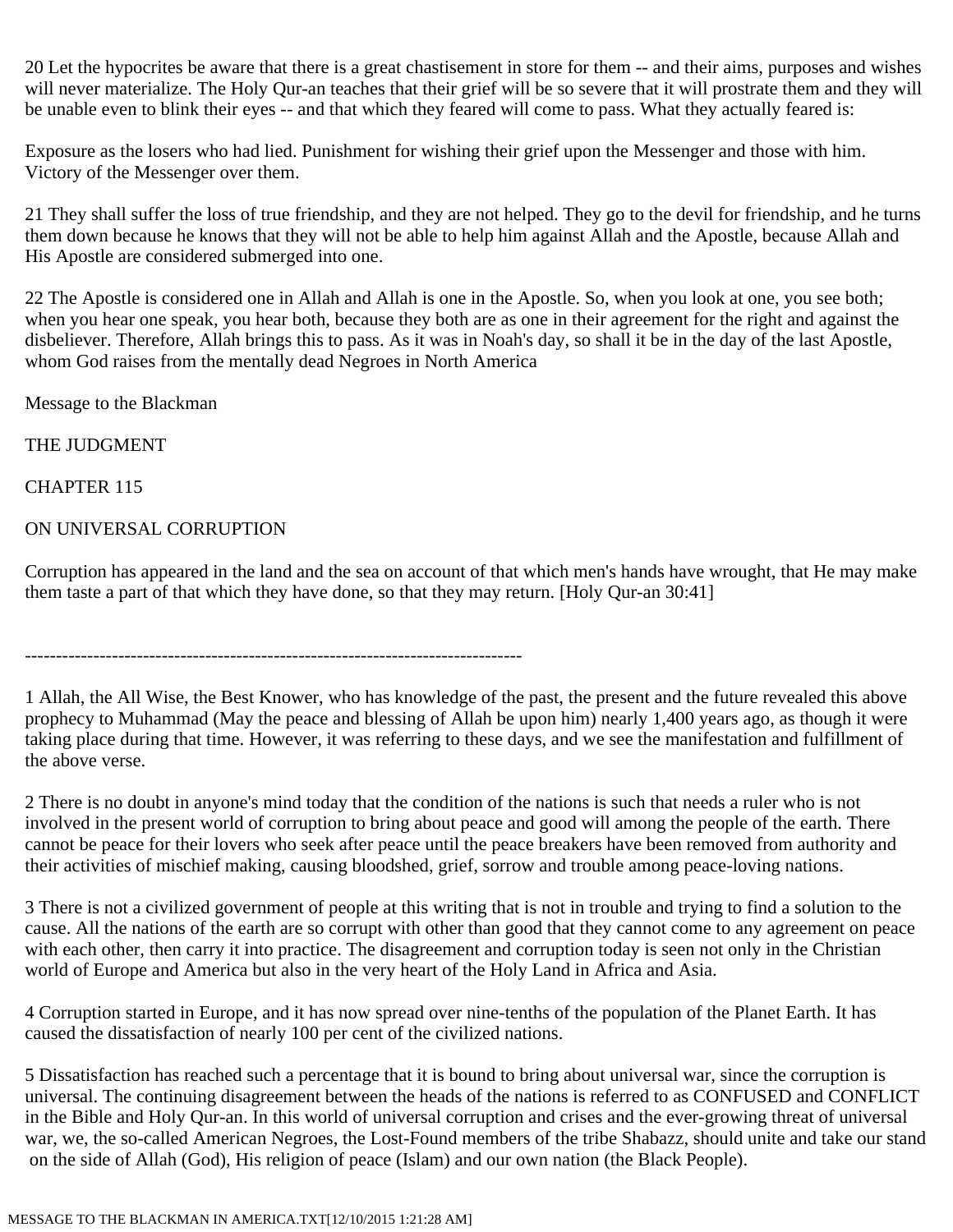Message to the Blackman

CHAPTER 116

### THE BREAK-UP OF THE OLD WORLD!

--------------------------------------------------------------------------------

1 According to the changes of civilization by Allah and His Messengers from Moses to this day and the last Messenger, the resurrection and return of the lost and found mentally dead members of the aboriginal people of earth (the Black Nation) is now.

2 Today, we live at the end of the world of people who have ruled the black man and his various colors between black and white for the last 6,000 years. The world of disbelievers and hypocrites know these are the days and the end of the rule of the white man.

3 I am referring to the rule of the people mentioned by Jesus, Allah and the Holy Qur-an as being a people who were created (grafted) so that they might be tried at ruling the righteous for the past 6,000 years. Their first 2,000 years were spent in the caves and hillsides of Europe (the only appointed continent of Allah for that people).

4 They suffered divine chastisement for the first 2,000 years on this continent for their trouble-making and for causing war and bloodshed among the original black people, who had not suffered from wars, exploitation and enslavement before the creation (grafting) of this people by their father, Yakub.

5 Today, they have filled the earth with their wickedness, and there is 100 per cent dissatisfaction against their continued rule over the nations black people.

6 Allah now has put it in the hearts of the original people to forsake them and to separate them from living to themselves as they did before the grafting of this race of people by Yakub. We find it as hard to separate from them as it was 600 years after they were grafted from us. In those days, they fought back to remove them from among the righteous (the original black people of Arabia).

7 In that war, Allah was successful, driving them (most of them) out into what is known today as Europe: EU stands for hills and cavesides of that continent and ROPE means a place where that people were bound in.

8 Since 1492, the people of the white race have been allowed to spread over the face of the earth (to have the freedom of deceiving all that they could). To learn more about them, let us read and study their history. Read in the Bible the Revelation of John, under the title of "The Beast and the Dragon."

9 Their history shows trouble-making, murder and death to all darker people from the far-off islands and mainlands of Asia as well as the South Seas and the Pacific and Atlantic Oceans. All have been touched by their destructive hand and evil way of civilization and finally the bringing of my people to make their destruction sure.

10 Actually it was suicide for them to have brought our fathers in slavery. This act was charged to them by the Divine Supreme Being as being the most wicked people on the earth. Now we see the results in the fight of the ignorant among our people to gain sincere love from a people who have no sincere love among themselves.

11 They have never practiced sincere love, according to their own history of war making, robbery, murder and exploitation among themselves. This is clear to you who see and understand.

12 The so-called Negro has been made so blind, deaf and dumb by them that even the intellectual blacks now are blind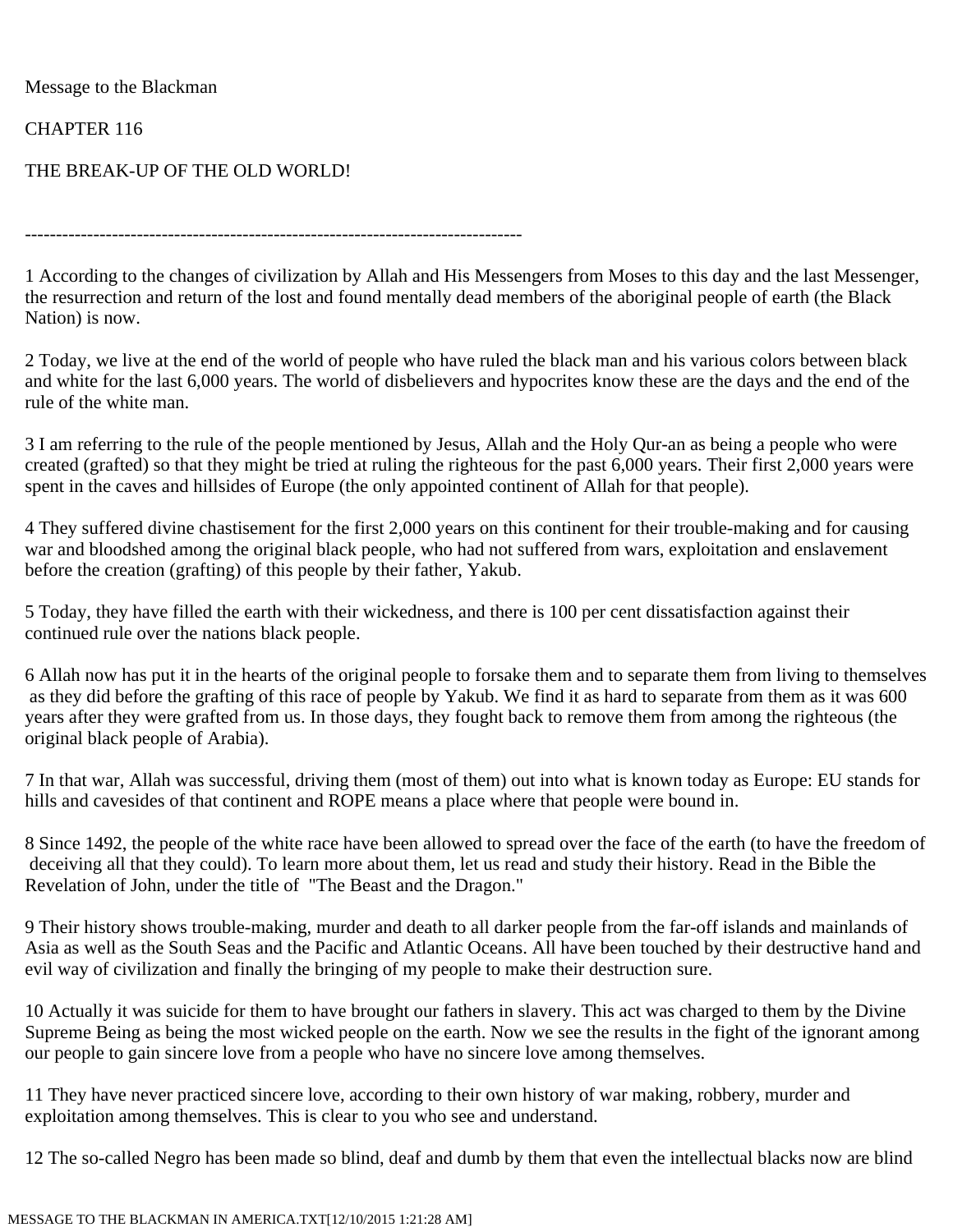and seek to make love and friendship with the people of the devil and satan. The day of decision between the dark races or nations was begun by God Himself in the Person of Master Fard Muhammad, to Whom be praised forever, as is prophesied in the Bible: "Multitudes in the valley of decision, for the day [before or by 1970] of the Lord is near in the valley of decision" (Joel 3:14).

13 It is clear that the armies of the nations of the earth have geared themselves for a showdown between their forces and Allah and the Nation of Islam. We, the so-called American Negroes, the lost and found members of our Nation, are in this decision. The second and third verses of this same chapter (Chapter 3) read like this: "I will also gather all nations and will bring them down into the valley of Jehoshaphat [Europe and Asia -- between black and white] and will please with them there for my people and for my heritage [the lost and found, so-called Negroes], Israel whom they have scattered among the nations and parted by land [between the European white race] and they have casted lots for my people and have given a boy for a harlot and sold a girl for wine that they might drink" (Joel 3:2, 3).

14 American has fulfilled this to the very letter and spirit with her slaves (the so-called Negroes) under the type of Israel. The Egyptians did nothing of the kind of Israel when they were in bondage to them. In fact, and as God taught me, the Bible is not referring to those people as His People, it is referring to the so-called Negro and his enemy (the white race). The seventh verse also gives us a hint in this way:

15 "Behold, I will raise them out of the place where you have sold them and will return our recompence upon your own head" (Joel 3:7).

16 The slave-masters of our fathers must reap what they have sown. Allah calls them to war in the ninth verse of the same chapter.

17 "Proclaim you among the Gentiles, prepare war, wake up the mighty men, let all of the men of war draw near, let them come up" (Joel 3:9).

18 All the mighty men of science and modern warfare have been called in an effort to devise instruments and weapons against God and the armies of heaven. The nations of the earth are angry. The disbelievers and hypocrites of my people also are angry over the change of the old world to a new world of justice and righteousness, causing much spiritual darkness and misunderstanding to fall upon them. They want to judge the person Allah should choose for His Messenger.

19 Believers, be aware of this chief hypocrite who has, for the past year, stepped beyond the limits in trying to keep people from following me (see Holy Qur-an 68:10-16).

20 I am no more to suffer the evil and slanderous talk of the disbelievers (as though they are the judges of Allah=s Messenger) as did the Messenger before me. Not one of you of the 22 million who do not believe in the truth that I am teaching will harm me in the very least; you are harming only yourselves. As I have said, Allah has given me the key to your mental death here in America (hell). I am not allowed by him to even beg you to believe, because the truth is plain enough for a fool to see and say that it is the truth.

Message to the Blackman

CHAPTER 117

THE DAY OF AMERICAN'S DOWNFALL

--------------------------------------------------------------------------------

1 Allah manifests the fall of America. He desires to make America fall as a warning to her brothers in Europe. White Americans and Germans -- Allah has taught me -- are the most wicked of the white race. The wicked deeds that have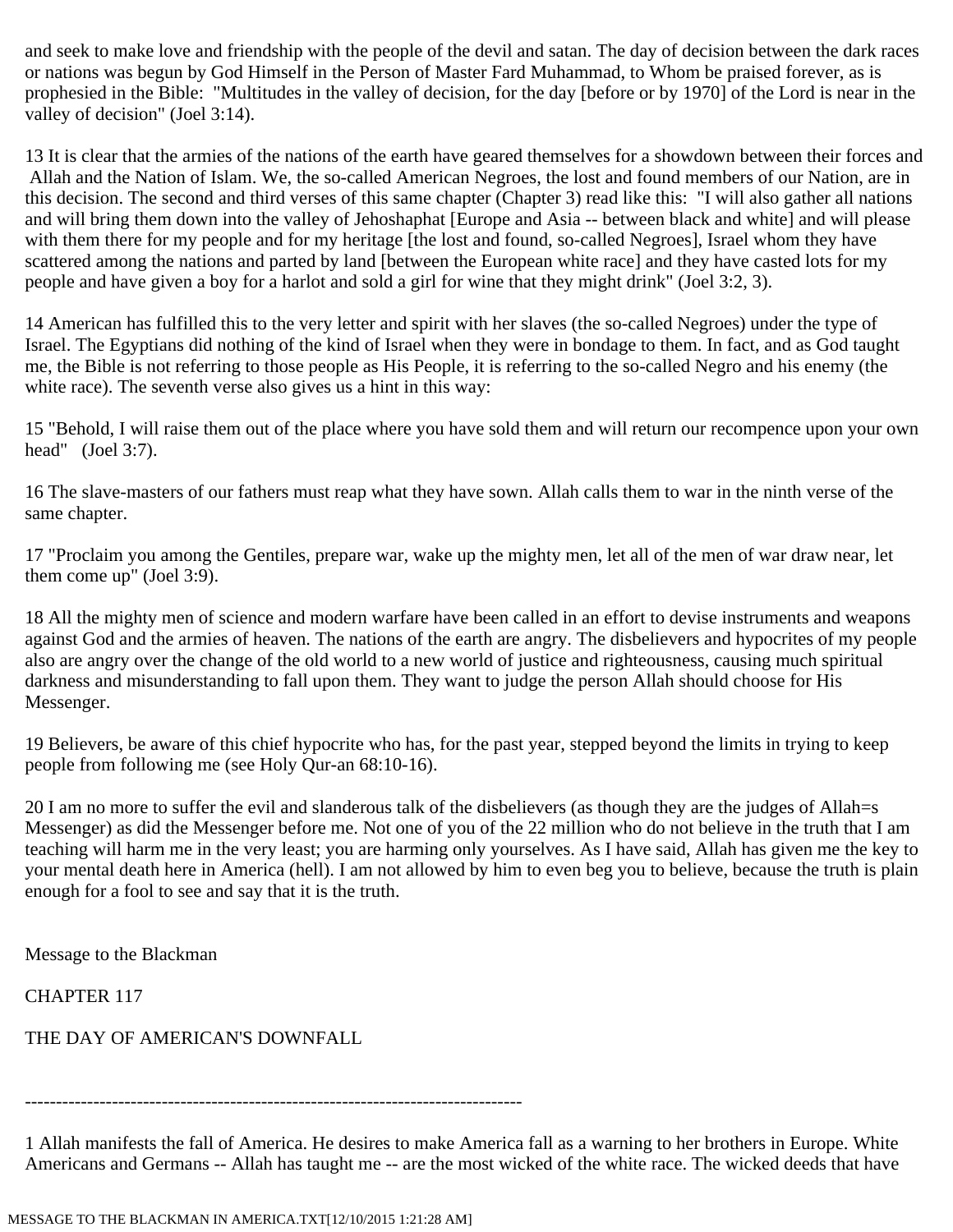been performed and are still being performed by white Americans upon the so-called Negroes (their slaves) are the worst in the annals of history.

2 They have been clever enough in their wickedness to make the so-called Negro slaves love them, though they are their open enemies and murderers. Allah in the person of Master Fard Muhammad, to whom be praised forever, now judges the American whites and is causing America's fall and total destruction. Egypt under Pharaoh is an example. It fulfills the signs and other prophecies of the doom of this people as foretold by the prophets from Noah to Jesus.

3 Moses and Jesus are the most outstanding prophets in the history of the Caucasian race for the past 4,000 years. There are several other contemporaries, but Moses and Jesus are the major prophets of the white race's history. The whole of the civilized world today, as prophesied in Isaiah, is against the white man of America. Allah hates the wicked American whites and threatens to remove them from the face of the earth.

4 Since white Americans and the white race in general have deceived the entire world of black people and their brethren (brown, red and yellow), Allah now is causing these people to wake up and see the white race as it really is, the created enemy of the darker people. As we see today, there is a general awakening of the darker people into the knowledge of self and the knowledge of their age-old (6,000 years) enemies all over the earth. The American white race cannot sincerely give the so-called Negroes (their slaves) a square deal. She only desires to deceive them.

5 Today, America is trying, against her will, to give the so-called Negro civil rights (which is against the very nature and will of the white race) for the first time since the black man has been here. America falsely offers him social equality in certain parts of the country. This social equality consists mostly of permitting the American black race to mix openly with the white man and his woman (the devils). The actual idea, however, is to grant the so-called Negro social equality among the lower class of whites. This is done so that the scriptures, wherein the prophecy that the white man tempts and corrupts the so-called Negroes with his women, might be fulfilled.

6 God has taught me that the white race was grafted unalike, and, being unalike, it is able to attract the black man and black woman, getting them to do all the evil and indecency known to the white race.

7 The years 1965 and 1966 are going to be fateful for America, bringing in the "Fall of America." As one of the prophets of the Bible prophesied in regard to her, "as the morning spreads abroad upon the mountains a great and strong people set in battle array" (Joel 2:2). This is the setting of the nations for a showdown to determine who will live on earth. The survivor is to build a nation of peace to rule the people of the earth forever under the guidance of Almighty God, Allah. With the nations setting forth for a final war at this time, God pleads for His people (the inheritors of the earth, the so-called Negroes).

8 The so-called Negro is the prey of the white man of America, being held firmly in the white man's power, along with 2 million Indians who must be redeemed at this time and will be, if the so-called Negro turns to His Redeemer. The problem of the American black man is his unwillingness to be separated from his 400-year-old enemies. The problem, therefore, is harder to solve, especially with the enemy trying to fascinate the Negro with his lower class girls and women arraying them partly nude before the Negroes in every public news medium (cheap daily newspapers and magazines, radio and TV) and the Negro is quick to imitate.

9 The problem between these two people, separating and dignifying the so-called Negroes so they may be accepted and respected as equals or superiors to other nations, must be solved. This is God's promise to the so-called Negro (the lost and found members of the original Black Nation of the earth). This promise was made through the mouths of His prophets (Bible and Qur-an), that He would separate us from our enemies, dignify us and make us the masters after this wicked race has been judged and destroyed for its own evils.

10 But, as I said, the solving of this problem, which means the redemption of the Negro, is hard to do, since he loves his enemies (See Bible; Deut. 18:15, 18; Psalms; Isaiah; Matthew 25:32; and Revelations, Chapter 14).

11 The manifestation of Allah and judgment between the so-called Negro and the enemy of God and Nation of Islam will make the so-called Negro see and know his enemy and himself, his people, his God and his religion.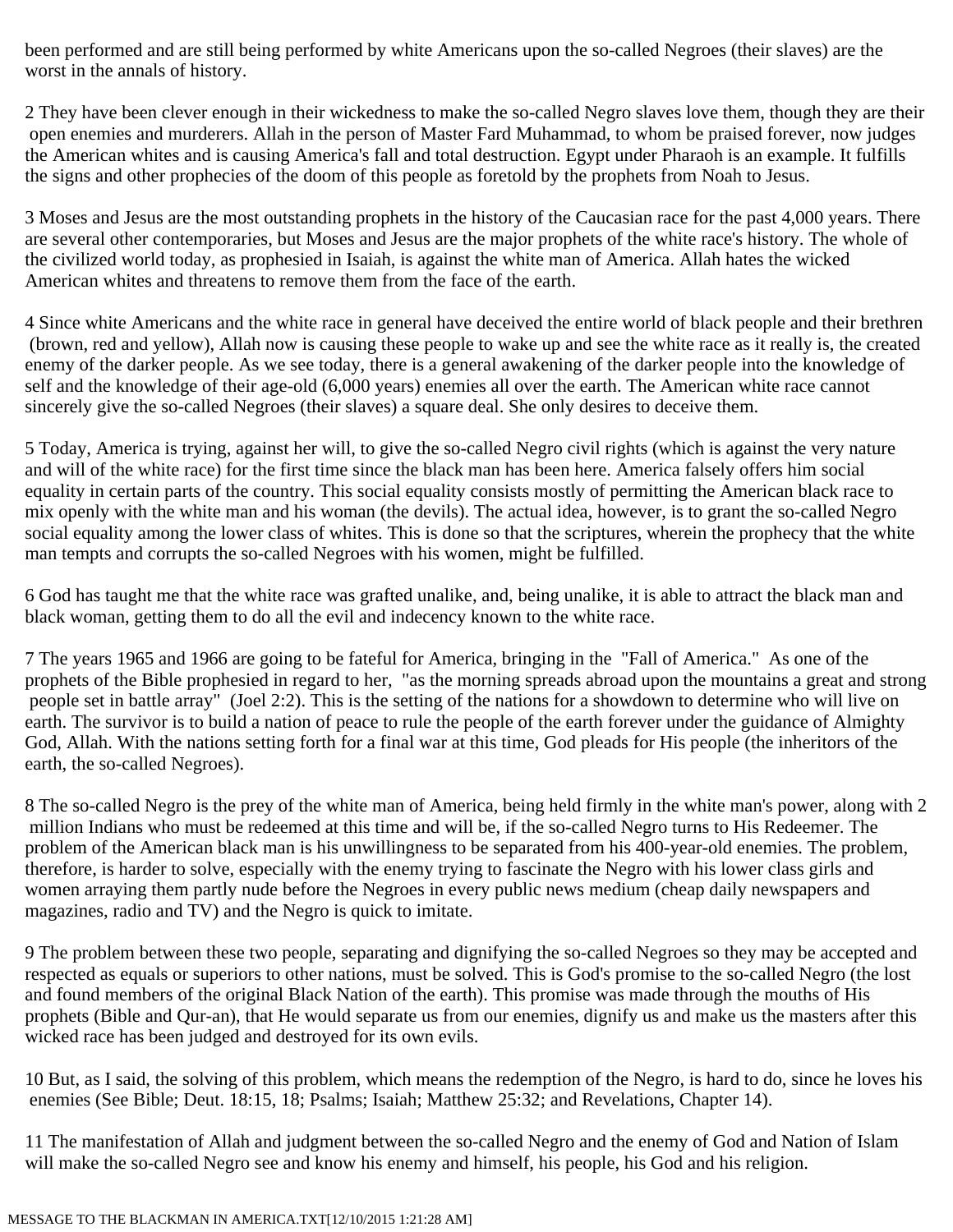12 We hear the statement of black educational, political and Christian classes, which express their love for the white man, publicly asking to be his brothers, if not his brothers-in-law. Now, this class wants to make it clear to the world that they really love the white race and not the black race. This means they want to be white instead of black. The devils have made them hate black. They reject the thought of black ever being the ruler or equal with the ruler. They ask boldly for inferiority, not only for themselves, but for their people.

13 They want to absorb themselves and their kind (especially the so-called American Negro) into the race of white people, thus ending the black race. It is just the opposite with Allah (God), myself and my followers. We "want out completely." We want no claim to kinship with a people who, by nature, are not our kin. Read from Genesis to the Revelation in the Bible and from Sura 2 to Sura 114 of the Holy Qur-an.

14 By no means are the so-called Negroes and the whites kin. God did not create them to ever become brothers. One is created an enemy against the other, and since the righteous are more powerful than the wicked, Allah, the God of righteous, set a time of reckoning for the enemy (the white man) of the righteous.

15 We want separation. We want a home on this earth we can call our own. We want to go for self and leave the enemy who has been sentenced to death by Allah (Rev. 20:10-14) from the day he was created (See this subject in the Bible and Qur-an). No one, white, black, brown, yellow or red can prove to me by any scriptures of Allah (God) sent by one of the prophets of Allah (God) that we should not be separated from the white race, that we should believe and follow the religion dictated, shaped and formed by the theologians of the white race.

16 The coming Allah and the judgement of the wicked world is made clear by the prophetic sayings of the Prophets. The so-called reverends and the proud intellectual class are doomed to destruction with the enemy, if they remain with him instead of joining onto Allah, Who loves them and Who will deliver them and the Nation of Islam.

17 The so-called Negro masses must be warned of the grave mistake they make in following the leadership of those who love and befriend their murderers. This will not get them freedom or civil rights.

18 America is falling. Her doom has come, and none said the prophets shall help her in the day of her downfall. In the Bible, God pleads with you to fly out of her (America) and seek refuge in Him (Rev. 18:4). What is going to happen in 1965 and 1966? It certainly will change your minds about following a doomed people, a people who hate you and your kind and who call one who teaches the truth about them a hater. They are the producers of hatred of us. We are with God and the righteous.

Message to the Blackman

CHAPTER 117

THE DAY OF AMERICAN'S DOWNFALL

--------------------------------------------------------------------------------

1 Allah manifests the fall of America. He desires to make America fall as a warning to her brothers in Europe. White Americans and Germans -- Allah has taught me -- are the most wicked of the white race. The wicked deeds that have been performed and are still being performed by white Americans upon the so-called Negroes (their slaves) are the worst in the annals of history.

2 They have been clever enough in their wickedness to make the so-called Negro slaves love them, though they are their open enemies and murderers. Allah in the person of Master Fard Muhammad, to whom be praised forever, now judges the American whites and is causing America's fall and total destruction. Egypt under Pharaoh is an example. It fulfills the signs and other prophecies of the doom of this people as foretold by the prophets from Noah to Jesus.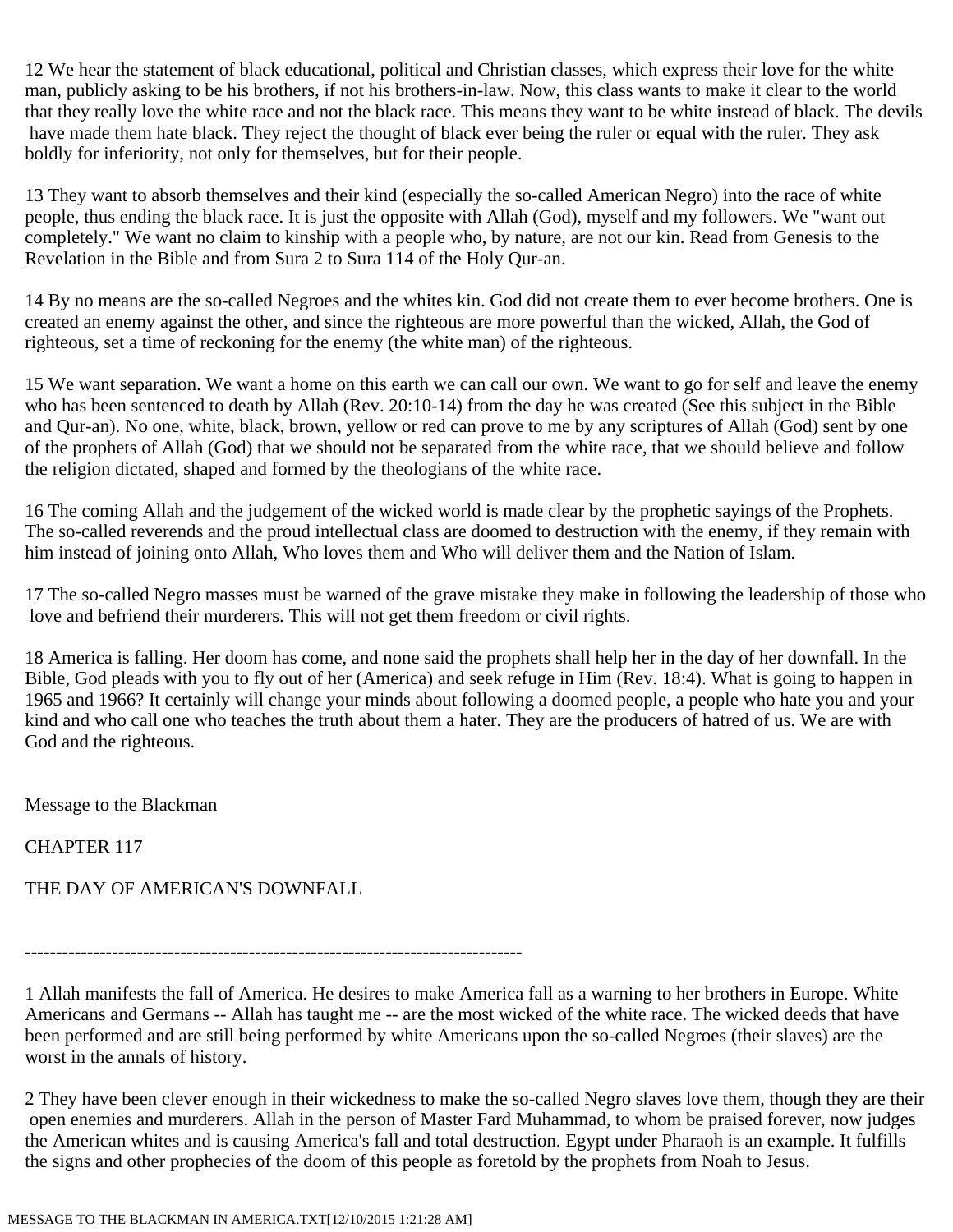3 Moses and Jesus are the most outstanding prophets in the history of the Caucasian race for the past 4,000 years. There are several other contemporaries, but Moses and Jesus are the major prophets of the white race's history. The whole of the civilized world today, as prophesied in Isaiah, is against the white man of America. Allah hates the wicked American whites and threatens to remove them from the face of the earth.

4 Since white Americans and the white race in general have deceived the entire world of black people and their brethren (brown, red and yellow), Allah now is causing these people to wake up and see the white race as it really is, the created enemy of the darker people. As we see today, there is a general awakening of the darker people into the knowledge of self and the knowledge of their age-old (6,000 years) enemies all over the earth. The American white race cannot sincerely give the so-called Negroes (their slaves) a square deal. She only desires to deceive them.

5 Today, America is trying, against her will, to give the so-called Negro civil rights (which is against the very nature and will of the white race) for the first time since the black man has been here. America falsely offers him social equality in certain parts of the country. This social equality consists mostly of permitting the American black race to mix openly with the white man and his woman (the devils). The actual idea, however, is to grant the so-called Negro social equality among the lower class of whites. This is done so that the scriptures, wherein the prophecy that the white man tempts and corrupts the so-called Negroes with his women, might be fulfilled.

6 God has taught me that the white race was grafted unalike, and, being unalike, it is able to attract the black man and black woman, getting them to do all the evil and indecency known to the white race.

7 The years 1965 and 1966 are going to be fateful for America, bringing in the "Fall of America." As one of the prophets of the Bible prophesied in regard to her, "as the morning spreads abroad upon the mountains a great and strong people set in battle array" (Joel 2:2). This is the setting of the nations for a showdown to determine who will live on earth. The survivor is to build a nation of peace to rule the people of the earth forever under the guidance of Almighty God, Allah. With the nations setting forth for a final war at this time, God pleads for His people (the inheritors of the earth, the so-called Negroes).

8 The so-called Negro is the prey of the white man of America, being held firmly in the white man's power, along with 2 million Indians who must be redeemed at this time and will be, if the so-called Negro turns to His Redeemer. The problem of the American black man is his unwillingness to be separated from his 400-year-old enemies. The problem, therefore, is harder to solve, especially with the enemy trying to fascinate the Negro with his lower class girls and women arraying them partly nude before the Negroes in every public news medium (cheap daily newspapers and magazines, radio and TV) and the Negro is quick to imitate.

9 The problem between these two people, separating and dignifying the so-called Negroes so they may be accepted and respected as equals or superiors to other nations, must be solved. This is God's promise to the so-called Negro (the lost and found members of the original Black Nation of the earth). This promise was made through the mouths of His prophets (Bible and Qur-an), that He would separate us from our enemies, dignify us and make us the masters after this wicked race has been judged and destroyed for its own evils.

10 But, as I said, the solving of this problem, which means the redemption of the Negro, is hard to do, since he loves his enemies (See Bible; Deut. 18:15, 18; Psalms; Isaiah; Matthew 25:32; and Revelations, Chapter 14).

11 The manifestation of Allah and judgment between the so-called Negro and the enemy of God and Nation of Islam will make the so-called Negro see and know his enemy and himself, his people, his God and his religion.

12 We hear the statement of black educational, political and Christian classes, which express their love for the white man, publicly asking to be his brothers, if not his brothers-in-law. Now, this class wants to make it clear to the world that they really love the white race and not the black race. This means they want to be white instead of black. The devils have made them hate black. They reject the thought of black ever being the ruler or equal with the ruler. They ask boldly for inferiority, not only for themselves, but for their people.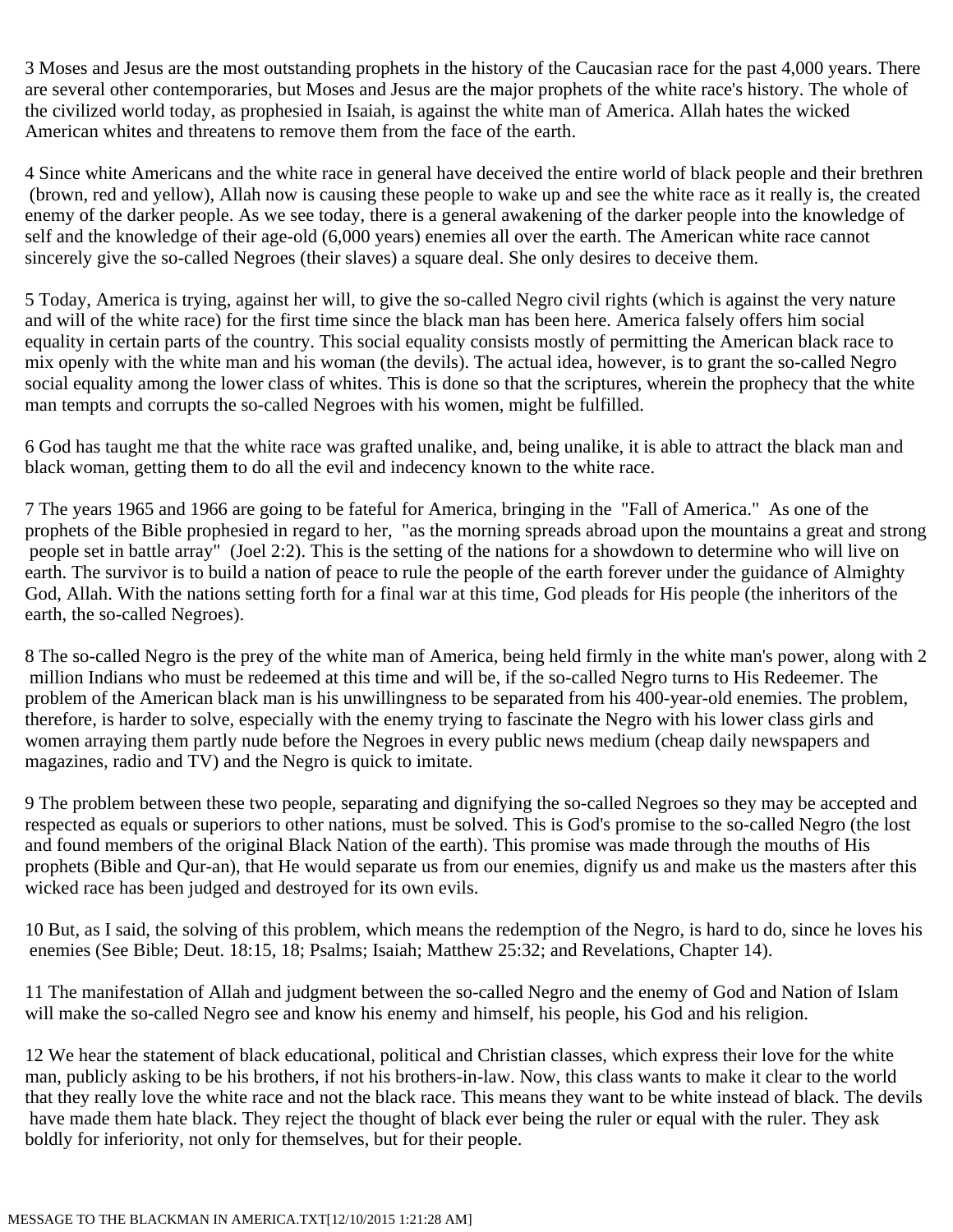13 They want to absorb themselves and their kind (especially the so-called American Negro) into the race of white people, thus ending the black race. It is just the opposite with Allah (God), myself and my followers. We "want out completely." We want no claim to kinship with a people who, by nature, are not our kin. Read from Genesis to the Revelation in the Bible and from Sura 2 to Sura 114 of the Holy Qur-an.

14 By no means are the so-called Negroes and the whites kin. God did not create them to ever become brothers. One is created an enemy against the other, and since the righteous are more powerful than the wicked, Allah, the God of righteous, set a time of reckoning for the enemy (the white man) of the righteous.

15 We want separation. We want a home on this earth we can call our own. We want to go for self and leave the enemy who has been sentenced to death by Allah (Rev. 20:10-14) from the day he was created (See this subject in the Bible and Qur-an). No one, white, black, brown, yellow or red can prove to me by any scriptures of Allah (God) sent by one of the prophets of Allah (God) that we should not be separated from the white race, that we should believe and follow the religion dictated, shaped and formed by the theologians of the white race.

16 The coming Allah and the judgement of the wicked world is made clear by the prophetic sayings of the Prophets. The so-called reverends and the proud intellectual class are doomed to destruction with the enemy, if they remain with him instead of joining onto Allah, Who loves them and Who will deliver them and the Nation of Islam.

17 The so-called Negro masses must be warned of the grave mistake they make in following the leadership of those who love and befriend their murderers. This will not get them freedom or civil rights.

18 America is falling. Her doom has come, and none said the prophets shall help her in the day of her downfall. In the Bible, God pleads with you to fly out of her (America) and seek refuge in Him (Rev. 18:4). What is going to happen in 1965 and 1966? It certainly will change your minds about following a doomed people, a people who hate you and your kind and who call one who teaches the truth about them a hater. They are the producers of hatred of us. We are with God and the righteous.

Message to the Blackman

CHAPTER 119

THE DECLINE OF THE DOLLAR

--------------------------------------------------------------------------------

1 The stronghold of the American Government is falling to pieces. She has lost her prestige among the nations of the earth. One of the greatest powers of America was her dollar. The loss of such power will bring any nation to weakness, for this is the media of exchange between nations. The English pound and the American dollar have been the power and beckoning light of these two great powers. But when the world went off he gold and silver standard, the financial doom of England and America was sealed.

2 The pound has lost 50 per cent of its value. America=s dollar has lost everything now as power backing for her currency, which was once backed by gold for every \$5.00 note and up. All of her currency was backed by silver from a \$1.00 note and up.

3 Today, the currency of America is not backed by any sound value, silver or gold. The note today is something that the government declares it will give you the value in return but does not name that value. They definitely are not backing their currency with silver or gold.

4 This is the number one fall, and it is very clear that the loss of the power of the American dollar means the loss of the financial power of America. What will happen, since there is no sound backing for her notes, we do not know.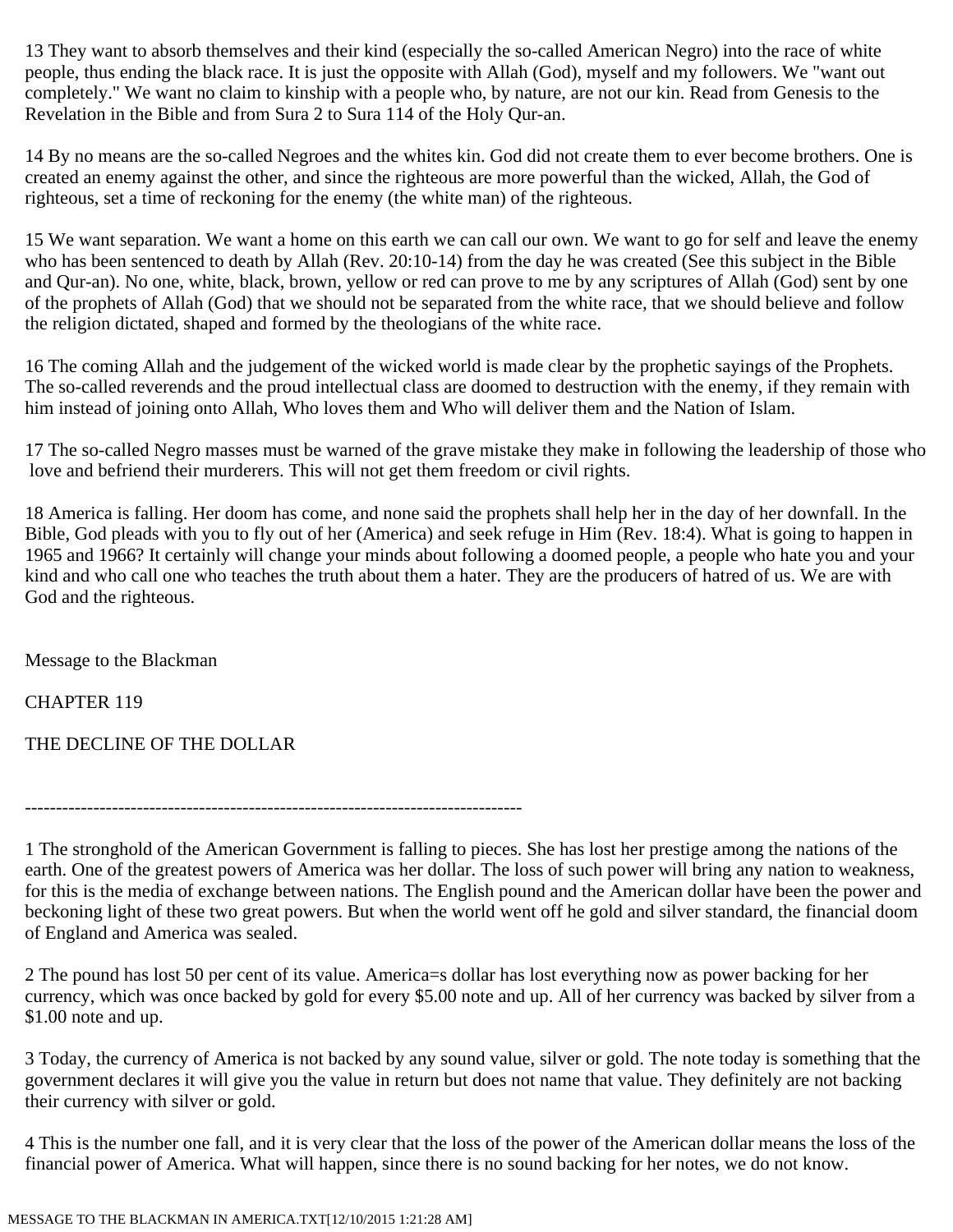5 What should we expect even in the next 12 months under the fall of the power of America's dollar? This means that we have 100 per cent inflation. What could happen under 100 per cent inflation? Your guess is as good as mine. The power of gold and silver was once abundant in America. But the touch of the finger of God against the power of so mighty a nation has now caused the crumbling and fall of America.

6 We can easily and truthfully liken the fall of America to the prophetic symbolic picture given in the (Bible) Revelation of John (18:2). The name Babylon used there does not really say whether it is ancient Babylon or a picture of some future Babylon.

7 The description it gives is as follows: "And he [angel] cried mightily with a strong voice [with authority] saying, Babylon the great is fallen, is fallen and is become the habitation of devils [Allah has declared the people to be a race of devils], and the hole of every foul spirit and a cage of every unclean and hateful bird." The description here given to the Babylon by the Prophets compares with the present history and people of America and their fall.

8 The picture shows the cause of her fall. First, she had become the habitation of devils, making her a haven for every people that love the works and doings of the devil. Here the Prophet refers to them symbolically, as being a hole of every foul spirit and a cage of every unclean and hateful bird.

9 People are referred to as birds, snakes, beasts, fish and other animals to tell or represent the characteristics of that person. It is universally known that the very beginning of the American people was from the lower class of European people. Their first ruler (President Washington) was a fugitive from England. The common, dissatisfied and lower grade of European people followed and boosted his authority. This filled and inhabited America with a very low-class and low-based people.

10 Then this type of people went into Africa and purchased slaves from among our people, who were also uneducated, most of them, but thee were a few who were highly educated. All of these begin to mix with the low-based, evil-minded, real citizens of the Western Hemisphere (whites). When America began to get strong in power, she opened her doors to the underprivileged (laborers) in overpopulated countries, such as China, Japan and other European states, to seek citizenship in America.

11 This brought America into being one of the most mixed people who were granted the freedom to live any kind of life they chose. They were not forced to serve the God of the Universe who made heaven and earth, or any religion. They had freedom to worship. This made America a haven for any people who wished to be free of the compelling aspects of religious and just rule and authority. This people for the past 500 years has put into practice every evil that is imaginable.

12 The freedom of uncleanliness is granted and is worshiped. The percentage of sexual worship of the same sex is greater than in any other government on the face of the earth. Little children are being taught sex almost from the cradle, making the whole nation, as one man put it, nearly 90 per cent freaks of nature.

13 On the streets of any metropolitan city in America, it is common to see men sweethearting with men and women sweethearting with women. Little boys with boys and little girls with girls.

14 It is so common that a decent family is puzzled as to where to send their children for schooling. There are no all-girl schools as there once were. They are all-girl schools of sweethearts. The same sex falling upon their own. Boys' colleges are breeding such filthy practices, the jails, prisons, and the Federal Penitentiaries are all breeding dens of homosexuals.

15 As the Prophet says in the 18th chapter: "She is a cage of every unclean and hateful bird." There are types of hateful birds. This is why a symbolic name is given. It means human beings. There are birds of prey and birds that are unclean, such as crows, owls, buzzards and ravens, who live and thrive off the carcasses of others. And there are unclean people living and thriving off the unclean.

16 It is time that God intervenes to bring about an end of such people as the wicked of America. She offers the same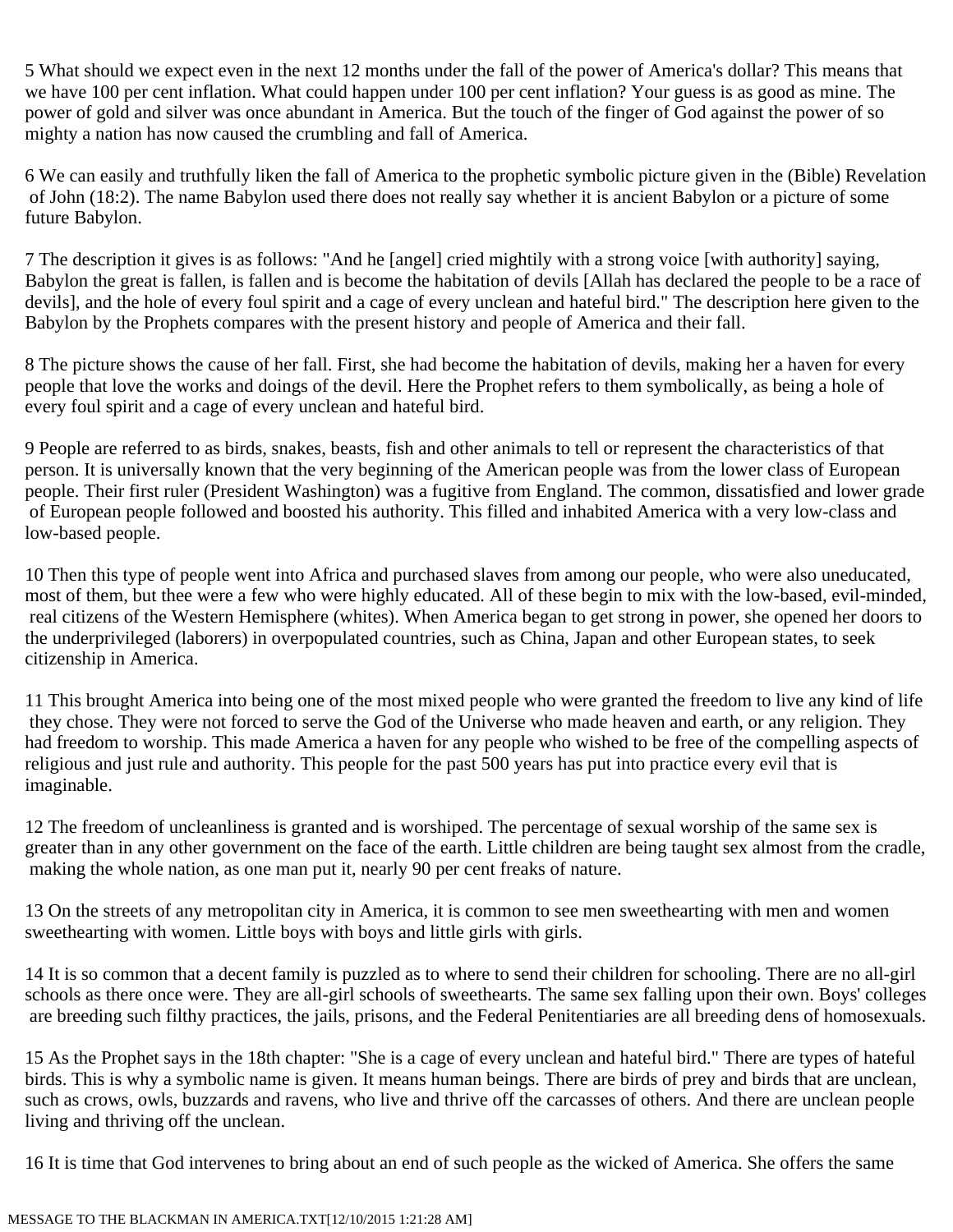filth to all of the civilized people of the earth, and she hates you if you are against her way of life and will threaten you with death as the Sodomites did Lot and his followers. But I say to you, as the 4th verse of Chapter 18 says: You that want to be a better people than this, "come out of her."

17 The so-called American Negroes are referred to here in the 4th verse as being God's people (My People): "Come out of her that ye be not partakers of her sins and that you receive not of her plagues."

18 This is a call to the American so-called Negroes to give up a doomed, wicked people that have destroyed them from being a people worthy of recognition and who have now become lovers of their enemies and destroyers.

19 The 5th verse tells us that "Her sins have reached into heaven and God has remembered her iniquities and is ready to destroy her." Her destruction cometh quickly according to the 8th verse, that plagues of death, mourning and famines which cometh in one day (one year) and then after that she shall be destroyed by fire, utterly burned.

20 This is backed up in these words: "Strong is the Lord God who judge her." Here it gives us a knowledge that He who judges is well able with power, with wisdom and with deliberate and careful maneuvering to give judgment against her.

Message to the Blackman

CHAPTER 120

THE RESURRECTION OF OUR PEOPLE

--------------------------------------------------------------------------------

1 The old world must be removed to make way for a new world. There is a universal struggle being waged by the old world against the beginning of the new world. Will the old world's opposition prevent the establishment of the new world? According to recorded history the efforts being made by the old world against the beginning of a new world will fail, as did former opponents of Allah.

2 According to the history of Noah, the people ridiculed the very thought of Allah bringing a flood to drown them. Noah was laughed at and scorned for preaching such a doctrine. According to the Bible and Holy Qur-an, he was called a liar and looked upon as a crazy person. Some of the members of Noah's family joined the mockers and disbelievers of Allah and His Messenger who was Noah. They also met the same fate of the others who disbelieved.

3 The opposition of that world to the advent of a better world was a total failure. So shall it be with those today who oppose the beginning of a new world of righteousness (Islam). In the time of Abraham and his nephew (Lot), before the birth of Ishmael and Isaac, Abraham's two sons, the people, mockers, and haters of truth and righteousness in that part of the world (the cities of Sodom and Gomorrah) had become victimized by every imaginable evil.

4 They even threatened the life of the preacher of righteousness, Lot, disregarding the strangers (angels) visiting Lot, until it was too late. So it is with the opponents of the Messenger of Allah today in America.

5 The wicked always believe they are mightier than Allah, and they make a supreme effort to thwart the plan and purpose of Allah to bring about a better world. They always love to attack the Messenger to try to condemn him as a liar. Trying to prove the Messenger a liar means calling Allah a liar. The Holy Qur-an repeatedly prophesies a miserable, shameful and disgraceful defeat for the disbelievers and hypocrites in their campaign against the last Messenger of Allah would raise in the time of the resurrection of the dead people.

6 Messengers are never sent. They always are raised in the midst of those whom Allah would warn so they cannot claim that they did not understand the language of the Messenger or say that he was a foreigner or stranger. The Messenger is one from them.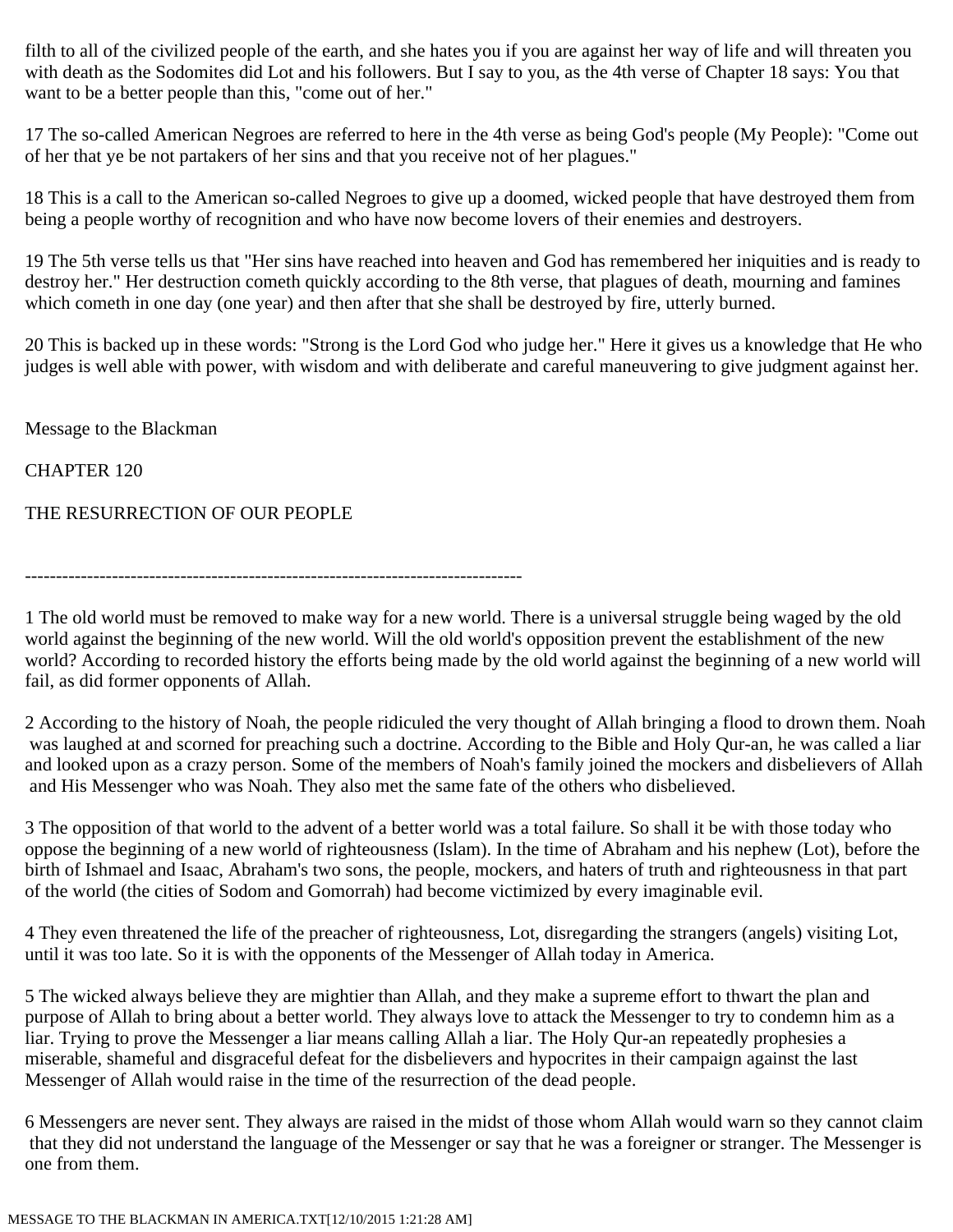7 For nearly 34 years I have served you, just as Allah's warners of old served a hard-hearted disbelieving people, who were great lovers of the enemies of Allah and the true religion, Islam (which means entire submission to Allah's will). There is mockery, and evil plans are made against my life by the wicked, just as they were made against Noah and subsequent prophets.

8 The powerful, rich world of Christianity, especially America, is made to seem as immovable as the mountains. But it is no impossible to remove mountains; they can be removed by high explosive. So wealth and power also can be reduced to nothing.

9 We are now living in the judgment or doom of the white man's world. Preparations have been made to meet every effort by the white man to oppose the beginning and setting up of Allah's new world of righteousness (Islam). The government (U.S.A.) today watches my followers with an evil eye, seeking to deceive anyone who would enter the fold to help further the cause of truth and the upliftment and the mourning heads and grieving hearts of the American socalled Negroes to help them make a nation of righteousness and justice to serve as a star for the nations of their own kind forever. The U.S. government is active in its deceitful work of trying to slow the progress of resurrection of our people.

10 American whites want us to reject Allah and the true religion, Islam and believe in their false religion and false god, whom they cannot make manifest to you. They cannot prove to you in this day and time that Christianity is a defense for you as well as for themselves against their doom.

11 America must be taken and destroyed according to the prophets, at the time and end of the wicked world, where the lost and found members of the ancient and aboriginal people are found, America hates and mistreats her slaves to the extent that it has reached the heart of Allah and the righteousness of the people of the earth (the Nation of Islam).

12 We read where our black brothers refer to the American so-called Negroes as their brothers, while according to the preachings of some of these lost and found members of the aboriginal nation of the earth they would rather have themselves referred to as the brothers of their enemies.

13 The extent to which the enemy has poisoned the minds and hearts of my people here in America is shameful. They wilfully do anything to deceive the so-called Negroes into going to their doom with them. There is no way for the enemy of Allah, His Messenger and His people (the darker people of the earth) to find strength, power and wisdom enough to win in a war against Allah. As it is written in the Christian Bible and many other places: "But the day of the Lord will come as a thief in the night; in thee, which the heavens shall pass away with a great noise and the elements shall melt with fervent heat, the earth also and the works that are therein shall be burned up" (Peter 3:10).

14 The earth shall not be burned; it will be here for many thousands of years to come. Only that on the earth (the devils) which has sinned against Allah and His laws will be destroyed. The earth, the sun, the moon and the stars have never disobeyed Allah since their creation.

Message to the Blackman

CHAPTER 121

MAKE AMERICA KNOW HER SINS

--------------------------------------------------------------------------------

1 The doom of America approaches, and there are many people who do not really know why. There are also many who would not like to know. As I have always said, truth hurts -- especially the guilty. It is the expressed purpose of the coming of God, whose proper name is Allah, to make manifest the sins of a people who He would destroy, justifying his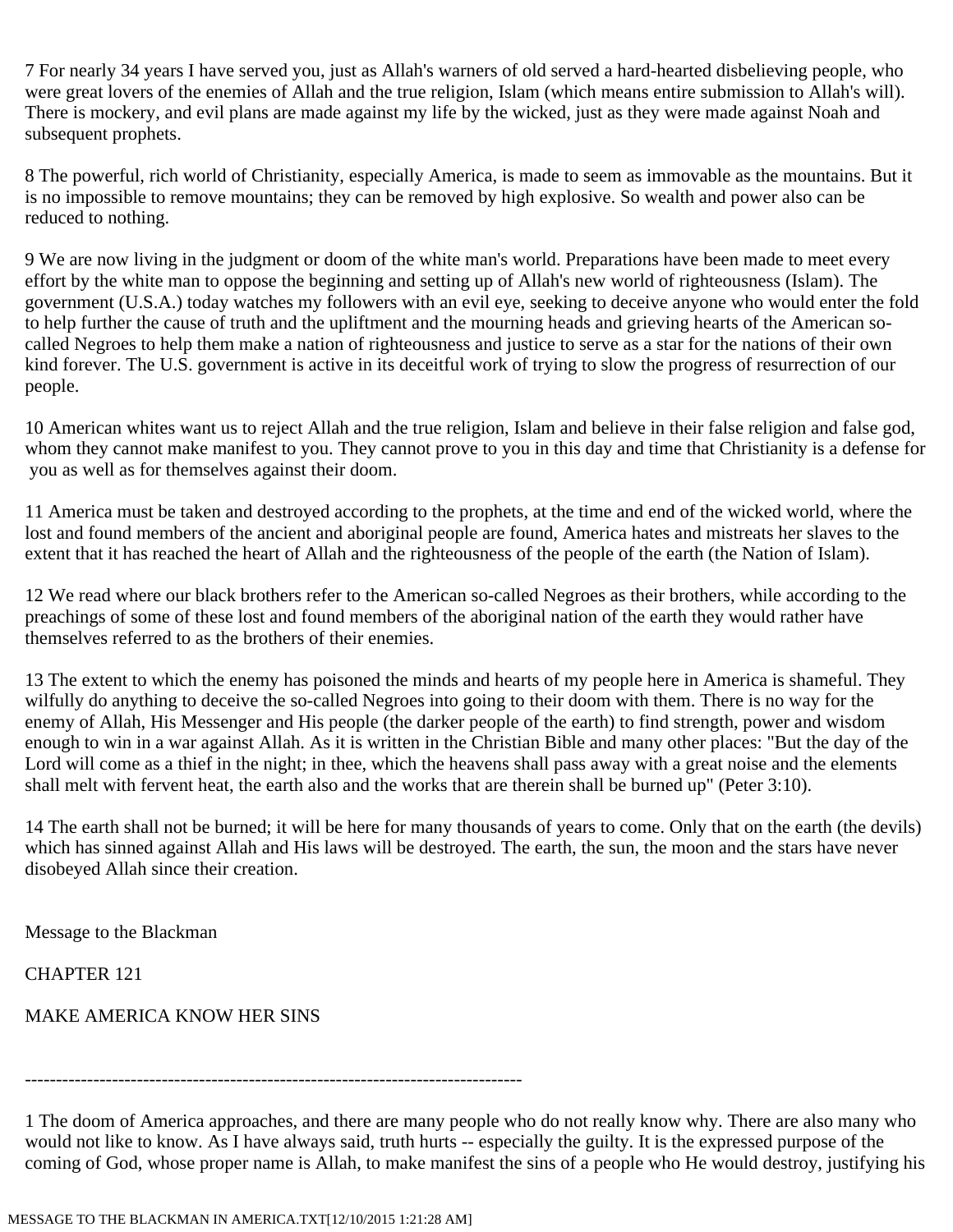destruction of that people.

2 American represents herself as a Christian nation. This means that they are followers of Jesus, whom they call the Christ and say that they are crystallized into him and God and have become one. As they say, God the Father, Jesus the Son and the Holy Ghost.

3 They profess to be a friend and defenders of all peace-loving and freedom-loving people. The only people we really see that they want to be friends of are themselves and their kind. They are really sincere when they say that they are freedom-loving people. Above all, the white man the world over wants to be free to rule and dominate the aboriginal people.

4 Today America's doom is set like a die. She cannot escape; it is impossible. For her to escape would classify the prophets of God and God Himself as predicting lies. When God appeared to me in the person of Master Fard Muhammad, to whom praises are due forever, in 1931 in Detroit. He said that America was His number one enemy on his list for destruction.

5 While he mentioned other European whites as getting a little extension of time, he singled America and Germany out as being the two worst vicious, evil, destructive trouble-makers of the entire nation earth. And that America had mistreated us (the so-called Negroes) so much that she cannot be equally paid back for the evils she has done to the poor black slaves.

6 There are thousands and tens of thousands of American so-called Negroes and in those tens of thousand are such professional and educated class of people as preachers, ministers of the white man's Christianity, even scientists, scholars of many kinds and technicians of all kinds who have become submerged into the love and worship of the white race because of advantages.

7 Today they preach the gospel of being an American citizen and worship equally their intermarriage with white Americans who used the black women from the time they were brought here 400 years ago until this very day, as they would their stock and cattle.

8 It is a perfect shame and disgrace to see men of the black nation professing themselves to be spiritual guides of God and his people, endorsing and backing the rule of enemies who have spoiled and exploited them to the extent that they are not recognized even among their own kind outside America. These ignorant black people will oppose anyone who preaches freedom, Justice and equality and some of this earth that we can call our own.

9 It is clear that such a spiritual leader as this is more an enemy to his people than the real devil (Caucasian). They want to please the enemy at the expense and destruction of their own people. They are more upset (the clergy) over the preaching of justice for our people and a home on this earth that we can call our own than the white man himself.

10 They hope, as I said, to always say, preach, teach, pray, sing and act in a way which pleases the slave-master of their fathers and his children. They are a class of "Uncle Toms" and "Stool Pigeons."

11 They are the first to go to the policemen and F.B.I. seeking persecution for those who stand for freedom, justice and equality and independence for the black man of America by their admired and worshiped enemy (the white race). They will accuse them of trying to overthrow the government or even of causing trouble.

12 The white man has looked into their faces many times as into their children's faces and cursed them and called them Black Negroes and told us to our faces that they hate us and should kill us.

13 All of my life I have heard this, and all of their lives they have heard the same from the mouths of these people. But today they wish to save their skin by sacrificing their poor, blind, deaf and dumb people to the destroyer for their own selfish gains.

14 I have begged and begged for many years for just a conference with them, but they will not come near. But they will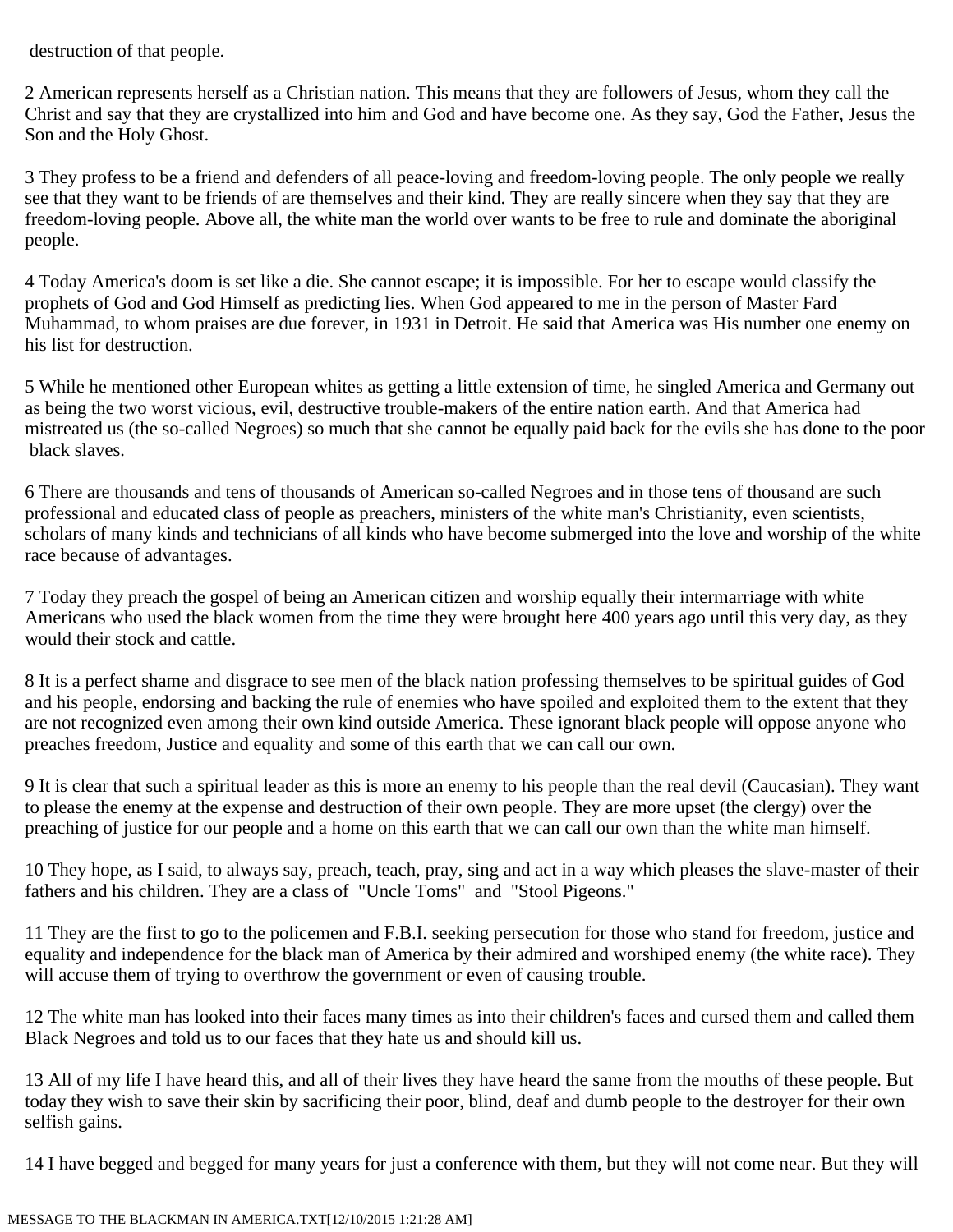go to the white man and beg him to drive Elijah and his followers out and even kill them. This is the enemy, but Elijah Muhammad is laid as a stumbling stone. That stone that has been rejected by the builders. Whosoever falls on that stone will be broken to pieces, and whosoever the stone falls upon will be ground into powder.

15 No wonder the Bible, says, woe, woe unto such professional class that stand in the way of those who would enter the Kingdom of Heaven. They refuse to go in themselves and seek to prevent those who are trying to enter.

16 I am sorry for my poor people who should be helping in the right way to get a permanent future of freedom, justice and equality and who now, due to fear, are doing everything to oppose it. They are dumb enough to the knowledge of the scripture of what God has prophesied he would do in this day and time, and they make mockery even of the Messenger of God because God did not choose one of them or one of their proud politicians. They make mockery of him as being too ignorant to lead them.

17 But let them tell you what type of an Apostle or prophet God promised them. Was it a man from some of the enemy colleges and universities with an arm full of degrees coming from these institutions of learning of the enemy?

18 Let them read their scriptures and see what type of man God promised to choose for a last messenger. How many of the prophets in the past were educated men of the civilization in which they were born before the call of God?

19 The sins of America are terrible. She has risen up in this part of the earth which was wilderness forsaken by all our people for thousands and thousands of years and was used for a kind of exile continent. The white man came out of Europe in desperation seeking a place to expand and began to kill the aboriginal of this continent (the Red Indian) and take their homes. This was one of her great sins.

20 The white man has left a remnant of that people for the sake of mockery and for his children to see the people their fathers conquered in taking this land of the Indians for their own land (as they call it today). God never intended that the people of the earth go about killing each other to rob each other of their homes. It was never done by anyone but the white race.

21 He was not satisfied in killing all the aboriginals here to take their homes but went back into the old world of Africa and Asia and deceived and brought our fathers here for no other purpose than to make them slaves and to experiment on them.

22 They have never been a friend to us, nor do they ever intend to be. They cannot be a friend because they were not created in any such nature to be a true friend to anyone, not even to themselves. Today she is being upset with wars, little scrimmages breaking out here and there over the earth keeping her busy running from one fire to the other trying to prevent the fire from spreading into a national or international fire.

23 She must get a taste of what she has put upon other people. Therefore, Almighty God Himself is stirring up the nations of the earth against her. And, as it is written, they shall come against her as she has gone against other people and taken away their wealth and brought it and poured it into her treasuries, so shall it be done to her.

Message to the Blackman

CHAPTER 122

A HOUSE DOOMED TO FALL

--------------------------------------------------------------------------------

1 We cannot deny the fact that the Christian West is responsible for this universal corruption in the land and sea.

2 From the same corruption that their own hands have wrought will come their doom.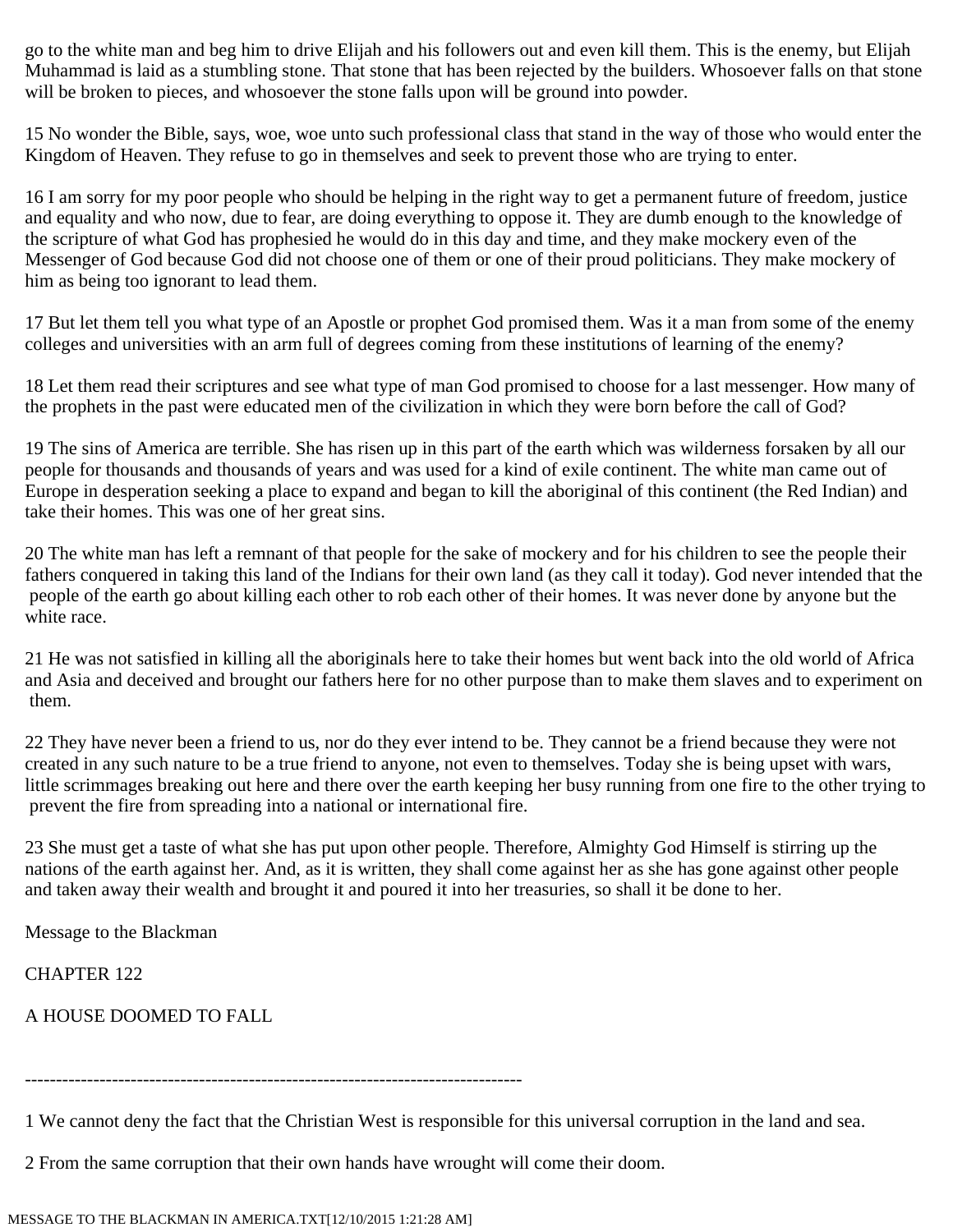3 The Christians preach that which they do not do and cannot do. Such as "Love thy neighbor." I have as yet to meet one who loved his neighbor as he did himself. "Thou shall not kill." I have as yet to meet such a Christian.

4 They even fight against each other, rob and kill each other, but yet represent themselves as World peacemakers -- with whom?

5 The great deceivers of the World will reap what they have sown. Have they not corrupted many people and Nations under the false disguise of good peaceful loving Christians?

6 The Christian West is full of the worst crimes, practicing evils and indecencies to the fullest and seeking to practice them on other Nations as well.

7 Universal tempters ever parading before the world their bold half-nude girls and women. They are before your eyes in almost everything, regardless. Murder, gambling, robbery, drunkenness, drugs, adultery, lying -- there is hardly any end to it.

8 Their land and seas are filled with deadly weapons of war; their islands of the sea are filled with corruption by all the Nations of earth, for they are proud and boastful and are now hated and despised according to their wishes.

9 Their religion (Christianity) is a curse to us (the Black Man) and is full of slavery teaching. They have poisoned the Bible with their adding to and taking from the truth. Now their doom is in sight. It is their own work.

10 They rule the sea with powerful deadly ships, parking them off the shores of the homes of other Nations. They secure air bases on foreign soils to park deadly bomb-carrying planes within striking distances of those whom they think to be their enemies. Is this not the easy way to make enemies?

11 Is this the act of a real Christian, the followers of Jesus whom they preach came for the peace of mankind and to teach the sheathing of the sword and the turning of the other cheek?

12 Where is a good Christian among this race?

13 They love meddling in other people's affairs. They are in every fight or war regardless of with whom or where, but yet crying "peace, peace" with every deadly weapon of war, brandishing them before the Nation as a dare.

14 Shall not the God of Peace and Justice deal with such troublemaking people as He did with those before you of old?

15 I warn everyone of you, my people, fly to Allah with me! As I warned you, the judgment of this world has arrived! Get out of the church and get into the Mosques and join onto your own kind, the Nation of Islam! The house you are in shall surely fall and never rise again.

Message to the Blackman

CHAPTER 123

THE FULFILLMENT OF PROPHECIES SEEN

--------------------------------------------------------------------------------

The Signs of the Coming of God -- "And Jesus said unto them see ye not these things? Verily I say unto you, There shall not be left here one stone upon another, that shall not be torn down" [Matt.24]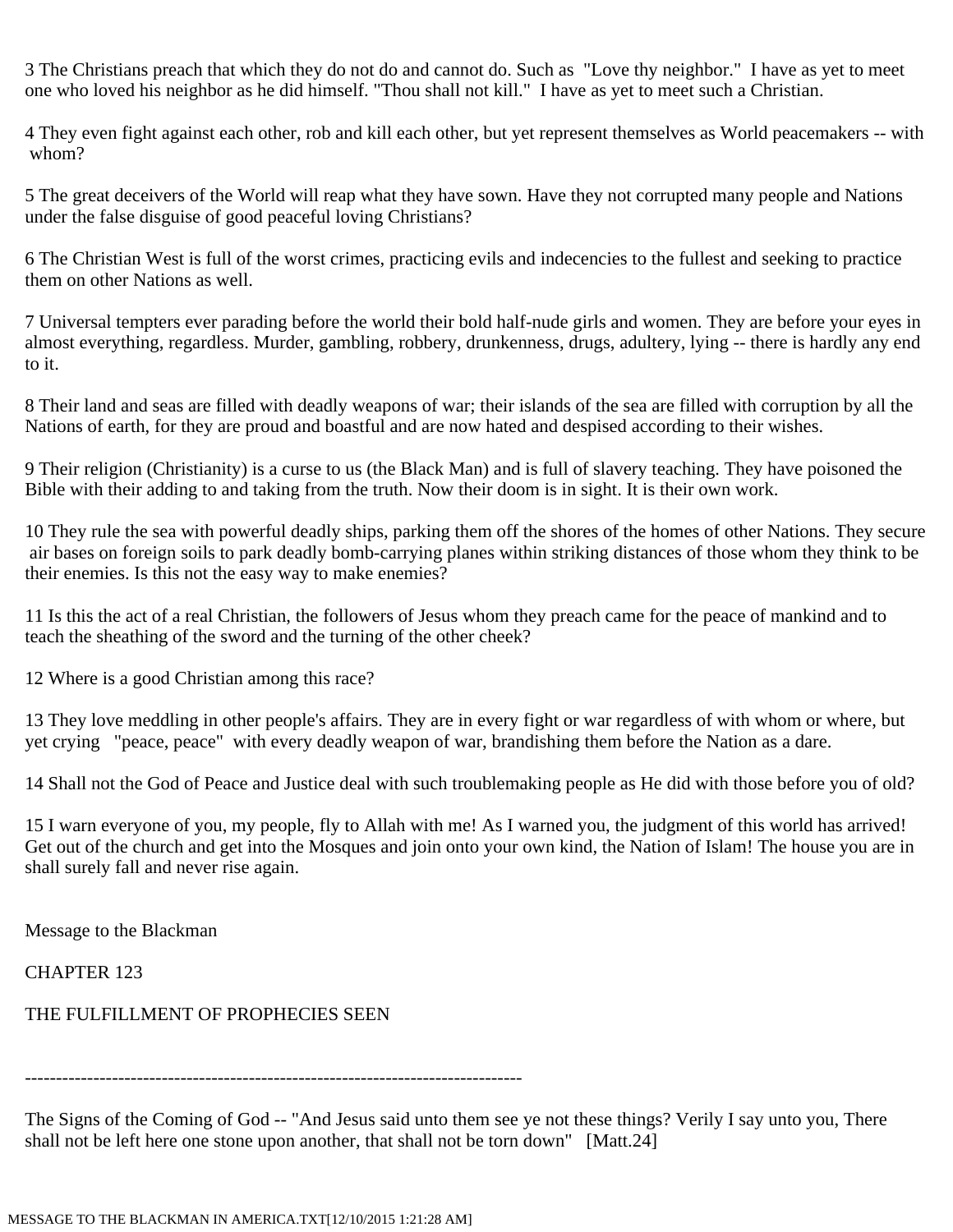1 This chapter refers to the signs of the judgment of the wicked world. Jesus pointed out examples of the destruction of the Jewish Temple or synagogue, and the historians wrote that the Romans came about 70 years later -- after the death of Jesus -- and sacked Jerusalem. Really, this was not the end of Jesus' prophecy of the destruction of Jerusalem by the Romans for all the stones were not overthrown by Rome.

2 This had reference to the end of the whole world of the wicked. Let us take note of his words in the fourth and fifth verses: "Take heed that no man deceive you for many shall come in my name saying I am Christ and shall deceive many."

3 This did not happen before the destruction of Jerusalem by the Romans. This refers to the entire period of 2,000 years after his (Jesus) death. It is referring to the many who would come and try to imitate him and shall deceive many, especially the very ignorant people who are given to superstition, who can be easily deceived, and they will sometimes add to a leaders title whom they are not serving.

4 For instance, the ancient Romans were so ignorant and superstitious of the Divine Supreme Being that they made God for themselves out of stones, wood, bulls and the stars of heaven, such as Venus. They still have in the Vatican, so I am told, an image of a calf made of pure gold.

5 It is the Pope of Rome today whom the church accepts as its intercessor between and Christians and God. And all Catholics, such as priests and cardinals profess to have the power to pray the soul out of purgatory.

6 All of this is completely out of line with the true worship of God. The Pope takes his place as the head of the Christian church, while the church at the same time claims Jesus Christ to be its head. But in reality, they recognize the Pope (Father) as being their head.

7 Of course, this is more true, because Jesus was not the head of any church. The church was organized by the Romans. According to history, and not by Jesus. And the truth of this is that it (the church) does not have any Divine power for anyone. If the Christians were not backed by the white man's money, guns, power and bombs, the church would have no power at all. Here many are deceived by the millions in bowing to the head of the church -- the Pope of Rome.

8 The late Pope who recently died, according to history used to be a soldier and then a general. He fought in wars and did many other acts of unrighteousness before taking his place as the head of the church.

9 "Many shall come in my name." This does not mean every little local fellow. It means people who get national and world fame by claiming themselves to be Jesus Christ or God.

10 There have been many who have risen up in Islam in the past who went in the name of the Mahdi but were not the true Mahdi. Even to the late Maulan Muhammad Ali, who also claimed himself to have been Christ, the Messiah, when he was among the Christians, the Jews, Hindu, and among the Muslims, their Mahdi.

11 Today, that has all been hushed up and passed. The world does not look to him as having been their Mahdi or the Christian's Messiah. Old Orthodox Christians, like old orthodox Hebrews have expected a return to their once great spiritual leaders or prophets, Moses and Jesus, who taught, as the Christians teach today, a return of the Jesus at the end of the world.

12 Old Orthodox Muslims preach a return of Muhammad of 1,400 years ago, or that there will be no need of another prophet after him, for he settled everything. They do not take the slightest thought that these prophets could not have been the last who would usher in the Judgment. There have been so many things that have come to pass since that time that someone is needed to enlighten the people as to these latest events and to serve as a guide for the people into the presence of God.

13 What the Prophets brought to the people 4,000 years ago was for that people for the next 2,000 years to the birth of Jesus. And what Jesus brought (the Injil or New Testament) was to last until the end of the world -- that is, the time and destruction of the wicked world ruled by satan and the setting up a new universal government under the guidance of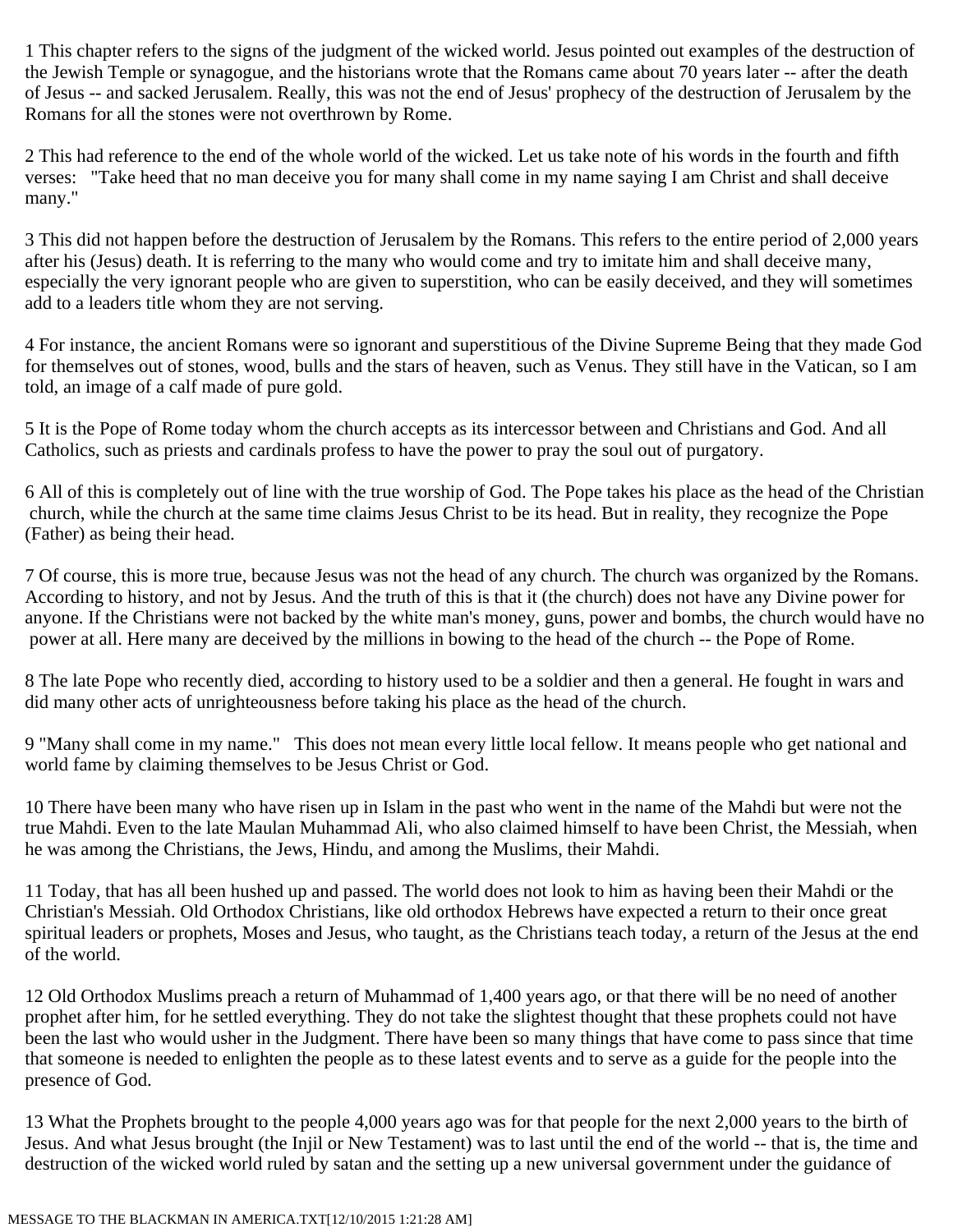Allah or Mahdi, sometimes called the Great Mahdi, to make a distinction from the many others who would be called by such name, as there are many Muslims who have adopted "Mahdi," like the many Italians who have adopted "Jesus" for their names.

14 The next verse (six) tells us that Jesus had in mind the end of the entire world and not Jerusalem. It reads like this: "And ye shall hear of wars and rumors of wars, see that ye be not troubled, for all these things must come to pass, but the end is not yet."

15 The wars mentioned in the sixth verse, the nations rising against nations, kingdoms against kingdoms, the famines and pestilence and earthquakes mentioned in the seventh verse, are what we must expect to take place before the end.

Message to the Blackman

CHAPTER 124

RISE AND FALL OF THE CHRISTIAN WEST

--------------------------------------------------------------------------------

1 The fall of America is now visible and understandable, not only in the eyes of scholars and scientists but even in the eyes and understanding of the ignorant. Long has Allah (God) been gradually removing the power of the great and mighty America while few have noticed it. This has been done by degrees, and they do not perceive it.

2 The Holy Qur-an says, "He brings powerful nations to a naught," and when it is discovered, it is like a growth of cancer that has been eating at the body for many years while the patient was unaware of it.

3 Today, it is visibly understood that the fall of America cannot be checked, for the foundation has been removed. The 1914 war, which involved all of the white race, crushed the power of Turkey in Europe and pushed that power back across the Bosporus (or pushed Islam out of Europe as nearly as possible). And old prophetic saying is that when Turkey has been pushed out of Europe (across the Bosporus), setting her capital away from the once Constantinople, this would make the end of the white world.

4 I can say truthfully, and the scientists will agree, that the 1914 war marked the fall of the white world as a power over the black world (the aboriginal people). That was some 50 years ago.

5 In another prophecy, the war of 1914 is referred to as the War of the Anti-Christs, or what we today call Christian Europe and America. They are referred to as anti-Christs because they are against the government of the true God of the black people. Christ here means God in Person in the last days or end of the Caucasian world. The name, Christ, spiritually means "One Who is coming at the end to crush the power of the infidel or the race of devils."

5 It is easy for you to understand that they are against the real Christ by their persecution, jailing, beating and killing of the prophets and their followers of Allah (God).

6 Now they openly tell you of their plans to kill me, the Last Messenger of God and resurrector of the mentally dead of my people. At the present hour, they hold hundreds and thousands of my followers in prison, threatening them with the worst treatment because they are Muslims.

7 You can also see how, at the present time, no Muslim followers of mine can get justice in the lily-white courts of America. Of course, these same conditions prevail for most of the so-called American Negroes. There is no justice for any of us in the courts of white people.

8 They have been made manifest to the world as being a race of devils, wherein we cannot expect any justice or sincere friendship unless we are everything that they are in wickedness. Righteousness is hated by them. We have given you an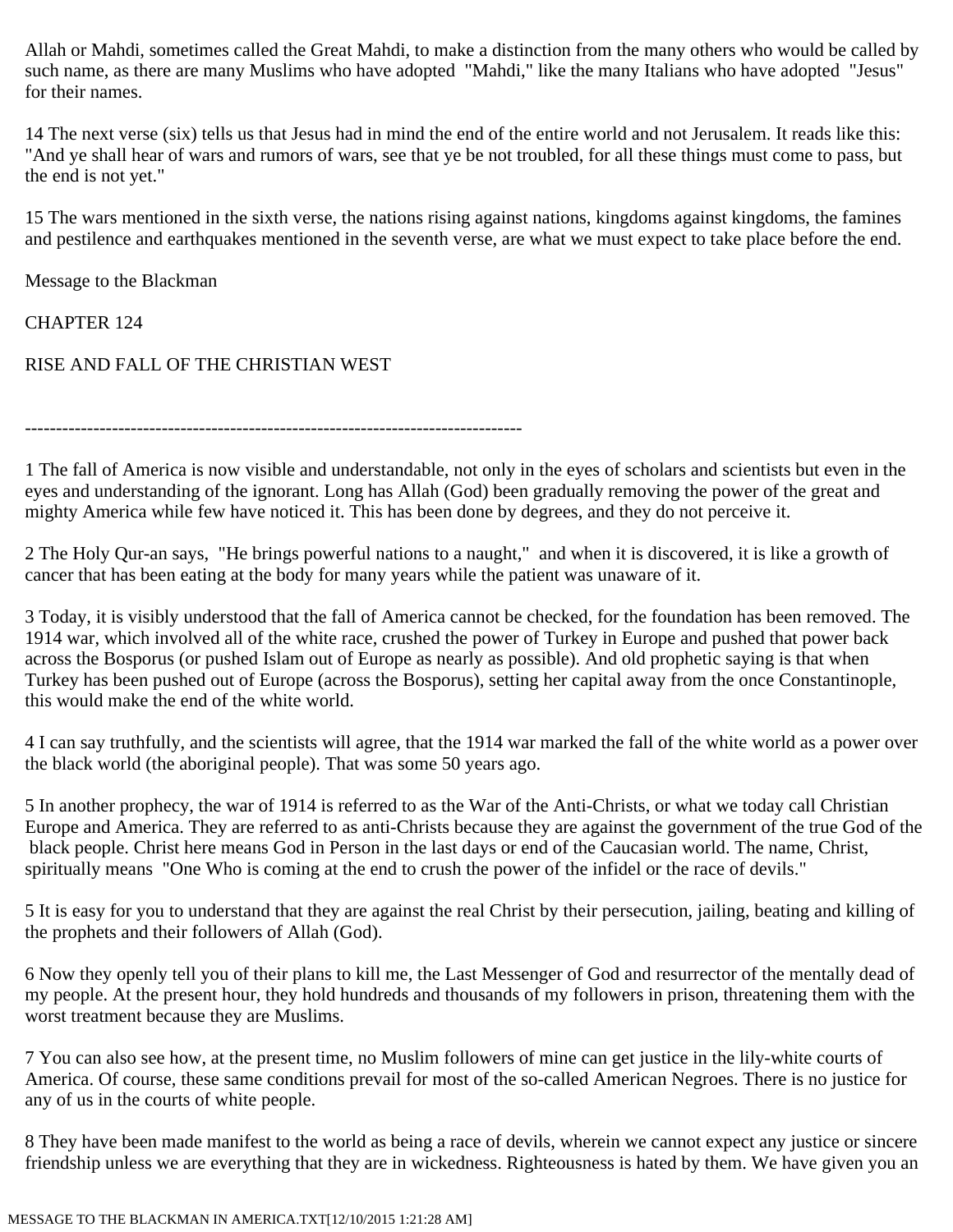example of ones who are trying to be righteous and peaceful in their midst, and yet we are the most hated of all. They even teach my own people to hate me and then charge me with teaching hate.

9 The truth is worrying them. This should teach the so-called American Negro that the white man has never wanted him to be free, never wanted him to leave them and never wanted to exercise the God-given freedom, justice and equality that even nature offer.

Message to the Blackman

CHAPTER 125

BATTLE IN THE SKY IS NEAR

--------------------------------------------------------------------------------

1 The vision of Ezekiel's wheel in a wheel in the sky is true if carefully understood. There is a similar wheel in the sky today which very well answers the description of Ezekiel's vision. This wheel corresponds in a way with the sphere of spheres called the universe. The Maker of the universe is Allah (God) the Father of the black nation which includes the brown, yellow, and red people. The Great Wheel which many of us see in the sky today is not so much a wheel as one may think in such terms, but rather a place made like a wheel. The like of this wheel-like plane was never seen before. You cannot build one like it and get the same results. Your brains are limited. If you would make one to look like it, you could not get it up off the earth into outer space. The similar Ezekiel=s wheel is a masterpiece of mechanics. Maybe I should not say the wheel is similar to Ezekiel's vision of a wheel, but that Ezekiel's vision has become a reality. His vision of the wheel included hints on the Great Wisdom of Almighty God (Allah); that really He is the Maker of the universe, and reveals just where and how the decisive battle would take place (in the sky).

2 When guns and shells took the place of the sword, man's best defense against such weapons was a trench (ditch). Poison gas and liquid fire brought him out. Today, he has left the surface for the sky to destroy his enemy by dropping and exploding bombs on each other. All this was known in the days of Ezekiel, and God revealed it to him, that through Ezekiel we might now what to expect at the end of this world.

3 The Originator and his people (the original black people) are supremely wise. Today, we see the white race preparing for the sky battle to determine who shall remain and rule this earth, black or white. In the battle between God and the disbelievers in the days of Noah, the victor's weapon was water. He used fire in the case of Sodom and Gomorrah. In the battle against Pharaoh, He used ten different weapons, which included fire and water, hail stones and great armies of the insect world and droughts and finally plagued them with death.

4 The Holy Qur-an says: "The chastisement of Pharaoh was like that which God would use against His enemies in the last days."

5 Throughout the Bible and Holy Qur-an teachings on the judgment and destruction of the enemies, fire will be used as the last weapon. The earth's greatest arms are fire and water. The whole of its atmosphere is made up of fire and water and gases. It serves as a protected coat of arms against any falling fragments from her neighbors. Ezekiel saw wheels in the middle of a wheel. This is true (the universe in the universe; it is made up of revolving spheres). There are wheels in the wheel.

6 The present wheel-shaped plane known as the Mother of Planes, is one-half mile of a half mile and is the largest mechanical man-made object in the sky. It is a small human planet made for the purpose of destroying the present world of the enemies of Allah. The cost to build such a plane is staggering! The finest brains were used to build it. It is capable of staying in outer space six to twelve months at a time without coming into the earth=s gravity. It carried fifteen hundred bombing planes with most deadliest explosives -- the type used in bringing up mountains on the earth. The very same method is to be used in the destruction of this world.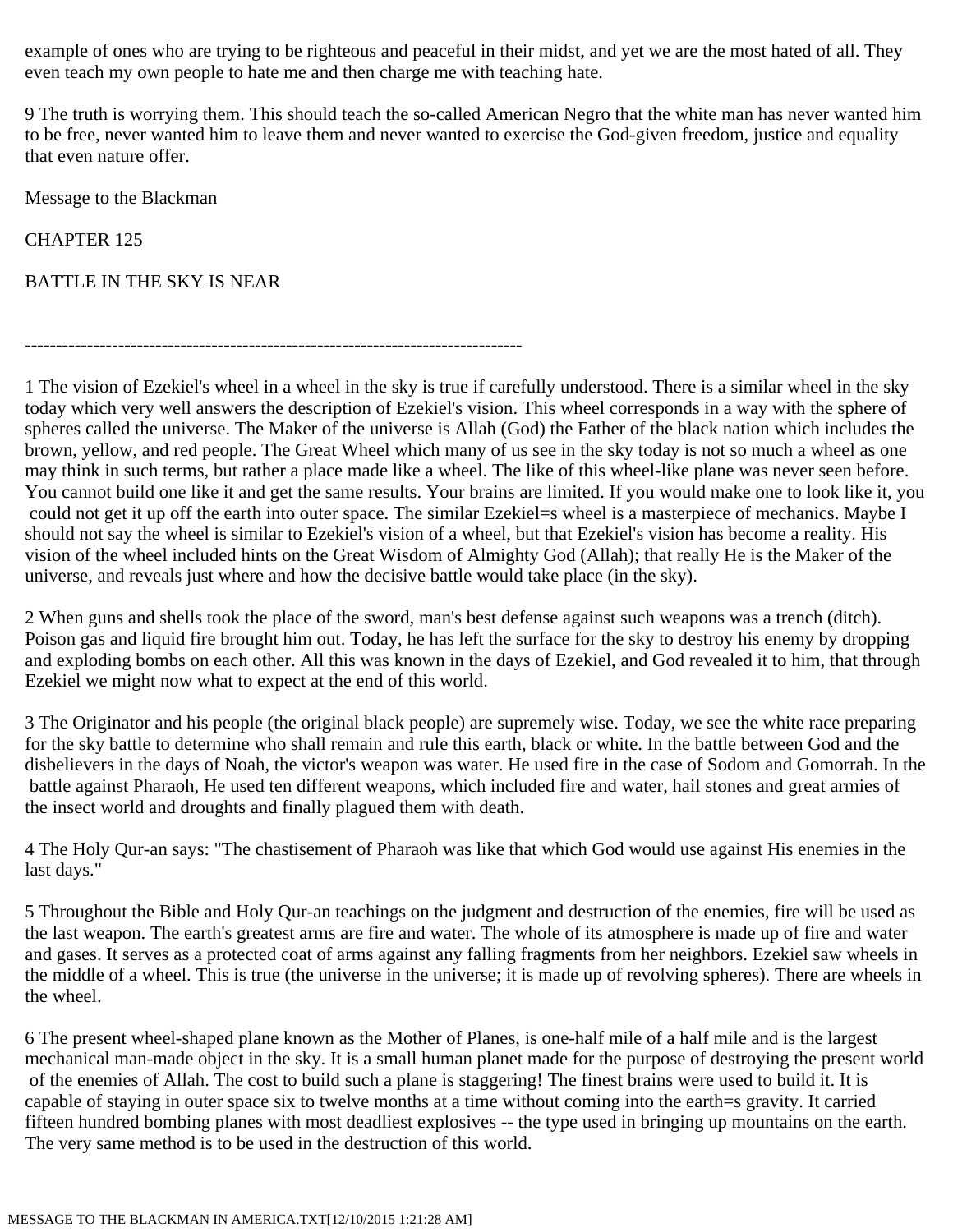7 The bombs are equipped with motors and the toughest of steel was used in making them. This steel drills and takes the bombs into the earth at a depth of one mile and is timed not to explode until it reaches one mile into the earth. This explosion produces a mountain one mile high; not one bomb will fall into water. They will all fall on cities. As Ezekiel saw and heard in his vision of it (Chapter 10:2) the plane is terrible. It is seen but do not think of trying to attack it. That would be suicide!

8 The small circular-made planes called flying saucers, which are so much talked of being seen, could be from this Mother Plane. This is only one of the things in store for the white man's evil world. Believe it or believe it not! This is to warn you and me to fly to our own God and people.

Message to the Blackman

CHAPTER 126

THE GREAT DECISIVE BATTLE IN THE SKY

--------------------------------------------------------------------------------

1 And there shall be signs in the sun and in the moon and in the stars, and upon the earth distress of nations with perplexity; the sea and the waves roaring; men's hearts failing them for looking after those things which are coming on the earth: for the powers of heaven shall be shaken. They see the Son of Man coming in a cloud with power and great glory' (St. Luke 21:25-27).

2 You will bear me witness that we are living in such time as mentioned in the above prophecy -- signs in the sun and in the moon. The phenomena going on in the sun and its family of planets testify to the truth that something of the greatest magnitude is about to take place. The final war or battle between God and the devils in the sky.

3 Allah (God) who has power over all things, is bringing the powers of the sun, moon and stars into display against His enemies. The fire of the sun to scorch and burn men and the vegetation and dry up the waters. The moon will eclipse her light to bring darkness upon man and upon all living things, to disrupt with her waves all air communications. The magnetic powers of the moon will bring about such tidal waves of seas and oceans as man has never witnessed before: the sea and waves roaring.

4 As men's hearts fail them with fear at the sea, looking upon great tidal waves coming toward them like mountains, they also shall see such a great display of power from Allah (God) in the sky that their hearts will fail. Great earthquakes never felt before since man was upon the earth will take place, say the Bible and the Holy Qur-an. The Holy Qur-an says: "There will not be one city left that will not be leveled to the ground." Using this force against the enemies of Allah will make it impossible for them to survive.

5 This all known to this world, but why are they trying to build up a defense against God. It is useless. America has it coming. Look how she has been and still is mistreating her freed slaves (so-called Negroes). The foolish (so-called) Negro preachers and leaders want social equality with these, their enemies. The great distress of nations spoken or prophesied of coming in the above chapter and verses is now going on. Confusion, confusion all over the Western world today.

6 They (devils) see the end of their world and they see the signs of the Son of Man coming in the sky with power and great glory (the great Ezekiel's wheel and the unity of the Muslim world and the distress of nations).

7 The so-called Negro must awaken before it is too late. They think the white man's Christianity will save them regardless of what happens, and they are gravely mistaken. They must know that the white man's religion is not from God nor from Jesus or any other of the prophets. It is controlled by the white race and not by Almighty Allah (God).

8 "The near even draws nigh, there shall be none besides Allah to remove it. Do you wonder at this announcement? And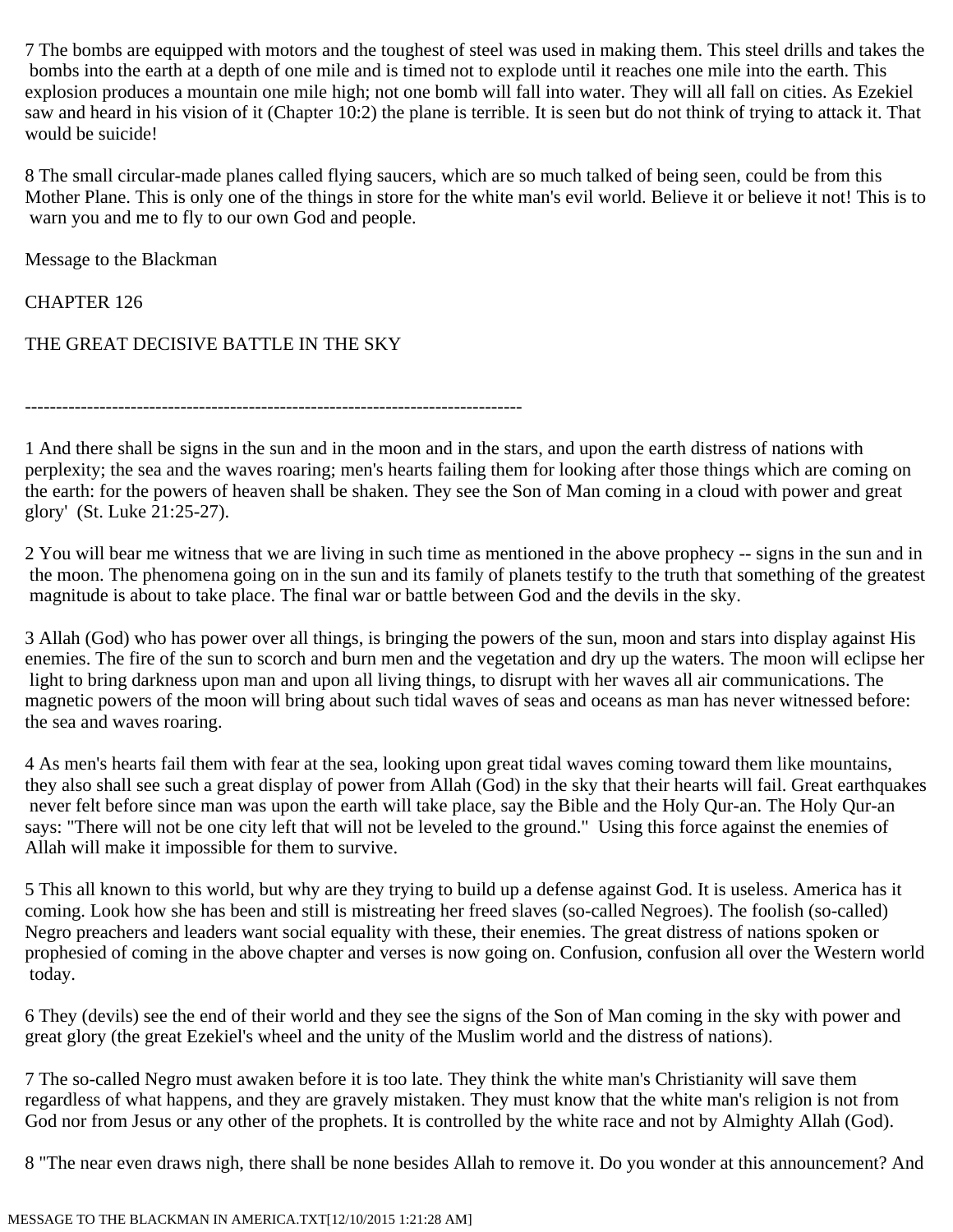will you laugh and not weep? While you sport and play, so make obeisance to Allah and serve Him" (Holy Qur-an 53:57, 58, 59, 60). Let us remember another Qur-an saying: "None disputes concerning the communications of Allah (God) but those who disbelieve, therefore let not their going to and fro in the cities deceive you. The people of Noah and the parties after them rejected prophets before them, and every nation purposed against their Apostle to destroy him, and they disputed by means of the falsehood that they might thereby render null the truth. Therefore I destroyed them: how was then my retribution and thus did the word of your Lord prove true against those who disbelieved that they are the inmates of the fire" (Holy Qur-an 40:4-6).

Message to the Blackman

CHAPTER 127

THE BATTLE IN THE SKY

--------------------------------------------------------------------------------

1 The final war between Allah (God) and the devils is dangerously close. The very least amount of friction can bring it into action within minutes. There is no such thing as getting ready for this most terrible and dreadful war; they are ready. Preparation for the battle between man and man or nations has been made and carried out on land and water for the past 6,000 years. Man has now become very wise and has learned many of the secrets of nature which make the old battles with swords and bows and arrows look like child's play.

2 Since 1914 which was the end of the time given to the devils (white race) to rule the original people (Black Nation), man has been preparing for a final showdown in the skies. He has made a remarkable advancement in everything pertaining to a deadly destructive war in the sky, but Allah, the Best of Planners, having a perfect knowledge of His enemies, prepared for their destruction long ago even before they were created. Thanks to Allah, to whom eternal praise is due, who came in the flesh and the blood: He has been for more than seventy years making Himself ready for the final war.

3 Allah, whom we praise, comes in the person of Master W.F. Muhammad, the Great Mahdi expected by the Muslims, and the anti-Christs (the devils) under the names: Son of Man, Jesus Christ, Messiah, God, Lord, Jehovah the Last (Jehovah) and the Christ. These meanings are good and befitting as titles, but the meaning of His name AMahdi,@ as mentioned in the Holy Qur-an Sharrieff 22:54, is better. All of these names refer to Him. His name, Fard Muhammad, is beautiful in its meaning. He must bring an end to war, and the only way to end war between man and man is to destroy the war-maker (the troublemaker).

4 According to the history of the white race (devils) they are guilty of making trouble causing war among the people and themselves ever since they have been on our planet Earth. So the God of the righteous has found them disagreeable to live with in peace, and has decided to remove them from the face of the Earth. God does not have to tell us that they are disagreeable to live with in peace; we already know it, for we are the victims of these troublemakers. Allah will fight this war for the sake of His people (the black people), and especially for the American so-called Negroes. As I have said time and again, we the so-called American Negroes, will be the lucky ones. We are Allah=s choice to give life and we will be put on top of civilization.

Message to the Blackman

CHAPTER 128

REGRETS OF THE DOUBTERS

--------------------------------------------------------------------------------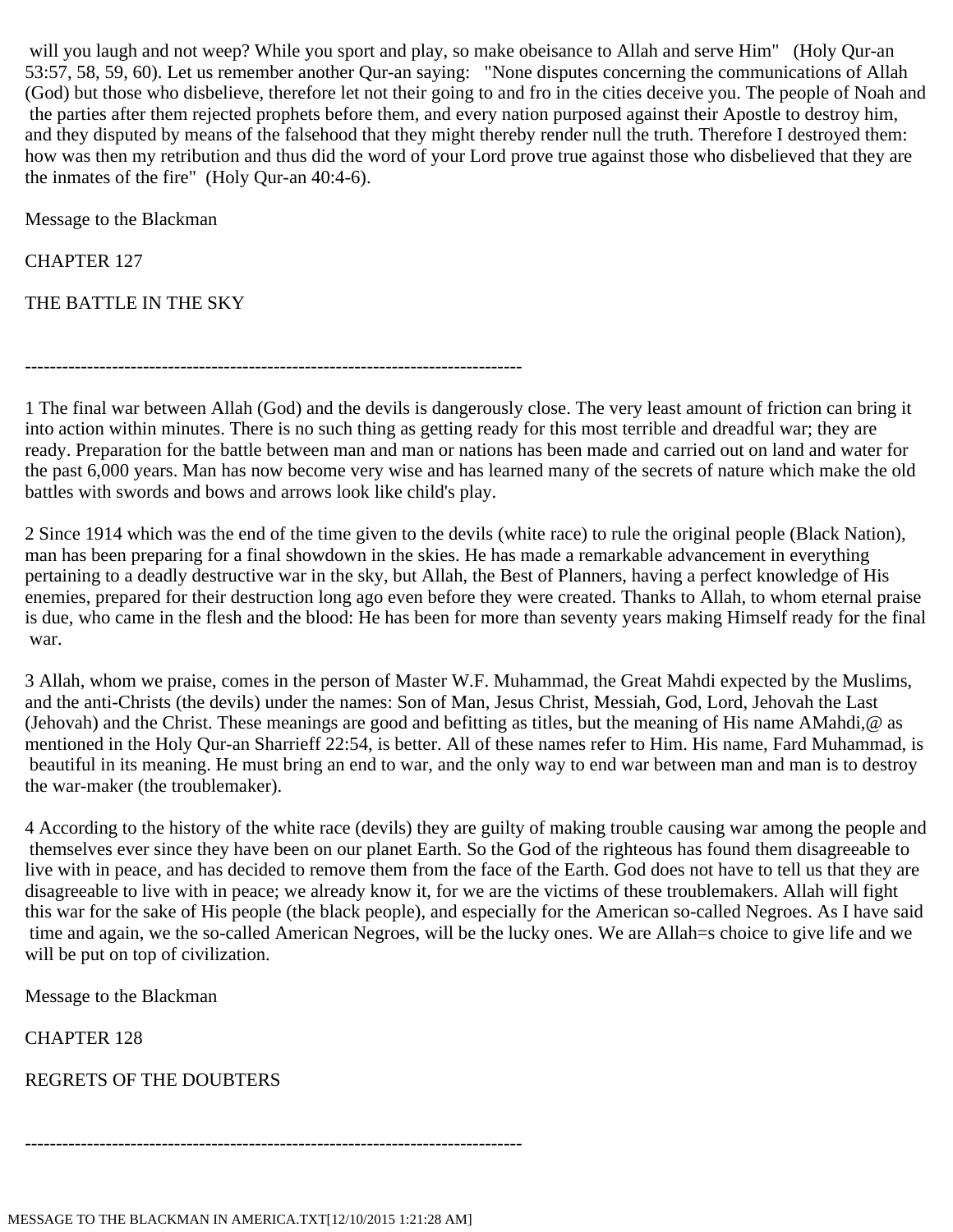"And on the day when the wrongdoer will bite his hands, saying, would that I had taken a way with the Messenger!" [Holy Qur-an 27-27]

1 According to the histories of the prophets of the past, all of their rejected enemies and mockers of the people had this same regret when the truth of the message that these prophets delivered was made manifest.

2 And the disbelievers hated themselves for rejecting those warners and prophets of old. The people of Noah showed regret when they saw the flood coming upon them. The people of Sodom and Gomorrah regretted their ignorant acts of disbelieving the truth of Abraham and Lot and wished that they had followed Lot out of the city and that they had believed before the fire came so that their cities and their lives would not have been destroyed.

3 It was also the regret of Pharaoh and his people for not believing the warning that Moses brought to them from Allah. When these rejecters of the Prophets saw their doom approaching, they said, as the disbelievers said in the twentyseventh verse, that they wished they had followed the prophet.

4 And so it will be, according to the Bible and Qur-an, with those whom this particular twenty-fifth chapter refers to who reject the last one in the time we are now living in (the resurrection and the judgment). Those of my people and the weak Orthodox Muslims who reject the plain truth and warning that Allah has revealed to me and that I am teaching (to fly to Allah and his true religion of entire submission and submit to His will), do so because of their love for the enemies of Allah, His Prophets and His religion, Islam. They reject this truth to me, the bearer of this truth.

5 They love the wealth and riches of this people who love not God, the giver of the wealth and riches that they have been so abundantly blessed with. They wish to remain and enjoy the wealth with these people as well as with intermarriage and their sport and play.

6 They will say what the formal rejecters said, when they see the chastisement of Allah coming upon them and all of their wickedness, evilness and murder. The so-called Negroes of America will also wish they had followed me to Allah.

7 The biting of their hands, as mentioned in this verse, shows intense grief for their mistake of accepting the false friendship of this evil and murderous race. The white American citizens and the Negroes who are today preaching friendship and intermarriage with their 400-year-old enemies will say these same words, "O woe is me, would that I had not taken such a one for a friend." (28th verse).

8 And they will confess that certainly he leads me astray from the messenger after he had come to me with clear warning and with plain truth (29th verse) and will admit that the devil's promises were all false and he only deceived them in the words given in that same twenty-ninth verse, "And the devil ever deserts man."

9 What should we set our hearts and minds on today? Finding the right path and walking therein to our God, Allah, and His religion, Islam, that He may make a way for us on some of this earth that we can call our own and deliver us from our open enemies, our deceivers and from evil and filthy doings.

10 The God of Islam demands us to forsake our enemies and their names and religion and all that goes with them and to completely submit to Him. He, Allah has said to me that He will set us in heaven at once.

11 Allah's promise is ever true. He fails not in His promise, but this race of devils will promise you and will fail to fulfill it, especially if it is a promise of good. I beg you as a brother and sister of mine, fly to Allah. For the days of the resurrection are not coming, they are here now and the dead are rising as it is written. Let us repeat this prayer:

12 "O Allah, guide me among those whom Thou hast guided aright and preserve me among those whom Thou has preserved and befriended and bless me in whatever Thou doest; grant me and deliver me from the evils of what Thou has judged. Surely Thou judgest and none can judge against Thee and He whom Thou befriendest is not disgraced."

Message to the Blackman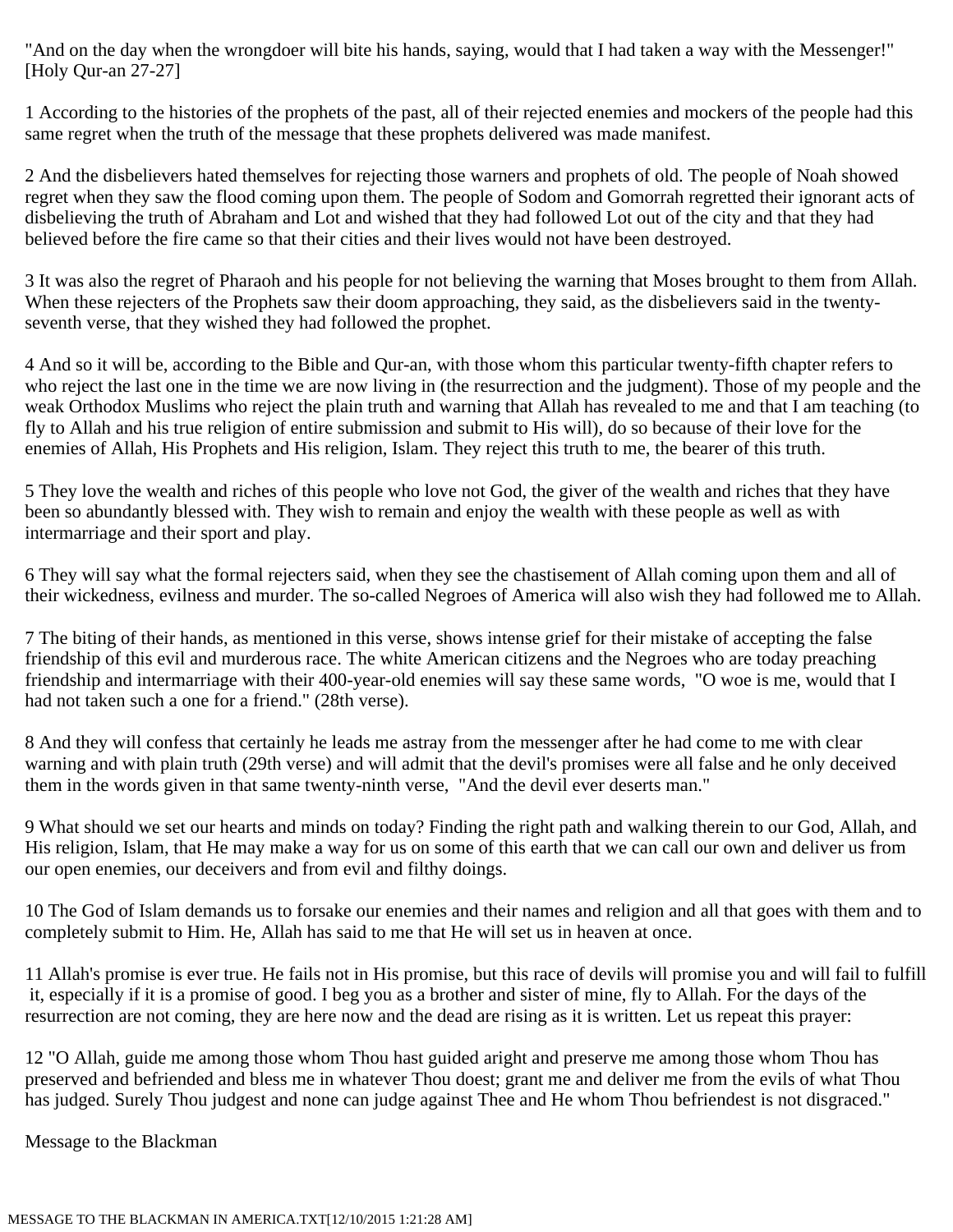#### CHAPTER 129

#### TIME IS AT HAND

--------------------------------------------------------------------------------

1 Know that Allah is with us (the believers) and Allah has promised, in the Bible and in the Holy Qur-an, that if we believe and put our trust in Him, He is sufficient as a Protector, that no weapons formed against the true believers will prosper.

2 We are the true believers of Allah. As the Holy Qur-an teaches, they planned against us, but Allah also has plans, and He is the best of planners. I warn all of you that the devils, hypocrites and disbelievers will continue trying to turn you away from truth so you will have to suffer hellfire with them.

3 The so-called American Negroes (my people) are now in a time when they must decide on life or death. The world we have known is on its way out, and it wishes to carry you and me with it. But, it will not; this is the right path -- believe in Allah and come follow me.

4 We are the last members of the original Black Nation and have been found and chosen by Allah to make a great nation -- a nation under His guidance to excel the nations of the past.

5 Study the parable of Jesus and the lost sheep, the prodigal son (Luke 15:11, 21, 22), the stone that the builders rejected, the garden taken from the wicked husband and given to another and the mustard seed becoming a tree under which the beast found shade and in which the birds found rest.

6 Know that you, the so-called American Negroes, are divinely promised the Kingdom of Heaven (as it is called) after the destruction of this world. The people of this world will stop at nothing in trying to seduce you to follow them and remain with them so that you, too, will share in their doom. They ask you to take part in their doom, and you accept. When accepting the call to their false friendship you are accepting death.

7 I hope you remember what I said to you concerning the prepared destruction of Allah for this people and you who take part with them. Since they already have a head start, they believe they will deceive you in going along with them, ignoring the call of Allah and your own salvation and heaven at once while you live.

8 The consequence of this rejection of His call will get you a disgraceful year=s punishment or chastisement (night and day). You will wish that you were dead. When night comes, you will wish it were day, and when day comes, you will wish it night. You can find this chastisement mentioned in Revelation (Rev. 9:6; 19:20; 20:10, 14, 15, and 21:8).

9 Salvation has come to the black men of America, but their fear of losing the hate -- I cannot say the love because they do not love you -- of their enemies causes them to reject it.

10 Within 24 months, every one of you who is now a disbeliever in Allah and the great brotherhood of Islam will be suffering the punishments that have been mentioned in the above chapters and verses.

11 America is the first country and people that Allah wishes to destroy, but he will not destroy them until you have heard the truth of her and of yourself. I shall continue to warn you of the divine penalty that awaits you who reject your God and my Saviour, Master Fard Muhammad. In this world of crisis and destruction of nations, the only escape you have is in Allah and following me.

Message to the Blackman

CHAPTER 130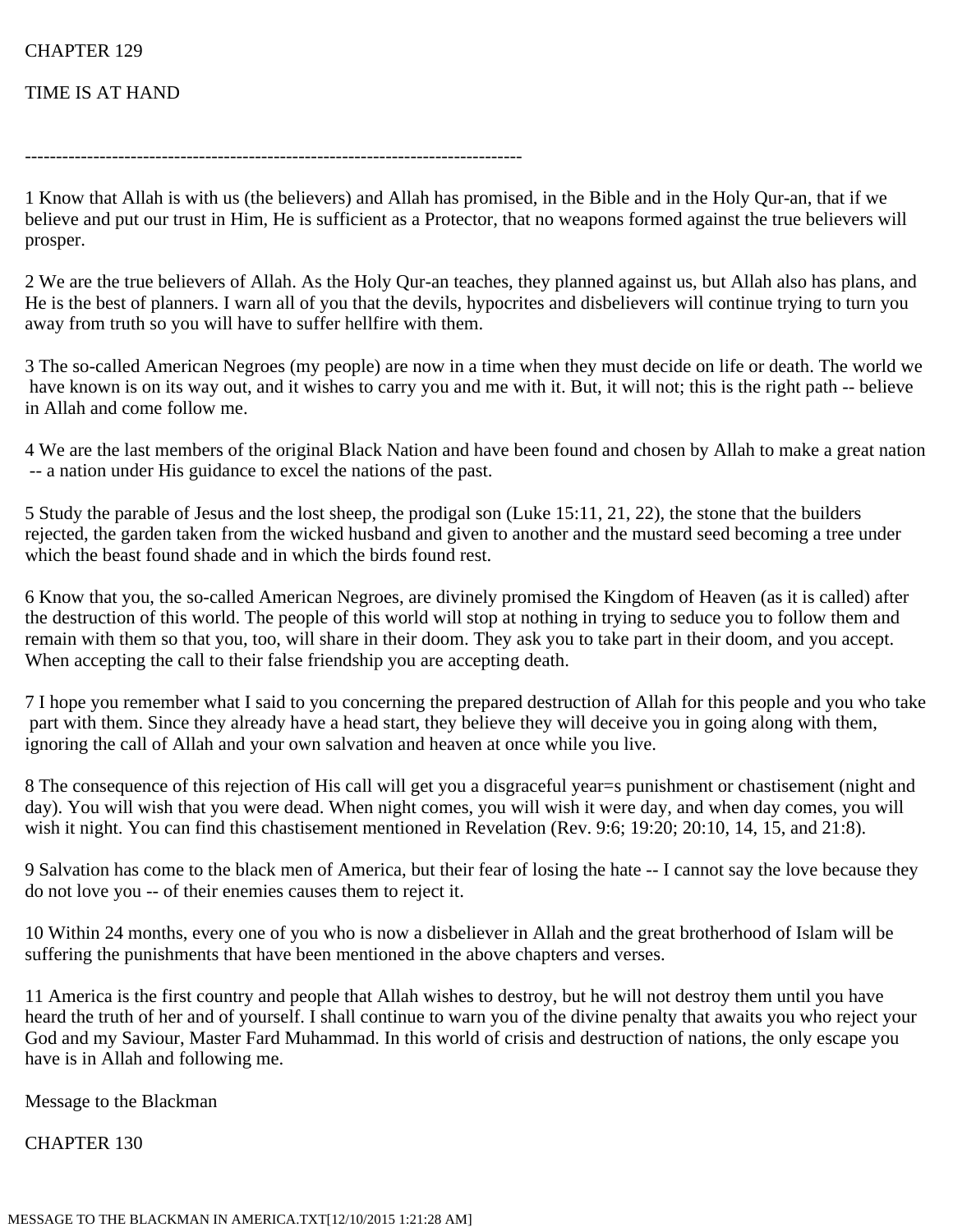--------------------------------------------------------------------------------

1 The non-Muslim world cannot win in a war against Allah the Great Mahdi, with outer space weapons or inner space weapons. It does not matter, for He has power over everything -- the forces of nature and even our brains. He turns them to thinking and doing that which pleases Him. The great waste of money to build your defense against Him or the third World War is useless.

2 You don't need Navys, ground forces, air forces, standing armies to fight this last war. What America needs to win is to give freedom and equal justice to her slaves (the so-called Negroes). This injustice to her slaves is the real cause of this final war. Give them up to return to their own or divide with them the country that you took from their people (the Indians), which they have helped you to build up and maintain with their sweat and blood for 400 years. They even gave all of their brain power to you. They helped you kill anyone that you said was your enemy; even if it was their own brother or your own brother. What have you given them for their labor and lives?

3 It is just a job to labor for you. You hunt them and shoot them down like would game, burn them and castrate them, and they are counted as sheep for the slaughter -- all who seek justice. You have continuously persecuted me and my poor followers for 25 years. Both fathers and sons are sent to prison. Just because we believe in justice and teach our brethren the same. We are imprisoned and forced to eat the poison and divinely prohibited flesh of the filthy swine as our food, to your joy.

4 You set your agents and guards around and about our meeting places, where we are trying to serve the God of our fathers, to frighten our poor, blind, deaf and dumb people away from hearing and believing the truth. With 50 states, which equal approximately 6 million square miles with billions of dollars in gold buried and rusting which we helped to get for you, yet none is ours -- not the tiniest or the worthless state of yours have you offered your loyal slaves. Not even one square mile for their 400 years of labor and lives.

5 Shall you be the winner in the third World War? The God of Justice (The Son of Man, the Great Mahdi) shall be the winner. He is on the side of the so-called Negroes, to free them from you, their killers. As it is written: AShall the prey be taken from the mighty or the lawful captives delivered? But thus saith the Lord even the captives of the mighty shall be taken away and the prey of the terrible shall be delivered; for I will contend with him that contendeth with thee. I will feed them that oppress thee with their own flesh; and they shall be drunken with their own blood. As with sweet wine and all flesh shall know that I, the Lord, am thy Savior and thy Redeemer@ (Isa. 49:24-26).

6 We, the so-called Negroes, are the prey. Thou are the Mighty, the terrible ones, thanks to Allah, the Greatest, who is with us, to save and deliver us His people -- 20 million members of the Tribe of Shabazz -- who must have some of this earth, that they can call their own. Their God will give it to them. But woe unto you, the unjust judges, for the Son of Man shall destroy thee and give the kingdom to the slave. He is not to come. He is here! Believe it or not, I seek refuge in Him from your evil plannings.

7 You have been so busy trying to keep your slaves (the so-called Negroes) under your foot, sitting, watching, spying on them to prevent them from knowing the truth of this day of our salvation, that you have failed to see and learn the strength and power of your enemies.

8 You have boasted that you could police the world and have come pretty near doing so but have failed to the "Bear" behind the tree and the "Lion" in the thicket. The sky over you is being filled with your enemy's arms which can be seen with the naked eye.

9 Your scientists are troubled and at their wits' end to find time to make ready, as it is written: "I have set the point of the sword against all their gates; that their heart may faint, and their ruins be multiplied. Ah! it is made bright, it is wrapped up for the slaughter" (Ezekiel 21:15). Answer: "For the tidings; because it cometh and every heart shall melt, and all hands shall be feeble and every spirit shall faint, and all knees shall be weak as water" (Ezekiel 21:7).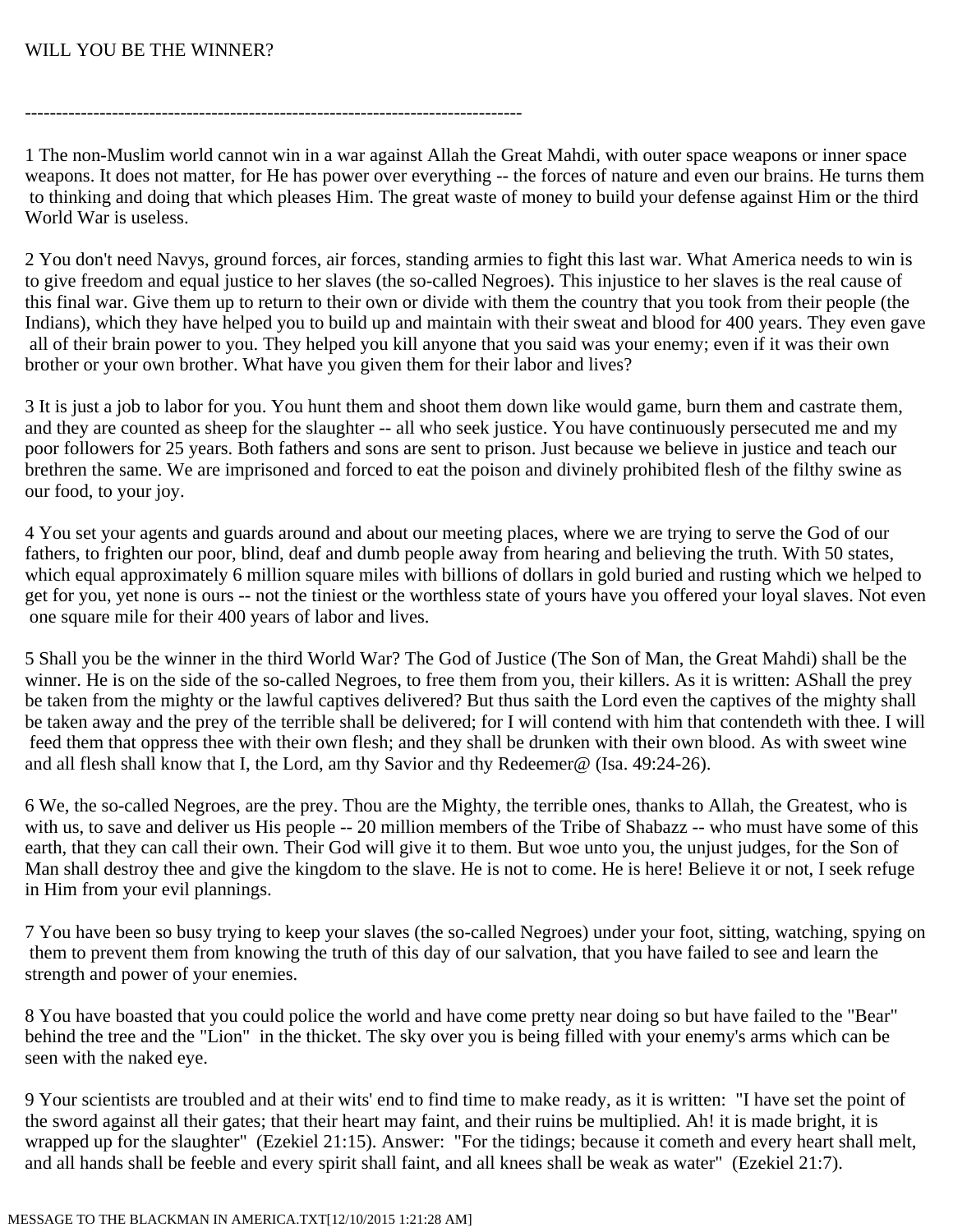10 The Holy Qur-an also says: AAnd you shall see every nation kneeling down. Every nation shall be called to is book. Do you think that you want to be called to yours? Today, you shall be rewarded for what you did. This is our book that speaks against you with justice. Surely we wrote what you did@  $(45:28, 29)$ .

11 Woe, woe to America! Her day is near, and she shall be visited. Your enemies warn you that the third and final World War will be decided in your own country and not in theirs. Remember the old Bible's sayings: "Wheresoever the carcass is, there will be eagles gathered together" (Matt. 25:28). You must understand know to whom the parable is directed.

Message to the Blackman

CHAPTER 131

BUILD OUR OWN SOCIETY

--------------------------------------------------------------------------------

1 When I speak of the time and what must be done, I am not referring to the time of the solar system but to the time of a people whose existence and rule of the original people of the earth is limited to 6 thousand years. This time of 6 thousand years was divinely given to this world -- the time of being under the rule of a completely new and strange people whose nature is foreign to our nature. A strange and new civilization -- a deceiving people to us -- with its strange practices which include doing evil and murdering the people.

2 According to the teachings of Allah, this is the first and the last time we will ever have a trouble-making people on our planet. There is no doubt about it, we, who were brought here to the Western Hemisphere by the white slave-masters of our fathers, can bear witness that this is the most evil people that we have ever experienced.

3 Today, the wickedness of this civilization has become so great and fair-seeming to the original people of the earth. He said that twelve leaders from Islam from all over the planet earth have conferred in the root of civilization at Mecca and have found this people disagreeable to live with in peace, and they decided that they must be removed from the planet earth. And the main obstacle that stands in the way of this removal is the so-called Negroes in America who have been lost of the knowledge of self, their God, their religion and the knowledge of the enemy who has robbed them. They must return to their own.

4 A Messenger has been sent to teach them the knowledge of self that will qualified them to return to their own. The time of this spreading of the true knowledge of self, God, and devil is the important mission that I have. As it is written, the life of this world has been made so fair-seeming to you that you cannot conceive of another world that might be better. This is where you are making a fatal mistake.

5 Let us use some of the times that were limited for similar wicked governments and of people of the past. For instance, the people of Noah, Abraham, Lot and Moses and Jesus. All of these had a limited time. The Prophets who were sent to them had opponents who rose up against them, near the end of their time, to do the worse of evil against them.

6 What must be done? You must start thinking and working in the way of independence, as other dependent nations had to do and are still doing, when once free of those who hold you in bondage. Get away from that childish way of thinking that the white man forever owes it to you to provide for you the necessities of life. Should you not be too proud of yourself in this modern time to be thinking in the way of dependence instead of independence?

7 Why are you talking freedom, justice and equality if you do not like to be separated from the people on whom you and your fathers are dependent? Do you think that an independent nation is going to make you its equal while you will not accept your own responsibility to provide for your own? Can you blame America for rejecting you as her equal when you are going to the extreme of trying to force her to accept you instead of forcing self and your people to be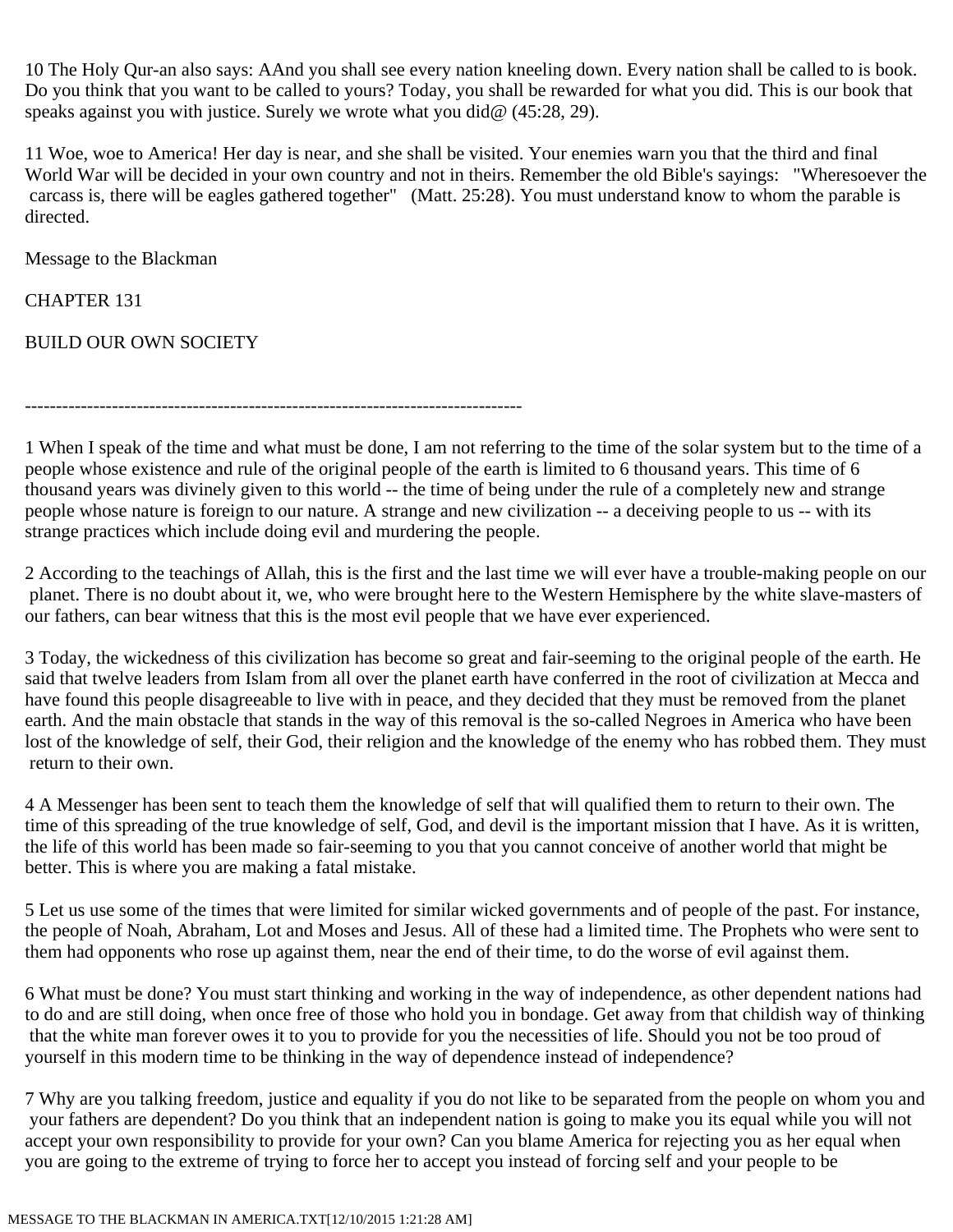#### independent?

8 You have disgraced yourself and still are in trying to force yourself upon your slave-masters' children so that they will continue to support you in the necessities for your existence. In this way, you are telling the world that you are too lazy to go for self. Allah and I want you to be freed of such childish thinking like men and accept responsibility.

9 You can never boast of being equal while still a subjected people. You are even laughing at me and my followers for preaching and striving for freedom to go for self on some of this earth that we can call our own. Which is the most intelligent, a man who seeks to earn his living by working for his needs or a man who depends on begging others for the things he could get by working for self? Today, you are beaten in city after city like an old lazy horse being whipped by his driver because he won't pull the plow to prepare the land to grow corn, oats and hay so that his master may eat the better food.

10 You are trying to force yourself into white society rather than take the responsibility for building your own society. This is your shame and disgrace as a people in this modern time. Allah and the Nation of Islam will help you build one of the finest and best societies the world of man has ever seen if you will only be yourself and get off of your knees, praying to be other than yourself -- a member of the white race.

11 Just why do you want to be like the people who have robbed, spoiled and slained you and your fathers? Is it not an act of intelligence and honor to desire to look and be like a member of your own nation, speaking the same language and seeking and building the culture of your kind? The white race wants to stay a white race and maintain its way of life. Why should we not want to do the same?

12 You may say, what is our nation's way of life? I will admit that for the past few centuries you have been lost to the knowledge of self and kind. Allah has raised me to teach you the knowledge of your own self and kind and to join you onto your own kind, not as a subjected people, for superior wisdom cannot be subjected to inferior wisdom. And, a people guided by Allah, Himself, cannot be enslaved.

13 You must know the outlook and what must be done. America is in for much trouble, as the Holy Qur-an says: "One calamity followed by another until she is destroyed for her evils done to her slaves."

14 These calamities consist of all sorts of confusion and disagreements between the people and the heads of governments. In the Bible and Holy Qur-an, revolutions and wars are mentioned as being forces to break the power of resistance. The Bible says: "Sword without and sword within. The forces of nature against a terrific drought prophecied." In the Holy Qur-an it says: "Therefore, keep waiting for the day when the heaven shall bring a clear drought, that shall overtake men. This is a painful chastisement." (44:10).

Message to the Blackman

CHAPTER 132

THE HEREAFTER

--------------------------------------------------------------------------------

1 "After what?" may be the question asked. The hereafter means after the destruction of the present world, its power and authority to rule. The Bible and Holy Qur-an Sharrieff are filled with readings on the hereafter which I will leave to you to read for proof. This subject wouldn't be necessary if it were not for that man of sin being permitted to rule.

2 Since he [they] was given ruling authority to try him [them] for 6,000 years, the world "hereafter" is used, meaning: After the present rule of the man of sin, because his [their] time is limited to 6,000 years. Some say: after the judgment, after the man when the man of sin and all who follow him were made. "Whoever of them will follow you, I will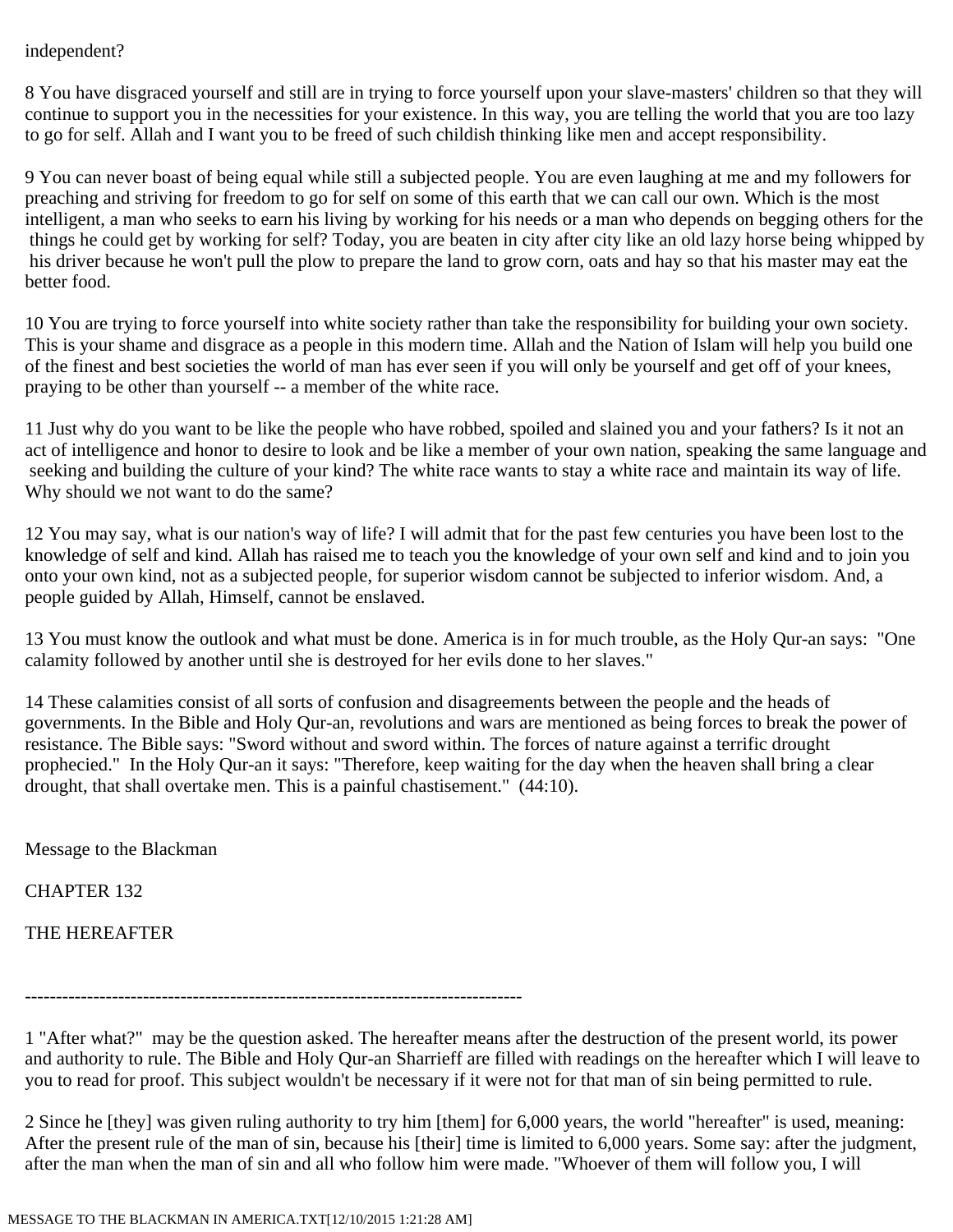certainly fill hell with you all" (Holy Qur-an 7:18). The Bible says: "These both were cast alive into a lake of fire" (Rev. 19:20). The Man of sin and his people deceived the righteous by making them believe that he [they] also is one of the righteous. He [they] claims one father is the father of all, but that is not true.

3 We all look forward to a hereafter, to seeing and living under a ruler and a government of righteousness, after the destruction of unrighteousness. Even the people of the man of sin (the devils) are worried, disgusted, dissatisfied with their own world and wish to see a change to a better world; but they desire to be the ruler in that better world. The hereafter, some believe will be after the great War of Armageddon or Poly War.

4 A religious war between the two great religions of the earth and their believers, namely, Islam and Christianity; of course Buddhism will also be involved. The hereafter: there the righteous will make unlimited progress; peace, joy and happiness will have no end. War will be forgotten; disagreement will have no place in the hereafter. The present brotherhood of Islam is typical of the life in the hereafter, the difference is that the brotherhood in the hereafter will enjoy the spirit of gladness and happiness forever in the presence of Allah. The earth, the general atmosphere will produce such a change that the people will think it is a new earth. It will be the heaven of the righteous forever! No sickness, no hospitals, no insane asylums, no gambling, no cursing, or swearing will be seen or heard in that life. Fear, grief and sorrow will stop on this side as a proof. Everyone of us who accepts the religion of Islam and follows what God has revealed to me, will begin enjoying the above life here.

5 I never felt the like before. Islam is heaven for my people. They will see their God in truth, the righteous will meet and embrace them with peace.

6 The life in the hereafter is an image of the spiritual state in this life. Just think how good you feel when in the Divine Spirit for awhile. You are so happy that you don=t feel even the pain of sickness, no trouble or sorrow, and that is the way you will feel always in the next life.

7 We, the so-called Negroes who accept Allah and Islam will reap this glorious joy and happiness. You will be clothed in silk interwoven with gold and eat the best of food that you desire. This is the time when you enter such life, for your God is here in person, and you will never be that which you cannot be any more, after believing in Him. My people have been deceived by the archdeceiver with regard to the hereafter. They think the hereafter is a life of spirits up somewhere in the sky, while it is only on the earth, and you won't change to any spirit beings. The life in the hereafter is only a continuation of the present life. You will be flesh and blood. You won't see spooks coming up out of graves to meet God.

8 No already physically dead person will be in the hereafter; that is slavery belief, taught to slaves to keep them under control. This is taught also so that they won't be thinking about the wealth of their slave-masters while under the slavemaster. The slave is made to believe his will come after death, and his master knows that death settles all, and that you can't return to tell him whether he lied or told the truth.

9 Read the Scriptures carefully on the life in the hereafter, and try to understand it; you will find that it doesn=t actually mean what you have been believing. No one is going to leave this planet to live on another. You can=t, even if you try. You can't reach the moon and live on it, so be satisifed and believe in Allah, live where you are on this good earth, but be righteous.

10 I must quote these beautiful verses of the Holy Qur-an: "O soul that is at rest, return to your Lord, well pleased with Him, well pleasing. So, enter among my servants, and enter into my Paradise" (89:27-30).

Message to the Blackman

ANSWER TO CRITICS

CHAPTER 133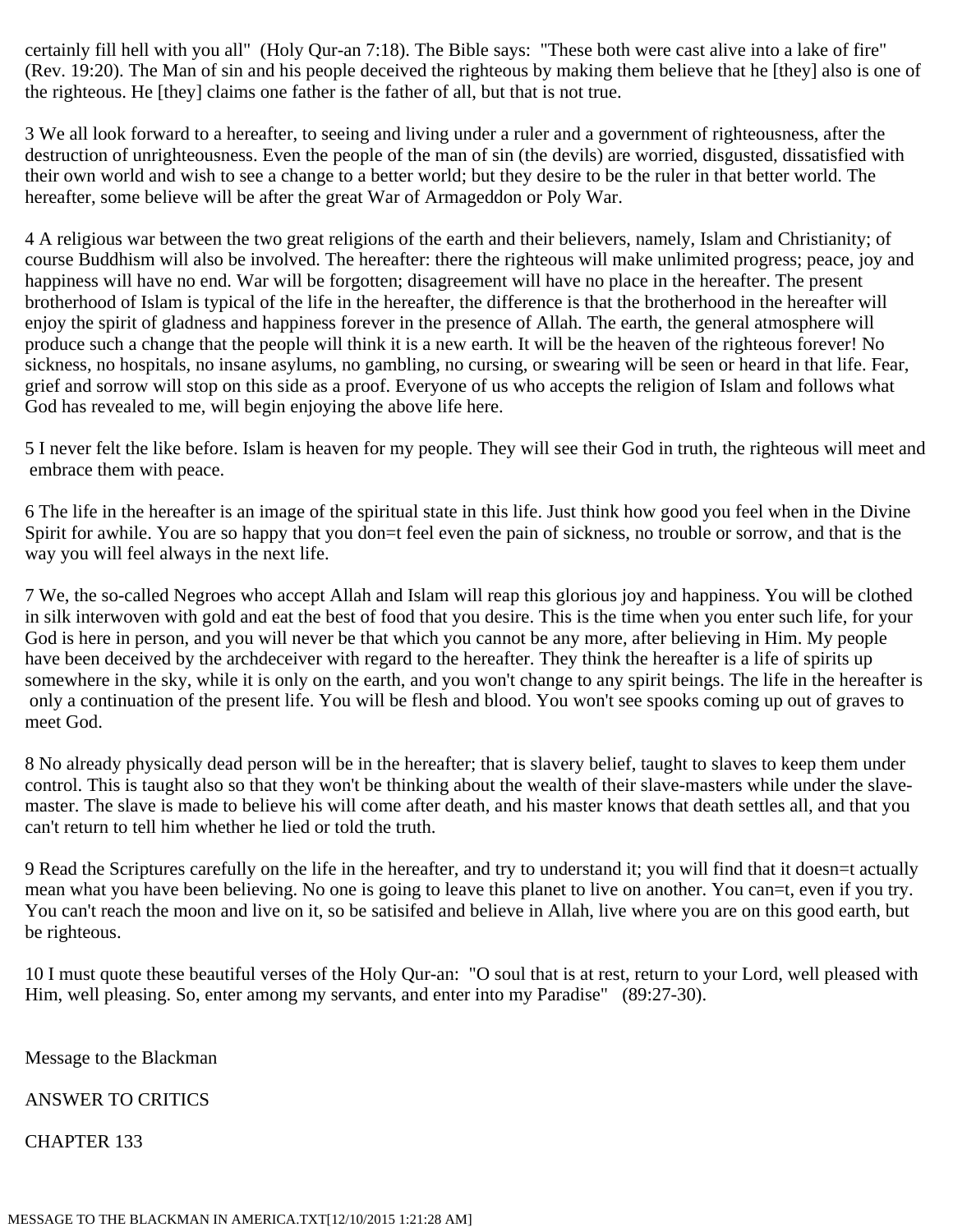--------------------------------------------------------------------------------

1 The following is an excerpt from an interview granted to the National Educational Television Network. The series of interviews took place in Phoenix, Arizona, and were conducted over a period of several days, by the staff of San Francisco station KQED.

2 QUESTION: How would you describe your mission?

3 ANSWER: My mission is to give life to the dead. What I teach brings them out of death and into life. My mission, as the Messenger, is to bring the truth to the world before the world is destroyed. There will be no other Messenger. I am the last and after me will come God Himself. I do not say I will live so long as that, but when God comes, if it pleases Him, I may be with Him. However, if I am not with Him, this is the final. The truth I bring will give you the knowledge of yourself and of God.

4 QUESTION: Earlier, when we spoke of defections, you mentioned something about the fact that Jesus has similar defections -- would you explain?

5 ANSWER: Yes. Such defections are nothing. The public should not think it's strange, this time in which we live. We have the actual spirit of God moving among the people.

6 QUESTION: Well, now if in time, sir, your grandson, Sharrieff or your son, Wallace or Malcolm, ever expressed the desire to return to follow you again, would you accept them?

7 ANSWER: There is nothing unforgivable, the Holy Qur-an teaches you. The only thing that is unforgivable is this: that you will not accept Allah as God and not accept His Messenger as His Messenger. These two things are one, we say, the belief in Allah is the belief in the Messenger of the Prophet of Allah.

8 The belief in the Messenger or the Prophet of Allah is a belief in Allah, if you disbelieve in one you disbelieve in both.

9 You cannot believe in one and disbelieve in the other. This is the knowledge the world has not realized, and this is what God wants the world to know.

10 When God chooses His representative for the people, He speaks to the people through that representative, and if the people will accept that representative (we call them prophets, apostles or messengers), then they are accepting Allah.

11 But if they reject him and still say they believe in Allah, they are considered enemies of Allah and disbelievers. Because that is Allah in that representative and you cannot accept one without accepting the other. You have got to accept both.

12 You cannot get the blessings of Allah if you reject His Messenger. Now, these boys that you were referring to, they do not worry me; I do not give my time arguing with them or talking about why they believe or disbelieve.

13 I do not even argue with them because I knew these things in the beginning. I knew they would act like this, some of them. I was told about this 34 years ago. But they did not know these things, and I am not excited, as the public would be, or as the public would like to see.

14 In some cases, if the son disbelieves in his father, his father must be wrong. But that is not so when it comes to a Messenger of God.

15 If we say that is true, then it stands true in the common life of the family.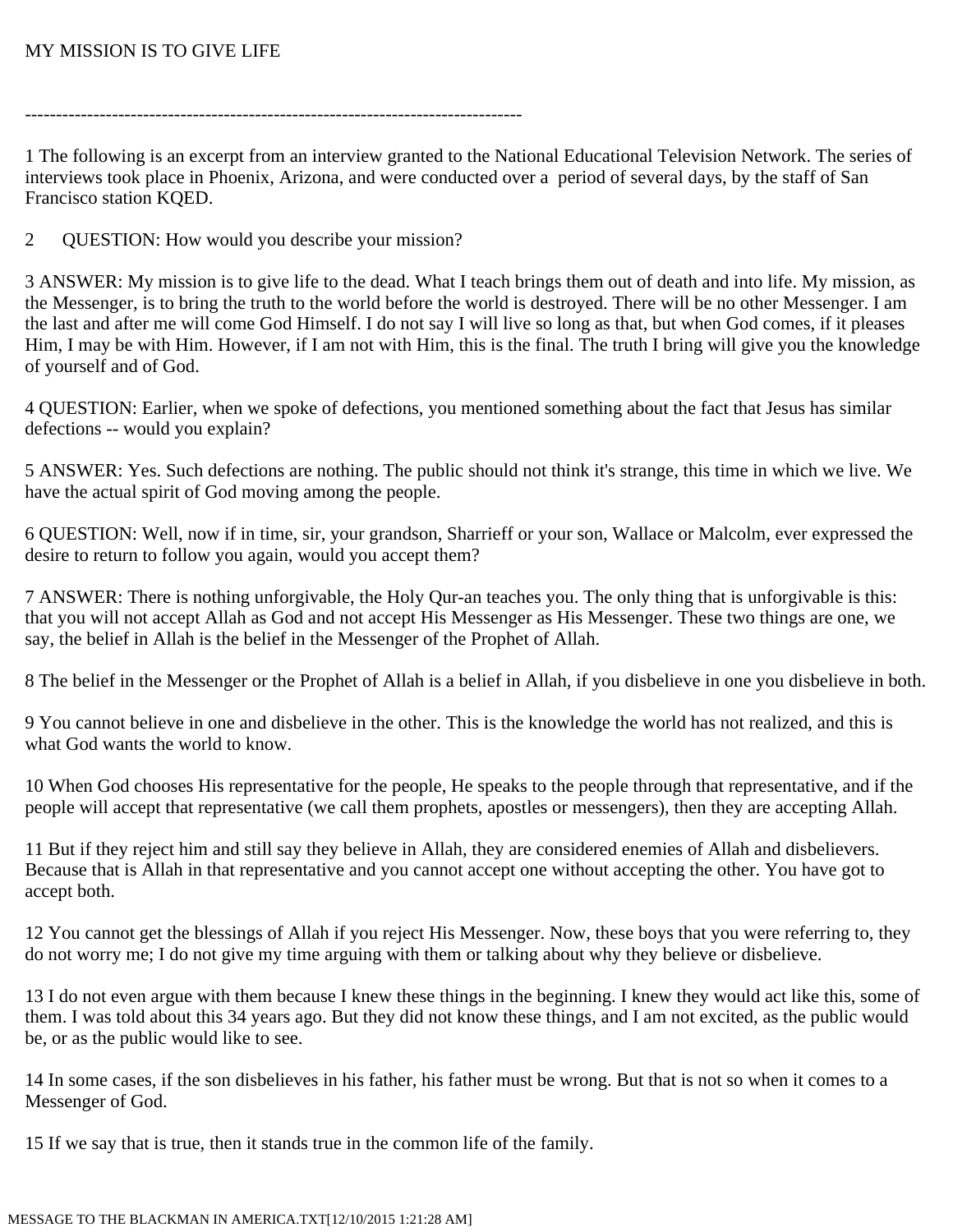16 There are some children who never sincerely accept their father as they should. There are some fathers who never accept their children as they should. So this is the nature of the human family of the earth, and when it comes to spiritual teachings, it is also the same. Not all of the family of a Messenger are such as Noah and Lot.

17 They do not always have true believers, but that did not detract one atom from his messengership.

18 You do not take advantage of that unless you get into war or trouble with God.

19 You do not say, "I do not believe in him because his own wife or his own son does not. Why should I follow him?"

20 You would be getting yourself in trouble, because that is given. I do not care anything about those who fall away from me after I have pointed out the truth to them and despite this they get wrong and go away from that truth.

21 I am not responsible for this, for whatever they say against me, it is against themselves. What they preach and tell the people in order to get the people to disbelieve in me is much like Absalom and his father, David.

22 Absolom stole the affection of the people because he thought he looked better and younger than David. He thought, therefore, the people would follow, that he could steal the people over to himself and get rid of his father as king and be king himself. But he was not to be king. The man that was to be king had yet to be known; that was Solomon.

23 These facts are all put there to deepen our knowledge, and time repeats these things over again and again.

24 And so this is what we face today, and I am not surprised the public is surprised, some of them at the deviation of Malcolm or my son Wallace. I am not surprised. But they cannot yet say that I am not the Messenger of Allah. They cannot take that away from me.

25 QUESTION: Mr. Muhammad, would you make some statements about Dr. Martin Luther King and the Civil Rights Movement?

26 ANSWER: Yes, I think Rev. King has been doing a good job according to his knowledge. He has been trying to do his best to get our people some justice in the way of civil rights. I believe that he means well, and I believe he would have done better if he had known more about the time and the people and the history and what must be done in such times.

27 He has the desire to see his people dealt with according to justice and not according to injustice. But he does not know that he is living in the time when justice is bound to come to his people. However, it is only through Divine and not through civil government. And that goes for most of the groups who are trying to do something for the betterment of our people.

28 They, most of these leaders, have good intentions, but they just don't have the right instruments to work with, and they do not know how to use the instruments, since they were not appointed to do the job.

29 But all of our people today have the desire to do something for themselves and, first of all, to see injustice removed from the whole.

30 We have suffered injustice at the hands of the white people for 400 years, and today some want to be called "Citizens of America," but all of this without the qualities that go along with freedom. We are today, I repeat, imbued with the spirit of justice for our people, and something must be done. This oppression cannot go on forever.

31 What the civil rights movement is trying to do is just another effort to bring home to our people a better life. But this is the time when our people should and will get a better life on a permanent scale. NOT on a TEMPORARY scale.

32 The political administration may change every 4 years. The Constitution gives to the people of America. And if we understand it well, it was not written with the so-called Negro in mind. It was written for the white citizens of America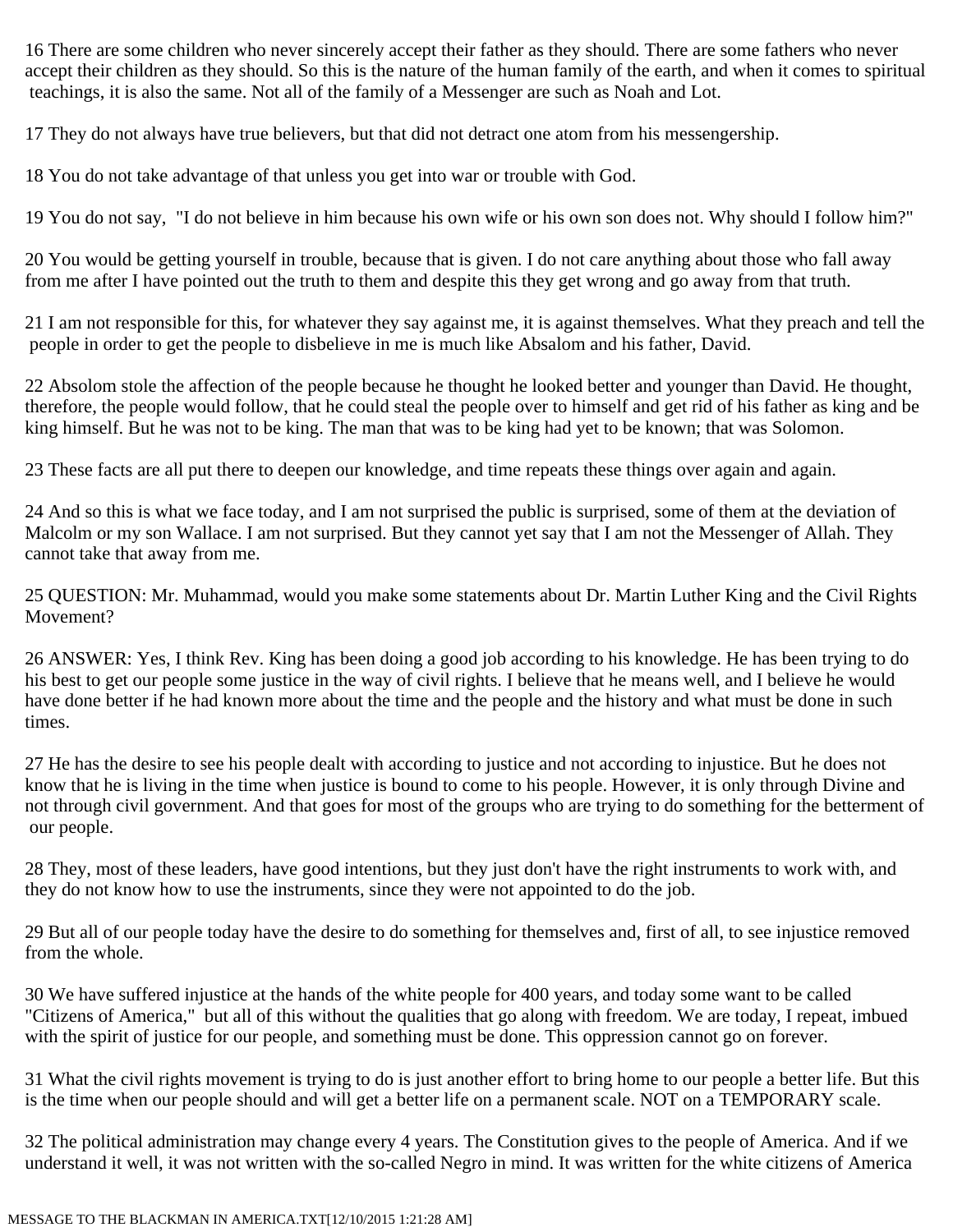and not the slaves.

33 The slave is not mentioned there and it was not in the mind of these lawmakers that he should share equal justice with the master. No, he was considered to be the property of the master. Therefore, the servant or the slave cannot get justice -- equal justice -- with the master unless the master wants to give up his position as master.

34 If the master gave up his position as master, the slave would soon become his equal, and the slave would probably vote for equal justice, go to the White House or become the ruler of the country, if the equal justice were obtained all the way through as it should be. But the Constitution was written by white people for white people and not for you and me.

35 We were under the slave-masters at that time, and again I would like to make clear: I am not fighting those leaders who are trying to do something good for our people, or get something better for them. But I do oppose them in their way of opposing that which is good and which would be just and permanent for our people. For we now have come to the time when we want justice and equality. We want freedom equal with other people. They have never made us citizens, and under their law we cannot be made citizens. We could never be citizens as stated in their first slavery courts.

36 If we want to go into the facts about it, we are not the equal of the American white man, nor are we citizens with him here. We are in alien country. We are aliens and not citizens.

37 And this is proof that we have to admit and not to try to hide to make some black brother feel good. To tell a black brother that he is a citizen and has equal rights is like telling a child to go to sleep on the 24th night of December and on the next morning awaken and Santa Claus will have left a present in your stocking when THAT is Santa Claus talking. And the child, when he grows up, learns that. Well it is the same thing with us. We have had a lot of Santa Claus teaching, and now we are growing up because we know that a lot of these Santa Claus teachings were nothing but a lot of pacifiers. We are no longer satisfied to be pacified. We want something permanent.

38 QUESTION: Mr. Muhammad, even though the Economic Plan was only introduced in August of this year, (1964) what has been the response?

39 ANSWER: We are really surprised at the response we have received. In fact, it is increasing daily, and we have to set up more secretaries to take care of the donations that are coming.

40 QUESTION: Is this coming from all over the country?

41 ANSWER: Yes, sir, from everywhere. For 3 years, we want to see what we can do.

42 We're going to put the donations in banks that have already been established. We are not going to build one until we have need to do so. By the end of the 3 years, we can tell what we can do. It costs perhaps a million dollars or more to set up a bank, and the government has much to say about how this is done. Those who understand banking systems will be called in by us to help set up such a system for our people.

43 QUESTION: Are any of your aims perhaps similar to the middle-class aims of acquisition of properties and material goods? Do you think the objectives of this plan are similar to those of the white middle-class?

44 ANSWER: What are white middle-class aims? Will you tell me that?

45 QUESTION: Ordinarily I would say it is the acquisition of property of material things. Now do you think in the savings plan idea there will be a number of Negroes who will submit monies to save for those particular white middleclass idea which seem to be unimportant at the moment?

46 ANSWER: Well, the purpose of the Economic Plan is to fight poverty and want, as I have said; this includes material things. We need better housing, for instance. We also need farms to grow our food.

47 QUESTION: Do you think Johnson's War on Poverty Bill will by any assistance at this time?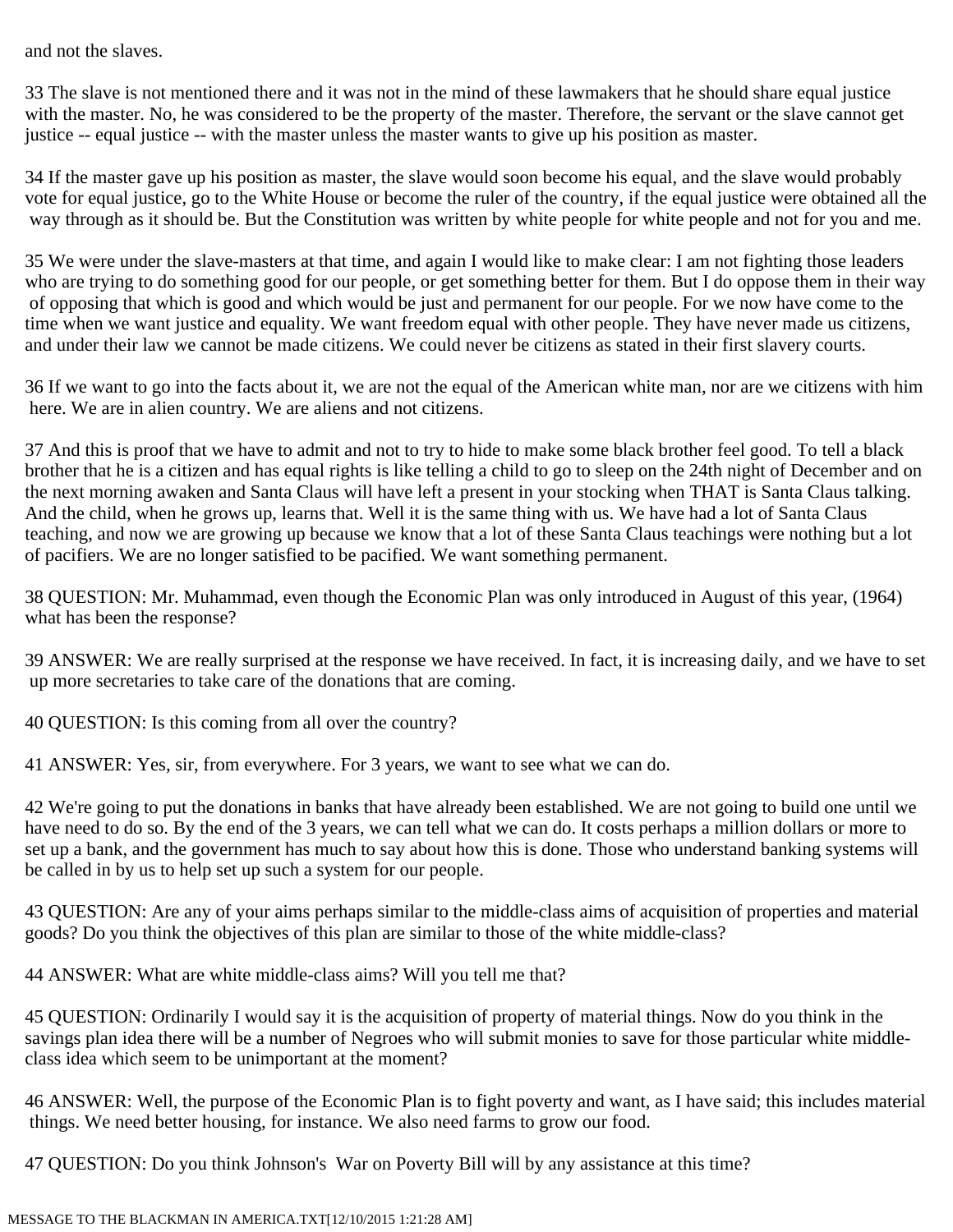48 ANSWER: I do not know the details of his plans. But I would say this, as a subject people who have given all they had for the independence of the white man, whoever is President should do something to aid the so-called Negro of America, to protect him from brutal treatment, from poverty and from want. America is able to feed Europe and part of Africa and is able to finance them. Yet, the poor slave who helped her build up her country and establish her banks that are bursting with money, he has nothing to say about this.

49 She should do more to aid her so-called Negro in the way of putting him out for self. She should make him independent and not dependent. She should put a stop to police brutality, which is absolutely condoned by the government. The police are free to beat and kill us at will, and they are not punished for this.

50 This should be done by whoever is in the White House as the ruler for the next four years. They should stop injustice. The time is now when a stop will be put to it if America herself does not cease mistreating the so-called Negro.

51 The Negro is going to get his freedom because he is not the forsaken race he was a few years ago. There are definite divine plans being made to help him. He will be divinely helped from now on.

52 The government can help the so-called Negro in many ways. I do not say the government should take us and set us down and make us lazy so we will not want to work for ourselves. I do not condone that sort of thing. No, help us to get a chance of doing something for ourselves. We are no more a people who can be classified as a necessary people for use only as servants. We are too many. We are 22 million people; no nation needs that many just for servants.

53 I was born in the South. I married and went to Detroit with my two children in 1923. I know the South and the Southern white people. They are actually a people who envy any success that comes to the so-called Negro in any way. If you own a little more than the white man there, why he's against you; he may even kill you. He may bomb you or destroy your property. He just doesn't like the fact of your having anything. Whether in court, in justice or in any way. This is naturally in their blood.

54 They want the black man to have nothing but hell, excuse the expression, that's all they desire and they are tickled to death to see you in a hell of a condition. They are angry when they see you trying to live prosperously.

55 They will make trouble with you if they think that you are trying to be at peace.

56 QUESTION: Is that only the white man in the South?

57 ANSWER: No, he's up here in the North, too, but he is not as numerous in the North as he is in the South. This is almost dominant in the South.

58 The North has a fair share of the evil. That's why the Negro cannot get any place, because he is in a race of people whom they do not intend to ever see prosper too much.

59 So, therefore, we should look forward and try to get the government to agree to let us go somewhere by ourselves and build a nation of our own and on some of this land that we helped get.

60 When we were brought here as slaves they didn't have 50 states, but now they have 50 states and they have offered the so-called Negro, who numbers in the millions, not the tiniest state in the union. Nor have they offered to give him anything like revenue coming from countries they have conquered. We helped them to conquer the Philippines. We helped them conquer Japan.

61 All right, what have we gotten from this? What commerce have we gotten from this?

62 We got nothing, as revenue, for our deaths. Only they gave us death when we returned back home.

63 If we were given any credit for it back, we would feel that we did something good, perhaps, for the people. But we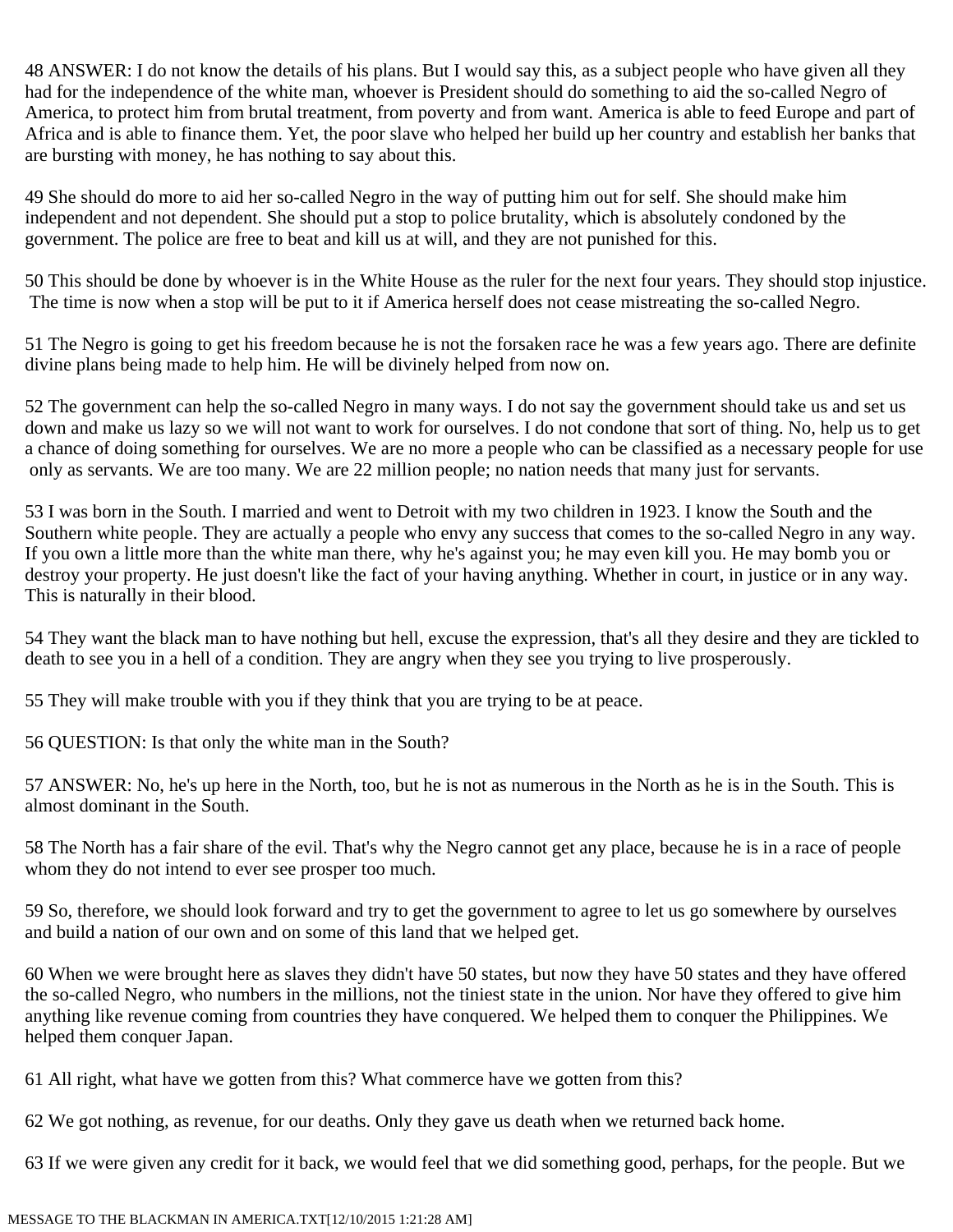were hated when we got home. We were cast out and shot down on the streets and highways, just for the fun of it. They were innocent people.

64 They would kick a black man and push him around and try to force him to say something that they could claim as the reason why he was killed. Therefore, the people just don't want you, and why should we say, today, after 400 years, "Let's try to plan to live with the white American people and get along with them in peace" when we have not been able to live with them in peace for 400 years.

Message to the Blackman

CHAPTER 134

THE GREAT DECEIVERS

--------------------------------------------------------------------------------

1 Arthur R. Gottschalk, state senator, 8th district, Park Forest (Ill.), wrote our National Secretary, John Ali, asking him and my followers to disavow and repudiate publicly the truth Allah has revealed to me of the Caucasian race, the truth of them being REAL DEVILS and our (the Black Nation's) open enemies.

2 Part of this letter was printed and published in the Chicago Tribune, June 15, 1962. Gottschalk failed to include in his letter to Secretary Ali proof of material proving that the truth Allah has given me of them being real devils is false. This leaves my secretary and followers helpless to deny the truth.

3 I am surprised at the intelligent senator writing a letter before first making an attempt to consult me as to what Allah has revealed to me. The senator's letter is a perfect insult to my followers. Without showing proof that what I am teaching IS NOT the truth, he is asking my followers not to believe it and tell the public that they do not believe.

4 What the Senator does not like is that my followers BELIEVE Caucasian (the white European Race) are the real devils, as Allah has said. Also, the true history and the Teachings of the Prophets and their scriptures (Bible and Holy Qur-an) bear witness.

5 I think the Senator has attacked something that may surprise him and his race because of his intentions of making my followers disbelieve the truth of Allah as taught me.

6 One of the characteristics of the devil is to deceive. In the last two paragraphs of his letter to our Secretary, John Ali, Gottschalk hoped to deceive him with the following words:

7 "At this time when men of good will of all races are working hard to promote harmonious human relations and eliminate the social and economic conditions which have produced injustices, it is tragic that men like Elijah Muhammad are attempting to tear down their good work and accentuate racial tension and misunderstanding."

8 Mr. Gottschalk, we are not your slaves any more, therefore do not misunderstand us. We care very little about you or any person or race who would think after knowing you that a promise promoting harmonious human relations, social equality with you will solve our problem. You are mistaken! We want nothing less than freedom to build our economy and society and on some of this earth that we can call our own!

9 We want to be independent, as you and other nations are, to do what we think is best for our own selves. What kind of future can you prepare for us other than as subjected slaves to you and your kind? I am not attempting to tear down anything good, for I have not found anything of good that you or your kind have set up that was for the good of my people. Allah and I are the only ones I know who are setting up any good work for our people.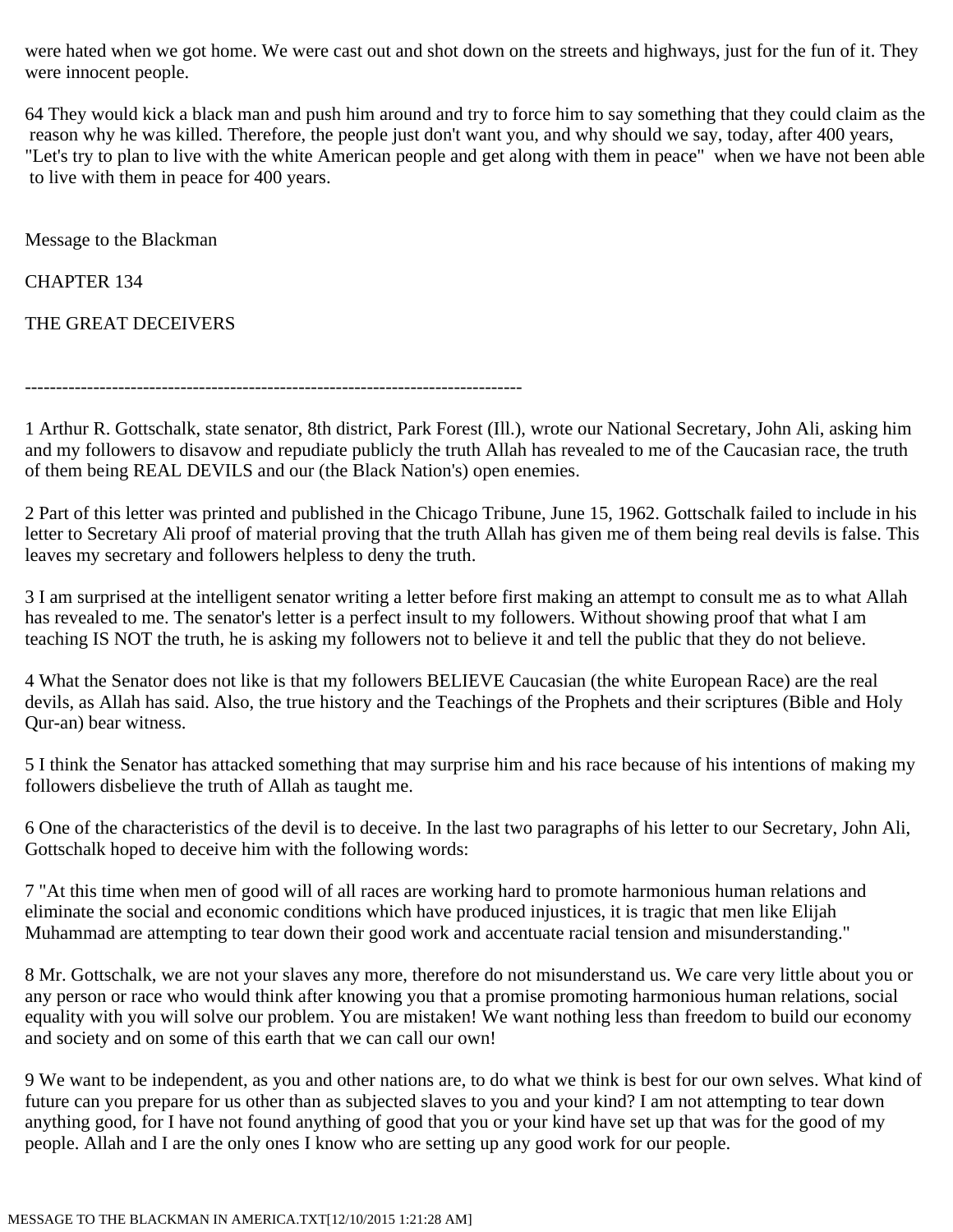10 Since your government declares us to be free, why let us go and enjoy this freedom for ourselves on some of this earth that we can call our own? The language used in your letter is that of a deceiver who knows that he has laid hands upon a great value and hopes to deceive him to believe that which he has been given or found is of no value and what you have is the best.

11 The entire 20 million of my people here should learn a lesson from your letter and be careful of you and your kind erupted promises of social equality without some of this earth we can call our own!

12 Your dogs enjoy honor in your society. They are seen eating from the table and riding in the same seat in some of your best transportation.

13 We do not desire any such place and level with all the evil you have done to us for the past 400 years and as you continue to mistreat us.

14 Do you think we will be satisfied to settle for less than some of this earth we can call our own? I think you are in for a great surprise. The Senator is outright asking my followers to recant and make it publicly known that they disbelieve in the Truth Allah has revealed to me in the closing lines of his letter to Secretary Ali in the following words:

15 AI call upon you (John Ali) as National Secretary of your organization to disavow and repudiate publicly all of the above statements (that the Caucasian race is a race of devils says Allah to me) by your leader, Elijah Muhammad.

16 "Failure to do so would be a clear admission that the statements of Elijah Muhammad accurately represents the policy of your organization which sponsors and operates the University of Islam."

17 For nearly 32 years, the students of our school had knowledge of you and your kind and have a very good record of being at peace in your midst. This comes from having the knowledge of you. If you fear this true knowledge of yourself will cause your mistreated once slaves to hate you, then your argument is with Almighty Allah who has revealed it. It is surely not with brother John Ali and my followers, for you will not be able to give up the truth about you, their God, Allah and their Leader and Teacher.

Message to the Blackman

CHAPTER 135

CLARIFICATION OF CONFUSION

SURROUNDING MUSLIMS

--------------------------------------------------------------------------------

1 In order to clarify some of the confusion surrounding Muslim outlooks and objectives, I will confront the rumors and false allegations of Muslim threats of violence with a direct statement which answers the implied question ;Will the Black Muslims Attack America? in a direct and forthright manner. These are some statements I gave in an interview to the New York Herald Tribune Newspaper.

# ON HATE AND VIOLENCE

2 We are not going to take part in any violence whatsoever. We're not going to do anything other than what we are doing. That is trying to deliver the truth to our people and teach them that they are supposed to be Muslims, and that means they are supposed to be righteous people and that we have shed all things that pertain to wickedness.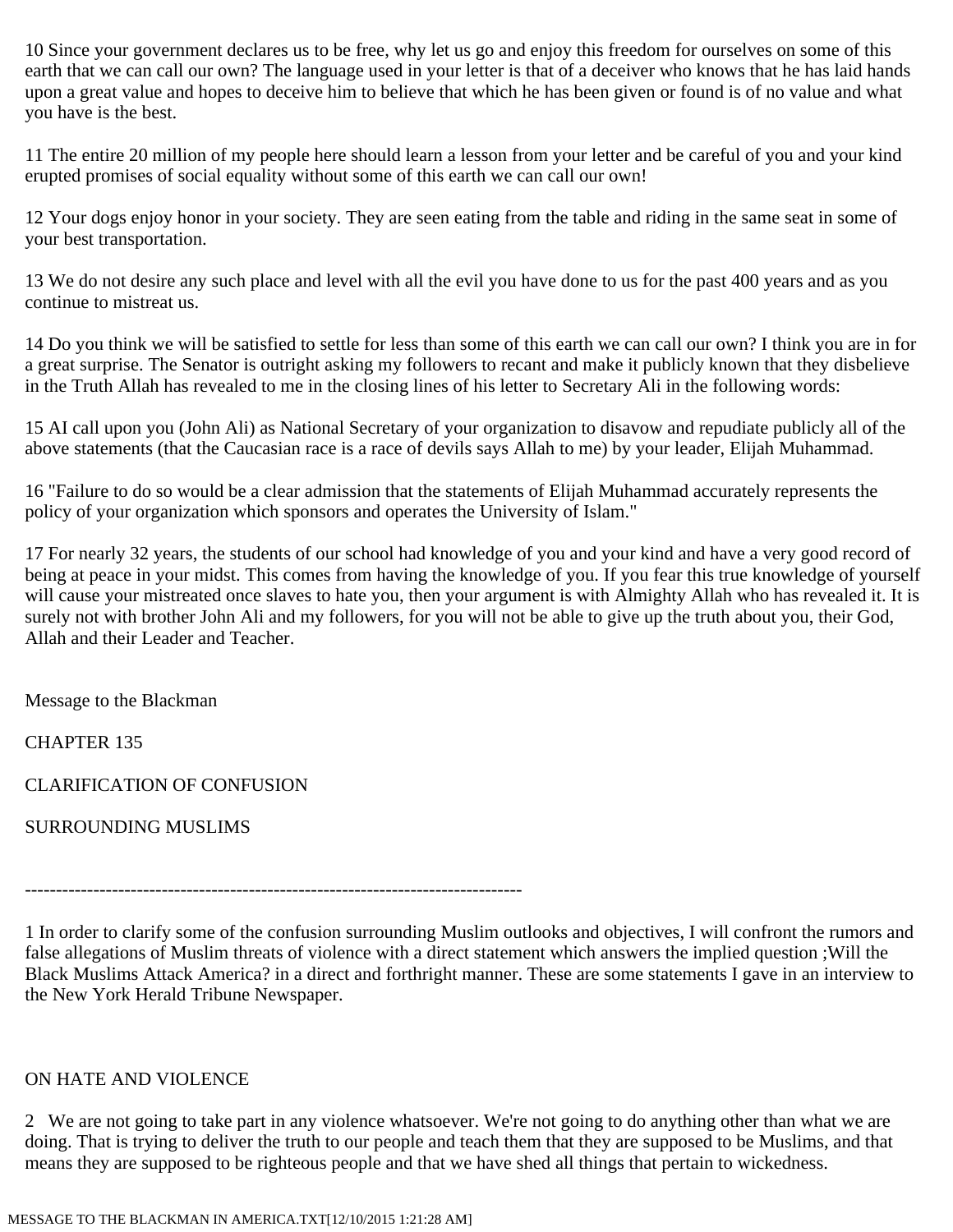3 We have stripped ourselves of harm to let you know that we are not people of violence. We don't intend to attack you. We have no idea or knowledge of anything like that coming in the future.

4 Because if we attacked you, we would have to have superior weapons to attack you with, and we don't have factories nor earth to dig metals to manufacture tools or weapons such as you have.

5 "All of this is your creation, and, therefore, if we would get some of this, you would have to let us have it -- and you would not give me a gun to shoot you with. Therefore, God forbid us even to accept weapons and even to carry anything like weapons to fight with. Because to fight is with Him, and you are not with us."

### ON ISLAM IN AMERICA

6 The aim and purpose of Islam here among my people is to give them a knowledge of self and a knowledge of God, knowledge of their religion, Islam and to separate them in time, that these 17 or 20 million American dark people should go for themselves.

7 "This is the basis of the whole, it is to separate our people and put them by themselves."

### ON NONBELIEVERS

8 We have respect for them and their professions, and we try to treat them as we treat ourselves, for that matter. We know they are not believers as we are. We know that.

9 "But as long as they tolerate our faith, we tolerate theirs, and we treat them as brothers."

#### ON POLITICAL ENDORSEMENT

10 "He would have to be in sympathy with us and he would have to have some knowledge of the aims and purposes of Islam in America."

# ON WHITES AND NEGROES

11 This is the real trouble: the whites oppose us, the black people of America, who were their slaves once upon a time, from ever becoming anything like self-independent. They want to keep them subject to themselves in a more educational and scientific way, other than their fathers.

12 Their fathers only used the common knowledge of enslaving our people. But, today their children can use one of the smartest scientific ways against our people to keep them subjected to them that ever were invented by a race of people since time was.

13 We want what you want today, and that is independence. We want peace, and, whether you want peace or not, we want peace and security from you. You are our worst enemy. We have no other people who are an enemy to us but you, because we don't live in the country of other people.

14 We live only with you, and we have been here for 400 years, and you say now that we are free, but yet you are doing everything to keep us from exercising the rights as equals or of a free people.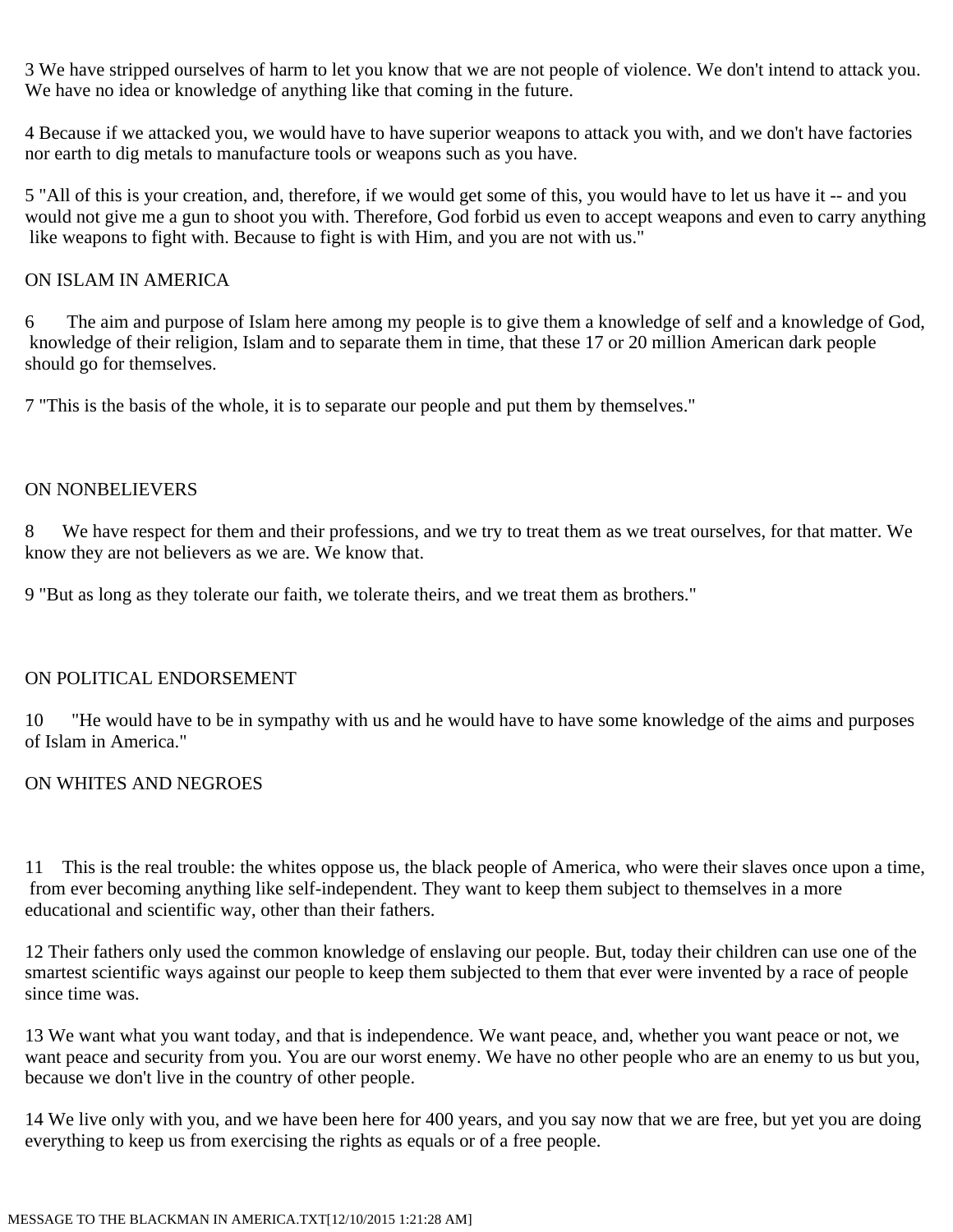15 This is what I want you to understand. We are tired of suffering, brutality, beatings, killings, just because you don't like us, and just hate us, and absolutely knowing that we are powerless to resist because you have all the odds against us.

16 You are absolutely the boss, and we have nothing. And we are asking to leave you, that's all we're asking. We can't get along with you in peace; you don't want us in peace.

17 If we sit over there in that house across the street, peaceful all day and all night, after a while that worries you. You will send someone around to see what is going on over there in that house.

18 It's the white man's way of starting trouble -- breaking the peace of people by interfering with their peace. We're not sitting over there in that house planning anything but are trying to plan peace for the house.

# ON SEPARATE TERRITORY

19 The American white man is not going to move out of his estate to give to the so-called Negroes. We are not asking you to do any such thing.

20 No, only unless you prevent our going to our own. If you are going to prevent us from going to our own, or back where we came from, where you found us, then give us a place here to ourselves.

21 There has been too much talk about separation and about our acting or demanding a territory here. We're not demanding territory in America. No, sir, we're asking America only if they don't allow us to go back to our own people and to the country from which we came.

22 AThen give us a place to ourselves; as you know and we have learned through experience for 400 years, we can=t get along in peace together. You=re not going to accept us as your equals, and we know you=re not going to do so. We disregard your promises because you are not going to live up to them; because 100 per cent of your people will not agree with such. And we have proof today in the South.@

# 23 ON ABLACK SUPREMACY@

AAllah has revealed that the black is the original Man, and that=s what I teach. Now, where this supremacy teaching comes in that is charged by the disbelievers -- that I teach it in order to suit their particular purpose of charging us with being an aggressive movement, or intending to become such, because of the teachings of one being superior over the other.

24 AWe say that the black man is the first man in the sun, and then they take this and just change it around -- that he is teaching supremacy. And that we are not doing. We already know that we are inferior to you here in America.

25 AWe cannot say physically or even mentally that we are equal, nor say your superior, when it comes to actual physical or educational ability.@

# 26 INTEGRATION IN THE SOUTH

The head of this movement, Mr. King, is trying to force the white men in the South to do that which is against his will and nature, because some of the Northern parties of the white people, maybe in Washington, have said to him that this should be done and should have this in the Constitution and, therefore, you should enforce it and, therefore, have it enforced by the government.

27 ABut Mr. King has not learned as yet that the white man in the South is brethren to the white man in Washington and the Washington white man is a brother to the Southern white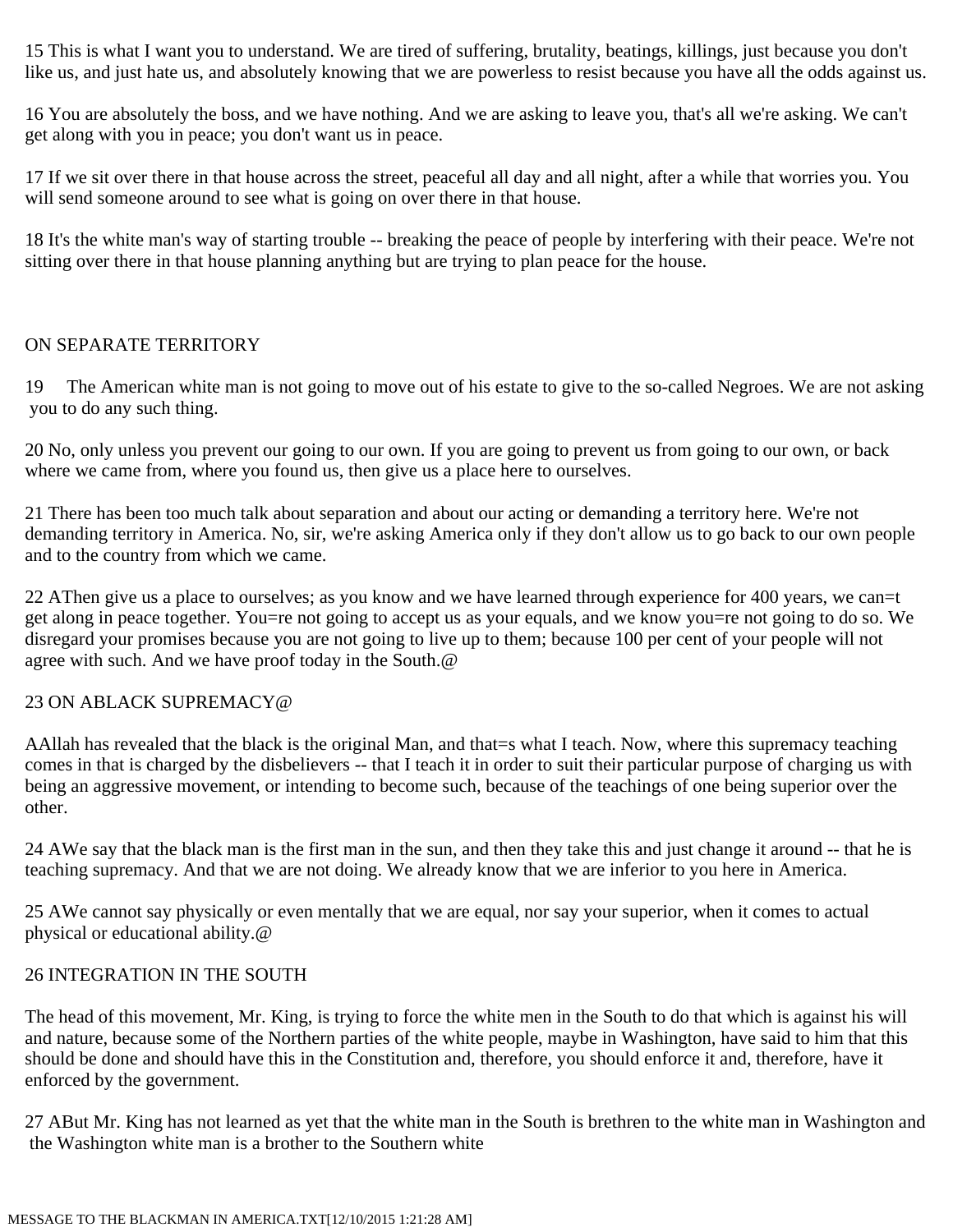man -- that they are not going to go to war over the Negro and kill each other for the sake of the unlearned Negro -- of the knowledge of self and others -- to integrate into that which they don=t master, give me a piece of your meat that you have there in your house.

28 ATherefore, Mr. King is making a fool of himself in the South and acting like a dog around the house, where the master stands at the door and the dog wants something to eat and he just waddles all around the door, around the master=s feet, whipping his tail on the ground and grinning and leaning his ears back on his neck to show that he is a good peaceful dog, and master, give me a piece of your meat that you have there in your house.

29 AAnd this while there is plenty of meat for the dog in the bushes out there, if he would go out and hunt for it.@

# 30 ON JAMES MEREDITH

APoor fellow, trying to force himself into a school where it is 100 per cent white and they=re telling him they don=t want him. And then the Army is standing around trying to force him in there -- that = stheir crazy idea.

31 AI wouldn=t want the Army to think about coming to help me against a white man, to allow me to come into his house or in the school or his restaurant, or anything else that he owns.

32 AIf you tell me, I don=t want you here, that=s sufficient. I=m gone.@

#### 33 ON SELF DEFENSE

AIn a case where the person.....wants to fight and he pounces upon us, sometimes without even warning us, we want our own men and women and our girls to learn to try to protect themselves the best they can in case of attack.

34 ABut in the case of the so-called American Negro, we have nothing to fight back with. If you come to the door shooting, we have no guns here to shoot back with, so, therefore, the right is with God, as it is written in the Book.@

35 AHe will defend us if we believe in Him and trust Him, and we=re not going to start fighting with anyone to have Him to defend us. But if we are attacked, we depend on Him to defend us because He has stripped us. @

36 ON INTEGRATION

AWhat are we going to integrate for? What do we want to marry a white woman for, when we are black men? That is going to ruin our family. We will spot up our family. What does she want a black man for? Or what does the black man want the white one for?

37 AThis is ignorant on both parts to want to intermarry with each other. The very desire there is ignorant and evil. It=s against divine law for either side to integrate in such a way.

38 AGod made all of us as we are. We have black nations, brown nations, red, yellow, and white. We have all these five major colors in races or nations. Why should they not remain like that? Why should they be thrown in like bones or birds into a pot to make soup out of?

39 AI don=t blame the white man in the South for not wanting my people to marry with them. But I blame the South for mistreating them.@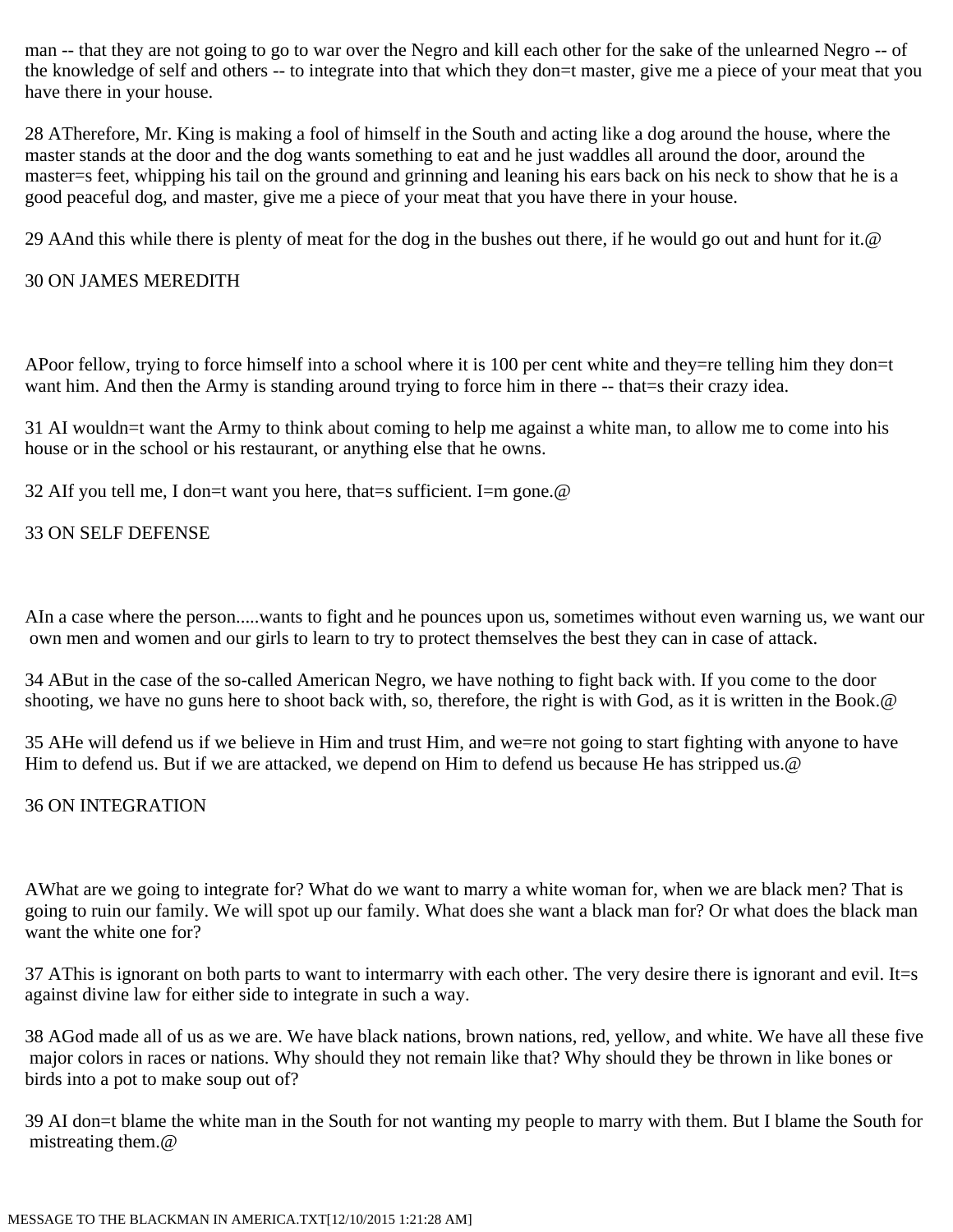40 AYou see, I am between life and death, and I have to say these things in the way I see them. There was a time when I had no knowledge of them. But they have been revealed to me, and now Allah would punish me if I did not say them. @

### 41 ON CRIME IN SOCIETY

Incidents on criminal insanity are now news, and the religion of Islam is no more responsible for one of its subjects succumbing to insanity than the Christian religion is responsible for the steady multitudes of their members becoming so afflicted.

42 Christianity has long taught AThou Shalt No Kill,@ but for centuries the most devastating killings have occurred constantly by Christians killing Christians, killing Buddhists, killing Moslems, killing Jews and killing members of their own families of friends or associates.

43 In the case of the recent Los Angeles family killing involving a Muslim, all Muslims throughout our nation have been deeply grieved and angered by the accounts of the alleged crimes committed by Melvin E. Jackson. This man had been accepted into Islam in January of 1961, and his wife had joined in May of that same year.

44 No one can foretell the future or anyone who joins this religious body any more than any other religion can predict the future of all of its individual converts. For such acts of madness alleged to have been perpetrated by Jackson, institutions for the deranged have been built by the federal governments. If this man is found insane -- and his act would suggest that of one insane -- he should be committed to such an institution.

45 In so far as the law of Islam is concerned, the penalty for such acts by a sane person against innocent human beings is death. And if the courts would give us permission to execute such criminals we would do so ourselves. For we desire to put a stop to such crimes -- including thefts -- and we feel that the courts should turn over such criminals to be executed under the real Islamic law. It is our desire to put a stop once and for all to such crimes being committed among our people.

# 46 ON AUNCLE TOMS@

AThat doesn=t mean that we are in any way aggressive toward them and seek an aggressive act. We only just criticize them for being like that.

47 AI love all my people, and I believe one day they all will believe as I believe. If they don=t the prophets have lied, and we just can=t make liars out of them.@

#### 48 ON WHITES AS ADEVILS@

AIt=s what He revealed, and what He revealed is what I am teaching and believe in, and this term Adevil,@ or name Adevil,@ is applied to wicked people, people who are by nature wicked.

49 AThey were made white, or different color, because they had been grafted out of the darker people, and, therefore, they have that color.@

#### 50 ON FRUIT OF ISLAM

AThe Fruit of Islam means the first converts to Islam here in America and the first people to be cleaned and made fit to be called Muslims.

51 AAnd their training is on this basis, as being Muslims, to keep in practice, not just say it is their faith or belief. You must put into practice the principles of Islam that you believe in and serve as an example for others who would accept Islam.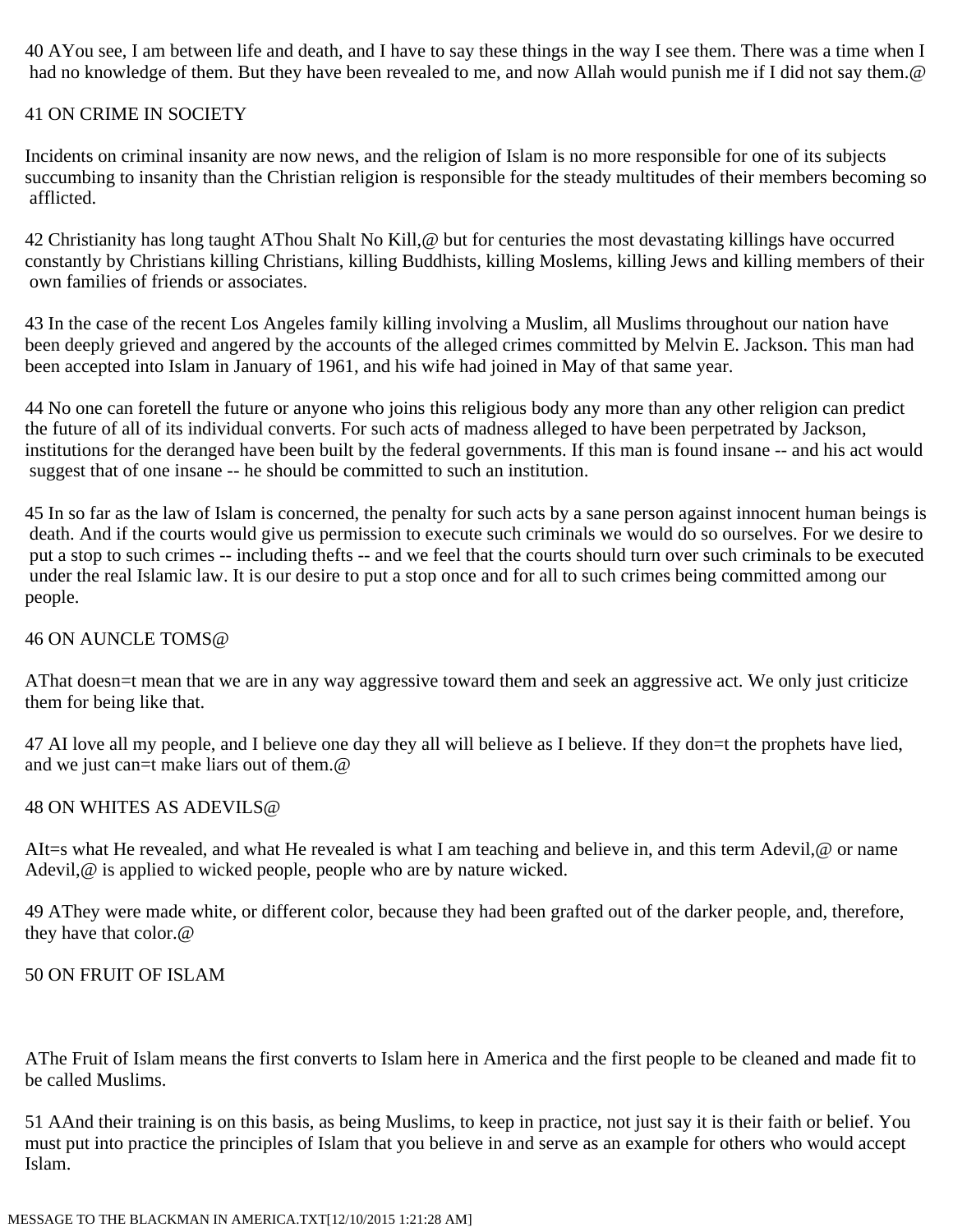52 AThey take physical training and exercises in many ways to keep physically fit and healthy and to try to get away from many of the physical ailments that they have suffered long before coming into the knowledge of Islam.

53 AAnd trained into the knowledge of what the aims and purpose of Islam are, they are to clean up a people who are not clean, morally as well as spiritually, in America and to make them fit to become good members of the society.@

Message to the Blackman

CHAPTER 136

REPLY TO A JUDGE

--------------------------------------------------------------------------------

1 On November 8, 1963, according to the Chicago Tribune newspaper, Federal Judge F. Ryan Duffy ruled that the Black Muslim "sect" is not a religion but is rather racist and has for its objective the overthrow of the white race. He further charged the believers of Islam inside prison walls as having a impressive history of inciting riots and violence.

2 I asked Judge Duffy to prove his charges. This is not true. In 1943, I was sent to the Federal Penitentiary in Milan, Michigan, for nothing other than to be kept out of the public and from teaching my people the truth during the war between America, Germany, and Japan. This war came to a halt in 1945 when America dropped an atomic bomb on Japan. And the following year, in August, 1946, I was released on what the institution called "good time" for being a model prisoner who was obedient to the prison rules and laws.

3 In the year 1942-43, according to reports, there were nearly a hundred of my followers sentenced to prison terms of from 1 to 5 years for refusing to take part in the war between America, Japan and Germany because of our peaceful stand and the principle belief and practice in Islam, which is peace.

4 The very dominant idea in Islam is the making of peace and not war; our refusing to go armed is our proof that we want peace. We felt that we had no right to take part in a war with nonbelievers of Islam who have always denied us justice and equal rights; and if we were going to be examples of peace and righteousness (as Allah has chosen us to be), we felt we had no right to join hands with the murderers of people or to help murder those who have done us no wrong. What would justify such actions? Let the truth answer.

5 Judge Duffy listened to an appeal made by a new convert to Islam who is serving a 200-year sentence, charged with slaying two Chicago men in 1951. (He should be given credit for his desire to be a Muslim). The appeal was asking for the freedom of obtaining publications and reading material distributed by the Black Muslims, including the Holy Quran.

6 According to the rules and laws of the prison -- before we Muslims began to be imprisoned -- all religious believers, regardless to their religion and God, were permitted access to their books and visits by their religious teachers. This freedom is written in the Constitution for everyone, but when we were imprisoned that freedom was denied us and us alone. And this is the freedom that is guaranteed in the American Constitution. A person is free to criticize anyone he wants, even if it is the Congress or President of the United States of America.

7 But while the Constitution of America was being written, our fathers were slaves, and we, today, are merely free slaves who do not have the knowledge of self and have not registered with Allah and His religion, the Nation of Islam.

8 When I was admitted into Cook County jail in Chicago, I wanted the Holy Qur-an, too, but I was denied having it, though it is not a "sect's Bible." It is the religious scriptures and guide for the Muslim world, recognized universally as the last revelation given to the world. And the Holy Qur-an has been the Holy book and scripture for all Muslims for the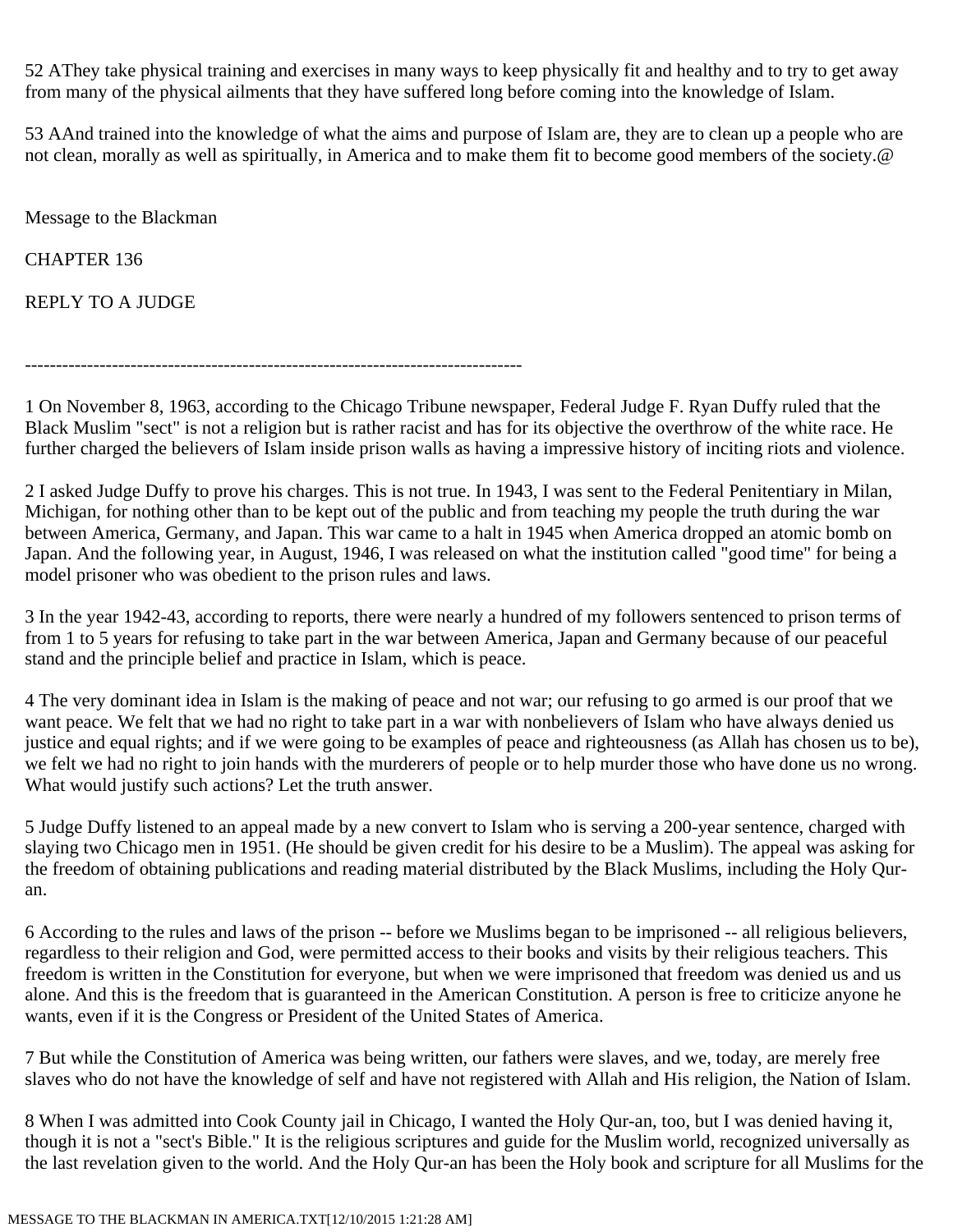past 1,381 years.

9 We are not an organization; we are a world. I use the same Holy Qur-an that all Muslims use; the book that is universally recognized as being 100 per cent true. And such scholar and U.S. Judge as F. Ryan Duffy calls it a "sect's book."

10 One of the officers, who was a very fine man, tried in vain to persuade the warden in the Cook County jail to allow me to have my Holy Qur-an as other religious believers were receiving theirs in prison. But this same officer came back and told me that the warden said "That is what we put them in prison for, and to let us read the Bible, ha, ha, ha."

11 They do not even want to hear the truth of the Bible; for there is no paradise in it for them. According to their own Bible that they wish all black people to read, when carefully understood, Genesis to Revelation teaches that they were an appointed people for hell fire from the beginning of their creation. I am ready to prove this with any scholar or scientist. They hated Judge Rutherford for his interpretation of the Bible which condemned the church and its father, the Pope of Rome.

12 The Chicago Tribune also quoted Judge Duffy as saying that a social study showed that the Black Muslim movement, despite its pretext of a religious facade, is an organization that has for its objective the overthrow of the white race. But when have the so-called Negroes in America been classified as social members in the white American society; even in Christianity, not to think of social equality and human relationship?

13 The so-called Negroes have never been equally recognized members in anything in America as far as the white man is concerned. Nor even in their prisons are they recognized equally with the white race.

14 How can he or anyone put us under social study when there is no social equality between whites and so-called Negroes? This gradually brewing revolution is to reclaim our respect as human beings and equal members in the civilized society of the nations of earth. Isn't it true that this is what the fight going on in the South today is for; where poor, so-called Negroes are being beaten, shot down and bombed in even those churches that the white man permits them to have because they want to be recognized as equal members in the society or order of the American white people?

15 We have turned to our God, Allah, and His religion, Islam, and our own people, where there is no such thing as distinction. We want to be separated from our open enemies, the slave-masters' children, who desire nothing more than to mistreat us.

16 When have we, the Muslims, ever received justice under the Constitution of America? Not one time in the courts of America, a country and people that hate the religion of Islam because it demands freedom, justice and equality for black people.

17 The greatest racists that have ever lived on our Planet Earth are the white people. We only ask for the privilege of being ourselves, seeking to restore brotherly love and respect among our people who have been divided, robbed and spoiled by the American whites.

18 Judge Duffy has now openly spoken his hatred for any justice coming to us who have turned to do righteousness, which is the fulfillment of the prophecy which reads: "Ye, truth faileth; and judgement is turned away backward and justice standeth afar off [for the so-called Negroes] for truth is fallen in the streets and equity cannot enter. He that departed from evil maketh himself a prey: and the Lord {Master Fard Muhammad] saw it and it displeased Him that there was no judgement [justice]" (Isa. 59:15).

19 Blessed are the so-called Negroes that depart from the evil and filthy doings of this American white man. How happy they are who seek refuge in Allah and are believers.

Message to the Blackman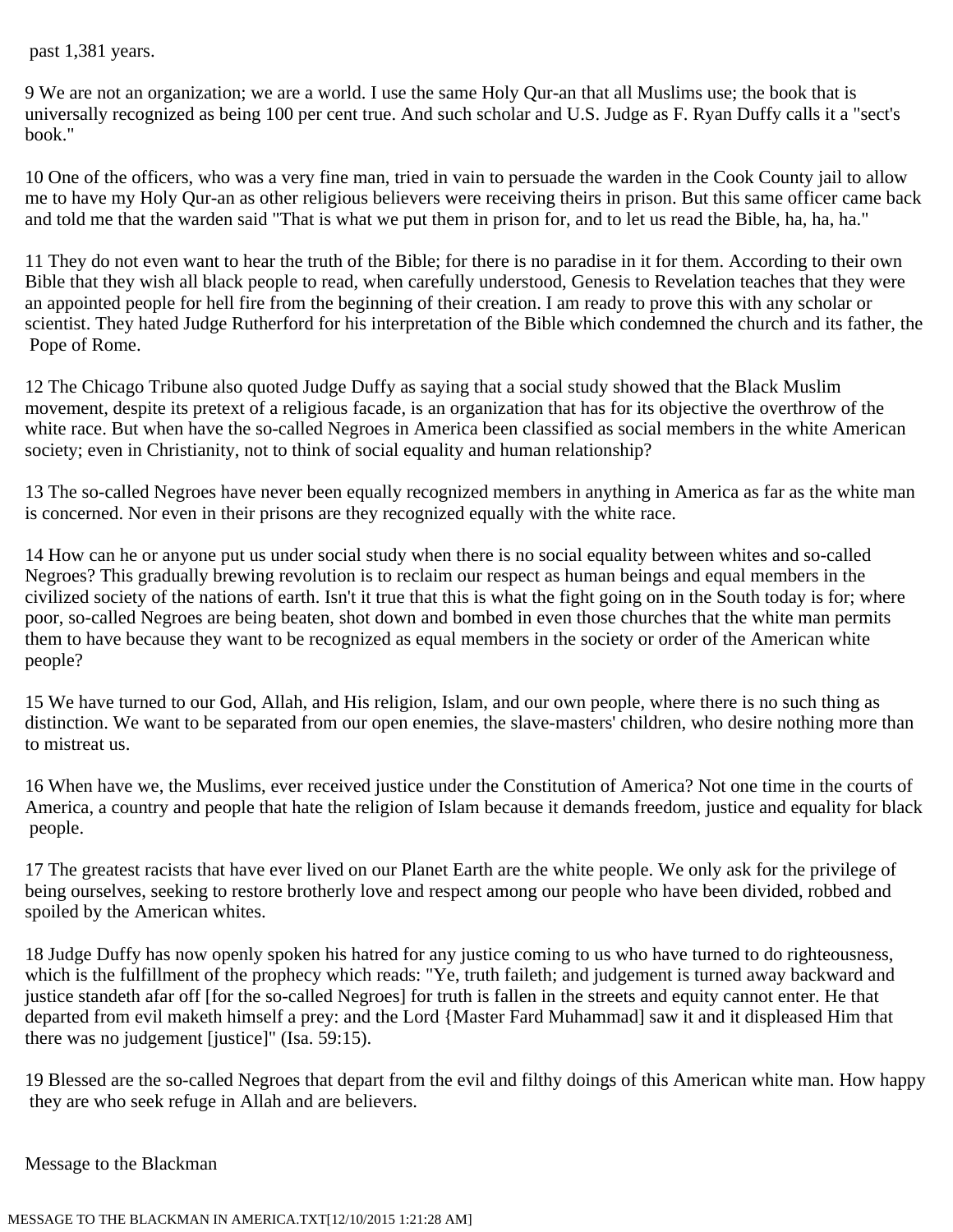### CHAPTER 137

### WHAT THE MUSLIMS TEACH:

FATHER TO A SON

--------------------------------------------------------------------------------

1 My son had been questioned concerning my teachings and had been asked to sign an unprecedented qualifying statement completely contrary to his teachings and principle. My son, refused to sign the letter.

2 After months of an adoption preceding in Chicago Cook County Court which appeared definitely prejudiced against the religion of Islam, the right to adopt a Muslim baby girl was granted to my son and wife, Mr. and Mrs. Elijah Muhammad, Jr.

3 Instead, he referred the matter to me, and presented to the court a letter written in direct reply to him by me, authorizing him to show the message to the Judge so "that he may have a better understanding of what I am teaching."

4 Because the message expounds on many aspects of what the Muslims believe and teach and because it answers many historic questions, the full text is herein presented:

5 "Dear Son:

In regard to the letter that the court gave you to sign, I think it was given only to try you at answering to the good of self and the truth.

6 To bear witness to the truth is the fundamental principle of the teachings of truth of those who believe. I am sure the Judge was not expecting you to agree with such answers as written in the letter you are supposed to sign; for it will be giving the lie to the truth and making you an absolute hypocrite to your own religion and its teachings. I laughed after reading the words that you are supposed to put your signature to, which would affirm all that is written in the letter.

7 The coming of Allah, in the Person of Master Fard Muhammad, with truth which means life and light to us, the mentally dead of the civilized world, cannot be denied and condemned as false. I have taught you from your cradle of what Almighty God, Allah, revealed to me who appeared in the Great Person of Master Fard Muhammad.

8 He taught me there is no birth record of the black man but that there is a birth record for the white race. He referred to the Black Nation as being the original people of the earth, which means the first.

9 He said that the beginning of the white race came through graftage of the white race from the original people -- this is universally agreed upon by the scholars and scientists of the white people, both religious and non-religious. That which comes by grafting cannot be the equal of the original. This is also universally approved, as in the horse and the mule; the orange-grapefruit and the lemon. The mule is not the equal with the horse and is not the same; the grapefruit is not like the lemon or like the orange, although it is grafted from them it looks more luscious. It is not as good as either however.

10 It is impossible for us to agree that all men are created equally. There is superiority even in the animal world. Some animals are created strong, and some are created weak; some are vicious, and some are harmless. God has created two kinds of everything, so teaches the Holy Qur-an and we have these things in reality to study for our own education. The universe was not equally created. There are lesser and greater in the whole of the creations. When I have the chance to visit you I will go into details on all of this with you.

11 I am quite sure the court will not be objecting to the truth of what has been said in this letter, and this is universally known.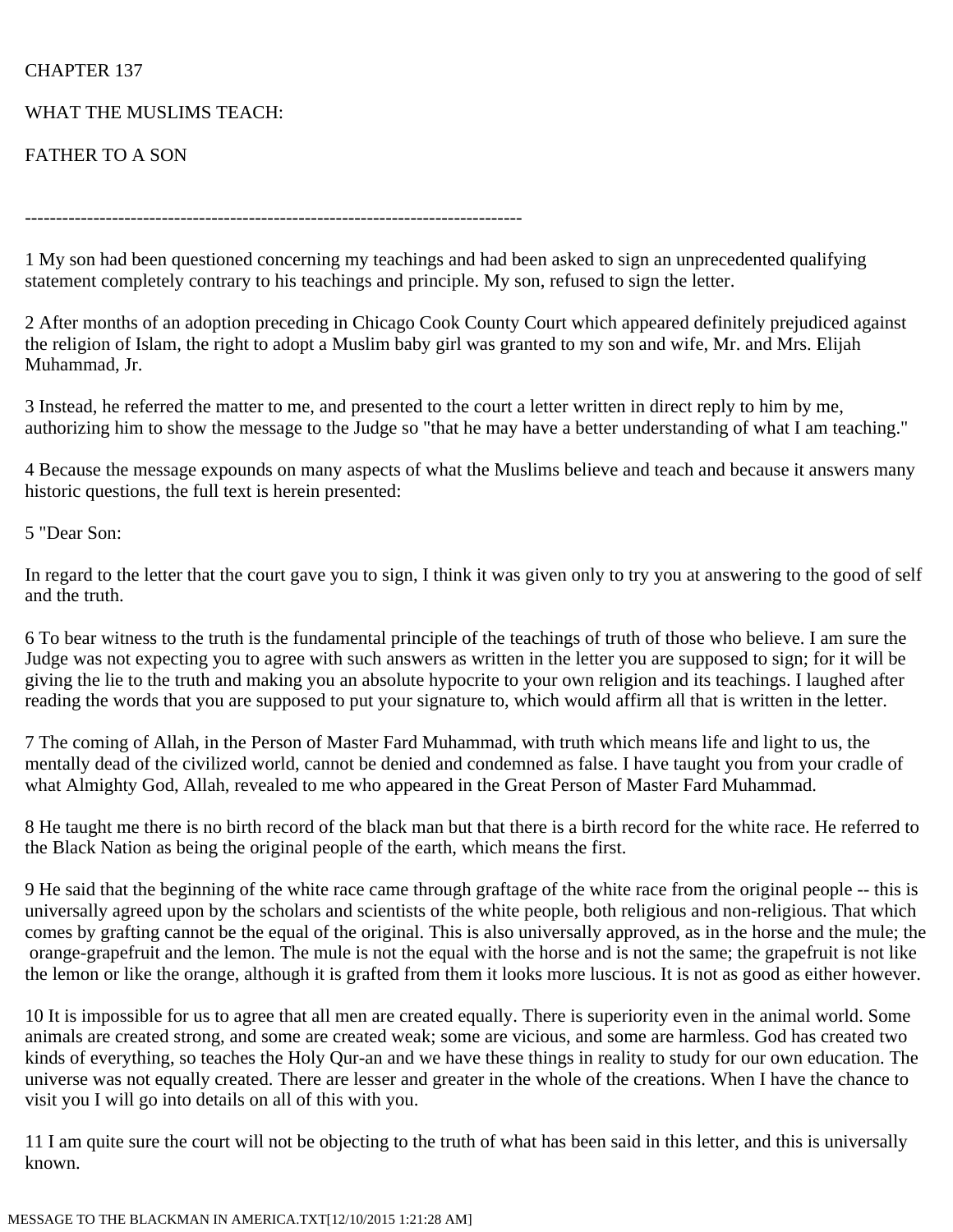12 The white race, we must remember, was given superiority or supremacy over us for a limited time in wisdom. The God who grafted them gave them a superior wisdom to qualify them to 6 thousand years.

13 To be equally created is to be of the same; one is self-created, the second one is made from the first. It would be foolish to say that God made all men from one man and then say that all are equal with that first one in the creation; because if they are made from one, then everyone who is made from that one must be totally the same. And the children who are produced by the original, who have not been changed by graftage into a different race, are the same as the original.

14 We do not teach superiority of races in the sense that I think the court is trying to get you to answer to. They seek an answer to charge us with aggressive teachings of superiority of the races, while we know that they have made us inferior. I shall be glad to clarify to the court any misunderstanding on what I am teaching.

15 Now concerning the child, she already belongs to us as far as religion is concerned and as far as the legal giving up of he by her mother, who is also a Muslim. Actually, I do not know why the court has such power over the child. I do not see just what the court is arguing about, since the baby has been legally given and under the same faith.

16 The child was not born a Catholic, nor is her mother a Catholic. It is universally approved that no black person is born a Catholic by nature. But by nature, all darker people are of the religion of Islam -- this the Holy Qur-an teaches. So since the child's mother is not of any faith other than Islam, I do not see why the question of religion comes up in court at all. Our religion of Islam is universal.

17 If I had been teaching hate for the past 32 years in Chicago, I do not suppose I would have been able to live there - not to think of my followers! I have been teaching the truth, and if they call truth hate, it is up to them and God to settle.

18 As far as the hatred of groups and races, as your letter mentioned, that is a misunderstanding. It is just the plain truth that Allah has revealed to me that I teach. It is natural that the white race would not want to be known as the real devils. But who am I to prevent it if it is the will of Allah (God), while His Prophets have foretold of it (John 8:44)? Shall I not teach and bear witness to the truth of Allah?

19 You may give this letter to the judge that he may have a better understanding of what I am teaching. Thirty-two years in Chicago have not produced any insurrection against the white people from what I teach. In fact, we have lived more peacefully among the whites since having the knowledge of them.

20 May the peace and blessings of Allah be upon you, my son, and all the Believers.

- 21 As-Salaam-Aliakum
- 22 Your father,
- 23 Elijah Muhammad,
- 24 Messenger of Allah

Message to the Blackman

CHAPTER 138

# AUTHORITY FROM ALLAH, NONE OTHER

--------------------------------------------------------------------------------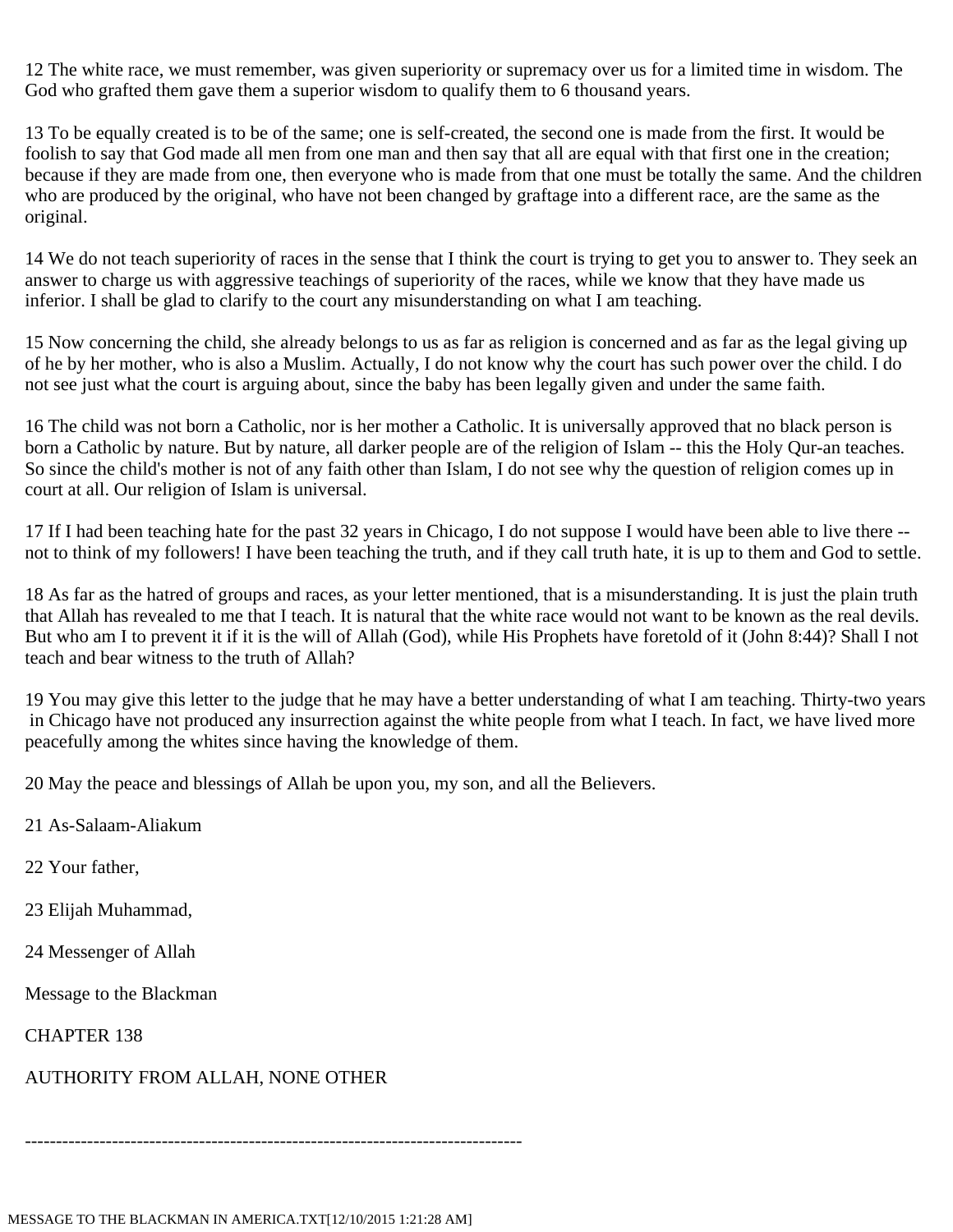1 The incredible upsurgence of Muhammad's Mosques of Islam in North America has brought forth not only popular acclaim and acceptance, but also occasional unfounded attempts to discredit my mission.

2 In response to alleged statements made by an Eastern Muslim leader and printed recently in a white newspaper purporting criticism of the teachings of the Muslims in America, I gave the following reply to this widely circulated story in the interest of clarity.

3 AWe do not have any authentic proof that the Muslims in Jeddah, Arabia, said anything of the kind to the white American newspaper reporters. Be it known that the white Americans and their newspapers will be printing much propaganda against the truth that Allah (God) has given to me to deliver to my people, the American so-called Negroes.

4 We are the brother of the Muslims not only of Arabia but from all over the entire world, wherever one is found. This I have proved time and time again.

5 They know me and I know them; we are not enemies of each other, and the time will come when the white Americans and Black Americans (so-called Negroes) will know.

6 There have been a few things said here of the Orthodox Muslims as not agreeing with me on the white race being the race of devils, as God has revealed them. But from wherever this was picked up, it is only from those who wish continuous socialization with the American whites. But as time goes on you will not find them in any such pictures as being my enemies.

7 They, too, are gradually coming over with me in the understanding for the first time in their history; the realization of the devils. It is in the Holy Qur-an that these people are the devils, and the scholars of Islam know it.

8 This is the last and final truth to be delivered to the world; the knowledge of God and the devils.

9 I will not dare accuse the Secretary General of Mecca as speaking the exact words these reporters have given.

10 You should ask yourself why are Americans so worried over the spread of Islam to the black man in America. It is because this truth of them, and of the slaves and true religion of Allah, must first come to them before there can be a final resurrection of the mentally dead slaves and judgment upon their cruel masters.

11 Be not deceived by this deceiving and crooked enemy of black mankind. They are going like life and death to deceive you against accepting the truth which is written in the scriptures of truth (Bible and Holy Qur-an).

12 And again in their race to try and deceive and hold you in what they have taught to mislead you in the knowledge of the truth there should also be a proof that they actually do no intend you any good.

13 If they had freed you in deeds 100 years ago, why should they now be trying to force you under a lot of propaganda and empty promises to remain with them in that which has enslaved you and continue to hold you subjected to them?

14 White America does not want you to be free; they want you to be subjected to them forever on the pretense that they will give you work to do and pay you for that work but never offer you freedom to acquire some of this earth that you can call your own.

15 And they have killed off the original owners and have taken their homes and call it their home today. And many other countries of the Black Nations they have taken and master under false claims and promises and under superior power of arms.

16 The American so-called Negroes are now a prey in the hands of the children of their once slave-masters. And the slave-masters' children have the same minds as their fathers had toward the so-called Negroes; that is, keep him under their power and never let him go free for himself.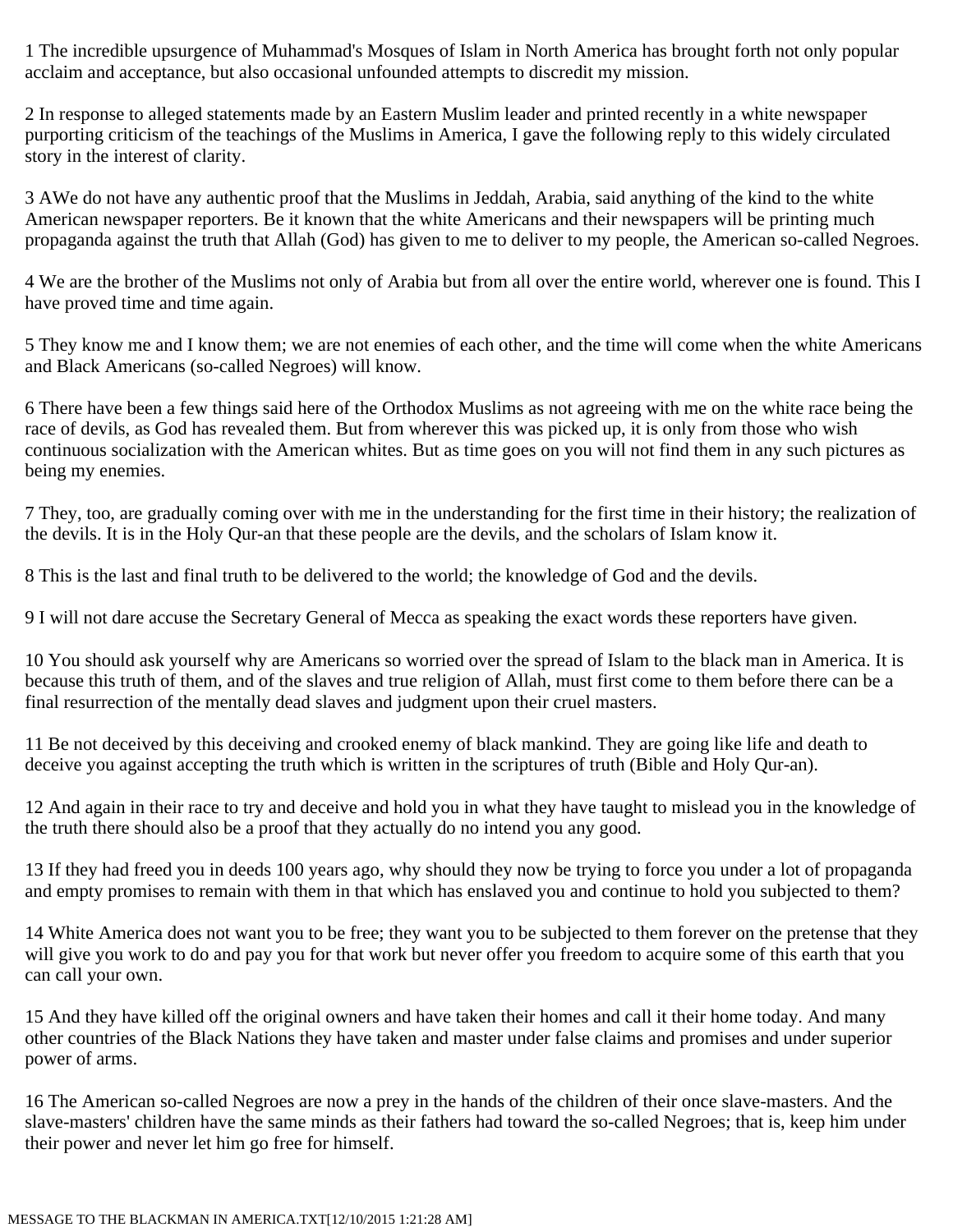17 So today, they treat the so-called Negro as a child that is crying for a more comfortable place in the house, by sticking a little piece of candy in his hand or in his mouth to suck under the pretense that you are going to give him a more comfortable place in the house.

18 But when he begins to nurse on that candy he goes to sleep and you can lay him down anywhere, whether comfortable or uncomfortable, because that baby is asleep.

19 Now this is not an answer to the Muslims of Saudi, Arabia, because I do not know the truth of what they have said; this is an answer to the Chicago's American newspaper and its correspondents.

20 There is no such thing as that you will see coming from the Muslim world a representative to tell me and my followers in America to stop teaching what we are teaching. To stop the teaching that I have received from Allah to give to the American so-called Negroes is not in the power of any Orthodox Muslim or non-believer.

21 But in answer to such attempt, I will say that neither Jeddah nor Mecca have sent me! I am sent from Allah and not from the Secretary General of the Muslim League. There is no Muslim in Arabia that has authority to stop me from delivering this message that I have been assigned to by Allah, anymore than they had authority to stop Noah, Abraham, Moses, Jesus and Muhammad.

22 I am not taking orders from them, I am taking orders from Allah (God) Himself.

Message to the Blackman

CHAPTER 139

ANSWER TO CHRISTIAN KNIGHTS OF

THE KU KLUX KLAN

--------------------------------------------------------------------------------

1 J.B. Stoner, the Archleader and Imperial Wizard of the Christian Knights of the Ku Klux Klan addressed a letter to a gathering of Muslims in Convention in Chicago during February 1957.

2 1 Thessalonians 2:14-16 St. John 8:44-48

CHRISTIAN KNIGHTS

of the

KU KLUX KLAN

3 Archleader, J.B. Stoner, P.O. Box 48

Imperial Wizard Atlanta, Ga.

4 "Infidels:

Repent of Mohammedanism or burn in hell forever, throughout eternity.

5 "The Lord Jesus Christ is the only begotten Son of God and He is the only One Who can save your infidelic souls and lead you into Heaven. Read the Holy Bible. St. John 6:35 -- "And Jesus said unto them, I am the bread of life. He that cometh to me shall never hunger; and he that believeth on me shall never thirst." St. John 6:47 -- "Verily, verily, I say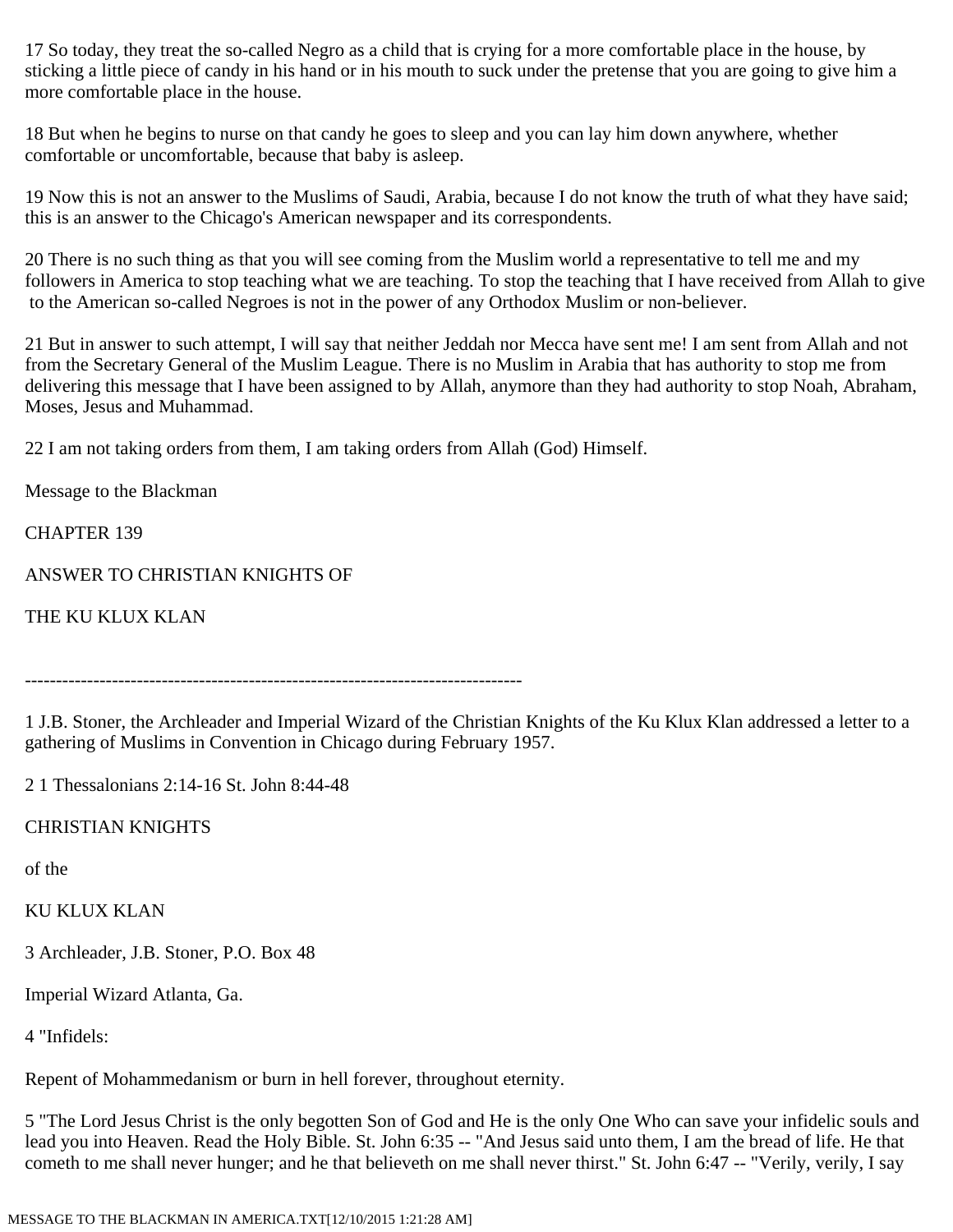unto you. He that believeth on me hath everlasting life" St. John 8:12 -- "Then spake Jesus again unto them, saying, I am the light of the world; he that followeth me shall not walk in darkness, but shall have the light of life." Acts 16:31 -- "And they said, Believe on the Lord Jesus Christ and thou shall be saved and thy house." Acts 4:12 -- "Neither is there salvation in any other: for there is none other name under heaven, whereby we must be saved." Therefore, Muhammad can do you no good.

6 "It does not surprise me to hear that Islam is growing among the Africans of America. It is easy to understand because Islam is a nigger religion. It has only been successful among Africans and mix-breeds and never among the white people never. As you probably know, Christianity was well established throughout North Africa by white people before Mohammed was born. As time went on more and more people in North Africa became mongrelized with African blood. Therefore, they were no longer able or willing to stand up and fight for Christianity when persecution came upon them from Arabia. Their faith in Christ was shallow and weak. Then came the bloody Islamic conquerors from Arabia who slaughtered white Christian leaders but spared the black people and mix-breeds. The Africans quickly forgot Christ, the true religion, and became Mohammedans. Some scholars have wondered why, but not me. I know why. Islam is a product of the colored race. Islam is a dark religion for dark people. I don't know why Africans would support Islam for any other reason except of race. There are several reasons why niggers should oppose it. One reason is that the Qur-an forbids Muslims to drink intoxicating drinks, whereas most niggers like to get drunk. It says also that thieves should have their hands cut off. How many niggers would be left with hands?

7 Christianity, the one and only true religion, has only been successful in white nations among white people, as recognized in the literature of the Christian Party. Christianity prevails in every white nation, even when outlawed, but does not appear to have roots in any colored nation that could withstand tribulation. Therefore on a racial group basis, it would appear that only the superior white race is capable of appreciating Christianity and that the dark inferior races prefer a heathen religion like Islam. Therefore, it is obvious that we Christians should work hard to preserve the great white race. Not only will we benefit; missionary work and be instrumental in saving the individual souls of millions of colored people in spite of their racial weakness and racial inferiority. We white Christians love the souls of all men, with all due respect to the racial differences that God Himself created. If GOD had only wanted one race, He would have created one race.

8 "To every place it has spread, Islam has been a blight and brought darkness. Islam's armies conquered much of Asia and Africa and even of Europe and caused darkness in every country that it entered and it decayed their civilizations that the great white race had built.

9 "Muslims, in their efforts to conquer the world, occupied most of Spain and even invaded ancient France. Fortunately, there was a great white Christian leader, Charles Martel. He saved Civilization and the white race by defeating the Mohammedans at the Battle of Tours in the year of our Lord 732 thus stopping the Islamic invasion of Europe. Later the Islamic Turks invaded white Christian Europe from the East. The Turks, under Suleiman the Magnificent, got as far into the heart of Europe as the gates of Vienna before they were stopped in 1529 A.D. In 1683 A.D., during the reign of Mohammed IV, they besieged Vienna again, but were soundly defeated by the great King John Sobieski in Poland, the hero of white Christiandom and perserver of civilization.

10 "One of the main purposes of Mohammedan invasion of white Europe was to capture white women. Only white women are beautiful. When ruling over white sections of Europe, part of the tribute required of the conquered people was the regular giving of beautiful white women to the Muslims as slaves. They didn't like their own dark women. The African race has never produced a beautiful woman so the Muslims were naturally not satisfied with their own black women. If the Africans were as good as whites, they would be happy with their own women instead of lusting for our white women. Your desire for white women is an admission of your own racial inferiority. One reason why we whites will never accept you into our white society is because a nigger's chief ambition in life is to sleep with a white woman thereby polluting her. Every time a demented white woman marries a nigger, your newspapers brag about the sin. The day will come when no nigger will be allowed to even look at a white woman or a white woman's picture. That will be a sad day for the men of your race who have no respect for their own women won=t it? For your information, nigger is the Latin word for black, so why are you ashamed of it?

11 "Yes, Africans in America are ashamed of their own race. They regret that they are what they are. As proof, look at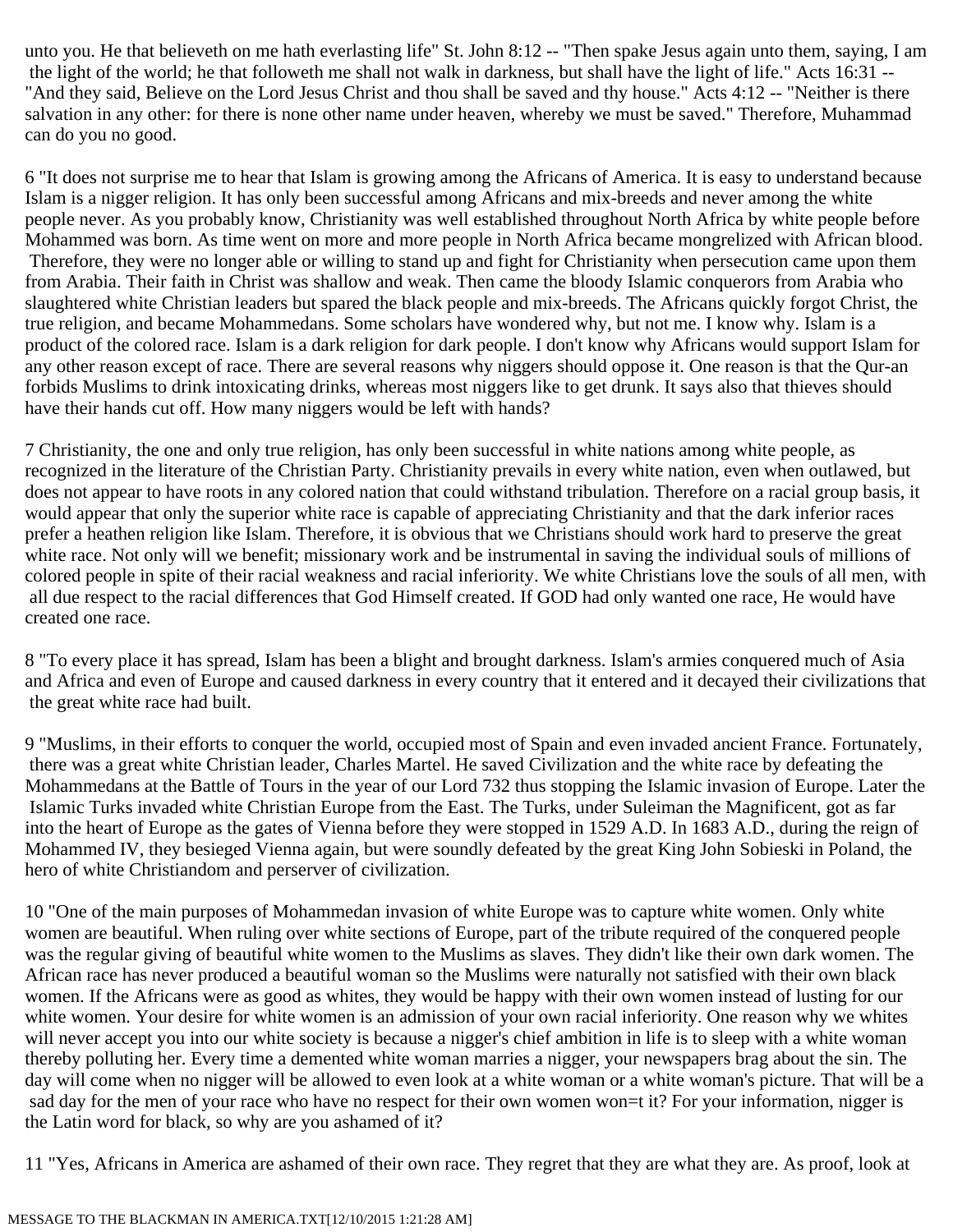the nigger newspaper that advertise skin whiteners, and so-called hair straighteners. If blacks are as good as whites why aren't they proud of their black skins and the kinky wool on top of their heads? If you aren't ashamed of your race, why don't you strive to keep it pure and preserve it and its characteristics.

12 "You blacks have a lower opinion of your own race than we whites have. You hate, yes hate your own African race so much that you want to destroy it by mixing your blood with white blood. You want white blood pumped into your race because you think white blood is better and will improve you and make you less negroid, less African. You are trying to forget your heritage and your race by associating with your white superiors.

13 "If you were as good as whites and equal to us, you would not be trying to force yourselves into white society. You would be happy with the company of your fellow Africans. Or, is the odor too much for you? Since you niggers don't respect your own race and don't love your race enough to preserve it, how can you expect white people to respect it? I have more respect for an African who believes in Black Supremacy and racial purity than I do for an African who hates his own race and tries vainly to disown it. I admire the African who says that no white man is good enough to shake hands with him.

14 "I hope you will appreciate the fact that I am not a hypocrite like some Yankees who preach race-mixing and practice segregation. I actually express the sentiments and feelings that are in the hearts of most white people everywhere when I tell you that I believe in white supremacy and the inferiority of all dark races.

15 "Why should we whites let Africans infiltrate our civilization when Africans have never been able to build or maintain a civilization of their own? You Africans are afraid to do it alone. You are afraid that you would get lost without the white man to guide you and help you. Yet with your mania for mongrelization, you are trying to destroy the white race that has given you civilization on a silver platter. You are striving to kill the white goose that laid the golden egg of civilization. If you succeed, you will not be able to get more golden eggs because the white goose will be dead.

16 "A new independent African nation will be born in a few days on March 6th, 1957. Now known as the rich Gold Coast, it will become known as Ghana. Blacks will run it from top to bottom. Do you think they are capable of success or does their black blood doom them to their failure? The black Prime Minister graduated from Lincoln University here in America. Many of Ghana officials have studied in America. English is a common language in Ghana. If the Africans had self-respect and ability, they would go to Ghana in Africa and prove their racial ability by helping to build a great African nation. They won't go because they have no confidence in themselves.

17 "They know that their race is a lower form of humanity and cannot stand on its own feet. The Africans of America are afraid to be without the white man, and thus, admit their own inferiority.

18 "The British West Indies that lie off the coast of the United States will also become a new independent black nation soon. They speak English there. However, American's black people won't even go that short distance to help build a black nation because there won=t be enough whites to control them and lead them around. The Africans of America are convinced that they would perish without the white race to help and protect them. Blacks even claim that white teachers are superior to black teachers. Inferiors always demand the right to associate with their superiors. When the black man cries against segregation, he is actually singing praises to the white race.

19 They never intended for America to fall into the possession of a dark race. Many of the founders of this nation owned blacks as slaves, such as Washington, Jefferson, and the great Patrick Henry who said: "Give me liberty or give me death."

20 America is a white Christian nation and no infedelic religion such as Islam, has a right to exist under the American sun. Your Islam, your Mohammedanism is not a white religion. Mohammedanism is a nigger religion. The white race will never accept it, so take it back to Africa with you. It is like the Holy Bible says about GOD'S plan for the nations of men in Acts 16:31 -- "And hath determined the times before appointed, and the bounds of their habitation." Therefore you have no place in America with your African race or your Islamic African religion.

21 "The Christian Party becomes stronger every day. When we are elected to power we will legally drive you out.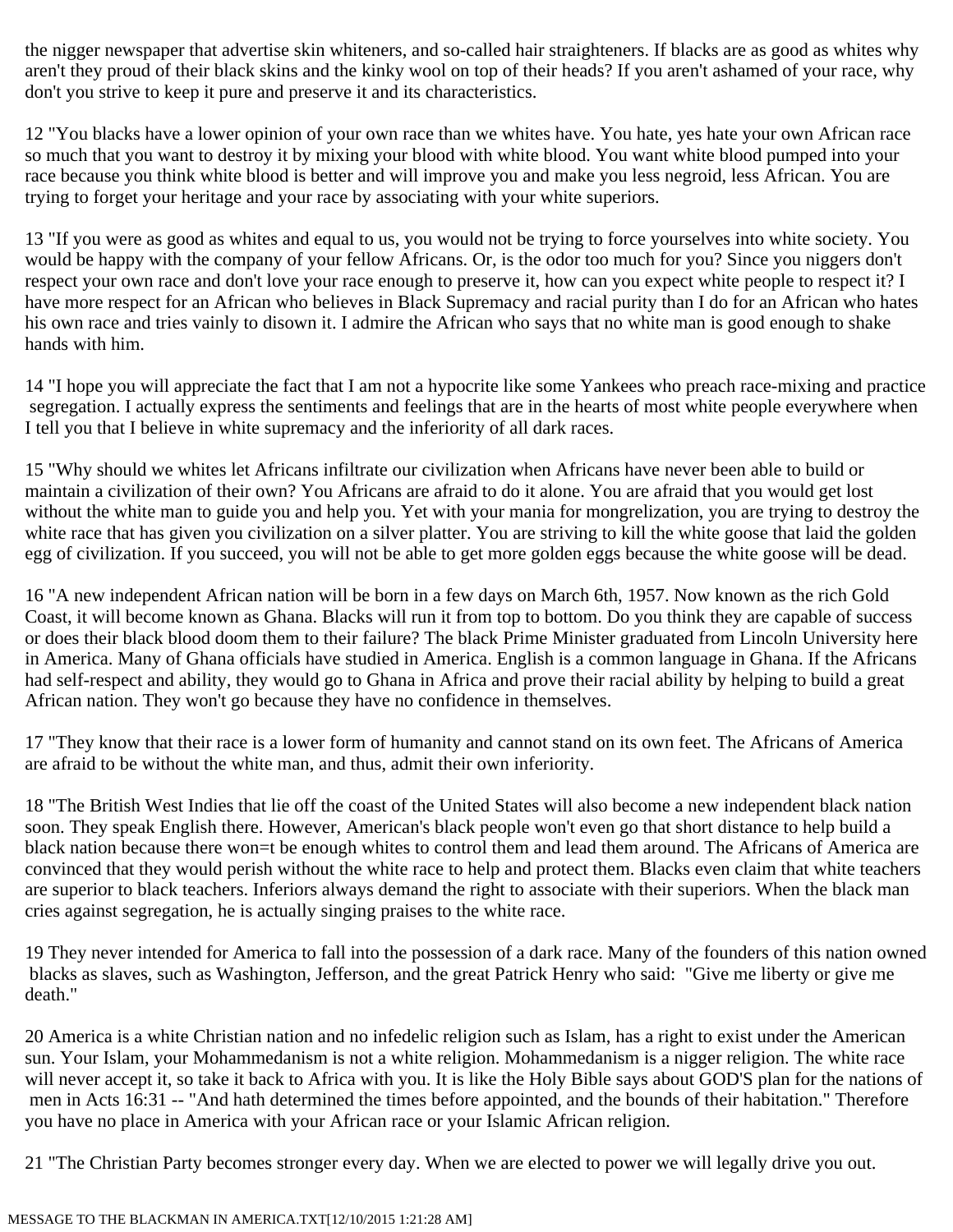Remember 1492 A.D. when those two great white Christian monarchs, King Ferdinand and Queen Isabella, expelled the Muslims from Spain. The Christian Party will be even more ruthless. We will not tolerate your infidelic Christ-hating religion on American soil. We will drive Islam into the ocean. America isn't big enough for the Christian Party and Black Islam, so Islam must go.

22 "You Muslims should be ashamed of yourselves for trying to lead the poor darkies of America into your Mohammedam hell. If they are smart, they will shun Mohammed and follow the Lord Jesus Christ, the Son of God, into Heaven and a happy and everlasting life.

23 Repent and confess the Lord Jesus Christ or you will burn in hell forever, you infidels. Your false religion is an insult to the true living GOD.

24 "May God have mercy upon your heathen souls.

25 "With many wishes for the failure of Islam in America, I am, Yours for Christ, Country and Race, (signed)

26 J.B. Stoner

Archleader of the Christian Party

P.O. Box 48

Atlanta, Georgia

27 My answer to Mr. J.B. Stoner and his Christian Knights of the Ku Klux Klan is as follows:

28 Sir:

The only so-called Negroes who love you (the whites) and desire you are those who are ignorant of the knowledge of you (this you do not know). And as soon as they awaken, as they will, to the knowledge of you being the real devils (their open enemies), they too will not shake your hands, nor want to look at you or even your shadow. The Truth of you will make all black mankind hate you, regardless of their color -- black, brown, yellow or red. This Truth of you is part of that secret that was withheld by Allah, to allow you to live your Time (6000 years). (I admit that the so-called Negroes are not only ignorant of self and you but they are actually mentally dead). Your time is up and you are now being revealed, and you will by no means be able to hide yourself or deceive my people any longer.

29 Who is to blame for this mixing -- black Africans or the white European devils? Did the black Africans go seeking your white women in Europe or did you carry her to them in Africa? Isn't it true that black Africans are today asking your kind to leave them and their country, and that you won't leave without war? (They will one day throw you out!)

30 "How did the so-called Negroes get into America? Did they come here of their own desire for America and for your women, or did YOU go after them in their country and bring them here against their will?"

31 "Did your Negro slaves every try making sexual love with their slave-masters' wives and daughters while you held and still hold complete power over them? Which of your houses and families show that the black and white males have been, and are still visiting -- yours or the Negroes? We see you day and night after the so-called Negro women whistling and winking your eyes and blowing your car horns at them; making advances to every Negro woman that walks, rides, flies or works for you in your homes, offices and factories. Not in America alone but all over the earth wherever you go among the black, brown, yellow and red people, we see that you are after our women, whom you say to be "ugly." If your women are so beautiful why then do our "ugly" women attract you and your kind? You and your kind, according to history, have been after our women ever since being on our planet. We drove you out of Asia six thousand years ago, to keep you away from our women and from mixing your wicked blood in ours. We veiled and locked our women in, to keep your adulterous blue eyes from feasting on her beauty. And the only solution to this mixture of your devil blood in our homes is that Allah remove you completely off our Planet, also those of our own who love and desire mixing with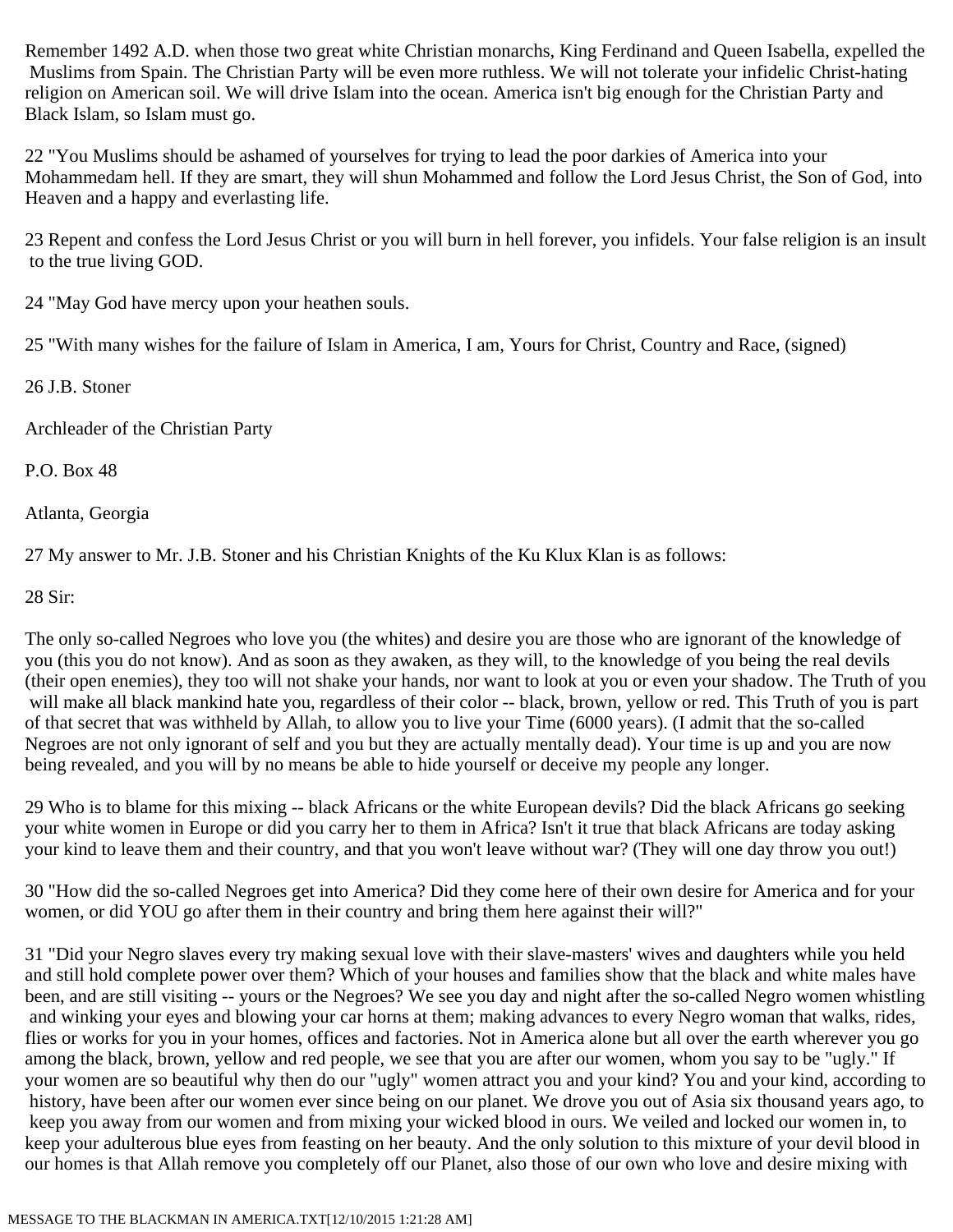you! This is the Resurrection and Separation of us all; little do you and the so-called Negroes know or believe it!

32 "I have been risen to raise my people here, and to help them into knowledge of self and their God Allah (who is in Person among them) and you their open enemies (the devils). Therefore, the so-called Negroes are your own product as far as teachings and training are concerned. If you have taught them (my people the so-called Negroes) the TRUTH why are you so afraid of them believing that which you didn't teach them?

33 "You said in your letter, "The Muslims should be ashamed of themselves for trying to lead the poor darkies of America into your Mohammedan hell." Have you the Christian Party, led the so-called Negroes into heaven? Wasn't John Hawkins (the slave trader) a member of your Christian Party (race)? He didn't sit them (the so-called Negroes) in heaven.

34 "The Muslims make the so-called Negroes who believe in Allah and his religion, Islam, equal in the brotherhood of our Nation. Have you done or are you doing it now: making the Christian believing Negroes your equal brothers? You say, "Confess the Lord Jesus Christ or you will burn in hell forever." That hell must not be so hot, that one can burn in it forever and never burn up.

35 "Isn't it true that your Christian Party lynches and burns your black Christian believers there in your own state (Georgia)? Have you ever seen or heard of us Muslims lynching and burning Negroes who believe or don't believe in Islam?

36 "You said we are Christ-hating'. You have used the name of Jesus for a bait to deceive the Negroes, while at the same time you are not a doer of the teachings of Jesus, nor of the Prophets before Jesus.

37 "Your Bible teaches against the doing of evil. It also warns you to do unto others as you would have done unto yourself, and to love thy brother as thyself. Not any of these teachings have you or your kind ever practiced. You do not care enough for a Negro Christian believer to call him your brother Christian. And you do not think of doing unto him as you would have done unto yourself. You beat and kill them (Negro Christian believers) day and night and bomb their churches, where in reality they worship YOU, not Jesus. You even burn your own Christian Sign (the Cross) when you plan to kill or burn your poor black Christian slaves.

38 "You acknowledge in your letter that >Islam was the Negroes' religion,' and that Christianity was a white peoples' religion.' Then why don't you leave the Negroes alone or help them get back to their OWN religion (Islam)? And why do you insult men and the whole Nation of Islam and threaten to drive us into the ocean for teaching the Negroes their own religion, since YOU won't dare teach it to them? You further say that America is a white Christian nation, that it was founded by >white men for white men,' and that they (the founders) never intended for America to fall into the possession of a dark race. Just why then are you hindering the Negroes from going back to their OWN religion and people, especially since YOU are not going to divide this country with them and not going to treat them as your equal?

39 ":Your Bible teaches that the Day' will come when every man will turn and go to his own. Did YOU originally own this part of our Planet? Aren't the red Indians the original owners, who are brothers of the dark Nation (of Islam) there is no part of our Planet that was ever given to the white race. The Planet belongs to US -- the Nation of Islam! And I am afraid that you might fall backwards into a lake of fire when you attempt to drive Islam into the ocean. If the ocean is ours, so is the land that you claim to be yours. Your Bible teaches you that it belongs to us. You shall soon come to know.

40 You accuse the so-called Negroes, who are really members of the Holy Tribe of Shabazz, of being drunkards and thieves, and suggest that they should oppose Islam because it forbids Muslims to drink intoxicating drinks whereas most so-called Negroes (or as you said niggers) like to get drunk. Who makes the intoxicating drinks? Do YOU make it or do the so-called Negroes make it? And doesn't your Government legalize the sale of intoxicating drinks? Since you say that you are Christians and followers of Jesus, did Jesus teach and legalize the sale and drinking of strong drinks? And did you find that my people were thieves and drunkards in their Native Land four hundred years ago when they were kidnapped by John Hawkins and brought over here into slavery? And haven't YOU been their master and teacher ever since? The whatever they are today, YOU (the Christian race) made them that.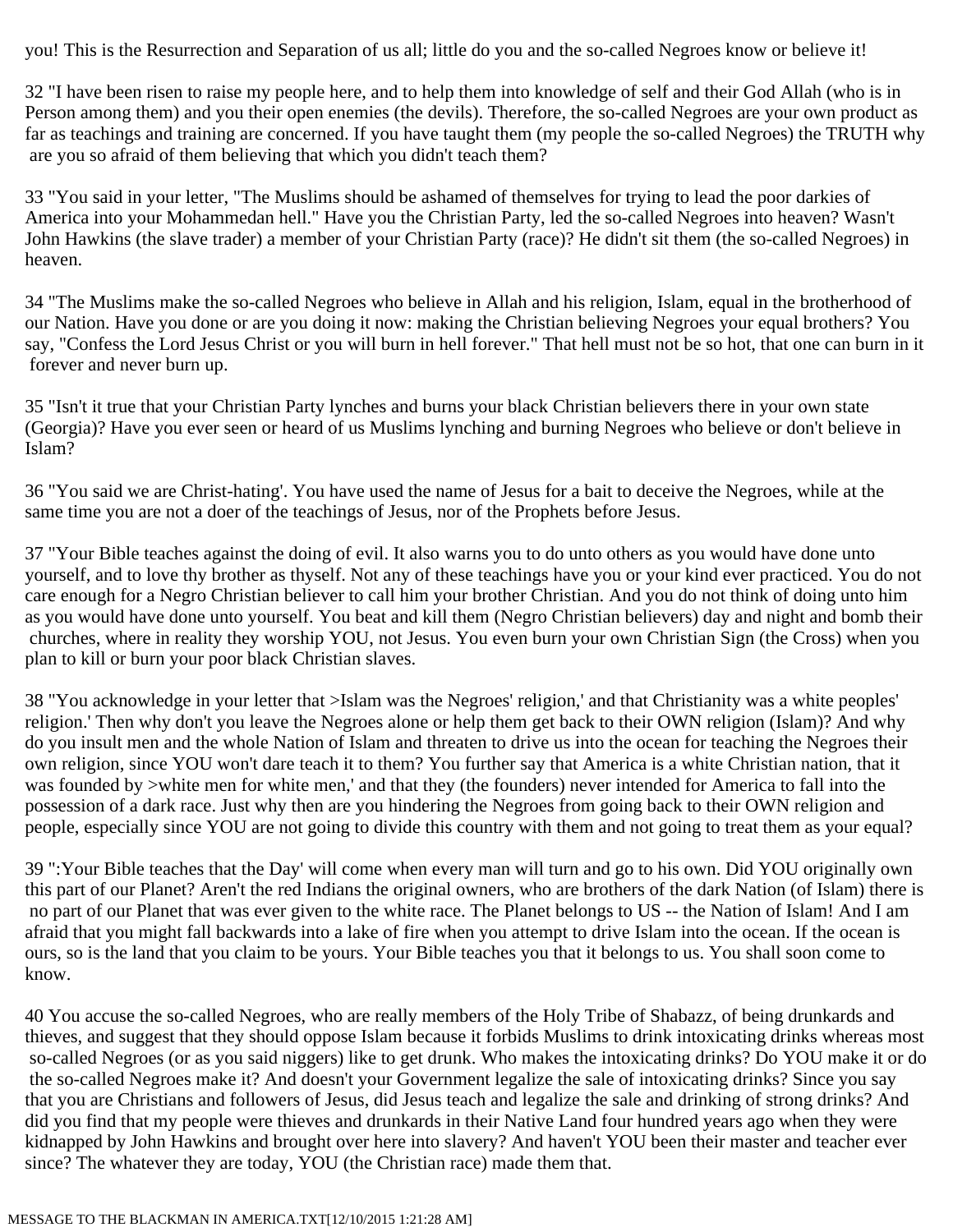41 "You admit that Islam doesn't allow such evils but still you call Islam "infidelic'. The Christian religion permits every evil practice that is known to mankind and legalizes them. Such religion and people you call to be of Jesus!

42 "We know who YOU are, and who the so-called Negroes really are. The God of the Universe and the Right Religion are not asking you, nor thank you, for trying to tell us or our people (whom you call niggers) anything of God and His religion. When we get through opening the Negroes' eyes, you will take your hats off to them.

43 "Your letter is headed with 1 Thessalonians 3:14-16 and St. John 8:44-48. Why not 2 Thessalonians 2:3, 4, 7-12; also 1 Corinthians 10:21. All these as well as St. John 8:44 refer to you and your race as the real devils, who even killed Jesus and the Prophets before Him, and who persecute us who believe and preach go to hell with you for believing and following you and your own Bible to pick that which condemns your own self! I am real happy to have received such open confessions of your evil self, as I am doing all I can to make the Negroes see that you and your religion are their open enemies, and to prove to them that they will never be anything but your slaves and finally go to hell with you for believing and following you and your kind.

44 "I hope the world of black mankind will read your letter to me. For you have many of them fooled. Some Arab Muslims think that you (the whites) can be made Muslims, but not me unless you are really born again. And it is too late for a rebirth.

45 "I say all so-called Negroes should give up the white race's religion and come into their own (Nation of Islam). In Islam alone they will enjoy brotherly love, peace of mind and contentment.

46 I will admit the so-called Negroes educated and trained by you and your kind will never be able to maintain self-rule. But they are now reaching out for Allah and Islam, and for training from others of the OWN Nation who are and have been independent long before you were even created. We all know that you hold back the very key of knowledge that would make the so-called Negroes, that you school, from ever being capable of self-government. But they will get it in Islam. And when they have finished their courses, they won't even think of building a government on your basis. The world that you have built is nothing compared to that which Allah will build with your slaves (the so-called Negroes).

47 "You make it clear why you doubt Ghana's success in maintaining independence; because Ghana's Prime Minister graduated from one of your schools (Lincoln University) and because its your language (English) that is the common language in Ghana. But now they are studying their own, (Arabic), language, and soon they will return to their own religion (Islam).

48 "You said that if the Africans of America had self-respect and ability they would go to Ghana and help build a great African Nation. But not with your schooling! If you would stop interfering with those who are trying to qualify themselves for a return to their Native people and country, within a few years they all would leave you and your evil doings. But nay! You don't want them to leave your country. No! Not any more than Pharaoh wanted to see his slaves leave Egypt. But Allah is going to take yours as He took Pharaoh's slaves, believe it or not.

49 "You like to make fun of your slaves whom YOU have taught and trained. But they ARE your product.

50 "You make the so-called Negroes do for you everything that a real citizen does and yet you will not give them equal rights as a citizen. You make them fight to keep you free to rule them and their kind.

51 "They (so-called Negroes) pay equal taxes, but are paid the lowest wages. Even in your own state (Georgia) they aren't allowed to use your highway filling station's rest-rooms (but will be arrested if they are seen relieving themselves in public). They are not allowed to eat in your public eating places, though they may purchase the food and eat it on the outside. Yet when your country's future is at stake you tell them that this is their country and that they are citizens of it! You know that they are fools for believing what you say knowing that you have told them the same old false story many times and many of them believe you. But not me, or my followers.

52 "If there was any good in you (which there isn't) you would exempt all the so-called Negroes from paying taxes,